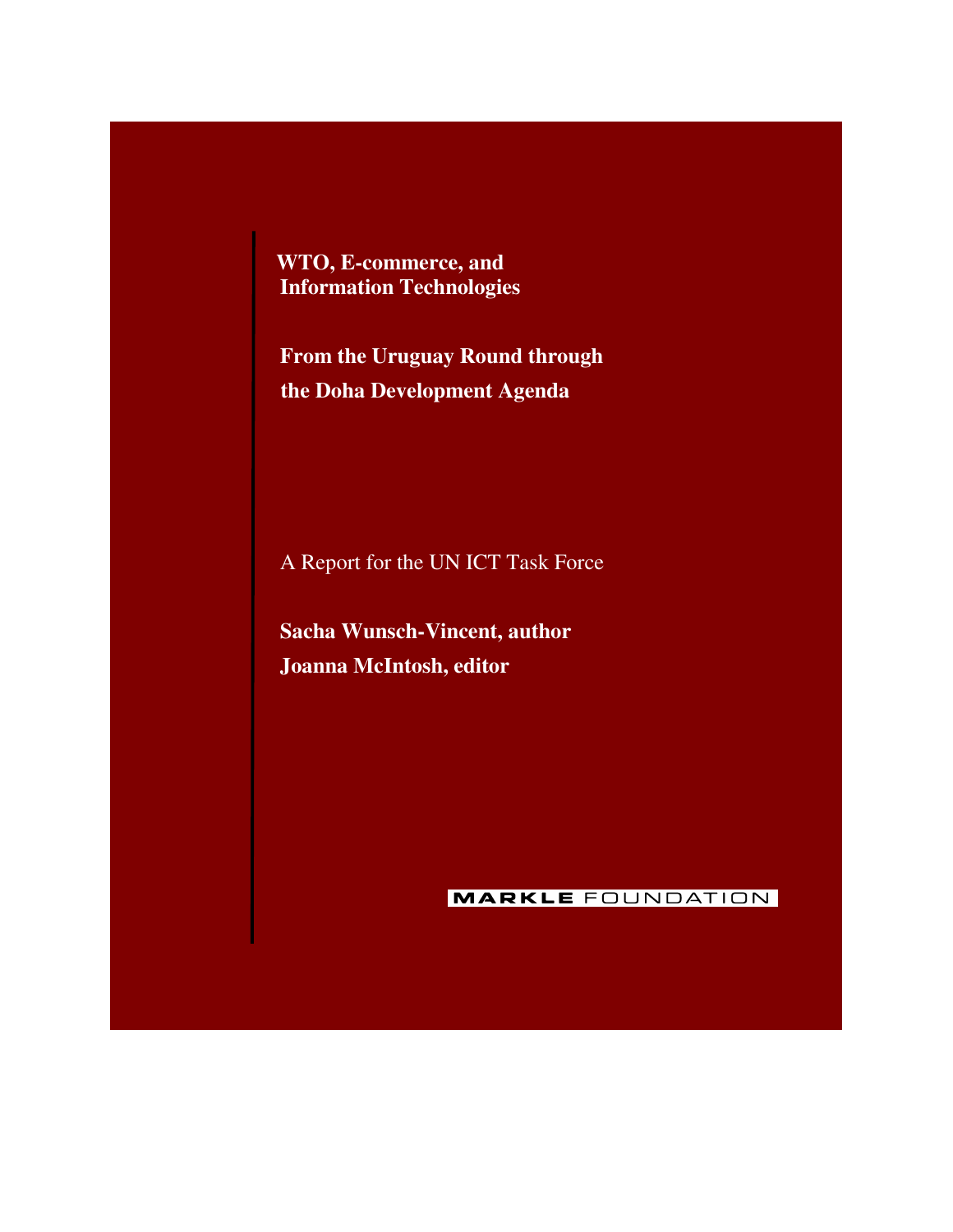#### **About**

**The author, Sacha Wunsch-Vincent:** ∗ is Economist at the Informations and Communications Policy Division of the OECD (Paris) and Visiting Fellow at the Institute for International Economics (Washington D.C.). Previously Sacha was Swiss National Science Fellow and visiting fellow of the Berkeley Centre for Law & Technology (University of California). He holds a Masters of International Economics (University of Maastricht) and completed a PhD on the "Electronic Trade in Digital Content and Challenges to the WTO" (University of St. Gallen). He has published and worked on new trade- (services, etc.) and new technology-topics and has consulted with a number of institutions such as the OECD, the World Bank, and the German Parliament.

**The editor, Joanna McIntosh:** \* is now General Counsel of the G8 Summit Planning Organization, which prepared for the 2004 G8 Summit in Sea Island, Georgia. Previously, Joanna was at the Markle Foundation as managing director of one of the foundation's major program areas. Joanna has spent fifteen years working at the intersection of trade and technology policy issues. As a lawyer at the Office of the United States Trade Representative during the 1990s, she worked extensively on the Uruguay Round negotiations, enforcement of WTO Agreements, and the Geneva Ministerial Declaration on e-commerce that helped to launch the WTO's work in this important area.

**The Markle Foundation:** Emerging information and communication technologies possess enormous potential to improve people's lives. The Markle Foundation works to realize this potential and to accelerate the use of these technologies to address critical public needs in the areas of health care and national security.

**The United Nations ICT Task Force:** The United Nations Information and Communication Technologies (UN ICT) Task Force was formally launched on 20 November 2001 by Secretary General Kofi Annan, with the mandate of promoting awareness, inclusive policies and innovative technological and business models, while also building public-private-civil society partnerships that would contribute to the realization of development goals through the application of ICT. The unique key to the Task Force is its truly global platform for placing ICT at the service of all the world's citizens. While not being an operational, implementing or funding agency, the Task Force serves as a catalyst with a facilitating and advisory role designed to promote synergy and better coordination, partnerships and initiatives, and a focal point for establishing strategic direction, policy coherence and advocacy for the common goal of a global ICT-based development agenda. To avoid duplicating other efforts, the Task Force has been collaborating closely with other global initiatives. To fully implement its objectives the Task Force has created Working Groups to address specific themes within the ICT—for—Development agenda and Regional Nodes to tackle the needs of different areas of

<sup>∗</sup> This paper - including the selection of topics, the treatment of issues, and the expression of opinion - reflects the independent views of the author and the editor and should not be attributed to their employers / the institutions they work for.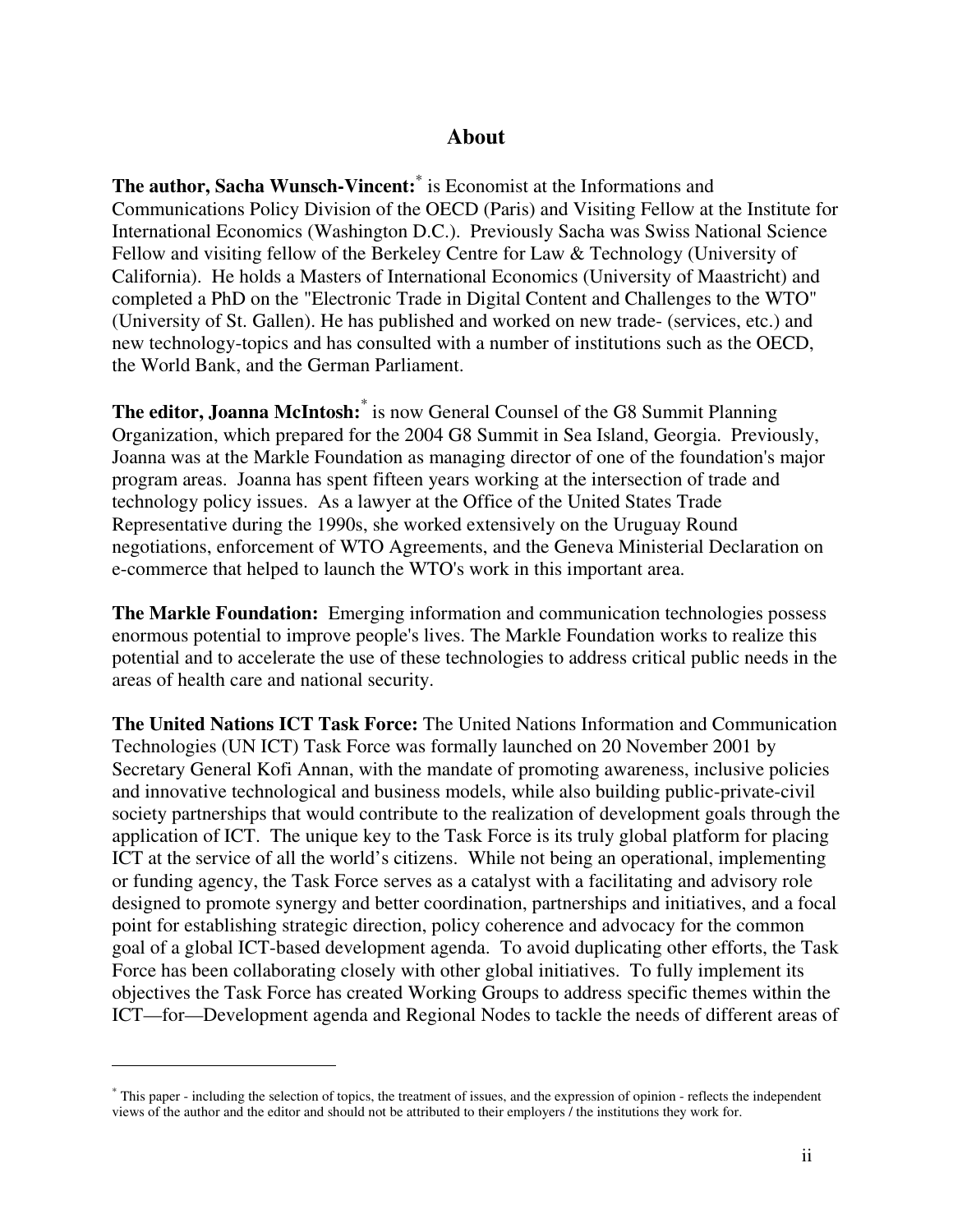the world. The Working Groups' five themes include ICT Policy and Governance, National and Regional e-Strategies, Human Resource Development and Capacity Building, Low Cost Connectivity Access, and Business Enterprise and Entrepreneurship. By establishing regional nodes, the Task Force aims to provide region-specific support while enhancing synergies among existing regional efforts, to avoid duplicating efforts. They have expanded to include Africa, Latin America and the Caribbean, Asia, the Arab States, Europe and Central Asia.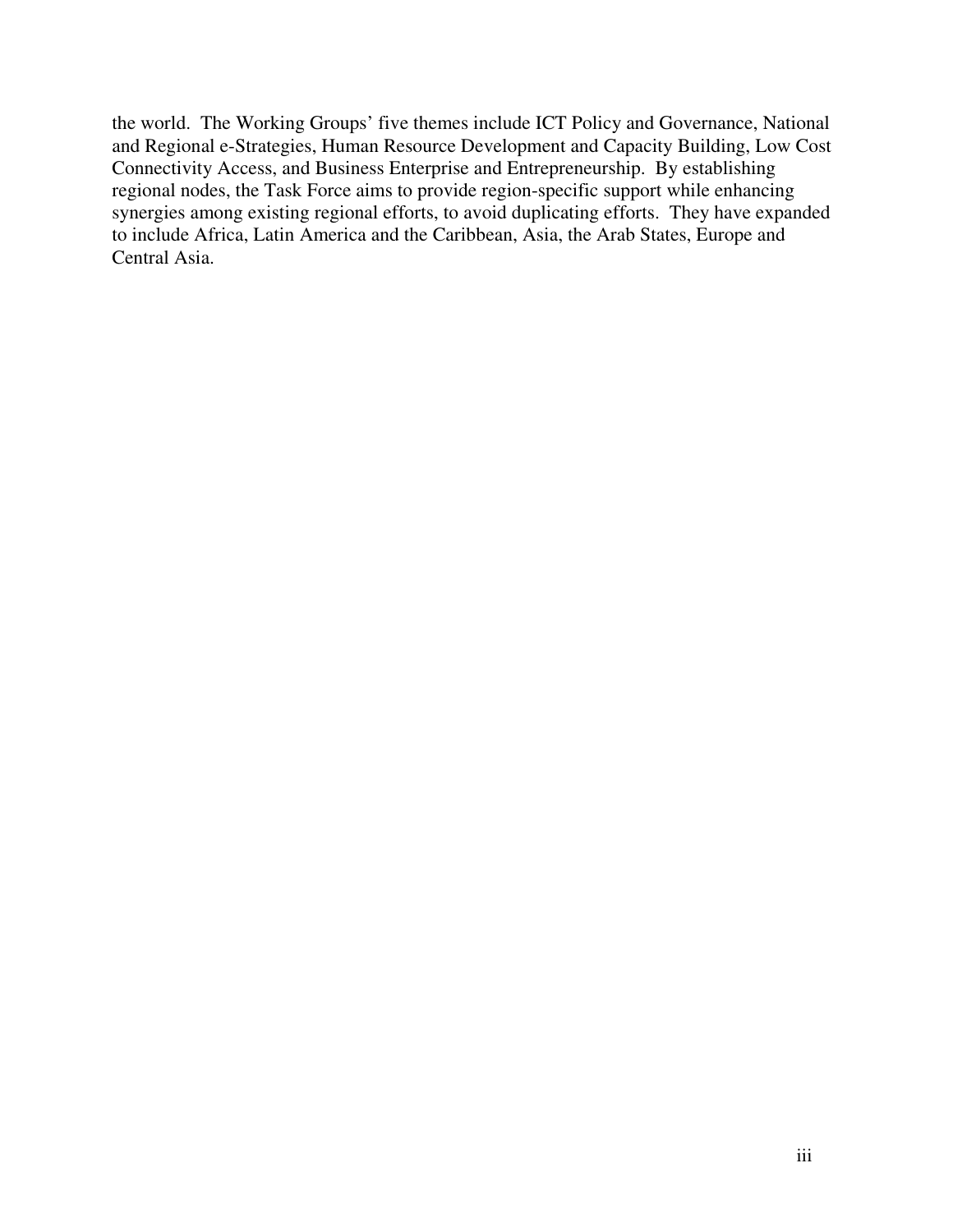#### Contents *Paragraphs Page*

| xi            |           |    |                                                                         |            |    |
|---------------|-----------|----|-------------------------------------------------------------------------|------------|----|
|               |           |    |                                                                         |            | 1  |
| $1 - 76$      |           |    |                                                                         |            | 5  |
| Ι.<br>$1 - 6$ |           |    |                                                                         | 5          |    |
| П.            |           |    |                                                                         | $7 - 51$   | 7  |
|               | A.        |    | History of the WTO Work Programme on Electronic Commerce                | $10 - 46$  | 8  |
|               |           | 1. | Phase I: Geneva Ministerial Conference - Seattle Ministerial Conference | $10 - 19$  | 8  |
|               |           | 2. | Phase II: Seattle Ministerial Conference - Doha Ministerial Conference  | $20 - 25$  | 11 |
|               |           | 3. | Phase III: Doha Ministerial Conference - Cancun Ministerial Conference  | $26 - 34$  | 13 |
|               |           | 4. |                                                                         | $35 - 40$  | 17 |
|               |           | 5. | Work Programme Participation and Accomplishments                        | $41 - 46$  | 19 |
|               | <b>B.</b> |    |                                                                         | $47 - 51$  | 23 |
| Ш.            |           |    |                                                                         | $52 - 76$  | 25 |
|               | A.        |    |                                                                         | $54 - 59$  | 25 |
|               | <b>B.</b> |    |                                                                         | $60 - 67$  | 28 |
|               |           | 1. |                                                                         | $60 - 61$  | 28 |
|               |           | 2. |                                                                         | $62 - 63$  | 29 |
|               |           | 3. |                                                                         | $64 - 65$  | 29 |
|               |           | 4. | Expanding Export Opportunities for Developing Countries                 | $66 - 67$  | 30 |
|               | C.        |    |                                                                         | $68 - 74$  | 31 |
|               |           | 1. |                                                                         | $70 - 72$  | 33 |
|               |           | 2. | S&D Provisions Relevant to E-commerce in the WTO Agreements and         | $73 - 74$  | 34 |
|               | D.        |    |                                                                         | $75 - 76$  | 36 |
|               |           |    |                                                                         | $77 - 135$ | 38 |
| IV.           |           |    |                                                                         | $77 - 135$ | 38 |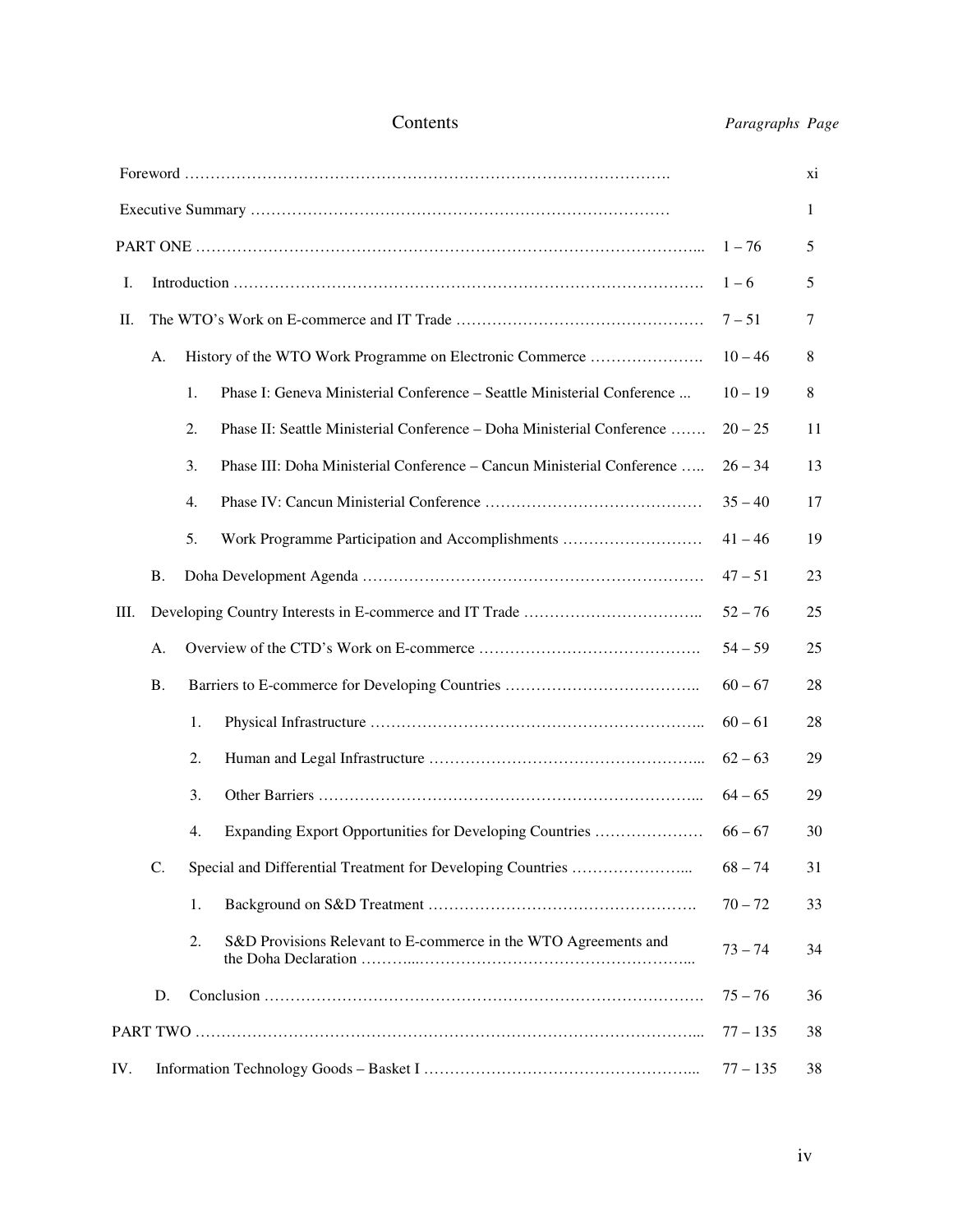|    | A. |    |                                                                       | $80 - 111$  | 39 |
|----|----|----|-----------------------------------------------------------------------|-------------|----|
|    |    | 1. |                                                                       | $80 - 87$   | 39 |
|    |    | 2. |                                                                       | $88 - 94$   | 41 |
|    |    | 3. |                                                                       | $95 - 99$   | 43 |
|    |    | 4. |                                                                       | $100 - 108$ | 44 |
|    |    | 5. |                                                                       | $109 - 111$ | 49 |
|    | Β. |    |                                                                       | $112 - 134$ | 50 |
|    |    | 1. |                                                                       | $116 - 118$ | 50 |
|    |    | 2. |                                                                       | $119 - 124$ | 51 |
|    |    | 3. |                                                                       | $125 - 129$ | 54 |
|    |    | 4. |                                                                       | $130 - 134$ | 55 |
|    | C. |    |                                                                       | 135         | 57 |
|    |    |    |                                                                       | $136 - 311$ | 58 |
| V. |    |    |                                                                       | $136 - 221$ | 58 |
|    | A. |    |                                                                       | $141 - 161$ | 59 |
|    |    | 1. |                                                                       | $141 - 142$ | 59 |
|    |    | 2. |                                                                       | $143 - 147$ | 62 |
|    |    | 3. |                                                                       | $148 - 153$ | 63 |
|    |    | 4. |                                                                       | $154 - 161$ | 65 |
|    | B. |    |                                                                       | $162 - 194$ | 68 |
|    |    | 1. |                                                                       | $164 - 166$ | 68 |
|    |    | 2. |                                                                       | $167 - 168$ | 69 |
|    |    | 3. |                                                                       | $169 - 173$ | 71 |
|    |    | 4. |                                                                       | $174 - 179$ | 74 |
|    |    | 5. | Developing Country Participation in the Services Negotiations         | $180 - 185$ | 77 |
|    |    | 6. |                                                                       | $186 - 194$ | 79 |
|    | C. |    | Addressing Questions from the WTO Work Programme on E-commerce in the | $195 - 220$ | 84 |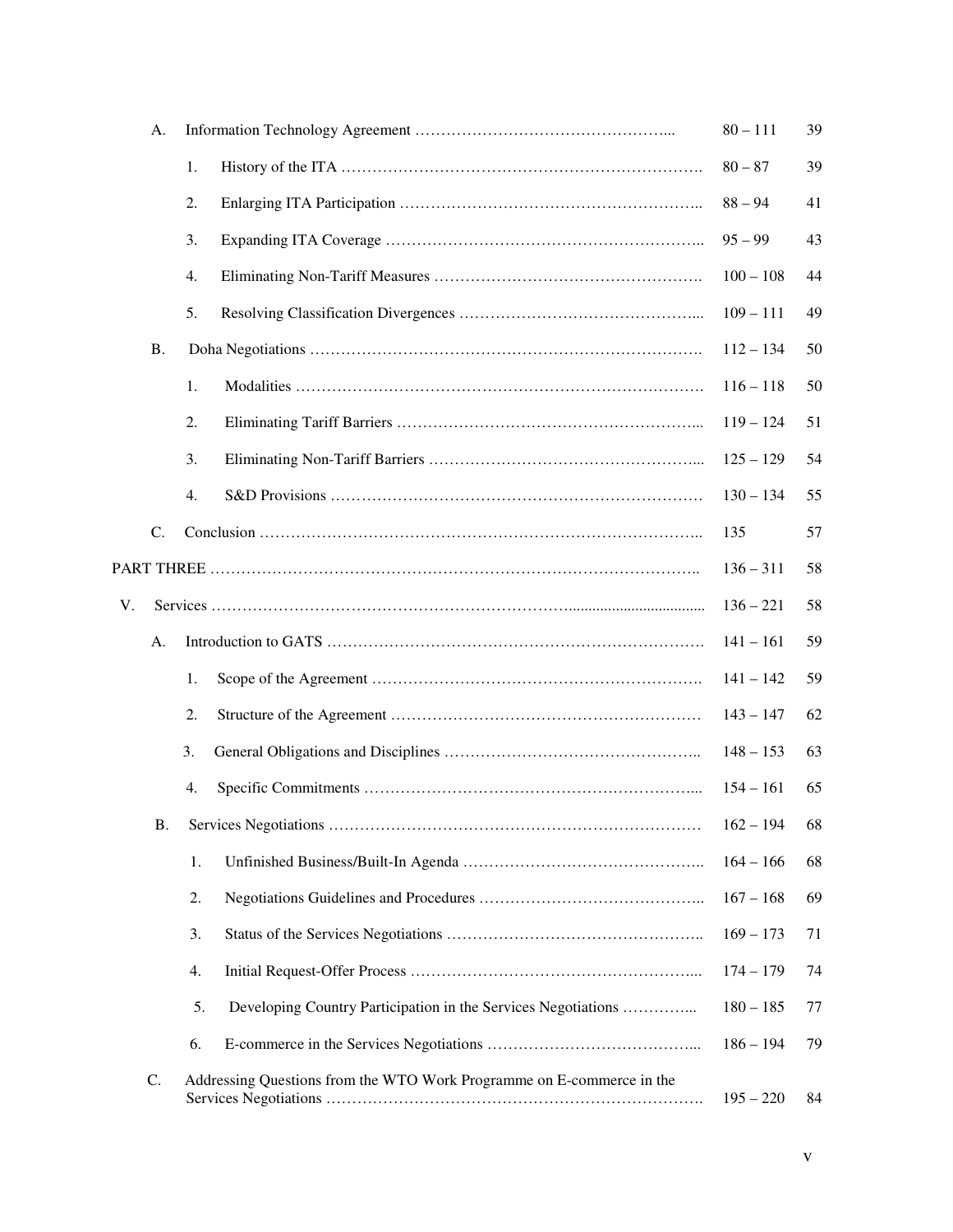|      |           | 1. |    | Applicability of Specific Commitments to Electronically Delivered Services. | 196 - 198   | 84  |
|------|-----------|----|----|-----------------------------------------------------------------------------|-------------|-----|
|      |           | 2. |    | Classification of Electronically Delivered Services as Mode 1 or Mode 2     | $199 - 203$ | 85  |
|      |           | 3. |    |                                                                             | $204 - 206$ | 87  |
|      |           | 4. |    | Increasing the Participation of Developing Countries in E-commerce/World    | 207         | 88  |
|      |           | 5. |    |                                                                             | $208 - 214$ | 88  |
|      |           | 6. |    |                                                                             | $215 - 218$ | 91  |
|      |           | 7. |    |                                                                             | $219 - 220$ | 92  |
|      | D.        |    |    |                                                                             | 221         | 92  |
| VI.  |           |    |    |                                                                             |             | 93  |
|      | A.        |    |    |                                                                             | $225 - 265$ | 93  |
|      |           | 1. |    |                                                                             | $226 - 229$ | 94  |
|      |           | 2. |    | Uruguay Round Negotiations and Telecommunications Services                  | $230 - 233$ | 95  |
|      |           | 3. |    | Doha Development Agenda and Telecommunications Services                     | $234 - 235$ | 98  |
|      |           |    | a. |                                                                             | $236 - 245$ | 98  |
|      |           |    | b. | Clarifying the Scope and Coverage of Telecommunications Services            | $246 - 259$ | 102 |
|      |           |    | c. | Developing Disciplines on the Regulation of Telecommunications              | $260 - 262$ | 109 |
|      |           |    | d. |                                                                             | $263 - 265$ | 111 |
|      | <b>B.</b> |    |    |                                                                             | 266         | 112 |
|      | C.        |    |    |                                                                             | $267 - 282$ | 113 |
|      |           | 1. |    | Uruguay Round Negotiations on Computer and Related Services                 | $268 - 269$ | 113 |
|      |           | 2. |    | The Doha Development Agenda and Computer and Related Services               | $270 - 282$ | 114 |
|      |           |    | a. |                                                                             | $271 - 273$ | 116 |
|      |           |    | b. | Classification of Computer and Related Services                             | $274 - 281$ | 117 |
|      |           |    | c. |                                                                             | 282         | 121 |
|      | D.        |    |    |                                                                             | 283         | 122 |
| VII. |           |    |    |                                                                             | $284 - 311$ | 123 |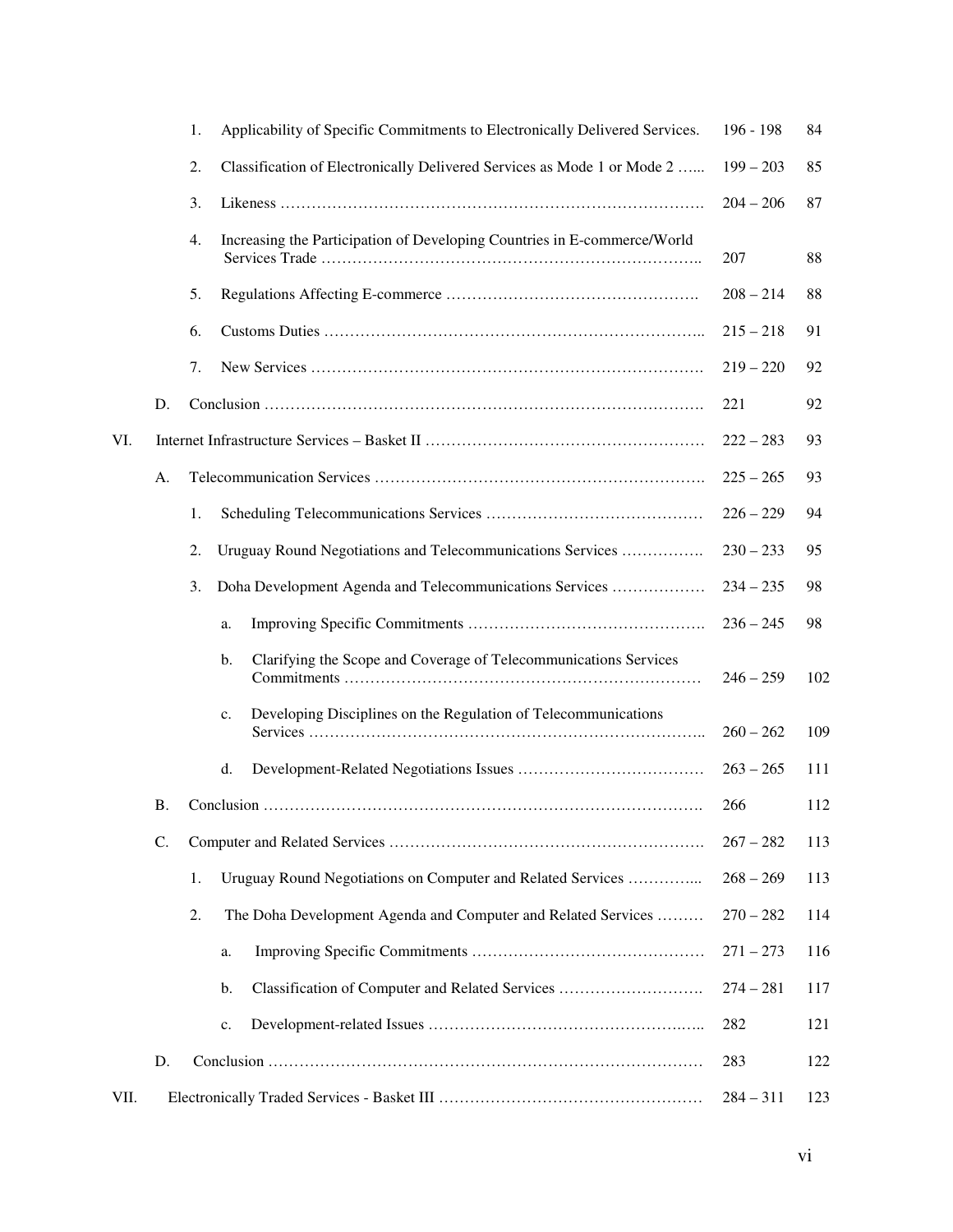|       | A.          |                                                        | $285 - 288$ | 123 |
|-------|-------------|--------------------------------------------------------|-------------|-----|
|       | Β.          | $289 - 307$                                            |             | 127 |
|       |             | 1.                                                     | $289 - 291$ | 127 |
|       |             | 2.                                                     | $292 - 302$ | 128 |
|       |             | 3.                                                     | $303 - 307$ | 133 |
|       | C.          |                                                        | $308 - 311$ | 137 |
|       |             |                                                        | $312 - 367$ | 138 |
| VIII. |             |                                                        | $312 - 367$ | 138 |
|       | А.          |                                                        | $312 - 316$ | 138 |
|       | Β.          |                                                        | $317 - 340$ | 139 |
|       |             | Duty-Free Moratorium on Electronic Transmissions<br>1. | $319 - 320$ | 140 |
|       |             | 2.                                                     | $321 - 326$ | 142 |
|       |             | 3.                                                     | $327 - 337$ | 145 |
|       |             | 4.                                                     | $338 - 340$ | 149 |
|       | C.          |                                                        | $341 - 366$ | 151 |
|       |             | 1.                                                     | $344 - 346$ | 151 |
|       |             | 2.                                                     | $347 - 353$ | 152 |
|       |             | 3.                                                     | $354 - 362$ | 155 |
|       |             | 4.                                                     | $363 - 366$ | 158 |
|       | D.          |                                                        | 367         | 161 |
|       | $368 - 374$ |                                                        |             | 162 |
|       |             | <b>BIBLIOGRAPHY</b> (By Subject Matter)                |             | 164 |
|       |             | <b>BIBLIOGRAPHY</b> (In Alpha Order)                   |             | 176 |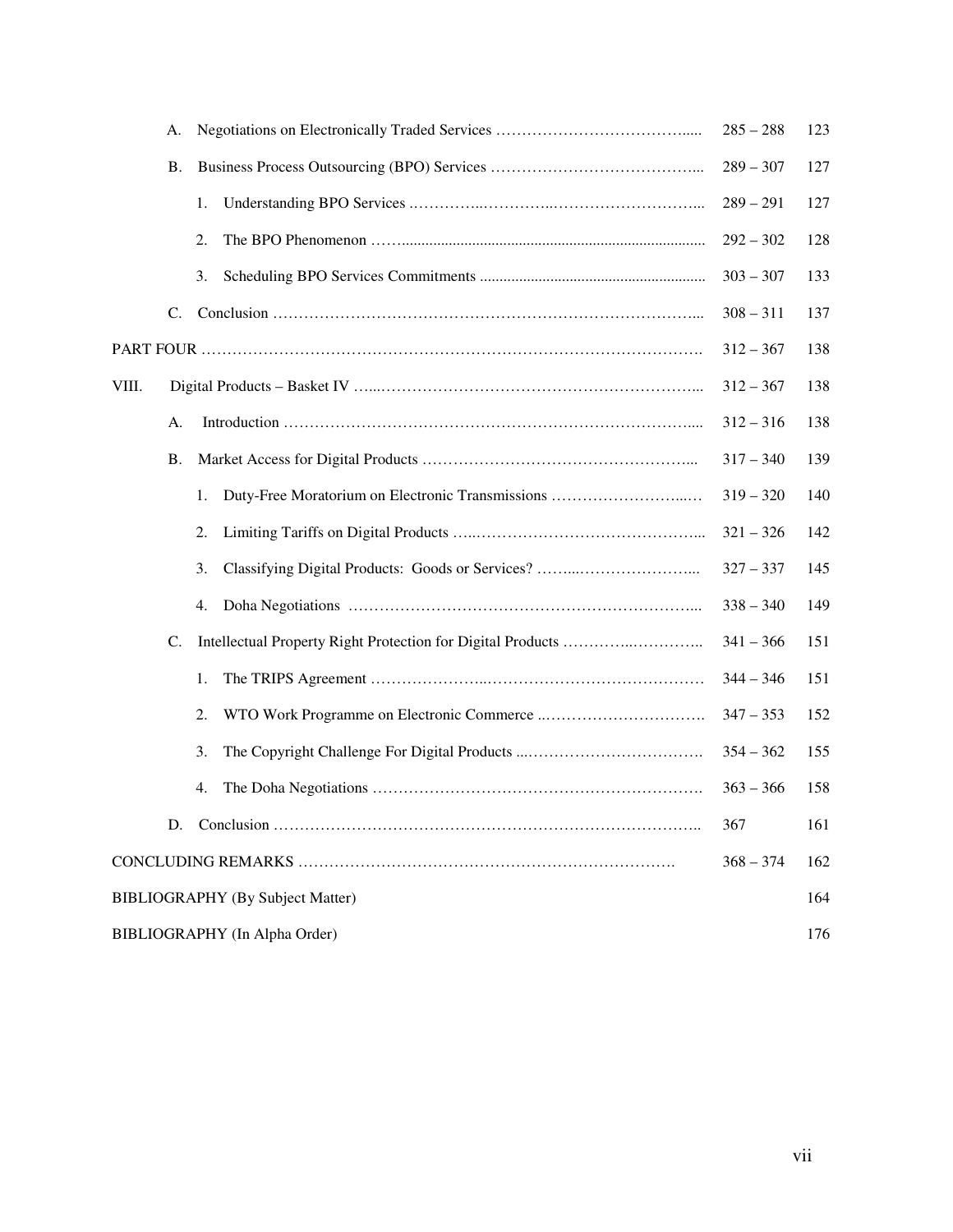#### List of Tables

| 1.  |                                                                       | 9   |
|-----|-----------------------------------------------------------------------|-----|
| 2.  |                                                                       | 15  |
| 3.  |                                                                       | 21  |
| 4.  |                                                                       | 24  |
| 5.  |                                                                       | 32  |
| 6.  | Examples of S&D Provisions in WTO Agreements and the Doha Declaration | 35  |
| 7.  |                                                                       | 41  |
| 8.  |                                                                       | 48  |
| 9.  |                                                                       | 57  |
| 10. |                                                                       | 61  |
| 11. |                                                                       | 62  |
| 12. |                                                                       | 67  |
| 13. |                                                                       | 72  |
| 14. | Examples of Services Negotiations Submissions Discussing E-commerce   | 81  |
| 15. |                                                                       | 82  |
| 16. |                                                                       | 84  |
| 17. |                                                                       | 89  |
| 18. |                                                                       | 94  |
| 19. |                                                                       | 96  |
| 20. |                                                                       | 97  |
| 21. |                                                                       | 99  |
| 22. |                                                                       | 107 |
| 23. |                                                                       | 115 |
| 24. |                                                                       | 117 |
| 25. |                                                                       | 120 |
| 26. |                                                                       | 120 |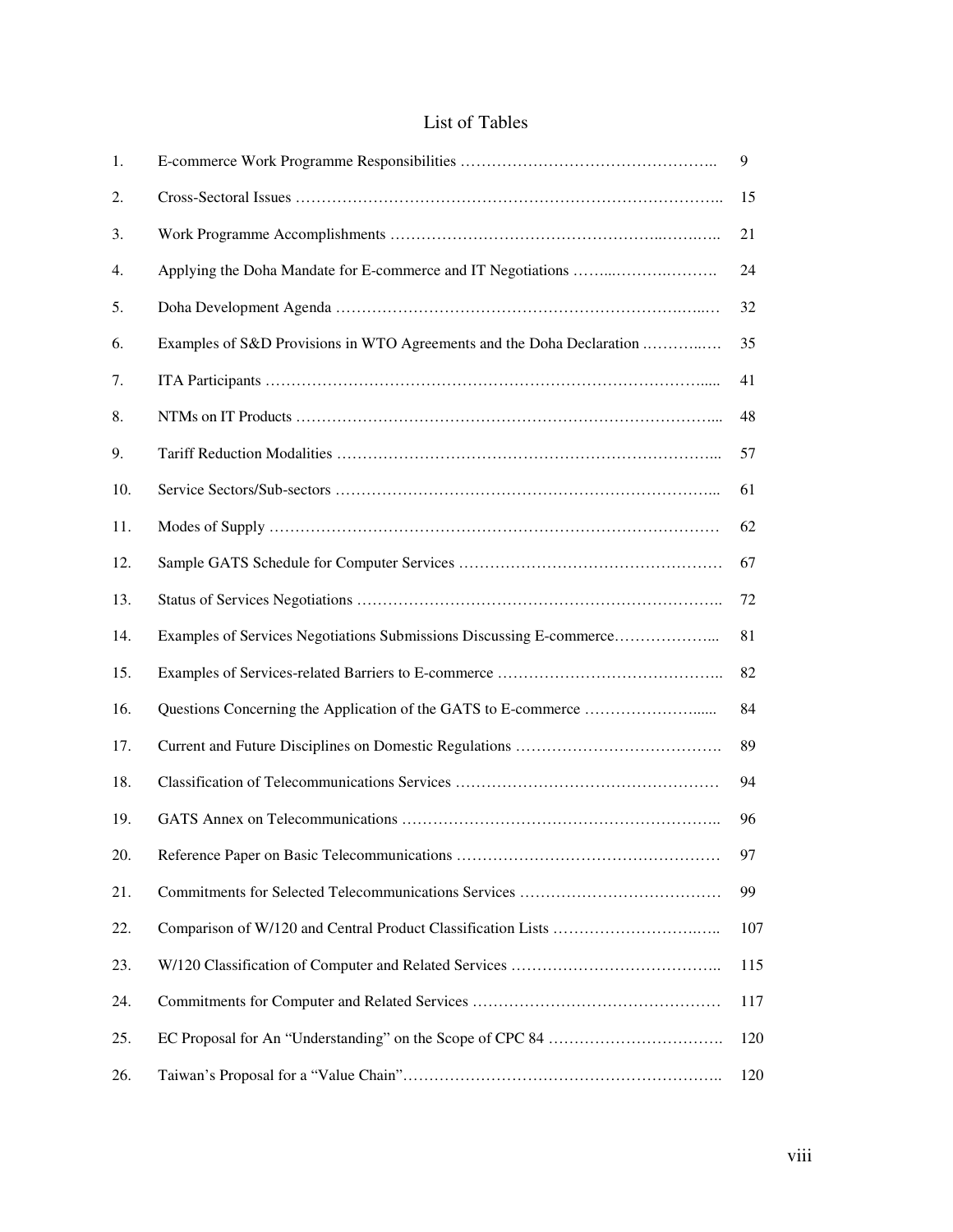| 27. |                                                                                        |     |
|-----|----------------------------------------------------------------------------------------|-----|
| 28. | Distribution of Commitments on Selected Electronically Traded Services                 | 125 |
| 29. | Full Market Access Commitments on Selected Electronically Traded Services              | 126 |
| 30. | Information Technology and Business Process Outsourcing Services                       | 128 |
| 31. |                                                                                        | 129 |
| 32. |                                                                                        | 131 |
| 33. |                                                                                        | 135 |
| 34. |                                                                                        | 136 |
| 35. | Decision on Valuation of Carrier Media Bearing Software for Data Processing Equipment. | 143 |
| 36. | Levying Duties/Customs Valuation in Offline and Online Transactions                    | 145 |
| 37. |                                                                                        | 148 |
| 38. |                                                                                        | 158 |
| 39. |                                                                                        | 160 |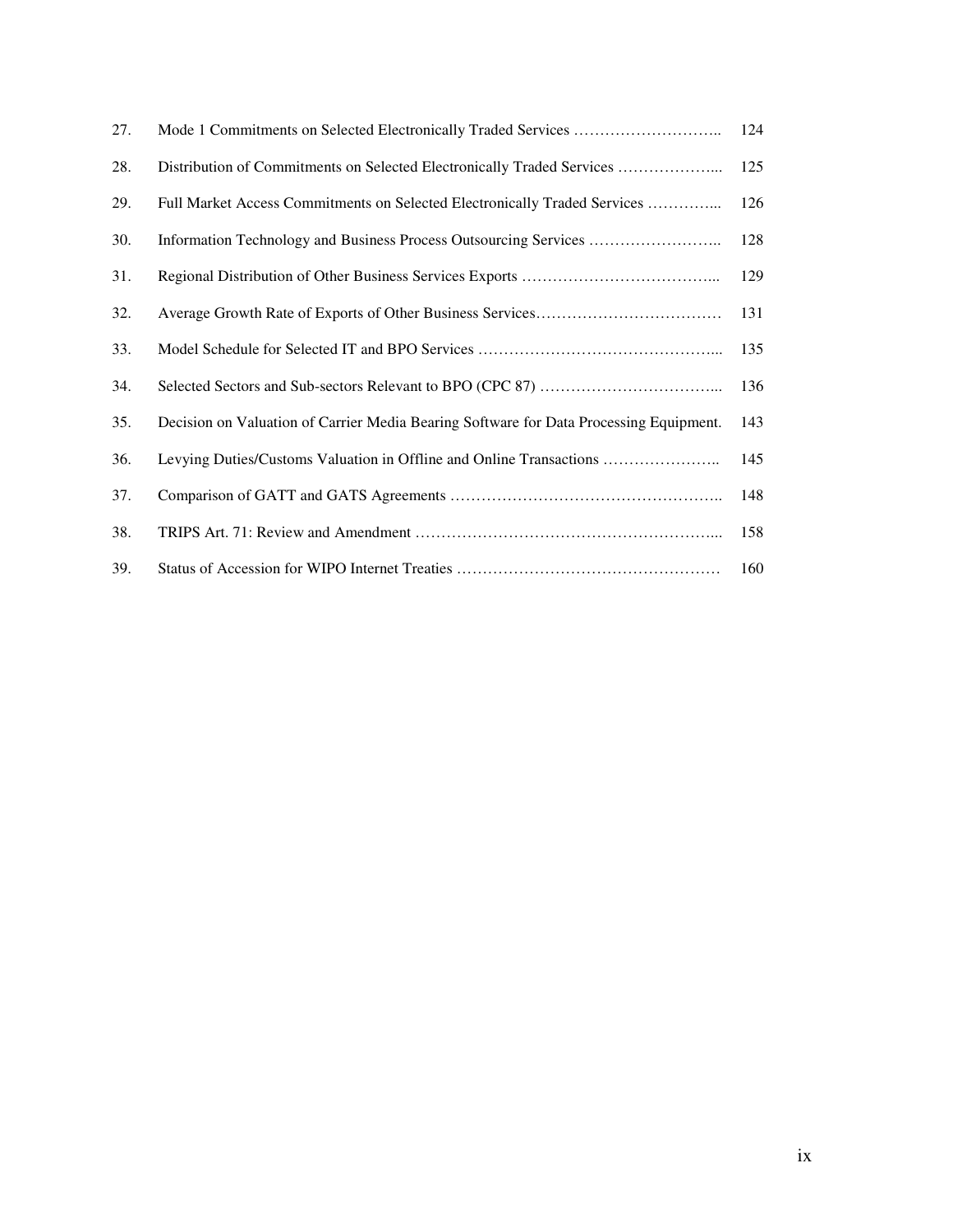# List of Acronyms

| Acronym       | <b>Definition</b>                                         |
|---------------|-----------------------------------------------------------|
| <b>CTD</b>    | Committee on Trade and Development                        |
| $\rm EC$      | <b>European Communities</b>                               |
| ${\rm EMC}$   | Electromagnetic Compatibility                             |
| EMI           | Electromagnetic Interference                              |
| <b>GATS</b>   | General Agreement on Trade in Services                    |
| <b>GATT</b>   | General Agreement on Tariffs and Trade                    |
| IT or ICT     | Information and Communications Technology                 |
| <b>ITA</b>    | <b>Information Technology Agreement</b>                   |
| <b>ITC</b>    | <b>International Trade Center</b>                         |
| <b>ITU</b>    | International Telecommunications Union                    |
| <b>LDC</b>    | <b>Least-Developed Country</b>                            |
| <b>MFN</b>    | <b>Most Favored Nation</b>                                |
| <b>NAMA</b>   | Non-agricultural Market Access Negotiations               |
| <b>NGMA</b>   | <b>Negotiating Group on Market Access</b>                 |
| <b>NTB</b>    | Non-Tariff Barrier                                        |
| <b>NTM</b>    | Non-Tariff Measure                                        |
| <b>OECD</b>   | Organization of Economic Co-Operation and Development     |
| S&D           | Special and Differential (as in, treatment or provisions) |
| <b>SME</b>    | Small-and-Medium-Sized Enterprise                         |
| <b>TNC</b>    | <b>Trade Negotiations Committee</b>                       |
| <b>TRIPS</b>  | Trade Related Aspects of Intellectual Property Rights     |
| <b>UNCTAD</b> | United Nations Council on Trade and Development           |
| <b>WCO</b>    | World Customs Organization                                |
| <b>WIPO</b>   | World Intellectual Property Organization                  |
| <b>WTO</b>    | World Trade Organization                                  |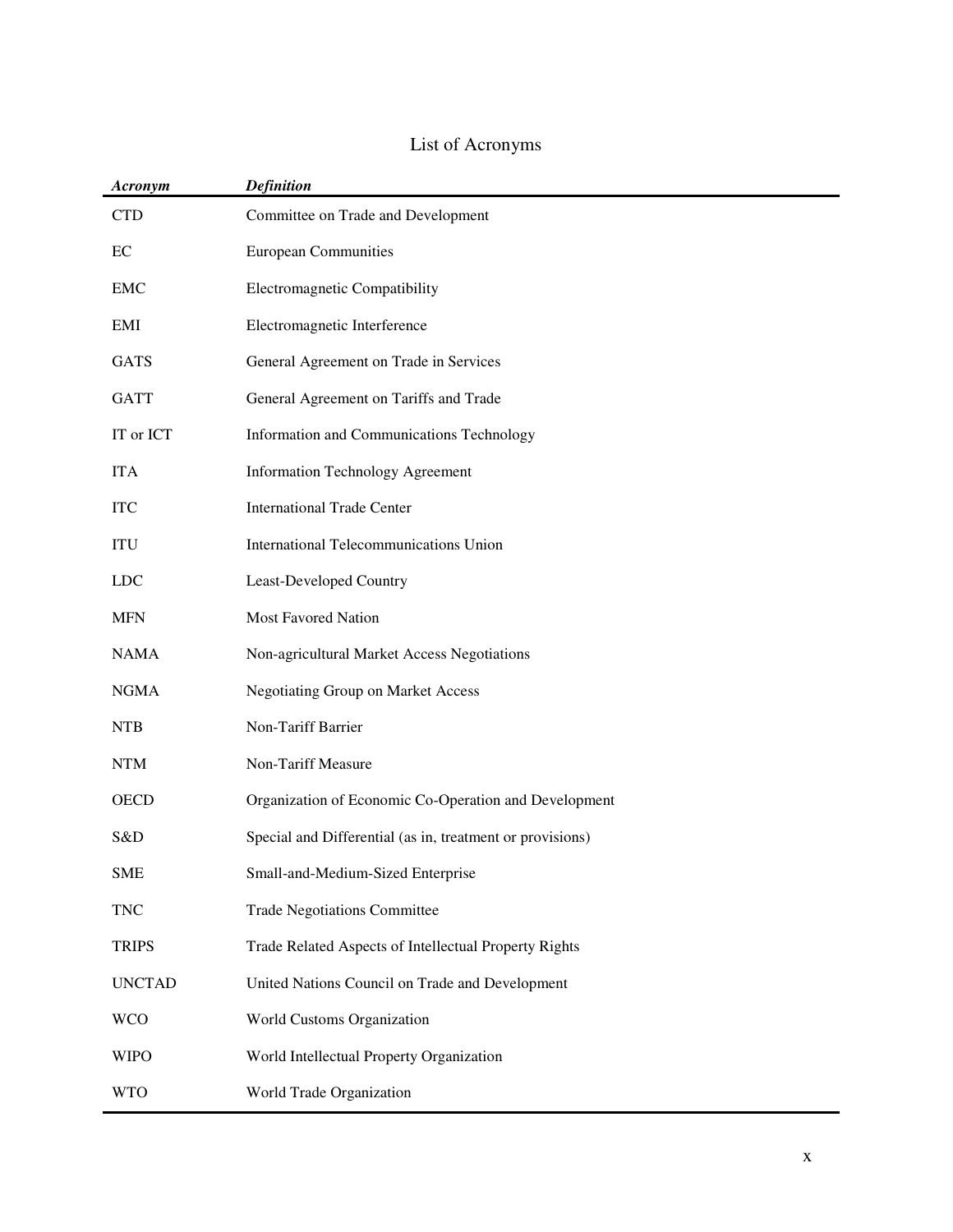# **WTO, E-commerce, and Information Technologies: From the Uruguay Round through the Doha Development Agenda**

# **Foreword**

This paper is an overview of one of the most important processes today determining the governance of information technology (IT): the growing role of the World Trade Organization (WTO), based in Geneva. Although its role is often overlooked, the WTO has in recent years emerged as a key player in IT governance, primarily through the application of the rules-based trading system to e-commerce. This role can be traced at least back to 1995, and has continued through the most recent (and difficult) Doha round of negotiations.

The Markle Foundation has been working on issues of Internet governance, with special emphasis on developing nations, for some time now. Recently, it has had the privilege of serving as a Member of the United Nations Information and Communication Technology Task Force and as chairman of its Working Group I, which focuses on IT governance and policy. The purpose in commissioning this paper is to offer a detailed and comprehensive picture of how WTO relates to one of the most crucial (yet often least understood) areas of IT governance. This task is important for several reasons.

First, the narrative presented here is important because the WTO's role is often overlooked, lost in the sea of bodies and institutions that are more explicitly involved in IT governance (e.g., ICANN). As this paper shows, however, the WTO is in fact deeply involved in IT governance and policy. To be sure, the WTO does not "regulate" e-commerce *per se*: it does not tell users what sites they can surf on the Internet; it does not tell ISPs how they must protect the privacy of their customers; and it does not tell governments that they have to regulate prices for Internet services. But the application of the WTO's rules-based trading system to the goods, services, and intellectual property that facilitate e-commerce, or that are traded via e-commerce, has a clear impact on the policies adopted by WTO Members to promote the development of the physical, human, and legal infrastructure for e-commerce. In this sense, the WTO can be understood as indirectly regulating IT by establishing a broad policy framework for its member states.

Second, the detailed narrative in this paper is also important because, even for those who already know of the WTO's involvement, its precise role is often unclear. This lack of clarity makes it difficult for interested parties—and in particular developing nations and civil society groups--to participate as informed actors in the ongoing debate over IT governance.

It is therefore essential that all stakeholders (and developing countries in particular) have a better understanding of the issues at stake. Those issues include physical, institutional and financial barriers to participation in global e-commerce; the special and differential provisions applied to developing countries through the Doha negotiations; and the work done by the Committee on Trade and Development (CTD), which plays an important role in bringing together the many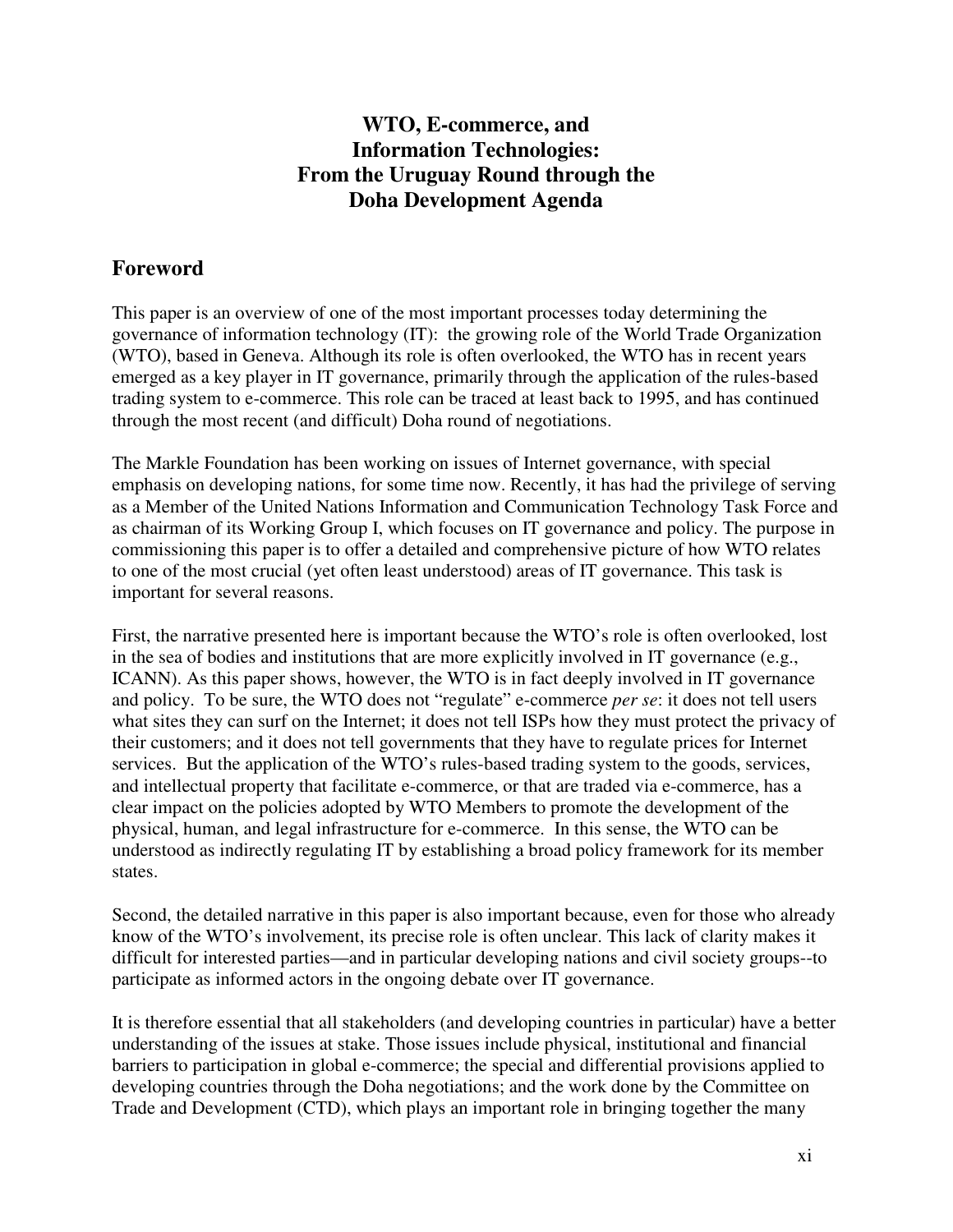players involved in IT governance (including UNCTAD, the ITU and WIPO). This paper does a valuable service—not just to developing countries, but also to all countries that have a stake in the global trading system—by explaining and clarifying such issues.

When studying the WTO, it is easy to get lost in the details, and in the back-and-forth momentum of agreements and disagreements that take place within committees. However, the approach taken by this paper helps lift the veil on the WTO's often highly technical work. By grouping IT goods and services into five baskets, the author highlights the specific issue at stake for IT governance. The paper thus allows us to move beyond the nitty gritty of committee work and into the broader topic of IT governance. It allows us to focus on what matters even while presenting a detailed picture of the background.

We know now, following the failure of the Cancun talks and the subsequent hope instilled by the framework agreement in July 2004, that we are at a critical moment in the WTO's work. Decisions made today will impact IT governance (and, more generally, the global economy) for generations to come. I believe that it is essential for these decisions to include as wide a variety of actors and sectors as possible: only such an inclusive approach can ensure the legitimacy (and, ultimately, survival) of the multilateral trading system.

But in order for a greater variety of actors to be truly included, they need to be informed. Only information and knowledge will give all stakeholders a voice at the table of IT governance. This paper can therefore be seen as a contribution to ensuring a wider discussion on an area of the WTO's work that is of particular relevance to our future. My hope is that it will stimulate further understanding of the WTO's role in Internet governance—and, in doing so, lead to a more efficient, and ultimately equitable, system of governance for existing and emerging technologies that will underpin and drive much of the global economy.

Zoë Baird

President, Markle Foundation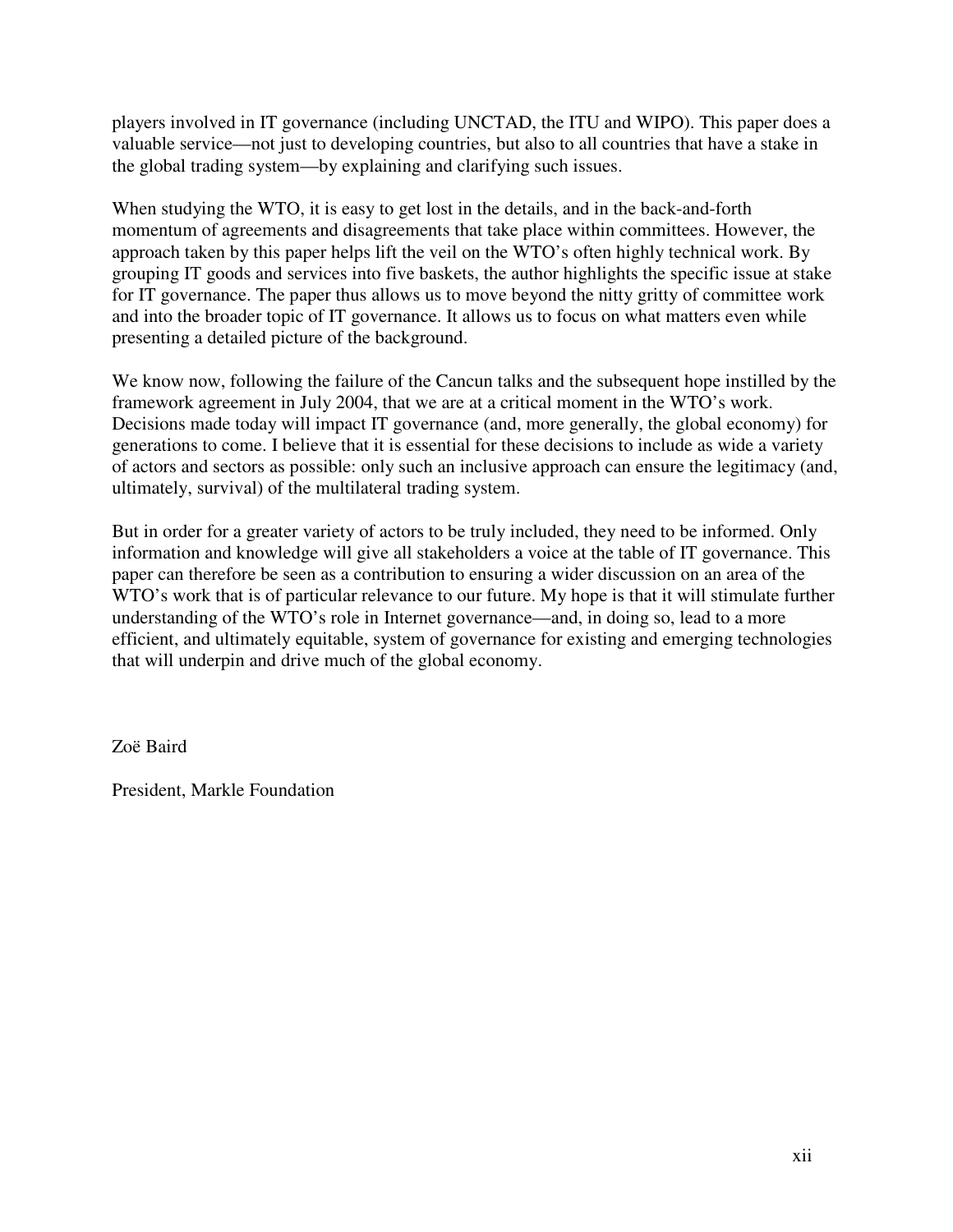# **WTO, E-commerce, and Information Technologies: From the Uruguay Round through the Doha Development Agenda**

#### **Executive Summary**

Although much of the early Internet hype has faded, e-commerce continues to grow and spread around the world. In recent years, the potential and importance of e-commerce to the economies and industries of the developing world has become particularly evident. Yet as e-commerce develops into a global phenomenon, the need for rules and principles facilitating e-commerce has become increasingly evident, too.

The search for these rules and principles is taking place in a number of different places, including the World Trade Organization (WTO). The WTO is the exclusive forum for negotiating and enforcing global rules governing cross-border trade in goods and services. The WTO does not aim to directly "regulate" e-commerce. But the application of its rules-based trading system to goods, services, and intellectual property facilitate and determine the physical, human, and legal infrastructure for e-commerce to a large extent.

Many conversations and debates have already taken place in the WTO about e-commerce and trade in information and communications technologies (IT). Many issues remain outstanding, particularly those regarding the involvement and interests of developing nations. As with trade rules in general, the search for a global set of principles to manage e-commerce has proven difficult, and often contentious. The needs and demands of developing and developed nations are often at odds. In many cases, the difficulties and disagreements can be attributed to the difficulty of the issues involved.

The purpose of this paper is in large part to take stock and explain most of the IT- and ecommerce-related WTO issues. It provides a historical overview of the WTO's role with regard to e-commerce and IT trade between 1995 and 2003. It provides contextual background of and a detailed insight into the complex set of existing rules, categories and debates. Its aim is to inform the representatives of developing nations, civil society, and others who want or need to understand more about the WTO's role in Information Technology governance and policy.

Three key questions are addressed throughout the paper:

(a) How has the WTO approached e-commerce so far, and what results have been achieved?

(b) How can e-commerce be deconstructed into "baskets" of IT goods and services to clarify the issues at stake?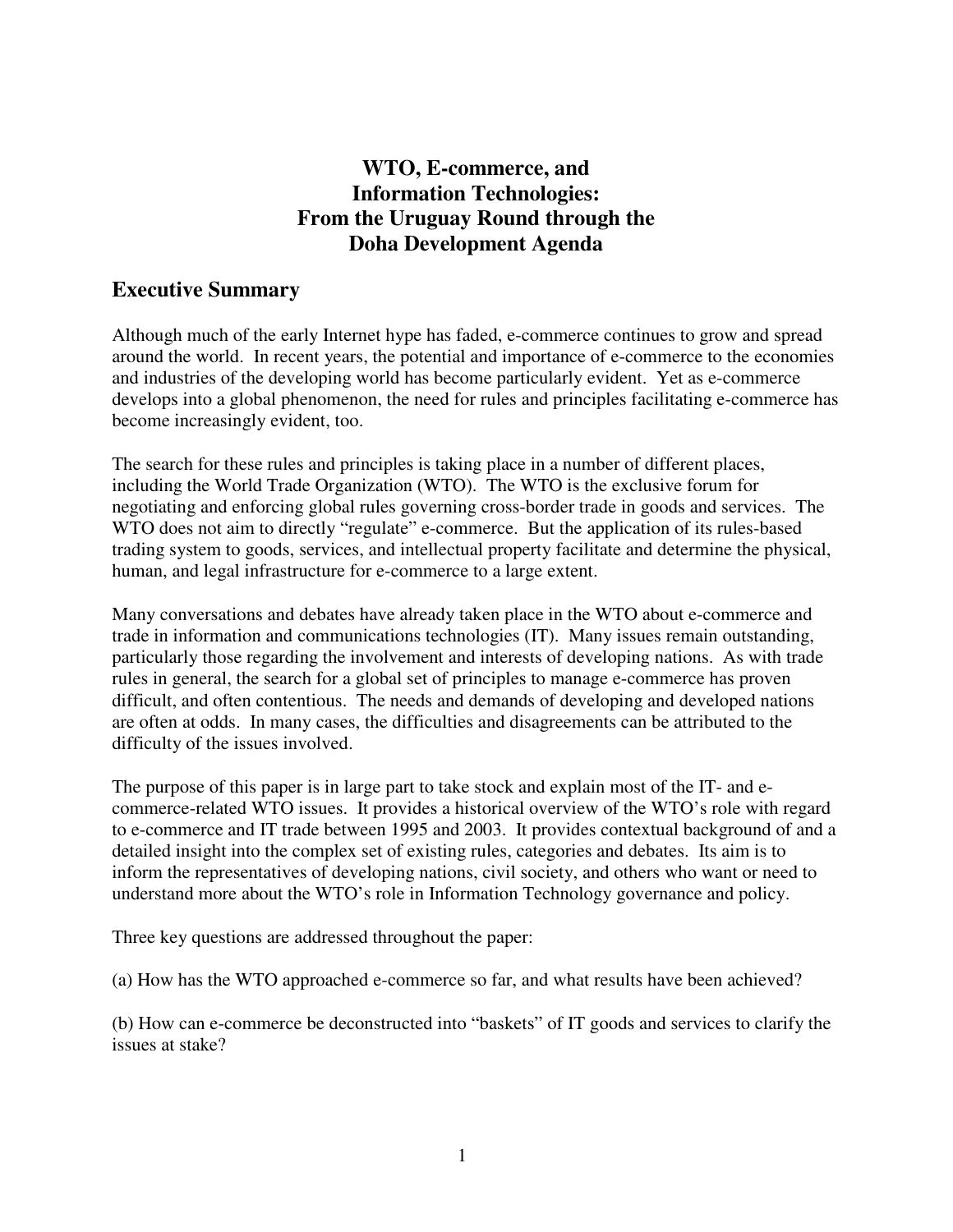(c) How are the interests of developing nations included and addressed in the WTO's current approach to e-commerce?

#### **Three Forums of Debate**

To some extent, the evolution of e-commerce rules and policies within the WTO is a fragmented process, taking place in different Councils and Committees using different perspectives. The paper identifies within broad parameters three ways that rules for e-commerce trade are being negotiated and formulated:

(1) The WTO Work Programme on Electronic Commerce: Established in 1998, the Work Programme is largely an exploratory process through which WTO members examine questions about the application of WTO agreements to e-commerce. Although the discussions have covered a wide range of issues, they have stalled on two key issues: (1) whether digital products (e.g.*,* music or e-books) should be classified as goods or services; and (2) whether the existing moratorium on customs duties on electronic transmissions should be extended.

(2) Information Technology Agreement (ITA): Another way in which the WTO is addressing e-commerce trade is through the ITA, open to WTO Members and non-members, through which the participants commit to eliminate tariffs on a defined list of IT products. Currently, the ITA covers ninety-five percent of trade in IT products, such as computers, software, and IT equipment (it does not, however, cover electronic services). Nonetheless, two-thirds of WTO members are not ITA participants, and virtually all of these are developing countries, which harbor several reservations about the agreement. One of the key tasks confronting the WTO among others outlined in the paper—is thus to widen the scope of ITA membership to accommodate developing-country considerations.

(3) Doha Development Agenda: The Doha Declaration, issued in 2001, committed to addressing the problems facing developing countries. It provides another opportunity for the consideration of e-commerce issues within the WTO. Although the Doha negotiations are not specifically designed to cover e-commerce, trade in electronic goods and services could nonetheless be included in negotiations on market access for non-agricultural products and services covered by the GATS. Thus, Doha offers an opportunity for a new vehicle to overcome some of the obstacles confronting the Work Programme.

## **A Basket Approach**

To order the discussion of issues, this paper introduces "baskets" corresponding to different categories of IT goods and services, each of which represents a different facet of trade in ecommerce. This innovative basket approach helps clarify the issues at stake, and is intended to make the paper more accessible to non-WTO experts. The four "baskets," which are analyzed in detail throughout the paper, include:

Basket I – IT Goods: Information technology goods include semiconductors and computers and other high tech goods that are part of the *physical* infrastructure needed to access the Internet/intranets and to conduct e-commerce. Many of these goods are covered under the ITA.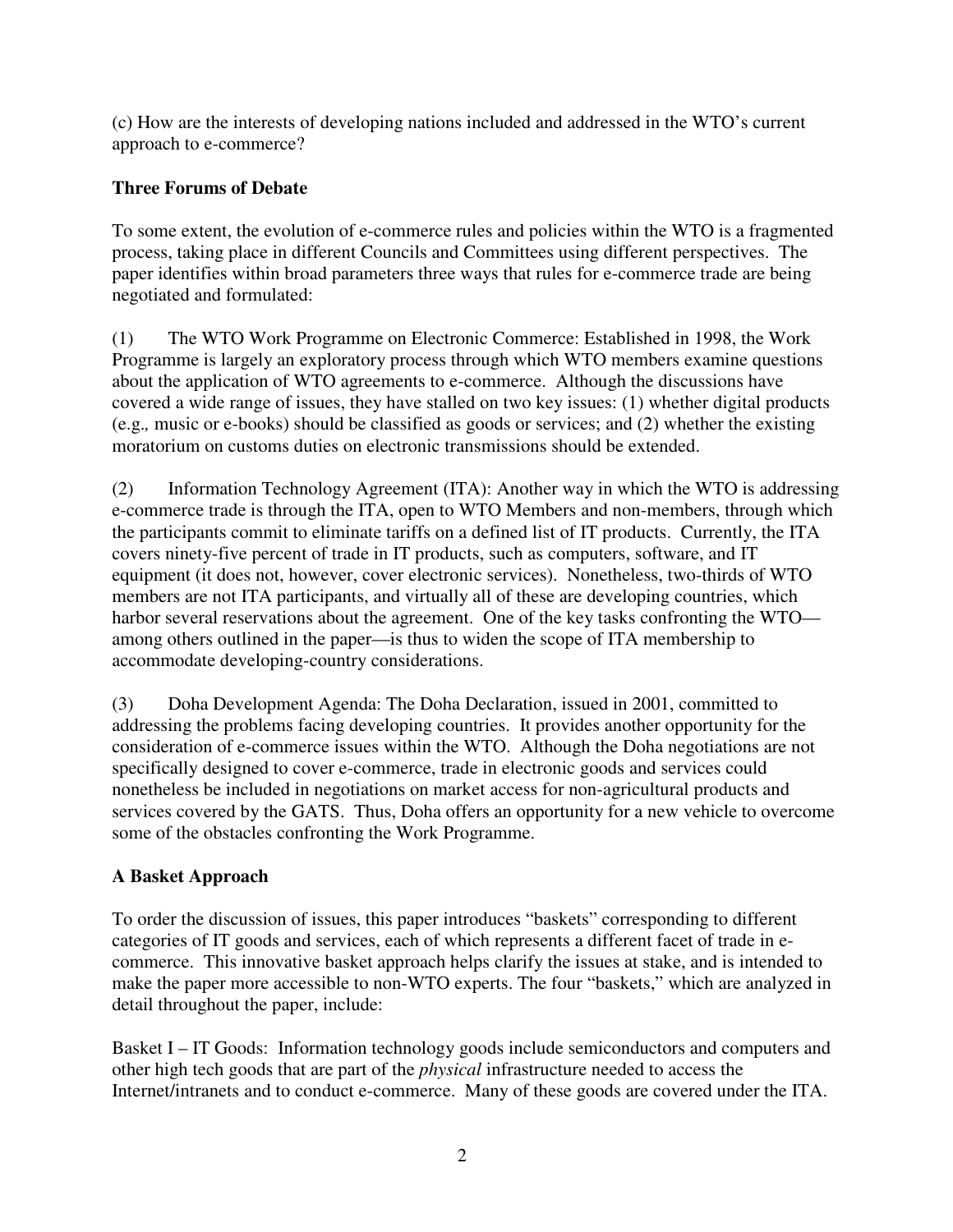Basket II – Internet Infrastructure Services: There are several services that are part of the *virtual* infrastructure needed to access the Internet/intranets and to conduct e-commerce. These include basic telecommunications services, value-added telecommunications services, and computer and related services.

Basket III – Electronically Traded Services: Many services can be traded electronically, including audiovisual services, business services, financial services, travel and tourism services, and various professional services. Although the WTO already addresses trade in services, a number of new—and challenging—issues arise with respect to electronic services.

Basket IV – Digital Products: These are "content" products like software, books, music, movies, and games that can be traded in a physical form on a carrier medium like video tape or CDs, but are now traded electronically via the Internet. The increasing ubiquity of such products poses several challenges to existing trade agreements. In particular, the WTO has had to confront substantial disagreement over whether such products should be classified as goods or services (a decision which has substantial consequences for tariffs, among other issues).

#### **Developing Nations**

As should be clear from the above discussion, the importance and difficulties pertaining to trade in e-commerce are by no means limited to developing nations. Indeed, it would be fair to say that developing countries' concerns have constituted only a fraction of the WTO's work in this area. Yet developing nations do have substantial—and often specific—concerns regarding trade in electronic goods and services. This paper addresses many of these concerns, and suggests some possible remedies. Some issues of specific relevance to developing countries include:

Barriers: Several barriers exist to participation by developing countries in global e-commerce. These include physical infrastructure barriers, human and legal capacity barriers, and other nontariff barriers. The paper discusses these barriers briefly, and suggests that it is crucial that any e-commerce framework developed under the auspices of the WTO take account of them.

S&D Provisions: The Doha Ministerial Declaration identifies three types of special and differential treatment that should be accorded to developing and least-developed countries in the Doha negotiations. These include provisions related to full tariff reductions for developingcountry products, allowances for less than full reciprocity in certain cases, and general capacity building measures. The paper discusses the relevance of these S&D provisions to the emerging framework for trade in e-commerce.

CTD's work: The Committee on Trade and Development (CTD) plays a pivotal role in defining the developmental potential of e-commerce. In doing so, CTD has highlighted the need for a comprehensive approach towards e-commerce within the WTO. CDT also provides for important convening and consensus building capabilities among the various regional and international bodies that are relevant to e-commerce and development such as the United Nations Commission on Trade and Development (UNCTAD), the International Trade Center (ITC), the International Telecommunications Unions (ITU), and the World Intellectual Property Organization (WIPO). This paper explains the CTD's work on e-commerce.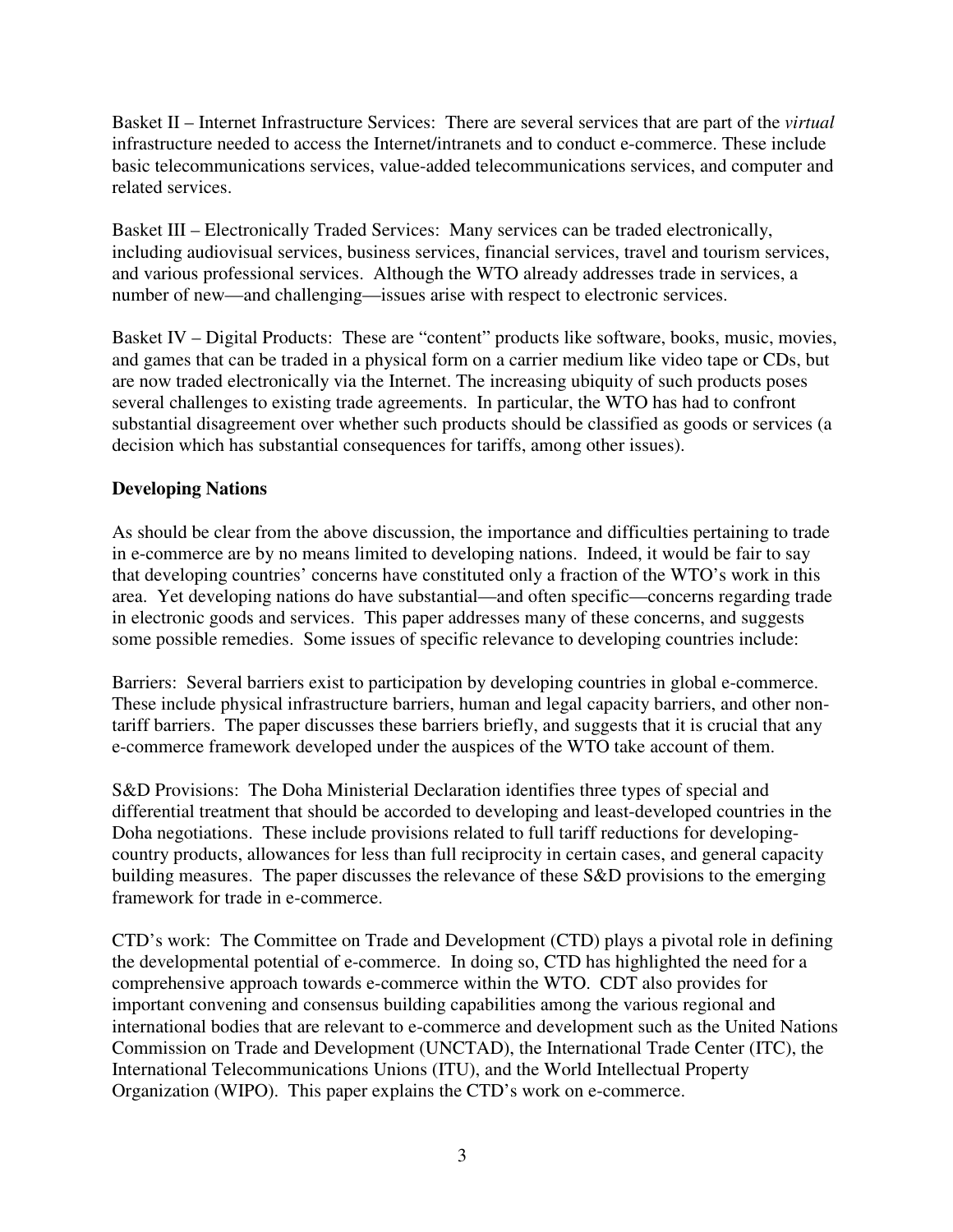The paper suggests five ways to address the barriers and concerns of developing country Members:

First, WTO Members need to ensure that those barriers that fall clearly within the WTO's responsibility are addressed through the Doha negotiations. This would include barriers to the development of physical, legal, and human infrastructure within developing countries that can be addressed through the WTO, but also those barriers in developed countries that impede exports from developing countries.

Second, international and regional organizations such as the ITC, UNCTAD, the Organization of Economic Development (OECD), the World Bank and other regional development banks, and bilateral donor agencies should continue their efforts to increase and coordinate the technical assistance they provide to developing countries to assess their economic/trade opportunities in ecommerce and to participate in the negotiations.

Third, the WTO should continue its work to provide a forum for its Members to exchange ideas about e-commerce policy and governance.

Fourth, WTO Members should continue their efforts to define specific applications of S&D treatment provisions to promote e-commerce and IT trade for developing countries.

And, fifth, the current attempts by WTO Members to analyze and recommend measures to increase flows of technology to developing countries should consider special opportunities for the inclusion of e-commerce- and IT-relevant themes.

#### **Concluding Remarks**

The analysis of the WTO's work on e-commerce and IT issues is complex. The issues are difficult, WTO Members have different priorities and positions, and multiple WTO Councils and Committees share jurisdiction over the issues. This study aims to clarify some of these issues by dividing IT goods and services into four baskets, explaining the WTO's work as it relates to each basket, and highlighting the specific interests of developing nations with respect to each basket. Despite being a snapshot of an evolving field of international rule and policy making, we hope the paper contributes to improved insight and informed participation by all stakeholders.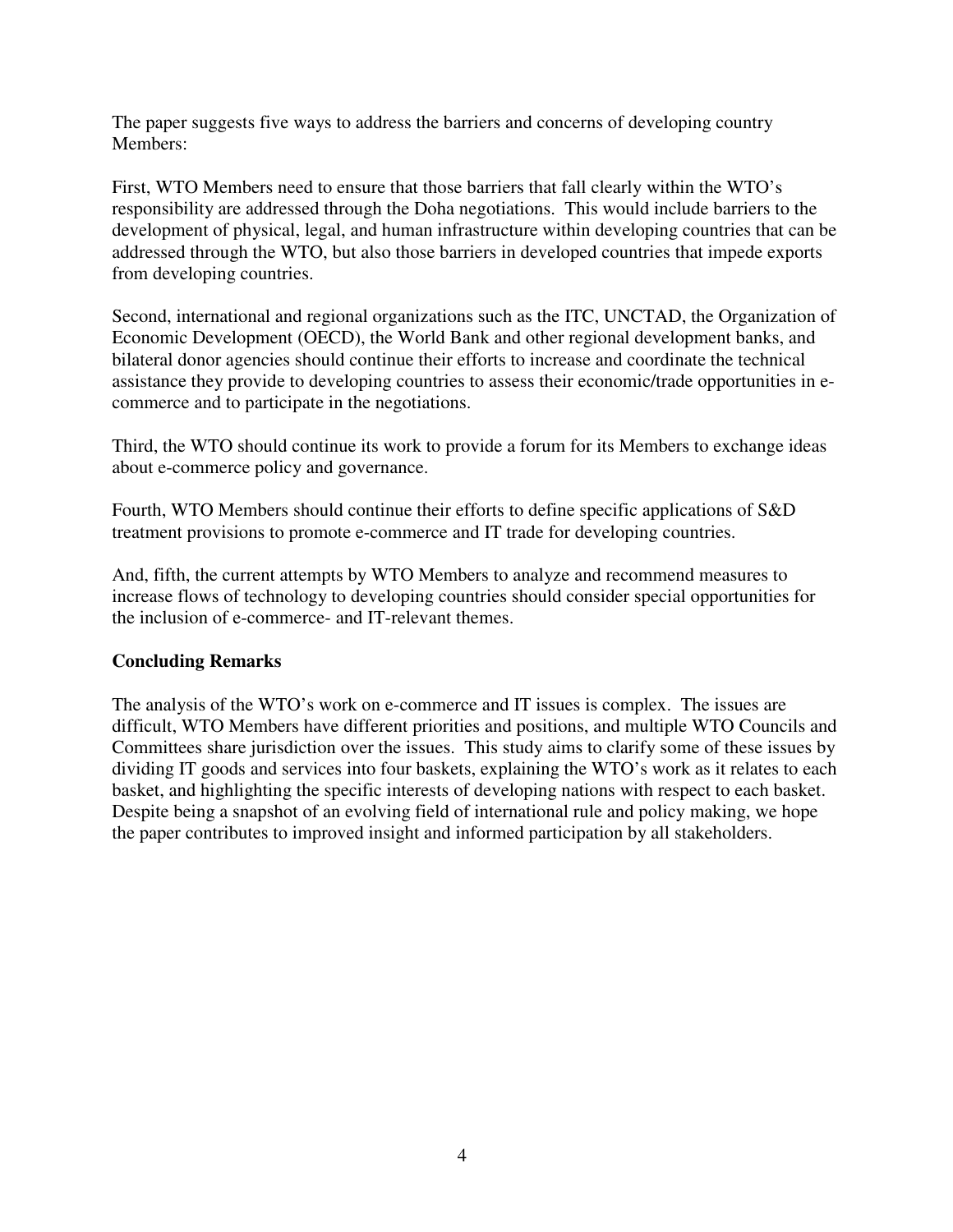# **WTO, E-commerce, and Information Technologies: From the Uruguay Round through the Doha Development Agenda**

# **PART ONE**

# **I. Introduction**

1. Although much of the hype about e-commerce has faded, from the governance perspective, e-commerce<sup>1</sup> is still a relatively new phenomenon, particularly when viewed through the lens of international trade. Consequently, there is a need to foster a global trade framework for e-commerce and information and communications technologies (IT or ICT) that is predictable, robust, and adaptable to future technological developments and changes in the marketplace. The World Trade Organization (WTO) has taken several steps to define how the multilateral, rules-based trading system should be applied in the online world, but its work is really just beginning.

2. In 1995, WTO Members implemented the Uruguay Round agreements which liberalized trade in value-added telecommunications and computer and related services and guaranteed nondiscriminatory access to telecommunications networks. In 1996, WTO Members completed negotiations on the Reference Paper for Basic Telecommunications Services. In 1997, WTO Members completed negotiations on the Information Technology Agreement (ITA) to eliminate tariffs on a number of information technology products. In 1998, WTO Members agreed to continue their practice of not imposing customs duties on electronic transmissions and established a work programme to examine comprehensively all trade-related issues relating to ecommerce. And in 2001, WTO Members launched the Doha Development Agenda, which includes negotiations that may help to define further how the rules-based trading system is applied to e-commerce and IT.

3. This paper reviews the history of the WTO's work on e-commerce and IT and provides a current look reaching to January 2004 at how WTO Members may further apply the rules-based trading system to e-commerce/IT through the Doha Development Agenda. Its purpose is to provide non-WTO experts who are interested in the trade dimensions of e-commerce/IT and

<sup>&</sup>lt;sup>1</sup> The term "e-commerce" is used here the same way that it is used within the WTO to refer to the production, distribution, marketing, sale, or delivery of goods and services by electronic means. General Council, *Work Programme on Electronic Commerce: Adopted by General Council on 25 September 1998*, WT/L/274 (30 Sept. 1998) [*General Council Work Programme on Electronic Commerce*] at para. 1.3. Note, all WTO documents referenced in this paper can be found on the WTO's website by searching for the document number in the "Documents Online Search Facility" at www.wto.org/english/into\_e/search\_e.htm.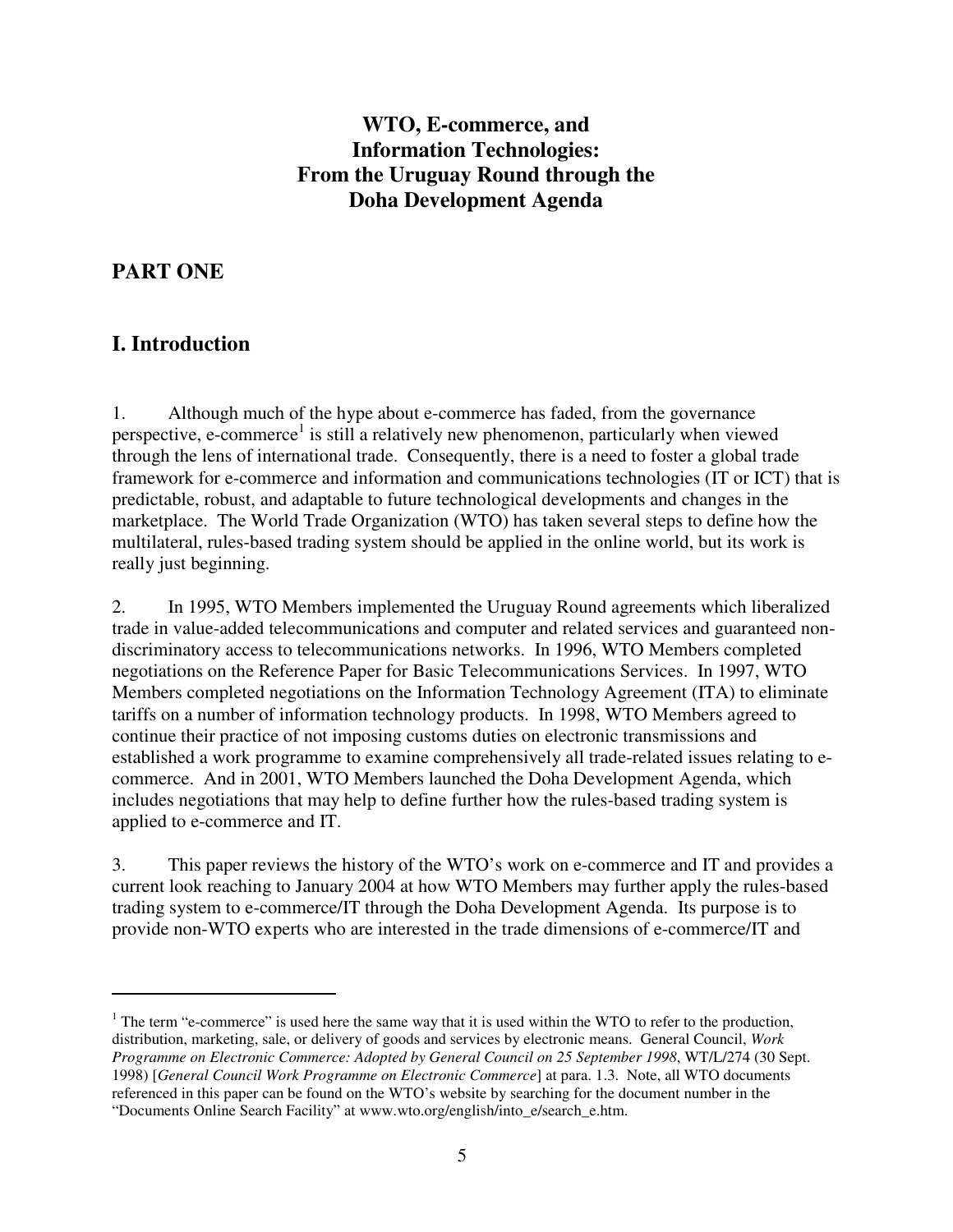developing countries' participation in global IT governance with a reference tool that will explain both the scope and importance of the WTO's work on e-commerce/IT.

4. The analysis of the WTO's work on e-commerce and IT issues is complex. To assist the reader, this paper introduces the concept of "baskets" as a way to organize the many e-commerce issues.

- Basket I IT Goods: This basket refers to the high-tech goods—including semiconductors and computers—that are part of the physical infrastructure needed to access the Internet/intranets and to conduct e-commerce. Market access for these goods is affected by a number of WTO agreements, including the Information Technology Agreement (ITA).
- Basket II Internet Infrastructure Services: This basket refers to the several services that are part of the virtual infrastructure needed to access the Internet/intranets and to conduct e-commerce. These include basic telecommunications services, value-added telecommunications services, and computer and related services. 2 Trade in these services are governed by the WTO's General Agreement on Trade in Services (GATS).
- Basket III Electronically Traded Services: Many services can be traded electronically, including audiovisual services, business services, financial services, travel and tourism services, and various professional services (e.g., architecture). Trade in these services is governed by the GATS.
- Basket IV Digital Products: These are "content" products like software, books, music, movies, and games that can be traded in a physical form on a carrier medium like video tape or CDs, but are now traded electronically via the Internet. WTO Members are addressing whether these products should be treated as goods or services.

5. This paper is subdivided into four parts to ensure that the readers have sufficient background to understand the issues arising under each of the baskets.

Part One: The first part includes this Introduction (Section I), a history of the WTO's work programme on e-commerce and a description of the scope of the Doha negotiations (Section II), and an explanation of the mechanisms that the WTO may use to focus on the development aspects of e-commerce (Section III).

 $2$  This paper uses the "Internet Infrastructure Services" basket as a way to bundle together a select group of services (basic telecommunications services, value added telecommunications services, and computer and related services) that raise a similar set of issues with respect to both the trade-related and development-related aspects of ecommerce. These services could be classified in other baskets: basic and value-added telecommunications services are traded electronically and could be included in Basket III; computer and related services are traded electronically as content or software and could be included in either Basket III or IV. By classifying these services in Basket II, however, the authors hope to sharpen the analysis of specific issues that arise with respect to these services in a rapidly converging technological landscape.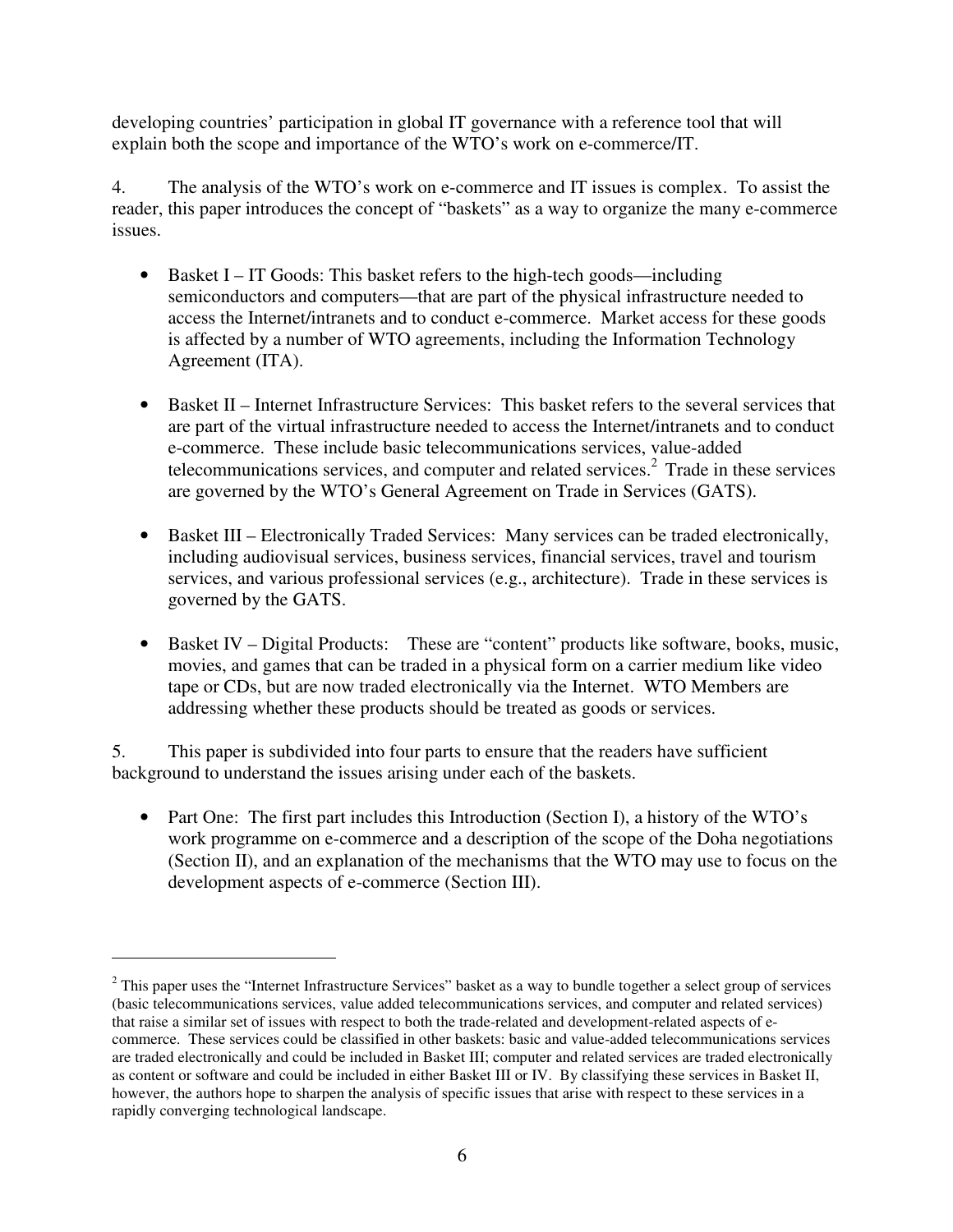- Part Two: The second part of this paper (Section IV) explores the history of the Information Technology Agreement and its coverage of IT Goods (Basket I), issues arising under the agreement (i.e., enlargement, expansion, non-tariff measures, and classification), and how the WTO Work Programme on E-commerce and Doha negotiations may address these issues.
- Part Three: In the third part of the paper, Section V provides a primer on the General Agreement on Trade in Services and explains the history of the negotiations to bring services under the WTO's jurisdiction. Section VI covers Internet infrastructure services (Basket II) and Section VII covers electronically traded services (Basket III), including business processing services that are creating a "new" services-based (versus manufacturing-based) development model.
- Part Four: The fourth part (Section VIII) explores the very significant question of how to classify digitized products (Basket IV) (i.e., as goods or services), the ramifications of classification, protection of intellectual property (IP) in the online world, and how the WTO work programme and Doha negotiations may address these issues.

6. For each basket the paper provides information on: the negotiating history of relevant WTO agreements; how e-commerce issues related to that basket have been addressed in the WTO's Work Programme on E-commerce and may be addressed in the Doha negotiations; and specific developing country concerns and interests.

# **II. The WTO's Work on E-commerce and IT Trade**

- 7. There are three ways that the WTO is addressing e-commerce and IT trade:
	- through the Work Programme on Electronic Commerce, which began in 1998;
	- through negotiations under the Doha Development Agenda, which began in 2002; and
	- through the Information Technology Agreement (ITA), which entered into force in 1998.

8. The work programme is largely an exploratory process through which WTO Members examine questions about the application of WTO agreements to e-commerce. The Doha negotiations provide a vehicle for making new commitments and drafting new obligations to facilitate e-commerce and IT trade. The ITA is a "plurilateral"<sup>3</sup> agreement through which the participants commit to eliminate tariffs on a defined list of IT products.

9. The purpose of this section of the paper is to:

 $3 \text{ A}$  "plurilateral" agreement is signed by less than all WTO Members, but the benefits of the agreement are extended to all WTO Members.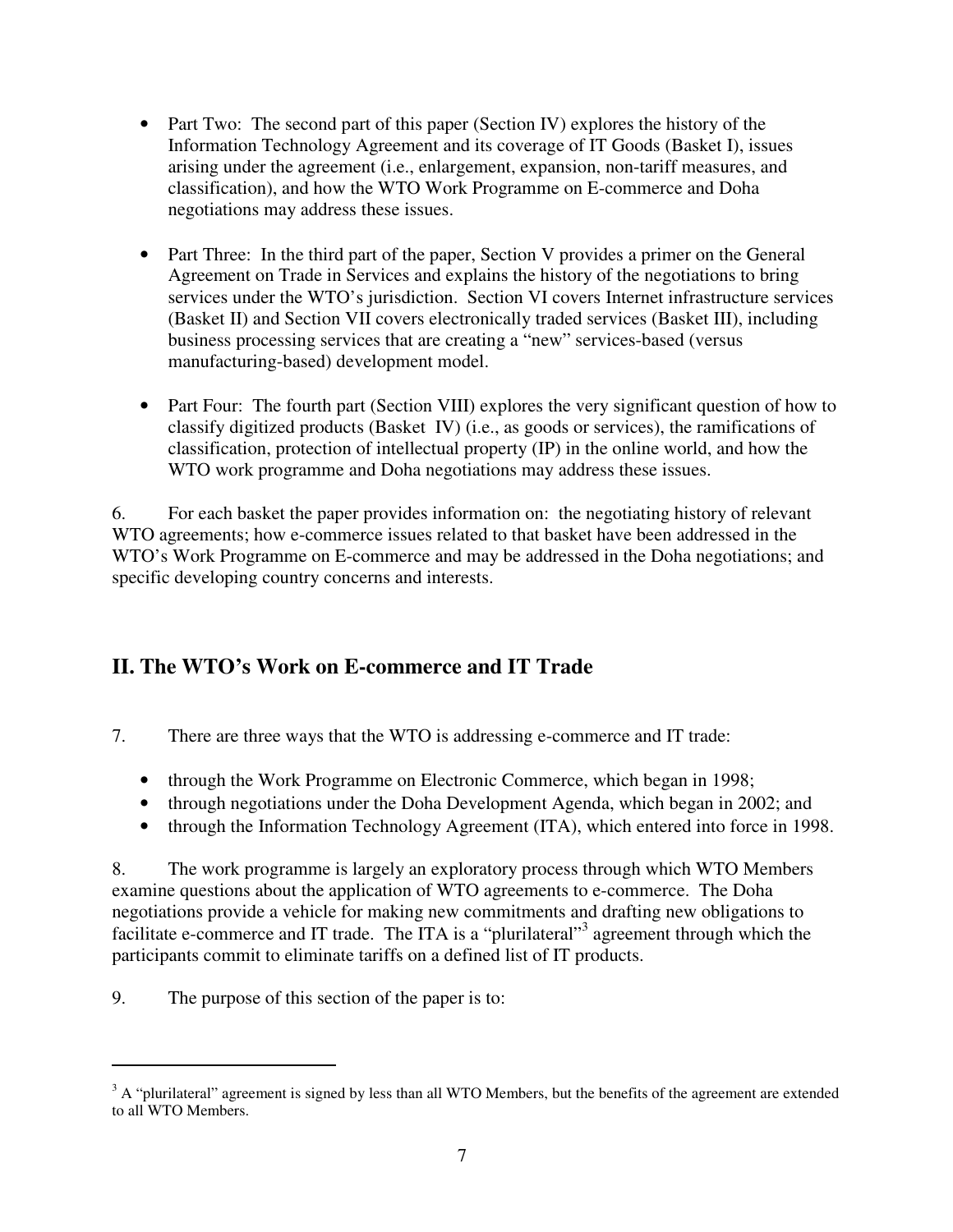- familiarize the reader with the history and scope of the WTO's Work Programme on Electronic Commerce (*see* Section II.A below); and
- introduce the reader to the Doha Development Agenda and how it may address issues relevant to e-commerce and IT trade (*see* Section II.B below).

The history, scope, and significance of the ITA will be addressed in Section IV.

# **A. History of the WTO Work Programme on Electronic Commerce**

## **1. Phase I: Geneva Ministerial Conference - Seattle Ministerial Conference**

10. In May 1998 at the Geneva Ministerial Conference, the WTO Members issued a declaration on global electronic commerce:

- establishing a "comprehensive work programme to examine all trade-related issues relating to global electronic commerce, taking into account the economic, financial, and development needs of developing countries;" and
- requiring a report on the progress of the work at the next Ministerial Conference in 1999.<sup>4</sup>

11. The E-commerce Declaration includes a political statement calling upon members to "continue their current practice of not imposing customs duties on electronic transmissions." 5 The declaration also instructed that "[w]hen reporting to our third session, the General Council will review this declaration, the extension of which will be decided by consensus, taking into account the progress of the work programme."<sup>6</sup>

12. The WTO Secretariat then prepared a background note discussing how WTO agreements relate to electronic commerce.<sup>7</sup> The General Council subsequently established the framework for the work programme, committed to "play a central role" in the process, and added the work programme to its agenda as a standing item.<sup>8</sup> The General Council defined "electronic commerce" as "the production, distribution, marketing, sale or delivery of goods and services by electronic means."<sup>9</sup> It asked four "subsidiary bodies" <sup>10</sup>—the Council for Trade in Goods

<sup>8</sup> General Council, *Work Programme on Electronic Commerce*, WT/L/274 (30 Sept. 1998).

<sup>4</sup> WTO, *The Geneva Ministerial Declaration on Global Electronic Commerce*, WT/MIN(98)/DEC/2 (20 May 1998) *[The E-commerce Declaration].* 5 *Id*.

<sup>6</sup> *Id*.

<sup>7</sup> General Council, *WTO Agreements and Electronic Commerce*, WT/GC/W/90 (14 July 1998).

<sup>9</sup> *Id*.

 $10$  A "subsidiary body" refers to any of the WTO councils or committees that reports to the WTO General Council.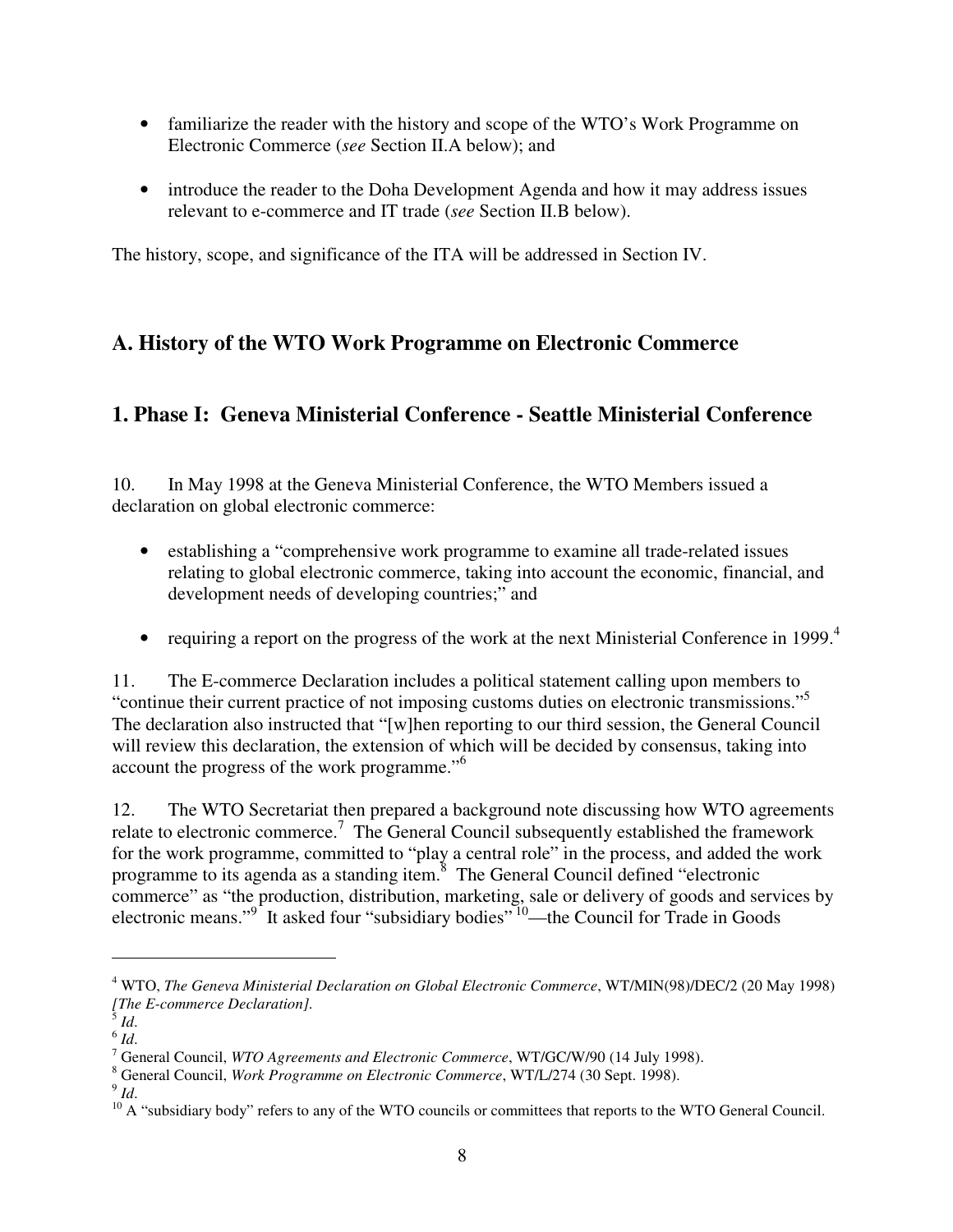(GATT Council), Council for Trade in Services (GATS Council), Council for Trade Related Aspects of Intellectual Property (TRIPS Council), and the Committee on Trade and Development (CTD)—to explore the relationship between existing WTO agreements and ecommerce, and identified the following illustrative list of issues that each body should examine.<sup>11</sup> (See Table 1 below for a description of the subsidiary bodies' work programme responsibilities).

| Table 1: |                                                   |  |
|----------|---------------------------------------------------|--|
|          | <b>E-commerce Work Programme Responsibilities</b> |  |

| Relevant Council     | Areas of Responsibility for WTO E-commerce Work Programme                                                                                                                                                                                                                                                                                                                                                                                                                                                                                                                                                                                                                      |
|----------------------|--------------------------------------------------------------------------------------------------------------------------------------------------------------------------------------------------------------------------------------------------------------------------------------------------------------------------------------------------------------------------------------------------------------------------------------------------------------------------------------------------------------------------------------------------------------------------------------------------------------------------------------------------------------------------------|
| <b>GATT</b> Council  | Aspects of e-commerce relevant to the GATT and other WTO agreements affecting trade<br>in goods (e.g., Agreement on Technical Barriers to Trade, Agreement on Antidumping,<br>Agreement on Rules of Origin), including:<br>Market access, customs valuation, import license procedures, customs duties, technical<br>standards, rules of origin, and classification.                                                                                                                                                                                                                                                                                                           |
| <b>GATS</b> Council  | The treatment of e-commerce in the GATS legal framework, including:<br>Scope (including modes of supply), MFN, transparency, increasing participation of<br>developing countries, domestic regulation, competition, protection of privacy and public<br>morals and prevention of fraud, market access and national treatment commitments on<br>electronic supply of services, access to and use of public telecommunications transport<br>networks and services, customs duties, and classification.                                                                                                                                                                           |
| <b>TRIPS Council</b> | Intellectual property issues arising in connection with electronic commerce, including:<br>Protection and enforcement of copyright and trademarks, and new technologies and the<br>access to technology.                                                                                                                                                                                                                                                                                                                                                                                                                                                                       |
| <b>CTD</b>           | The development implications of e-commerce, including:<br>Effects of e-commerce on trade and economic prospects of developing countries<br>(especially their small- and medium-sized enterprises (SMEs); challenges/solutions to<br>enhancing participation of developing countries as exporters of electronically delivered<br>products, including the role of improved access to infrastructure, transfer of technology,<br>and the movement of natural persons; use of IT to integrate developing countries into the<br>multilateral trading system; impact of e-commerce on traditional means of distributing<br>physical goods; and financial implications of e-commerce. |

Source: General Council*, Work Programme on Electronic Commerce*, WT/L/274 (30 Sept. 1998) and Hauser & Wunsch (2002) at p. 62.

13. The WTO Secretariat for each of the four subsidiary bodies prepared background papers on the issues to be considered.<sup>12</sup> WTO Members also submitted papers.<sup>13</sup> The four subsidiary bodies met numerous times to discuss the issues and reported to the General Council on the

<sup>11</sup> General Council, *Work Programme on Electronic Commerce*, WT/L/274 (30 Sept. 1998).

<sup>12</sup> GATT Council, *Background Note by the Secretariat, Work Programme on Electronic Commerce*, G/C/W/128 (5 Nov. 1998); GATS Council, Note by Secretariat, *Work Programme on Electronic Commerce*, S/C/W/68 (16 Nov. 1998); CTD, Note by the Secretariat, *Development Implications of Electronic Commerce*, WT/COMTD/W/51 (23 Nov. 1998); TRIPS Council, Background Note by the Secretariat, *The Work Programme on Electronic Commerce*, IP/C/W/128 (10 Feb. 1999).

<sup>&</sup>lt;sup>13</sup> Contributions from developing countries include: CTD, Communication from the Delegation of Egypt, *Electronic Commerce in Goods and Services*, WT/COMTD/W/38 (3 Mar. 1998); TRIPS Council, Communication from India, *Work Programme on Electronic Commerce*, IP/C/W/147 (13 July 1999).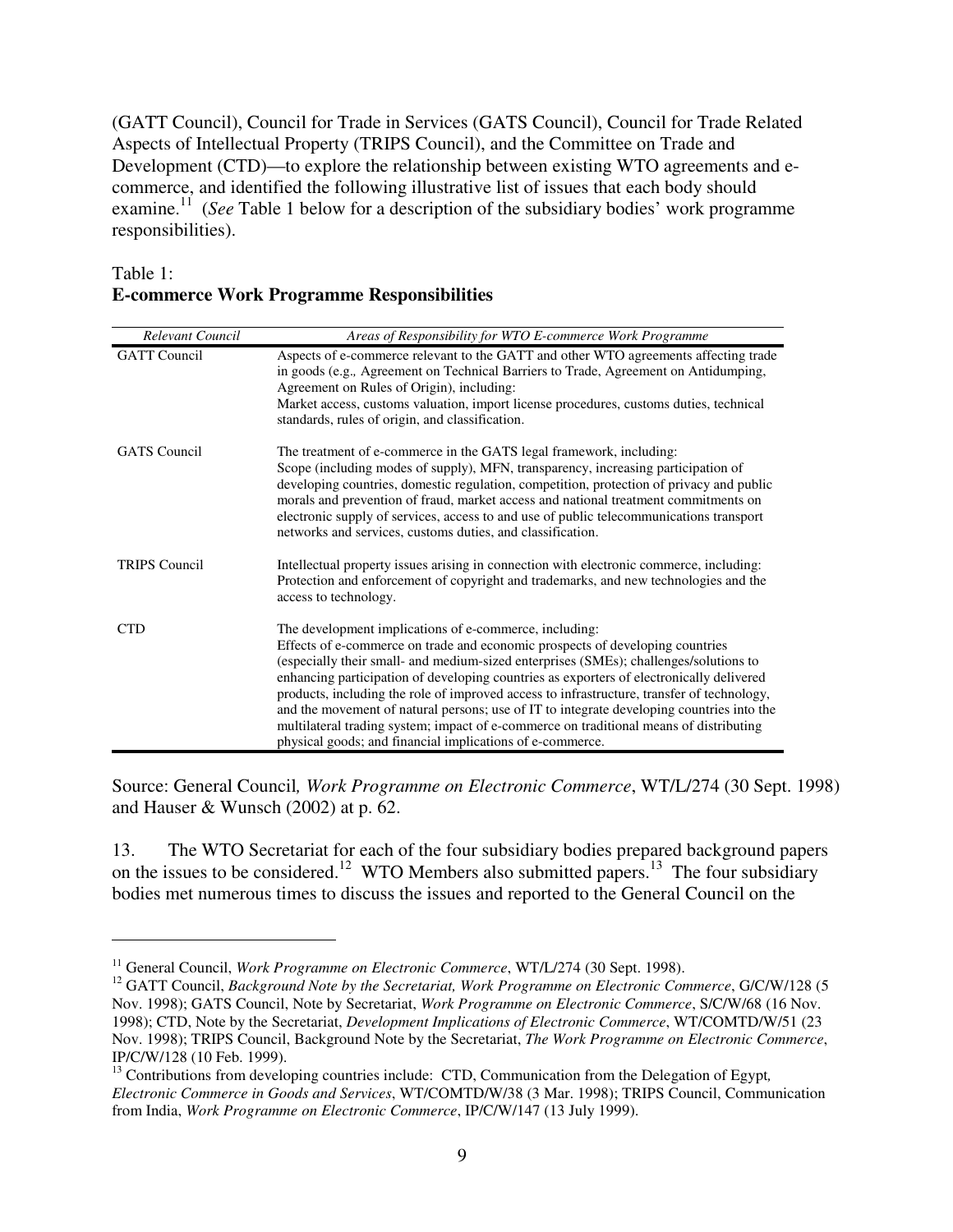progress of their work in July 1999.<sup>14</sup> The General Council considered these reports in October 1999, forwarded the reports to the Seattle Ministerial Conference,<sup>15</sup> and agreed to return to the matter of e-commerce as early as possible in the year  $2000$ .<sup>16</sup>

14. The General Council was unable to make its own report or recommendations to the Seattle Ministerial Conference because the Members could not agree on three issues: (1) classifying "digital products as goods or services; (2) extending the moratorium on imposing customs duties on electronic transmissions; and  $(3)$  the "institutional arrangements"<sup>17</sup> for continuing the work programme.<sup>18</sup>

• Classifying "digital products" as goods or services.

15. Digital products are computer programs, text, video, images, sound recordings, and other products that are digitally encoded and that—before the rise of the Internet—were traditionally traded as part of a physical carrier medium such as a compact disc, book, or tape. These products were classified as goods, and for tariff purposes, their valuation was based on the value of the carrier medium.

16. Some WTO Members think these products should continue to be classified as goods when traded electronically. Others think they should be classified as services. This is an important issue because the classification of digital products determines which set of WTO obligations and commitments governs trade in these products—GATT or GATS — and thus determines the kinds of trade barriers and limitations they can be subjected to. (*See* Section VIII below for a complete discussion of the "classification issue").

• Extending the moratorium on imposing customs duties on electronic transmissions.

<sup>14</sup> GATS Council, Interim Report to the General Council, *Work Programme on Electronic Commerce*, S/C/8 (31 Mar. 1999); General Council, Communication from the Chairman of the CTD, *Interim Review of Progress in the Implementation of the Work Programme on Electronic Commerce*, WT/GC/23 (9 Apr. 1999); General Council, Communication from the GATT Council Chairman, *Interim Review of Progress in the Implementations of the Work Programme on Electronic Commerce*, WT/GC/24 (12 Apr. 1999); CTD, Communication by the Chairperson, *Contribution by the Committee on Trade and Development to the WTO Work Programme on Electronic Commerce*, WT/COMTD/19 (15 July 1999) [*CTD E-commerce Report*]; GATT Council, Information Provided to the General Council, *Work Programme on Electronic Commerce*, G/C/W/158 (26 July 1999) [*GATT Council E-commerce Report*]; GATS Council, Progress Report to the General Council, *Work Programme on Electronic Commerce*, S/L/74 (27 July 1999) [*GATS Council E-commerce Report*]; and TRIPS Council, Progress Report to the General Council, *Work Programme on Electronic Commerce*, IP/C/18 (30 July 1999) [*TRIPS Council E-commerce Report*]. <sup>15</sup> General Council, Communication from the Chairman of the Council for Trade in Goods, *Draft Annual Report*, WT/GC/W/345 (26 Oct. 1999) at para. 13.

<sup>16</sup> General Council, *Minutes of Meeting: Held 3 & 8 May 2000*, WT/GC/M/55 (16 June 2000) at para. 222.

<sup>&</sup>lt;sup>17</sup> The term "institutional arrangements" refers to the question of whether the work programme should continue under the four subsidiary bodies or some other horizontal body such as the General Council.

<sup>18</sup> *See generally*, General Council, *Minutes of Meeting: Held 15 June 1999,* WT/GC/M/40/Add.3 (5 July 1999) at section 3; General Council, *Minutes of Meeting: Held 15 June 1999*, WT/GC/M/45 (2 Aug. 1999) at section 5; and General Council, *Minutes of Meeting Held: 6 Oct. 1999*, WT/GC/M/48 (27 Oct. 1999) at section 5.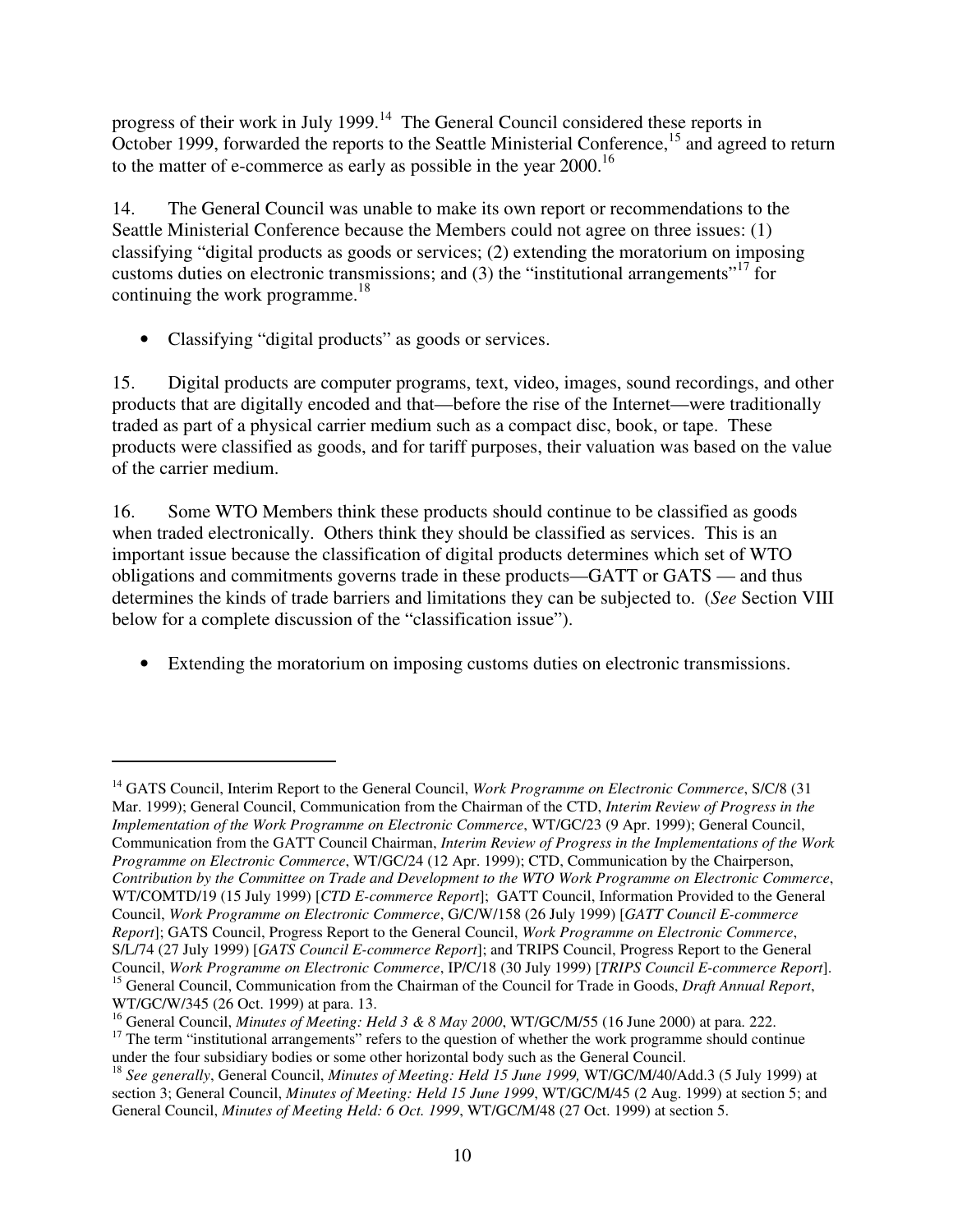17. Some developing country Members opposed an extension of the moratorium because they were wary of the potential loss of tariff revenues<sup>19</sup> as well as the absence of a similar discipline on taxes, on which developed countries are more likely to rely for revenue. Other Members questioned the scope of the moratorium<sup>20</sup> or did not want an agreement extending the moratorium to pre-judge other aspects of the work programme, including the question of how digital products should be classified (i.e., as goods or services). And some countries simply may have been withholding agreement as negotiating leverage to achieve other objectives (e.g., liberalization of agricultural trade). (*See* Section VIII below for the "moratorium issue").

• Continuing the work programme under the four subsidiary bodies or under the General Council or some other "horizontal" group.

18. Some Members favored institutional arrangements that would place the work programme exclusively under the General Council or some other horizontal group to reduce the number of meetings taking place on e-commerce and to facilitate the consideration of "cross-sectoral" issues, $^{21}$  such as the classification of digital products.

19. In preparation for the November 1999 Ministerial Conference in Seattle, a number of delegations, including developing countries, submitted recommendations for language on ecommerce to be included in the Seattle Ministerial Declaration.<sup>22</sup> The overall failure of the Seattle Ministerial Conference precluded any specific action on e-commerce and called into question the status of the work programme as well as the moratorium on imposing customs duties on electronic transmissions. Thus, Phase I of the work programme ended with no concrete accomplishments and uncertainty about future work.

## **2. Phase II: Seattle Ministerial Conference - Doha Ministerial Conference**

<sup>&</sup>lt;sup>19</sup> See UNCTAD (2002a) and Mattoo and Schuknecht (2001) on the potential tariff loss that developing countries might face.

 $20$  The meaning of the language in the E-commerce Declaration not to impose "customs duties on electronic transmissions" is not clear. Members agree that goods ordered online but delivered offline are not covered by the declaration. But there is disagreement on how the declaration applies to digital products like software or music that were treated as goods subject to tariffs when traded on a physical carrier medium such as a CD. *See* General Council, Communication from the Chairman of the GATS Council, *Interim Review of Progress in the Implementation of the Work Programme on Electronic Commerce*, WT/GC/24 (12 Apr. 1999) at para. 4.2. <sup>21</sup> "Cross-sectoral" or "horizontal" issues are those that cut across the jurisdiction of an individual WTO Council. <sup>22</sup> General Council, Communication from Australia, *Work Programme on Electronic Commerce: Objectives for Treatment of Electronic Commerce*, WT/GC/25 (5 July 1999); General Council, Communication from Indonesia and Singapore, *Preparations for the 1999 Ministerial Conference: Work Programme on Electronic Commerce*, WT/GC/W/247 (9 July 1999); General Council, Communication from Japan, *Preparations for the 1999 Ministerial Conference: Electronic Commerce*, WT/GC/W/253 (9 July 1999); General Council, Communication from the European Communities and their Member States, *Preparations for the 1999 Ministerial Conference: WTO Work Programme on Electronic Commerce*, WT/GC/W/306 (9 Aug. 1999); General Council, Communication from Canada, *Preparations for the 1999 Ministerial Conference: Electronic Commerce*, WT/GC/W/339 (23 Sept.1999); General Council, Communication from Australia, *Preparations for the 1999 Ministerial Conference: Electronic Commerce Draft Text for Ministerial Declaration*, WT/GC/W/367 (12 Oct. 1999); General Council, Communication from Venezuela, *Proposal on Electronic Commerce*, WT/GC/W/376 (19 Oct. 1999); General Council, Communication from Cuba, *Preparations for the 1999 Ministerial Conference: WTO Work Programme on Electronic Commerce*, WT/GC/W/380 (27 Oct. 1999).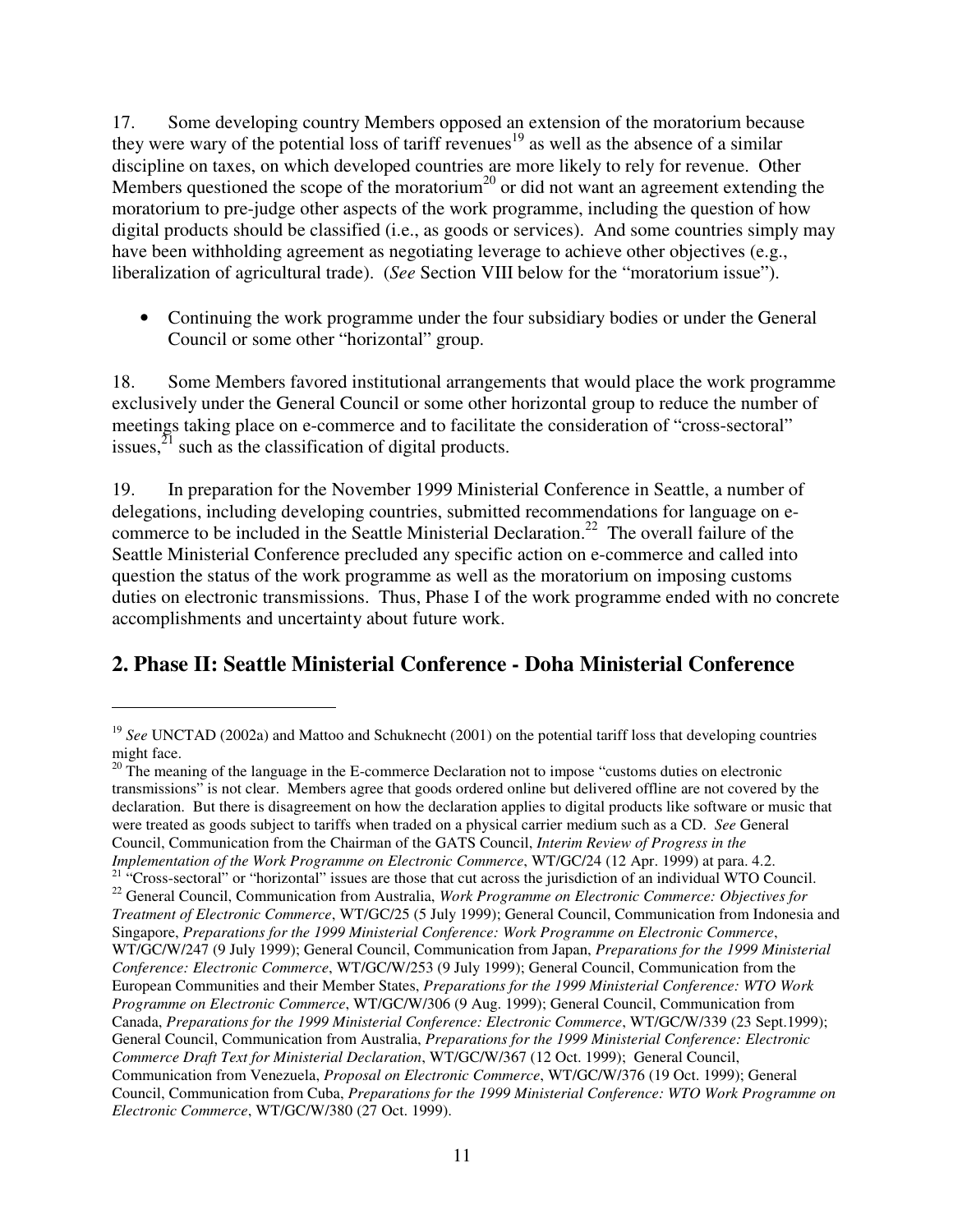20. In July 2000, the General Council agreed to: (1) reinvigorate the WTO's work on ecommerce; (2) ask the GATT, GATS, and TRIPS Councils and the CTD to resume their work, identify cross-cutting sectoral issues, and report back to the General Council in December 2000; and (3) consider how best to organize the Council's work, including the creation of an "ad hoc task force" to assist in consideration of subsidiary body reports and cross-sectoral issues.<sup>23</sup> Each of the bodies reported back to the General Council as invited, generally reaffirming their support for the WTO's continued work on e-commerce and their July 1999 reports to the General Council. 24

21. At the December 2000 General Council meeting, the Chairman, Ambassador Kare Byrn of Norway, commented that Members appeared to agree that:

First, . . . [a]ll the subsidiary bodies concluded that further clarification and educative work was needed. Second, the work to date demonstrated that electronic commerce fell within the scope of existing WTO agreements. While ecommerce was a fairly new development, it did not appear in need of new WTO rules. There were some areas that had been identified as needing additional clarification as to how current rules should be applied in particular circumstances, but these were limited. Third, Members had all become aware . . . of the tremendous potential of e-commerce and the Internet to contribute to infrastructure capacity building and market access, particularly for developing countries. 25

22. However, because there was no agreement among Members on the process for continuing the work programme, i.e., in the subsidiary bodies or in a horizontal group, the work programme stagnated. Accordingly, the Chairman expressed his hope that the Members would select a procedure for organizing the General Council's work on electronic commerce "in order to prepare for the next Ministerial Conference."<sup>26</sup>

23. In May 2001, the General Council Chairman, Ambassador Stuart Harbinson of Hong Kong, announced a plan to reinvigorate the work programme by:

WT/COMTD/26 (13 Nov. 2000); GATT Council, *Chairman's Factual Progress Report to the General Council on the Work Programme on Electronic Commerce*, G/L/421 (24 Nov. 2000); TRIPS Council, *Progress Report by the Chairman to the General Council, Work Programme on Electronic Commerce*, IP/C/20 (4 Dec. 2000); GATS Council, Oral Report by the Chairman of the Council for Trade in Services to the General Council, *WTO Programme on Electronic Commerce*, S/C/13 (6 Dec. 2000).

<sup>25</sup> General Council, *Minutes of Meeting: Held 7, 8, 11 & 15 Dec. 2000*, WT/GC/M/61 (7 Feb. 2001) at para. 106. Note that a number of developing country Members questioned the extent to which e-commerce falls within the scope of the WTO rules, including: Brazil (para. 113); India (para. 122); Malaysia (para. 127); Sri Lanka (para. 129); Nigeria (para. 134). Other developing country Members, however, concurred that e-commerce fell within WTO rules and/or on the need to avoid restrictive measures on e-commerce: Colombia (para. 108); Cuba (para. 114); Costa Rica (para. 116); Hungary (para. 120); Hong-Kong China (para. 127); Albania (para. 124); Korea (para. 130); Slovak Republic (para. 132); Pakistan (para. 137); Lesotho (para. 143); Turkey (para. 152).

<sup>23</sup> General Council, *Minutes of Meeting: Held on 17 & 19 July 2000*, WT/GC/M/57 (14 Sept. 2000) at section 11. <sup>24</sup> CTD, Report by the Chairman, *Work Programme on Electronic Commerce: Contribution by the CTD*,

<sup>26</sup> *Id*. *See also* General Council, *Minutes of Meeting: Held 8 & 9 Feb. 2001*, WT/GC/M/63 (2 Mar. 2001) at section 5.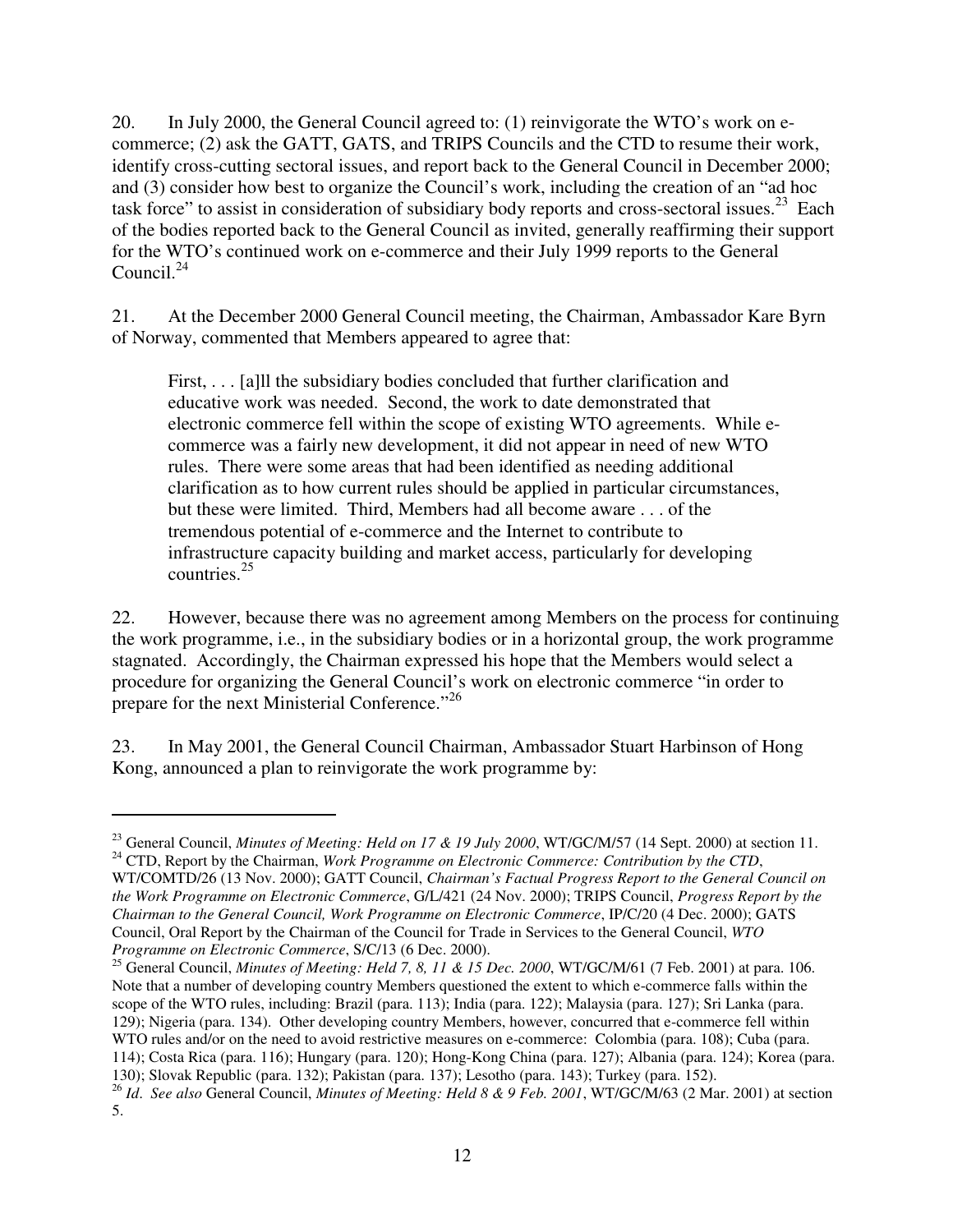- asking the four subsidiary bodies to deepen their work in specific areas relevant to their respective areas of competence and to report back to the General Council;
- considering cross-cutting issues in the General Council;
- holding dedicated discussions of the General Council on e-commerce to give Members adequate time to address cross-cutting issues; and
- considering how e-commerce would be addressed at the Fourth Ministerial Conference as part of the Ministerial preparations.<sup>27</sup>

24. The Chairman's plan was inspired by a contribution from MERCOSUR (Argentina, Brazil, Paraguay, and Uruguay) identifying sectoral versus cross-sectoral or horizontal issues.<sup>28</sup> The plan was implemented over the summer of 2001 and its first three points were validated by the Doha Ministerial Declaration, which addressed electronic commerce as follows:

We take note of the work which has been done in the General Council and other relevant bodies since the Ministerial Declaration of 20 May 1998 and agree to continue the Work Programme on Electronic Commerce. The work to date demonstrates that electronic commerce creates new challenges and opportunities for trade for Members at all stages of development, and we recognize the importance of creating and maintaining an environment which is favorable to the future development of electronic commerce. We instruct the General Council to consider the most appropriate institutional arrangements for handling the work programme, and to report on further progress to the Fifth Session of the Ministerial Conference. We declare that Members will maintain their current practice of not imposing customs duties on electronic transmissions until the Fifth Session.<sup>29</sup>

25. Thus, Phase II of the work programme ended with a concrete decision to extend the work programme and the moratorium.

# **3. Phase III: Doha Ministerial Conference - Cancun Ministerial Conference**

26. Responding to the Doha Ministerial Declaration instructions regarding institutional arrangements for the work programme, Ambassador Harbinson in December 2001 proposed a second dedicated discussion on cross-cutting issues, continued oversight over the four subsidiary

<sup>27</sup> General Council, *Minutes of Meeting: Held 8 & 9 May 2001*, WT/GC/M/65 (18 June 2001) at para. 128.

<sup>28</sup> General Council, Communication from MERCOSUR, *Electronic Commerce: Horizontal and Sectoral Issues Which Require Further Analysis*, WT/GC/W/434 (7 May 2001).

<sup>29</sup> WTO, *Doha Ministerial Declaration*, WT/MIN(01)/DEC/1 (14 Nov. 2001) at para. 34 [*Doha Declaratio*n].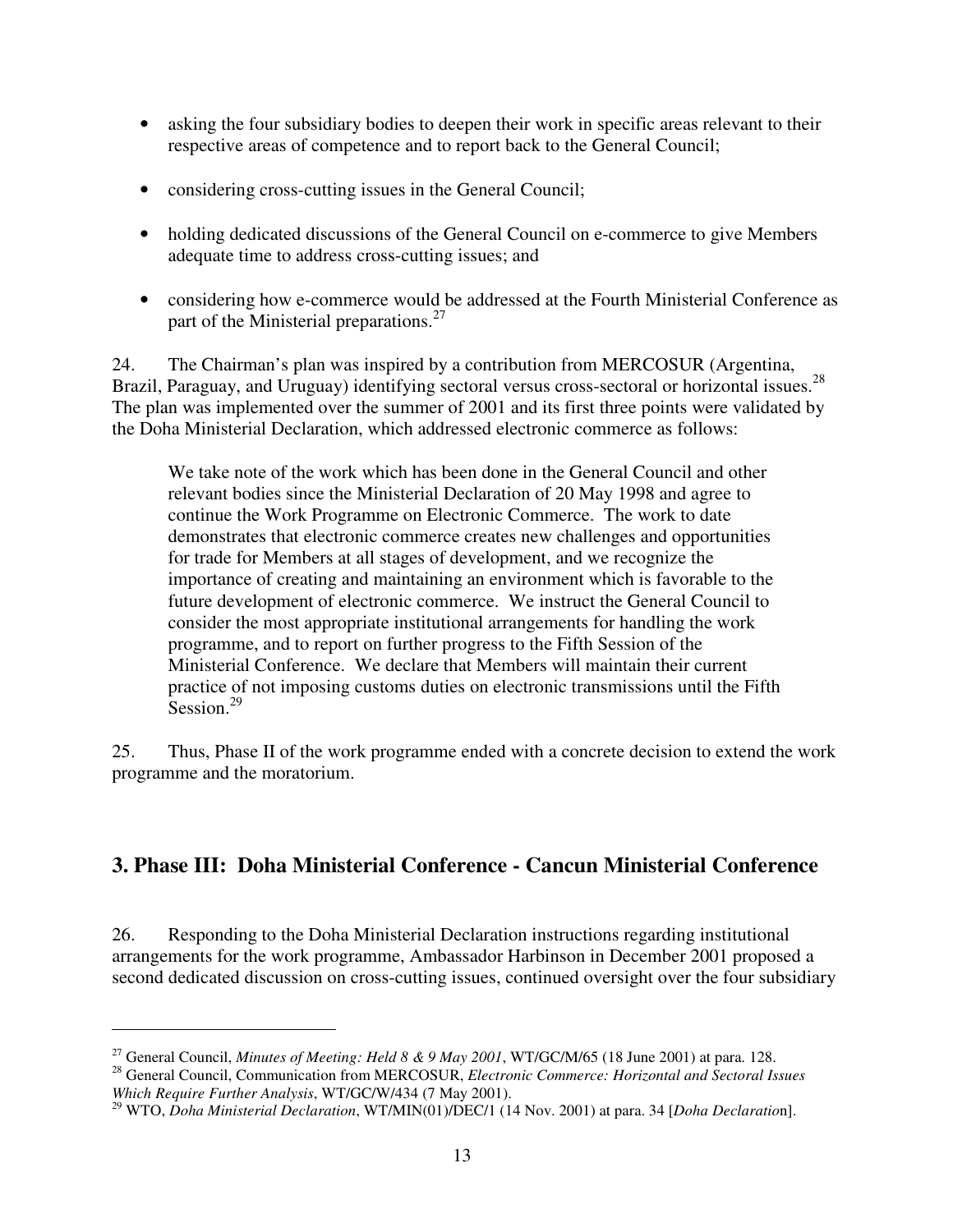bodies' work on e-commerce, and further consultations with delegations.<sup>30</sup> The subsequent Chairman of the General Council, Ambassador Sergio Marchi of Canada, reported in October 2002 that the results of these consultations confirmed that through the Fifth Ministerial Conference, in Cancun September 2003, the institutional arrangements for the work programme would be as follows:

- the General Council would play a central role in the process, keeping the work programme under continuous review and considering any trade-related issues of a crosscutting nature;
- further dedicated discussions on cross-cutting issues would be held in October 2002, December 2002, February 2003, and May-June 2003; and
- the four subsidiary bodies would examine and report to the General Council on aspects of electronic commerce relevant to their respective areas of competence.<sup>31</sup>

27. Throughout 2001-2003, the General Council has maintained the Work Programme on Electronic Commerce as a standing item on its agenda. Discussions at these meetings have focused on further consideration of the institutional arrangements regarding the General Council's work on e-commerce as well as reviewing the work being done in the subsidiary bodies and in the Dedicated Discussions.<sup>32</sup>

28. There have been five Dedicated Discussions on cross-sectoral e-commerce issues. For the first discussion, the WTO Secretariat prepared a list of cross-sectoral issues that had been previously identified by the subsidiary bodies as a guide for deciding which issues should be addressed. (*See* Table 2 below for a description of the cross-sectoral issues).

<sup>30</sup> General Council, *Minutes of Meeting: Held 19-20 Dec. 2001*, WT/GC/M/72 (6 Feb. 2002) at section 4.

<sup>31</sup> General Council, *Minutes of Meeting: Held 15 Oct. 2002*, WT/GC/M/76 (5 Nov. 2002) at section 6.

<sup>32</sup> General Council, *Minutes of Meeting: Held 18 & 19 July 2001*, WT/GC/M/66 (10 Aug. 2001); General Council, *Minutes of Meeting: Held 10 Oct. 2001*, WT/GC/M/69 (26 Oct. 2001); General Council, *Minutes of Meeting: Held 19 & 20 Dec. 2001*, WT/GC/M/72 (6 Feb. 2002); General Council, *Minutes of Meeting: Held 13 & 14 May 2002*, WT/GC/M/74 (1 July 2002); General Council, *Minutes of Meeting: Held 8 & 31 July 2002*, WT/GC/M/75 (27 Sept. 2002); General Council, *Minutes of Meeting: Held 15 Oct. 2002*, WT/GC/M/76 (5 Nov. 2002); General Council, *Minutes of Meeting: Held 10 – 12 and 20 Dec. 2002*, WT/GC/M/77 (13 Feb. 2003); General Council, *Minutes of Meeting: Held 10 Feb. 2003*, WT/GC/M/78 (7 Mar. 2003).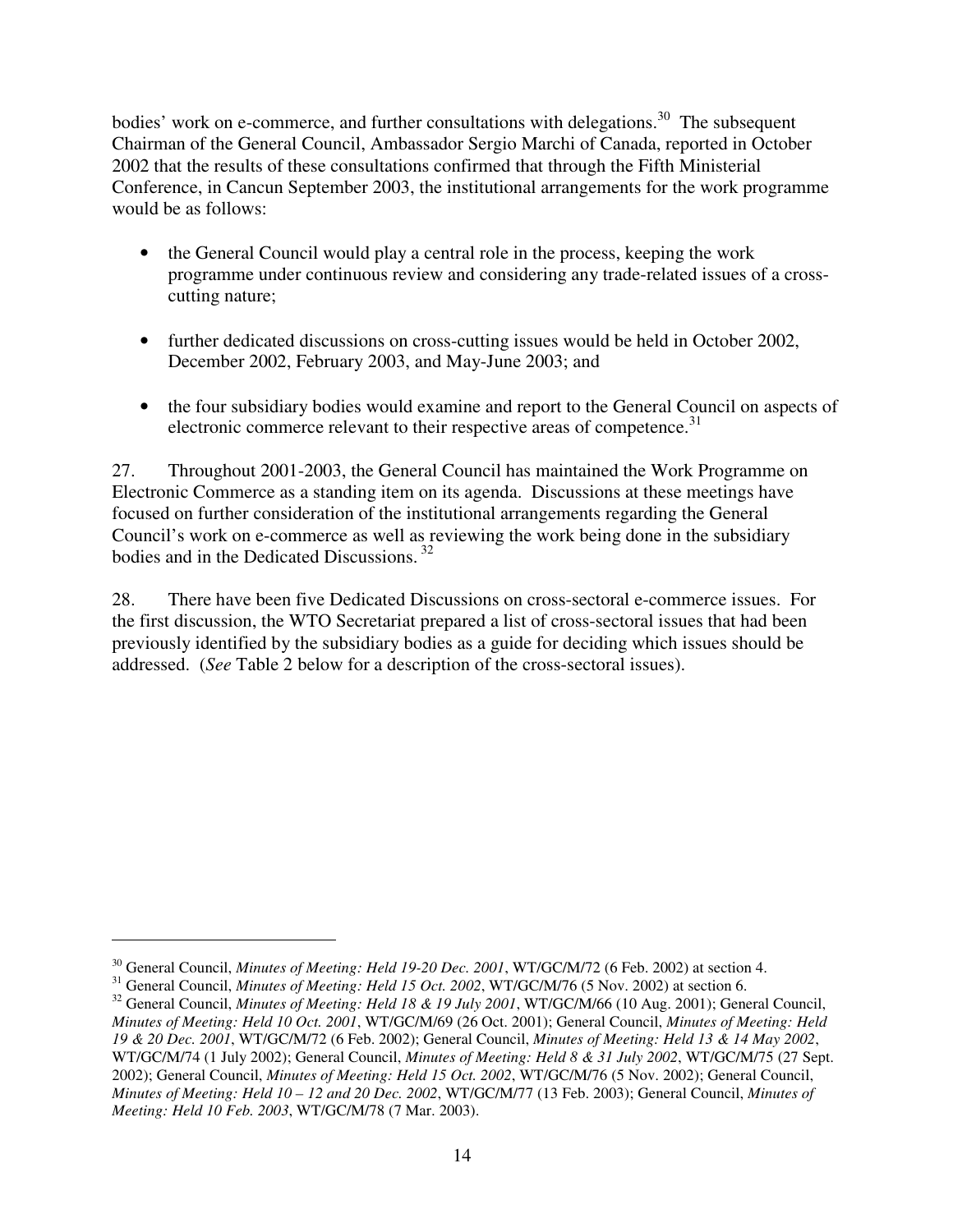#### Table 2: **Cross-Sectoral Issues**

#### *Cross-Sectoral Issues*

Classification of content of certain electronic transmissions: Definition of "e-commerce;" concept of technological neutrality; issue of likeness.

Development related issues: Participation of developing countries in e-commerce; access to infrastructure and technology; transfer of technology; capacity-building; technical assistance; access to developed and developing countries' markets for developing countries' producers and suppliers; promoting use of information technology; ensuring that e-commerce benefits developed and developing countries; movement of natural persons.

Fiscal implications of e-commerce/Imposition of customs duties on electronic commerce.

Relationship and possible substitution effect between e-commerce and traditional forms of commerce.

Competition: Constraints on development of e-commerce due to the concentration of market power; competition and domestic regulations; competition and intellectual property rights; jurisdiction and applicable laws/other legal issues.

#### Other.

Source: General Council, Summary by the Secretariat of the Issues Raised, *Dedicated Discussion on Electronic Commerce Under the Auspices of the General Council on 15 June 2001*, WT/GC/W/436 (6 July 2001) [*First Dedicated Discussion Summary*].

29. The agenda for the first discussion, held in June 2001, listed the following topics: classification of content of certain electronic transmissions; development-related issues; fiscal implications of e-commerce, and jurisdiction.<sup>33</sup> Many Members concluded that the classification issue needed to be resolved quickly, and virtually all members seemed to agree that classification, development, and the imposition of customs duties were the three most important cross-sectoral issues. 34

30. The agenda for the second Dedicated Discussion in May 2002 was the same as the first discussion, but the majority of the discussion focused on the classification issue.<sup>35</sup> The third and fourth Dedicated Discussions, held in October 2002 and February 2003, focused on the classification issue and the fiscal implications of e-commerce. 36 The fifth Dedicated Discussion, held on 16 May and 11 July 2003, addressed three issues: classification of the context of certain

<sup>33</sup> *First Dedicated Discussion Summary*, WT/GC/W/436, at pp. 1-4.

<sup>34</sup> *Minutes of the 18 & 19 July 2001 General Council Meeting*, WT/GC/M/66 at section 10.

<sup>35</sup> *Minutes of the 13 - 14 May 2001 General Council Meeting*, WT/GC/M/74 at section 13.

<sup>36</sup> General Council, Summary by the Secretariat of the Issues Raised, *Second Dedicated Discussion on Electronic Commerce under the Auspices of the General Council on 6 May 2002*, WT/GC/W/475 (20 June 2002) General Council, Summary by the Secretariat of the Issues Raised, *Third Dedicated Discussion of Electronic Commerce Under the Auspices of the General Council on 25 October 2002*, WT/GC/W/486 (4 Dec. 2002); General Council, Summary by the Secretariat of the Issues Raised, *Fourth Dedicated Discussion on Electronic Commerce Under the Auspices of the General Council on 27 February 2003*, WT/GC/W/492 (8 Apr. 2003).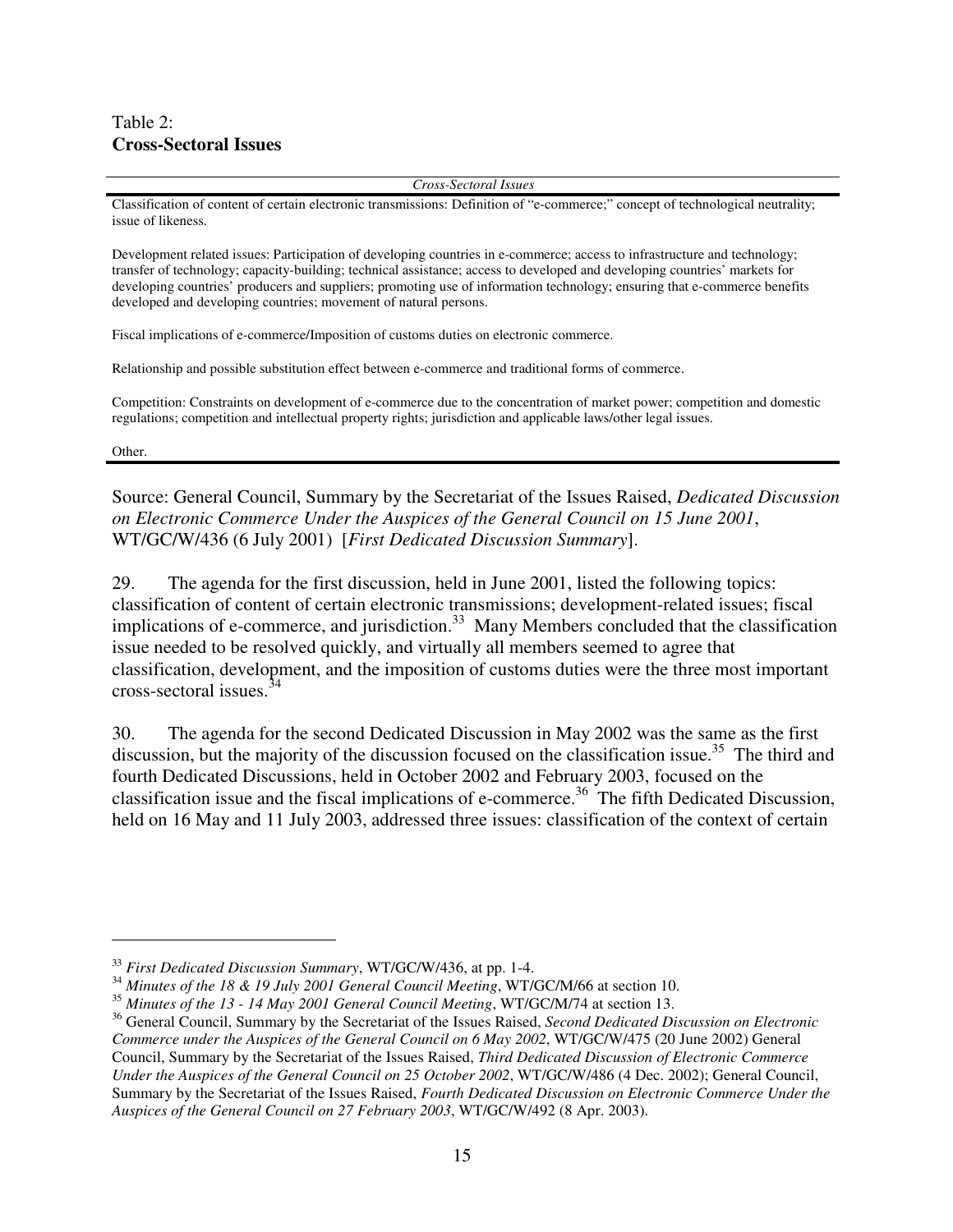electronic transmissions; general objectives to be applied to the consideration of e-commerce; and the report to be submitted to the next meeting of the General Council.<sup>37</sup>

31. In the fifth Dedicated Discussion, the classification discussion centered on a submission filed by the European Communities (EC) explaining why digital products should be classified as services covered by the GATS.<sup>38</sup> The discussion on general objectives was prompted by a submission filed by the United States proposing that the Members agree to five objectives at the Cancun Ministerial:

- adhering to a liberal and open trade environment through the application of existing WTO agreements to e-commerce;
- committing to greater market access and national treatment for the products and services that can be traded via e-commerce;
- minimizing domestic regulations that affect e-commerce;
- making permanent on an Most Favored Nation (MFN) basis the moratorium on imposing customs duties on electronic transmissions; and
- providing technical assistance and capacity building to make e-commerce accessible to developing countries.<sup>39</sup>

32. With respect to the other cross-sectoral issues, the development-related issues were addressed primarily in the CTD. Substitution, competition, and jurisdiction received almost no consideration during the course of the work programme.

33. During the 2001-2003 period, the Committee on Trade and Development was the only body to engage substantively on the work programme. In December 2001, the CTD approved the following approach to its work on e-commerce:

- establish e-commerce as a standing item on CTD agendas;
- respond to requests from the General Council;
- hold approximately one seminar per year on development-specific aspects of ecommerce, such as revenue implications of e-commerce for developing countries, developing country competitiveness in e-commerce, the physical infrastructure needs for e-commerce, and human infrastructure needs;

<sup>37</sup> General Council, Summary by the Secretariat of Issues Raised, *Fifth Dedicated Discussion on Electronic*

*Commerce Under the Auspices of the General Council on 16 May and 11 July 2003,* WT/GC/W/509 (31 July 2003). <sup>38</sup> General Council, Submission from the European Communities, *Classification Issues and the Work Programme on*

*Electronic Commerce*, WT/GC/W/497 (9 May 2003).

<sup>39</sup> General Council, Submission from the United States, *Work Programme on Electronic Commerce*, WT/GC/W/493 (16 Apr. 2003) and WT/GC/W/493/Rev.1 (8 July 2003).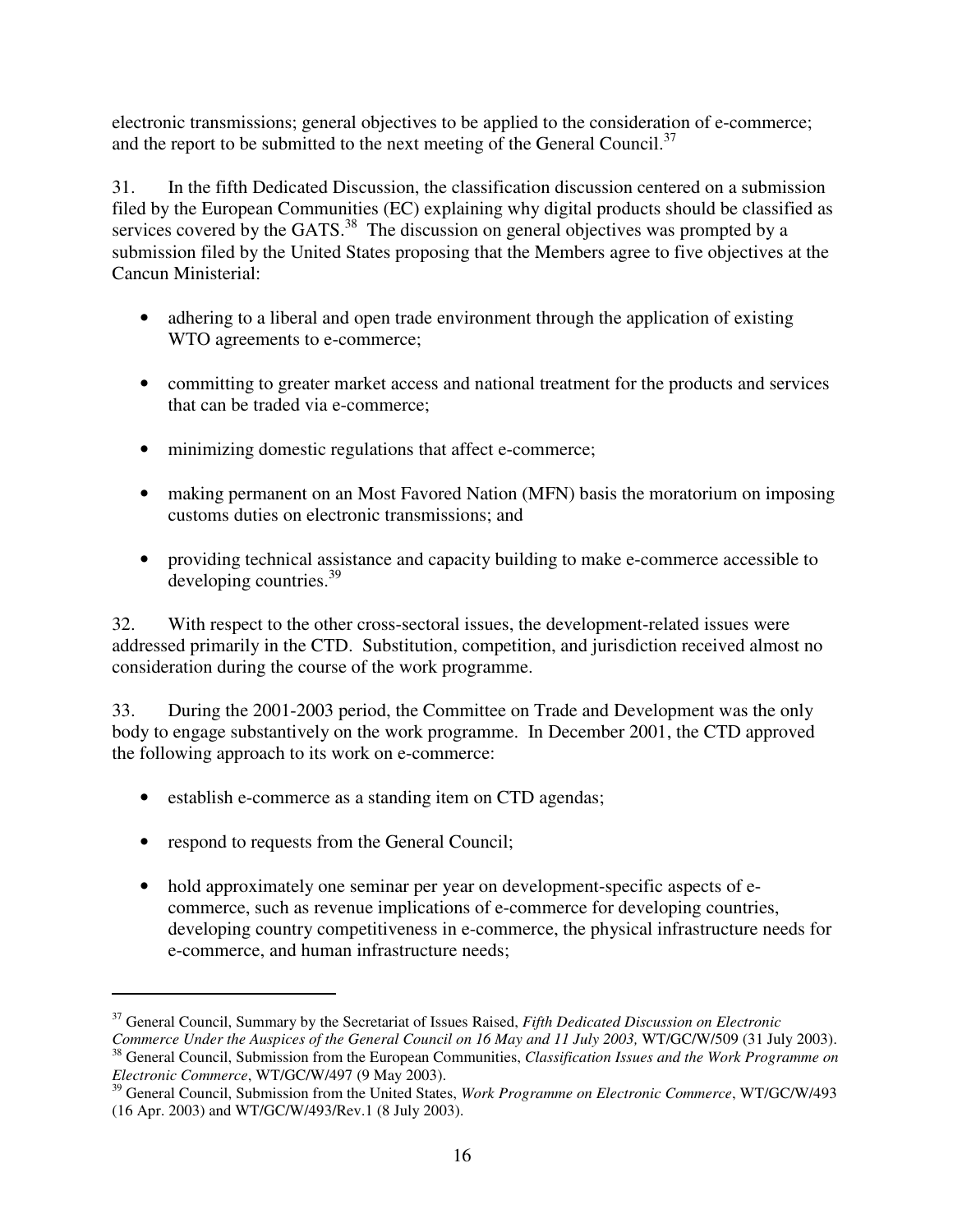- showcase country experiences and success stories; and
- provide a forum for delegations to receive information on activities related to ecommerce and development in other multilateral agencies.<sup>40</sup>

34. The CTD held two seminars, <sup>41</sup> showcased Panama's and Costa Rica's experiences with e-commerce,<sup>42</sup> and provided the opportunity for United Nations Council on Trade and Development (UNCTAD) to discuss its *E-commerce and Development Report 2001*. 43 The WTO Secretariat produced a background note this year which summarizes the CTD's work on ecommerce since 1998.<sup>44</sup> (*See* Section III.A below for a further explanation of the CTD's work on e-commerce.)

## **4. Phase IV: Cancun Ministerial Conference**

- 35. In preparation for the Cancun Ministerial in September 2003:
	- The GATT Council advised the General Council that it had not undertaken any discussion on the work programme because it had gone as far as it could go on technical goods matters given the "unresolved horizontal issues" that remained under discussion in the General Council, including, most importantly the classification issue. 45
	- The GATS Council advised the General Council that there were no requests to include ecommerce on its agenda after the issue had last been considered at its October 2001 meeting. 46

<sup>40</sup> CTD, *Note on the Meeting of 26 Nov. 2001,* WT/COMTD/M/36 (14 Jan. 2002); CTD, *Work Programme on Electronic Commerce in the CTD,* WT/COMTD/35 (19 Dec. 2001).

<sup>41</sup> CTD, Report by the Chairman, *Seminar on "Government Facilitation of E-commerce for Development,"* Attachment, Note of the Meeting of 8 October 2001, WT/COMTD/M/35 (31 Oct. 2001); CTD, Report by the Chairperson, *Seminar on "Revenue Implications of E-commerce, WTO, Geneva, Monday, 22 April 2002,"* Annex II, Note of the Meeting on 25 April 2002, WT/COMTD/M/40 (26 June 2002).

<sup>42</sup> Presentation by C. E. Thayer, *National Experience of Panama in the Field of Electronic Commerce*, Annex, Note of the Meeting of 26 Nov. 2001, WT/COMTD/M/36 (14 Jan. 2002); Presentation by Costa Rica, *Costa Rica's Experience in Electronic Commerce*, Annex 1, Note on the Meeting of 14 Feb. 2002, WT/COMTD/M/38 (10 July 2002).

<sup>43</sup> CTD, Thirty-Sixth Session, *Note of the Meeting of 26 Nov. 2001*, WT/COMTD/M/36 (14 January, 2002). <sup>44</sup> CTD, Background Note by the Secretariat, *Work on Electronic Commerce in the CTD*, WT/COMTD/W/100 (5 Mar. 2003).

<sup>&</sup>lt;sup>45</sup> GATT Council, Report to the General Council on the Work Programme on Electronic Commerce, G/L/635 (9 July 2003).

<sup>46</sup> GATS Council, Note by the Chairman, *Work Programme on Electronic Commerce*, S/C/18 (9 July 2003).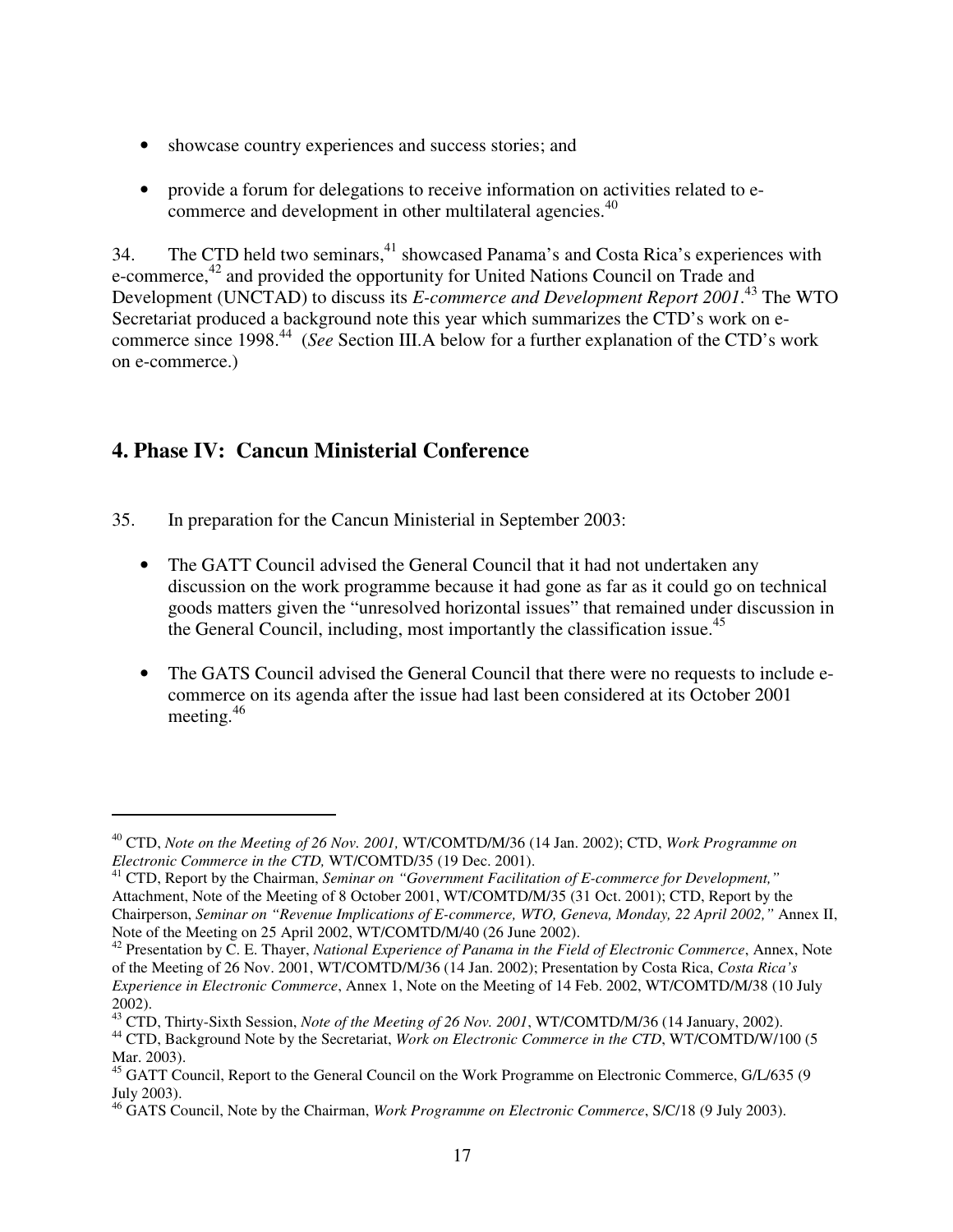- The TRIPS Council reported to the General Council that two Members had made submissions, the Secretariat had updated the background note that it first drafted in 1998, and the Council had included e-commerce on the agenda for every meeting, although discussions of the topic were minimal.<sup>47</sup>
- The CTD reported on its work since the Doha Ministerial.<sup>48</sup>

36. The General Council, in turn, prepared a draft report on its Dedicated Discussions, concluding with the observation that "the General Council should consider whether to recommend continuing the examination of all trade-related issues relating to electronic commerce under the ongoing Work Programme on Electronic Commerce with the current institutional arrangements, having the General Council report on further progress at the next Ministerial session, and maintaining Members' current practice of not imposing customs duties on electronic transmissions until the next Ministerial Session."<sup>49</sup>

37. There were four questions regarding the work programme that could have been resolved at the Cancun Ministerial Conference in September 2003:

- continuation of the work programme;
- continuation of the moratorium on the imposition of customs duties on electronic transmissions;
- the classification of digital products; and
- affirmation of general objectives.

38. A draft of the Cancun Ministerial Declaration was circulated in July 2003 and addressed the first two questions as follows.

#### E-commerce

22. We take note of the reports from the General Council and the subsidiary bodies on the work programme, with the current institutional arrangements. We instruct the General Council to report on further programs to our next session.

<sup>47</sup> TRIPS Council, Report to the General Council, *Work Programme on Electronic Commerce*, IP/C/29 (2 July 2003). See Communication from Cuba, *Unrestricted Global Electronic Commerce*, IP/C/W/264 (16 May 2001); Communication from Switzerland, *Work Programme on Electronic Commerce*, IP/C/286 (22 June 2001); Background Note by the Secretariat, *Work Programme on Electronic Commerce: Addendum*, IP/C/W/128/Add.1 (15 May 2003).

<sup>48</sup> CTD, *Work on Electronic Commerce in the CTD since the Doha Ministerial Conference*, WT/COMTD/47 (21 July 2003).

<sup>&</sup>lt;sup>49</sup> General Council, Dedicated Discussions Under the Auspices of the General Council on Cross-cutting Issues related to Electronic Commerce, *Work Programme on Electronic Commerce: Draft Report to the 24-25 July Meeting of the General Council*, WT/GC/W/505 (21 July 2003) at para. 7.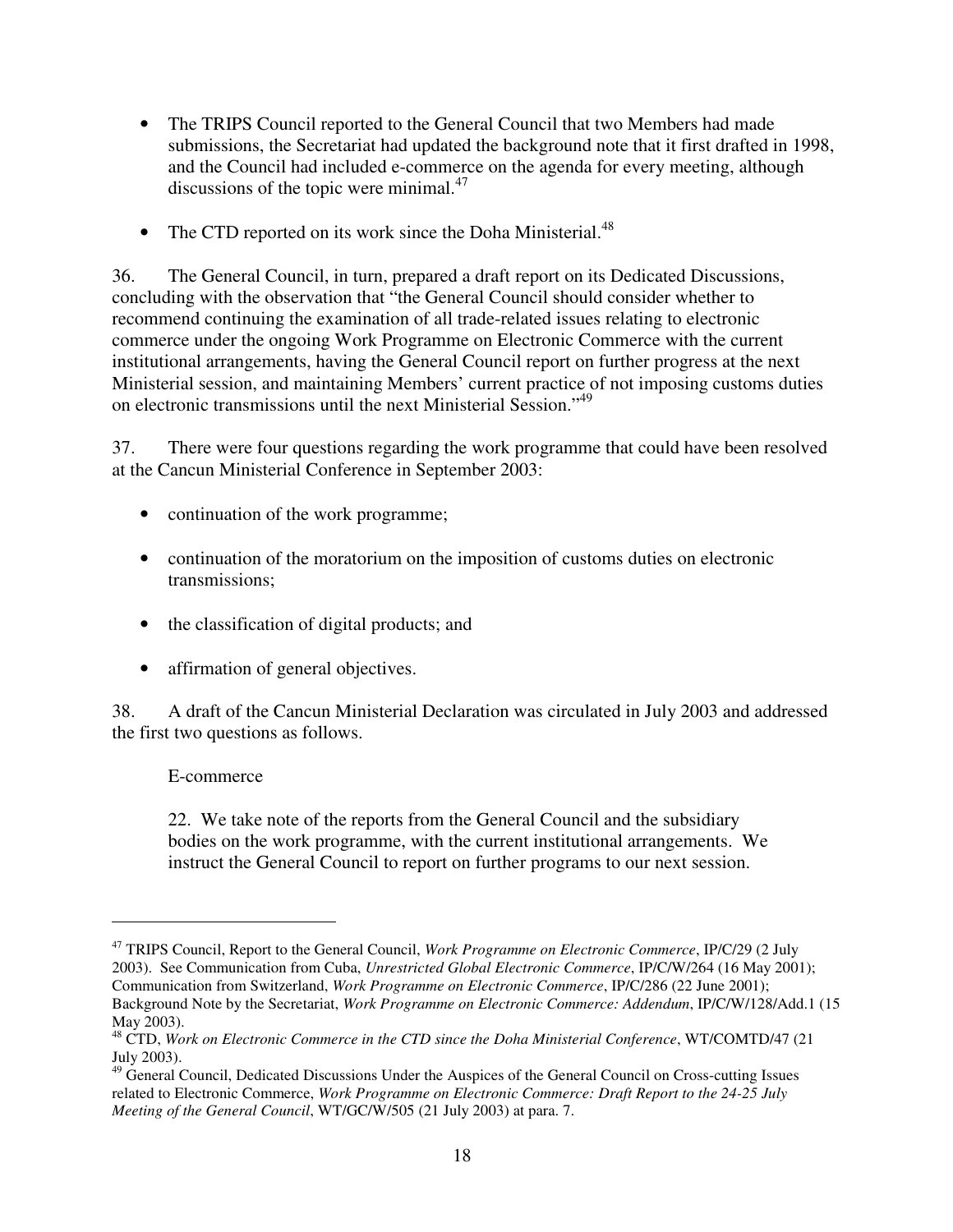We declare that Members will maintain their current practice of not imposing customs duties on electronic transmissions until that session. 50

39. The WTO Members, however, failed to make any substantive decisions at the Cancun Ministerial and consequently did not address the work programme or the moratorium.<sup>51</sup> The third and fourth questions were not really ripe given disagreements in the General Council about the classification of digital products and the need for and content of general objectives for ecommerce.

40. The WTO Work Programme on E-commerce should continue even without a formal decision to that effect. The Doha Ministerial Declaration had instructed the General Council to continue the work programme and to report back on further progress to the Fifth Session of the Ministerial Conference, which was accomplished in Cancun. In contrast, the Doha Declaration had instructed Members to "maintain their current practice of not imposing customs duties on electronic transmissions until the Fifth Session." Before Cancun, it seemed likely that WTO Members would agree to a further temporary extension of the moratorium on electronic transmission. But the absence of a formal decision creates the same uncertainty about the moratorium as existed following the failed Seattle Ministerial.

# **5. Work Programme Participation and Accomplishments**

41. Although the WTO's work on e-commerce was initiated with a submission by a developing country, Egypt,<sup>52</sup> the WTO Work Programme on electronic commerce has been driven primarily by communications from a few developed countries (Australia, EC, Japan, United States) who have well-developed IT sectors and have fully integrated e-commerce into their economies. A handful of developing countries, including Argentina, Cuba, Egypt, India,

<sup>50</sup> "General Council Chair Set to Float Draft Cancun Declaration," *Inside US Trade* (11 July 2003) (attaching Draft Cancun Ministerial Declaration of 18 July 2003).

<sup>&</sup>lt;sup>51</sup> The Ministerial Declaration says very little other than: "3. All participants have worked hard and constructively to make progress as required under the Doha mandates. . . . However, more work needs to be done in some key areas to enable us to proceed towards the conclusion of the negotiations in fulfillment of the commitments we took at Doha. 4. We therefore instruct our officials to continue working on outstanding issues with a renewed sense of urgency and purpose. . . . We ask the Chairman of the General Council . . . to coordinate this work and to convene a meeting of the General Council at Senior Officials level no later than 15 December 2003 to take the action necessary . . . to enable us to move towards a successful and timely conclusion of the negotiations. . . . 6. Notwithstanding this setback, we reaffirm all our Doha Declarations and Decisions and recommit ourselves to working to implement them fully and faithfully." Ministerial Conference – Fifth Session, Ministerial Statement Adopted on 14 Spetmber 2003, WT/MIN(03)/20 (23 Sept. 2003) at paras. 3, 4, and 6 [*Cancun Ministerial Declaration*].

<sup>52</sup> CTD, Communication from the Delegation of Egypt, *Electronic Commerce in Goods and Services*, WT/COMTD/W/38 (3 Mar. 1998). The paper proposed a work plan on e-commerce for the CTD: to deepen understanding of e-commerce and focus on using e-commerce to integrate developing countries into the multilateral trading system; to examine the role of the WTO in bridging the information gap between developed and developing countries; to examine how e-commerce would affect the global supply and demand of goods and services, market structure, labor markets and competition; and to share experiences on issues related to e-commerce."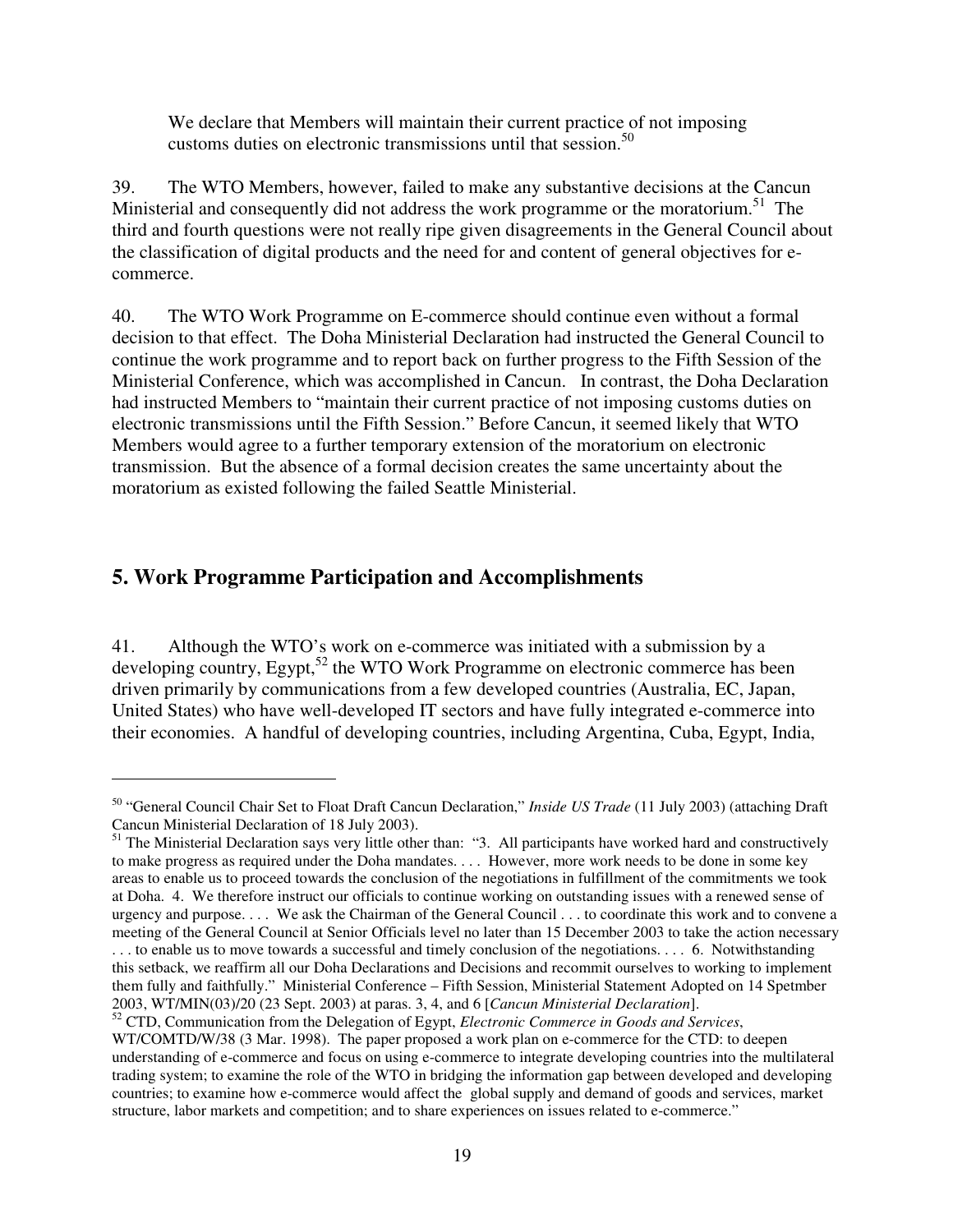and Venezuela, did make written submissions to the work programme but, on average, the participation of developing countries as measured in terms of written submissions was moderate and of least-developed countries was virtually non-existent.<sup>53</sup> Many developing and least developed countries, however, did participate actively in General Council and other subsidiary body meetings.

42. What has the work programme achieved? Through the work programme, Members have embarked on a wide-ranging and informative discussion of the applicability of the WTO Agreement to e-commerce. In this regard, the work programme was successful in its original mission to identify open questions and explore needed actions.

43. The General Council and subsidiary bodies became bogged down on the issue of classifying digital products and the related procedural questions about how to structure the work programme.<sup>54</sup> Unfortunately, this deadlock—well-reflected in the reports on the first and second phases of the work programme to the General Council—prevented members from doing anything more than scratching the surface of many other important and difficult topics. Given the prevailing uncertainty as to whether the GATT or the GATS is the applicable legal framework, the negotiators cannot make progress on many other issues of relevance to digital products (e.g., technological neutrality, likeness, rules of origin, valuation, and likeness for purpose in the context of national treatment or MFN).

44. Nonetheless, the analytical results of the work programme can be summarized as follows. There seems to be a general consensus, with a few exceptions, that e-commerce falls within the scope of existing WTO agreements and that no new trade rules should be created for ecommerce when existing rules and obligations can address the issues at stake.<sup>55</sup> Each subsidiary body has made a valuable contribution to the work programme by identifying additional principles on which a number of Members agree and by identifying important questions regarding the application of WTO agreements to e-commerce. (*See* Table 3 below).

54 *See e.g*., General Council, Communication from MERCOSUR (Argentina, Brazil, Paraguay and Uruguay), *Electronic Commerce Horizontal and Sectoral Issues Which Require Further Analysis*, WT/GC/W/434 (7 May 2001) at para. 5. (noting that "the possible creation of an additional horizontal body to address horizontal issues has led to virtual paralysis of the Work Programme, even at the level of the subsidiary bodies.")

<sup>53</sup> Aitic (1999) at pp. 5-6.

<sup>&</sup>lt;sup>55</sup> Note that some contributions to the work programme and other literature have questioned whether the WTO should create a framework of general principles for electronic commerce, *e.g*. a "reference paper" for E-commerce. *See* General Council, Communications from the Chairman, *Interim Review of Progress in the Implementation of the Work Programme on Electronic Commerce*, WT/GC/24 (12 Apr. 1999) at para. 10.2. *See also* Drake & Nicolaidis (2000) at p. 406. An e-commerce reference paper could address cross-sectoral issues like the classification of digital products; include general objectives like non-discrimination, better market access and national treatment commitments for relevant goods and services; and provide a regulatory discipline for e-commerce that ensures, for example, transparency, non-discrimination, and least-trade restrictiveness.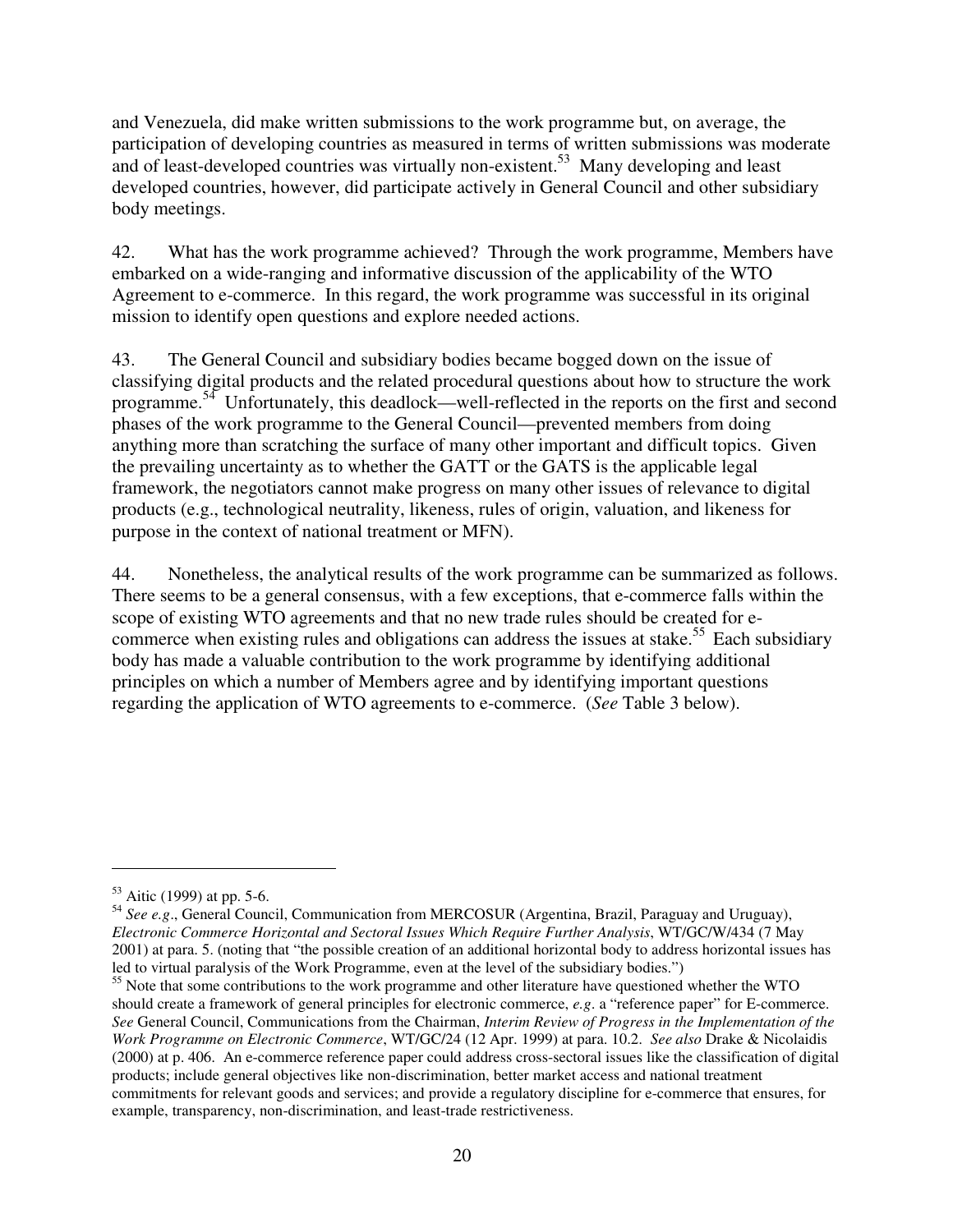#### Table 3: **Work Programme Accomplishments**

| Council                     | Principles/Open Questions                                                                                                                                                                                                                                                                                                                                                                                                                                                                                                                                                                                                                                                                                                                                                                                                         |
|-----------------------------|-----------------------------------------------------------------------------------------------------------------------------------------------------------------------------------------------------------------------------------------------------------------------------------------------------------------------------------------------------------------------------------------------------------------------------------------------------------------------------------------------------------------------------------------------------------------------------------------------------------------------------------------------------------------------------------------------------------------------------------------------------------------------------------------------------------------------------------|
| GATT Council <sup>56</sup>  | Principle(s): The majority of Members agreed that most issues delegated to the GATT Council for<br>discussion could be meaningfully addressed only after a determination had been made regarding the<br>classification of electronic transmissions as goods, services, or something else. Delegations agreed<br>that goods sold or marketed electronically but delivered physically across borders were subject to<br>customs duties. Some Members thought the ITA was an important contribution for promoting e-<br>commerce by providing less expensive access to e-commerce related products.                                                                                                                                                                                                                                  |
|                             | Open Questions: How to classify electronic transmissions? How to address non-tariff measures (e.g.,<br>technical standards) that can act as barriers to e-commerce/IT trade?                                                                                                                                                                                                                                                                                                                                                                                                                                                                                                                                                                                                                                                      |
| GATS Council <sup>57</sup>  | Principle(s): It was the general view that: the electronic delivery of services falls within the scope of<br>the GATS since the agreement applies to all services regardless of the means by which they are<br>delivered; all general GATS provisions, including the MFN obligation, are applicable to the supply of<br>services through electronic means; electronic delivery had given rise to very few new services; the<br>participation of developing countries should be enhanced through liberalization of market access in<br>areas of export interest to them and through better access to technology, including encryption<br>technology; and the Annex on Telecommunications guarantees access to and use of public<br>telecommunications networks for Internet access providers.                                      |
|                             | Open Questions: How to classify electronic transmissions? How to distinguish between modes of<br>supply for services that can be delivered electronically (e.g., the sending of architectural plans via the<br>Internet)—under Mode 1 (cross-border) or Mode 2 (consumption abroad)? Whether services that are<br>delivered electronically are "like" services delivered by other means with respect to MFN and national<br>treatment obligations? Whether Internet networks are "public telecommunications networks" within<br>the meaning of the Annex on Telecommunications; how customs duties could apply to services and<br>electronic transmissions? Should the disciplines on basic telecommunications services contained in the<br>Reference Paper on Basic Telecommunications Services be applied to Internet services? |
| TRIPS Council <sup>58</sup> | Principle(s): It was noted that the creation of a secure and predictable legal environment for<br>intellectual property rights would foster the development of electronic commerce.                                                                                                                                                                                                                                                                                                                                                                                                                                                                                                                                                                                                                                               |
|                             | Open Questions: Whether the established international framework for intellectual property law could<br>address the challenges presented by electronic commerce? How to enforce intellectual property rights<br>in an environment of <i>global</i> electronic networks given that enforcement actions traditionally are<br>undertaken on a territorial basis.                                                                                                                                                                                                                                                                                                                                                                                                                                                                      |
| CTD <sup>59</sup>           | Principle(s): Members noted that IT in general and e-commerce in particular could enhance the<br>participation of developing countries in the multilateral trading system, but steps need to be taken to<br>build their capacity to effectively use the opportunities presented by IT.                                                                                                                                                                                                                                                                                                                                                                                                                                                                                                                                            |
|                             | Open Questions: What are the effects of e-commerce on modes of supply that are particularly<br>important to developing countries such as commercial presence and the movement of natural persons?<br>What impact is electronic commerce likely to have on customs revenue in developing countries?<br>What steps should be taken to improve physical and human resource development?                                                                                                                                                                                                                                                                                                                                                                                                                                              |

Note: See Parts Three and Four below for an in-depth discussion of these open questions.

<sup>56</sup> *GATT Council E-commerce Report*, G/C/W/158.

<sup>57</sup> *GATS Council E-commerce Report*, S/L/74. 58 *TRIPS Council E-commerce Report*, IP/C/18.

<sup>59</sup> *CDT E-commerce Report*, WT/COMTD/19.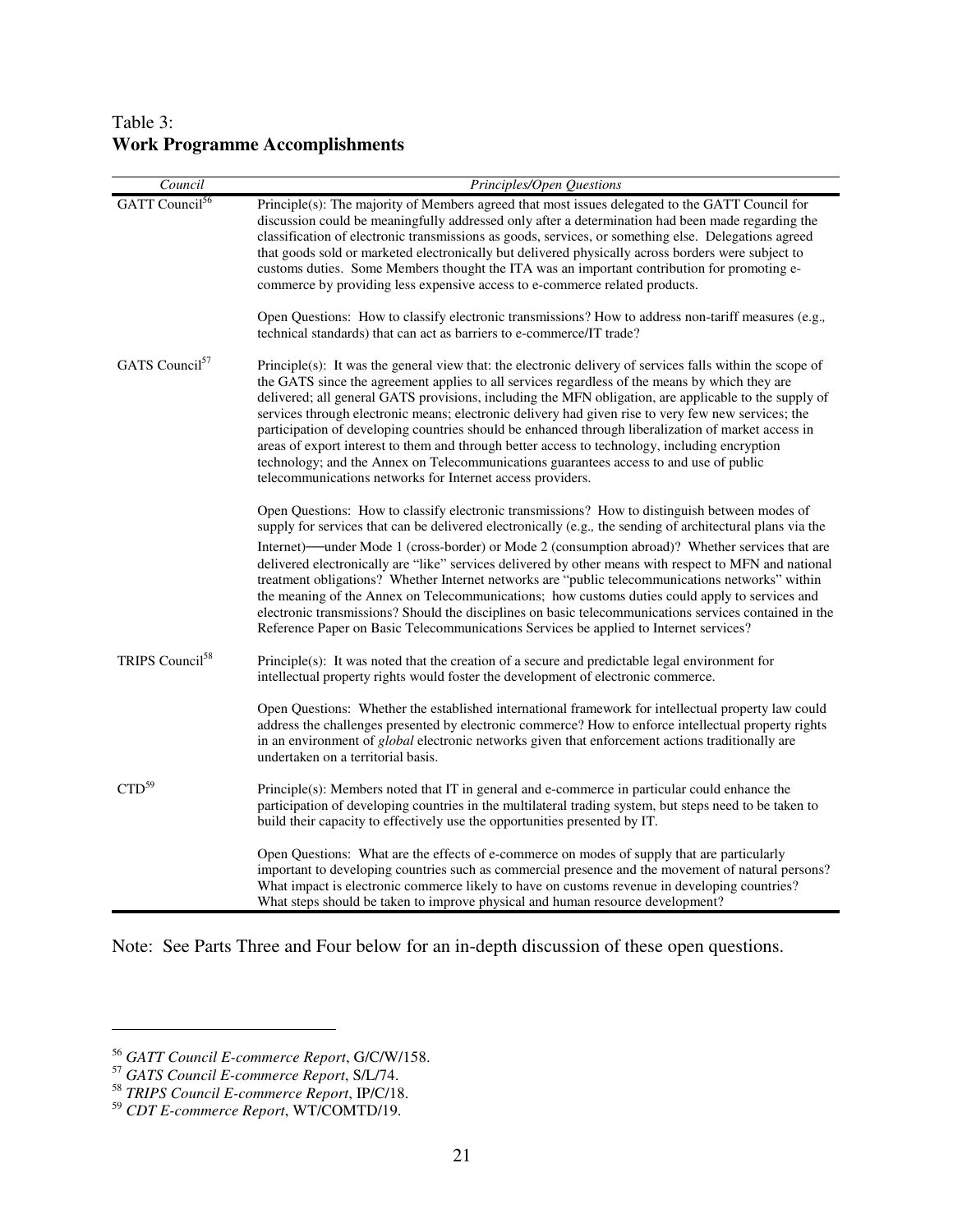45. With respect to cross-sectoral issues that are being handled in the General Council via Dedicated Discussions, no general principles appear to have been established, but the following two issues have dominated the debate:

- Extending the moratorium on applying customs duties to electronic transmissions: Should the temporary 1998 duty-free moratorium on electronic transactions that has been extended by the Doha Ministerial Declaration be made legally binding and permanent? Does the moratorium apply only to customs duties that are levied on goods or also on services? Should the moratorium also apply to taxes?
- Classifying "digital products" (e.g., software, books, music, videos, movies): Should digital products that were considered goods when attached to a physical media carrier (CD, VHS, etc.) be classified as goods (GATT-treatment) or services (GATS-treatment) when delivered electronically?

46. At this point, it appears that WTO Members cannot achieve much further progress on resolving these outstanding issues through the work programme. The opportunity does exist, however, to address both issues in the Doha negotiations. (*See* Section VIII below).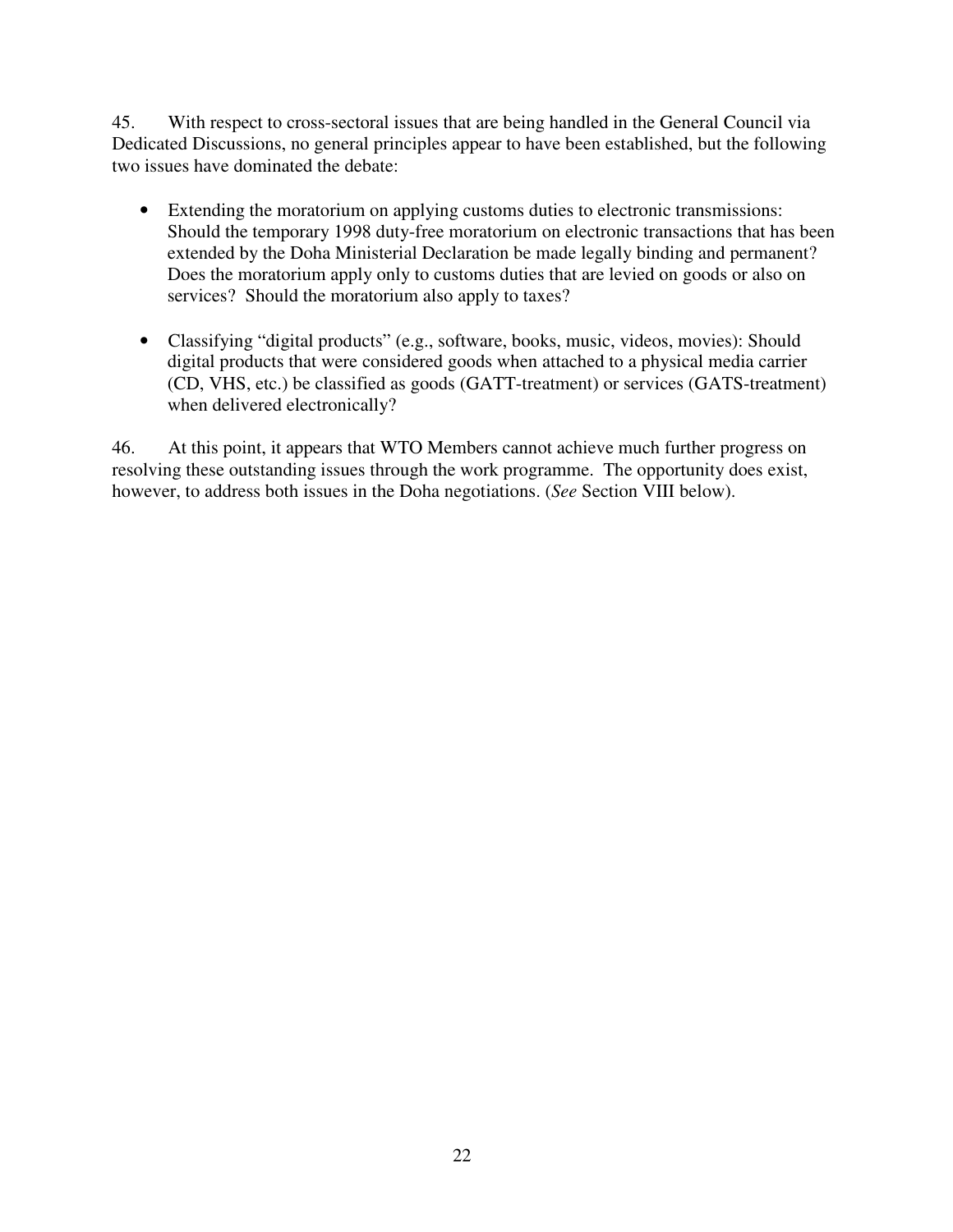## **B. Doha Development Agenda**

47. In November 2001, WTO members agreed at the Fourth Ministerial Conference in Doha to launch the Doha Development Agenda, which includes a new round of global trade negotiations.<sup>60</sup> These negotiations are to be concluded not later than 1 January 2005.

48. At first glance, it appears that e-commerce does not have a role in the Doha negotiations. Throughout the Doha Declaration, the Ministers "agree to negotiate" on specific topics.<sup>61</sup> In contrast, on the topic of e-commerce, the Ministers:

- "instruct the General Council to consider the most appropriate institutional arrangements for handling the work programme, and to report on further progress to the Fifth Session of the Ministerial Conference," i.e., September 2003 in Cancun; and
- "declare that Members will maintain their current practice of not imposing customs duties on electronic transmissions until the Fifth Session."<sup>62</sup>

49. The absence of an agreement to negotiate on e-commerce means that there will not be a negotiating group on e-commerce<sup>63</sup> and that WTO members will not be negotiating an "Ecommerce Agreement" pursuant to the Doha Declaration. It does not mean, however, that ecommerce issues will not be addressed in the negotiations. To the contrary, e-commerce issues will arise in context of negotiations on market access for non-agricultural products, negotiations on services, and possibly in a review of the TRIPS Agreement. (*See* Table 4 below).

50. Specifically, the mandate for negotiations on market access for non-agricultural products and the mandate on services can be used to advance trade liberalization for IT products that are covered by the GATT Agreement and services that are covered by the GATS Agreement. Members also could address some of the IP issues that arise with respect to digital products if Members include these issues in the periodic review of "new developments" under the TRIPS

<sup>60</sup> *See Doha Declaration.*

 $61$  *Id.* at para. 16 ("We agree to negotiations which shall aim . . . to reduce or as appropriate eliminate tariffs . . . "); para. 28 ("We agree to negotiations aimed at clarifying and improving disciplines under [*The Antidumping Agreement and the Subsidies and Countervailing Duty Agreement* . . . "); para. 30 ("We agree to negotiations on improvement and clarifications of the *Dispute Settlement Understanding*."); para. 31 ("With a view to enhancing the mutual supportiveness of trade and environment, we agree to negotiations, without prejudging their outcome. . . ."). 62 *Id.* at para. 34.

 $63$  The Doha negotiations are supervised by the Trade Negotiations Committee (TNC) that is under the authority of the General Council. *Doha Declaration* at para. 46. The TNC in turn established separate negotiating groups for market access for non-agricultural products, WTO rules, agriculture, services, geographical indications, dispute settlement, and implementation issues. TNC, Statement by the Chairman of the General Council, *Trade Negotiations Committee*, TN/C/1 (4 Feb. 2002) at Agenda Item 2. *See also*, WTO, *How the Negotiations are Organized*, at www.wto.org/english/tratop\_e/dda\_e/work\_organi\_e.htm (visited 1 Aug. 2003). There is no negotiating group for e-commerce or IT trade.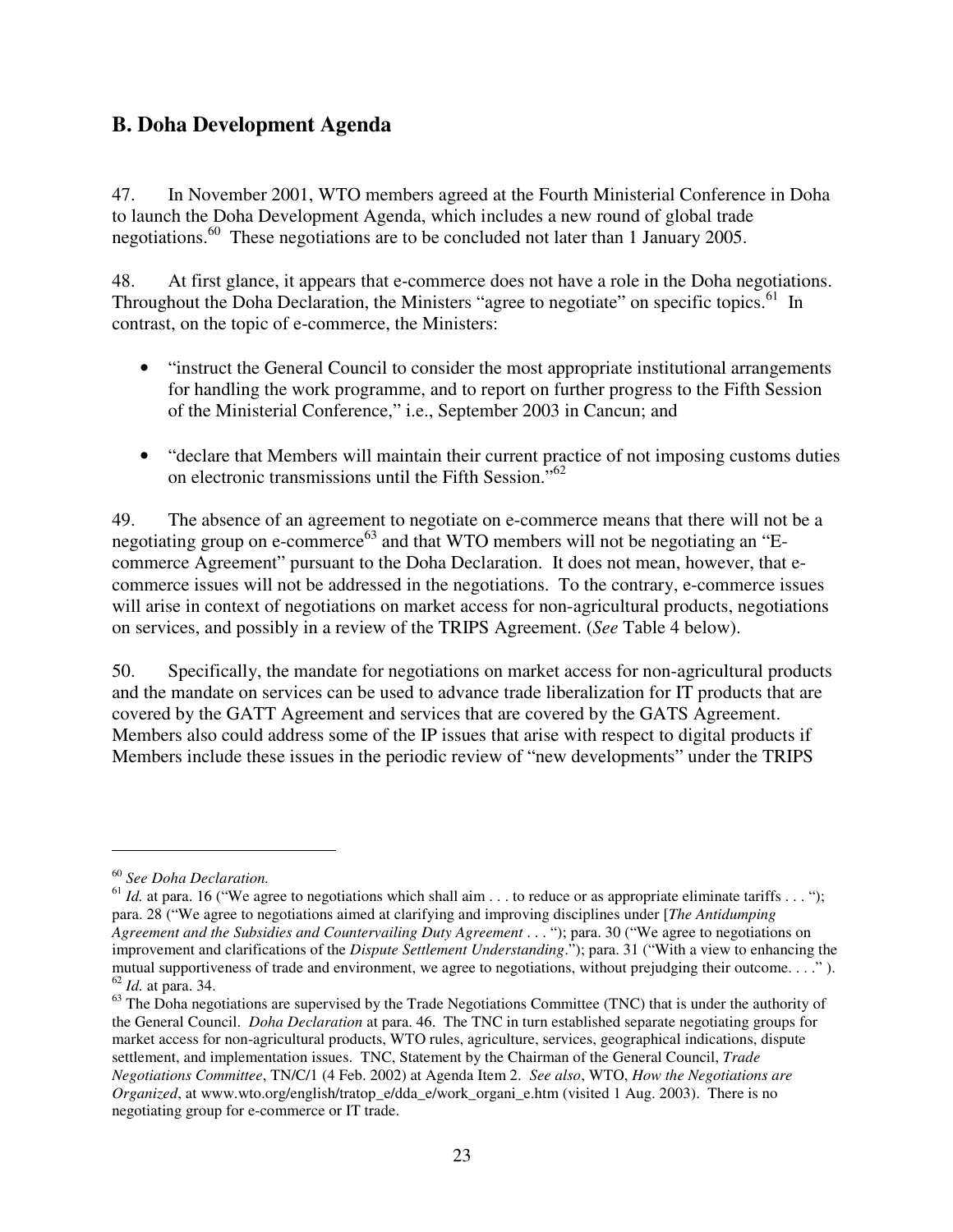Agreement, mandated by Article 71.1,<sup>64</sup> noted in the Doha Declaration. Without a negotiating group focused on e-commerce specifically:

- issues affecting e-commerce and trade in IT products will be dispersed across different agreements and among different negotiating groups;
- some of the issues that Members identified over the course of the work programme may not be addressed in the Doha negotiations; and
- it will be harder for developing countries to monitor the negotiations from the perspective of their impact on e-commerce and trade in IT products.

51. Negotiating difficulties also may arise because the work programme was not able to establish answers to some of the very important threshold issues, (e.g., whether digital products should be classified as goods or services). And, it does not yet appear—almost midway through the proscribed period for the Doha negotiations—that Members are interested in moving beyond negotiations on commitments (i.e., to reduce tariffs on goods and provide market access/national treatment for services) to negotiations on new obligations for e-commerce or on understandings explaining how existing obligations apply to e-commerce. (i.e., rules that supplement the commitments to open markets).

| <b>Baskets</b>                                                                               | Corresponding Mandate for Negotiations in the Doha Declaration                                                                                                                                                                                                                                                                                                                                                                                                                                                                                                                                                                              |
|----------------------------------------------------------------------------------------------|---------------------------------------------------------------------------------------------------------------------------------------------------------------------------------------------------------------------------------------------------------------------------------------------------------------------------------------------------------------------------------------------------------------------------------------------------------------------------------------------------------------------------------------------------------------------------------------------------------------------------------------------|
| Basket I:<br>IT Goods                                                                        | Para. 16 Market Access for Non-agricultural Products: Ministers agreed to "negotiations"<br>which shall reduce, or as appropriate eliminate tariffs as well as non-tariff barriers"<br>on all non-agricultural products (e.g., IT products).                                                                                                                                                                                                                                                                                                                                                                                                |
| Baskets II-III:<br>Internet Infrastructure Services<br><b>Electronically Traded Services</b> | Para. 15 Services: Ministers agreed to "continuing the negotiations" on trade in services<br>which were initiated in January 2000 and for which a large number of proposals on a wide<br>range of sectors and horizontal issues have been submitted. The Ministers reaffirmed the<br>"Guidelines and Procedures for the Negotiations" ( <i>i.e.</i> , modalities) previously adopted by<br>the GATS Council and instructed participants to "submit their initial requests for specific<br>commitments by June 30, 2002 and initial offers by March 31, 2003." Ministers also called<br>for the development of a GATS regulatory discipline. |
| <b>Basket IV:</b><br>Digital Products                                                        | Para. 16 Market Access for Non-Agricultural Products: same as Basket I;<br>Para. 15 Services: same as Basket II;<br>Para. 19 Trade-related Aspects of Intellectual Property Rights: Ministers instructed the<br>TRIPS Council to examine "other relevant new developments raised by Members pursuant<br>to Article 71.1" re review and modification of the TRIPS Agreement.                                                                                                                                                                                                                                                                 |

#### Table 4: **Applying the Doha Mandate for E-commerce and IT Negotiations**

Source: *Doha Declaration* at paras. 15, 16, and 19.

<sup>&</sup>lt;sup>64</sup> Article 71 Review and Amendment of the TRIPS Agreement provides as follows: "The Council for TRIPS shall review the implementation of this Agreement after the transitional period referred to in paragraph 2 of Article 65 [regarding a four-year delay in implementation for developing countries]. The Council shall, having regard to the experience gained in its implementation, review it two years after that date, and at identical intervals thereafter. The Council may also undertake reviews in light of any relevant new developments which might warrant modification or amendment of the Agreement." *See Doha Declaration* at para. 19.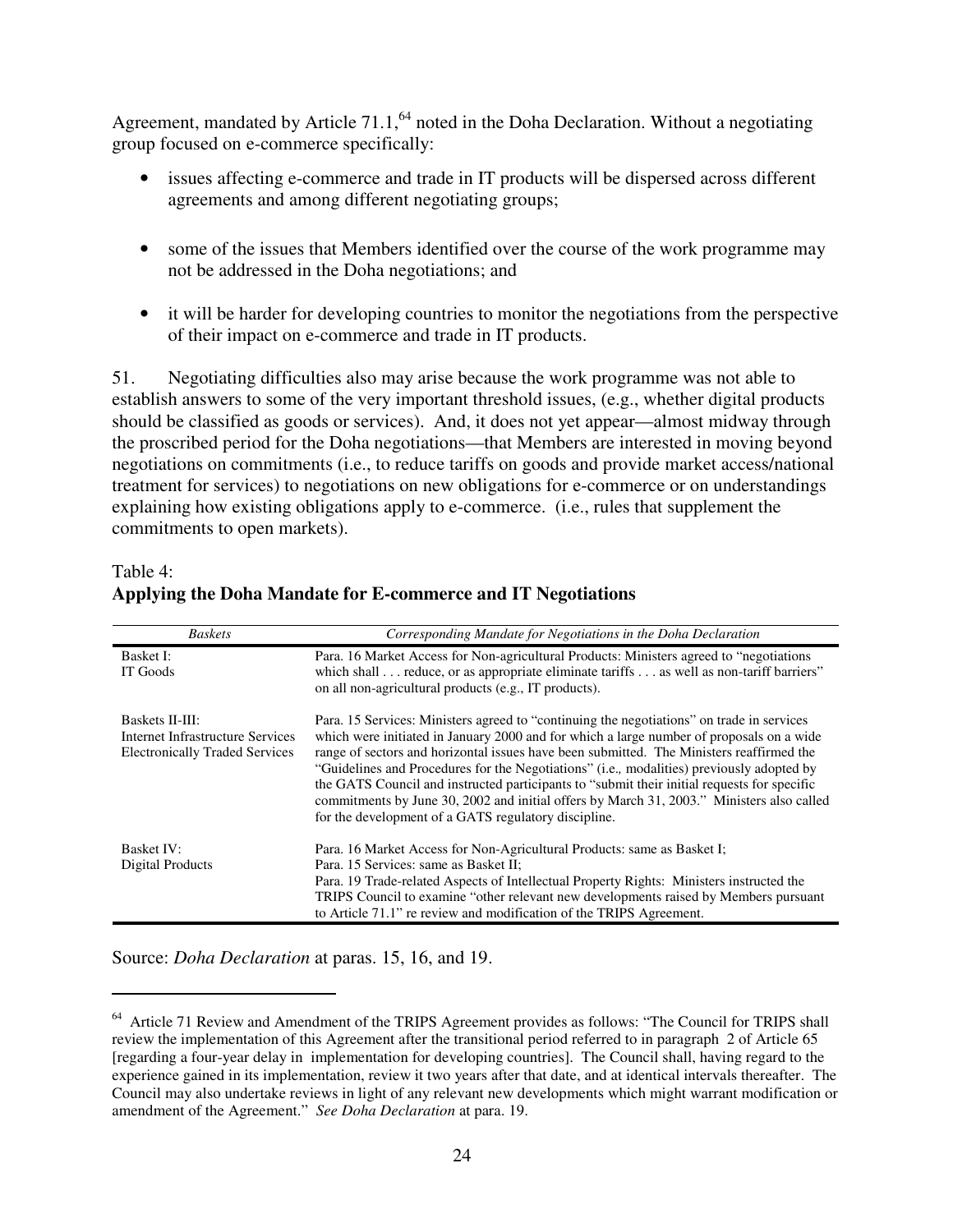# **III. Developing Country Interests in E-commerce and IT Trade**

52. The objective of the WTO Work Programme on Electronic Commerce is not solely to explore how WTO rules apply to e-commerce. In fact, most of the time that the Committee on Trade and Development has spent on the work programme has been focused not on trade rules, but rather on how e-commerce can be harnessed for trade development.

53. The purpose of this section is to review the factors that the CTD has examined under the work programme as being important to harnessing e-commerce for development and how these factors may be addressed further in the work programme, in the Doha negotiations, or elsewhere.

### **A. Overview of the CTD's Work on E-commerce**

54. The Ministerial Declaration establishing the WTO's Work Programme on Electronic Commerce directs the General Council, in establishing the program, "to take into account the economic, financial and development needs of developing countries."<sup>65</sup> The General Council in turn directed the CTD "to examine and report on the development implications of e-commerce," including the following five issues:

(a) the effects of e-commerce on trade and the economic prospects of developing countries, notably small- and medium-sized enterprises;

(b) the challenges to and ways of enhancing the participation of developing countries in e-commerce, in particular as exporters of electronically delivered products; the role of improved access to infrastructure and transfer of technology, and of movement of persons;

(c) the use of IT in the integration of developing countries in the multilateral trading system;

(d) implications for developing countries of the possible impact of electronic commerce on the traditional means of distribution of physical goods; and

(e) financial implications of e-commerce for developing countries. 66

55. It is evident from this list that the issues being considered by the CTD under the work programme are much broader than standard trade liberalization questions concerning market access and non-discrimination.

<sup>65</sup> *E-commerce Declaration*.

<sup>66</sup> *General Council Work Programme on Electronic Commerce*, WT/L/274 at para. 5.1. The General Council also directed the GATS Council to examine electronic commerce as a means of "increasing participation of developing countries" in the global trading system, but the GATS Council has not seriously pursued this topic. *Id.* at para. 2.1.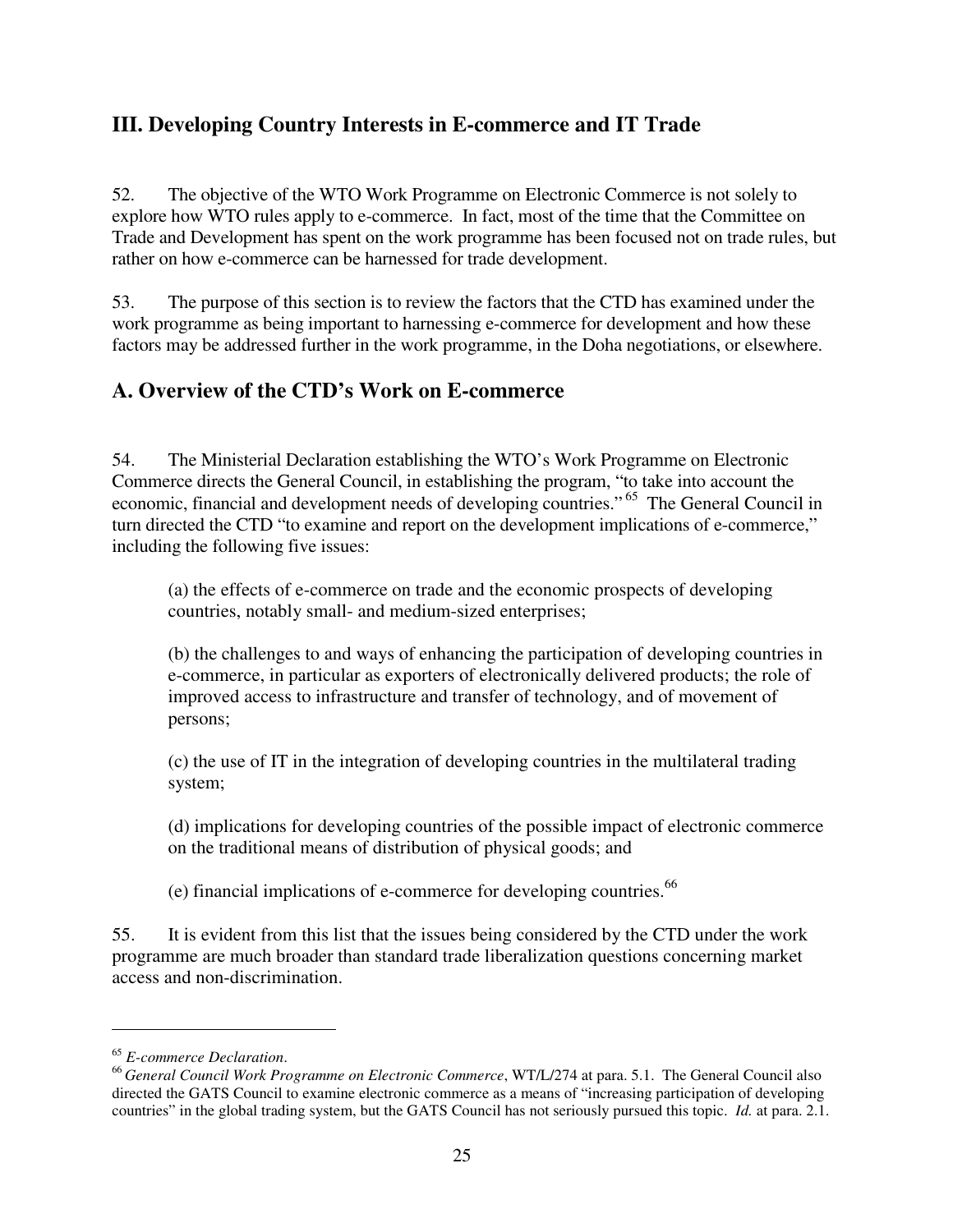56. To address these questions, the CTD had as a starting point a paper submitted by Egypt in March 1998, prior to the establishment of the work programme.<sup>67</sup> The WTO Secretariat prepared a background note on a wide range of topics, reflecting the parameters that the General Council had established for the CTD's work. 68 In addition, the CTD hosted three seminars in February 1999, June 2001, and April 2002 regarding e-commerce and development-related issues:

- Feb. 1999 "Seminar on E-commerce." The two themes of this seminar were "Potential" for E-commerce for Business in Developing Countries," and "Infrastructure and Regulation Issues at the Government Level."<sup>69</sup>
- June 2001 "Seminar on Government Facilitation for Development." This seminar addressed the role of government in: creating a regulatory and legal framework for ecommerce, encouraging domestic production and research, foreign direct investment, and dissemination of IT; developing the human infrastructure to address technical, legal, policy, and regulatory issues related to e-commerce; and coordinating government efforts and policies to address the many issues affecting e-readiness.<sup>70</sup>
- April 2002 "Seminar on the Revenue Implications of E-commerce." This seminar provided an update on trends in e-commerce, background on some of the challenges that e-commerce poses for various tax and tariff regimes (e.g., income taxes, consumption taxes, and import duties) such as jurisdiction, characterization of income, transfer pricing, and analysis of the impact of e-commerce on developing country tax/tariff revenues.<sup>71</sup>

57. And, e-commerce is a standing item on the CTD agenda offering delegations and other international organizations the opportunity to share their experiences and expertise regarding e-

<sup>67</sup> CTD, Communication from the Delegation of Egypt, *Electronic Commerce in Goods and Services*, WT/COMTD/W/38 (3 Mar. 1998). The paper proposed a work plan on e-commerce for the CTD: "to deepen understanding of e-commerce and focus on using e-commerce to integrate developing countries into the multilateral trading system; to examine the role of the WTO in bridging the information gap between developed and developing countries; to examine how e-commerce would affect the global supply and demand of goods and services, market structure, labor markets and competition; and to share experiences on issues related to e-commerce." Para. 8. <sup>68</sup> CTD, Note by the Secretariat, *Development Implications of Electronic Commerce*, WT/COMTD/W/51 (23 Nov. 1998).

<sup>69</sup> CTD, Summary Report, *Seminar on Electronic Commerce and Development, 19 Feb. 1999*, WT/COMTD/18 (23 Mar. 1999). Issues raised in the seminar included: minimal and self-regulation of the Internet; possible revenue losses for developing countries; the importance of infrastructure problems; the effect of e-commerce on the movement of natural persons; and e-commerce opportunities for developing countries (*e.g*., elimination of middlemen, reduced transaction costs, and better outreach to markets in developed countries).

<sup>70</sup> CTD, *Note on the Meeting of 8 Oct. 2001*, WT/COMTD/M/35 (31 Oct. 2001) Attachment, Report by the Chairman, *Seminar on "Government Facilitation of E-commerce for Development."* Questions addressed in the seminar include: Which domestic legal framework is the most appropriate to reap the benefits of e-commerce? What action can be taken at the government level to encourage domestic production and research, foreign direct investment, and the dissemination of modern IT? What human skills are necessary to benefit from e-commerce? How are those who could make use of e-commerce informed? What role should the government play? How does a government coordinate internally for a country to benefit from e-commerce?

<sup>71</sup> CTD, *Note on the Meeting of 25 Apr. 2002*, WT/COMTD/M/40 (26 June 2002) Annex II, report by the Chairperson, Seminar on "Revenue Implications of E-commerce."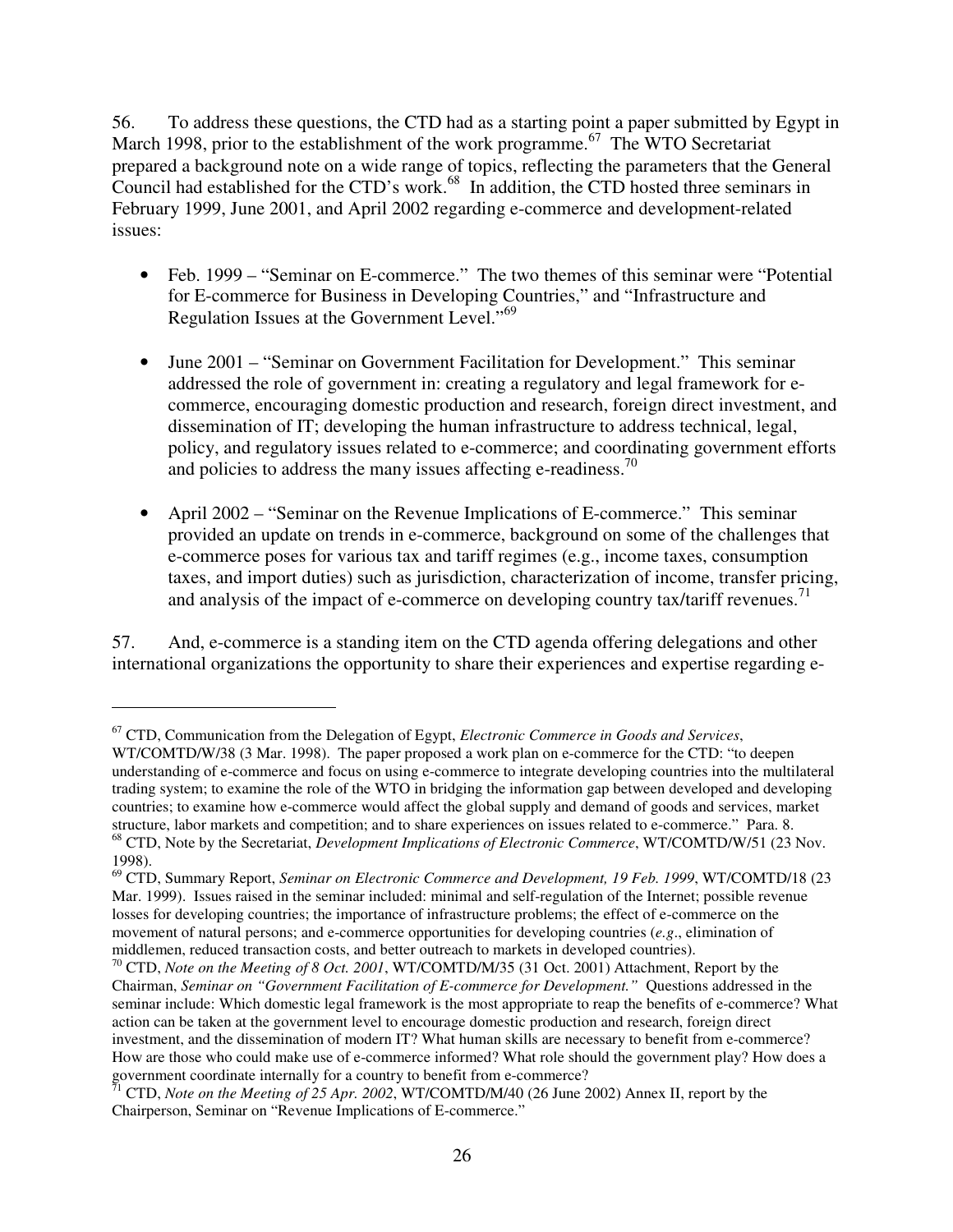commerce. Given that different aspects of e-commerce are addressed by a number of multilateral and plurilateral organizations, representatives from the United Nations Commission on Trade and Development (UNCTAD), the International Trade Center (ITC), the International Telecommunications Unions (ITU), and the World Intellectual Property Organization (WIPO) have participated in the CTD's work.<sup>72</sup>

58. What conclusions can be reached from the CTD's work on e-commerce? There was consensus that e-commerce harbored great potential as a tool for economic growth and development. There was an understanding that the benefits of e-commerce to developing countries include: reducing the physical distance between buyers and sellers, reducing the need to maintain establishments abroad and for middlemen, and increasing efficiency in public procurement. There was concern that the benefits of e-commerce would not flow automatically to developing countries, and that steps must be taken to narrow the digital divide. Delegations recognized that developing countries, either as importers or as exporters, can benefit from the increased trade potential generated by e-commerce and IT, but that e-commerce is not a panacea for all trade problems.

59. Based on the many discussions about e-commerce in the CTD, there was consensus that pursuing trade liberalization under the WTO is not sufficient to guarantee developing countries' participation in global digital trade.<sup>73</sup> Given the many complexities of harnessing e-commerce and IT trade for the benefit of developing countries, a comprehensive approach is needed whereby multiple strategies are deployed to address the barriers impeding the use of e-commerce for development.

<sup>72</sup> CTD, Report by Chairman, *Work Programme on Electronic Commerce: Contribution by the Committee on Trade and Development*, WT/COMTD/26 (13 Nov. 2000).

<sup>73</sup> CTD, Communication from the Chairperson, *Contribution by the Committee on Trade and Development to the WTO Work Programme on Electronic Commerce*, WT/COMTD/19 (15 July 1999).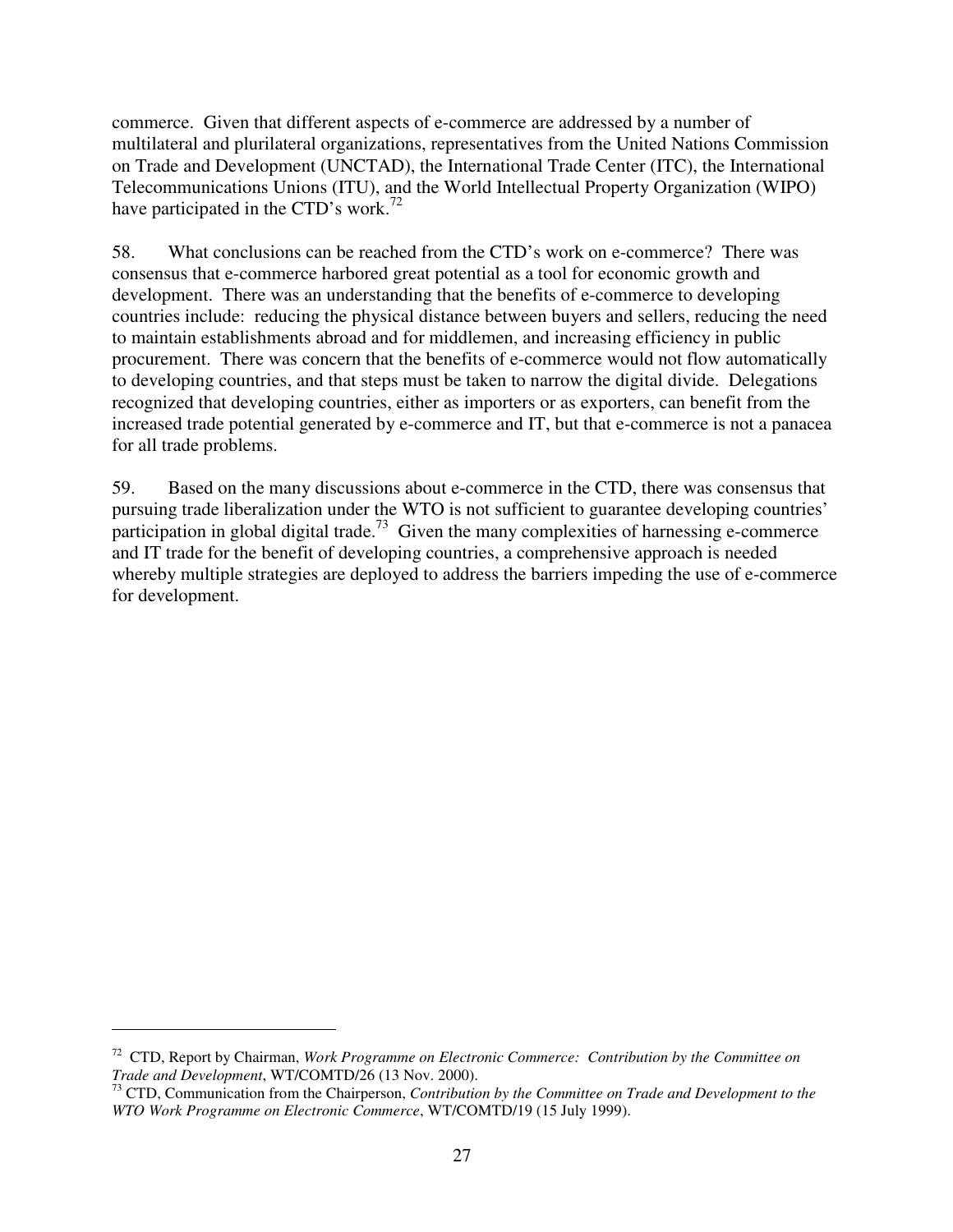# **B. Barriers to E-commerce for Developing Countries**

### **1. Physical Infrastructure**

60. One of the barriers most frequently raised and discussed in the work programme was affordable access for developing country users to the physical infrastructure for e-commerce (including computers and other types of hardware, software, telecommunications services, and Internet access services). Some of the solutions that were proposed for this bottleneck include:

(a) Trade liberalization through the Doha negotiations by:

- lowering or eliminating tariffs and non-tariff barriers on IT hardware and software,
- granting market access, national treatment, and regulatory commitments for basic telecommunications services, and
- granting market access and national treatment commitments for value-added telecommunications services and computers and related services.

(b) Taking other steps to attract the foreign investment needed to develop the physical infrastructure for e-commerce.

(c) Pursuing technical and development assistance programs independent of the WTO. Such programs could fall within in the purview of bilateral official development assistance or other development programs administered by international and regional organizations.<sup>74</sup>

61. For example, one delegation proposed that developed-country WTO Members complement developing-country commitments to liberalize their e-commerce infrastructure by providing development assistance that fosters the growth of infrastructure, access to information technology, and technical know-how relevant for electronic commerce. <sup>75</sup> Another idea (presented outside the WTO Work Programme on E-commerce) is to link assistance provided for IT by international financial institutions like the World Bank or regional development banks to trade liberalization commitments made in WTO negotiations.<sup>76</sup>

<sup>74</sup> *Id*.

<sup>75</sup> CTD, Submission by the United States, *Work Programme on Electronic Commerce*, WT/COMTD/17 (12 Feb. 1999) at section 1.

<sup>&</sup>lt;sup>76</sup> Mashayekhi and Tuerk (2002) and Hauser & Wunsch-Vincent (2001) at p. 28.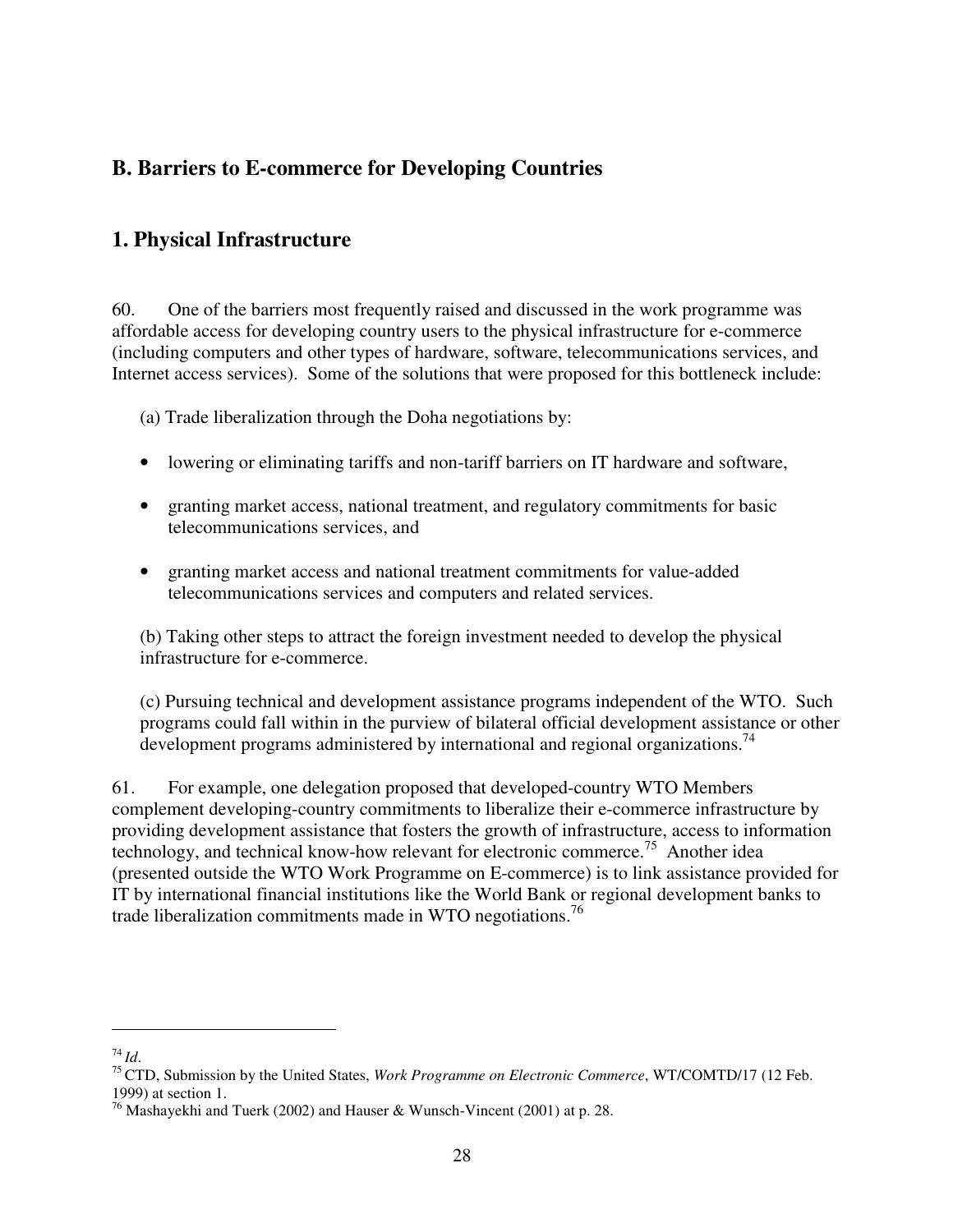## **2. Human and Legal Infrastructure**

62. In addition to improving access to the physical infrastructure for e-commerce, participants in the work programme identified human and legal "infrastructure" as barriers impeding the use of e-commerce for development. The list of barriers discussed includes:

- language barriers for non-English speaking countries, inadequate education, and restrictions on movement of natural persons;
- inadequate regulatory frameworks regarding access to networks, interoperability, data and privacy protection, jurisdiction, taxation, IP protection, and electronic signatures;<sup>77</sup>
- the absence of policies promoting e-commerce, such as policies to foster e-government, consumer protection, the use of IT by SMEs, and local electronic content.

63. Participants in the CTD discussions viewed the following as essential to the ability of developing countries to harness e-commerce: access to the human and legal infrastructure for electronic commerce, a comprehensive regulatory and policy framework, and the development of national e-commerce strategies. The work programme can advance the work on some of these issues by providing a venue to showcase individual countries' experiences and best practices, exchange views on national e-commerce strategies and regulatory frameworks, and consult with experts from business, international and regional organizations, as well as governments. In addition, the Doha Development Agenda provides the opportunity to address trade barriers such as restrictions on the movement of natural persons through the services negotiations. (*See* Part Three below).

# **3. Other Barriers**

- 64. Other bottlenecks that participants in the CTD discussions frequently raised include:
	- loss of tariff and tax revenues;<sup>78</sup>

• standards and qualification requirements; $^{79}$ 

<sup>77</sup> For work from UNCTAD on barriers to e-commerce in developing countries see UNCTAD, *Legal Dimensions of Electronic Commerce*, TD/B/COM.3/EM.8/2 (4 May 1999) and UNCTAD, *Report of the Expert Meeting on Capacity-Building in the Area of Electronic Commerce: Legal and Regulatory Dimensions*, TD/B/COM.3/28 (11 Aug. 1999).

<sup>78</sup> *See e.g*., CTD, Note by the Secretariat, *Development Implications of Electronic Commerce*, WT/COMTD/W/51 (23 Nov. 1998) at paras. 43-44; CTD, *Note on the Meeting of 25 April 2002*, WT/COMTD/M/40 (26 June 2002) Annex II, *Seminar on "Revenue Implications of E-commerce,"* WTO, Geneva, Monday, 22 April 2002.

<sup>79</sup> *See e.g*., CTD, *Note on the Meeting of 1 July 2002*, WT/COMTD/M/41 (26 Sept. 2002) at para. 126 (reporting the Delegation of Pakistan's statement that standards related to various aspects of e-commerce should be formulated with effective participation of developing countries).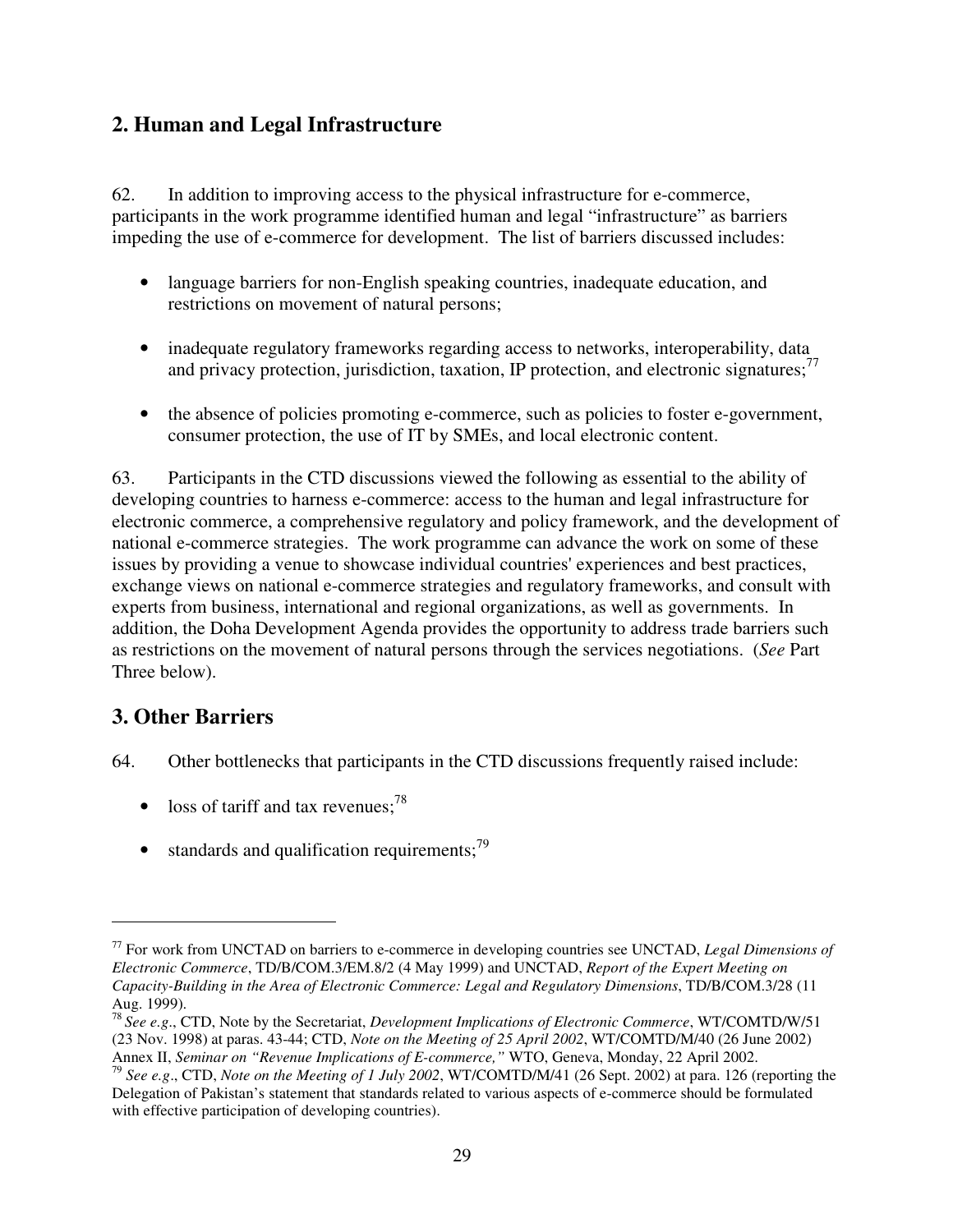- access to banking systems for electronic transactions;<sup>80</sup> and
- inadequate technology transfer from developed to developing countries, including as a result of export restrictions on encryption and other sensitive software.<sup>81</sup>

65. Some analytical work on the impact of e-commerce on developing country tariff and tax revenues has been completed and this is certainly an issue on which the work programme could spend more time.<sup>82</sup> Standards issues affecting trade in IT products may be addressed through the Doha negotiations on market access for non-agricultural products. (*See* Section IV.B below). Access to banking services also may addressed in the Doha negotiations on services. (*See* Section V.C below). Technology transfer is being addressed through the Working Group on Technology Transfer, established in the Doha Declaration. (*See* Section III.C below).

# **4. Expanding Export Opportunities for Developing Countries**

66. A comprehensive approach to facilitating the use of e-commerce for development should seek to strengthen the export capacity and opportunities of developing countries through:

- trade-specific technical assistance to help developing countries identify and implement their digital trade potential;<sup>83</sup>
- improved market access for IT goods and electronically-traded services with export potential; 84
- improved market access for the movement of natural persons from developed to developing country markets in high tech sectors.<sup>85</sup>

67. With respect to technical assistance, UNCTAD, ITC, and the World Bank as well as bilateral donor agencies have programs available for this purpose. The work programme can

<sup>&</sup>lt;sup>80</sup> *Id*. at para. 126 (reporting the Delegation of Pakistan's statement that developing countries need assistance to establish banking systems for all types of e-commerce transactions).

<sup>81</sup> *Id*. at CTD, *Note on Meeting of 22 and 23 May 2001*, WT/COMTD/M/34 at para. 117 (reporting the Delegation of Venezuela's statement.) *See also Note on the Meeting of 1 July 2002*, WT/COMTD/M/41 (26 Sept. 2002) at para. 126 (reporting the Delegation of Pakistan's statement that "one of the major barriers to the interests of developing countries was the non-availability of encryption technology"); CTD, Communication from the Chairperson, *Contribution by the Committee on Trade and Development to the WTO Work Programme on Electronic Commerce,* WT/COMTD/19 (15 July 1999) at para. 15.

 $82$  Mattoo & Schuknecht (2001) and UNCTAD (2000) (on tariff revenue loss).

<sup>&</sup>lt;sup>83</sup> Contribution by the CTD to the WTO Work Programme on Electronic Commerce, WT/COMTD/19 at paras. 18-19.

<sup>84</sup> *See* Mashayekhi and Tuerk (2002).

<sup>85</sup> *See* CTD, Note by the Secretariat, *Development Implications for Electronic Commerce*, WT/COMTD/W/51 (23 Nov. 1998) at para. 39 (regarding the effects of electronic commerce on movement of natural persons).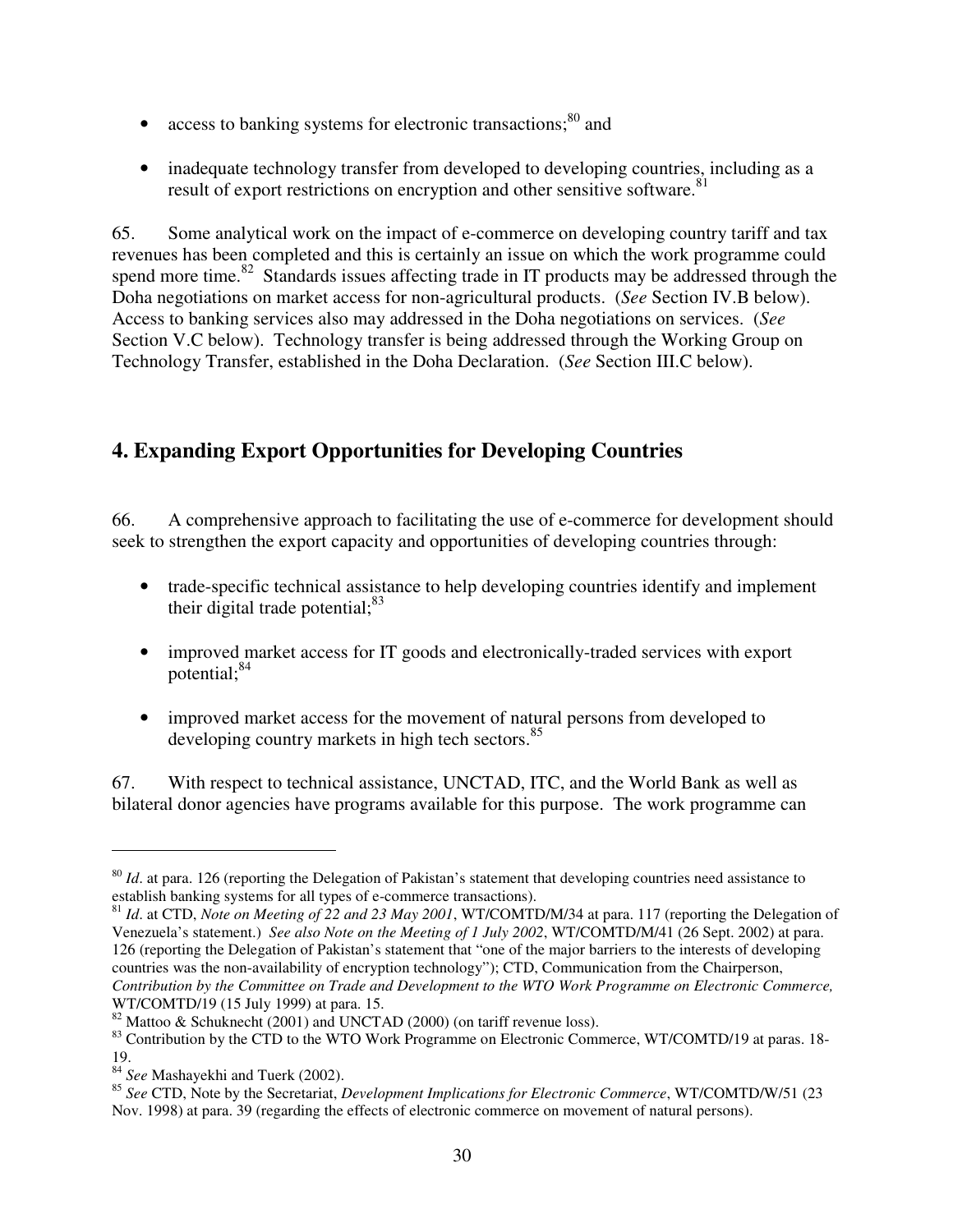continue to be a valuable forum for highlighting and explaining these programs and the pending Doha negotations creates a real incentive to use these programs for a concrete purpose. For example, developing countries are likely to need assistance researching and developing their negotiating positions for the Doha negotiations.<sup>86</sup> As explained below, the Doha negotiations have the potential to improve developing countries' access to export markets as both the Doha Declaration and the existing WTO agreements have numerous "special and differential treatment" provisions for that purpose. (*See* Section III.C below).

# **C. Special and Differential Treatment for Developing Countries**

68. As its name reveals, the Doha Development Agenda promises to put the interests of developing and least-developed countries (LDCs) first. The Doha Declaration sets forth a number of mechanisms "to ensure that developing countries, and especially the least-developed among them, secure a share in the growth of world trade commensurate with the needs of their economic development."<sup>87</sup> These mechanisms include "special and differential treatment provisions to enhance market access and balance trade rules, as well as targeted, sustainably financed technical assistance and capacity-building programmes." 88 (*See* Table 5 below for a list of the various pro-development mechanisms that are included in the Doha Development agenda).

69. The mechanisms regarding special and differential treatment and technology transfer are particularly relevant to e-commerce and IT trade.

<sup>&</sup>lt;sup>86</sup> Even industrialized countries have difficulty collecting and analyzing information needed to create a negotiating position on the various issues falling under the "e-commerce" umbrella. Developing countries rarely have functioning institutions that are needed to create fully informed trade negotiating positions, (e.g., industry associations, government statistical agencies, government-industry advisory committees). Furthermore, they frequently lack the resources to represent those positions in Geneva, (e.g., missions in Geneva, negotiators to attend meetings, good communications between Geneva negotiators and experts in capital). *See* Arkell (2003b) pp. 14 f. <sup>87</sup> *Doha Declaration* at para. 2.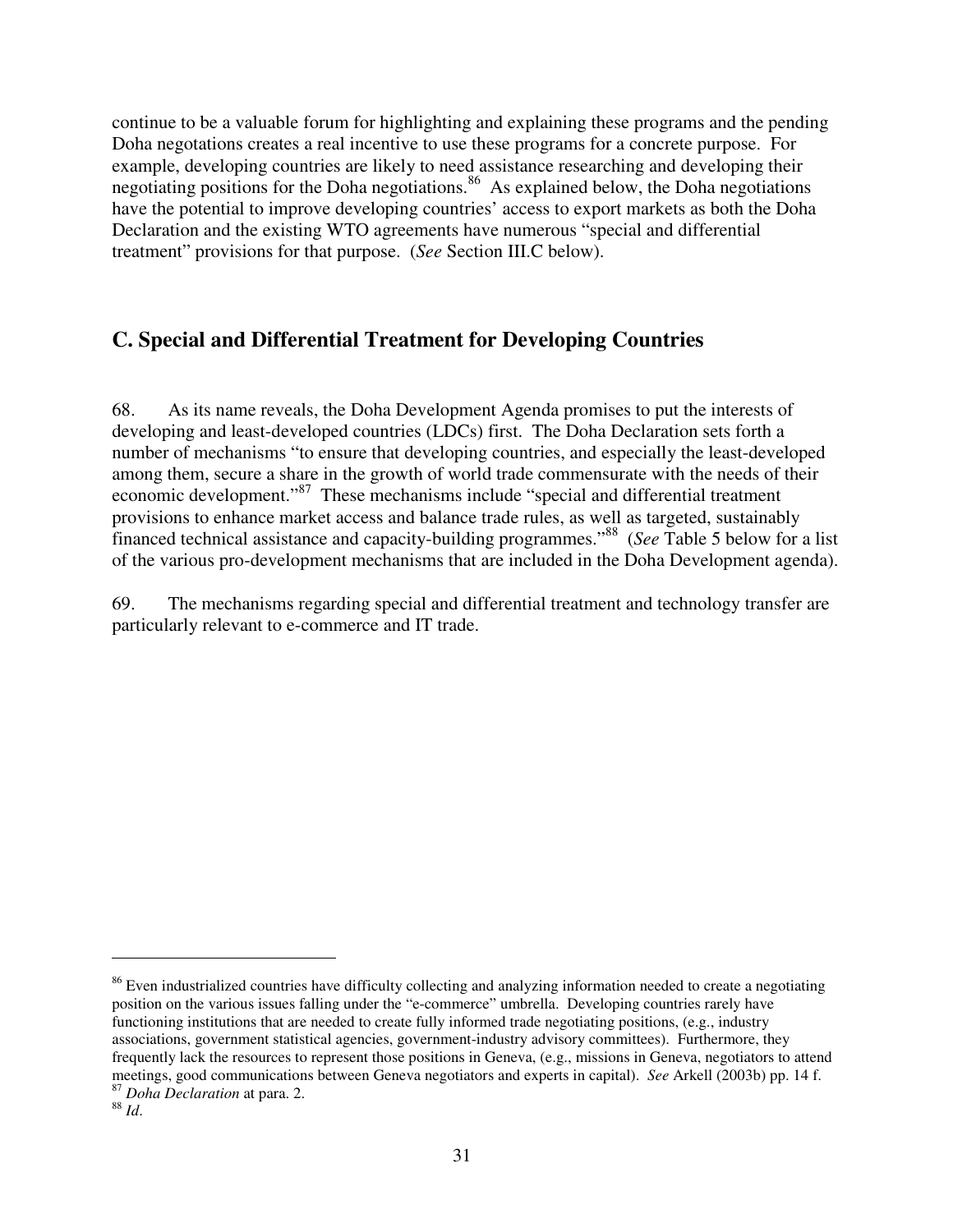### Table 5: **Doha Development Agenda**

| Topic                                                 | Mechanism                                                                                                                                                                                                                                                                                                                                                                                                                                                                                                                                                                                                                                                                                                                                                                                                                                                                          |  |
|-------------------------------------------------------|------------------------------------------------------------------------------------------------------------------------------------------------------------------------------------------------------------------------------------------------------------------------------------------------------------------------------------------------------------------------------------------------------------------------------------------------------------------------------------------------------------------------------------------------------------------------------------------------------------------------------------------------------------------------------------------------------------------------------------------------------------------------------------------------------------------------------------------------------------------------------------|--|
| Implementation of<br><b>Existing Commitments</b>      | Para. 12: Members agree to negotiations on outstanding implementation issues.                                                                                                                                                                                                                                                                                                                                                                                                                                                                                                                                                                                                                                                                                                                                                                                                      |  |
| <b>Small Economies</b>                                | Para. 35: Members agree to a "work programme, under the auspices of the General<br>Council, to examine issues relating to trade of small economies."                                                                                                                                                                                                                                                                                                                                                                                                                                                                                                                                                                                                                                                                                                                               |  |
| Trade, Debt and<br>Finance                            | Para. 36: Members agree to an "examination in a Working Group under the auspices of the<br>General Council, of the relationship between trade, debt and finance."                                                                                                                                                                                                                                                                                                                                                                                                                                                                                                                                                                                                                                                                                                                  |  |
| Trade and Transfer of<br>Technology                   | Para. 37: Members agree to "an examination, in a Working Group under the auspices of the<br>General Council, of the relationship between trade and transfer of technology, and of any<br>possible recommendations on steps that might be taken within the mandate of the WTO to<br>increase flows of technology to developing countries."                                                                                                                                                                                                                                                                                                                                                                                                                                                                                                                                          |  |
| <b>Technical Cooperation</b><br>and Capacity Building | Paras. 38–41: Members confirm that "technical cooperation and capacity building are core<br>elements of the development dimension of the multilateral trading system," endorse the<br>"New Strategy for WTO Technical Cooperation for Capacity Building, Growth and<br>Integration," and seek ways to coordinate delivery of technical assistance with bilateral<br>donors and international and regional intergovernmental institutions, as well as to provide<br>secure predictable funding for technical assistance. See also paras. 16, 21, 24, 26, 27, 33,<br>38-40, 42, and 43 regarding technical cooperation and capacity building for market access,<br>investment, competition, government procurement, trade facilitation, etc.                                                                                                                                         |  |
| Least-Developed<br>Countries                          | Paras. 42-43: Members recognize that "the integration of the LDCs into the multilateral<br>trading system requires meaningful market access, support for the diversification of their<br>production and export base, and trade-related technical assistance and capacity building."<br>They "commit themselves to the objective of duty-free, quota-free market access for<br>products originating from LDCs, and to further coordination of "additional measures for<br>progressive improvements in market access for LDCs." They also urge "development"<br>partners to significantly increase contributions to the Integrated Framework for Trade<br>Related Assistance to LDCs and WTO extra budgetary trust funds for LDCs."                                                                                                                                                  |  |
| Special and Differential<br>Treatment                 | Para. 44: Members reaffirm "that provisions for special and differential treatment are an<br>integral part of the WTO Agreements" and agree that "all special and differential treatment<br>provisions shall be reviewed with a view to strengthening them and making them more<br>precise, effective and operational." To achieve this, Members "endorsed the work<br>programme set out in the Decision on Implementation-related Issues and Concerns."89<br>Para. 50: Members agree that "the negotiations and other aspects of the work programme<br>should take fully into account the principle of special and differential treatment for<br>developing and least-developed countries" See also paras. 13, 15, 16, 19, et al for<br>S&D provisions specific to agriculture, services, market access for non-agricultural<br>products, trade-related investment measures, etc. |  |

Source: *Doha Declaration.*

<u> 1990 - Jan Barat, polit</u>ik

<sup>89</sup> WTO, Doha Ministerial Conference, Decision, *Implementation-Related Issues and Concerns*, WT/MIN(01)/W/10 (14 Nov. 2001) [*Doha Decision on Implementation*].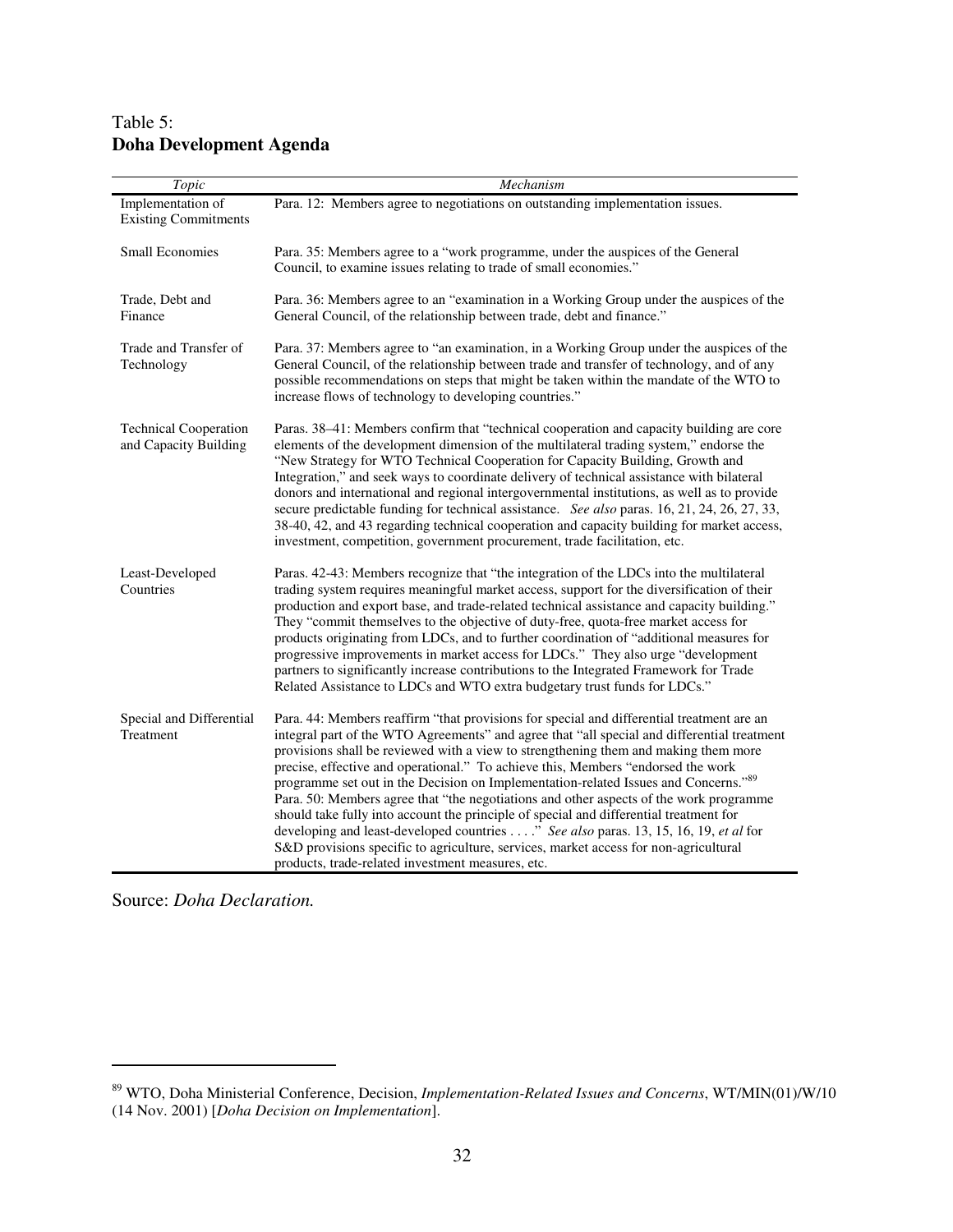### **1. Background on S&D Treatment**

70. The concept of "special and differential" treatment is a fundamental building block of the multilateral trading system. According to a group of developing country members, S&D provisions were:

. . . conceived in acknowledgement of the fact that developing countries are at a [sic] very different stages of economic, financial and technological developments and therefore have entirely different capacities as compared to developed countries in taking on multilateral commitments and obligations. It had, therefore, been accepted that special advantages and flexibilities must be provided to developing countries so that they are able to adopt appropriate national policies to support their trade regime.<sup>90</sup>

71. The Doha Declaration reaffirms that S&D provisions are integral to the WTO agreements and calls for a review of these provisions with a "view to strengthening them and making them more precise, effective, and operational."<sup>91</sup> A separate ministerial decision calls upon the CTD to undertake an S&D work programme and to report back to the General Council "with clear recommendations" by July  $2002<sup>92</sup>$  Pursuant to this decision, the Committee engaged in an aggressive review of the various S&D provisions, assisted by several notes prepared by the WTO Secretariat and numerous submissions filed by Members.<sup>93</sup> The Secretariat catalogued all of the mandatory and non-mandatory S&D provisions appearing in the WTO Agreements into six categories: (1) provisions aimed at increasing the trade opportunities of developing country members; (2) provisions under which WTO Members should safeguard the interests of developing country Members; (3) flexibility of commitments, actions, and use of policy instruments; (4) transitional time periods; (5) technical assistance; and (6) provisions relating to developing country Members. 94 (*See* Section III.C.2 below for examples of S&D provisions relevant to e-commerce and IT trade.)

72. In July 2002, the CTD Chairman, Ambassador Ransford Smith of Jamaica, reported that, notwithstanding the Committee's very diligent work, the Members could not agree on clear recommendations in a number of areas and requested that the General Council instruct the CTD

<sup>90</sup> General Council, Communication from Cuba, Dominican Republic, Honduras et al., *Proposal for a Framework Agreement on Special and Differential Treatment, Preparations for the Fourth Session of the Ministerial Conference*, WT/GC/W/442 (19 Sept. 2001) at para. 1.

<sup>91</sup> *Doha Declaration* at para. 44.

<sup>92</sup> *Doha Decision on Implementation*, WT/MIN/(01)/10 at para. 12.

<sup>93</sup> *See* CTD, Note by the Secretariat, *Implementation of Special and Differential Treatment Provisions in WTO Agreements and Decisions*, WT/COMTD/W/77/Rev.1/Add.1 (21 Dec. 2001) and WT/COMTD/W/77/Rev.1/Add.2 (21 Dec. 2001); WT/COMTD/W77/Rev.1/Add.1/Corr.1 (4 Feb. 2002) and WT/COMTD/W77/Rev.1/Add.3 (4 Feb. 2002); and CTD, Note by the Secretariat, *Information on the Utilization of Special and Differential Treatment Provisions*, WT/COMTD/W/77/Rev.1/Add.4 (7 Feb. 2002).

<sup>94</sup> CTD, Note by the Secretariat, *Implementation of Special and Differential Treatment Provisions in WTO Agreements and Decisions*, WT/COMTD/W/77/Rev.1/Add.1/Corr.1 (4 Feb. 2002) at p. 1.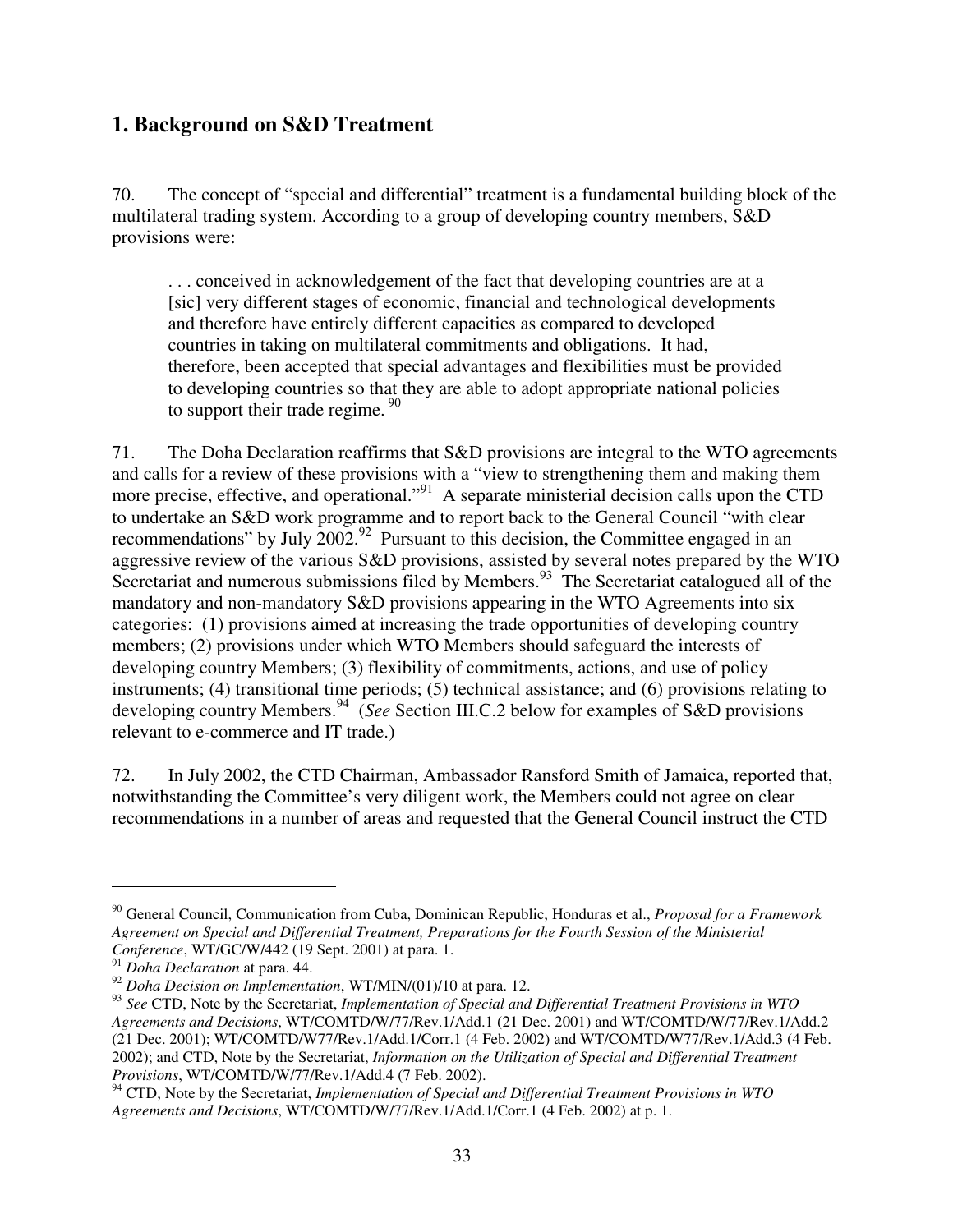to continue its review.<sup>95</sup> The Committee continued its review and the Chairman reported to the General Council again in February  $2003<sup>96</sup>$  that there continued to be significant disagreement within the Committee on many issues<sup>97</sup> and requested that the General Council direct the CTD to suspend further work.<sup>98</sup> The General Council took note of, but did not adopt, the report.<sup>99</sup> The CTD's S&D Work Programme is therefore in limbo. The draft Cancun Ministerial Declaration called upon the CTD to continue its work on special and differential treatment,  $100$  but this language was not included in the final declaration.

# **2. S&D Provisions in WTO Agreements and the Doha Declaration**

73. The WTO Agreements boast approximately 150 S&D provisions. There also are numerous S&D provisions included in the Doha Declaration to guide the negotiators. (*See* Table 6 below for a list of some of the most important S&D provisions that are relevant to development aspects of e-commerce- and IT trade are provided).

74. These S&D provisions certainly provide a legal basis for using the Doha negotiations to facilitate the use of e-commerce for development. WTO Members, however, are struggling to identify ways to make this happen.

<sup>95</sup> CTD–Special Session, *Report to the General Council*, TN/CTD/3 (26 July 2002) at paras. 14-19.

<sup>96</sup> CTD-Special Session, *Report to the General Council*, TN/CTD/7 (10 Feb. 2003).

<sup>&</sup>lt;sup>97</sup> One notable area of disagreement was whether to define "developing countries." Some Members thought a definition was necessary to "make special and differential treatment more precise, effective and operational and to confer legal predictability and certainty regarding beneficiaries." *Id*. at para. 12. According to the WTO website, "There are no WTO definitions of "developed" and "developing" countries. Members announce for themselves whether they are "developed" or "developing" countries. However, other members can challenge the decision of a member to make use of provisions available to developing countries." *See*

www.wto.org/English/tratop\_e/devel\_e/d1who.e.htm (visited 6 Aug. 2003).

<sup>98</sup> *Report to the General Council*, TN/CTD/7 at para. 22.

<sup>99</sup> General Council, *Minutes of Meeting: Held 10 Feb. 2003*, WT/GC/M/78 (7 Mar. 2003) at para. 110.

<sup>&</sup>lt;sup>100</sup> The relevant paragraph of the draft declaration provided as follows: "S&D Treatment: 11. We take note of the progress that has been made in addressing issues of special and differential treatment in pursuance of the mandate given at Doha, and adopt the decisions set out in document. . . . We instruct the General Council to continue to monitor closely work on the proposals referred to negotiating groups and other WTO bodies. We further instruct the Committee on Trade and Development in Special Session to pursue, within the parameters of the Doha mandate, outstanding work, including *inter alia* on the cross-cutting issues, the monitoring mechanism, and the incorporation of special and differential treatment into the architecture of WTO rules, as referred to in TN/CTD/7, and report to the General Council. The General Council shall report on progress on all these issues to our next Session." "General Council Chair Set to Float Draft Cancun Declaration," *Inside US Trade* (11 July 2003) (attaching Draft Cancun Ministerial Declaration of 18 July 2003).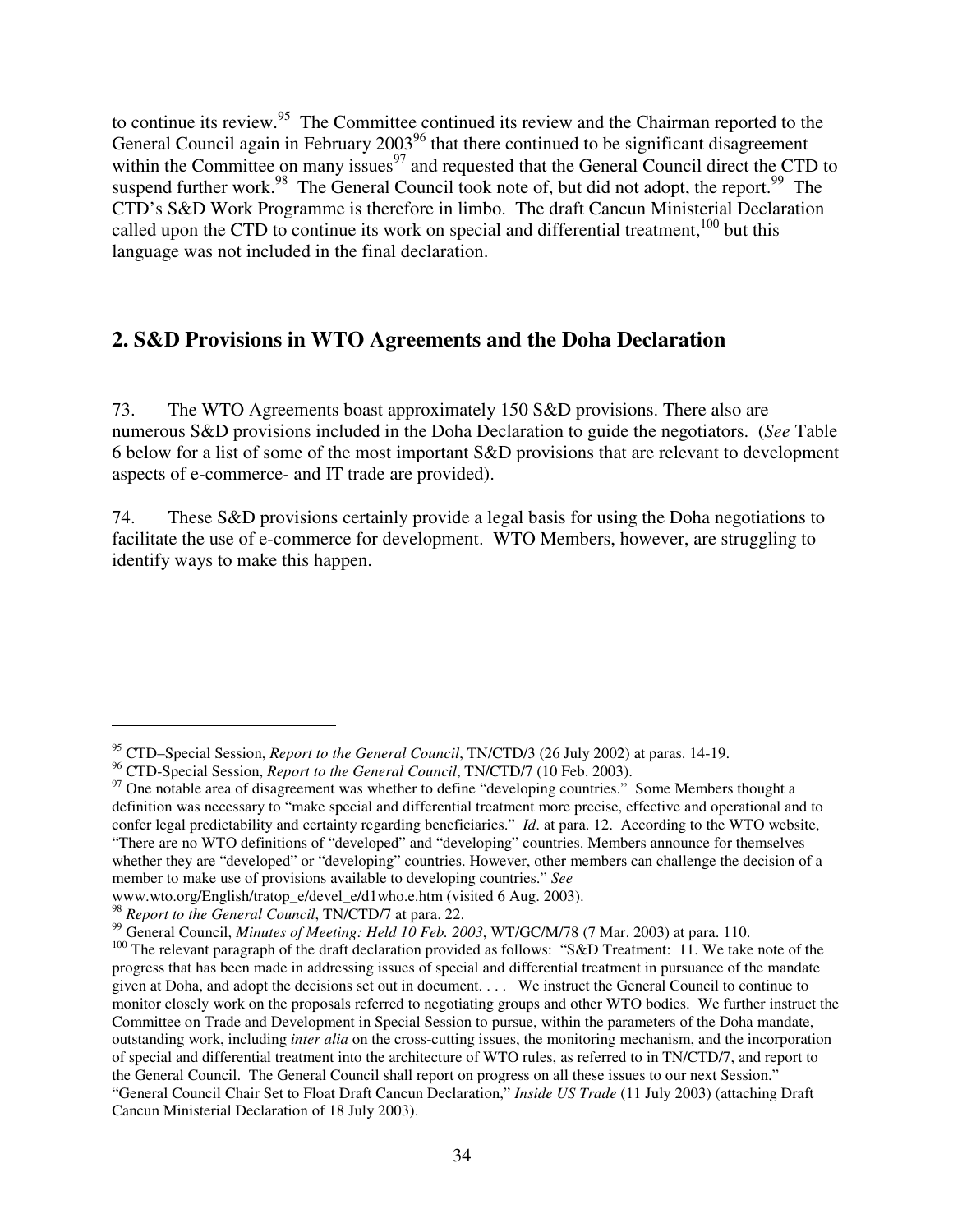### Table 6: **S&D Provisions Relevant to E-commerce in the WTO Agreements and the Doha Declaration**

| <b>Baskets</b>                                                                                               | Corresponding S&D Provisions                                                                                                                                                                                                                                                                                                                                                                                                                                                                                                                                                                                                                                                                                                                                                                                                                                                  |
|--------------------------------------------------------------------------------------------------------------|-------------------------------------------------------------------------------------------------------------------------------------------------------------------------------------------------------------------------------------------------------------------------------------------------------------------------------------------------------------------------------------------------------------------------------------------------------------------------------------------------------------------------------------------------------------------------------------------------------------------------------------------------------------------------------------------------------------------------------------------------------------------------------------------------------------------------------------------------------------------------------|
| Basket I:<br>IT Goods                                                                                        | GATT Enabling Clause: <sup>101</sup> "Notwithstanding the [MFN] provisions of Article I of the General<br>Agreement, contracting parties may accord differential and more favourable treatment to<br>developing countries, without according such treatment to other contracting parties," e.g.<br>Generalized Systems of Preferences.                                                                                                                                                                                                                                                                                                                                                                                                                                                                                                                                        |
|                                                                                                              | GATT Article $XXVIII(3)$ bis: "Negotiations shall be conducted on a basis which affords<br>adequate opportunities to take into account : (b) the needs of less-developed countries for a<br>more flexible use of tariff protection to assist their economic development and the special needs<br>of those countries to maintain tariffs for revenue purposes. "                                                                                                                                                                                                                                                                                                                                                                                                                                                                                                               |
|                                                                                                              | GATT Article XXXVI (8): "The developed contracting parties do not expect reciprocity for<br>commitments made by them in trade negotiations to reduce or remove tariffs and other barriers<br>to trade of less-developed contracting parties.                                                                                                                                                                                                                                                                                                                                                                                                                                                                                                                                                                                                                                  |
|                                                                                                              | Doha Declaration - Market Access for Non-Agricultural Products (para. 16): "We agree to<br>negotiations which shall aim to reduce or as appropriate eliminate tariffs as well as non-tariff<br>barriers, in particular on products of export interest to developing countries The<br>negotiations shall take fully into account the special needs and interests of developing and least<br>developed country participants, including through less than full reciprocity of commitments<br>[T]he modalities to be agreed will include appropriate studies and capacity-building measures to<br>assist least-developed countries to participate effectively in the negotiations."                                                                                                                                                                                               |
| <b>Baskets II-III:</b><br>Internet<br>Infrastructure<br>Services<br>Electronically<br><b>Traded Services</b> | GATS Art. IV:1: "The increasing participation of developing country Members in world trade<br>shall be facilitated through negotiated specific commitments [i.e., market access and national<br>treatment], by different Members relating to: (a) the strengthening of their domestic services<br>capacity and its efficiency and competitiveness <i>inter alia</i> through access to technology on a<br>commercial basis; (b) the improvement of their access to distribution channels and information<br>networks; and (c) the liberalization of market access in sectors and modes of supply of export<br>interest to them."                                                                                                                                                                                                                                               |
|                                                                                                              | GATS Art. IV:2: Developed country Members shall establish contact points to facilitate<br>the access of developing county Members' service suppliers to information, related to their<br>respective markets, concerning: (a) commercial and technical aspects of the supply of services;<br>(b) registration, recognition, and obtaining of professional qualifications; and (c) the availability<br>of services technology."                                                                                                                                                                                                                                                                                                                                                                                                                                                 |
|                                                                                                              | GATS Art. IV: 3: " Particular account shall be taken of the serious difficulty of the least-<br>developed countries in accepting negotiated specific commitments in view of their special<br>economic situation and their development, trade, and financial needs."                                                                                                                                                                                                                                                                                                                                                                                                                                                                                                                                                                                                           |
|                                                                                                              | GATS Art. XIX (1)-(2): Members shall enter into successive rounds of negotiations, beginning<br>not later than five years from the entry into force of the WTO Agreement and periodically<br>thereafter with a view to achieving a progressively higher level of liberalization. The<br>process of liberalization shall take place with due respect for national policy objectives and the<br>level of development of individual Members. There shall be appropriate flexibility for<br>individual developing country Members for opening fewer sectors, liberalizing fewer types of<br>transactions, progressively extending market access in line with their development situation, and<br>when making access to their markets available to foreign service suppliers, attaching to such<br>access conditions aimed at achieving the objectives referred to in Article IV." |

Annex on Telecommunications (para. 5(g)): ". . . [A] developing country Member may,

<sup>101</sup> Decision of 28 November 1979, Decision on Differential and More Favourable Treatment, *Reciprocity and Fuller Participation of Developing Countries*, L/4903 (12 Apr. 1979).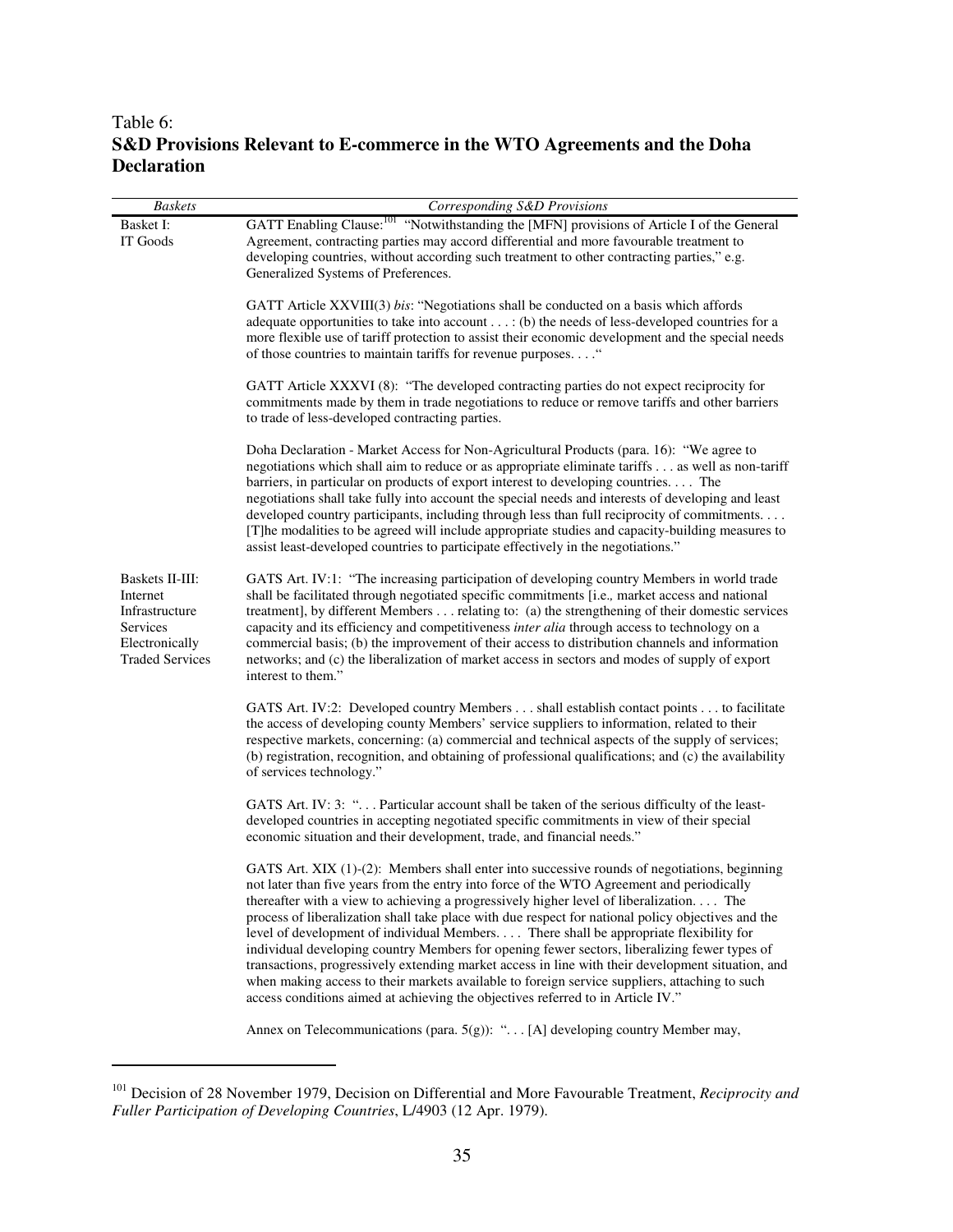|                                              | consistent with its level of development, place reasonable conditions on access to and use of<br>public telecommunications transport networks and services necessary to strengthen its domestic<br>telecommunications infrastructure and service capacity and to increase its participation in<br>international trade in telecommunications services. Such conditions must be specified in the<br>Member's schedule."                                                                                                         |
|----------------------------------------------|-------------------------------------------------------------------------------------------------------------------------------------------------------------------------------------------------------------------------------------------------------------------------------------------------------------------------------------------------------------------------------------------------------------------------------------------------------------------------------------------------------------------------------|
|                                              | Annex on Telecommunications (para $6(d)$ ): "Members shall give special consideration to<br>opportunities for the least-developed countries to encourage foreign suppliers of<br>telecommunications services to assist in the transfer of technology, training and other activities<br>that support the development of their telecommunications infrastructure and expansion of their<br>telecommunications services trade."                                                                                                  |
|                                              | Doha Declaration - Services (para. 15): "The negotiations shall aim to increase the participation<br>of developing countries in trade in services We reaffirm the Guidelines and Procedures for<br>the Negotiations adopted by the Council for Trade in Services on 28 March $2001$ "                                                                                                                                                                                                                                         |
|                                              | GATS Council Guidelines and Procedures for Negotiations (para. 12): <sup>102</sup> "There shall be<br>appropriate flexibility for individual developing country Members for opening fewer sectors,<br>liberalizing fewer types of transactions, progressively extending market access in line with their<br>development situation and, when making access the their markets available to foreign service<br>suppliers, attaching to such access conditions aimed at achieving the objectives referred to in<br>Article IV."   |
| <b>Basket IV:</b><br><b>Digital Products</b> | TRIPS Art. $65(2)$ - $(3)$ : Developing country Members are "entitled to delay for a period of five<br>years from the date of entry into force of the WTO Agreement the date of application of the<br>TRIPS Agreement."                                                                                                                                                                                                                                                                                                       |
|                                              | TRIPS Art. $66(1)$ : "In view of the special needs and requirements of least-developed country<br>Members, their economic, financial, and administrative constraints, and their need for flexibility<br>to create a viable technological base, such Members should not be required to apply the<br>provisions of this Agreement for a period of 10 years from the date of application. The<br>Council for TRIPS shall, upon duly motivated request by a least-developed country Member,<br>accord extensions of this period." |
|                                              | TRIPS Art. 66(2): "Developed country Members shall provide incentives to enterprises in their<br>territories for the purpose of promoting and encouraging transfer to least-developed country<br>Members in order to enable them to create a sound a viable technological base."                                                                                                                                                                                                                                              |
|                                              | Doha Declaration - TRIPS (para. 19): "In undertaking  [its work programme to review the<br>implementation of the TRIPS Agreement under, inter alia, Article 71.1 regarding new<br>developments,] the TRIPS Council shall take fully into account the development<br>dimension."                                                                                                                                                                                                                                               |

### **D. Conclusion**

75. As the above discussion illustrates, many of the barriers and proposed solutions for harnessing e-commerce for development appear to exceed the current parameters of the rulesbased trading system, the WTO's jurisdiction, and the political will of developed country Members to satisfy developing country Member concerns. WTO Members have yet to define where the line should be drawn between trade-related e-commerce and development issues that could and should be addressed by the WTO and vice versa. In the interim, how should WTO Members proceed to address these barriers?

<u> 2008 - Andrea Station Barbara, actor a component de la contrada de la contrada de la contrada de la contrada</u>

<sup>102</sup> GATS Council, *Guidelines and Procedures for the Negotiations on Trade in Services,* S/L/93 (29 Mar. 2001).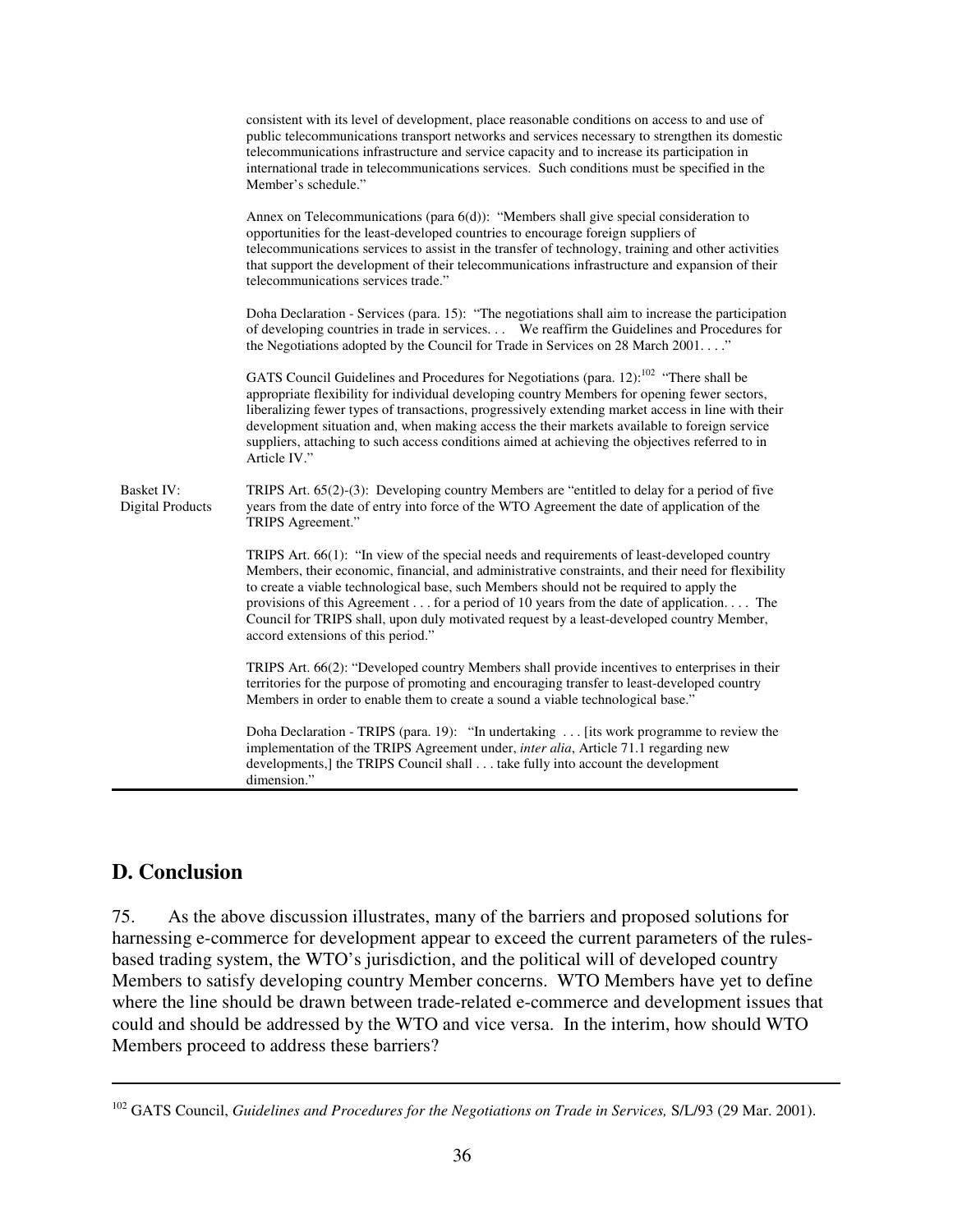76. First, WTO Members need to ensure that those barriers that fall clearly within the WTO's responsibility are addressed through the Doha negotiations. This would include barriers to the development of physical, legal, and human infrastructure within developing countries, but also those barriers in developed countries that impede exports from developing countries. Second, international and regional organizations such as the ITC, UNCTAD, the Organization of Economic Development (OECD), the World Bank and other regional development banks, and bilateral donor agencies should continue their efforts to increase and coordinate the technical assistance they provide to developing countries to assess their economic/trade opportunities in ecommerce and to participate in the negotiations. Third, the WTO should continue its work on ecommerce to provide as much education and exchange of ideas as possible on various aspects of e-commerce policy and governance. Fourth, WTO Members should continue their efforts to define specific applications of S&D treatment provisions to promote e-commerce and IT trade for developing countries.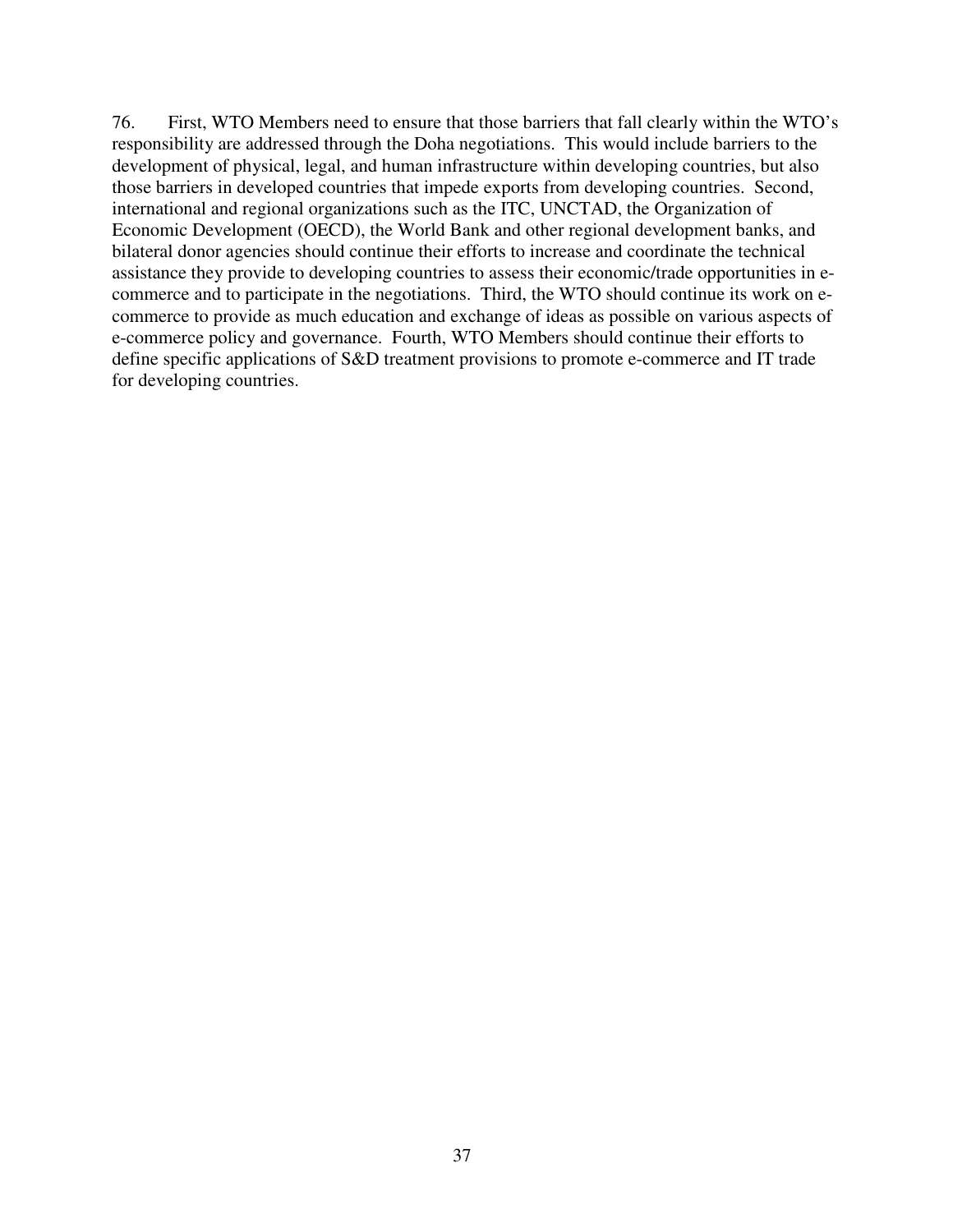# **PART TWO**

## **IV. Information Technology Goods**—**Basket I**

77. Computers, software, telecommunications equipment and other information technology products provide the physical infrastructure for e-commerce. The creation of a trade framework for IT products—the physical infrastructure of e-commerce—is an important goal of the WTO Work Programme on Electronic Commerce.<sup>103</sup> Some developing countries are manufacturers of these products (or components for these products) and seek to export them to other markets or to protect them from imports. Other developing countries lack indigenous manufacturing capability and therefore need to import these goods. In either case, developing countries have an interest in how the WTO applies the rules based trading system to information technology products.

78. Many of the WTO agreements relating to trade in goods apply to these products. The purpose of this section is to explain the Information Technology Agreement (ITA)—the only WTO agreement focused exclusively on IT products—and the work that is being done under this agreement and in the Doha negotiations to further liberalize trade in IT products.

Whereas the ITA has taken a very sector- and product-specific approach to liberalizing IT trade, the Doha market access negotiations seek to liberalize trade for all non-agricultural trade. Time will tell whether it is easier—or more difficult—to further liberalize IT trade through more focused plurilateral negotiations or through comprehensive multilateral negotiations.

79. No matter which of these options is chosen, the conceptual starting point for the negotiations is the current ITA and its shortcomings.

<sup>103</sup> GATT Council, Background Note by the Secretariat, *Work Programme on Electronic Commerc*e, G/C/W/128 (5 Nov. 1998) at para. 3.1 (explaining the relationship between IT products and e-commerce: "Electronic commerce cannot be conducted without access to the essential infrastructure components. The necessary hardware and software must be in place to allow information to flow. The [*Information Technology Agreement*] seeks to eliminate, by certain deadlines, tariffs on a large range of information technology products essential to the infrastructure for electronic commerce.")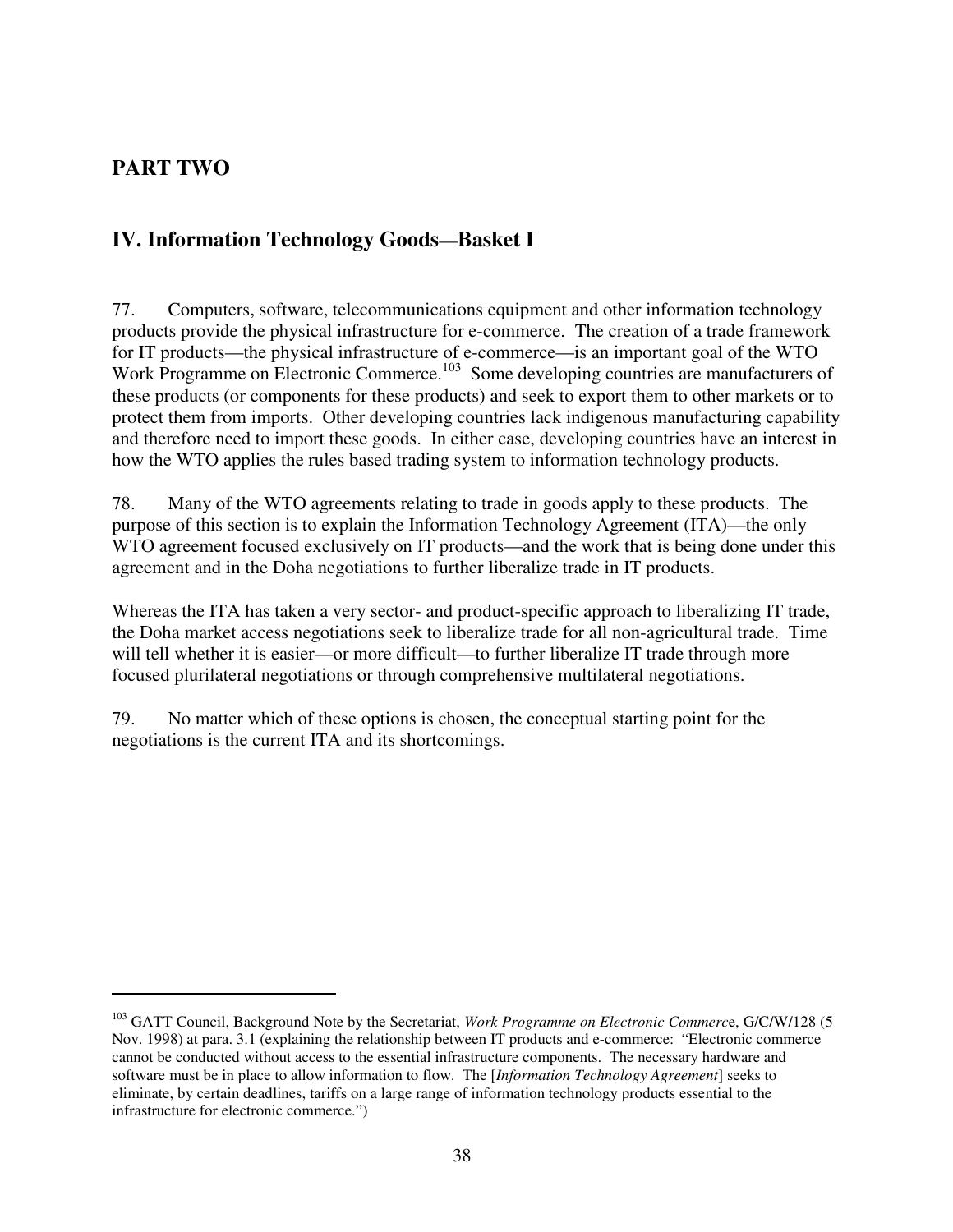### **A. Information Technology Agreement**

### **1. History of the ITA**

80. During the WTO's December 1996 Singapore Ministerial Conference, fourteen signatories representing twenty-nine WTO Members or States and separate customs territories in the process of acceding to the WTO signed the "Ministerial Declaration on Trade in Information Technology" to expand world trade in information technology products.<sup>104</sup> This Information Technology Agreement provided a mechanism for WTO Members to amend their existing tariff schedules under the GATT by "binding"<sup>105</sup> customs duties on selected IT products and then eliminating those duties and "all other duties and charges of any kind" (ODCs) in equal staged reductions over a period of four years, beginning in July 1997 and ending in January 2000.<sup>106</sup> The objective of the ITA is to expand world trade in IT products recognizing their "key role... in the development of information industries and in the dynamic expansion of the world economy."<sup>107</sup>

81. The products covered by the ITA are listed in Attachments A and B of the agreement and include: semiconductors, semiconductor manufacturing and testing equipment, computers, <sup>108</sup> flat panel displays, computer network equipment, computer software, <sup>109</sup> telecommunication products,<sup>110</sup> and scientific instruments. ITA members committed to "zero out" customs duties and ODCs on all of the products listed in the ITA attachments by 2000. Developing countries, however, have requested and received extended staging for some products, but in no case beyond  $2005.<sup>111</sup>$ 

<sup>104</sup> WTO, Singapore Ministerial Conference, *Ministerial Declaration on Trade in Information Technology Products*, WT/MIN(96)/16 (12 Dec. 1996) [*ITA*]. The signatories were: Australia, Japan, Canada, Korea, separate customs territory of Taiwan, Penghu, Kinmen and Matsu, Norway, the European Communities (and all fifteen member states), Singapore, Hong Kong, Switzerland (including Liechtenstein), Iceland, Turkey, Indonesia, and the United States.

<sup>105</sup> A "bound" tariff is one that cannot be increased without notification and compensation to trading partners. *Se*e Republic of Philippines, Tariff Commission, *Tariff Bindings – WTO*,

<sup>&</sup>lt;www.tariffcommission.gov.ph/tariffbinding.html> (visited 24 July 2003) (explaining how "tariff bindings" work at the WTO).

<sup>&</sup>lt;sup>106</sup> *ITA* at para. 2 and Annex para. 2.

<sup>107</sup> *ITA* at chapeau.

<sup>&</sup>lt;sup>108</sup> E.g., processing units, keyboards, printers, monitors, scanners, and hard disk drives

<sup>&</sup>lt;sup>109</sup> Under the Harmonized System nomenclature, software is classified by the carrier media which contains the software, such as diskettes, magnetic tapes, or CDs.

<sup>&</sup>lt;sup>110</sup> E.g., telephone sets, radio-broadcasting and television transmission and reception apparatus, pagers, videophones, fax machines, switching apparatus, and modems.

<sup>111</sup> WTO, *ITA Introduction*, www.wto.org/english/tratop\_e/inftec\_e/itaintro\_e.htm (visited 23 July 2003) [*WTO ITA Introduction*]. *See* ITA at para. 2 (recognizing that "extended staging of reductions . . . may be necessary in limited circumstances"). India, for example, joined the ITA on March 25, 1997, bound all of the 217 tariff lines covered by the ITA and committed to reduce to zero tariffs on ninety-five lines in 2003, four lines in 2003, two lines in 2004,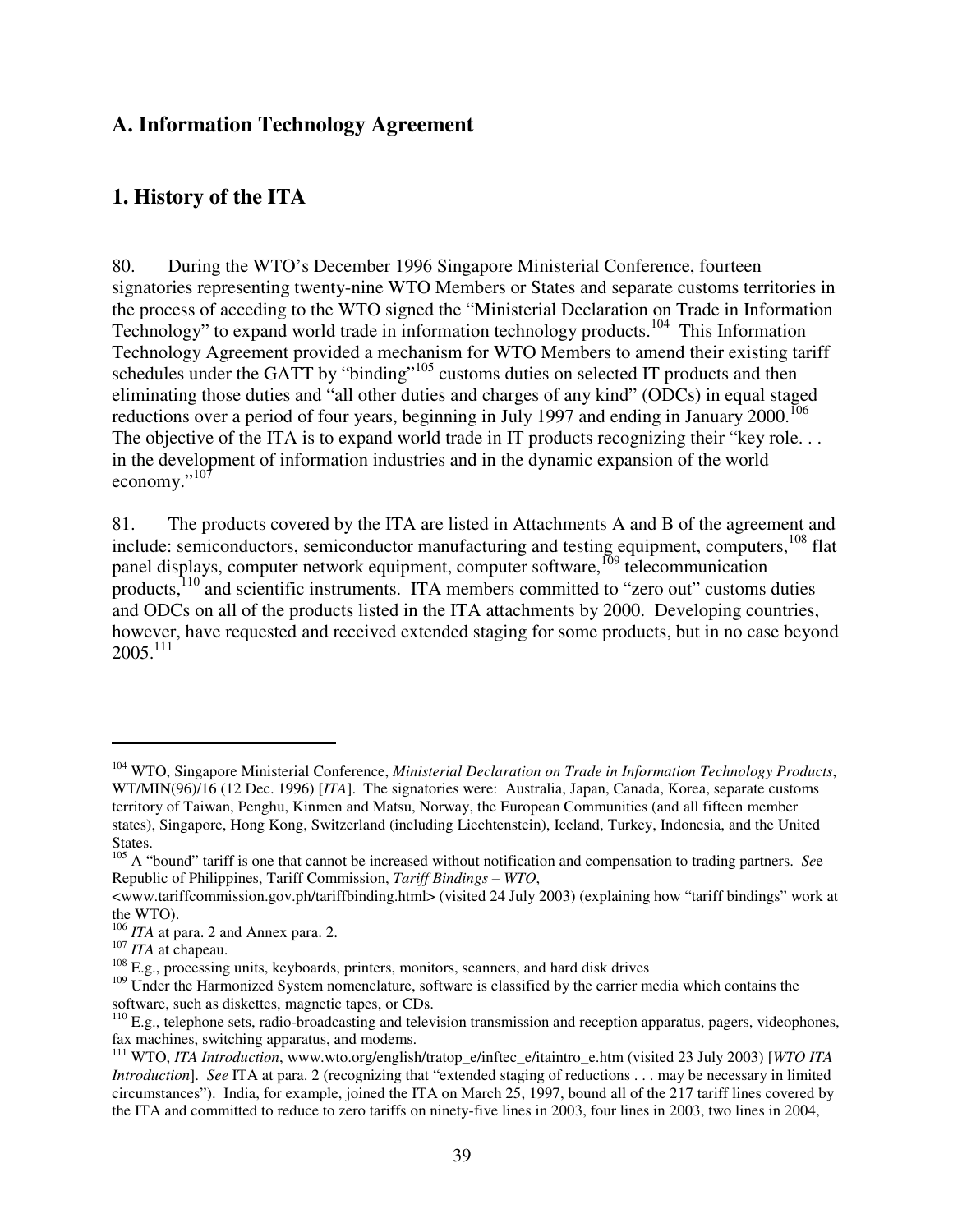82. The ITA is a plurilateral agreement that is undertaken on an MFN basis. This means that only signatories to the agreement (versus all WTO Members) must eliminate their tariffs on the covered IT products, but they must do so for all ITA participants *plus* all other WTO Members, whether or not they have signed the ITA.

83. Because the ITA must be implemented on an MFN basis, there is a potential "free-rider" problem: WTO Members who do not join the ITA can enjoy the benefits of zero tariffs on their exports of ITA products to ITA participants without offering reciprocal benefits. For this reason, the original ITA participants specified that the agreement would enter into force only if participants representing 90 percent of world trade in the covered ITA products accepted the agreement. This target was achieved in April 1997 when twenty-five signatories representing forty WTO Members and States or separate customs territories in the process of acceding to the WTO notified their acceptance of the agreement.<sup>112</sup>

84. Today, there are fifty-three WTO Members and States or separate customs territories that are participants to the ITA. (*See* Table 7 below for a list of ITA Participants).

85. The ITA specifies that participants shall meet periodically under the auspices of the Council on Trade in Goods:

- "to review the product coverage specified in the Attachments, with a view to agreeing, by consensus, whether . . . the Attachments should be modified to incorporate additional products;" and
- "to consult on non-tariff barriers to trade in information technology products."<sup>113</sup>

86. To accomplish its work, the participants established the Committee of Participants on the Expansion of Trade in Information Technology Product (ITA Committee).<sup>114</sup> Committee members include representatives of all agreement participants and other WTO Members and observers may be invited to attend the committee meetings. The Committee held its first meeting in September 1997 and has met formally approximately five times per year thereafter.<sup>115</sup> The Committee reports to the GATT Council. The Committee has spent the bulk of its time on four issues:

- enlarging the participants in the ITA;
- expanding the list of products covered by the ITA;

<u> 2008 - Andrea Station Barbara, actor a component de la contrada de la contrada de la contrada de la contrada</u>

and 116 lines in 2005. *See* Government of India, *Brief Note on Status Regarding Information Technology Agreement*, < commerce.nic.in/wtoit\_2.htm> (visited 24 July 2003).

 $112$  In addition to the December 1996 ITA signatories, the following countries completed their acceptances of the agreement in April 1997: Czech Republic, Costa Rica, Estonia, India, Israel, Macau China, Malaysia, New Zealand, Romania, Slovak Republic, and Thailand. *See WTO ITA Introduction* at p. 1.

<sup>113</sup> *ITA* at Annex para 3.

<sup>114</sup> GATT Council, *Implementation of the Ministerial Declaration on Trade in Information Technology Products*, G/L/160 (2 Apr. 1997) at paras. 3-4.

<sup>115</sup> *Id*. at para. 6; *WTO ITA Introduction* at pp. 2-3.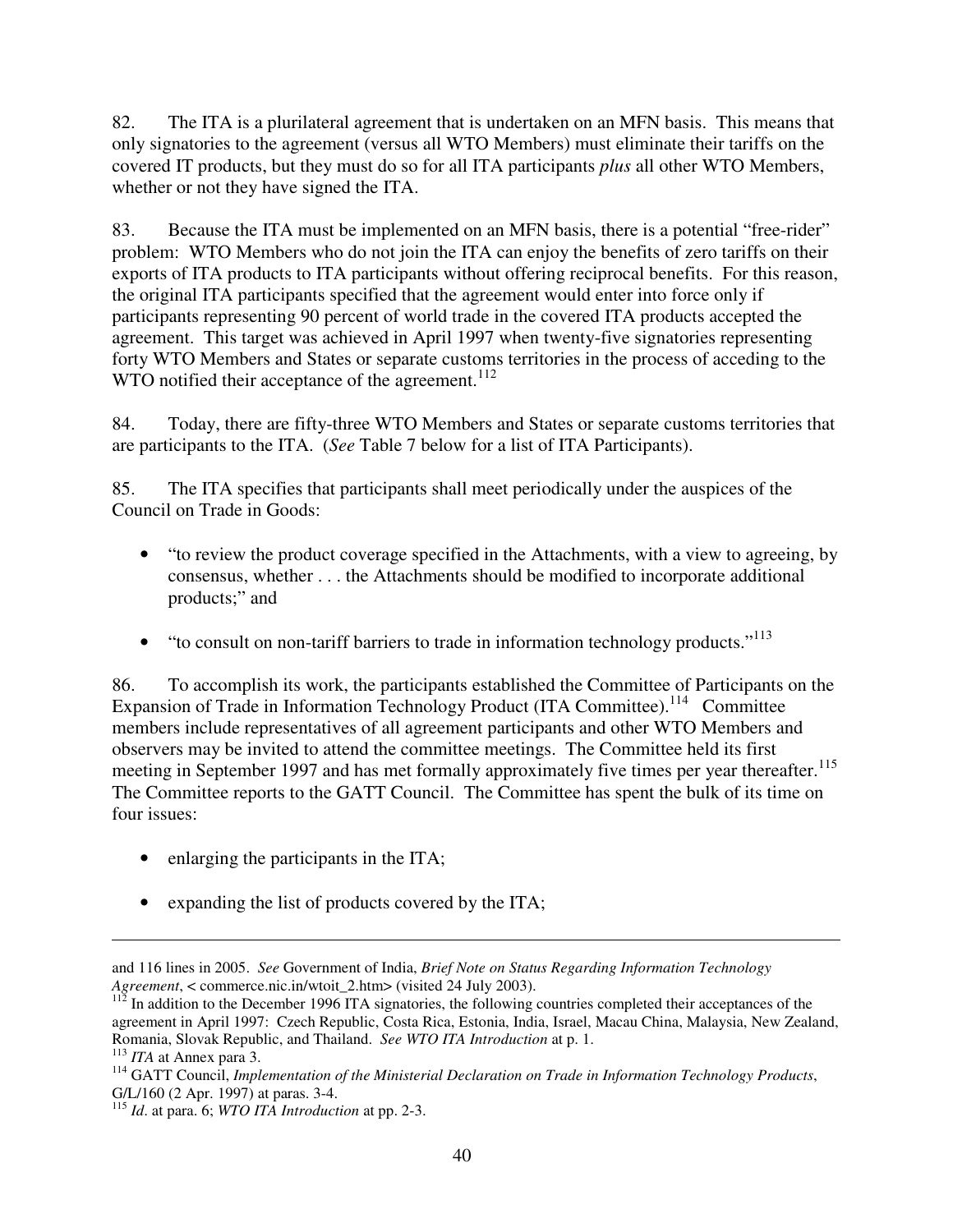- addressing non-tariff trade barriers (burdensome customs and testing procedures) that impede trade in IT products; and
- resolving classification divergences about IT products.<sup>116</sup>

### Table 7: **ITA Participants**

| List of ITA participants (53) |                                     |                 |                            |  |
|-------------------------------|-------------------------------------|-----------------|----------------------------|--|
| Albania                       | Estonia*                            | Kyrgyz Republic | Panama                     |  |
| Australia                     | European Communities <sup>117</sup> | Latvia*         | Philippines                |  |
| Bahrain                       | Georgia                             | Lithuania*      | Poland*                    |  |
| Bulgaria                      | Hong Kong, China                    | Macao, China    | Romania                    |  |
| Canada                        | Hungary*                            | Malaysia        | Singapore                  |  |
| China                         | Iceland                             | Malta*          | Slovak Republic*           |  |
| Costa Rica                    | India                               | Mauritius       | Slovenia*                  |  |
| Croatia                       | Indonesia                           | Moldova         | Switzerland <sup>118</sup> |  |
| Cyprus*                       | Israel                              | Morocco         | Chinese Taipei             |  |
| Czech Republic*               | Japan                               | New Zealand     | Thailand                   |  |
| Egypt                         | Jordan                              | Norway          | Turkey                     |  |
| El Salvador                   | Korea                               | Oman            | <b>United States</b>       |  |

Source: WTO List of ITA Participants, Internet: www.wto.org/english/tratop\_e/inftec\_e/itapart\_e.htm (15 May 2004).

87. Developing countries will only be able to voice their interests with respect to these issues if they are ITA participants.

# **2. Enlarging ITA Participation**

<sup>116</sup> *See* GATT Council–ITA Committee, *Report* (1999), *Report* (2000), *Report* (2001) and *Report* (2002) of the *Committee of Participants on the Expansion of Trade in Information Technology Products*, G/L/332 (14 Oct. 1999), G/L/420 (4 Dec. 2000), G/L/484 (2 Oct. 2001) and G/L/577 (22 Oct. 2002); *WTO ITA Introduction* at p. 3. The Committee also has addressed questions regarding individual participant's accession to the agreement and implementation of commitments*. Id*. Implementation questions will not be addressed in this paper. *See e.g*., GATT Council–ITA Committee, *Minutes of the Meeting of 15 Feb. 2002*, G/IT/M/30 (4 June 2002) at section 4 (noting the discussion about China's accession to the agreement in light of concerns about the need for end-use certificates in order for certain products to qualify for duty-free treatment).

<sup>&</sup>lt;sup>117</sup> The schedule of the European Communities includes commitments for the EU 15 Member States. The ten newest members are all ITA Participants and marked with an asterisk (\*) on this chart.

<sup>&</sup>lt;sup>118</sup> On behalf of the customs union of Switzerland and Liechtenstein.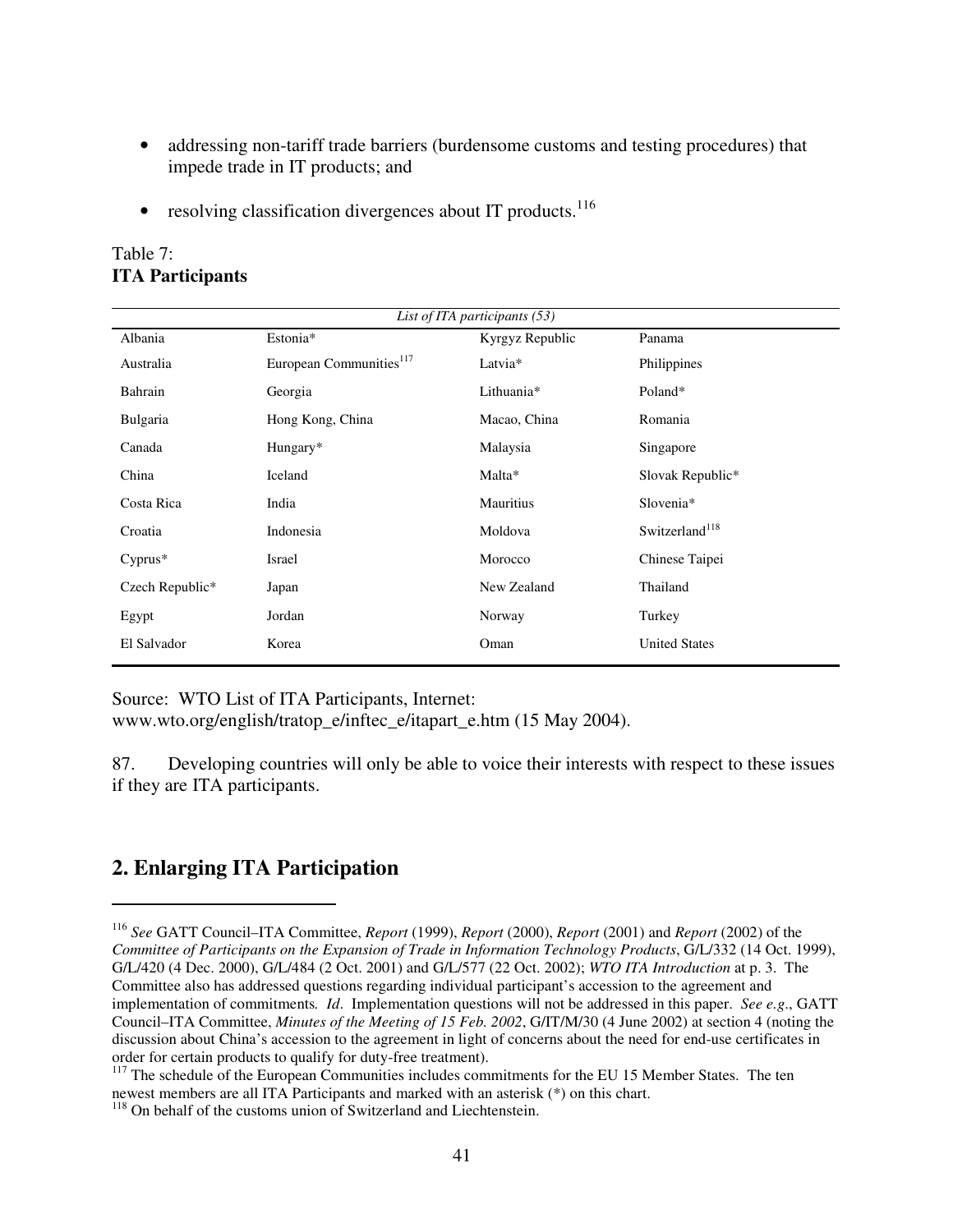88. Since April 1997 when the ITA entered into force, the percentage of trade in IT products covered by the agreement has expanded from approximately 90 percent to 95 percent. Even though only sixty out of 146 WTO Members are participants in the ITA today, the percentage of covered trade is high because trade in IT products is concentrated in a small set of countries.<sup>119</sup>

89. ITA participation is continually expanding through the WTO accession process. All countries acceding to the WTO since the entry into force of the ITA in 1997 are participants in the ITA, with the exception of Armenia and FYR Macedonia, which acceded this year.<sup>120</sup> Twenty-seven accessions are pending at this time—including at least two that could be very important members of the ITA: Russia and Vietnam.<sup>121</sup>

90. Notwithstanding the high percentage of trade in IT products already covered by the ITA and the number of newly acceding countries that are joining the agreement, some ITA participants are eager to see non-participating WTO Members join.<sup>122</sup> Two-thirds of WTO Members—virtually all of which are developing countries—are not ITA participants. And, only three Latin American Members are ITA participants: Costa Rica, El Salvador, and Panama. Brazil—an important producer of and market for IT products—is not a participant and applies high customs duties to IT products. Neither are Argentina or Mexico.

91. Developing countries raise three concerns about joining the ITA. First, due to a low volume of trade in IT products, some developing countries do not perceive any quantifiable advantage of lower duties on imports and exports of these products. This perception is reenforced by the fact that 95 percent of world trade in the covered IT products takes place beyond their borders. Second, developing countries are concerned about the negative revenue implications of ITA participation, i.e.*,* foregone tariff revenue on imported IT products. This concern would be exacerbated by an expansion in ITA product coverage—particularly to consumer electronic products. Third, if they are producing IT products, developing countries may want to use tariffs to protect their emerging IT industries from more mature exporters in other countries. Because the ITA is implemented on an MFN basis, non-participants' IT exports will benefit from duty-free concessions made by other ITA participants.

92. Three points are made in response to encourage developing countries to participate in the ITA. First, tariffs create artificial trade barriers that increase the price of IT products on the import market. Access to and use of affordable technologies and potential participation in ecommerce is thereby impaired and the risk of a global digital divide is increased. IT products are a general purpose technology which have important beneficial effects on all industrial and

 $119$  Hauser & Wunsch-Vincent (2001) at pp. 14-15.

<sup>120</sup> *See* WTO, Accessions Gateway, *List of Completed Accessions* <

www.wto.org/english/thewto\_e/acc\_e/acc\_e.htm> (visited 7 Aug. 2003). *Cf*. List of ITA Participants in Table 7 above.

<sup>121</sup> WTO, Accessions Gateway, *List of Accessions in Progress*. < www.wto.org/english/thewto\_e/acc\_e/acc\_e.htm> (visited 7 Aug. 2003).

<sup>122</sup> *See* "U.S. E-commerce Industry Plots Strategy for WTO Talks," *Inside U.S. Trade* (24 May 2002). The U.S. Trade Promotion Act of 2002 asks U.S. negotiators to seek to expand participation in and the product coverage of the ITA. *See* Trade Act of 2002, Division B: Bipartisan Trade Promotion Authority, Section 2101(b)(2) and Section 2102(b)(7)(B).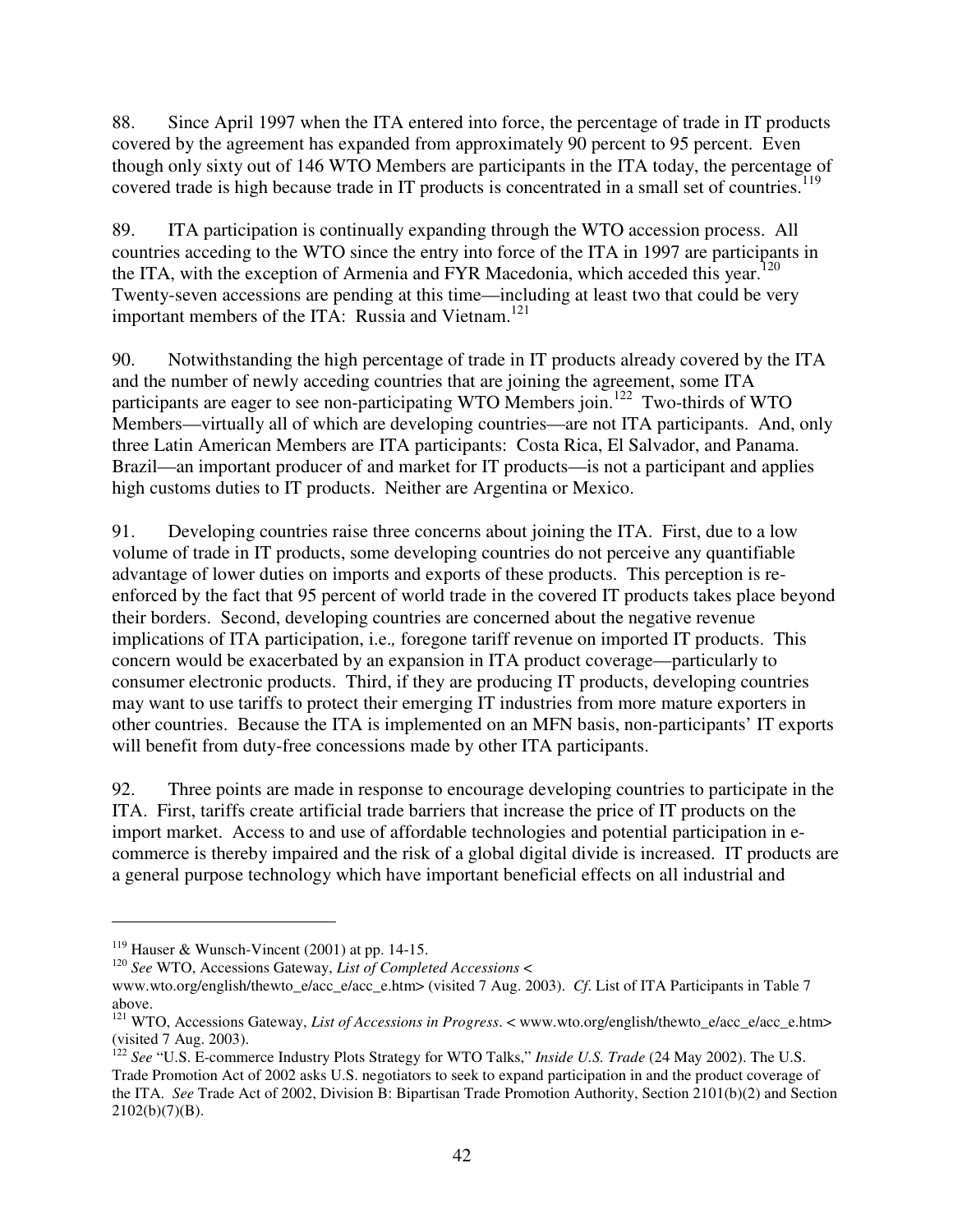service sectors. Hence, technological backwardness in this field has far-reaching negative consequences.

93. Second, the phenomenon of production fragmentation that is prevalent in global IT industries is built on the frequent and cheap exchange of intermediary and final products between headquarters and foreign affiliates in developing countries.<sup>123</sup> Through production fragmentation and foreign investment, developing countries can profit from production of intermediary IT products or the assembly of final products.<sup>124</sup> High tariffs on IT products may discourage foreign investment for outsourcing in a developing country.

94. And third, tariffs on IT products in developing countries can discourage South-South trade where neither country is a member of the ITA and hence no one-way MFN benefit is possible.

# **3. Expanding ITA Coverage**

95. As previously noted, the ITA directs participants to meet periodically to review the attachments listing the covered products with an eye towards expanding ITA product coverage. 125 This product review is important for three reasons.

- First, the ITA does not cover certain IT products that some participants wanted to include at the time of the negotiations.
- Second, the ITA does not cover some consumer electronic products, such as TVs for multimedia applications, or cameras and speakers for video/teleconferencing, or other appliances which are being used increasingly in computing and Internet applications. 126
- Third, and most importantly, the methodology for scheduling commitments in the ITA attachments does not accommodate the natural—and rapid—evolution of IT products.

96. The products covered by the ITA are scheduled at the very specific six-digit level of the Harmonized System for tariff classification, rather than at the broader four-digit level which would accommodate technological evolution of IT products. If new products like stacked

 $123$  OECD (2004), chapters 1, 2 and 3.

<sup>124</sup> Based on research from the Institute for International Economics (IIE). *See* Mann (2003). *See* TNC–NGMA, Communication from Japan, *Market Access for Non-Agricultural Products*, TN/MA/W/15/Add.2 (4 Mar. 2003) at Annex 2 (estimating that exports of consumer electric products from developing countries accounted for over 40 percent of the actual consumer electric products trade worldwide). 125 *ITA* at Annex para. 3.

<sup>126</sup> *See e.g*., GATT Council – ITA Committee, Submission by Singapore, *Proposed Additions to Product Coverage*, G/IT/SPEC/9 (12 Jan. 1998) at p. 2.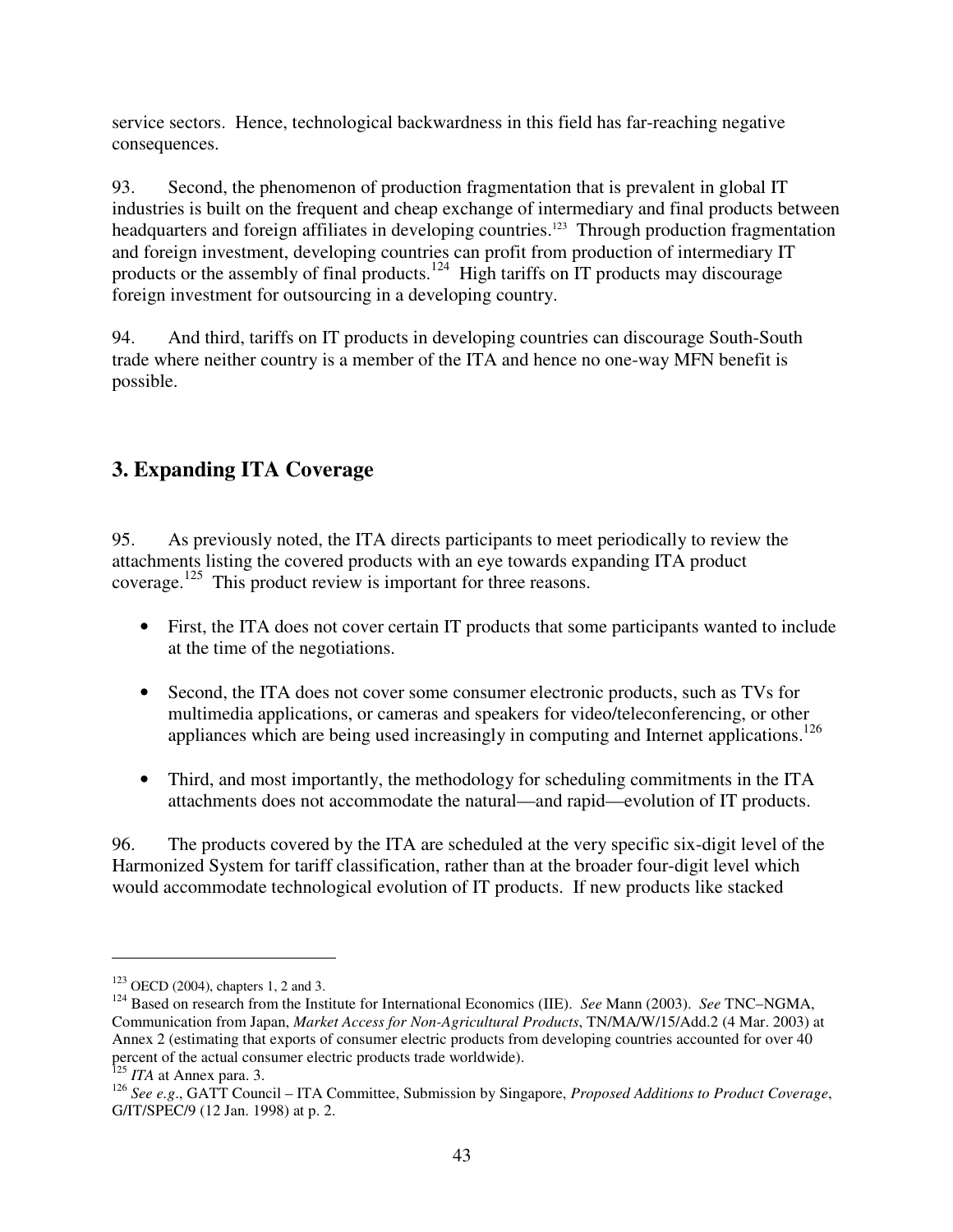semiconductor chips and electronic whiteboards fall outside of the scope of the ITA, the benefits of the ITA's duty-free treatment accrue only to older, less efficient technologies.

97. In 1997-98, the ITA Committee attempted to extend the product coverage of the agreement during the "ITA II" negotiations. The Committee established the following schedule for the negotiations:

- October December 1997: participants submit lists of IT products to add to the ITA;<sup>127</sup>
- January March 1998: participants consult on the lists;
- No later than 30 June 1998: participants decide whether to extend ITA coverage by amending the list of products in Attachments A and B; and
- January 1, 1999: participants implement tariff reductions on the newly added products.

98. The participants, however, were unable to reach agreement on whether to include certain consumer electronic and security-related products in the ITA and suspended the ITA II talks in July 1998.<sup>128</sup> Although consultations among delegations on product coverage continue,<sup>129</sup> an expanded ITA list does not appear to be on the horizon<sup>130</sup> and a number of IT products that are essential for the functioning of the Internet and e-commerce are not covered by the ITA.

99. The ITA II negotiations were so contentious that some participants and the IT industry do not place much hope in expanding ITA coverage. At this point, the most likely mechanism for expanding duty-free trade in IT products may be the Doha negotiations versus further work through the ITA Committee. (*See* Section IV.B below).

### **4. Eliminating Non-Tariff Measures**

 $127$  Fourteen countries submitted proposed product additions to the ITA: Canada, Switzerland, EC, Hong Kong, Israel, Taiwan, Japan, Australia, Singapore, Turkey, Philippines, Norway, US, and Malaysia. *See* GATT Council– ITA Committee, Note by the Secretariat, *Proposed Additions to Product Coverage: Compilation of Participants' Submissions*, G/IT/SPEC/15 (24 Feb. 1998).

<sup>128</sup> WTO, Press Release, *ITA II Talks Suspended, No. 110* (17 July 1998)

www.wto.org/english/news\_e/pres98\_e/prl110\_e.htm (visited 11 Aug. 2003); "ITA Talks Suspended As New Disputes Prevent Final Deal," *Inside US Trade* (24 July 1998) (explaining that India opposed inclusion of certain radar equipment sought by Norway, that the U.S. opposed inclusion of certain photocopiers, fiber optic equipment, and computer monitors sought by the EC, and a number of participants opposed Malaysia's demands to include consumer electronic products such as color picture tubes and DVDs.)

<sup>129</sup> GATT Council–ITA Committee, *Minutes of the Meeting of 14 Oct. 2002*, G/IT/M/33 (11 Dec. 2002) at para. 6.1 (reporting that "the issue of product coverage continued to be a matter under consultation," and "encourag[ing] delegations to continue their efforts").

<sup>&</sup>lt;sup>130</sup> In fact, industry sources claim that ITA II is in "a coma."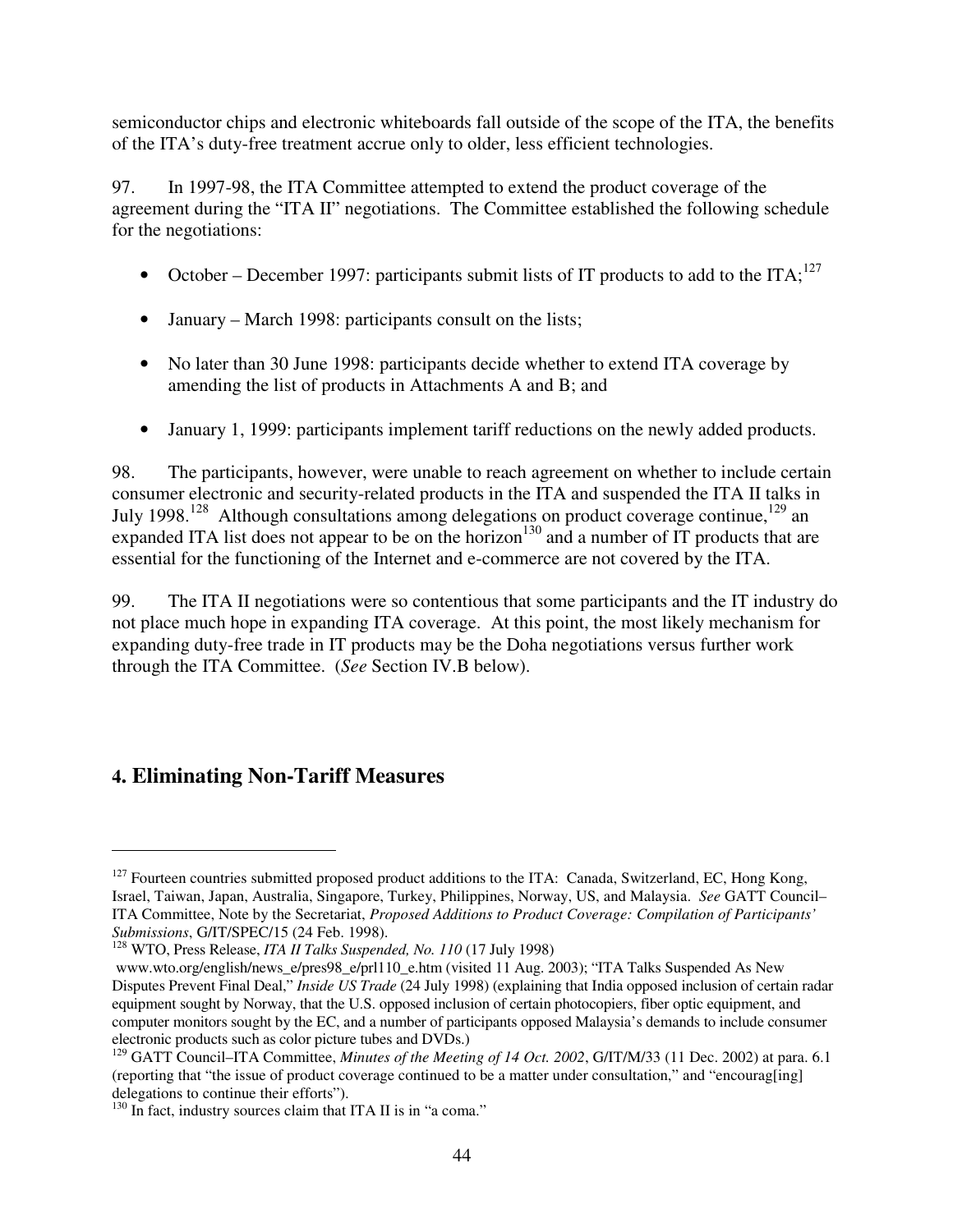100. The ITA requires participants to consult on non-tariff measures (NTMs) to trade in IT products<sup>131</sup> and much of the ITA participants' attention has been focused on an NTM work programme since its inception in 2000.

101. What types of NTMs affect IT products? In the global economy, IT manufacturers seek to lower their costs, reduce the time needed to develop, produce, and certify products, and maximize their product sourcing flexibility by mass producing standardized products for the global marketplace versus modifying or tailoring products for individual markets. These efficiencies can be passed along to both commercial and government users as well as consumers in the form of lower prices. Examples of NTMs include: non-portability of conformity assessment data; unique testing and certification requirements; differing national regulations implementing global standards; and administratively difficult and non-transparent customs regulations, country of origin, and import licensing requirements. NTMs can increase product costs, inhibit trade, and slow down global consumer access to the latest technology. 132

102. Whereas these non-tariff measures are not *per se* inconsistent with WTO commitments, they may undermine the ITA's objective of improving market access for IT products through dutyfree treatment. Given that the lifecycle for some IT products is extremely short,<sup>133</sup> any delays caused by NTMs can be significant trade barriers.

103. Studies show that between 1989 and 1998 the number of non-tariff trade barriers in the trade of IT products dramatically increased and undermined the ITA's objective.<sup>134</sup> Concerns about the impact of NTMs on duty-free trade in IT products are not limited to developed countries. A study by the International Trade Center (ITC) demonstrates concern in both developed and developing countries about the impact of standards-related NTMs.<sup>135</sup> Similarly, a recent OECD study noted that the arguments against NTMs in the IT sector are made mostly by developed countries, but that due to their high share of IT products in exports, some developing countries also have a great interest in avoiding NTMs.<sup>136</sup> Other research analyzes the positive relationship between access to IT equipment at low cost and economic growth.<sup>137</sup>

104. The ITA Committee began its work on NTMs in 1998 by soliciting responses to a survey<sup>138</sup> inquiring about participants' technical regulations and conformity assessment procedures for IT

<sup>&</sup>lt;sup>131</sup> ITA at Annex para. 3.

<sup>132</sup> GATT Council-ITA Committee, Communication from the United States, *Non-Tariff Measures Work Program*, G/IT/SPEC/Q3/6 (16 Oct. 2002); GATT Council–ITA Committee, Canadian National Experience Paper, *Import Licensing for Information Technology Products*, G/IT/9 (7 Apr. 2000).

<sup>&</sup>lt;sup>133</sup> The United States estimates only six to sixteen months for some IT products. *See* GATT Council–ITA Committee, Communication from the United States, *Submission for the Non-Tariff Measures Work Program*, G/IT/SPEC/Q2/12 (1 May 2002) at p. 1.

<sup>134</sup> *See* GATT Council–ITA Committee, Compilation of the Submissions by the Secretariat, *The Non-Tariff Measures Work Programme*, G/IT/SPEC/Q2/11/Rev.1 (14 Apr. 2003) [*WTO Secretariat NTM Compilation*] (including bibliography of papers or studies about NTMs).

<sup>&</sup>lt;sup>135</sup> ITC (1999).

 $136$  OECD (2002b) at p. 9.

<sup>137</sup> *See* Bhatnagar (1999).

<sup>138</sup> GATT Council–ITA Committee, *Survey*, G/IT/4 (19 Feb. 1998).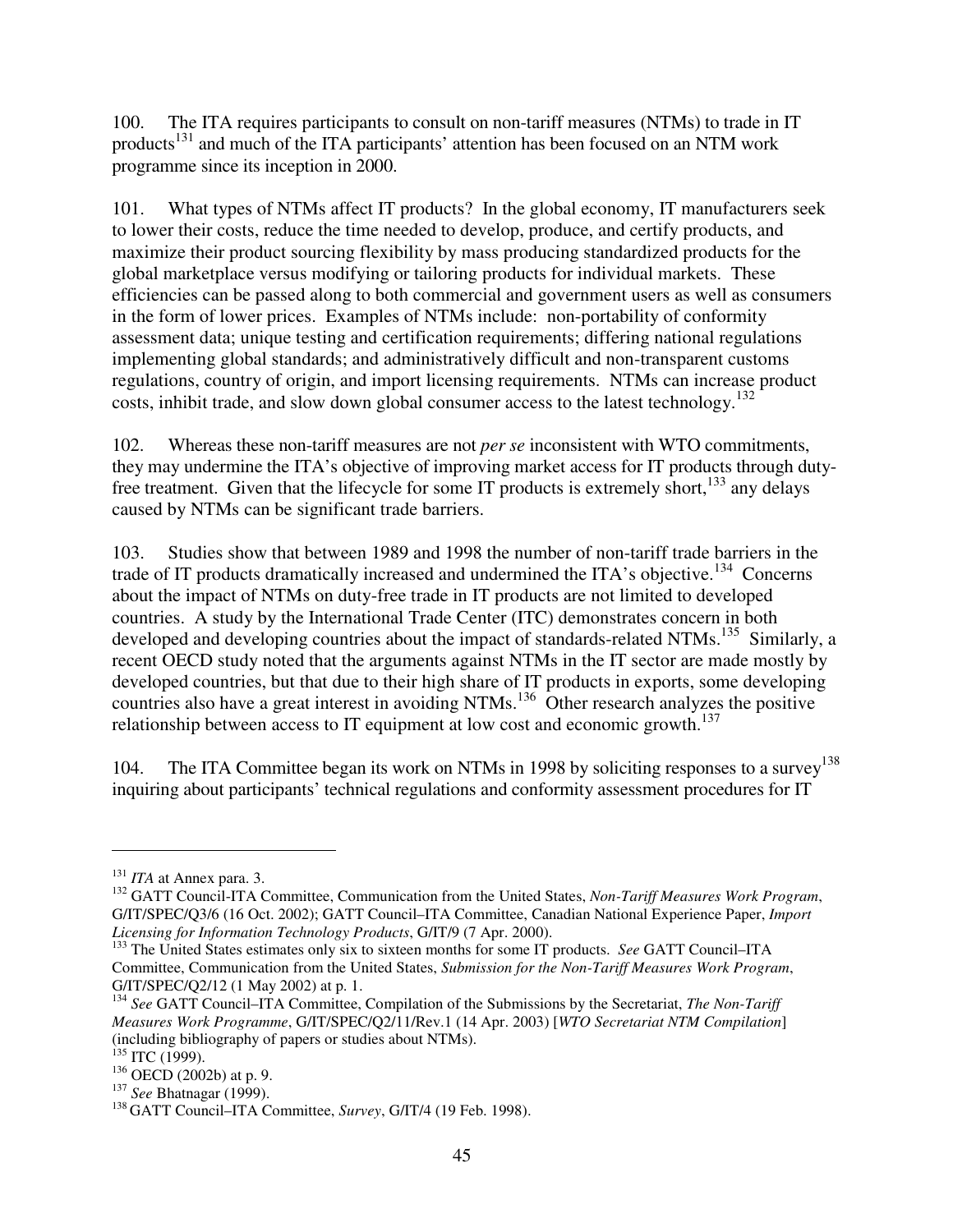products. Twenty-four participants responded to the survey.<sup>139</sup> In November 2000, the ITA Committee launched a one-year Work Programme on Non-Tariff Measures (NTM Work Programme) with three phases:

- Phase I, to be completed by March 2001, was the stocktaking phase during which the Committee would compile an inventory of NTMs based on participants' submissions.
- Phase II was the assessment phase during which the Committee would analyze the economic and developmental costs of NTMs on trade in ITA products as well as the benefits that would accrue to participants by addressing these barriers.
- Phase III, to be completed in November 2001, was the planning stage during which the Committee would consider the outcomes of Phases I and II and propose a way forward. 140

105. The stocktaking phase proceeded successfully with a number of participants making submissions identifying NTMs that impede trade in IT products. Despite the heterogeneity of submissions, the Secretariat produced a very useful inventory of NTMs. (*See* Table 8 below for the Secretariat's summary of NTMs).<sup>141</sup>

106. A handful of developing countries filed submissions in Phase I of the NTM Work Programme and actively participated in meetings, including: India, Maritius, Hong Kong, and Chinese Taipei. India, for example, complained about the lack acceptance of Indian standards, lack of accreditation of Indian centers that certify conformity, and the restricted visa regimes affecting exports of software professionals.<sup>142</sup> With respect to the establishment of standards, the Indian delegation argued that national agencies affiliated to international bodies must be appointed in all developing countries. Lack of such affiliated agencies acts as a barrier to exports and to development of exportable products in developing countries.<sup>143</sup>

107. In Phase II of the NTM Work Programme, the assessment phase, only four participants have filed comments: Australia, Canada, the European Communities, and the United States.<sup>144</sup>

<sup>&</sup>lt;sup>139</sup> Developing countries responding to the survey included: Costa Rica, Estonia, Malaysia, Romania, Thailand and Turkey. GATT Council – ITA Committee, *Overview of Survey Responses*, G/IT/SPEC/Q1/25 (22 Mar. 1999).

<sup>140</sup> *See* WTO, Press Release, *ITA Committee Approves Work Programme on Non-Tariff Measures*, No. 198 (17 Nov. 2000).

<sup>141</sup> GATT Council–ITA Committee, Note from the Secretariat, *Compilation of the Submissions for the Non-Tariff Measures Work Programme,* G/IT/Q2/11 (14 Jan. 2002) and G/IT/Q2/11/Rev.1 (14 Apr. 2002). The countries making submissions included: Canada, Australia, European Community, Mauritius, Hong Kong, China, Japan, Chinese Taipei, New Zealand, India, and United States.

<sup>142</sup> GATT Council–ITA Committee, Communication from India, *Submission for the Non-Tariff Measures Work Programme*, G/IT/SPEC/Q2/10 (28 Nov. 2001).

<sup>143</sup> *Id.*

<sup>144</sup> *See* GATT Council–ITA Committee, Communication from Australia, *The Non-Tariff Measures Work Programme*, G/IT/SPEC/Q3/1 (17 Oct. 2001); GATT Council–ITA Committee, Communication from Canada, *The Non-Tariff Measures Work Programme*, G/IT/SPEC/Q3/2 (30 Jan. 2002); GATT Council–ITA Committee, Communication from the European Communities, *Phase II of the ITA Non-Tariff Measures Work Programme*, G/IT/SPEC/Q3/3 (2 Aug. 2002); GATT Council–ITA Committee, Communication from Canada, *EMC/EMI Pilot*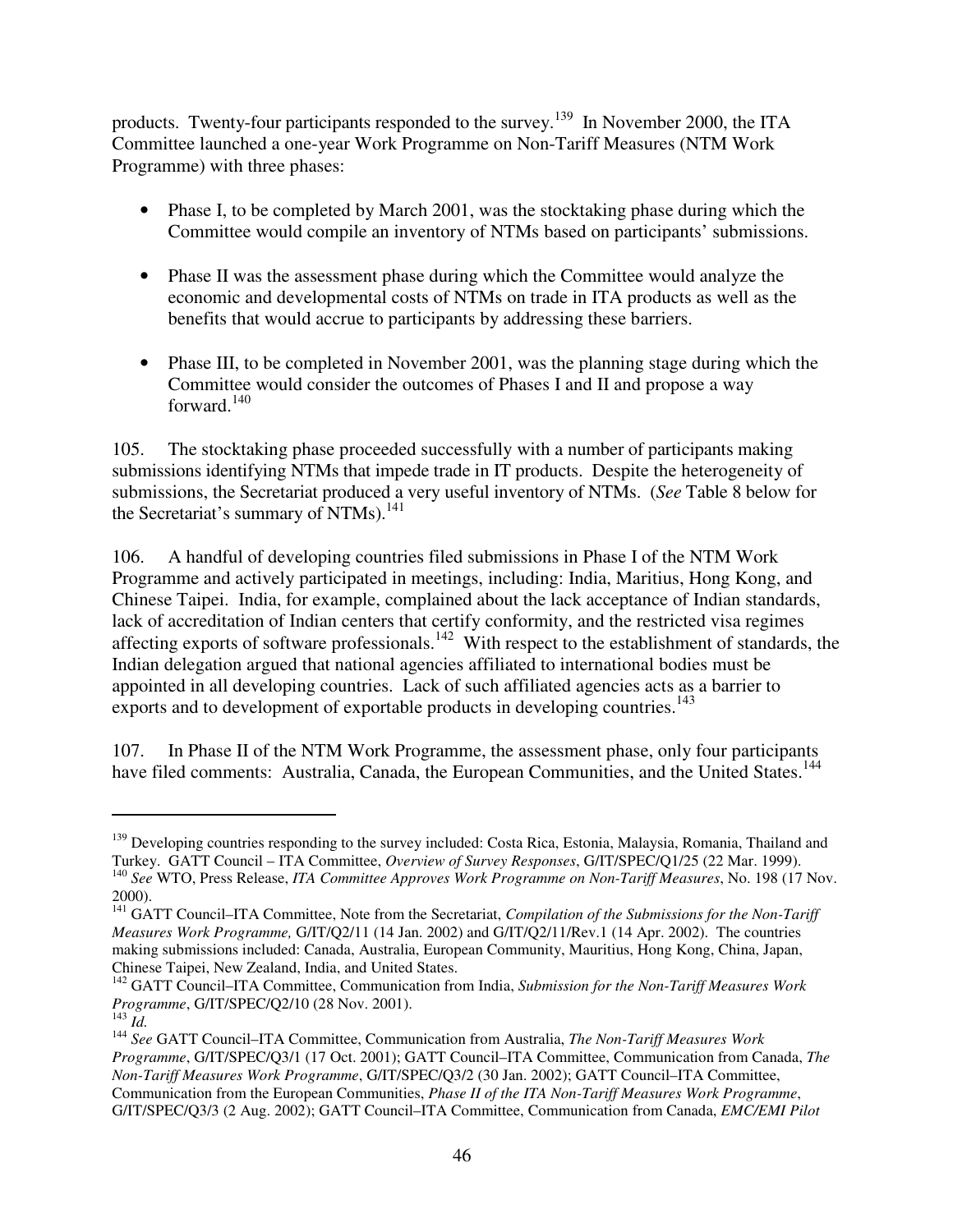None of the comments—nor any of the submissions in Phase I of the work programme—has attempted to provide a serious economic analysis of the adverse impact of NTMs on trade in IT products or on development.<sup>145</sup> Nonetheless, the work programme has significantly advanced the participants' understanding of NTMs and their impact on trade in IT products. Phase III has not yet occurred, and no pathway has been proposed for transitioning from a largely educational exercise to one in which participants commit to reduce NTMs on IT products.

108. As with the enlargement of ITA participation and the expansion of the ITA product coverage, the Doha negotiations may offer a concrete opportunity to carry forward the ITA work on NTMs. (*See* Section IV.B below). In the interim, the Committee is pursuing a pilot program on electromagnetic compatibility (EMC) and electromagnetic interference (EMI) that could provide a model for how the Committee moves beyond Phases I and II. Many of the Phase I submissions identified technical requirements and assessment procedures governing EMC/EMI as NTMs impeding trade in IT products.<sup>146</sup> Canada proposed a pilot project regarding these measures.<sup>147</sup> The Secretariat prepared another survey on EMC/EMI<sup>148</sup> and received twenty-four responses.<sup>149</sup> The Committee is now planning a workshop to address EMC/EMI requirements for IT products.<sup>150</sup>

<u> 2008 - Andrea Station Barbara, actor a component de la contrada de la contrada de la contrada de la contrada</u>

*Project Workshop*, G/IT/SPEC/Q3/4 (30 Sept. 2002); GATT Council–ITA Committee, Communication from the United States, *Non-Tariff Measures Work Program*, G/IT/SPEC/Q3/6 (16 Oct. 2002). These four participants also have called for the completion of Phases I and II and the beginning of Phase III during which the Committee could decide how to treat non-tariff measures impeding trade in IT products. GATT Council-ITA Committee, *Minutes of the Meeting of 5 July 2002* and the *Resumed Meeting of 14 Oct. 2002*, G/IT/M/32 (22 Oct. 2002) at paras. 2.3, 2.4, 2.5, and 2.6.

<sup>&</sup>lt;sup>145</sup> Some participants agree that the costs of NTMs is likely to be high, but quantitative estimates for the economic or development impacts of removing NTMs are hard to develop. *WTO Secretariat NTM Compilation*,

G/IT/SPEC/Q2/11/Rev.1 at 9. *See e.g*., GATT Council–ITA Committee, Communication from the European Communities, *Phase II of the ITA Non-Tariff Measures Work Programme*, G/IT/SPEC/Q3/3 (2 Aug. 2002) at para. 3.1.

<sup>146</sup> *WTO Secretariat NTM Compilation*, G/IT/SPEC/Q2/11/Rev.1 at pp. 2-3 (summarizing participants' complaints about conformity assessment procedures).

<sup>147</sup> GATT Council–ITA Committee, Proposal from Canada, *The Non-Tariff Measures Work Programme*, G/IT/SPEC/Q3/2 (30 Jan. 2002).

<sup>148</sup> GATT Council–ITA Committee, *Survey on EMC/EMI*, G/IT/22 (22 Mar. 2002).

<sup>149</sup> GATT Council–ITA Committee, Note by the Secretariat, *Overview of Survey Responses*,

G/IT/SPEC/Q4/19/Rev.2 (8 July 2003). Developing country respondents included: Bulgaria, El Salvador, India, Jordan, Lithuania, Mauritius, Philippines, Romania, Thailand, and Turkey.

<sup>150</sup> *See* GATT Council–ITA Committee, Communication from Canada, *EMC/EMI Pilot Project Workshop*, G/IT/SPEC/Q3/4 (30 Sept. 2002).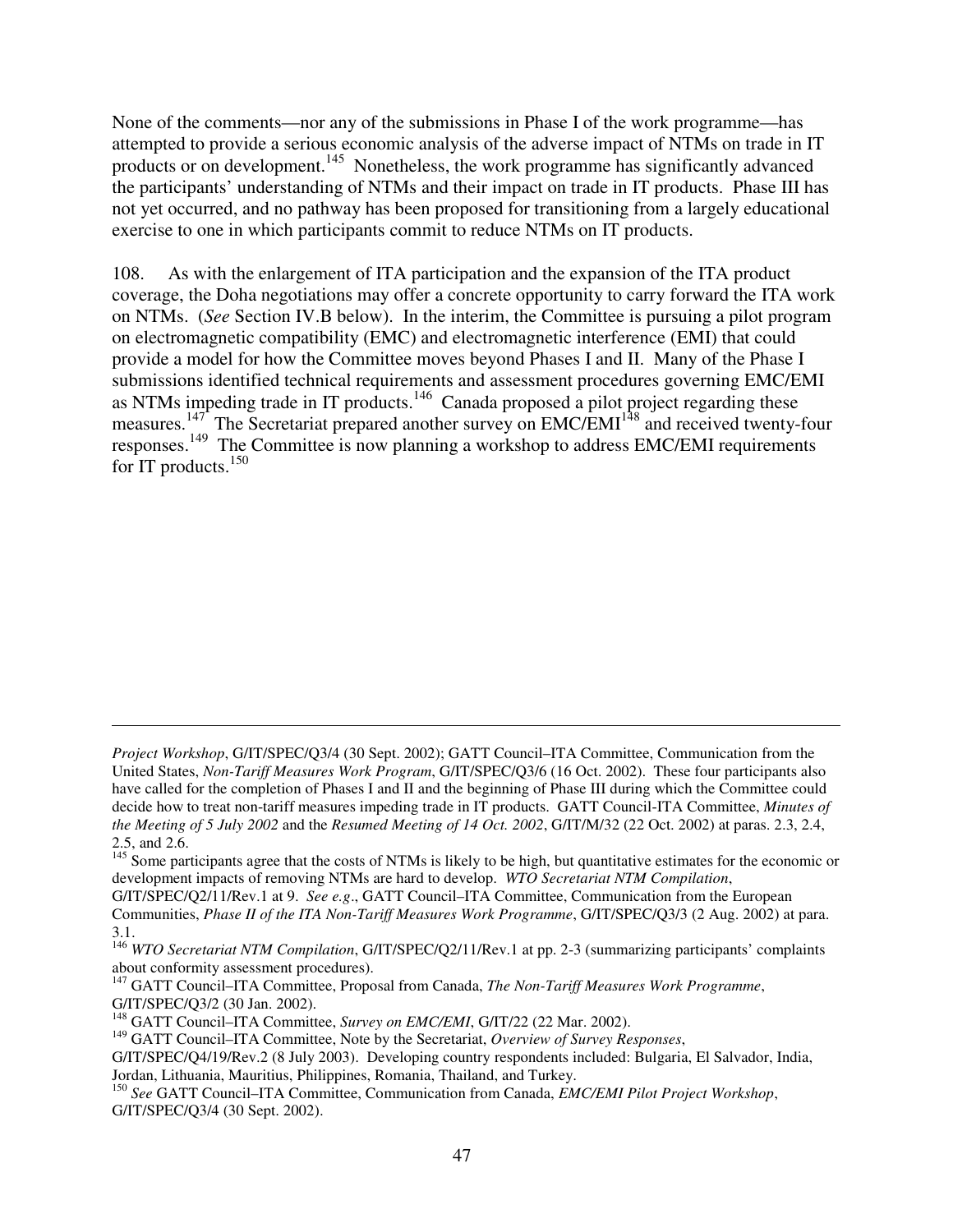#### *Secretariat Summary of NTMs*

### 1. CONFORMITY ASSESSMENT + TESTING/CERTIFICATION 151

Lack of acceptance of conformity assessment reports between countries; non-use or deviations from international standards for conformity assessments; unreasonable demands for testing; duplication or multiple testing; lack of recognition of industry standards.

### 2. STANDARDS/REGULATORY ENVIRONMENT

Duplicative testing; divergent/excessive national standards; non-use of international standards; multiplicity of bodies and deficient coordination among regulatory bodies; voluntary, but *de-facto*, requirements.

### 3. CUSTOMS PROCEDURES/CERTIFICATE OF ORIGIN

Cumbersome, non-transparent and overly bureaucratic procedures related to obtaining customs clearance; unnecessary certificates of origin on duty-free goods, as well as compliance documents, certificates of quality, legalization documents, and pre-shipment inspections.

### 4. IMPORT LICENSING

Classification issues, excessive number of administrative bodies, lack of transparency, and processing/approval times.

5. RULES OF ORGIN Stringent rules of origin in preferential trade agreements.

6. TRANSPARENCY AND AVAILABILTY OF INFORMATION Regulations not readily available and not in standardized format.

### 7. GOVERNMENT PROCUREMENT

Lack of transparency, local content, and buy national requirements.

### 8. RESTRICTIONS ON IT PROFESSIONALS

Restricted visa regimes, inadequate visa durations, single-entry only visas.

Source: *WTO Secretariat NTM Compilation,* G/IT/SPEC/Q2/11/Rev.1.

<sup>&</sup>lt;sup>151</sup> Many importing countries require exporters to complete "conformity assessment procedures" before their products may be sold in the import market. For example, according to the submission made by Hong Kong, China in Phase I of the NTM Work Program: "[A]n economy may require a Certificate of Conformity for every shipment of regulated products imported. The process of application for the Certificates of Conformity is unduly long and costly. The applicant has to obtain an application form from the representative office of the economy in Hong Kong. The completed form has to be notarized by a notary public, certified by a local chamber of commerce and then sent to the relevant authority in the economy concerned well in advance (at least two months) before shipment for verification and approval. Upon approval, the certificate will be returned to the applicant, who must attach a copy with each shipment of the products concerned to that economy." GATT Council – ITA Committee, Communication from Hong Kong, China, *Submission for the Non-Tariff Measures Work Programme*, G/IT/SPEC/Q2/6 (4 Apr. 2001) at para. 1(a).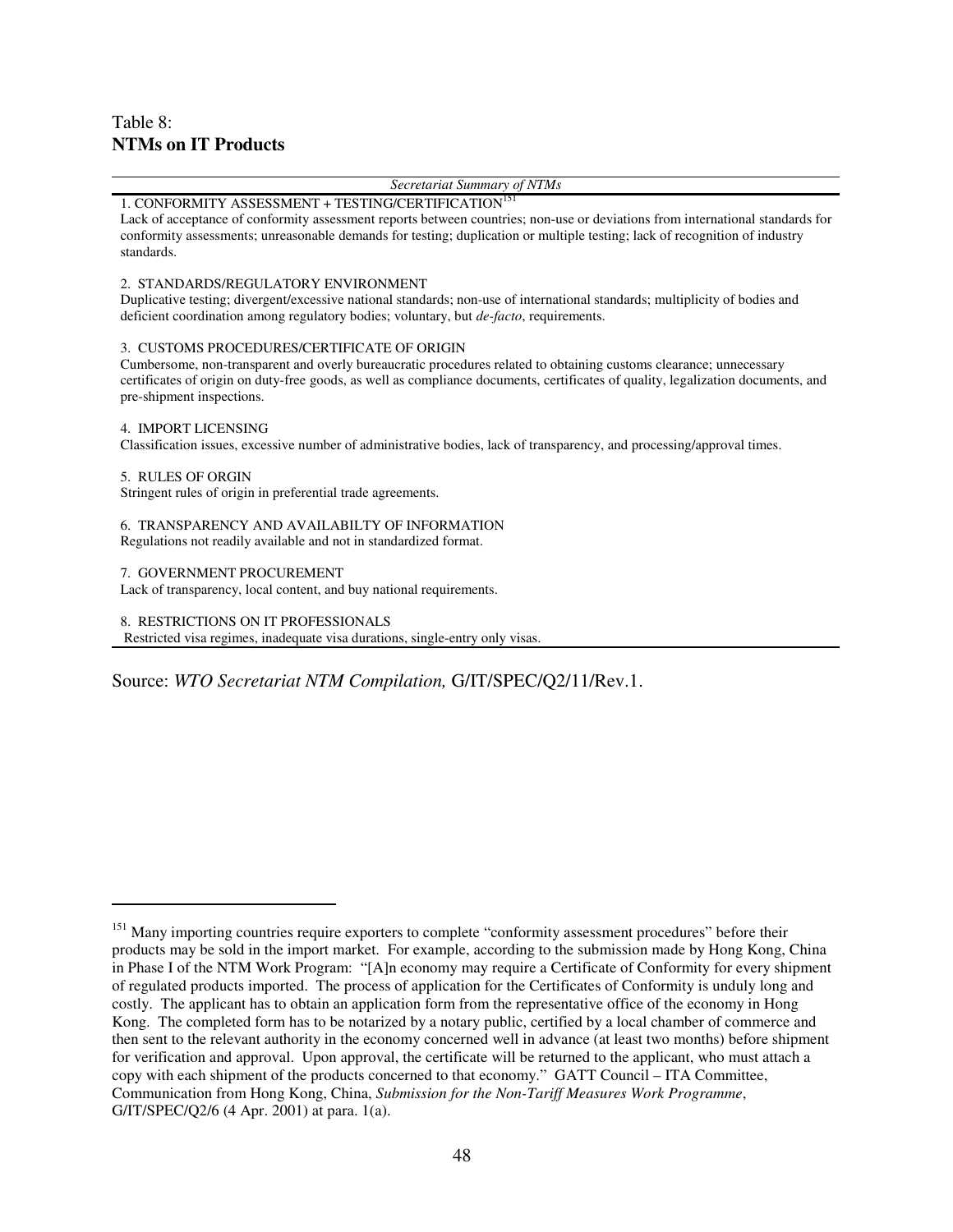## **5. Resolving Classification Divergences**

109. The ITA requires participants to consider any divergences among them on classifying ITA products with the objective of "achieving, where appropriate, a common classification of these products within existing HS Nomenclature."<sup>152</sup> This work is necessary because the products listed in Attachment B of the ITA are *not* classified under the same HS headings by ITA participants.

110. The WTO Secretariat completed a study of the classification of ITA products in October 1997 indicating there were wide divergences in the classification of the same products in different customs territories, hence affecting whether ITA products would receive duty-free treatment. The Secretariat then compiled a list of classifications for the products listed in Attachment B of the ITA to catalogue the various divergences and to provide a basis for participants to agree on a uniform classification. 153

111. The Committee has regularly considered the issue of classification divergences, held meetings of custom experts, <sup>154</sup> and occasionally requested assistance from the World Customs Organization (WCO) in specifying the correct classification of specific products.<sup>155</sup> As a result, it has made some progress in harmonizing classification of the IT products included in Attachment B.<sup>156</sup> The ITA Committee must now endorse the proposed classifications, which would then require customs authorities of ITA Participants including developing countries to conform their classification practices.

<sup>152</sup> *ITA* at Annex para. 5.

<sup>153</sup> GATT Council–ITA Committee, Note by the Secretariat, *Overview of Divergences of Classification of Attachment B Items*, G/IT/2/Add.1/Rev.1 (29 July 1999).

<sup>154</sup> GATT Council–ITA Committee, *Informal Meeting of Customs Experts from ITA Participants to Discuss Classification Divergences 6-8 May 2002*, G/IT/14/Rev.1/Add.1 (15 Apr. 2003). The participants included: Canada, Chinese Taipei, European Communities, Korea, Norway, Switzerland, Thailand, and the United States.

<sup>&</sup>lt;sup>155</sup> See GATT Council–ITA Committee, Reply Received from the WCO Regarding Classification Issues, G/IT/20 (14 Jan. 2002).

<sup>156</sup> GATT Council–ITA Committee, Note by the Secretariat, *Classification Divergences*, G/IT/W/6/Rev.2 (11 July 2003).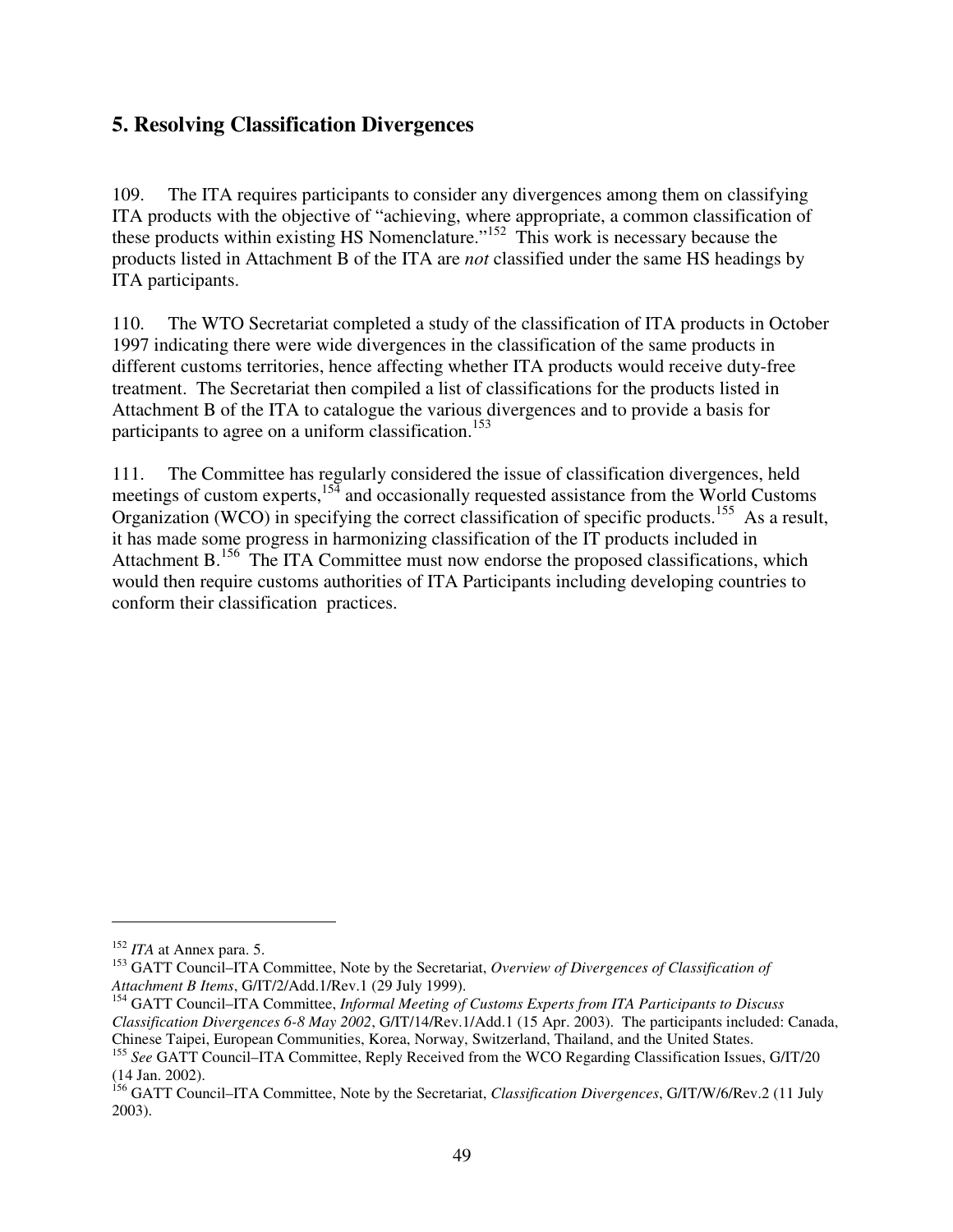### **B. Doha Negotiations**

112. As noted above, the Doha negotiations have the potential to address three major barriers to trade in IT products: enlargement of ITA membership, expansion of ITA product coverage, and elimination of NTMs.

113. The Doha negotiations on goods—including the IT products covered by the ITA—are taking place under the auspices of the Negotiating Group on Market Access for Non-Agricultural Goods (NGMA).

114. The scope of the market access negotiations is defined in the Doha Ministerial Declaration as follows:

We agree to negotiations which shall aim, by the modalities agreed, to reduce or as appropriate disregard tariffs, including the reduction or elimination of tariff peaks, high tariffs, and tariff escalation, as well as non-tariff barriers, in particular on products of export interest to developing countries. Product coverage shall be comprehensive and without a priori exclusions. The negotiations shall take fully into account the special needs and interests of developing and least-developed country participants, including through less than full reciprocity in reduction commitments, in accordance with the relevant provisions of Article XXVIII bis of GATT 1994 and the provisions cited in paragraph 50 below. To this end, the modalities to be agreed will include appropriate studies and capacity-building measures to assist least-developed countries to participate effectively in the negotiations. 157

115. Three aspects of this negotiating mandate are particularly relevant to this paper: modalities, elimination of tariffs and non-tariff barriers, and special consideration and accommodation of developing and least-developed countries.

### **1. Modalities**

116. Before the market access negotiations can begin in earnest, the participants must agree on the "modalities," i.e., the parameters for binding, lowering, and eliminating tariffs that will be applied in the negotiations.

<sup>157</sup> *Doha Declaration* at para. 16.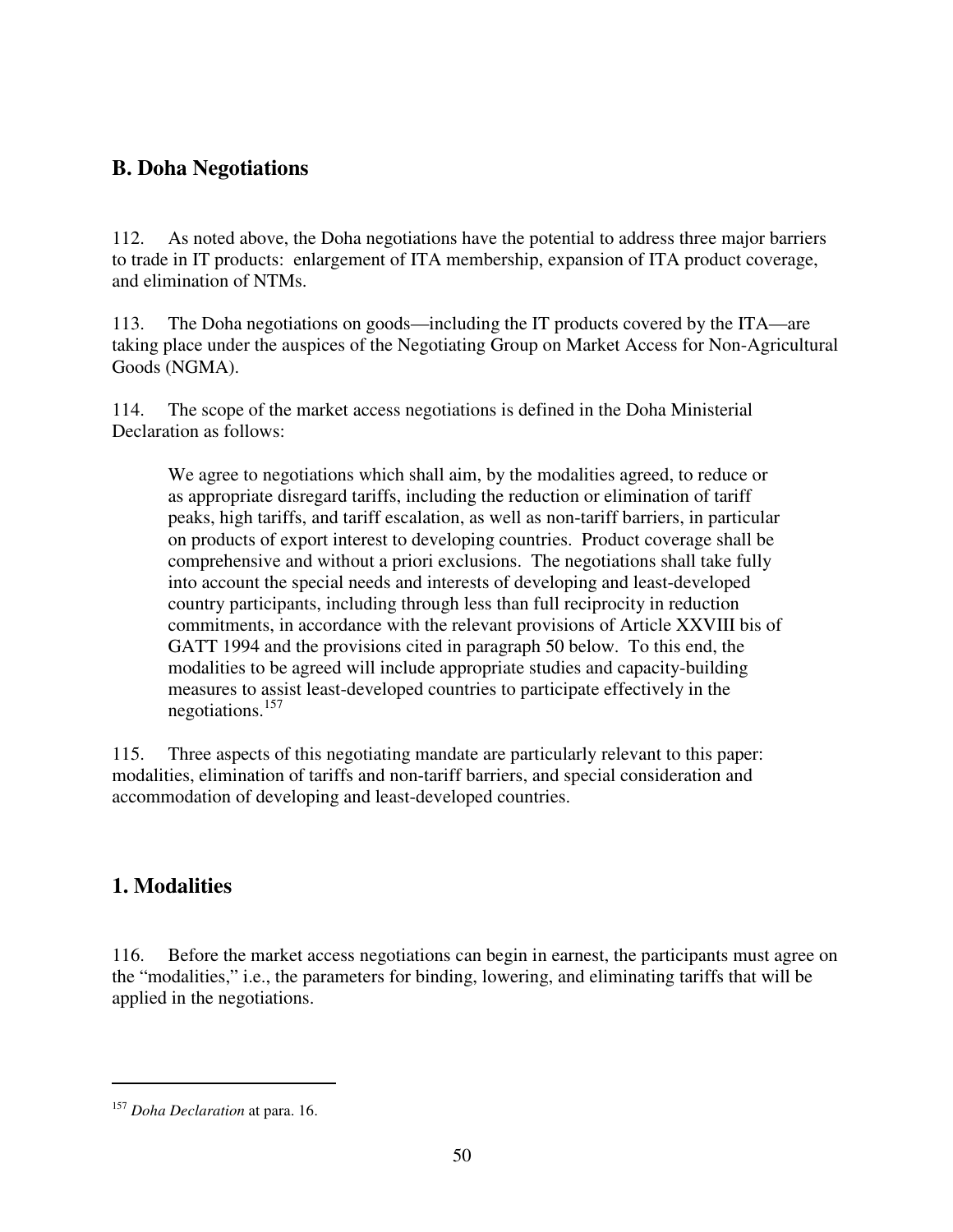117. The schedule for the market access negotiations called for the participants to submit modalities proposals no later than 31 December 2002 and to reach agreement on modalities by 31 May 2003.<sup>158</sup> The Secretariat compiled an overview of the twenty-five proposals submitted.<sup>159</sup> The modalities addressed in these submissions include: product coverage, formulas for reducing tariffs, elimination of low/nuisance tariffs, base rates for applying tariff reductions (i.e.*,* applied versus bound rates), staging, and elimination of non *ad valorem* duties. 160

118. In May, the Chairman released a proposal for the negotiating modalities. The Negotiating Group on Market Access has not yet reached consensus on this document nor was any agreement or modalities reached at the Cancun Ministrial. On 29-31 March 2004, the Negotiating Group on Market Access met again for the first time after Cancun.<sup>161</sup> Although the delegates set a new deadline for reaching an agreement on a negotiating framework, i.e., the end of July 2004,<sup>162</sup> observers believe that progress on key agricultural issues was a precondition for the NAMA talks to advance.<sup>163</sup>

# **2. Eliminating Tariff Barriers**

119. Most of the Members in their modalities proposals agreed that *a priori* no sectors should be excluded from tariff reductions, however, differences remain over many other issues, including, for example:

- the scope of negotiations (e.g., all non-agricultural products treated in the same way or special sectoral approaches);
- the formula used to reduce tariffs; and
- the design of special and differential treatment provisions for developing countries.

<sup>158</sup> TNC-NGMA, Adopted by the Negotiating Group on 19 July 2002, *Programme of Meetings for the Negotiations on Market Access for Non-Agricultural Products*, TN/MA/3 (22 July, 2002) at para. 2.

<sup>159</sup> TNC-NGMA, *Overview of Proposals Submitted: Tariffs*, TN/MA/6 (5 Feb. 2003) and TN/MA/6/Rev.1 (1 Apr. 2003) [*Secretariat Tariff Overview*]. 160 *Id*.

<sup>&</sup>lt;sup>161</sup> TN/MA/13 (19 Apr. 2004), para 1.

<sup>162</sup> Ibid., paras. 2(b) and 9.

<sup>163</sup> "Industrial Market Access Hinges On Agricultural Outcome," *Bridges Weekly* (31 Mar. 2004); "WTO Members End Disappointing Talks On Access to Non-Agricultural Markets," *BNA WTO Reporter* (1 Apr. 2004); and "NAMA Talks Address Non-Tariff Barriers," *Bridges Weekly* (19 May 2004).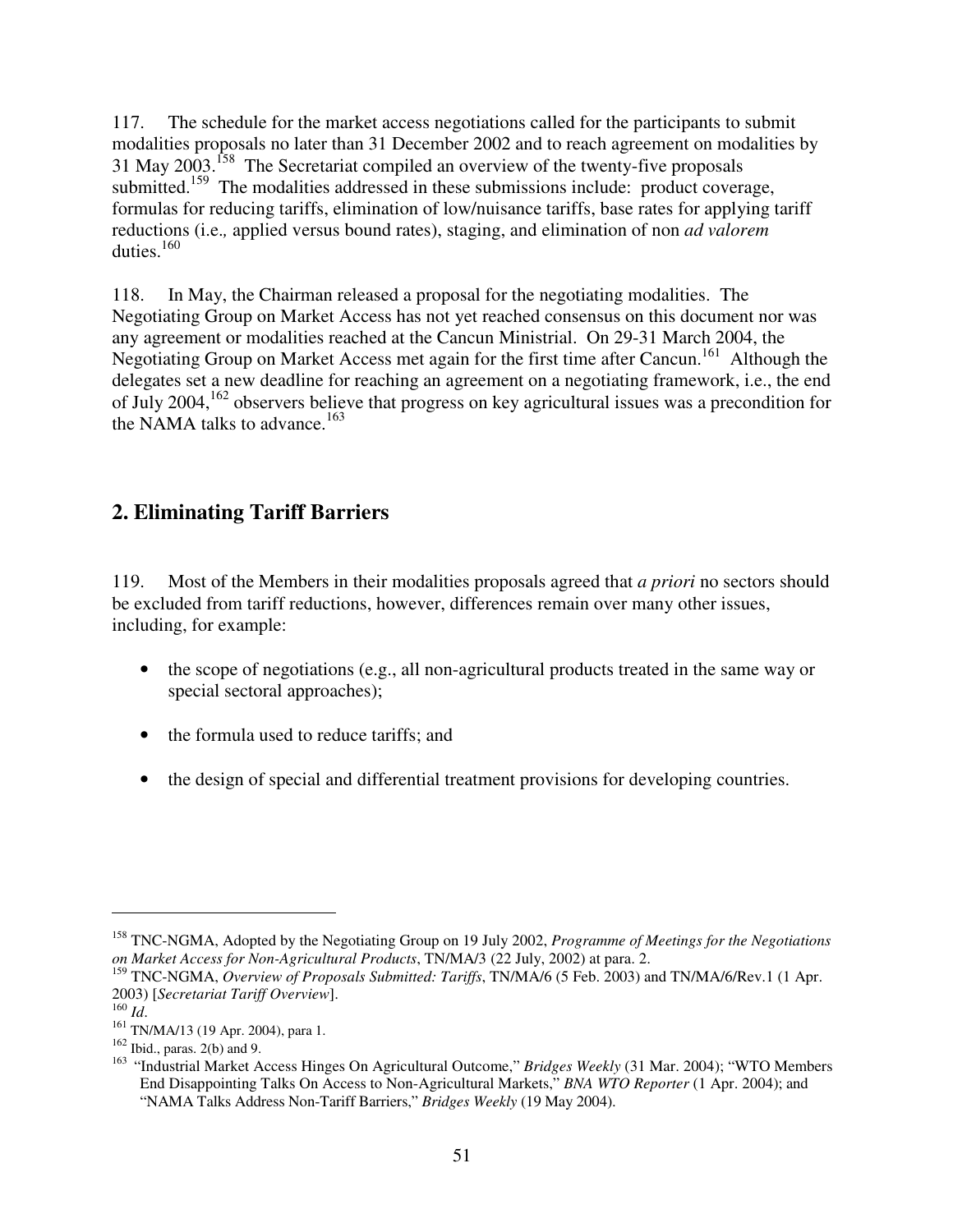120. The most ambitious proposal suggested was to reduce/eliminate tariffs using a "zero-forzero"<sup>164</sup> approach applicable to all sectors.<sup>165</sup> This approach would lead to the complete elimination of duties by 2015. Other proposals advocated a zero-for-zero approach for particular sectors.<sup>166</sup> Only two WTO Members' submissions singled out the IT sector.

- A U.S. submission proposes that tariffs covered by the ITA should be eliminated as soon as possible but no later than  $2010^{167}$  and that all other tariffs should be eliminated by 2015. This mix of sector-specific and horizontal tariff-cutting effectively would enlarge the participation of the ITA to all WTO members and would expand the coverage to all IT products by 2015.
- Japanese submissions seek the participation of all WTO Members in the ITA and an expansion of the ITA product coverage to include "consumer electrical products" and optical fibres. 168 The Japanese submissions further suggest a zero-for-zero approach for consumer electrical products and "electrical machinery parts" necessary to manufacture them, citing the failed efforts to add these products in the ITA II negotiations.<sup>169</sup> Japan proposes a five-year phase-in with reductions taken in equal installments, and longer periods of time being granted to developing countries that implement deeper than average cuts in comparison to other developing countries.<sup>170</sup>

121. The fact that there are only two IT-specific submissions so far in the market access negotiations does not mean that the market access negotiations will not be used to reduce IT tariffs. The opposite is true: the market access negotiations may provide a mechanism for "multilateralizing" duty-free IT trade.

<sup>&</sup>lt;sup>164</sup> A "zero-for-zero" approach to tariff reductions describes the situation where a critical mass of countries agree to reduce rates to zero in a sector. This approach was used in the ITA as well as in the Uruguay Round for agricultural equipment, beer, certain chemicals, construction equipment, distilled spirits (brown), furniture, medical equipment, paper, pharmaceuticals, steel and toys. Ministry of Agriculture for the Russian Federation, www.aris.ru/WIN\_E/TACIS/TACIS\_2001/AGRI\_FOOT/25.html (visited 5 Aug. 2003).

<sup>165</sup> TNC-NGMA, Communication from the United States, *Market Access Negotiations for Non-Agricultural Products*, TN/MA/W/18 (5 Dec. 2002) [*U.S. Proposal*].

<sup>&</sup>lt;sup>166</sup> See e.g.,TNC-NGMA, Communication by Japan, Market Access for Non-Agricultural Products, TN/MA/W/15, (5 Nov. 2002) [*Japanese Proposal I*]; and TNC-NGMA, Communication from Japan, *Market Access for Non-Agricultural Products: Japan's Submission on "Zero-for-Zero and Harmonization*, TN/MA/W/15/Add.2 (4 Mar. 2003) [*Japanese Proposal II*].

<sup>167</sup> *U.S. Proposal*, TN/MA/W/18 at para. 8.

<sup>168</sup> *Japanese Proposal I*, TN/MA/W/15 at para. 3(a), and *Japanese Proposal II*, TN/MA/W/15/Add. 2 at Annex 1 para 1. According to Japanese Proposal II, the ITA should be expanded to cover "digital electric appliances," i.e.*,* electrical appliances that "once used analogue signals" but now use "digital signals, which enables users to, for example, transmit information at high-speed and with a large capacity, use such appliances from a remote place, and store huge amounts of data for a far longer period of time by using less resources." TN/MA/W/15/Add.2 at Annex 1 section 1. These products include refrigerators, freezers, washing machines, and microwave ovens with Internet communication features as well as home theater systems and audio equipment incorporating an MP3 players. *Id*. at chart.

<sup>169</sup> *See Japanese Proposal I*, TN/MA/W/15 at Annex 2 section 3(b) and *Japanese Proposal II,* TN/MA/W/15/Add.2 at Annex 2 section 2 (explaining that the ITA II negotiations considered inclusion of these products). The list of items proposed for a zero-to-zero approach include: electronic books and dictionaries, memory cards, set top boxes, camcorders, and smart cards.

<sup>170</sup> *Japanese Proposal I*, TN/MA/W/15 at para. 6.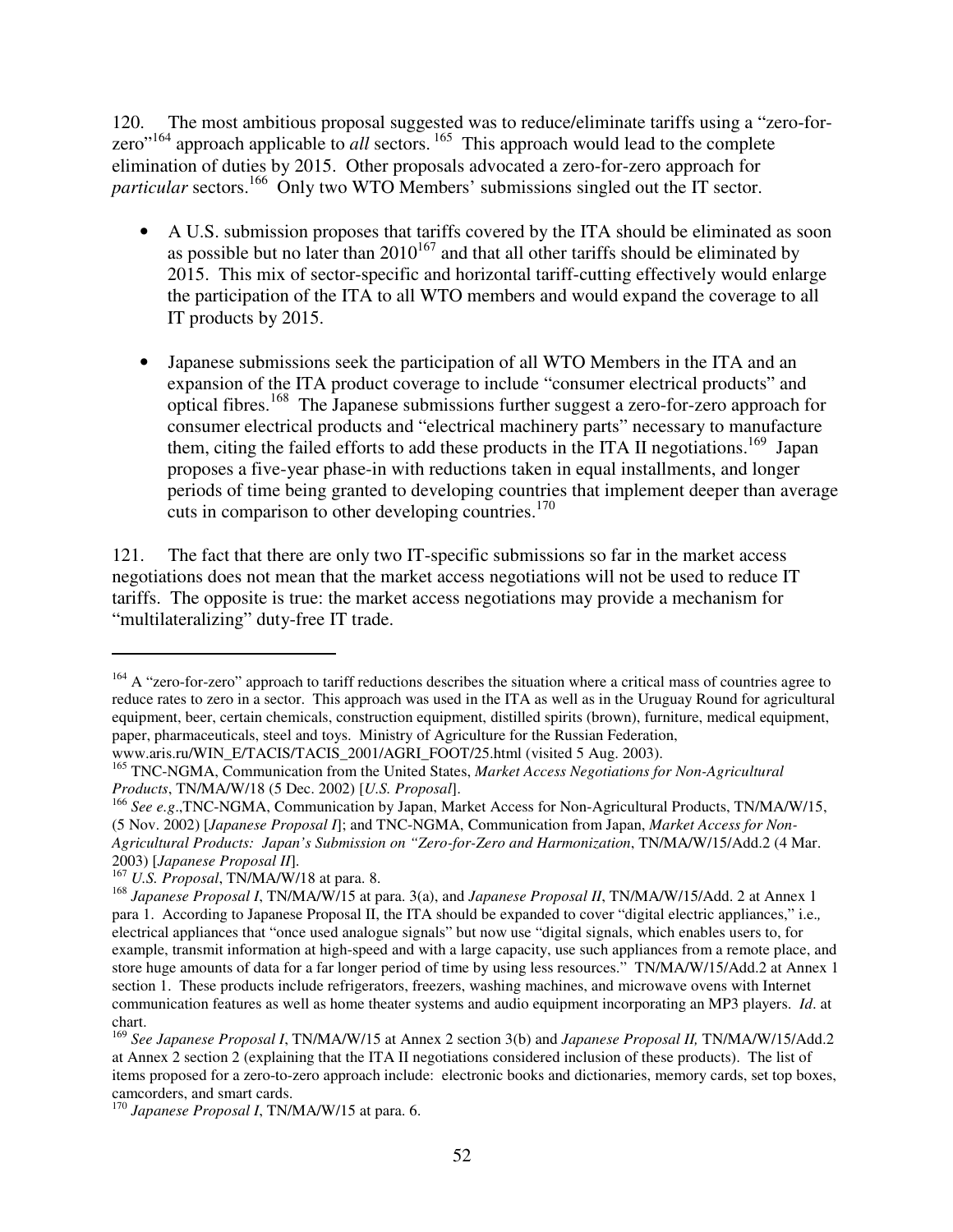122. The Chairman's May 2003 Draft Modalities for the market access negotiations proposed that the participants:

- apply a formula across-the-board to all tariffs on non-agricultural products; $^{171}$
- require zero-for-zero tariff elimination in three equal stages for selected sectors of particular interest to developing and least developed developed country participants, including "Electronics and Electrical goods;"<sup>172</sup> and
- permit "supplementary modalities" to achieve additional tariff reductions and elimination through zero-for-zero sector elimination, although no additional sectors were specifically named. 173

123. If the participants accept the Chairman's proposal to eliminate and bind all tariffs on electronics and electrical goods, they will then need to define the products covered within this sector. This can be a significant challenge, as illustrated by the failed ITA II negotiations. These zero-for-zero negotiations also may address whether commitments should be scheduled at the four-digit level v. six-digit level to provide automatic ITA Coverage for new IT products.<sup>174</sup>

124. Depending on the coverage and any special and differential treatment accorded developing countries, the Doha market access negotiations could accomplish the enlargement in participation and expansion of product coverage that some ITA participants are seeking under the agreement. Although the Draft Modalities do not mention IT products specifically, there is room for negotiating tariff eliminations on IT products under either of the Chairman's proposals on products of particular export interest to developing and least developed countries or supplementary modalities. Even if ambitious zero-for-zero proposals to eliminate IT tariffs fail, a horizontal formula to lower tariffs will be applied to IT products. If however—as in the case of the Chairman's draft modalities - formulas are chosen that reduce higher average tariffs proportionally less than lower ones, this special approach may not significantly lower or eliminate tariffs in developing countries with high IT tariffs.

<sup>&</sup>lt;sup>171</sup> *Draft Modalities*, TN/MA/W/35 at section 1. The proposed formula would reduce higher than average tariffs proportionally less than lower ones, thereby decreasing the impact of the tariff reductions on developing countries with high tariffs. It also would harmonize tariffs into a more narrow range by reducing tariff peaks.

<sup>&</sup>lt;sup>172</sup> *Id.* at section 2 (proposing the following sectors: "Electronics & Electrical goods; Fish & Fish products; Footwear; Leather goods; Motor Vehicle parts & components; Stones, Gems, & Precious Metals; and Textiles & Clothing"). The draft also notes that Members will need to determine the product coverage applicable to these

sectors.<br><sup>173</sup> *Id*. at section 5.

 $174$  Since product innovation outpaces negotiations, U.S. industry has argued that adding more IT products at the sixdigit level of specificity is impractical. One U.S. IT association has advocated that IT products be scheduled in three broad HS categories with specific exceptions listed at the six- or eight-digit level with a timetable for phasing out the applicable tariffs. *See* "U.S. E-commerce Industry Plots Strategy for WTO Talks," *Inside U.S. Trade* (May 24, 2002).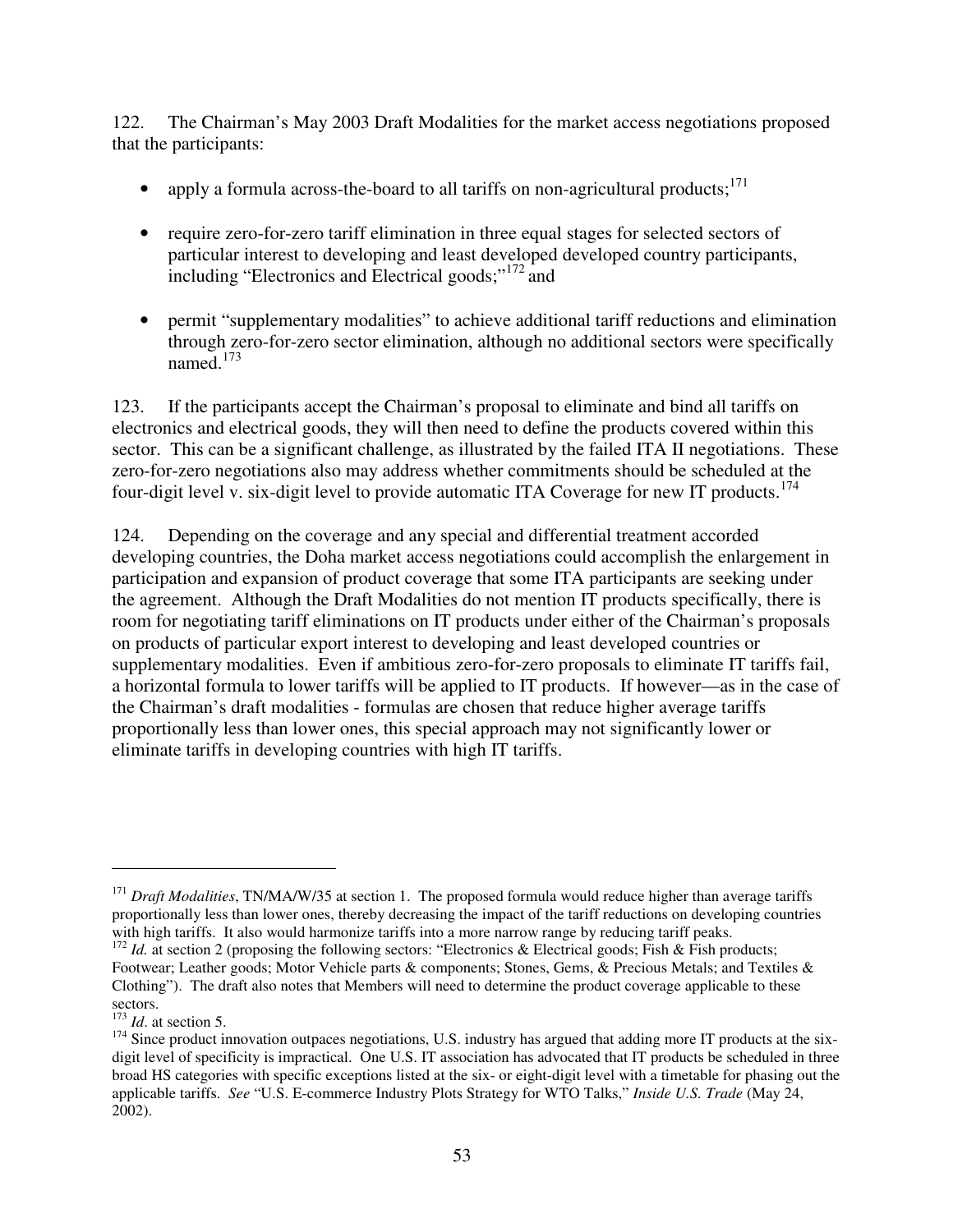## **3. Eliminating Non-Tariff Barriers**

125. As noted above, the mandate of the market access negotiations includes "the reduction or elimination . . . of non-tariff barriers."<sup>175</sup> To that end, participants in the NGMA notified "nontariff barriers which their economic operators were encountering when exporting to various markets"<sup>176</sup> and made submissions proposing modalities for non-tariff barriers.<sup>177</sup> The Secretariat compiled an overview of the eighteen NTB modalities submissions in April 2003.<sup>178</sup> According to the Secretariat:

126. Fifteen submissions provided general information on how to proceed with the NTB negotiations without necessarily suggesting a specific negotiating modality or scope. These general observations are quite varied. Some of the early submissions on NTBs suggest that a listing or inventory be drawn up first before proceeding with an assessment of ultimately how to address them. Others refer to the negotiating mandate, emphasizing the importance of reducing or eliminating NTBs without suggesting how to go about addressing them. A few observations point to the legitimate policy objectives that many measures are meant to fulfill. The remaining submissions are quite varied.<sup>179</sup>

127. It has proven particularly difficult to decide how the negotiations should move forward on NTBs. The first inventories of NTBs illustrate the complexity and vastness of the topic.<sup>180</sup> One very important point raised in the submissions and reflected in the Secretariat's overview is that there are different types of NTBs and this will affect whether and in which negotiating group they can be addressed by the Doha negotiations. 181 Some NTBs fall within the mandate of the NGMA and could be addressed within the market access negotiations, others fall within the mandate of other negotiating groups, and some fall outside the scope of the Doha negotiations altogether because they are either not covered by a WTO Agreement or not related to a WTO Agreement which is the subject of a negotiating mandate.<sup>182</sup>

128. Against this backdrop, the Chairman's Draft Modalities made several proposals with respect to non-tariff barriers:

<sup>175</sup> *Doha Declaration* at para. 16.

<sup>176</sup> TNC-NGMA, *Report by the Chairman to the Trade Negotiations Committee*, TN/MA/4 (26 Sept. 2002) at para. 4.

<sup>177</sup> TNC-NGMA, *Report by the Chairman, Ambassador Girard, to the Trade Negotiations Committee*, TN/MA/8 (27 Feb. 2003) at para. 3.

<sup>178</sup> TNC-NGMA, *Note by the Secretariat, Overview of Proposals Submitted: Non-Tariff Barriers*, TN/MA/9 (7 Apr. 2003) [*Secretariat NTB Overview*].

<sup>179</sup> *Id*. at p. 2.

<sup>180</sup> *Secretariat NTB Overview,* TN/MA/9 (listing the following variety of NTBs: quotas, import licensing, rules of origin, customs valuation, sanitary and phyto-sanitary (SPS) measures; technical barriers to trade (TBT), including regulations, standards, testing and certification procedures and labeling, tariff classification, border-related measures including customs procedures, fees and administration).

<sup>181</sup> *Id*. at p. 2.

<sup>182</sup> *Id*.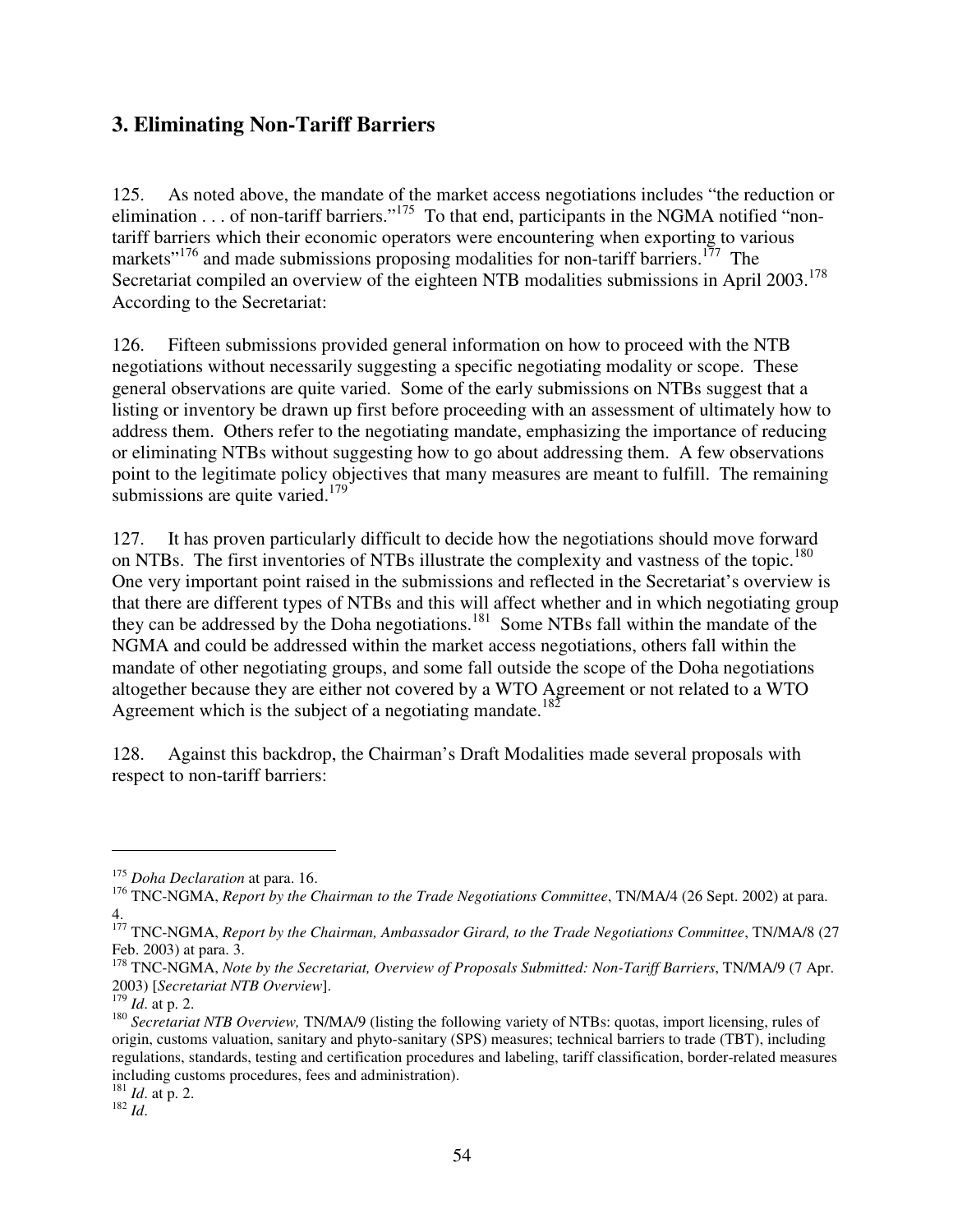- maintain overall responsibility for addressing NTBs in the Doha negotiations;
- identify and evaluate various types of NTBs;
- address selected NTBs within the NGMA's mandate; and
- refer other NTBs to the appropriate bodies for their consideration.<sup>183</sup>

129. Assuming that these modalities for NTBs are accepted, the market access negotiations will provide a vehicle for addressing at least some of the NTBs that were identified in the ITA Committee's work programme on non-tariff measures. Some suggestions for lowering NTBs include: improving notification of NTBs, a request and offer approach for binding and eliminating specific NTBs, and horizontal approach that would discipline broader categories of NTBs.<sup>184</sup> It will be a real challenge, however, to move the negotiators beyond a listing and categorizing of non-tariff barriers.

## **4. S&D Provisions**

130. The Doha Ministerial Declaration specifies three types of special and differential treatment that should be accorded to developed and least- developed countries in the market access negotiations:

- the negotiations should reduce or eliminate tariffs and non-tariff barriers "in particular on products of export interest to developing countries;"
- "the negotiations shall take fully into account the special needs and interests of developing and least-developed country participants, including through less than full reciprocity in reduction commitments;"
- the modalities for the negotiations "will include appropriate studies and capacity-building measures to assist least-developed countries to participate effectively in the negotiations."<sup>185</sup>

131. Within the Negotiating Group on Market Access, developing and least developed countries have been quite active in making submissions regarding these special and differential provisions. The list of developing countries and regional blocs making submissions includes: India, Mexico, Chile, China, Mauritius, Bangladesh (on behalf of LDCs), Mercosur (Argentina, Brazil, Paraguay and Uruguay), Thailand, Ghana, Kenya, Nigeria, Tanzania, Uganda, Zambia, and Zimbabwe, Bolivia, Albania, Croatia, Georgia, Moldova, Barbados, Jamaica, Trinidad & Tobago, Egypt, Indonesia, Kenya, Malaysia, Latvia, Morocco, Fiji, and New Guinea. 186 (*See*

<sup>183</sup> *Draft Modalities*, TN/MA/W/35 at para. 13.

<sup>184</sup> TNC-NGMA, Communication from the European Communities, *Market Access for Non-Agricultural Products: Non-Tariff Barriers*, TN/MA/W/11/Add.3 (1 Apr. 2003) at paras. 16-18.

<sup>185</sup> *Doha Declaration* at para. 16.

<sup>186</sup> *See* TNC-NGMA, *Market Access for Non-Agricultural Products*, TN/MA/W/1-39 (24 June 2002–15 July 2003).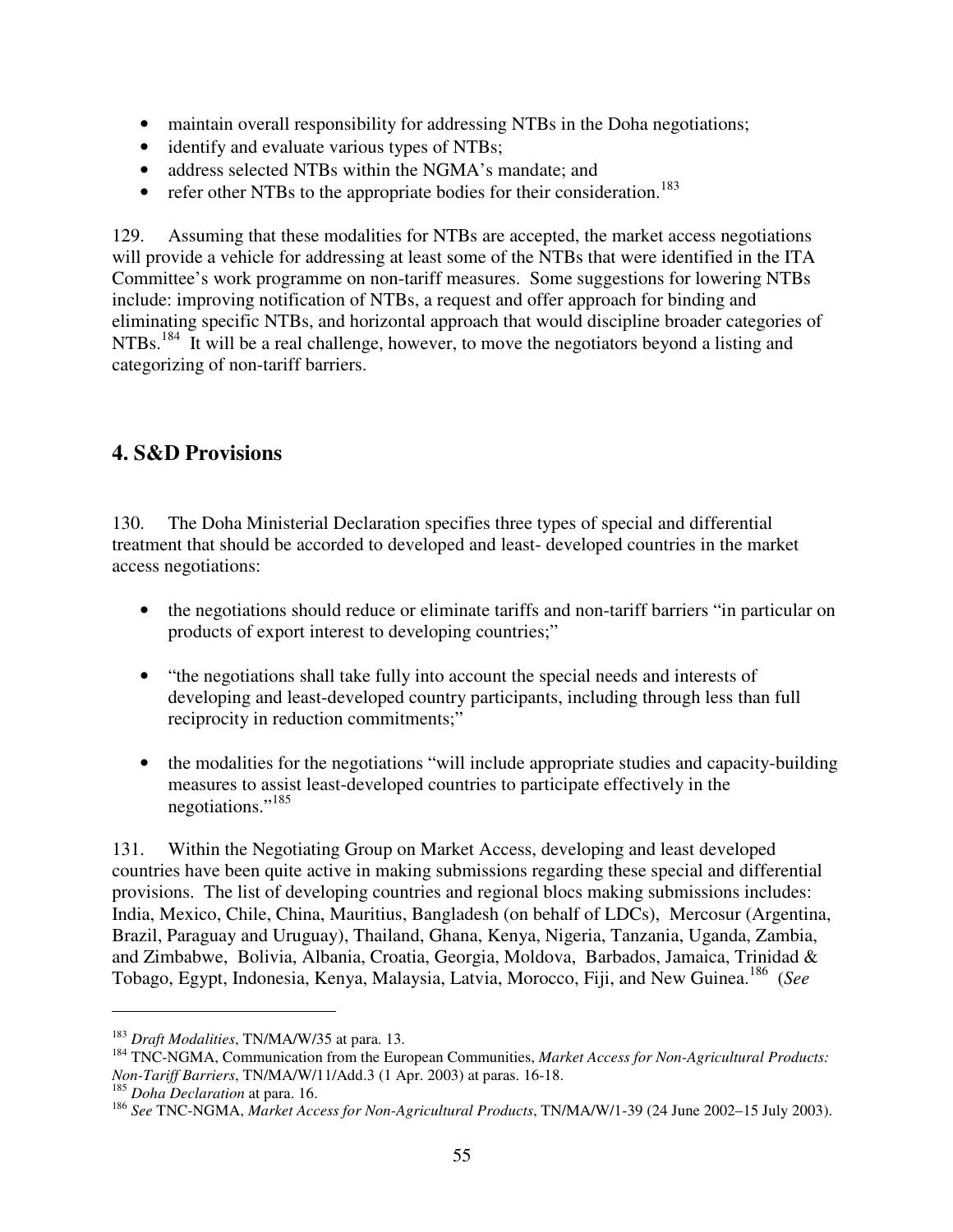Table 9 below for the Secretariat's summary of all the submissions regarding modalities for tariff reductions).

132. The NGMA Chairman's Draft Modalities for the market access negotiations would accord special and differential treatment to developing and least developed counties in the following respects:

- All developing countries would be given longer implementation periods for tariff reductions;
- All developing countries would be permitted to leave unbound tariffs for 5 percent of tariff lines;
- Least developed countries would not be required to make any tariff reduction commitments, but would be expected to substantially increase their level of binding commitments;
- Developed countries would be encouraged to grant autonomous duty-free and quota-free market access to non-agricultural products originating from LDCs; and
- Participants would eliminate and bind all tariffs of particular interest to developing and least developed countries in the following proposed sectors: "Electronics & Electrical goods; Fish and Fish products; Footwear; Leather goods; Motor Vehicle parts and components; Stones, Gems & Precious Metals; and Textiles & Clothing.<sup>5187</sup>

133. In addition to these S&D provisions, the Chairman proposed a tariff reduction formula that would reduce higher than average tariffs proportionally less than lower ones, an accommodation for developing countries that wish to preserve tariffs to protect domestic industries or tariff revenues.<sup>188</sup> The Chairman's draft did not address the erosion of non-MFN tariff preferences that occurs when preferential tariffs are zeroed out on an MFN basis.<sup>189</sup> This is an important issue to many developing countries and is likely to be addressed in subsequent drafts.

<sup>187</sup> *Draft Modalities*, TN/MA/W/35 at sections 2-3. 188 *Id*. at section 1.

<sup>189</sup> TNC-NGMA, *Report of the Chairman, Ambassador Girard, to the Trade Negotiations Committee*, TN/MA/11 (6 June 2003) at para. 4.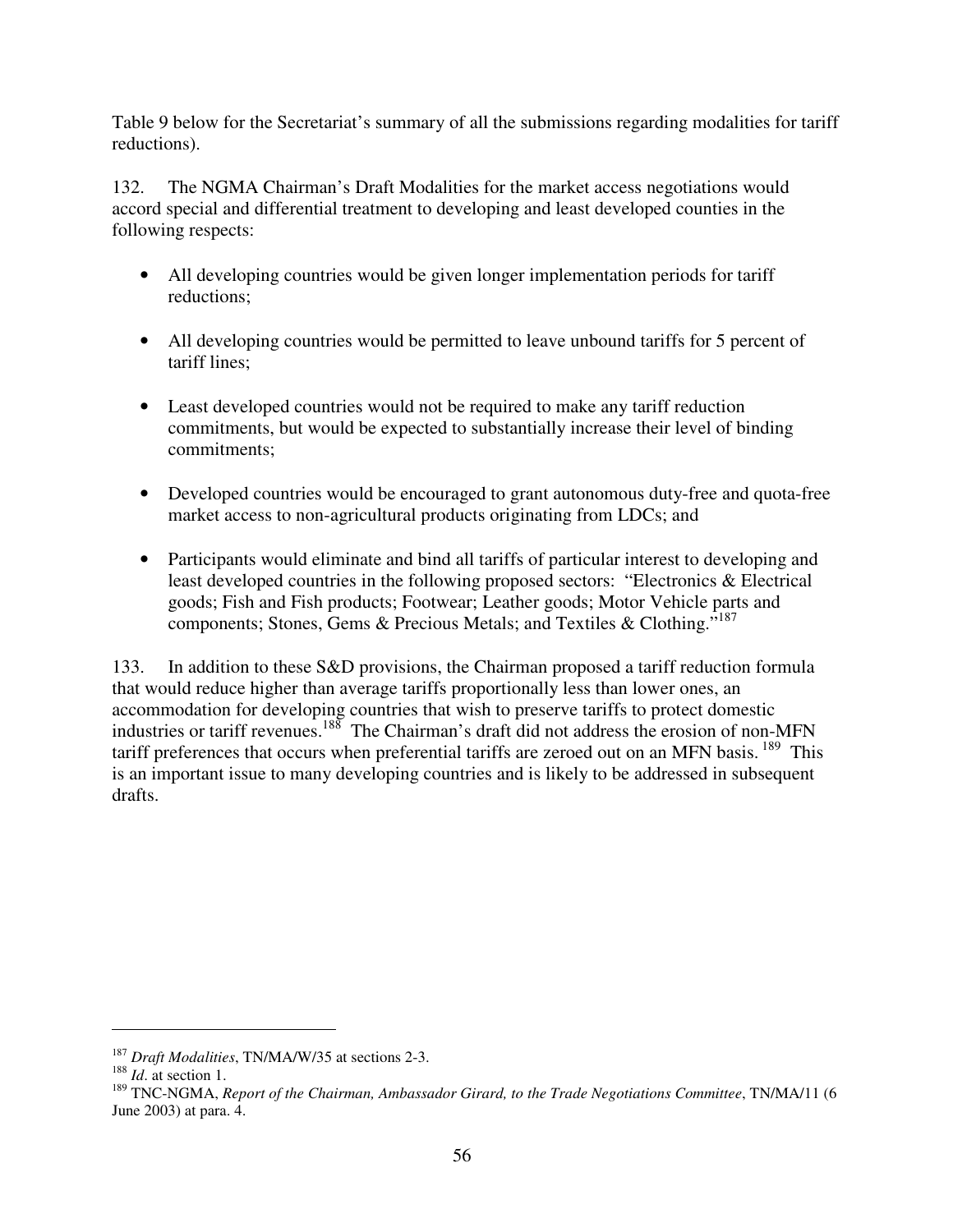### Table 9: **Tariff Reduction Modalities** 190

| <i>Issues</i>                                      | Proposals                                                                                                                                                                                                                                                               |
|----------------------------------------------------|-------------------------------------------------------------------------------------------------------------------------------------------------------------------------------------------------------------------------------------------------------------------------|
| <b>Product Coverage</b>                            | Developing country Members should be permitted to leave unbound highly sensitive tariff lines<br>and be given flexibility in reducing sensitive tariff lines.                                                                                                           |
| Elimination of<br>Tariffs/Staging of<br>Reductions | Developing country Members should not be required to lower tariffs by the same percentage as<br>developed country Members and they should be given a longer period of time than developed<br>countries to reduce tariffs. LDCs should be exempt from tariff reductions. |
| Core Modality                                      | Different formulas should be used for cutting developing versus developed country Member<br>tariffs.                                                                                                                                                                    |
| Elimination of<br><b>Low/Nuisance Duties</b>       | Developing country Members should be permitted to maintain low tariffs.                                                                                                                                                                                                 |
| <b>Tariff Peaks</b>                                | WTO Members should eliminated tariff peaks for products of export interest to developing<br>countries.                                                                                                                                                                  |
| <b>Bindings</b>                                    | Developing country Members should be given flexibility not to bind certain tariff lines and to<br>bind others above the applied rate.                                                                                                                                   |

Source: *Secretariat Tariff Overview*, TN/MA/6/Rev.1.

134. The NGMA participants have not agreed to these draft modalities and the question of how special and differential treatment may be incorporated into the market access negotiations is still outstanding.

# **C. Conclusion**

135. WTO Members missed a good opportunity at the Cancun Ministerial to move forward the market access negotiations by agreeing to modalities. Nonetheless, the field of play for reducing tariffs and non-tariff barriers on IT goods has moved from the ITA Committee to the Doha market access negotiations. Of the four issues that the ITA Committee has focused on participation, scope, NTMs, and classification—only participation and scope are likely to be addressed in the Doha negotiations. When modalities are finally agreed upon, they will no doubt include some special and differential provisions for developing country Members. These modalities not only may permit developing country Members to leave unbound or not reduce some tariffs on certain goods, but also may require Members to apply zero duties to selected IT goods that are of export interest to developing countries. It is definitely too soon to tell what these lists of goods will be.

 $190$  The proposals included in the table do not represent consensus positions among developing countries.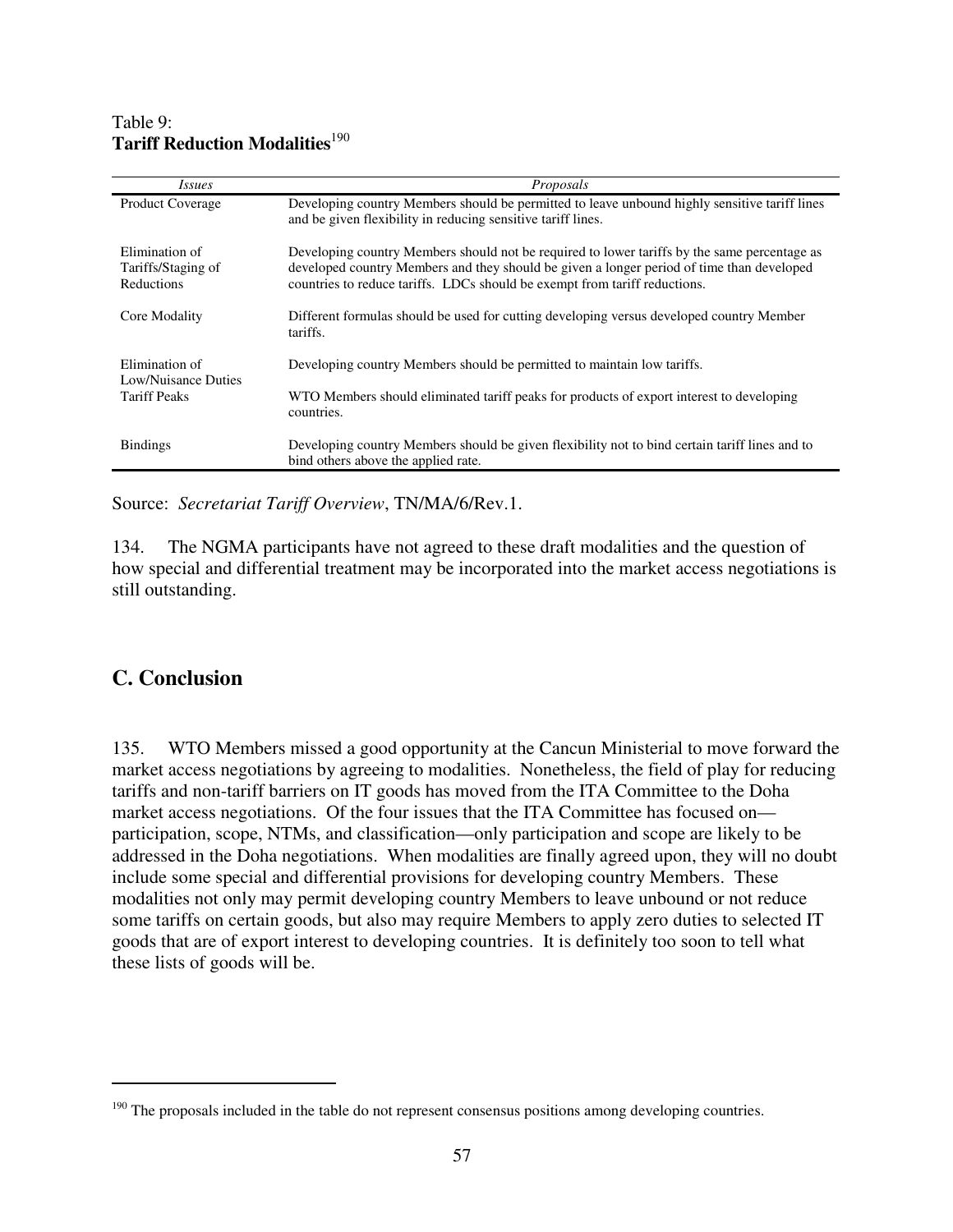## **PART THREE**

## **V. Services**

- 136. The purpose of Part Three of this paper is to:
	- explain the issues that arise in the application of the WTO's rules governing trade in services to two aspects of e-commerce;
		- 1) internet infrastructure services; and

- 2) electronically traded services, particularly business process outsourcing services;
- identify the different positions that WTO Members take on these issues; and
- address the significance of these issues to developing countries.

137. To achieve this purpose, Part Three begins with an introduction to the General Agreement on Trade in Services (GATS) and explains its structure, the general obligations that WTO Members undertake to liberalize trade in all service sectors, as well as the specific commitments that WTO Members undertake to further liberalize trade in specific services sectors. (*See* Section V.A). It then describes the pending services negotiations that began in 2000 and are scheduled to end in 2005. (*See* Section V.B). Part Three also describes the outstanding questions about the application of the GATS to e-commerce that were identified in the WTO Work Programme on E-commerce and how the ongoing services negotiations may address some of these questions (*See* Section V.C).

138. Subsequently, this part focuses on the application of the GATS to Internet infrastructure services (also referred to as "Basket II" in this paper) and to electronically traded services (also referred to as "Basket III" in this paper). (*See* Sections VI and VII). The baskets distinguish between those services that provide access to the Internet/intranets to conduct electronic commerce and those services that are themselves traded electronically via these networks. This distinction is made because the two baskets raise somewhat different issues for developing countries.

139. The premise underlying pending negotiations on Basket II is that by opening their telecom markets and computer services markets to competition and foreign investment, developing countries can increase teledensity/connectivity and lower access costs to the Internet.<sup>191</sup> Embedded in this general premise are a number of specific issues that are being raised in the negotiations. Basket II explains these negotiating issues.

<sup>191</sup> *See* General Council, *WTO Agreement and Electronic Commerce*, WT/GC/W/90 (14 July 1998) at para. 7 (explaining that: "Electronic commerce requires access to the Internet network. In recent years what is essentially a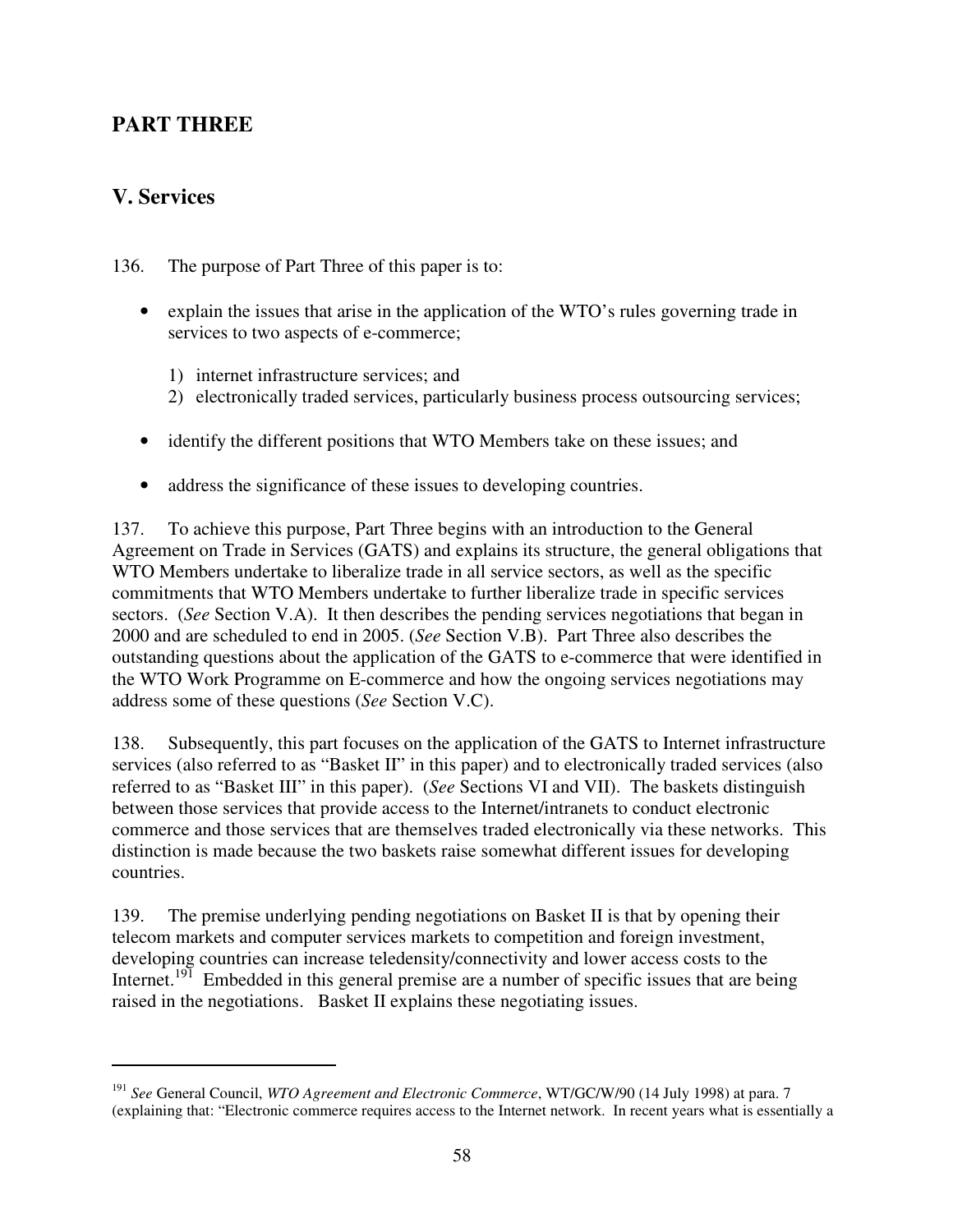140. The premise underlying the negotiations on Basket III is that new technology is making services increasingly tradable across borders without requiring establishment of a commercial presence.<sup>192</sup> The technological feasibility of producing, assembling, and distributing services electronically from any where in the world provides a services-based development model to supplement the traditional manufacturing-based development model. Certainly, there are many barriers that impede developing countries' deployment of a services-based development model, including lack of physical, human, and legal infrastructure and barriers in export markets. (*See* Section III.B above). The key issue addressed under Basket III is what commitments can WTO Members make to open their markets to electronically traded services, emphasizing business process outsourcing services (BPOs) (e.g.*,* back-office and IT services).

### **A. Introduction to GATS**

### **1. Scope of the Agreement**

141. During the Uruguay Round, GATT Members negotiated the first ever set of multilateral, legally-enforceable rules covering international trade in services. These rules are set forth in the General Agreement on Trade in Service. The GATS applies to "measures by Members affecting trade in services" where:

- "Measure" means "any measure by a Member, whether in the form of a law, regulation, rule, procedure, decision, administrative action, or any other form."<sup>193</sup>
- "By Members" includes measures taken by central, regional or local governments and authorities or non-governmental bodies exercising powers delegated by a government or authority. 194
- "Affecting" means with regard to the purchase, payment or use of a service.<sup>195</sup>

<u> 2008 - Andrea Station Barbara, actor a component de la contrada de la contrada de la contrada de la contrada</u>

new service has arisen – the commercial provision of Internet access – which must be distinguished from the supply of other services through the medium of the Internet. Companies provide access in turn for a fee, which in competitive markets is quite low. For this purpose they need access to telecommunications networks, usually by way of leased circuits. In many countries where the provision of telecommunications services is still a public monopoly, the monopoly provider is likely to be the only supplier of [I]nternet access. In countries which have liberalized their telecommunications regime, competing [I]nternet access providers (IAPS) may offer access to the Web, with a different array of supporting services.")

<sup>&</sup>lt;sup>192</sup> Id. at para. 1 (explaining that: "International trade in services is conducted to a very large extent through electronic means. Indeed, the revolution in computer technology caused many services, previously regarded as essentially non-tradable, to be recognized as eminently tradable and as potentially important contributors to international trade and development.")

<sup>&</sup>lt;sup>193</sup> GATS Art. XXXVIII(a).

<sup>&</sup>lt;sup>194</sup> GATS Art. I:3(a).

<sup>&</sup>lt;sup>195</sup> GATS Art. XXVIII(c).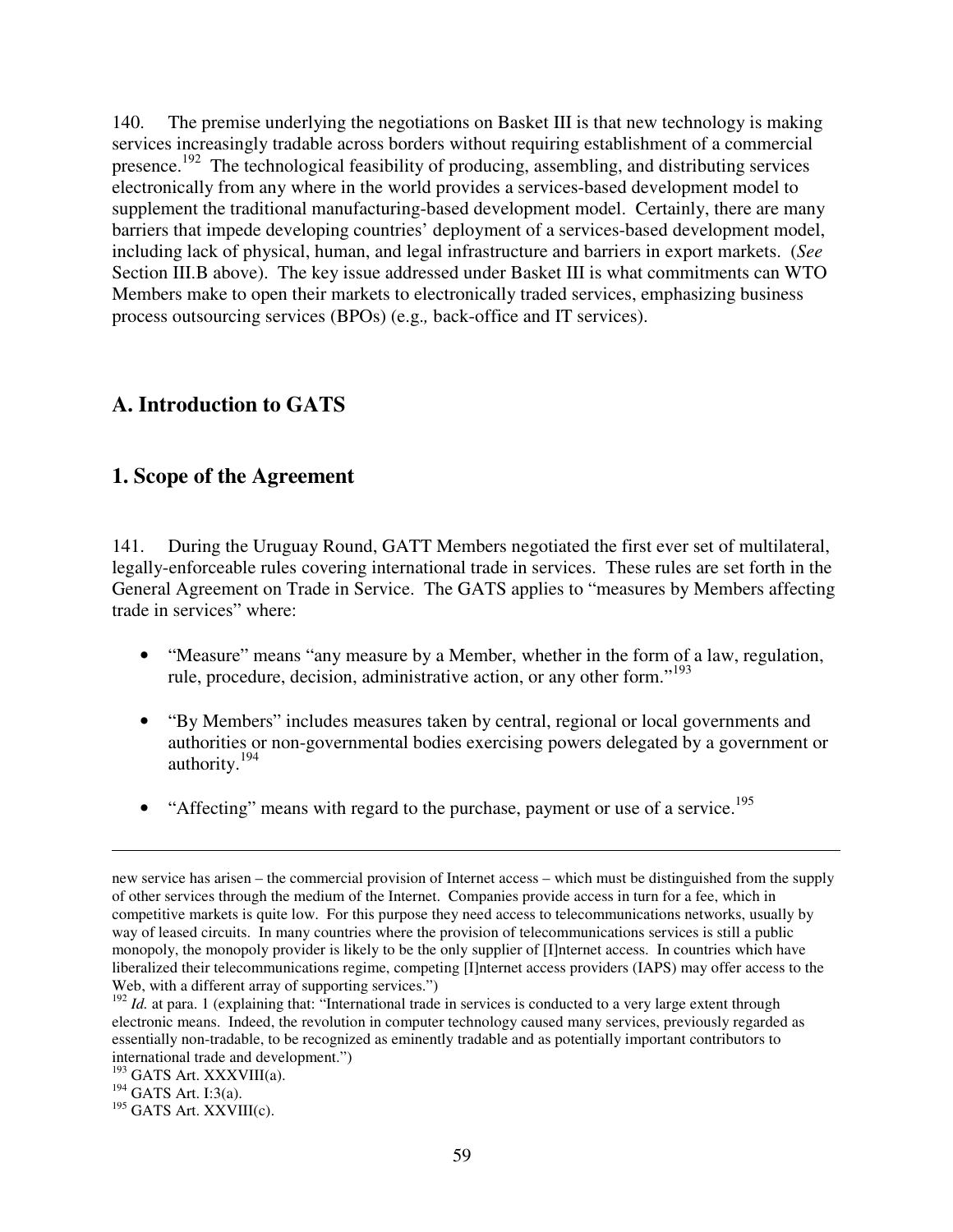- "Services" includes "any service in any sector except services supplied in the exercise of governmental authority." 196 (*See* Table 10 below for the list of the services sectors and sub-sectors that WTO Members use to classify the many services that are covered by the agreement). To organize the many services that are covered by the GATS, the Secretariat during the Uruguay Round negotiations created the "Services Sectoral Classification List" (also known as "W120" in reference to the document number assigned to the list).<sup>197</sup> This list incorporates the United Nations' Central Product Classification numbering system and groups services into twelve sectors with numerous subsectors.
- "Trade in Services" refers to the four "modes" by which services can be supplied between and among Members. (*See* Table 11 below for a description of the four modes of supply). The four modes of supply are defined according to "the origin of the service supplier and consumer, and the degree and type of territorial presence which they have at the moment the service is delivered."<sup>198</sup>

142. The agreement establishes binding rules covering the treatment of foreign services and service suppliers and government regulation of trade in services. The GATS includes two kinds of rules. The first are called "general obligations" (e.g.*,* MFN and transparency) and apply to all service sectors. The second are "specific commitments" (e.g.*,* market access and national treatment) on selected services sectors made by Members through negotiations. At the conclusion of negotiations, the specific commitments are recorded in the national schedules for each WTO Member and the schedules are attached to and form an integral part of the GATS.<sup>199</sup> Thus, the extent to which a member has liberalized trade in services can only be established by referring to the both the GATS and the Member's schedule of commitments.

 $196$  GATS Art. I:3(b) (A "service supplied in the exercise of governmental authority" means "any service which is supplied neither on a commercial basis nor in competition with one or more service suppliers.")

<sup>&</sup>lt;sup>197</sup> Uruguay Round Multilateral Trade Negotiations, Group of Negotiations on Services, Note by the Secretariat, *Services Sectoral Classification List*, MTN.GNS/W/120 (10 July 1991).

<sup>198</sup> *GATS Scheduling Guidelines*, S/CSC/W/30 at 8.

<sup>199</sup> *Id.* at 3.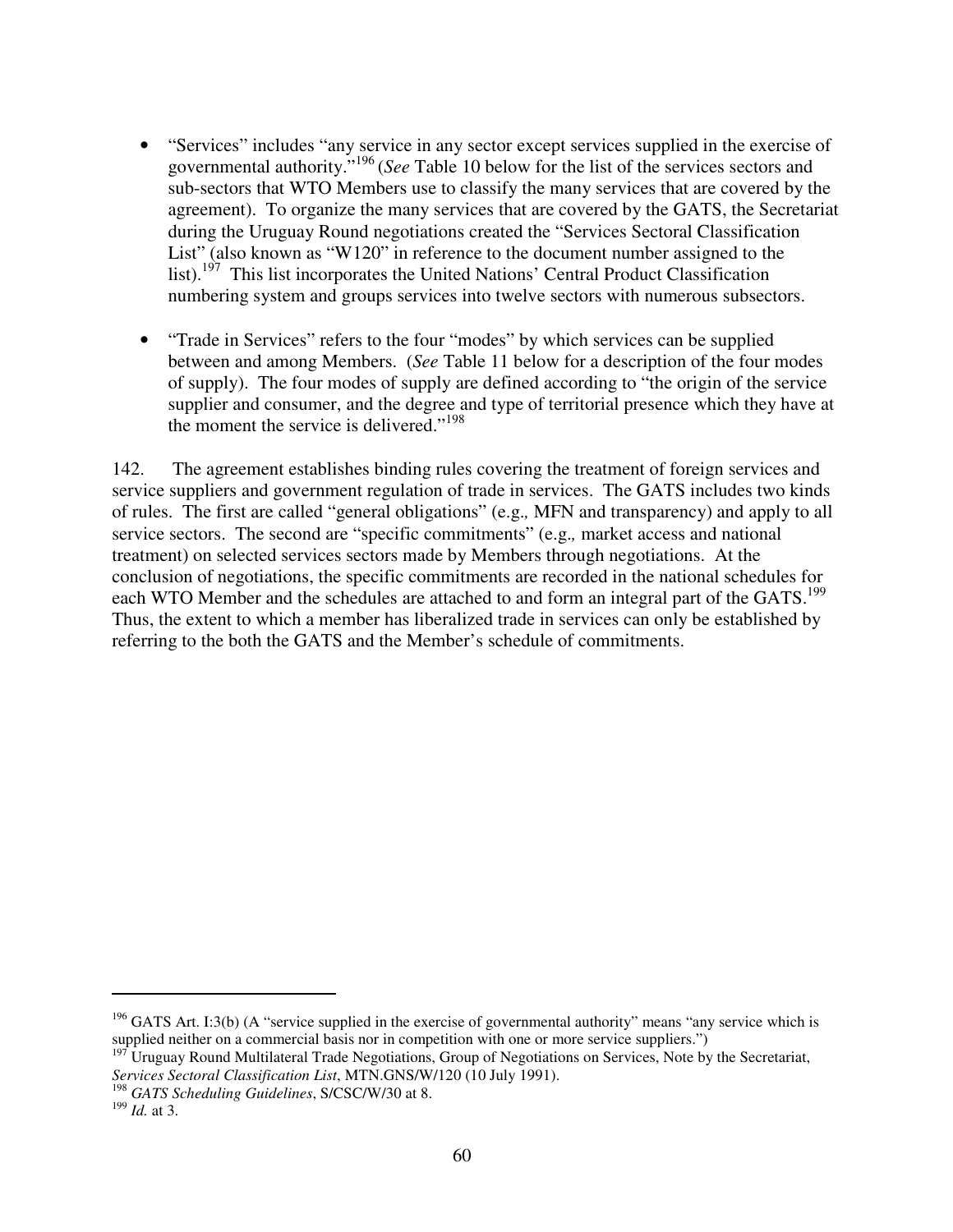#### Table 10: **Service Sectors/Sub-sectors**

| Sector                                                        | Sub-sector                                                                                                                                                                                                                                                      |
|---------------------------------------------------------------|-----------------------------------------------------------------------------------------------------------------------------------------------------------------------------------------------------------------------------------------------------------------|
| <b>Business Services</b>                                      | Professional Services; Computer and Related Services; Research and Development Services; Real<br>Estate Services; Rental/Leasing Services without Operators; Other Business Services                                                                            |
| Communication<br><b>Services</b>                              | Postal Services; Courier Services; Telecommunications Services; Audiovisual Services; Other                                                                                                                                                                     |
| Construction and<br>Related<br>Engineering<br><b>Services</b> | General construction work for buildings; General construction work for civil engineering; Installation<br>and assembly work; Building completion and finishing work; Other                                                                                      |
| Distribution<br>Services                                      | Commission agents' services; Wholesale trade services; Retailing services; Franchising; Other                                                                                                                                                                   |
| Educational<br>Services                                       | Primary education services; Secondary education services; Higher education services; Adult education;<br>Other education services                                                                                                                               |
| Environmental<br>Services                                     | Sewage services; Refuse disposal services; Sanitation and similar services; Other                                                                                                                                                                               |
| <b>Financial Services</b>                                     | All insurance and insurance-related services; Banking and other financial services; Other                                                                                                                                                                       |
| Health Related and<br><b>Social Services</b>                  | Hospital services; Other Human Health Services' Social Services; Other                                                                                                                                                                                          |
| Tourism and Travel<br><b>Related Services</b>                 | Hotels and restaurants (incl. catering); Travel agencies and tour operators services; Tourist guides<br>services; Other                                                                                                                                         |
| Recreational,<br>Cultural and<br><b>Sporting Services</b>     | Entertainment services; News agency services; Libraries, archives, museums and other cultural<br>services; Sporting and other recreational services; Other                                                                                                      |
| <b>Transport Services</b>                                     | Maritime Transport Services; Internal Waterways Services Transport; Air Transport Services; Space<br>Transport; Rail Transport Services; Road Transport Services; Pipeline Transport; Services auxiliary to<br>all modes of transport; Other Transport Services |
| <b>Other Services Not</b><br><b>Included Elsewhere</b>        |                                                                                                                                                                                                                                                                 |

Source: Uruguay Round Multilateral Trade Negotiations, Group of Negotiations on Services, Note by the Secretariat, *Services Sectoral Classification List*, MTN.GNS/W/120 (10 July 1991), attached to GATS Council-Committee on Specific Commitments, Note by the Secretariat, *Draft Revision of the Guidelines for Scheduling Specific Commitments,* S/CSC/W/30 (23 Mar. 2001) at pp. 34-40 [*GATS Scheduling Guidelines*], adopted by GATS Council, *Decision of 23 March 2001 on the Guidelines for the Scheduling of Specific Commitments Under the GATS,* S/L/91 (29 Mar. 2001).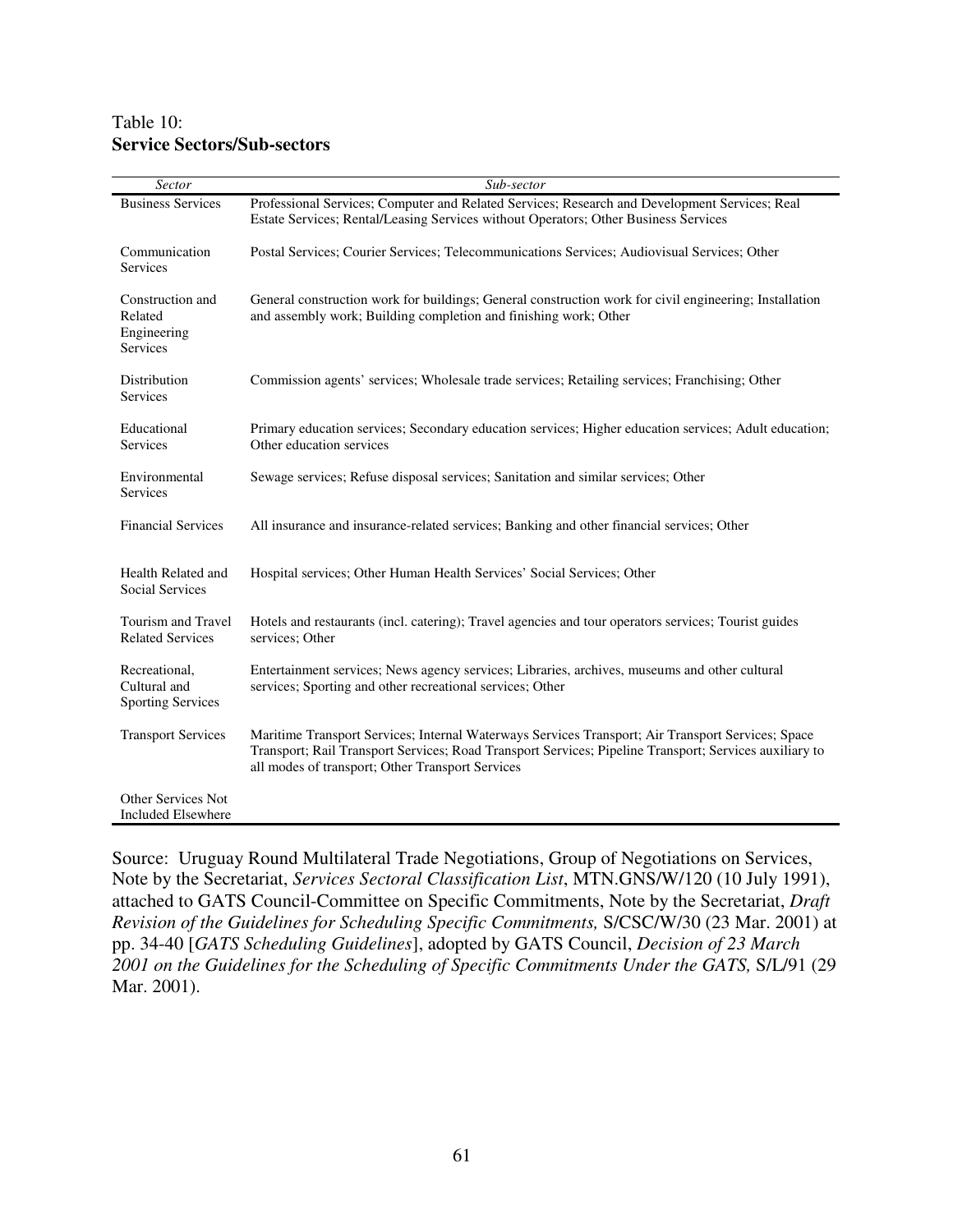#### Table 11: **Modes of Supply**

| Mode                                            | <b>Supplier Presence</b>                                                                                                                        | <b>Consumer Presence</b>                                                                                                                            | Example                                                                                                       |
|-------------------------------------------------|-------------------------------------------------------------------------------------------------------------------------------------------------|-----------------------------------------------------------------------------------------------------------------------------------------------------|---------------------------------------------------------------------------------------------------------------|
| Mode 1<br>Cross-border<br>Supply                | Service supplier not<br>present within the<br>territory of the Member<br>making the commitment<br>to liberalize trade in a<br>specific service. | Service delivered to the consumer<br>within the territory of the Member<br>making the commitment, from the<br>territory of another Member.          | An Indian software developer with a<br>physical presence in India works for<br>a client based in Australia.   |
| Mode 2<br>Consumption<br>Abroad                 | Same as mode 1.                                                                                                                                 | Service delivered to the consumer<br>outside the territory of the Member<br>making the commitment, in the<br>territory of another Member.           | An Indian software firm sends its<br>employees to a software<br>programming course to the U.S.                |
| Mode 3<br>Commercial<br>Presence                | Service supplier present<br>within the territory of the<br>Member making the<br>commitment to liberalize<br>trade in a specific service.        | Service delivered to a consumer<br>within the territory of the Member<br>making the commitment, through the<br>commercial presence of the supplier. | An Indian software company opens<br>a branch/affiliated company in<br>Europe to cater the European<br>market. |
| Mode 4<br>Presence of<br><b>Natural Persons</b> | Same as mode 3.                                                                                                                                 | Service delivered to the consumer<br>within the territory of the Member<br>making the commitment, with<br>supplier present as a natural person.     | An Indian software developer<br>travels to Brazil to offer his<br>consulting services on the spot.            |

Source: GATS Art. I: 2; *GATS Scheduling Guidelines,* S/CSC/W/30 at p. 9.

# **2. Structure of the Agreement**

143. The GATS has four pillars: the framework agreement, annexes, schedules of specific commitments, and schedules of exemptions.

144. The GATS "framework agreement" sets out general obligations and disciplines governing trade in services. The Agreement includes twenty-nine articles divided into six parts: Part I explaining the scope of the agreement and definitions; Part II containing general obligations and disciplines; Part III governing specific commitments; Part IV establishing the conditions and timetables for achieving progressively higher levels of liberalization for trade in services; Part V setting forth various institutional provisions, including those relating to dispute settlement and the Council for Trade in Services; and Part VI providing "Final Provisions," including additional definitions.

145. The GATS Annexes establish supplemental rules and obligations for: specific sectors (i.e.*,* air transport services, financial services, maritime transport services, and telecommunications); specific modes of distribution (i.e., movement of natural persons supplying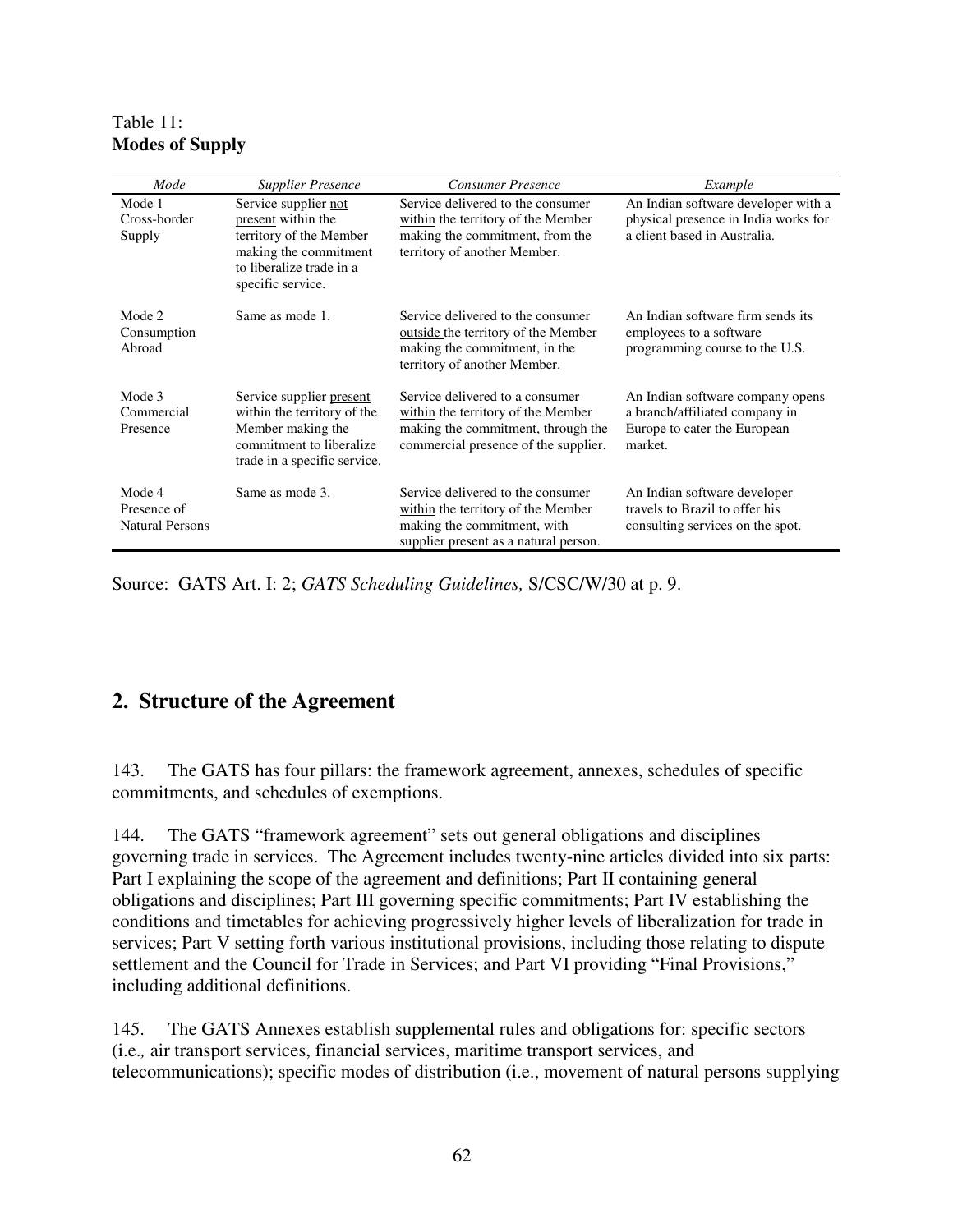services under the Agreement); and specific exemptions to the general most-favored-nation obligation.

146. Members negotiate country-specific schedules to make specific commitments to liberalize trade for selected service sectors beyond the obligations and disciplines set forth in Part II of the GATS framework agreement. A schedule includes the following information: a clear description of the sector or sub-sector that a Member is offering to liberalize; limitations on the extent to which the Member is offering to provide market access and national treatment to the liberalized service; undertakings regarding any additional commitments; and time-frame for implementation of the commitments. 200 (*See* Table 12 below for a sample schedule of specific commitments).

147. Members also use country-specific schedules to list exemptions from their MFN obligations.

# **3. General Obligations and Disciplines**

148. GATS Part II contains seventeen general obligations and disciplines that WTO Members must adhere to with respect to trade in services.<sup>201</sup> Most of these provisions apply to all commercially provided service sectors, irrespective of whether WTO Members have entered into specific commitments on selected service sectors.<sup>202</sup>

149. Two of the most important general obligations are the most-favoured-nation (MFN) obligation and the transparency obligation. The MFN obligation (frequently referred to as the "MFN clause") (GATS Art. II) requires a WTO Member to give services and service suppliers of any WTO Member treatment "no less favourable" than it accords to like services and service suppliers of any other Member. Members are permitted to schedule exceptions to this general obligation under limited circumstances for limited periods of time.<sup>203</sup> The transparency obligation (GATS Art. III) requires Members to publish measures affecting trade in services, to inform the GATS Council of any new, or changes to existing, measures significantly affecting

<sup>200</sup> *See* GATS Art. XX.

<sup>&</sup>lt;sup>201</sup> The seventeen general obligations and disciplines are: most-favored-nation treatment; transparency; disclosure of confidential information; increasing participation for developing countries; economic integration; labour markets integration agreements; domestic regulation; recognition; monopolies and exclusive service suppliers; business practices; emergency safeguard measures; payments and transfers; restrictions to safeguard the balance of payments; government procurement; general exceptions; security exceptions; and subsidies.

 $^{202}$  The following GATS Articles in Part I, however, apply only to sectors for which a Member has made a specific commitment: GATS Art. VI:1, 3, and 5 regarding domestic regulation, Art. VIII:2 regarding monopolies and exclusive services suppliers, Art. X:2 regarding emergency safeguard measures, Art. XI:1 regarding payments and transfers, and Art. XII regarding restrictions to safeguard the balance of payments.

<sup>&</sup>lt;sup>203</sup> GATS Art. II:2 and Annex on Article II Exemptions.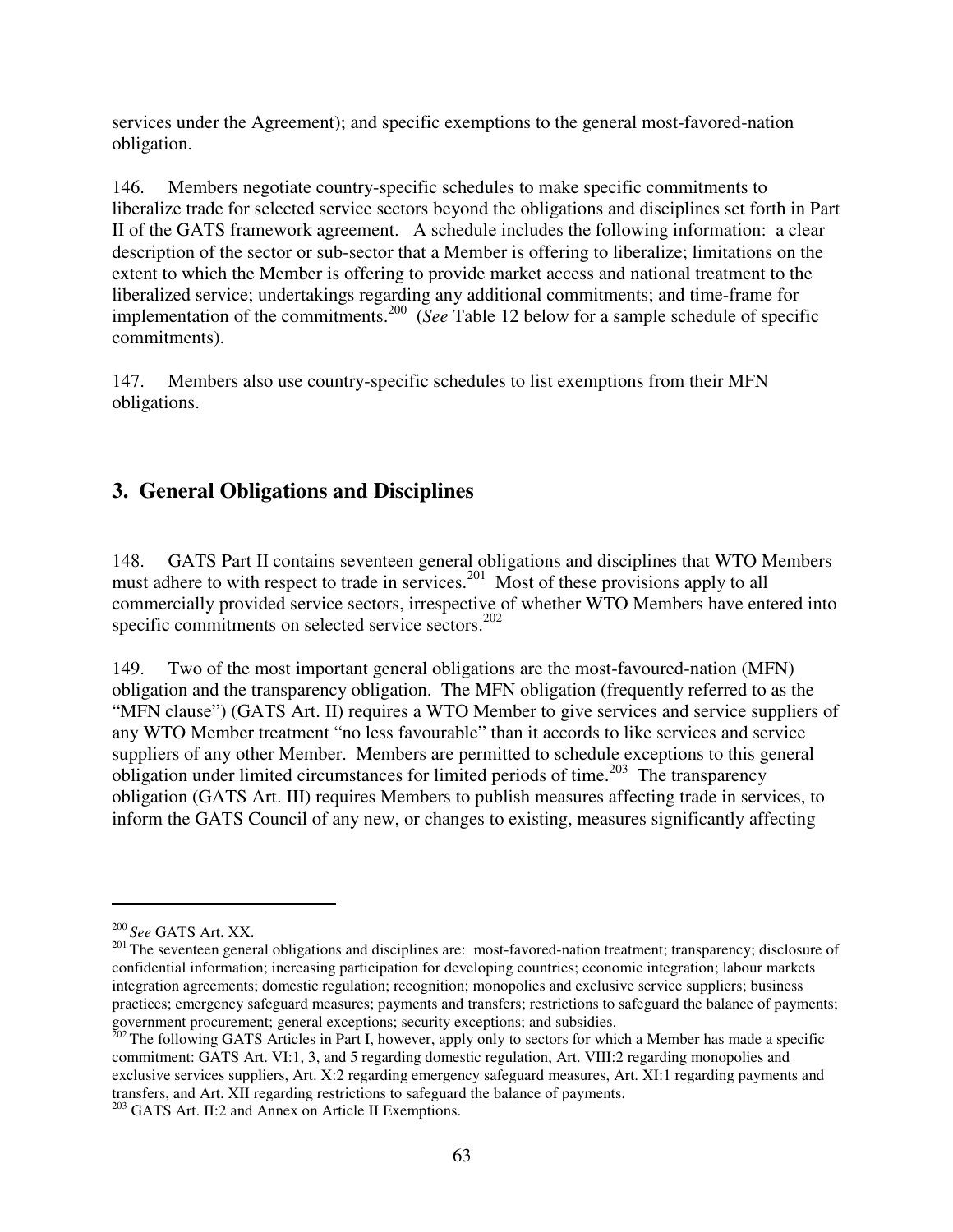trade in services, and to establish contact points to respond to Member requests for information about such measures. 204

150. GATS Article IV contains the general obligation to increase participation of developing counties in world trade through "negotiated specific commitments . . . relating to:"

- "the strengthening of their domestic services capacity and its efficiency and competitiveness, *inter alia* through access to technology on a commercial basis;
- the improvement of their access to distribution channels and information networks; and
- the liberalization of market access in sectors and modes of supply of export interest to them." 205

151. Developed country Members also are required to establish contact points to facilitate access by developing country Members' suppliers to information concerning the "commercial and technical aspects of the supply of services; registration, recognition and obtaining of professional qualifications; and the availability of services technology."<sup>206</sup> Article IV further provides that least-developed country Members should be given "special priority" and recognition of the difficulty they have accepting specific commitments.<sup>207</sup> Developing countries are dissatisfied with the extent to which WTO Members have implemented Article IV and are searching for ways in the Doha negotiations to implement this general obligation. (*See* Section III.C above).

152. Several of the principles and obligations contained in Part II apply only to services sectors where a Member has made specific commitments. The following sector-specific provisions are especially relevant to e-commerce: the requirement of reasonable, objective and impartial administration of domestic regulations (Art. VI:1, 3, and 5),  $^{208}$  behavioural constraints

<sup>207</sup> GATS Art. IV:3.

 $204$  GATS Art. III:1, 3, and 4.

<sup>205</sup> GATS Art. IV:1.

<sup>206</sup> GATS Art. IV:2.

<sup>&</sup>lt;sup>208</sup> GATS Art. VI Domestic Regulations: "1. In sectors where specific commitments are undertaken, each Member shall ensure that all measures of general application affecting trade in services are administered in a reasonable, objective and impartial manner. . . . 3. Where authorization is required for the supply of a service on which a specific commitment has been made, the competent authorities of a Member shall, within a reasonable period of time after the submission of an application considered complete under domestic laws and regulations, inform the applicant of the decisions concerning the application.  $\overline{S}(a)$ . In sectors in which a Member has undertaken specific commitments . . . the Member shall not apply licensing and qualification requirements and technical standards that nullify or impair such specific commitments. . . ."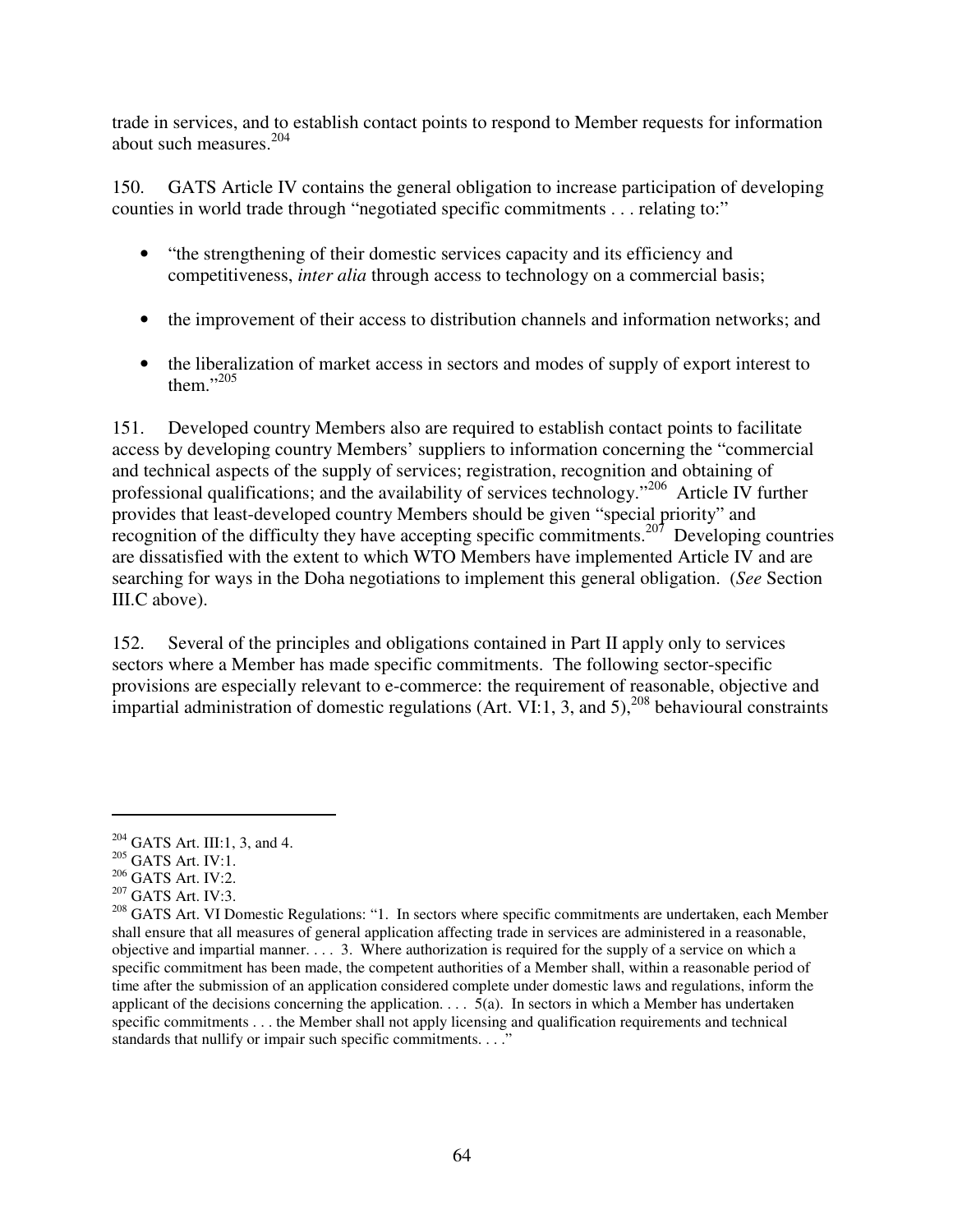for monopolistic suppliers (Art. VIII:2), $^{209}$  and the prohibition of constraints on payments related to service transactions  $(Art. XI:1).^{210}$ 

153. Several of the articles included in Part II call for further work, including negotiations in some instances, on "unfinished business" from the Uruguay Round: disciplines to ensure that technical standards and licensing requirements to not constitute "unnecessary barriers to trade in services (Art. VI:4); emergency safeguards (Art. X:1); government procurement (Art.XIII:2), and subsidies (Art. XV:1). These negotiations have been ongoing since the completion of the Uruguay Round, but have made little progress. (*See* Section V.B.1 below for further discussion of the WTO's work on "unfinished business").

## **4. Specific Commitments**

154. GATS Part III addresses the three types of specific commitments that Members may make to liberalize trade in services beyond that which is otherwise provided for under Part II of the GATS framework agreement: market access (Art. XVI), national treatment (Art. XVII), and additional commitments (Art. XVIII).

155. A market access commitment secures access to one Member's market for services and service suppliers of other Members. $^{211}$  A national treatment commitment prevents a Member from discriminating in favour of its own services and service suppliers and against foreign suppliers of those services (Art. XVII).<sup>212</sup> Additional commitments can be whatever a Member

<sup>&</sup>lt;sup>209</sup> GATS Art. VIII Monopolies and Exclusive Service Suppliers: "2. Where a Member's monopoly supplier competes . . . in the supply of a service outside the scope of its monopoly rights and which is subject to that Member's specific commitments, the Member shall ensure that such a supplier does not abuse its monopoly position to act in its territory in a manner inconsistent with such commitments."

<sup>&</sup>lt;sup>210</sup> GATS Art. XI Payments and Transfers: "1. Except under the circumstances envisaged in Article XII [regarding emergency safeguard measures], a member shall not apply restrictions on international transfers and payments for current transactions relating to its specific commitments."

<sup>&</sup>lt;sup>211</sup> GATS Art. XVI Market Access: "1 . . . [E]ach Member shall accord services and services suppliers of any other Member treatment no less favourable than that provided for under the terms, limitations and conditions agreed and specified in its Schedule. . . . 2. In sectors where market-access commitments are undertaken, the measures which a Member shall not maintain or adopt  $\dots$  are defined as: (a) limitations on the number of service suppliers  $\dots$ ; (b) limitations on the total value of service transactions or assets  $\dots$ ; (c) limitations on the total number of service operations . . . ; (d) limitations on the total number of natural persons that may be employed in a particular service sector or that a service supplier may employ . . . ; (e) measures which restrict or require specific types of legal entity or joint venture through which a service supplier may supply a service; and (f) limitations on the participation of foreign capital. . . ."

<sup>&</sup>lt;sup>212</sup> GATS Art. XVII National Treatment: "1. In the sectors inscribed in its schedule, and subject to any conditions and qualifications set out therein, each Member shall accord to services and service suppliers of any other Member, in respect of all measures affecting the supply of services, treatment no less favourable than it accords to its own like service and service suppliers. 2. A Member may meet the requirement of paragraph 1 by according to services and service suppliers of any other member, either formally identical treatment or formally different treatment to that it accords to its own like services and service suppliers. 3. Formally identical or formally different treatment shall be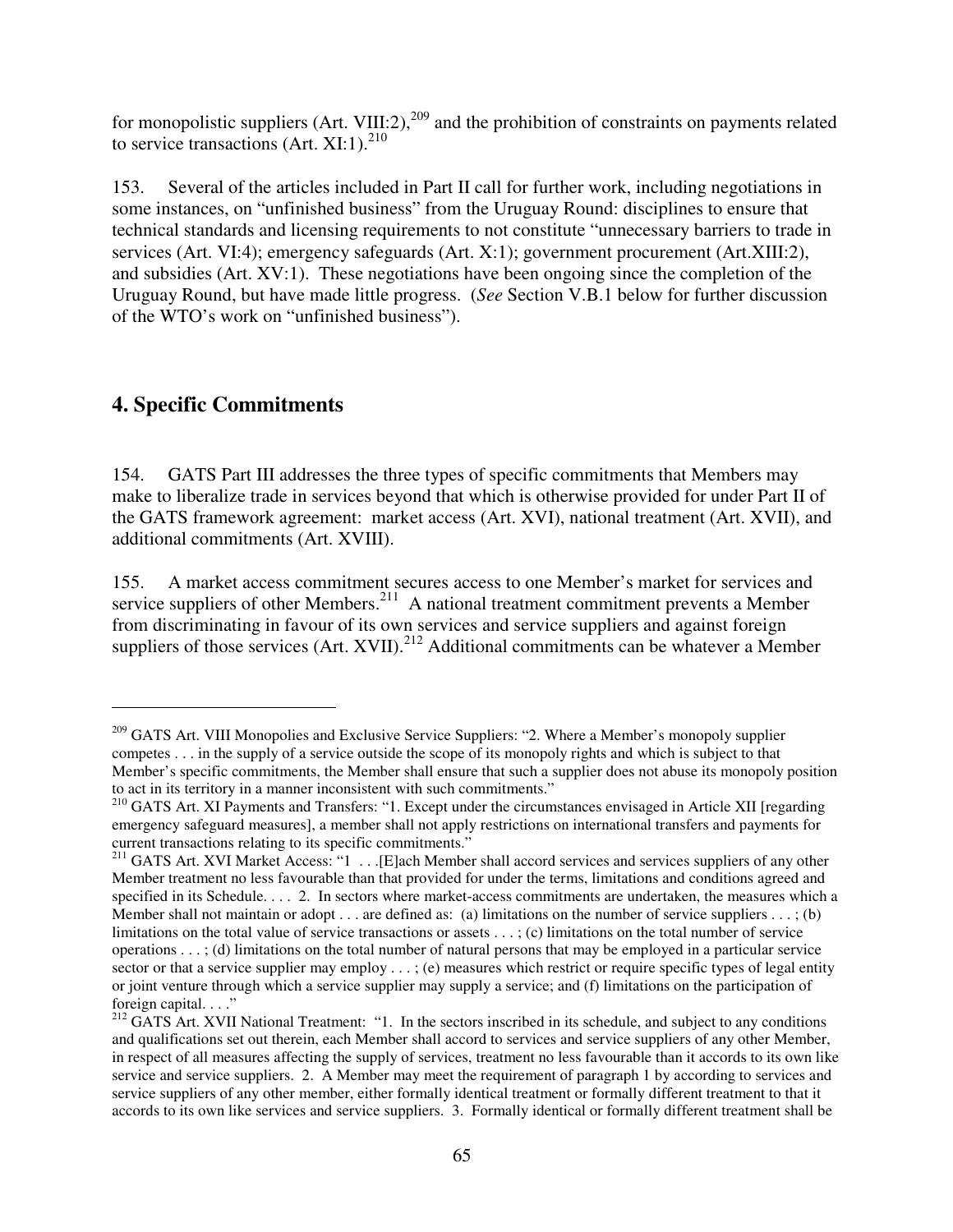chooses to bind, $^{213}$  the foremost example of which are the additional regulatory commitments Members undertook with respect to basic telecommunications services. These additional telecommunications commitments are collectively referred to as the "Reference Paper." (*See* Section VI.A below for a discussion of the Reference Paper).

156. In contrast to the general obligations contained in Part II of the GATS framework agreement, a Member does not have an obligation to provide market access, national treatment, or additional commitments to foreign services and service suppliers unless the Member includes such an obligation in its services schedule. Members negotiate country-specific GATS schedules to undertake specific commitments along three dimensions: sector, mode of delivery, and type of commitment. (*See* Table 12 below for a sample schedule of specific commitments).

157. Schedules record the legally enforceable commitments for each Member. In column one of the schedule, Members define the service sectors and subsectors for which they are making specific commitments. In column two, Members specify by mode of delivery whether they are committing to guarantee market access for the scheduled service to services and service suppliers of other Members and what limitations may apply to that commitment. In column three, Members specify, again by mode of delivery, whether they are committing to guarantee national treatment for the scheduled service to services and services suppliers of other Members and what limitations may apply. And in column four, Members specify any additional commitments with respect to measures affecting trade in specific services that are not subject to scheduling under Article XVI (market access) or XVII (national treatment).

158. If a Member intends to maintain a measure that is contrary to Article XVI or XVII, the Member must enter a limitation describing the measure and inconsistency in the appropriate column, i.e.*,* column two for a measure that is inconsistent with the Member's market access obligations and column three for a measure that is inconsistent with the Member's national treatment obligations.<sup>214</sup> To avoid repetition, Members may schedule "horizontal commitments" at the beginning of their schedules for measures that constitute limitations affecting a number of different services sectors, (e.g.*,* a tax measure that is contrary to national treatment and affects the cross-border supply of all services). 215

<u> 2008 - Andrea Station Barbara, actor a component de la contrada de la contrada de la contrada de la contrada</u>

considered to be less favourable if it modifies the conditions of competition in favour of services of service suppliers of the Member compared to like services or service suppliers of any other Member."

<sup>&</sup>lt;sup>213</sup> GATS Art. XVIII Additional Commitments: "Members may negotiate commitments with respect to measures affecting trade in services not subject to scheduling under Article XVI [market access] or XVII [national treatment], including those regarding qualifications, standards or licensing matters. Such commitments shall be inscribed in a Member's Schedule."

<sup>&</sup>lt;sup>214</sup> GATS Article XVI: 2 requires the following exhaustive list of market access limitations that must be scheduled: a) the number of service suppliers; b) the value of service transactions or assets; c) the total number of service operations or on the quantity of service output; d) the total number of natural persons that may be employed; e) the specific types of legal entity or joint venture; and f) participation of foreign capital. In contrast, GATS Article XVII does not include an exhaustive list of measures that would constitute limitations on national treatment. Article XVII does specify, however, that formally identical treatment of domestic and foreign suppliers is not required, and that formally identical treatment can result in *de facto* discrimination just as formally different treatment can result in *de jure* discrimination. GATS Art. XVII:2-3.

<sup>215</sup> GATS *Scheduling Guidelines* at paras. 36-38.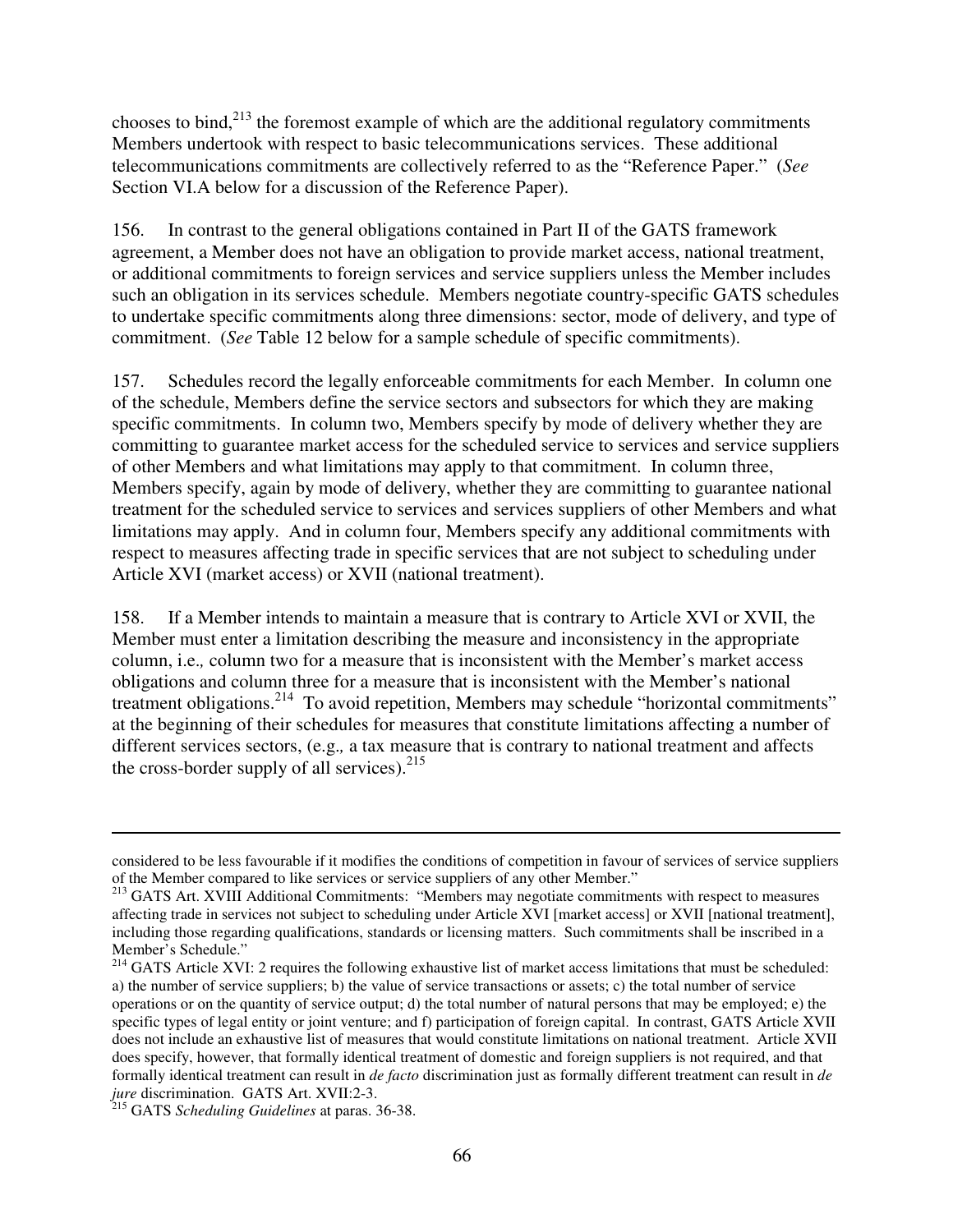Table 12: **Sample GATS Schedule for Computer Services**

| <b>Sector</b>        | Limitations on<br>Market Access                                                                                                  | Limitations on<br><b>National Treatment</b>                                                        | Additional Commitments |
|----------------------|----------------------------------------------------------------------------------------------------------------------------------|----------------------------------------------------------------------------------------------------|------------------------|
| Computer<br>services | (1) Unbound for financial software<br>services. Establishment is required for<br>the provision of computer advisory<br>services. | $(1)$ None                                                                                         |                        |
|                      | $(2)$ None                                                                                                                       | $(2)$ None                                                                                         |                        |
|                      | (3) Foreign participation in the capital of<br>IT service firms is limited to 49 percent.                                        | (3) Condition of nationality to qualify<br>for R&D subsidies<br>(4) Unbound except as indicated in |                        |
|                      | (4) Unbound except as indicated in the<br>horizontal section                                                                     | the horizontal section                                                                             |                        |

Remark: The numbers in parentheses in columns two and three refer to the mode of delivery, (e.g.*,* "(1)" is mode 1, cross-border mode of supply).

159. The word "none" appearing in column two or three indicates that the Member is imposing no limitations on market access or national treatment, as the case may be, for the corresponding mode of supply. The word "unbound" indicates that the Member is not committing to provide market access or national treatment, as the case may be, for that mode of supply. 216

160. For "bound" sectors, Members may not maintain measures that are inconsistent with Articles XVI or XVII and for which no limitation is inscribed in the Member's schedule. For "unbound" sectors, Members are free to maintain measures that are inconsistent with Articles XVI and XVII provided that the measures otherwise conform to the general obligations and disciplines set forth in Part II of the GATS framework agreement.<sup>217</sup>

161. This methodology for scheduling services commitments, pictured in Table 12 above, is referred to as a "bottom up" or "positive list" approach because WTO Members must actively list sectors for them to be subject to market access or national treatment commitments.

<sup>216</sup> *Id.* at para. 41-45

 $^{217}$  *Id.* at 46.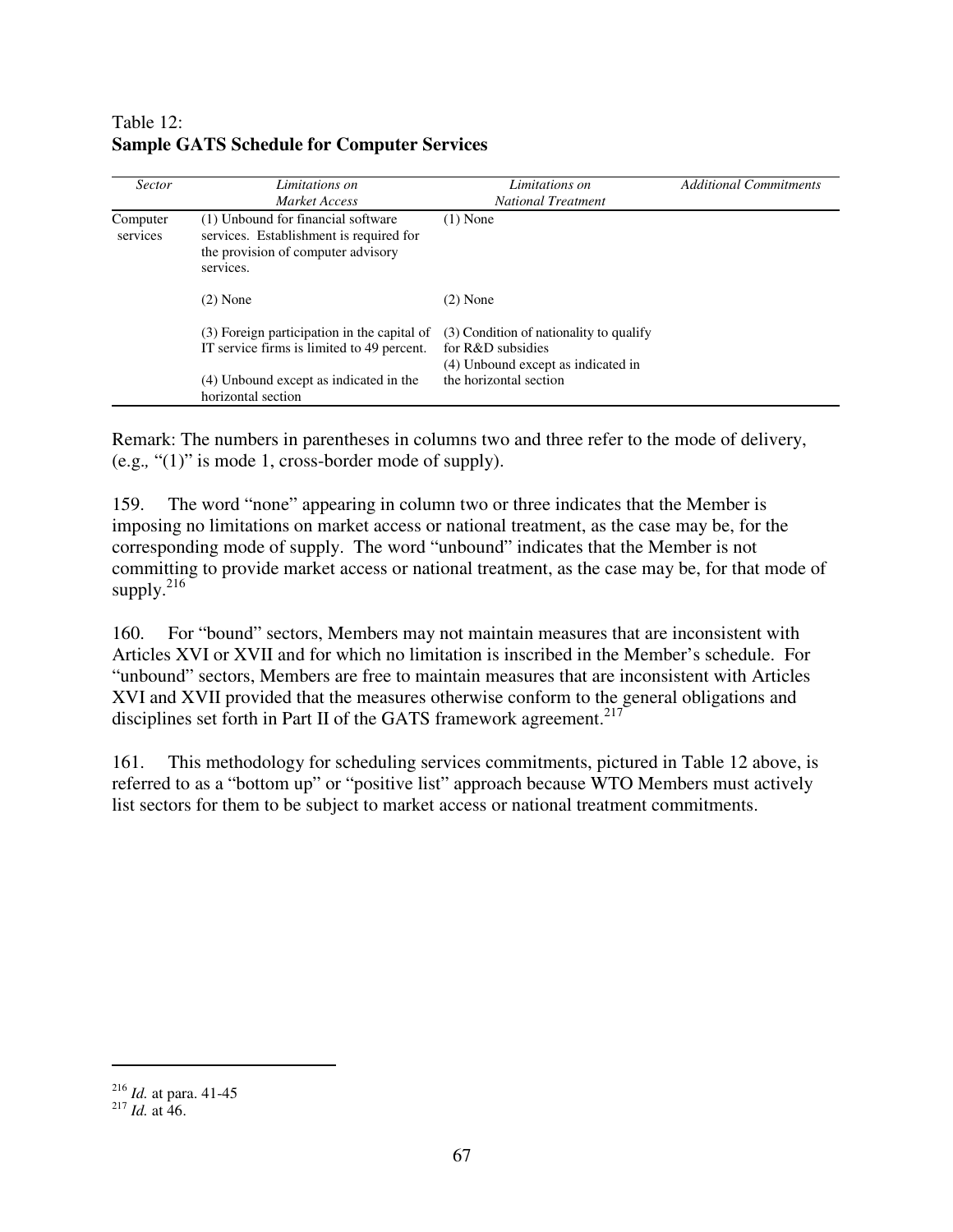### **B. Services Negotiations**

162. The services component of the Doha negotiations are in a more advanced stage than other aspects of the negotiations.<sup>218</sup> Whereas before the Cancun Ministerial Members were still trying to agree on negotiating modalities for goods and agriculture, they already had done so for services and began to submit requests and offers for specific commitments to further service trade liberalization. In the aftermath of the Cancun Ministerial, the service negotiations appear to be the only Doha Development Agenda negotiations that have not formally stopped.<sup>219</sup>

163. This is mainly due to: (1) the GATS Council's ongoing work on the "unfinished business" from the Uruguay Round, which created a "built-in" agenda for subsequent services negotiations that does not fully rely on the agenda set by the Doha Development Agenda to move forward; and (2) the relative lack of entrenched political controversy about the services negotiations in comparison to agriculture, intellectual property protection for certain pharmaceuticals, and the so-called "Singapore agenda" (investment, competition, transparency, trade facilitation).

## **1. Unfinished Business/Built-In Agenda**

164. Following the entry into force of the WTO Agreements, including the GATS, in 1995, the GATS Council began pursuing the so-called "built-in agenda" on selected topics that were considered "unfinished business" during the Uruguay Round:

- GATS Article VI:4 directs the GATS Council to develop any necessary disciplines to ensure that domestic regulations "relating to qualification requirements and procedures, technical standards and licensing requirements do not constitute unnecessary barriers to trade." This work is being undertaken by the GATS Council Working Party on Domestic Regulation.<sup>220</sup>
- GATS Article X:1 calls for "multilateral negotiations on the question of emergency safeguard measures based on the principal of non-discrimination," the results of which shall enter into effect not later than 1998. GATS Article XIII:2 calls for "multilateral negotiations on government procurement" by 1997. GATS Article XV:1 directs Members to "enter into negotiations with a view to developing the necessary multilateral

<sup>218</sup> *See* GATS Council-Special Session, *Report by the Chairman to the Trade Negotiations Committee*, TN/S/10 (11 July 2003). For a recent briefing on the ongoing service negotiations, *see* ICTSD (2003b).

<sup>&</sup>lt;sup>219</sup> GATS Council, Report (2003) of the Council for Trade in Services to the General Council, S/C/19 (5 Dec. 2003).

<sup>220</sup> *See* www.wto.org/english/tratop\_e/serv\_e/s\_coun\_e.htm (visited 30 Aug. 2003) for further information on the Working Party on Domestic Regulations.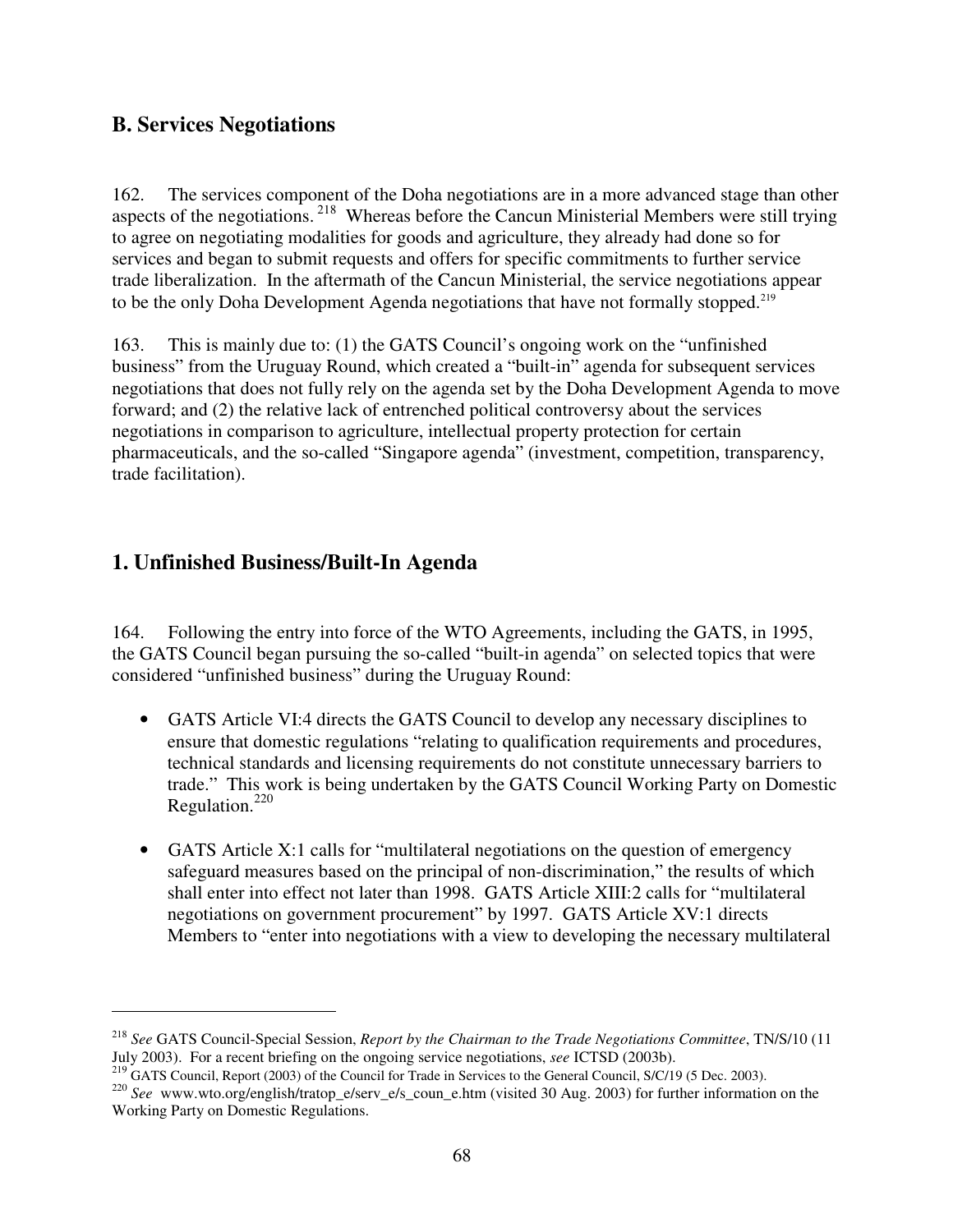disciplines to avoid . . . . [the] trade distortive effects" of subsidies on trade in services. This work is proceeding slowly within the Working Party on GATS Rules.<sup>221</sup>

• GATS Annex on Article II Exemptions directs the GATS Council to "review all [MFN] exemptions granted for a period of more than five years" no later than 2000. This work is taking place under the Council for Trade in Services.

165. In 2000, the GATS Council began a new round of negotiations in accordance with GATS Article XIX:1, which calls for "successive rounds of negotiations, beginning not later than five years from the entry into force of the WTO Agreement and periodically thereafter, with a view to achieving a progressively higher level of liberalization."<sup>222</sup> To assist the Council in establishing the guidelines and procedures for the negotiations, Article XIX:3 directs the Council to "carry out an assessment of trade in services in overall terms and on a sectoral basis with reference to the objectives of [the GATS] Agreement," including the objective of Article IV to increase the participation of developing country Members in world services trade.

166. Members reached agreement on guidelines and procedures for the negotiations in March 2001. <sup>223</sup> At the Doha Ministerial Conference in November 2001, WTO Members reaffirmed these guidelines, instructed Members to submit their initial requests for specific commitments by 30 June 2002 and intial offers by 31 March 2002, and established 1 January 2005 as the deadline for completion of the negotiations.<sup>224</sup>

## **2. Negotiations Guidelines and Procedures**

- 167. In the Services Negotiations Guidelines, Members agreed, *inter alia,* that:
	- (a) Negotiations Body:
		- The negotiations shall be conducted in Special Sessions of the GATS Council, which will report on a regular basis to the General Council.<sup>225</sup>
	- (b) Negotiations Scope:
		- For negotiations on specific commitments, there shall be no *a priori* exclusion of any service sector or mode of supply in the negotiations. 226

<sup>221</sup> *See* www.wto.org/english/tratop\_e/serv\_e/s\_coun\_e.htm (visited 30 Aug. 2003) for further information on the Working Party on GATS Rules.

 $222$  These negotiations are sometimes referred to as the "GATS 2000 Negotiations."

<sup>223</sup> GATS Council-Special Session, *Guidelines and Procedures for the Negotiations on Trade in Services: Adopted by the Special Session of the Council for Trade in Services on 28 March 2001*, S/L/93 (29 Mar. 2001) [*Services Negotiations Guidelines*].

<sup>224</sup> *Doha Declaration* at paras. 5 and 15.

<sup>225</sup> *Services Negotiations Guidelines* at para. 8.

<sup>226</sup> *Id*. at para. 5.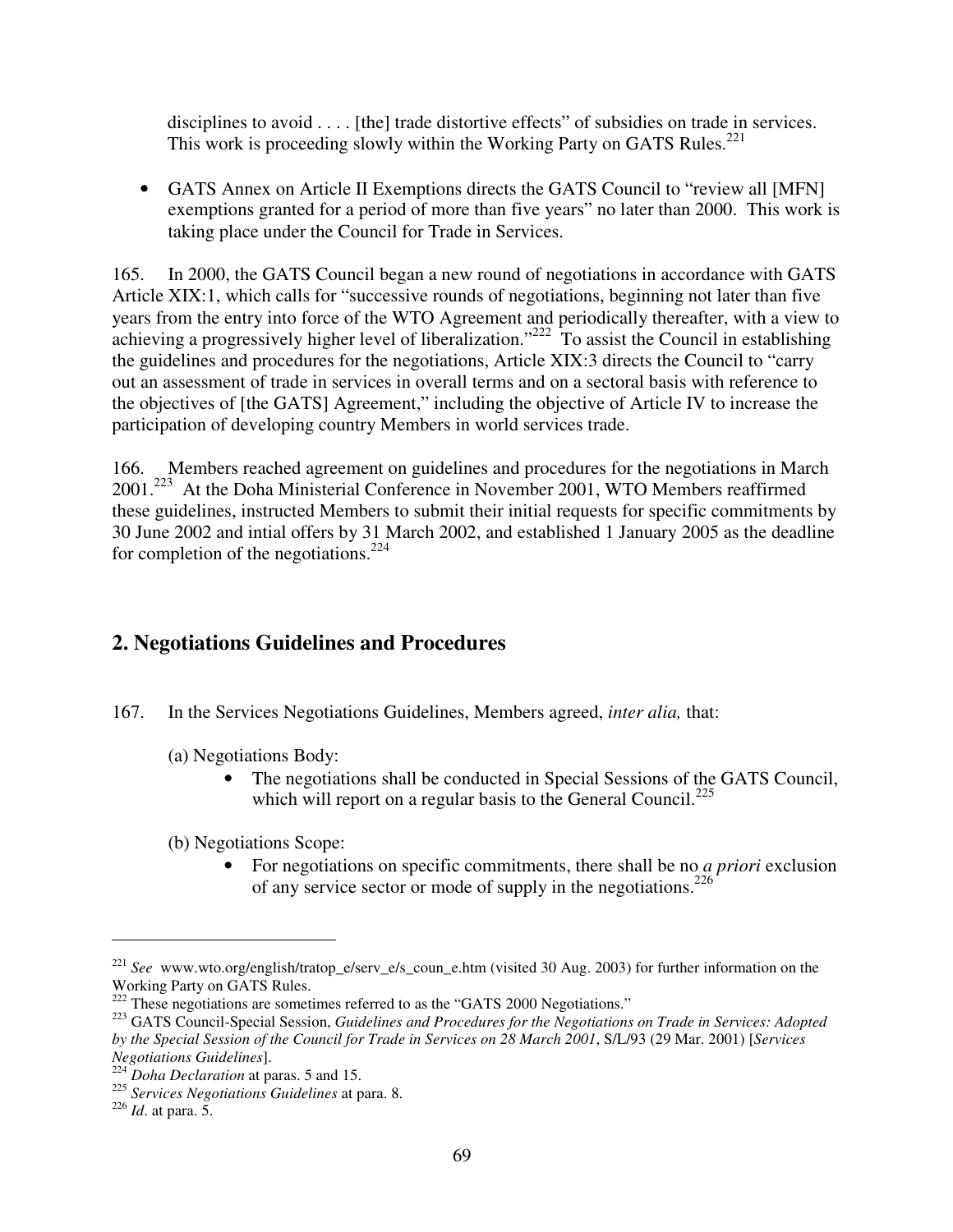- In addition to conducting negotiations on specific commitments, Members shall engage in negotiations on the continuation of MFN exemptions, complete negotiations on safeguards by 15 March 2002,<sup>227</sup> and complete negotiations regarding domestic regulation, government procurement, and subsidies prior to the conclusion of the negotiations on specific commitments (i.e.*,* 1 January 2005). 228
- (c) Negotiations Modalities:
	- The negotiations shall "take place within and shall respect the existing structure and principles of the GATS, including the right to specify which sectors in which commitments will be undertaken and the four modes of supply;"
	- The starting point for the negotiation of specific commitments shall be the current schedules; and
	- The main method of negotiation shall be the request-offer approach. $^{229}$

168. Developing country Members were active and influential in drafting the Services Negotiation Guidelines as evidenced by the inclusion of several provisions that were important to them: 230

- Developing country Members will be given appropriate flexibilty to open fewer sectors, liberalize fewer types of transactions, and attach conditions to specific commitments;
- Members will be given credit for autonomous liberalization udertaken since the Uruguay Round negotiations;
- The GATS Council will continue to carry out the assessment of trade in services required by Article XIX:3 with due regard for increasing the participation of developing countries

 $^{227}$  The Working Party on GATS Rules later extended the deadline for negotiations until 15 March 2004. GATS Council-Special Session, Statement of the Chairman of the Special Session of the Council for Trade in Services to *the Trade Negotiations Committee: 22 March 2002*, TN/S/1 (11 Apr. 2002) at para. 5. 228 *Id.* at paras. 6-7.

<sup>229</sup> *Services Negotiations Guidelines* at paras. 4, 10-11. These points signify that the "positive list" approach will be maintained in the current GATS negotiations and that "cluster" or "formula-based" approaches will not be a primary method of negotiation.

<sup>230</sup> *Services Negotiations Guidelines* at paras. 2-3 (referencing GATS Art. IV and XIX). *See e.g.,* GATS Council-Special Session, Communication from Bolivia, Barbados, Colombia, Cuba, *et al*., *Implementation of the Paragraph 15 of the Guidelines and Procedures for the Services Negotiations* (S/L/93), TN/S/W/7 (28 Oct. 2002); GATS

Council-Special Session, Communication from Argentina, Brazil, Cuba, *et al., Elements for Negotiating Guidelines and Procedures*, S/CSS/W/13 (24 Nov. 2000); GATS Council-Special Session, Communication from MERCOSUR Members, *Elements of the Proposed First Phase of the Services Negotiations Mandated Under GATS Article XIX*, S/CSS/W/2 (14 Apr. 2000).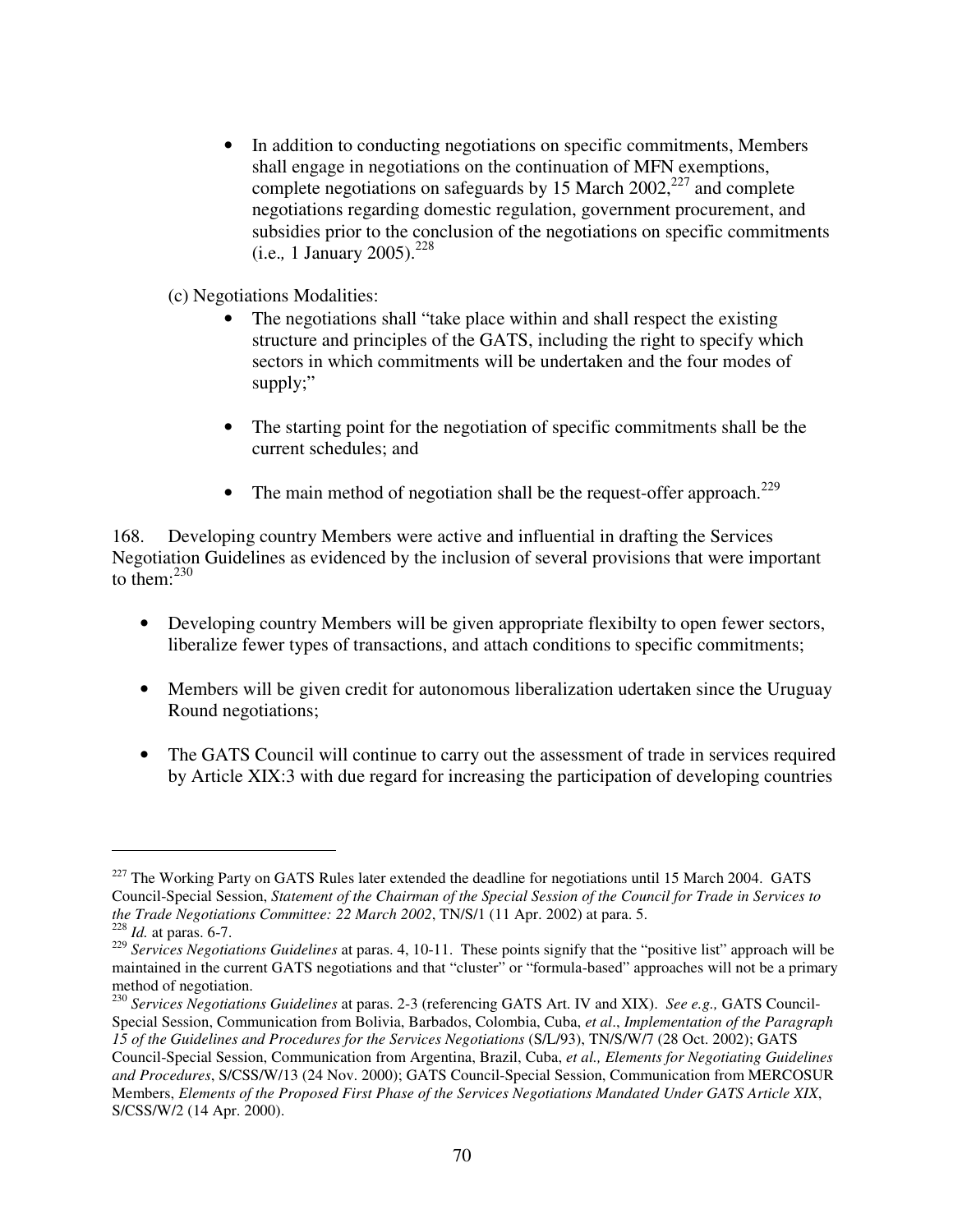in world services trade as provided by GATS Article IV and will provide technical assistance to developing countries to carry out national/regional assessments; and

• The GATS Council will evaluate the negotiations to determine their success in achieving the objectives of GATS Article IV. $^{231}$ 

## **3. Status of the Services Negotiations**

169. Following the Doha Ministerial Conference and continuing through the Cancun Ministerial Conference, the GATS Council met at eleven formal meetings.<sup>232</sup> At these meetings, Members reviewed a number of matters relevant to the negotiations. (*See* Table 13 below for a list of issues). Until the end of 2003, the Chairman of the Special Sessions of the Council for Trade in Services submitted nine reports to the Trade Negotiations Committee,<sup>233</sup> which before Cancun mostly summarized the services negotiations in preparation for the Fifth Ministerial Conference.

170. According to the WTO, approximately fifty Members have submitted 110 proposals regarding the services negotiations, with less than fifty of these being submitted by developing country Members.<sup>234</sup> The subject matter of these submissions may be subdivided into four broad categories: (1) negotiations guidelines (*see* Section V.B.2 above); (2) assessment of trade in services; (3) horizontal/multi-sectoral proposals; and (4) sectoral proposals (e.g.*,* audiovisual and related services, business services, computer and related services, distribution services, financial services, movement of natural persons, and telecommunications services).<sup>235</sup>

<sup>231</sup> *Services Negotiations Guidelines* at paras. 12-15.

<sup>232</sup> Reports of the meetings are contained in CTS-Special Session, Note *by the Secretariat, Report of the Meeting,* S/CSS/M13 (26 Feb. 2002); TN/S/M/1 (5 June 2002); TN/S/M/2 (10 July 2002); TN/S/M/3 (17 Sept. 2002); TN/S/M/4 (11 Feb. 2003); TN/S/M/5 (21 Feb. 2003); TN/S/M/6 (25 Apr. 2003); TN/S/M/7 (30 June 2003); TN/S/M/8 (29 Sept. 2003); S/C/M/67 (17 Sept. 2003) and S/C/M/68 (28 Nov. 2003).

<sup>233</sup> CTS-Special Session, *Report by the Chairman to the Trade Negotiations Committee*, Special Session of the Council on Trade in Services, TN/S/1 (11 Apr. 2002), TN/S/2 (11 June 2002), TN/S/4 (25 Nov. 2002), TN/S/6 (10 Mar. 2003), TN/S/7 (13 Mar. 2003), TN/S/9 (4 June 2003), TN/S/10 (11 July 2003), TN/S/11 (11 July 2003), and TN/S/14 (6 Nov. 2003).

<sup>234</sup> *See* GATS Council-Special Session, *Report by the Chairman to the Trade Negotiations Committee*, TN/S/10 (11 July 2003) at para. 3; and www.wto.org/english/news\_e/pres02\_e/pr300\_e.htm (visited 10 July 2003).<br><sup>235</sup> See WTO, Services Proposals: Proposals for the New Negotiations, www.wto.org/english/

tratop\_e/serv\_e/s\_propnewnegs\_e.htm (visited 30 Aug. 2003).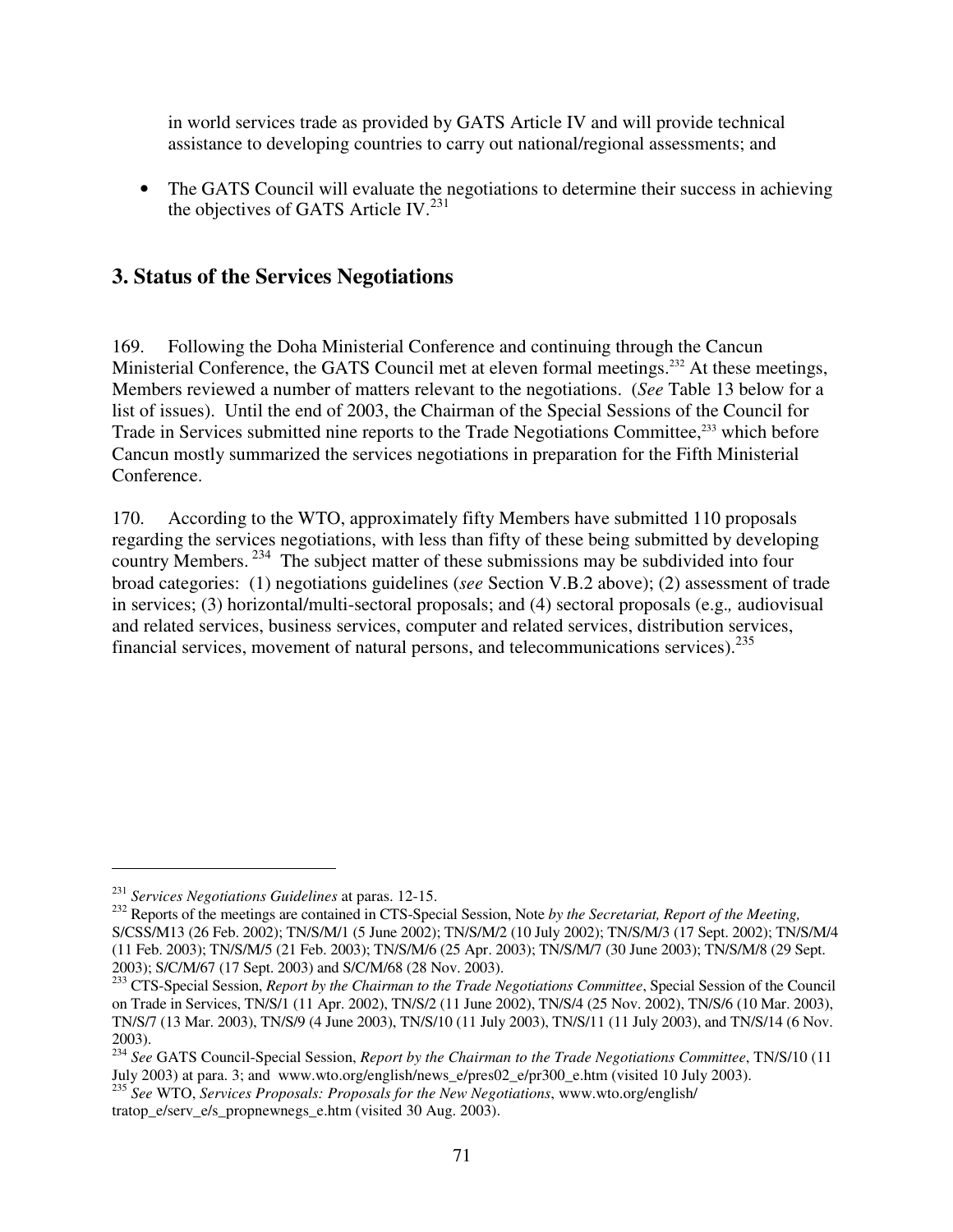#### Table 13: **Status of Services Negotiations**

| <i>Issue</i>                                             | <b>Status</b>                                                                                                                                                                                                |
|----------------------------------------------------------|--------------------------------------------------------------------------------------------------------------------------------------------------------------------------------------------------------------|
| Assessment of trade in services                          | 145 submissions have been filed and this will continue to be an ongoing activity in the<br>GATS Council-Special Session. <sup>236</sup>                                                                      |
| Negotiating proposals                                    | 110 proposals submitted/approximately 50 from developing country Members. <sup>237</sup>                                                                                                                     |
| Requests/Offers                                          | Initial offers: 50 offers received/ around 25 from developing country Members. <sup>238</sup>                                                                                                                |
| Modalities for treatment of<br>autonomous liberalization | Agreement reached March 2003. <sup>239</sup>                                                                                                                                                                 |
| Modalities for special treatment of<br>LDCs.             | Agreement reached September 2003. <sup>240</sup>                                                                                                                                                             |
| Integrating Developing Countries                         | As of May 2003, the GATS Council-Special Session will consider in each meeting the<br>extent to which Paragraph 15 of the Services Negotiating Guidelines/GATS Article IV<br>are being implemented. $^{241}$ |

171. Predictably, developed and developing country Members reflect different perspectives in their submissions on the assessment of trade in services regarding the benefits accruing to developing countries from liberalization of trade in services.<sup>242</sup> In horizontal/multi-sectoral proposals,<sup>243</sup> developing country Members focused on the need to give credit for autonomous liberalization in the current negotiations, the effective implementation of GATS Article IV, and

<sup>236</sup> GATS Council-Special Session, *Report by the Chairman to the Trade Negotiating Committee*, TN/S/10 (11 July 2003) at para. 6.

<sup>237</sup> *Id.* at para. 3.

<sup>&</sup>lt;sup>238</sup> Id. at para. 4. According to the Chairman, "The quality of some offers leaves much to be desired." GATS Council-Special Session, *Report by the Chairman to the Trade Negotiations Committee*, TN/S/11 (11 July 2003) at para. 3.

<sup>239</sup> GATS Council-Special Session, *Modalities for the Treatment of Autonomous Liberalization: Adopted by the Special Session of the Council for Trade In Services on 6 March 2003*, TN/S/6 (10 Mar. 2003); GATS Council-Special Session, Statement by the Chairman, *Modalities for the Treatment of Autonomous Liberalization*, TN/S/8 (17 Mar. 2003).

<sup>240</sup> WTO, Press Release, *GATS Negotiations: WTO Members Agree on Ways to Boost LDC Participation in Services*

*Negotiations*, No. 351 (3 Sept. 2003). 241 Paragraph 15 of the *Services Negotiations Guidelines* provides as follows: "To ensure the effective implementation of [GATS] Articles IV and XIX:2, the Council for Trade in Services in Special Session, when reviewing progress in negotiations, shall consider the extent to which Article IV is being implemented and suggest ways and means of promoting the goals established therein. In implementing Article IV consideration shall also be given to the needs of small services suppliers of developing countries. It shall also conduct an evaluation, before the completion of the negotiations, of the results attained in terms of the objectives of Article IV." GATS Article IV contains the general obligation to increase participation of developing counties in world services trade.

<sup>242</sup> *See e.g.,* GATS Council-Special Session, Communication from the United States, *An Assessment of Services Trade and Liberalization in the United States and Developing Economies,* TN/S/W/12 (31 Mar. 2003); GATS Council-Special Session, Communication from Cuba, Dominican Republic, Kenya, et al., *Assessment of Trade in Services*, TN/S/4/Corr.1 (11 Sept. 2002).

<sup>&</sup>lt;sup>243</sup> The horizontal (versus sector specific) negotiating issues include: GATS Article IV Increasing Participation of Developing Countries; Article VII Recognition of Standards; small- and medium-sized service suppliers; MFN exemptions; transparency and other aspects of domestic regulation; and classification. GATS Council-Special Session, Note by the Secretariat, *Report of the Meeting Held on 3-6 December 2001*, S/CSS/M/13 (26 Feb. 2002).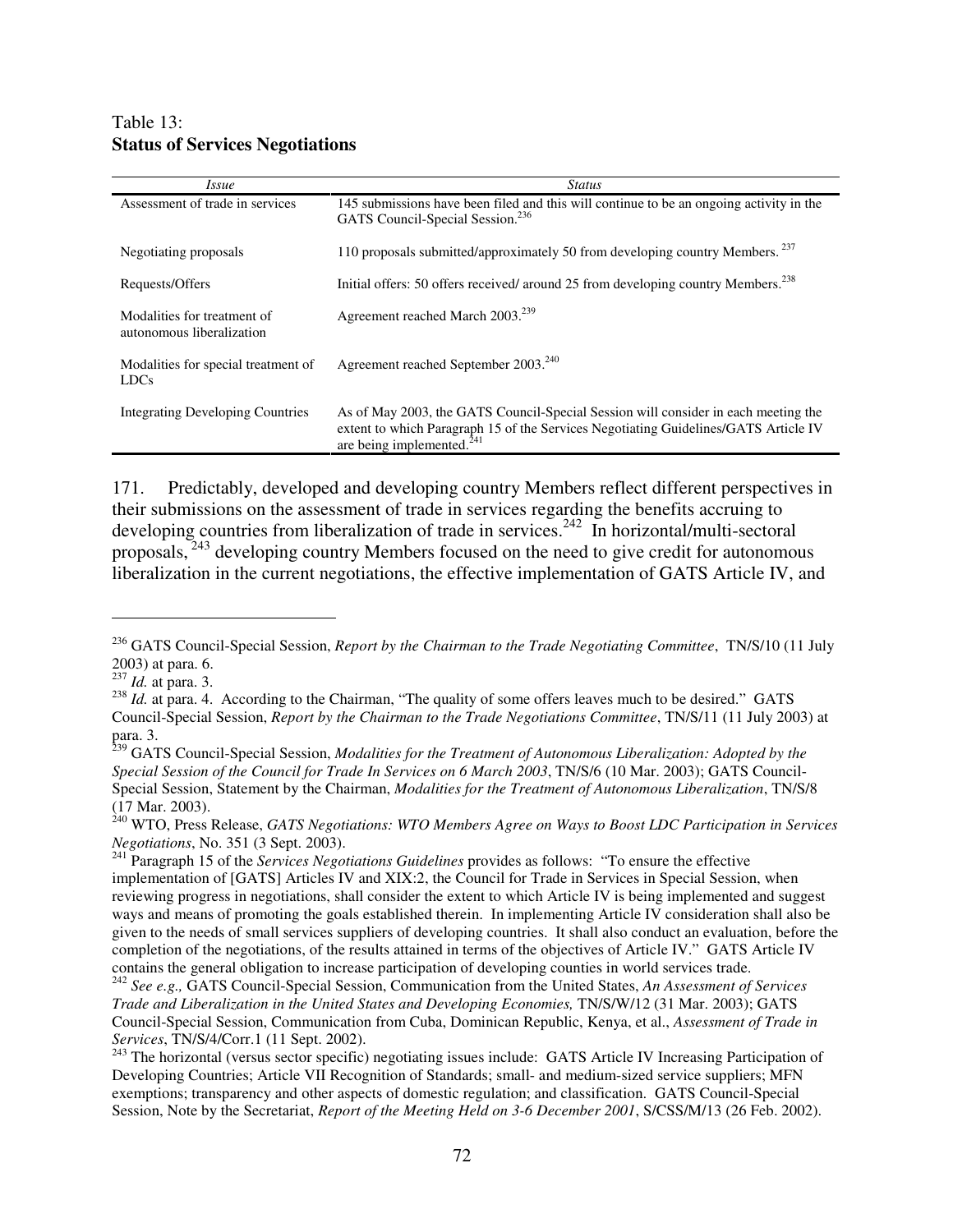mode 4 liberalization,<sup>244</sup> while developed country Members focused on transparency and MFN exemptions. 245

172. In sectoral submissions, developed country Members seek further liberalization of virtually all services sectors<sup>246</sup> (especially communication services as well as distribution services, financial services, environmental services, telecommunications services, and tourism services ) particularly through mode 1 (cross border supply of services) and mode 3 (commercial presence). Developed country WTO Members expect developing countries to "catch-up" by making new commitments for market access and national treatment, removing limitations on existing commitments, making commitments for financial services pursuant to the Understanding on Commitments in Financial Services,<sup>247</sup> and making the additional commitments for basic telecommunications included in the Reference Paper.<sup>248</sup> They also seek regulatory disciplines and transparency obligations,<sup>249</sup> and raise classification issues,<sup>250</sup> including scheduling of "new" previously unscheduled services.<sup>251</sup>

<sup>244</sup> *See e.g.,* GATS Council-Special Session, Communication from Kenya, *Negotiating Proposal*, S/CSS/W/109 (26 Sept. 2001); GATS Council-Special Session, Communications from India, *Proposed Liberalisation of Movement of Professionals under GATS*, S/CSS/W/12 (24 Nov. 2000) and *Negotiating Proposal on Computers and Related Services*, S/CSS/W/141/Corr.1 (11 Apr. 2002); GATS Council–Special Session, Communication from Argentina, Bolivia, Chile, *et al*., *Mode 4 Under GATS Negotiations*, TN/S/W/14, (3 July 2003); GATS Council–Special Session, Communication from Colombia, *Proposal for the Negotiations on the Provision of Services through Movement of Natural Persons*, S/CSS/W/97 (9 July 2001); GATS Council-Special Session, Communication from India, *Proposed Liberalisation of Movement of Professionals under General Agreement on Trade in Services (GATS),* S/CSS/W/12 (24. Nov. 2000). *See also* Arkell (2003b) at pp. 17 ff. There are also some mode 4 proposals by industrialized WTO Members. These, however, focus primarily on highly skilled and intra-corporate transferees. *See e.g*., GATS Council-Special Session, Communication from European Communities and their Member States, *GATS 2000: Temporary Movement of Service Suppliers*, S/CSS/W/45 (14 Mar. 2001) and GATS Council-Special Session, Communication from Canada, *Initial Negotiating Proposal on Temporary Movement of Natural Persons Supplying Services under the GATS (Mode 4)*, S/CSS/W/48 (14 Mar. 2001).

<sup>245</sup> GATS Council-Special Session, *Statement of the Chairman of the Special Session of the Council for Trade in Services to the Trade Negotiations Committee: 22 March 2002*, TN/S/1 (11 Apr. 2002) at pp. 3, 6.

<sup>&</sup>lt;sup>246</sup> *Id.* at pp. 3-6 (noting submissions in the following sectors: business services, communication services, construction services, distribution services, education services, energy services, environmental services, financial services, recreational services, tourism services, and transport services). No submissions appear to have been made

regarding health services. 247 *See* www.wto.org/english/tratop\_e/serv\_e/21-fin\_e.htm for more information on the Understanding on Commitments in Financial Services. The Understanding essentially provides an alternative approach to GATS Part III for making specific commitments to liberalize trade in financial services.

<sup>&</sup>lt;sup>248</sup> Examination of the current initial GATS offers shows that developed country members are not prepared to fully liberalize: financial services beyond the Understanding on Financial Services: publicly provided or recently privatized postal, health and education services; audiovisual services; maritime transport services; mode 4, or

professional services. 249 *See e.g.,* GATS Council-Special Session, Communication from Switzerland, *GATS 2000: Distribution Services*, S/CSS/W/77 (4 May 2001).

<sup>250</sup> GATS Council-Special Session, Note by the Secretariat, *Minutes of the Meeting Held on 5, 8 and 12 October 2001*, S/CSS/M/12 28 November 2001; GATS Council-Special Session, *Note by the Secretariat, Minutes of the Meeting Held on 3-6 December 2001*, S/CSS/M/13 (26 Feb. 2002).

<sup>251</sup> *Minutes of the Meeting Held on 3-6 December 2001*, S/CSS/M/13 (noting the discussion on emerging services, such as data warehousing, and on new electronically delivered services).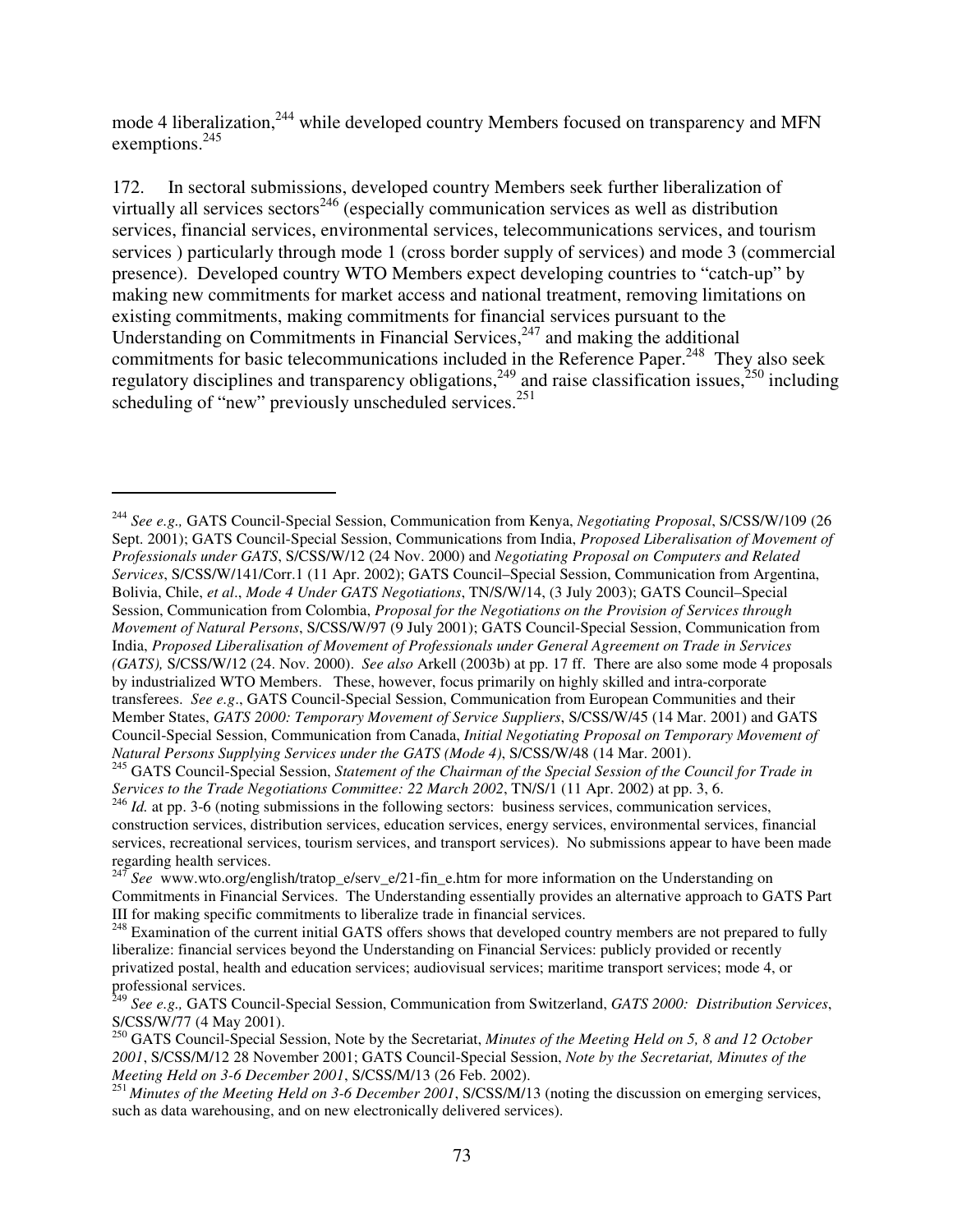173. In comparison, developing country Members concentrated their sector-specific submissions on tourism services, various transport services, telecommunications services, computer services, as well as mode 4, construction services, distribution services, and even financial services.<sup>252</sup> Developing countries made virtually no submissions on professional services, which is somewhat striking given the increasing outsourcing of services such as accounting, auditing, bookkeeping, data entry and other back office services. 253 (*See* Section VII below for a further discussion of this growing outsourcing trend). Some of the developing countries that have been active in making sector specific submissions include: Brazil, Chile, Colombia, Costa Rica, Cuba, El Salvador Honduras India, Kenya, Nicaragua, the Dominican Republic, MERCOSUR, Mexico, Panama and Venezuela.

### **4. Initial Request-Offer Process**

174. By June 2003, Members had filed more than fifty initial requests.<sup>254</sup> By June 2004 approximately forty initial offers were made in response, <sup>255</sup> with developing country Members submitting around twenty-five of those offers. As a sign for the fact that the service negotiations have - as opposed to other trade issues - not come to a complete halt, a few initial GATS offers have been coming in even after the Cancun Ministerial (e.g., from India).<sup>256</sup>

The requests and offers reflect the priorities of WTO Members explained in the preceding section. (*See* Section V.B.3 above).

<sup>255</sup> The following Members have circulated offers before 1 June 2004: Argentina, Australia, Bahrain, Bolivia, Bulgaria, Canada, Chile, China, Chinese Taipei, Colombia, Czech Republic, European Communities and its Member States, Fiji Islands, Guatemala, Hong Kong (China), Iceland, India, Israel, Japan, Korea, Liechtenstein, Macao (China), Mexico, New Zealand, Norway, Panama, Paraguay, Peru, Poland, Senegal, Singapore, Slovenia, St. Kitts & Nevis, St. Christopher and Nevis, Slovak Republic, Slovenia, Sri Lanka, Switzerland, Thailand, Turkey, United States and Uruguay. See CTS-Special Session, Report by the Chairman to the Trade Negotiations Committee, TN/S/10 (11 July 2003). For an up-to-date list of WTO Members that have presented offers, see Internet:

 $^{252}$  For example, developing country Members filed six submissions on tourism making it the sector most frequently addressed by developing countries. GATS Council-Special Session, Communication from Cuba, *Negotiating Proposal on Tourism and Travel-Related Services*, TN/S/W/1 (14 May 2002); GATS Council-Special Session, Communication from Costa Rica, *Tourism Services*, S/CSS/W/128 (30 Nov. 2001); GATS Council-Special Session, Communication from MERCOSUR, *Tourism Services*, S/CSS/W/125 (29 Nov. 2001); GATS Council-Special Session, Communication from Colombia, *Tourism and Travel-Related Services*, S/CSS/W/122 (27 Nov. 2001); GATS Council-Special Session, Communication from Bolivia, Dominican Republic, Ecuador, *et al.*, *Draft Annex on Tourism*, S/CSS/W/107 (26 Oct. 2001); GATS Council-Special Session, Communication from the Dominican Republic, El Salvador, Honduras, *et al.*, *The Cluster of Tourism Industries*, S/CSS/W/19 (5 Dec. 2000).

<sup>253</sup> *But see*, GATS Council-Special Session, Communication from Colombia, *Professional Services,* S/CSS/W/98 (9 July 2001).

 $254$  The word "initial" is indicative of the negotiating process being a succession of requests and offers. Neither initial requests nor the offers have any final legal meaning at this stage.

www.wto.org/english/tratop\_e/serv\_e/s\_negs\_e.htm, and the website of the European Services Forum, Internet: www.esf.be/f\_e\_negotiations.htm (both 10 Jan. 2004).

<sup>256</sup> "Services Week Shows Dynamism Despite Stalled Talks", in: *Bridges Weekly* (11 Dec. 2003).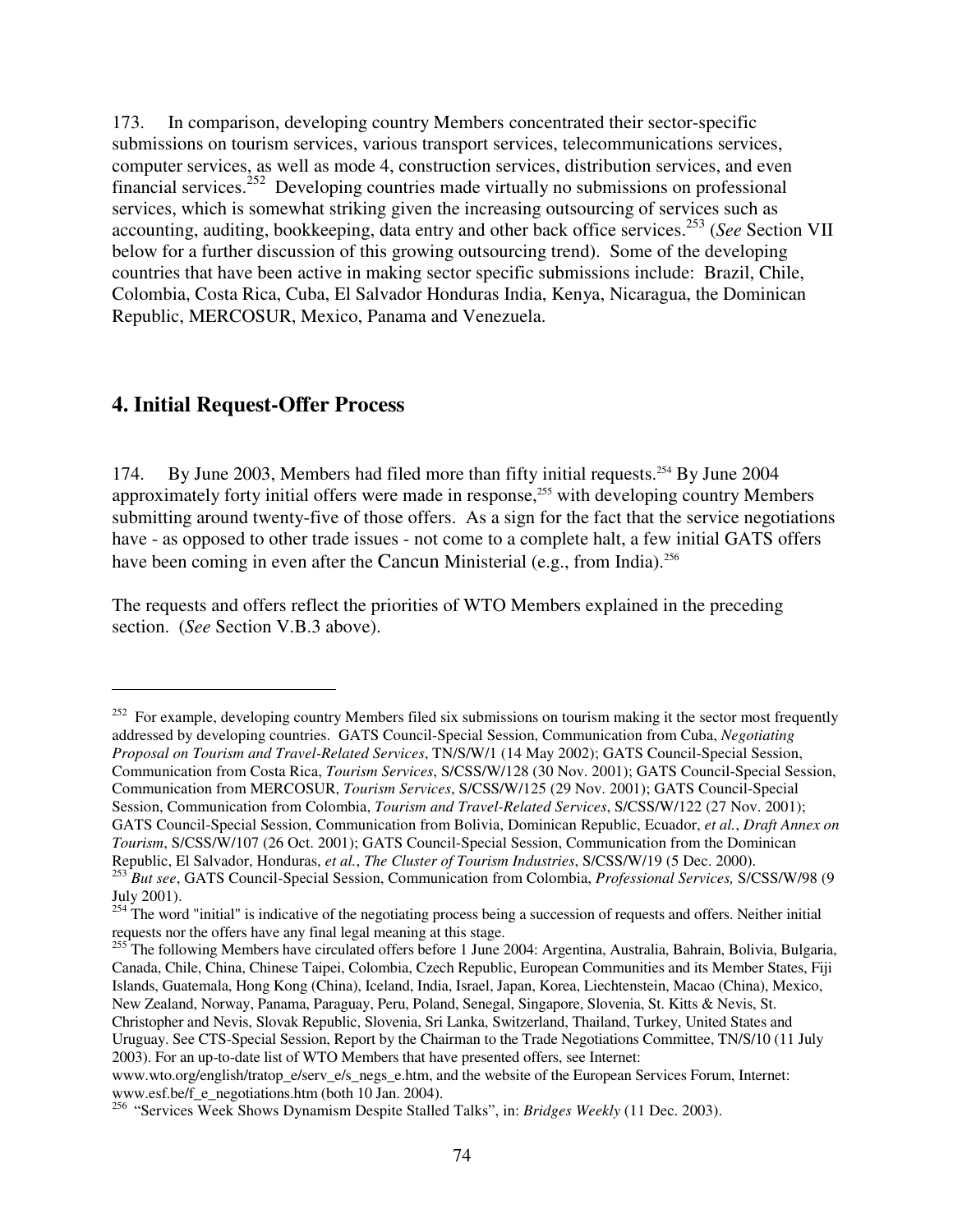175. The purpose of an "initial request" is for the requesting Member to seek from another Member: (1) specific commitments on market access or national treatment for sectors not included in a schedule; (2) removal or reduction of existing limitations or replacement of an "unbound" entry with a binding; (3) additional commitments (e.g.*,* Reference Paper on Basic Telecommunications); and (4) removal of MFN exemptions.<sup>257</sup> Requests are circulated bilaterally and do not follow a specific format. Initial offers respond to the four different types of initial requests, and are usually circulated multilaterally in the form of a schedule. 258

176. The word "initial" is indicative of the negotiating process being a succession of requests and offers. Neither initial requests nor the offers have any final legal meaning at this stage. According to the WTO Secretariat:

Offers in effect are a signal of the real start of the advanced stage of bilateral negotiations. That is when negotiators will come to Geneva and have each time a long schedule of bilaterals with other delegations and the whole place becomes like a "beehive." Delegations will spend less time in Council Meetings and more time negotiating with each other. The process really enters a new phase with the submission of those offers.

The submission of offers could also trigger submission of further requests and then the process continues and becomes a succession of requests and offers. As an off-shoot from that process, in bilateral negotiations certain substantive issues might arise and require further multilateral discussion, including certain regulatory issues raised in requests and offers relating to additional commitments (Article XVIII). 259

177. In reporting on the status of the request-offer process to the Trade Negotiations Committee, the Chairman of the GATS Council-Special Session in July 2003 urged Members who have not yet submitted their initial offers to endeavour to do so as soon as possible.<sup>260</sup> The Chairman noted that the quality of the offers fell short of the negotiating goals of achieving progressively higher levels of liberalization of trade in services with no *a priori* exclusion of any sector and giving special attention to the sectors and modes of supply of greatest export interest to developing countries. 261

178. Subsequently, the Chairman of the Trade Negotiations Committee reported to the General Council that there is not yet a critical mass of services offers on the table and that the quality of the offers is not sufficiently high as they appear largely to reflect a consolidation of the status

<sup>257</sup> WTO Seminar on the GATS, Summary of Presentation by the Secretariat, *Technical Aspects of Requests and Offers* (20 Feb. 2002) www.wto.org/english/tratop e/serv e/requests offers approach e.doc (visited 1 Sept. 2003). 258 *Id.*

<sup>259</sup> *Id.*

<sup>260</sup> GATS Council-Special Session, *Report by the Chairman to the Trade Negotiations Committee*, TN/S/10 (11 July 2003).

<sup>261</sup> *Id.*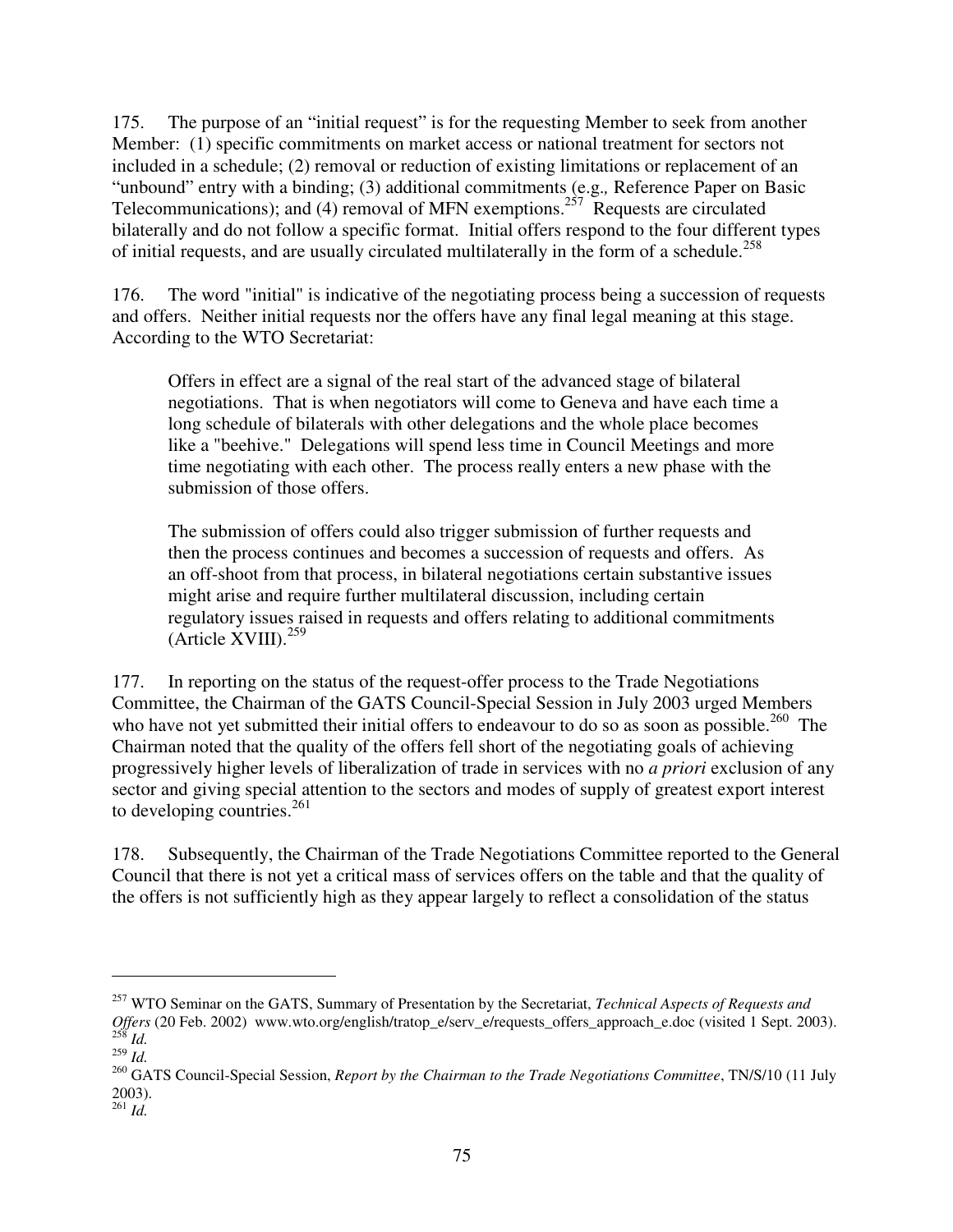quo and do not satisfy the mode 4 interests of developing countries.<sup>262</sup> He also reported that "On the rule-making side of the services negotiations (domestic regulation emergency safeguard measures, government procurement and subsidies), the lack of progress has caused serious concern."<sup>263</sup> The TNC Chairman suggested that the Ministers in Cancun establish "landmark dates" by which the Members would submit improved offers and finally revised offers to conclude the negotiations by the scheduled date of 1 January 2005.<sup>264</sup>

179. The draft declaration for the Cancun Ministerial adopted the TNC Chairman's suggestions and called upon Members to submit initial offers as soon as possible and provided the opportunity for the Ministers to set dates for the submission of improved and revised offers. The draft declaration also called for the conclusion of the negotiations on rulemaking "in accordance with their respective mandates and deadlines" and for a review of progress in these negotiations by 31 March 2004. The Cancun Ministerial, however, did not produce a substantial declaration. As a consequence, the number and level of commitments and the development of GATS rules continue to be disappointing to WTO Members<sup>265</sup> and to the service industry.<sup>266</sup> The industry's disappointment concerning the multilateral service negotiations has already translated to some of the latter advocating bilateral FTAs as "additional" or main trade policy tools.<sup>267</sup>

However, the rule-making bodies of the GATS are pursuing their work - albeit at slow speed independently from the Doha Development Agenda. 268

<sup>262</sup> Trade Negotiations Committee, *Report by the Chairman of the Trade Negotiations Committee to the General Council*, TN/C/3 (23 July 2003) at para. 24.

<sup>263</sup> *Id.* at para. 25. There has not been much progress on the "rulemaking" aspects of the GATS built-in agenda (i.e.*,* government procurement, subsidies, domestic regulation, emergency safeguard measures) either before or after the 2001 launching of the Doha negotiations. *See* WTO (2002b) at pp. 74-78 and WTO (2003) at p. 85. Nonetheless, developed country Members are seeking balanced progress between negotiations on market access – something that is important to developed country Members—and negotiations on safeguards – something that is important to a number of developing country Members. *See* GATS Council-Special Session, Note by the Secretariat, *Report of the Meeting Held on 3-6 March 2003,* TN/S/M/6 (25 Apr. 2003) at para. 178.

<sup>264</sup> *Id.*

<sup>265</sup> CTS-Special Session, Report of the Meeting Held on 4 and 10 July and 3 Sept. 2003, - *Note by the Secretariat*, TN/S/M/8 (29 Sept. 2003), at para. 220; and USTR (2004) at p. 5.

<sup>&</sup>lt;sup>266</sup> "Global Industry Groups: Liberalisation of Services Must Move Forward," Joint position Paper, the service industry associations of the EU, Australia, Hong Kong, Japan and the US – (22 Mar. 2004), www.esf.be (visited 12

Apr. 2004).<br><sup>267</sup> "ESF New Priorities for the DDA," declaration of the European Service Forum (5 Nov. 2003), www.esf.be/pdfs/new\_priorities.pdf (visited 1 Mar. 2004).

<sup>&</sup>lt;sup>268</sup> GATS Council, Report of the Working Party on Domestic Regulation to the Council for Trade in Services (2003), S/WPDR/6 (12 Mar. 2003) and GATS Council, Report of the Working Party on GATS Rules to the Council for Trade in Services (2003), S/WPGR/13 (12 Mar. 2003).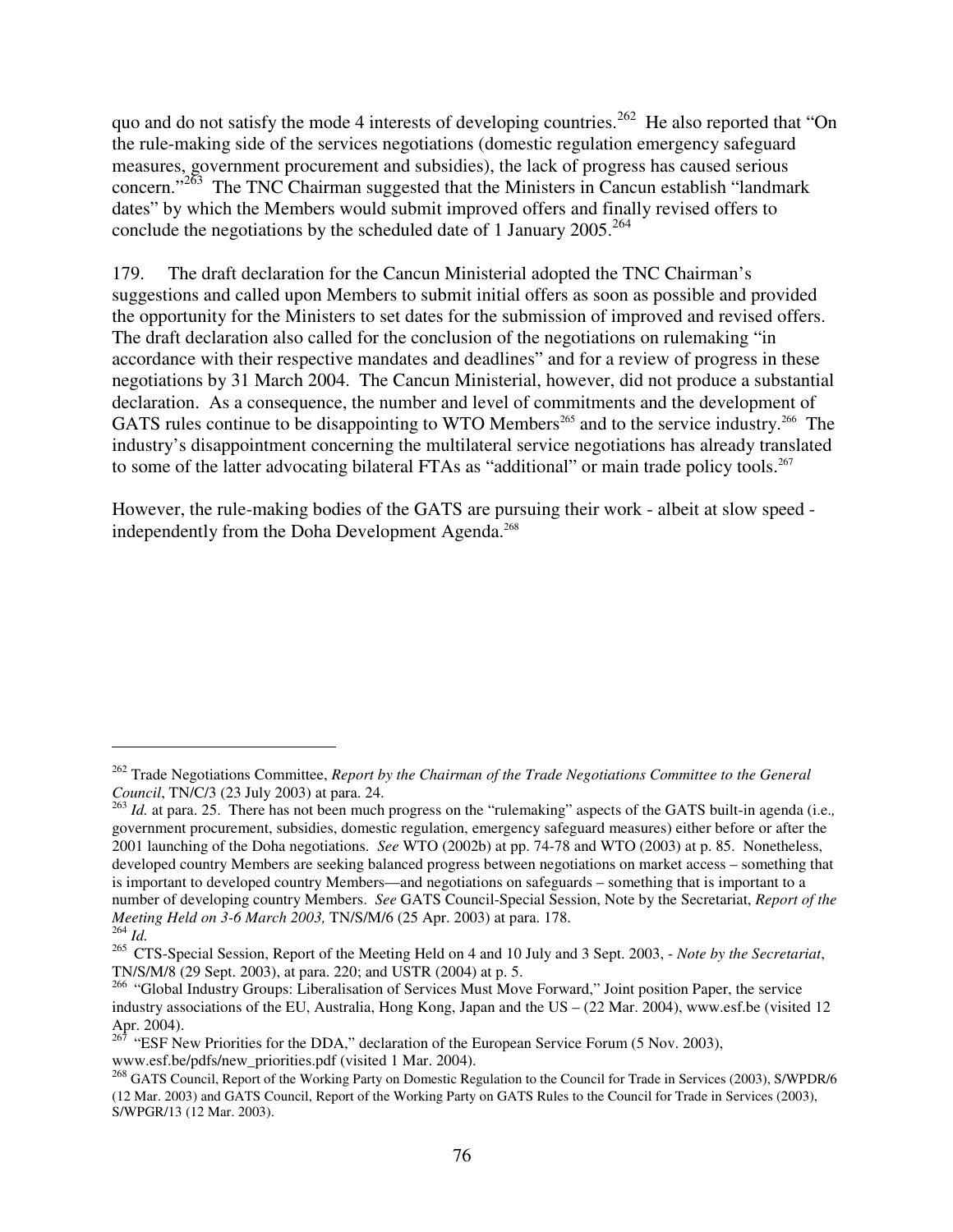## **5. Developing Country Participation in the Services Negotiations**

180. As indicated above, developing country Members have tabled only fifteen, or one-half, of the initial offers. The low percentage of developing country submissions in comparison to the high percentage of WTO members that are developing countries can be attributed to a number of factors.

181. There is the obvious problem of insufficient resources that adversely impacts both the expertise needed to develop submissions and the ability to file submissions within the specified timeframes.<sup>269</sup> The number of developing country offers also may be low because: developed country Members do not make requests to LDCs out of fear of public criticism or limited commercial interest; and developing countries do not make requests to one another, possibly "out of deference to group solidarity . . . even though their services exporters face problems in South/South trade just as elsewhere."<sup>270</sup>

182. But there are additional reasons that reflect the ambitions of developing country Members under the Doha Development Agenda. As a tactical matter applicable to the entire range of Doha negotiations, developing countries may proceed slowly in the services negotiations as long as there is little progress in agriculture or other topics of high priority to them.

183. Within the context of the services negotiations, developing countries want developed countries to be more forthcoming with liberalization of mode  $\frac{4}{3}$  (movement of natural persons)<sup>271</sup> and services of export interest to developing countries<sup>272</sup> before responding with offers.<sup>273</sup> Some developing countries have indicated that they will only liberalize services if they get more mode 4 concessions from their trading partners.<sup>274</sup> Currently, offers to further liberalize mode 4 are limited to categories of personnel related to commercial presence, while developing countries are interested in commitments de-linked from commercial presence. 275 Furthermore, developing countries would like to see more progress in the negotiations on emergency safeguards before proceeding with further services liberalization.

184. Developing countries also have expressed discontent with the lack of progress on three negotiating guidelines that were included to implement GATS S&D provisions and to protect and advance developing country interests in the services negotiations: (1) the assessment of

<sup>269</sup> GATS Council-Special Session, *Report by the Chairman to the Trade Negotiations Committee*, TN/S/11 (11 July 2003) at para. 3, and Arkell (2003b) at p. 9.

 $270$  Arkell (2003b) at p. 9.

<sup>271</sup> "Worker Access Emerges as Hurdle in Services," *Inside U.S. Trade* (16 May 2003).

<sup>272</sup> GATS Council-Special Session, *Report by the Chairman to the Trade Negotiations Committee*, TN/S/9 (4 June 2003).

<sup>&</sup>lt;sup>273</sup> The Chairman's report to the Trade Negotiations Committee in July 2003 hinted that offers from developed country Members failed to address sectors of interest to developing countries. GATS Council-Special Session, *Report by the Chairman to the Trade Negotiations Committee*, TN/S/11 (11 July 2003) at para. 3

<sup>274</sup> "Developing Countries Warn Increased Mode 4 Offers Are Needed," *Inside U.S. Trade* (11 July 2003).

<sup>275</sup> GATS Council-Special Session, Communication from Argentina, Bolivia, Chile, *et al.*, *Mode 4 Under GATS Negotiations*, TN/S/W/14 (3 July, 2003).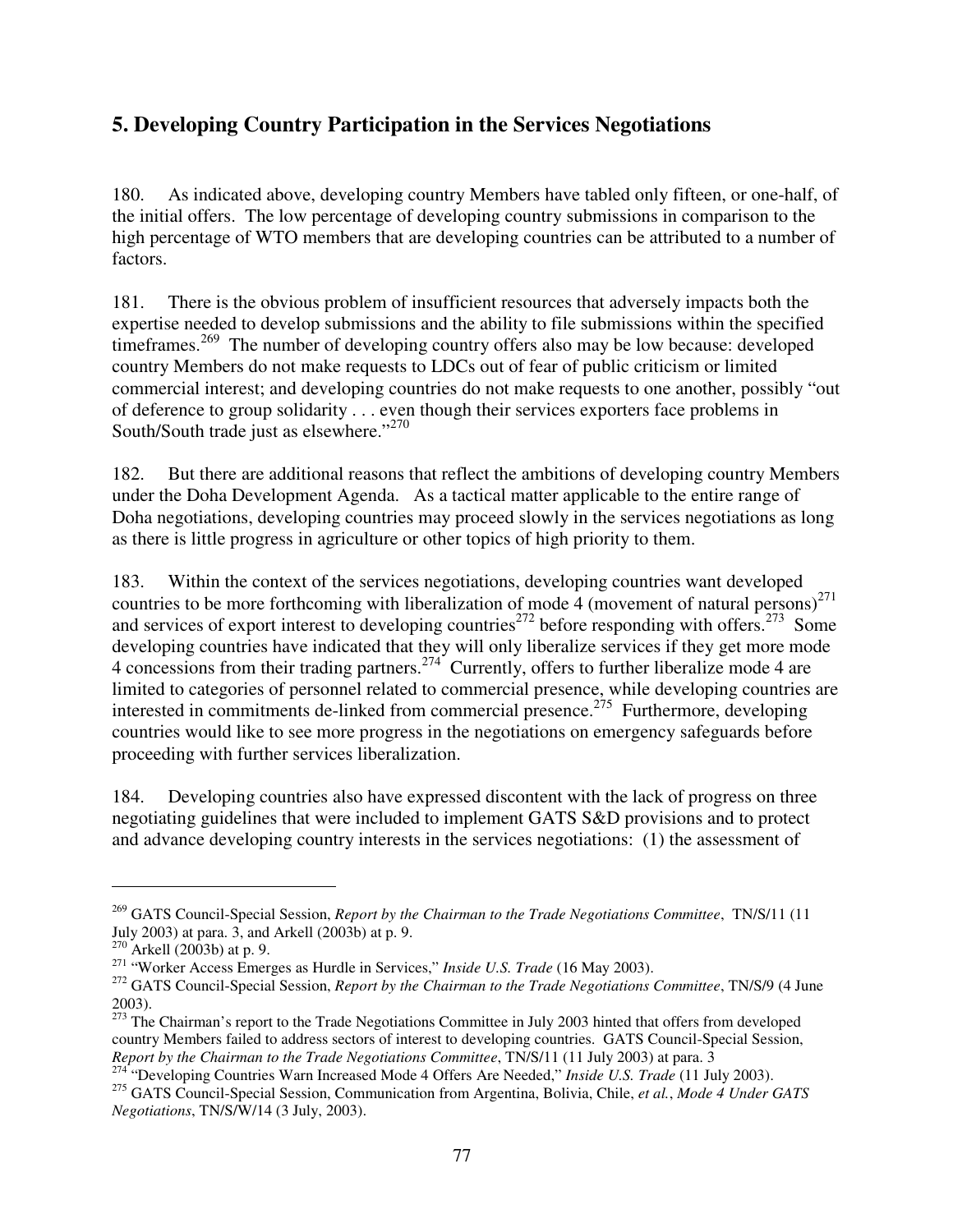trade in services;<sup>276</sup> (2) implementation of paragraph 15 of the Services Negotiations Guidelines regarding increasing participation of developing countries in world services trade pursuant to GATS Article IV;<sup>277</sup> and (3) modalities for special and differential treatment in the negotiations of less developed country Members. Note, however, immediately prior to the Cancun Ministerial, the Special Session of the GATS Council did adopt the LDC S&D modalities.<sup>278</sup> Although an important step from the LDC perspective, it remains to be seen whether this agreement can really boost LDC participation.

185. Finally, developing country Members also have complained about developed country Members who addressed specific concerns about regulations and classification in the bilateral request-offer process, a process referred to as the "bilateralisation of horizontal issues" which developing countries claim - places under-resourced Members at a disadvantage.<sup>279</sup>

<sup>279</sup> ICTSD (2003b).

 $276$  The assessment of trade in services began in 1998. It has produced roughly 145 submissions but has not satisfied developing country Members. *See e.g*., GATS Council-Special Session, Communication from Cuba, Dominican Republic, Kenya, et al., *Assessment of Trade in Services*, TN/S/W/3 (10 June 2002); Communication from Cuba, Senegal, Tanzania, *et al.,* Assessment of Trade in Services, S/CSS/W/132 (6 Dec. 2001); Communication from Cuba, Dominican Republic, Haïti, et al., *Assessment of Trade in Services*, S/CSS/W/114 (9 Oct. 2001); Communication from Argentina, *Assessment of Trade in Services: Participation of Developing Countries*,

S/CSS/W/44 (9 Mar. 2001). *See also* South Centre (2003) for background information on the assessment on trade in services.

<sup>277</sup> *See e.g.,* GATS Council-Special Session, Communication from Bolivia, Barbados, Colombia, *et al*., *Proposed Liberalisation of Movement of Professionals Under GATS,* TN/S/W/7 (28 Oct. 2002); Communication from Cuba, Pakistan, Senegal, *et al*., *Economic Needs Test,* S/CSS/W/131 (6 Dec. 2001).

<sup>278</sup> WTO, Press Release, GATS Negotiations: *WTO Members Agree on Ways to Boost LDC Participation in Services Negotiations*, No. 351 (3 Sept. 2003). *See also* GATS Council-Special Session, Communication from the LDC Group, *Draft Modalities for the Special Treatment for LDC Members in the Negotiations on Trade in Services*, TN/S/W/13 (7 May 2003).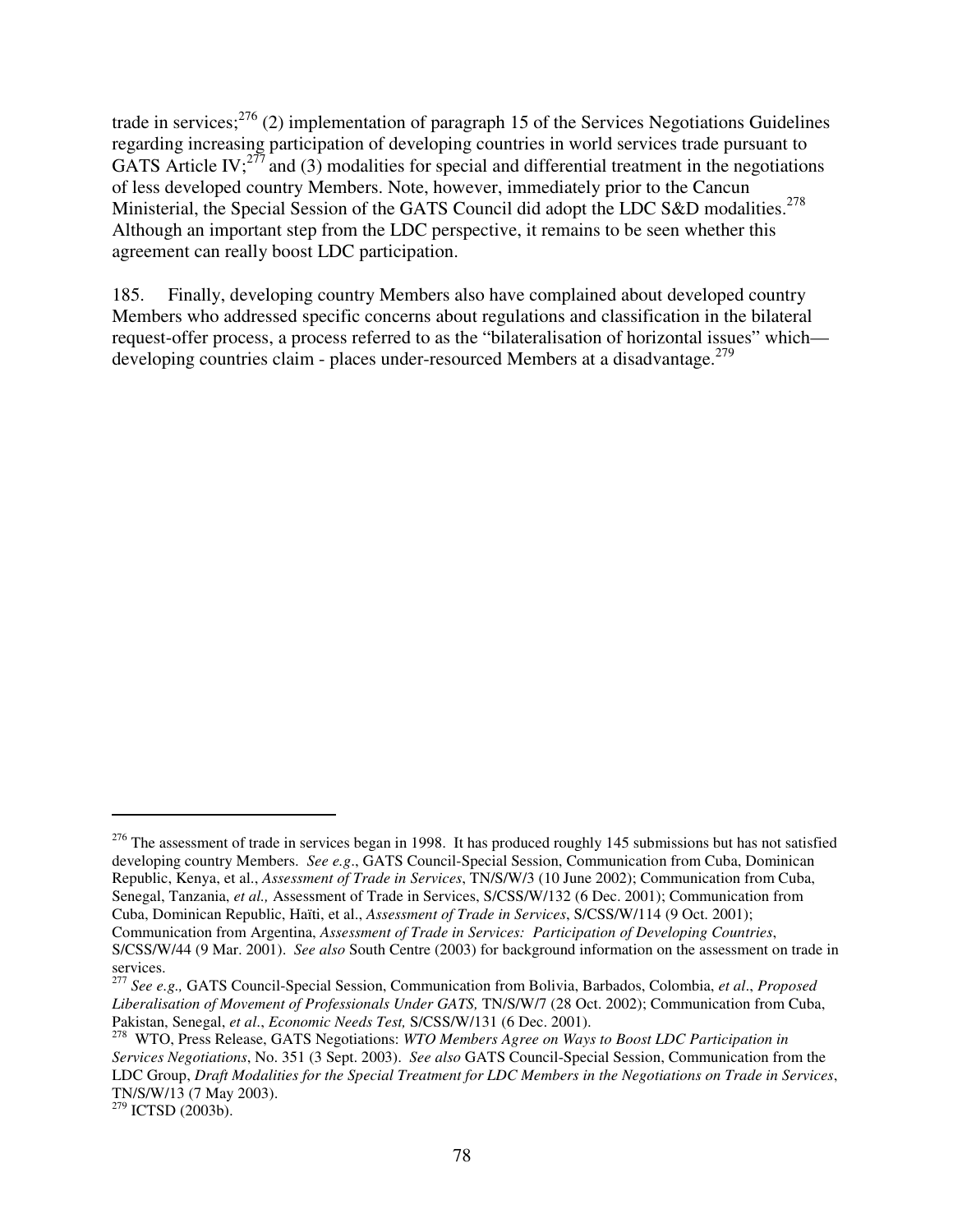### **6. E-commerce in the Services Negotiations**

186. The Uruguay Round negotiations were groundbreaking because they successfully integrated services into the multilateral trading system. At that time, however, the Internet and ecommerce were not major factors in services trade. The Doha negotiations offer the opportunity for Members to use the GATS to expand e-commerce by:

- Going beyond the *status quo* and making more mode 1 and mode 2 commitments. The commitments made during the Uruguay Round tended to freeze the *status quo* rather than rollback limitations on services trade.<sup>280</sup> Given the phenomenal growth of the Internet and e-commerce since the entry into force of the GATS in 1995, many services are now easily traded electronically, thus creating an even greater interest among Members in further liberalizing services on both a cross-border and consumption abroad basis. 281 (*See* Section VII below).
- Making more mode 4 commitments. In the Uruguay Round, almost all WTO Members entered horizontal limitations under mode 4 that permit only temporary movement of (senior) management personnel and specialists linked to commercial presence. Given the explosion in demand for technicians qualified to perform IT-related services and the growing supply of such persons in developing countries in the last five-to-ten years, the Doha negotiations provide the opportunity to use mode 4 commitments to create a more fluid, global market place for high tech workers.<sup>282</sup>
- Further liberalizing trade in Internet infrastructure services. During the Uruguay Round negotiations and subsequent negotiations on basic telecommunications services, Members were just beginning to understand the linkages between telecommunications/computer services and the Internet/e-commerce. There is full recognition of this linkage today, and consequently new incentives for further liberalization of Internet infrastructure services.
- Ensuring coverage of "new" services. Given the "bottom up" or "positive list" approach to scheduling services commitments that was adopted in the Uruguay Round, it is not clear where IT services that were developed after the conclusion of the Uruguay Round are covered in existing schedules. The Doha negotiations provide the opportunity to decide how and where these new services are covered by specific commitments.

<sup>280</sup> *See* Hoekman (1996) at p. 88 and 103; Senti (2001) at p. 257, para. 1288; Feketekuty (1998) at p. 2; and Hoekman & Kostecki (2001) at p. 257 (noting that: "Virtually all commitments made in the Uruguay Round were of a standstill nature, that is, a promise not to become more restrictive than already was the case for scheduled sectors.") A great deal of the effort during the Uruguay Round went into rule-making. WTO (2001) at p. 108-109.<br><sup>281</sup> See Council for Trade in Services, Background Note by the Secretariat, Structure of Commitments for Mode *and 3*, S/C/W/99 (3 Mar. 1999); Karsenty (2000); Mattoo & Schuknecht (2001); OECD (2000a); and Hauser &

Wunsch-Vincent (2002) at p. 119-121.

<sup>282</sup> *See* General Council, Communication by Indonesia and Singapore, *Work Programme on E-commerce*, WT/GC/W/247 (9 July 1999).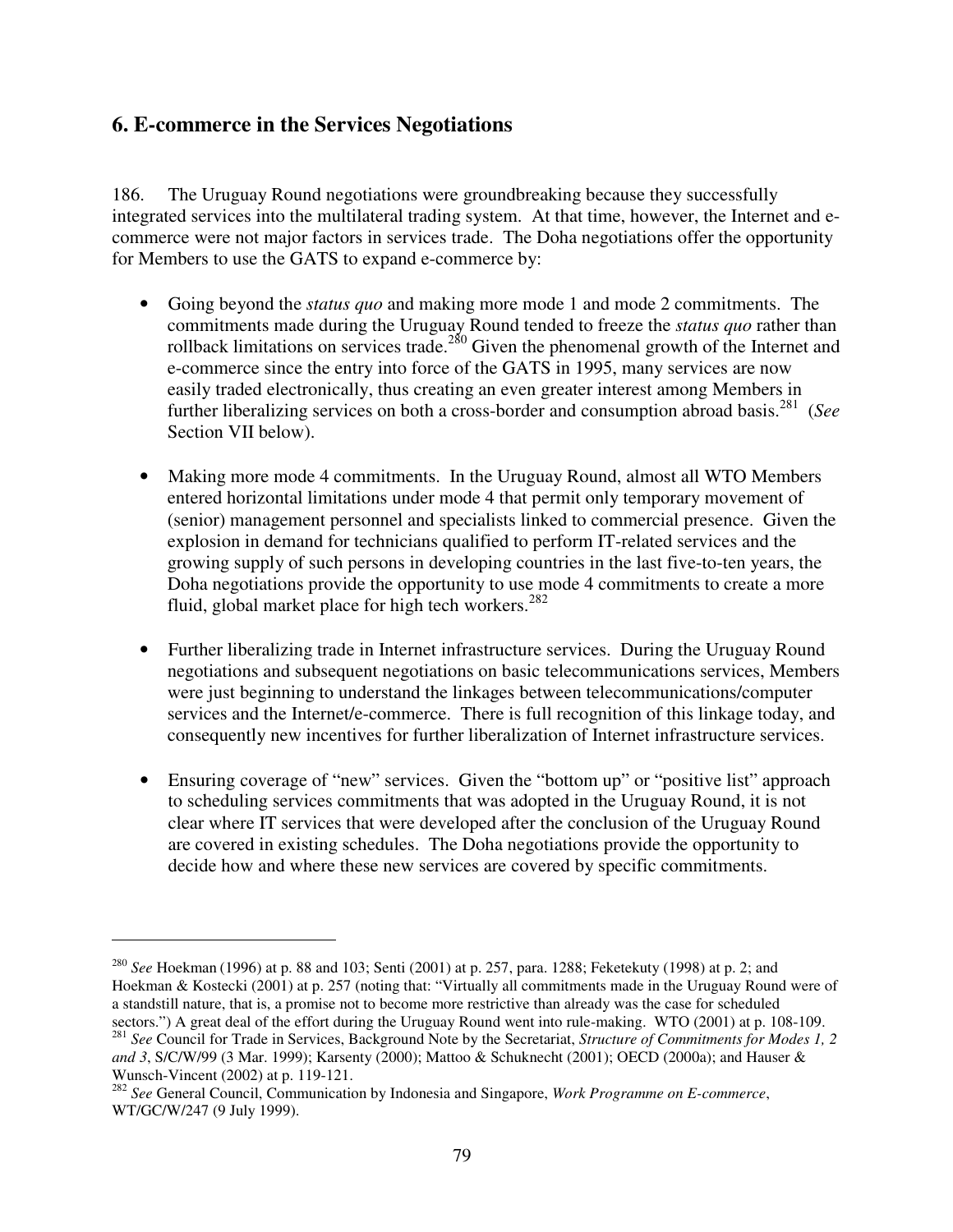187. Many submissions in the services negotiations have directly or indirectly addressed the potential for e-commerce to expand services trade. In fact, a majority of the sector-specific proposals reference e-commerce or the electronic supply of services across borders (i.e.*,* without establishing a presence in the foreign country).<sup>283</sup> (*See* Table 14 below for examples).

188. In these and other sector-specific submissions, WTO Members primarily note that the development of e-commerce and the Internet has spurred growth, efficiency, and productivity in specific services sectors. They also indicate that in some cases, IT has made existing services tradable across borders (e.g.*,* advertising) and created new services (e.g.*,* some computer services). Almost all of these submissions conclude that e-commerce and the use of IT harbor great potential to increase services trade. Some submissions also indicate goods trade is positively influenced by electronically traded services.<sup>284</sup>

189. Accordingly, many WTO Members have requested new or improved services commitments that would facilitate e-commerce and some have requested the elimination of specific services-related barriers. (*See* Table 15 below for examples of services-related barriers to e-commerce). In some submissions, WTO Members also address whether "new" services fit within the existing services classifications system or whether new services classifications should be created and commitments made thereunder. (*See* Sections VI and VII for a further discussion of the classification of new services).

190. In one submission, the United States proposes liberalization of a "cluster" of Internetenabling services to accelerate the development of the globally networked economy.<sup>285</sup> Specifically, the U.S. calls for market access and national treatment for basic and value-added telecommunication services as well as complementary services (distribution, express delivery, computer, advertising, and certain financial services). Similarly, in the WTO Work Programme on E-commerce, the European Communities proposed the liberalization of a package of ecommerce infrastructure services (telecom, computer, some distribution, advertising, some banking services: payment and money transmission, trading for own account or for account of customers). 286

<sup>&</sup>lt;sup>283</sup> Services can be supplied electronically across borders without establishing either a commercial presence (mode 4) or the movement of natural persons (mode 3), via mode 1 (cross-border) or mode 2 (consumption abroad).

<sup>284</sup> *See e.g.,* GATS Council-Special Session, Communication from Colombia, *Distribution Services* S/CSS/W/120 (27 Nov. 2001).

<sup>285</sup> GATS Council-Special Session, Communication from the United States, *Market Access in Telecommunications and Complementary Services: the WTO's Role in Accelerating the Development of a Globally Networked Economy*, S/CSS/W/30 (18 Dec. 2000).

<sup>286</sup> Council for Trade in Services, Communication from the , *Electronic Commerce Work Programme,* S/C/W/183 (30 Nov. 2000).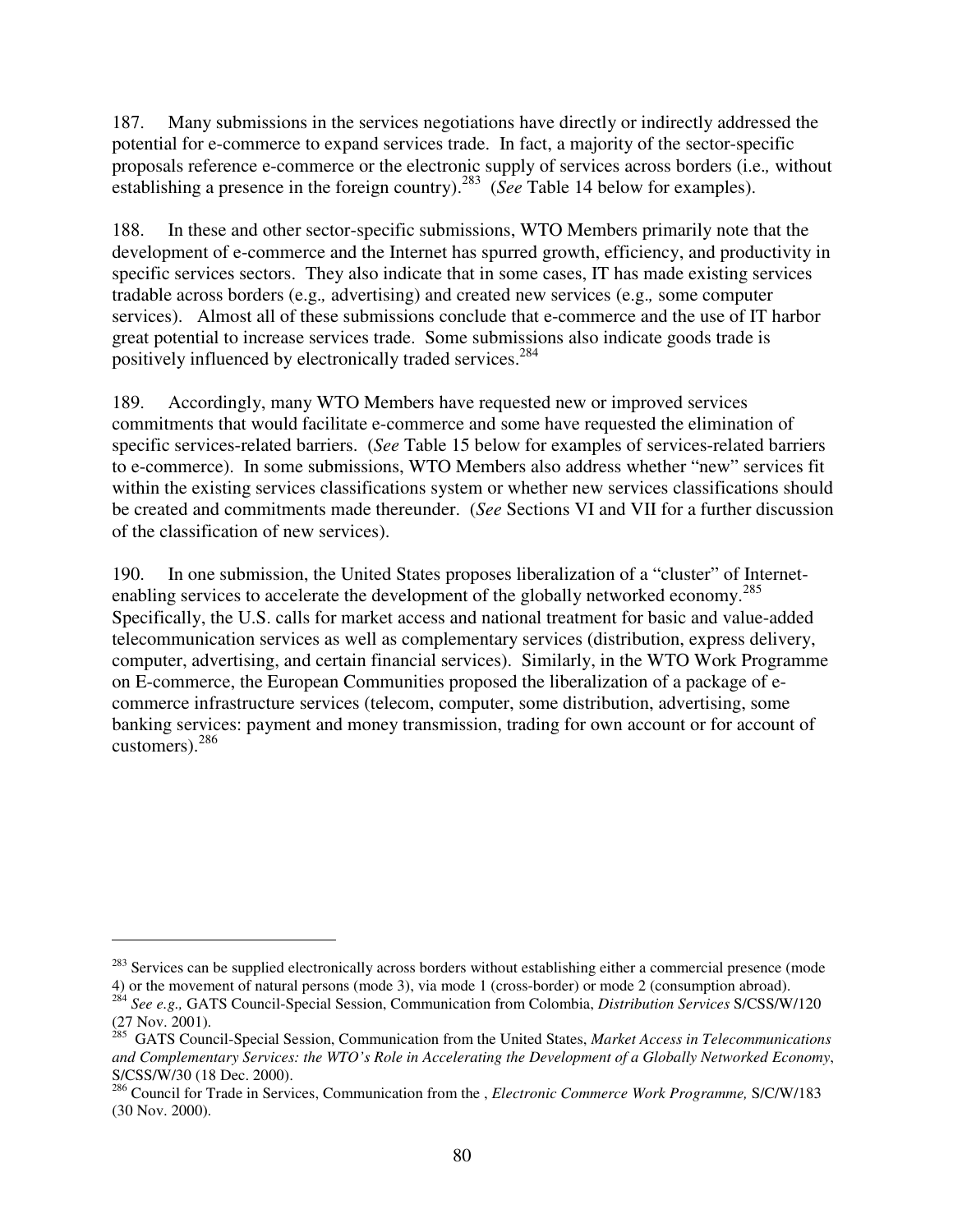| Table 14:                                                                  |  |
|----------------------------------------------------------------------------|--|
| <b>Examples of Services Negotiations Submissions Discussing E-commerce</b> |  |

| Sector                                                                        | Submission                                                                                                                                                                                                                                                                                                                                                                                     |
|-------------------------------------------------------------------------------|------------------------------------------------------------------------------------------------------------------------------------------------------------------------------------------------------------------------------------------------------------------------------------------------------------------------------------------------------------------------------------------------|
| <b>Business Services</b>                                                      | Canada, Initial Negotiating Proposal on Business Services (Other than Professional Services and<br>Computer and Related Services), S/CSS/W/55 (14 Mar. 2001), European Communities and Their<br>Member States, GATS 2000: Business Services, S/CSS/W/34 (22 Dec. 2000).                                                                                                                        |
| <b>Professional Services</b><br>(i.e., accounting)                            | Australia, Negotiating Proposal for Accountancy Services, S/CSS/W/62 (28 Mar. 2001).                                                                                                                                                                                                                                                                                                           |
| Computer and Related<br>Services                                              | Canada, Initial Negotiating Proposal on Computer and Related Services, S/CSS/W/56 (14 Mar.<br>2001).                                                                                                                                                                                                                                                                                           |
| <b>Other Business Services</b><br>(i.e., advertising, energy<br>distribution) | United States, Advertising and Related Services, S/CSS/W/100 (10 July 2001).<br>Venezuela, Negotiating Proposal on Energy Services, S/CSS/W/69 (29 Mar. 2001).                                                                                                                                                                                                                                 |
| <b>Postal Services</b>                                                        | MERCOSUR and Bolivia, Postal Services, S/CSS/W/108 (26 Sept. 2001).                                                                                                                                                                                                                                                                                                                            |
| Telecommunications<br>Services                                                | Chile, The Negotiations on Trade in Services, S/CSS/W/88 (14 May 2001), Korea, Negotiating<br>Proposal for Telecommunication Services, S/CSS/W/83 (11 May 2001), European Communities<br>and Their Member States, GATS 2000: Telecommunications, S/CSS/W/35 (22 Dec. 2000).                                                                                                                    |
| <b>Audiovisual Services</b>                                                   | Japan, The Negotiations on Trade in Services, S/CSS/W/42 (22 Dec. 2000); the United States,<br>Audiovisual and Related Services, S/CSS/W/21 (18 Dec. 2000), Switzerland, GATS 2000:<br>Audiovisual Services, S/CSS/W/74 (4 May 2001).                                                                                                                                                          |
| <b>Distribution Services</b>                                                  | Switzerland, GATS 2000: Distribution Services, S/CSS/W/77 (4 May 2001), Colombia,<br>Distribution Services S/CSS/W/120 (27 Nov. 2001).                                                                                                                                                                                                                                                         |
| Logistics and Related<br>Services                                             | Hong Kong, China, Logistics and Related Services, S/CSS/W/68 (28 Mar. 2001).                                                                                                                                                                                                                                                                                                                   |
| <b>Education Services</b>                                                     | United States, <i>Higher (Tertiary) Education, Adult Education, and Training, S/CSS/W/23</i> (18<br>Dec. 2000), Australia, Negotiating Proposal for Education Services, S/CSS/W/110 (1 Oct.<br>2001), Japan, Negotiating Proposal on Education Services, S/CSS/W/137 (15 Mar. 2002).                                                                                                           |
| <b>Financial Services</b>                                                     | Switzerland, GATS 2000: Financial Services, S/CSS/W/71 (4 May 2001), Canada, Initial<br>Negotiating Proposal on Financial Services, S/CSS/W/50 (14 Mar. 2001). See also, Note by the<br>Secretariat, Report of the Meeting Held on 14-17 May 2001, S/CSS/M/9 (22 June 2001), Note by<br>the Secretariat, Report of the Meeting Held on 5, 8 and 12 October 2001, S/CSS/M/12 (28 Nov.<br>2001). |
| Maritime Services                                                             | Background Note by the Secretariat, Maritime Transport Services, S/CSS/W/106 (4 Oct. 2001)<br>(addressing electronic trade in a special session on maritime transport services).                                                                                                                                                                                                               |

191. The European Communities and Australia also have made substantial contributions that refer to the treatment and commitments of Internet access services. (*See* Section VI below for further discussion of these contributions). Examples of other submissions taking a focused approach to e-commerce include those from Canada and Australia to facilitate the participation of small and medium-sized enterprises in electronic services trade, especially in developing countries. 287

l,

<sup>287</sup> GATS Council-Special Session, Communication from Canada, *Initial Negotiating Proposal on Distribution Services,* S/CSS/W/57 (14 Mar. 2001), GATS Council-Special Session, Communication from Australia, *Negotiating*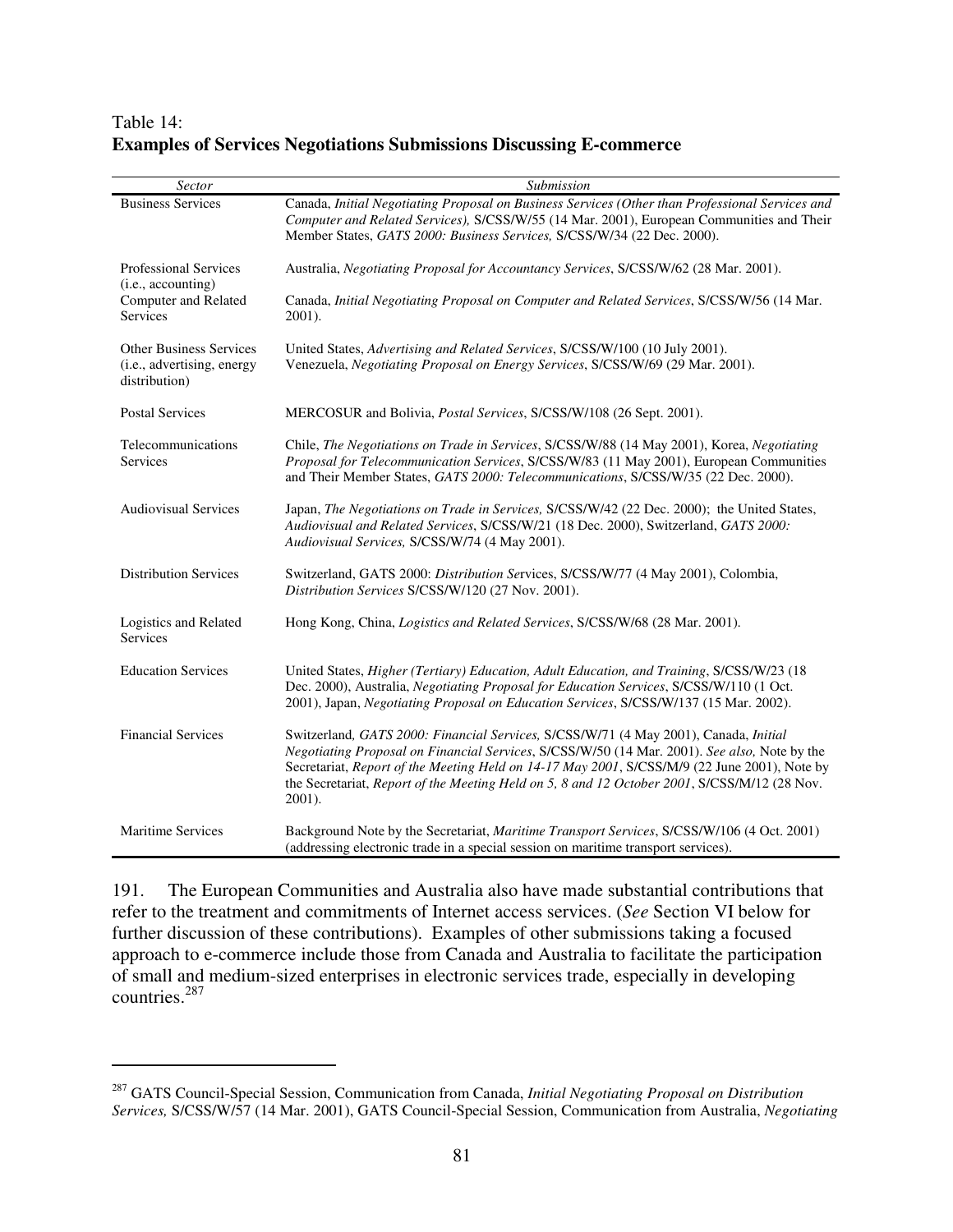#### Table 15: **Examples of Services-related Barriers to E-commerce**

| <i>Services</i><br><b>Sector</b>   | Barriers to E-commerce                                                                                                                                                                                                                         |
|------------------------------------|------------------------------------------------------------------------------------------------------------------------------------------------------------------------------------------------------------------------------------------------|
| <b>Business</b><br><b>Services</b> | Citizenship/residency requirements; Domestic procurement requirements.                                                                                                                                                                         |
| Professional<br><b>Services</b>    | Citizenship/residency requirements for licensing or certification; Professional qualification requirements<br>that necessitate education in the importing country; Reciprocity conditions on the recognition of<br>qualification requirements. |
| Advertising<br><b>Services</b>     | Residency requirements for employees of advertising firms; Requirements for local participation in the<br>production of advertising transmitted through an electronic medium.                                                                  |
| Audiovisual<br><b>Services</b>     | Quantitative limitations; Deviations from the principle of national treatment.                                                                                                                                                                 |
| Education<br>services              | Erection of new barriers as response to growing use of the internet for delivering education services (i.e.,<br>restrictions on electronic transmission of course materials); Restrictions on the use/import of educational<br>materials.      |

192. Several submissions address e-commerce in the context of financial services,<sup>288</sup> a reflection of the magnitude of electronic cross-border financial trade flows and the related, ongoing work in the Committee on Trade in Financial Services.<sup>289</sup> Switzerland, for example, proposed greater harmonization or merging of commitments under modes 1 and mode 2 because IT is increasingly blurring the distinction between the two and causing legal uncertainty.<sup>290</sup> Switzerland also has broached the topic of delineating responsibilities between home and host countries in supervising and regulating cross-border electronic banking services.<sup>291</sup> Several ssubmissions also shed light on regulatory trade barriers impeding cross-border electronic financial transactions (e.g.*,* prudential and supervisory rules; scheduled limitations or absence of commitments on the transfer of financial information, financial data processing, and other auxiliary services; and restrictions on the cross-border provision of certain insurance services,

<u> 2008 - Andrea Station Barbara, actor a component de la contrada de la contrada de la contrada de la contrada</u>

*Proposal for Telecommunication Services*, S/CSS/W/17 (5 Dec. 2000), GATS Council-Special Session, Note by the Secretariat, *Report of the Meeting Held on 14-17 May 2001*, S/CSS/M/9 (22 June 2001).

<sup>&</sup>lt;sup>288</sup> GATS Council-Special Session, Communication from the European Communities and Their member States, *GATS 2000: Financial Services*, S/CSS/W/39 (22 Dec. 2000), GATS Council-Special Session, Communication from Switzerland, *GATS 2000: Financial Services*, S/CSS/W/71 (4 May 2001).

<sup>289</sup> GATS Council-Special Session, Note by the Secretariat, *Report of the Meeting Held on 14-17 May 2001*, S/CSS/M/9 (22 June 2001), GATS Council-Committee on Trade in Financial Services, Communication from Switzerland, *E-banking in Switzerland*, S/FIN/W/26 (30 Apr. 2003); GATS Council-Committee on Trade in Financial Services, Communication from Hong Kong, China, *Market Trends and Regulatory Issues Relating to Electronic Banking and On-line Trading in the Securities and Futures Market of Hong Kong, China,* S/FIN/W/25/Add.1 (19 June 2003).

<sup>290</sup> GATS Council-Special Session, Communication from Switzerland, *GATS 2000: Financial Services*, S/CSS/W/71 (4 May 2001).

<sup>291</sup> GATS Council-Committee on Trade in Financial Services, Communication from Switzerland, *E-banking in Switzerland*, S/FIN/W/26 (30 April 2003) (presenting Switzerland's practice of: (1) not requiring licenses for foreign providers who could only be reached in Switzerland via the Internet and who did not have a physical presence in the country; and (2) allowing foreign-based banks to advertise on the Internet or in the Swiss media, even when such advertising was deliberately targeted at Swiss clients).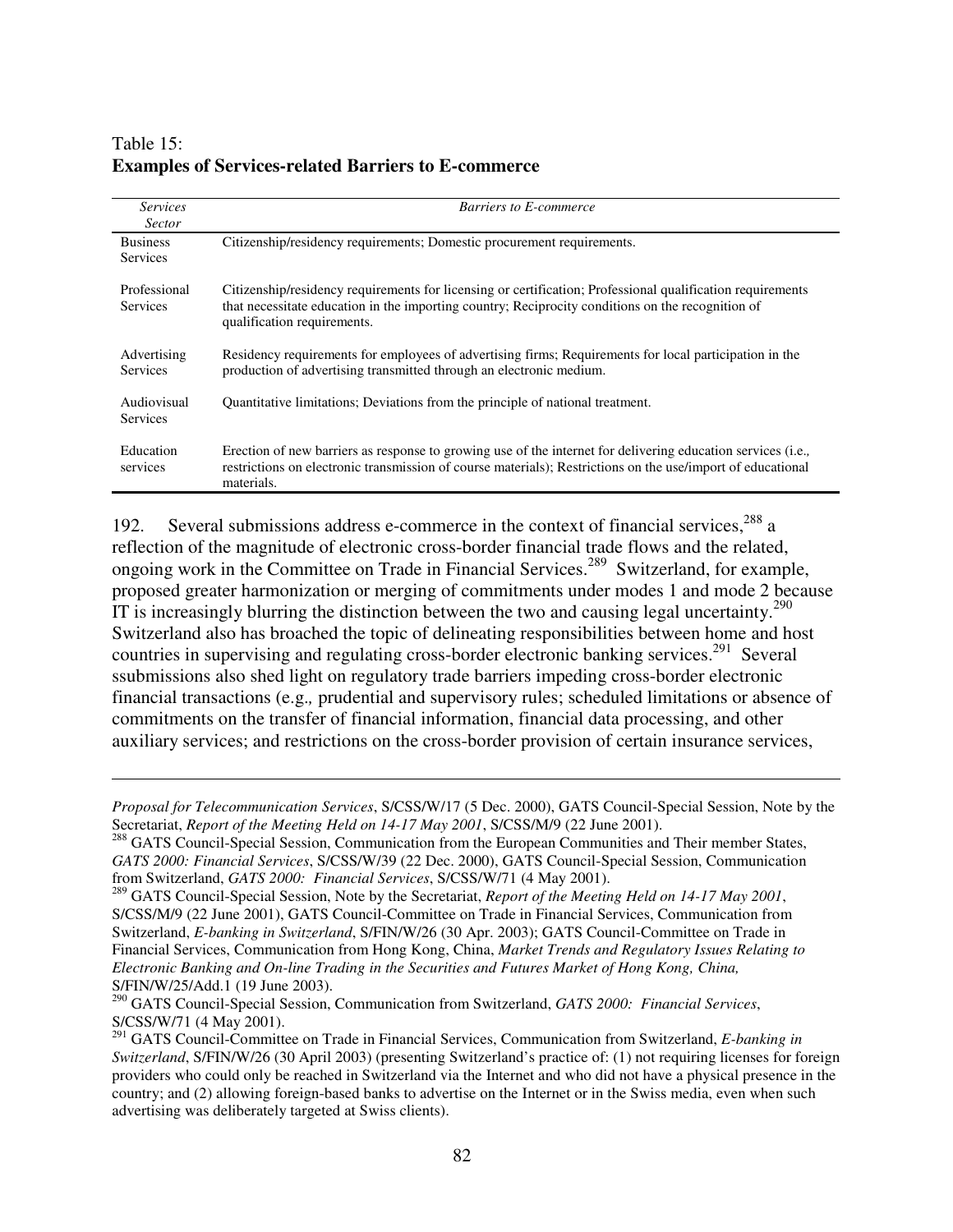etc.). The Committee on Trade in Financial Services, which reports to the GATS Council, has discussed other e-commerce issues including mobile commerce (m-commerce), data privacy, cyber threats, and electronic payments.<sup>292</sup>

193. Hong Kong filed an interesting submission on logistics and related services that addresses complex electronic trade questions.<sup>293</sup> According to the submission, "Logistics, in general, is understood as the procedure to optimize all activities to ensure the delivery of products through a transport chain from one end to the other."<sup>294</sup> Currently, there is no single commitment that Members may make for logistical services, and the submission seeks to create a list of services that constitute logistical services in preparation for seeking commitments from Members on those services. Many of the services identified in the submission could be acquired and/or delivered electronically: freight transportation services; cargo-handling services; storage and warehousing services; customs clearance services; transport agency services; container station and depot services; inventory management services; order processing services; production planning services; and production control services. 295

194. Apart from this handful of examples, the GATS negotiations have not yet ventured into the many complex e-commerce issues that were raised in the GATS Council under the WTO's Work Programme on E-commerce. As the next section of this paper illustrates, most of the questions remain unanswered and are likely to surface at the negotiation table.

<sup>292</sup> GATS Council-Committee on Trade in Financial Services, Note by the Secretariat, *Report of the Meeting Held on 2 December 2002*, S/FIN/M/38 (11 Feb. 2003), GATS Council-Committee on Trade in Financial Services, Note by the Secretariat, *Report of the Meeting Held on 16 May 2003*, S/FIN/M/40 (30 June 2003).

<sup>293</sup> GATS Council-Special Session, Communication from Hong Kong, China, *Logistics and Related Services*, S/CSS/W/68 (28 March 2001). 294 *Id.* at para. 4.

<sup>295</sup> *Id.* at para. 6.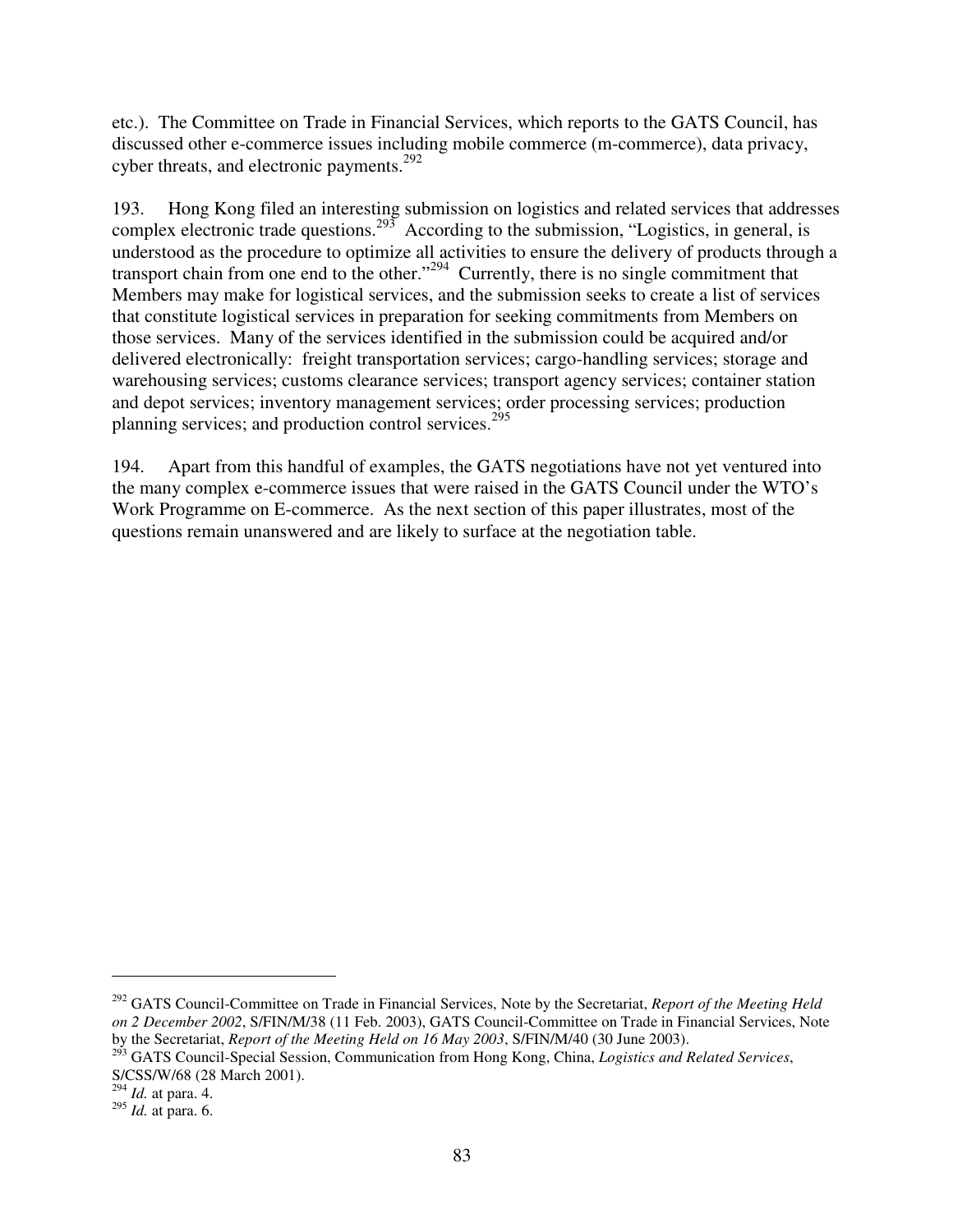## **C. Addressing Questions from the WTO Work Programme on E-commerce in the Services Negotiations**

195. As discussed in Section II.A.5 above, the Council for Trade in Services developed a list of issues for the GATS Council to examine regarding the application of the GATS to ecommerce under the WTO Work Programme on E-commerce. 296 (*See* Table 16 below for a list of questions regarding the applicability of the GATS to e-commerce). Although these and other questions have been discussed by the GATS Council in the Work Programme, most have not been answered.<sup>297</sup> The ongoing services negotiations provide a forum for answering some of these questions even though the Doha Declaration does not formally mandate negotiations on ecommerce.

#### Table 16: **Questions Concerning the Application of the GATS to E-commerce**

| <b>Ouestions</b> |    | Applicability of specific commitments to the electronic delivery of services.                                                     |
|------------------|----|-----------------------------------------------------------------------------------------------------------------------------------|
|                  |    | Classification of electronically traded services as mode 1 or mode 2.                                                             |
|                  | 3. | Determining "likeness" for application of MFN obligations and national treatment commitments.                                     |
|                  | 4. | Increasing participation of developing countries in electronic commerce/world services trade.                                     |
|                  | 5. | Application of Article VI regarding domestic regulations and Article XIV regarding general<br>exceptions for electronic commerce. |
|                  | 6. | Applicability of the duty-free moratorium on electronic transmissions to trade in services.                                       |
|                  |    | Classification and scheduling of new services arising in the context of electronic commerce.                                      |
|                  | 8. | Applicability of the Annex on Telecommunications and the Reference Paper on Basic<br>Telecommunications to electronic commerce.   |
|                  | 9. | Classification of digital products.                                                                                               |

Source: *GATS Council E-commerce Report,* S/L/74.

## **1. Applicability of Specific Commitments to Electronically Delivered Services**

196. Under the WTO Work Programme on E-commerce, the GATS Council reported to the General Council that:

*It was the general view that the electronic delivery of services falls within the scope of the GATS*, since the Agreement applies to all services regardless of the

<sup>296</sup> *See* Table 1: Work Programme Responsibilities; and *General Council Work Programme on Electronic Commerce*, WT/L/274.

<sup>297</sup> *See Interim Report to the General Council*, S/C/8; and *Progress Report to the General Council*, S/L/74 27 July 1999). For a discussion of these GATS-related questions, *see* Tinawi & Berkey (1999), Panagariya (2000), Drake & Nicolaidis (2000), Hauser & Wunsch-Vincent (2001), and Wunsch-Vincent (2002).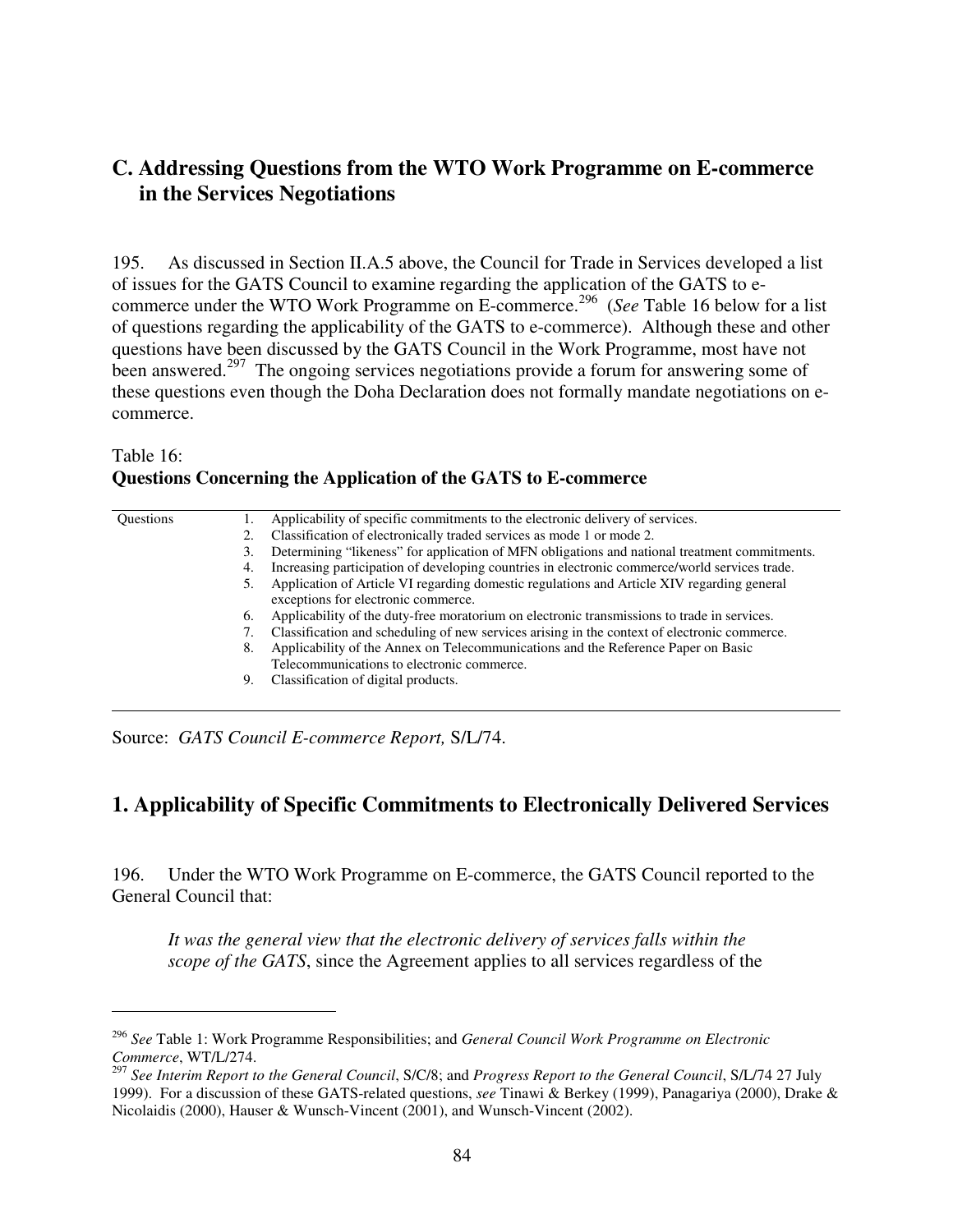means by which they are delivered, and that electronic delivery can take place in any of the four modes of supply. Measures affecting the electronic delivery of services are measures affecting trade in services in the sense of Article I of the GATS and are therefore covered by GATS obligations. . . . *Some delegations expressed a view that these issues were complex and needed further examination*. 298

197. Those members seeking further examination question whether the GATS obligations and commitments, dating back to 1994, applied to services transmitted by a technology, the Internet, that was not yet envisioned at the time of the negotiations.<sup>299</sup>

198. Consequently, the United States has asked for a positive reaffirmation that electronic transactions are covered by existing GATS commitments. <sup>300</sup> While this kind of affirmation did not occur at the Cancun Ministerial, the services negotiations provide the opportunity to resolve any sector-specific issues regarding the applicability of specific commitments to electronically delivered services.

## **2. Classification of Electronically Delivered Services as Mode 1 or Mode 2**

199. Under the Work Programme, the GATS Council concluded services could be supplied electronically under any of the four modes of supply. Members, however, had difficulty distinguishing between mode 1 or mode 2, i.e., determining whether a service supplier was providing a service on a cross-border basis to a consumer located within the country making the specific commitment or on a consumption abroad basis to a consumer located outside of the country making the specific commitment. 301

<sup>298</sup> *GATS Council E-commerce Report*, S/L/74 at para. 4 (emphasis added).

<sup>299</sup> *See e.g.,* GATS Council-Committee on Trade in Financial Services, Note by the Secretariat, *Report of the Meeting Held on 9 May 2001*, S/FIN/M/31 (1 June 2001) (statement by the representative of India that the bottomup or positive list approach to scheduling specific commitments under the GATS required new commitments for services delivered through new technologies); General Council, Communication from Indonesia and Singapore, *Preparations for the 199 Ministerial Conference: Work Programme on Electronic Commerce*, WT/GC/W/247 (9 July 1999) (noting that because "e-commerce is a relatively new technological innovation, most countries would not have factored it in when they scheduled their GATS commitments during the Uruguay Round. There may therefore be a need to evaluate the relationship between e-commerce and existing GATS commitments as electronic delivery could take place under any of the modes"); "U.S. E-commerce Industry Plots Strategy For WTO Talks," *Inside U.S. Trade* (24 May 2002) (reporting that some WTO Members contend that the Internet was not envisaged during the last round and that existing commitments do not necessarily apply to this new transaction form).

<sup>300</sup> Council for Trade in Services, Communication from the United States, *Clarification of the Relationship between Existing Services Commitments and the Internet*, S/C/W/130 (14 Oct. 1999); and "U.S. looks for WTO Guidelines on E-commerce by Cancun Ministerial," *Inside U.S. Trade* (20 Sept. 2002).

<sup>301</sup> *GATS Council E-commerce Report*, S/L/74 at para. 5. This is a question the Committee on Financial Services has struggled with for several years. GATS Council-Committee on Trade in Financial Services, Note by the Secretariat, *Technical Issues Concerning Financial Services Schedules*, S/FIN/W/9 (29 July 1996).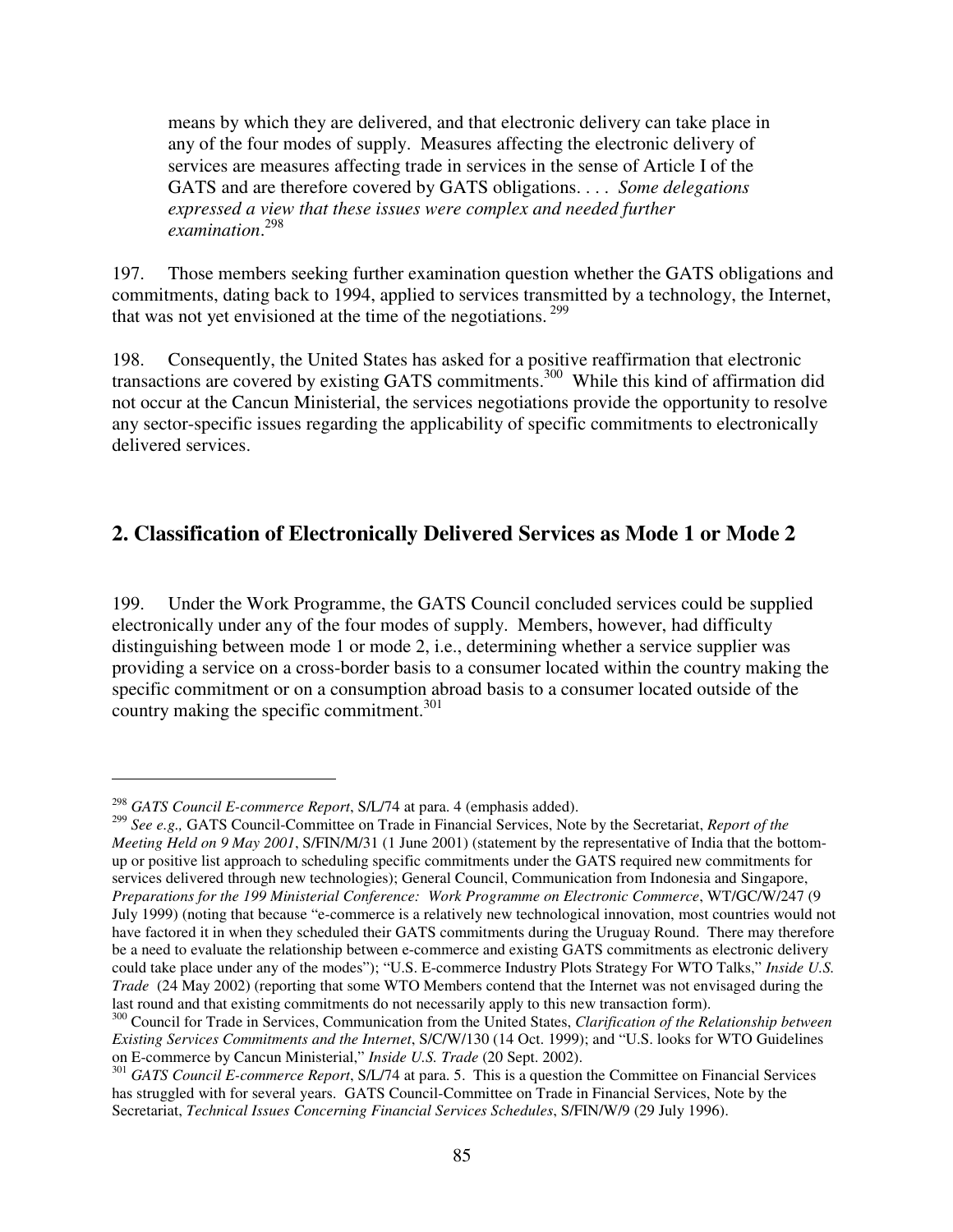200. Members have put forward arguments supporting both classifications. The Government of Japan, for example, submitted that telephone and fax transactions have always been classified under mode 1 and that other forms of electronic trade should be similarly classified.<sup>302</sup> The United States sought the most liberal classification and thus questioned whether a mode 2 classification would be preferable given that there are more mode 2 specific commitments with fewer limitations than mode  $1^{303}$  To support this position, the U.S. argued that the consumer actually "visits" the website of an Internet service provider in another country.<sup>304</sup> Countries, such as Switzerland, that are interested in cross-border financial services also supported this line of reasoning. 305

201. The answer to this classification issue is important because it will determine the level of liberalization afforded electronically traded services. The "quality" of existing specific commitments differs widely depending on the transaction mode: a member may have left one mode unbound while imposing no or minor limitations on another mode. As concessions under mode 2 are generally deeper than concessions under mode 1, the decision thus has a very tangible effect on the overall level of market access accorded to electronically traded services. 306

202. Classification under modes 1 or 2 also may have other far-reaching legal consequences. Frequently, the question is asked which national legal system is applicable to the electronic delivery of services: the country where the supplier is located or the country where the consumer is located.<sup>307</sup> Some experts assert that the GATS classification can impact this question:<sup>308</sup> under mode 1 the national legal system of the consumer's locality would prevail because the supplier is engaging in business in that locality; and under mode 2 the national legal system of the supplier's locality would prevail.<sup>309</sup> Others state that GATS does not address matters of jurisdiction.<sup>310</sup> In the General Council's second Dedicated Discussion on E-commerce, some Members expressed their interest in maintaining jurisdiction on the discussion agenda. No substantive discussions, however, have occurred.<sup>311</sup>

<sup>302</sup> Council for Trade in Services, Communication from Japan, *Work Programme on Electronic Commerce*, S/C/W/104 (25 Mar. 1999).

<sup>303</sup> CTD, Submission by the United States, *Work Programme on Electronic Commerce*, WT/COMTD/17 (12 Feb. 1999) at section 4.

<sup>304</sup> *Id.*

<sup>305</sup> GATS Council-Committee on Trade in Financial Services, Communication from Switzerland, *E-banking in Switzerland*, S/FIN/W/26 (30 Apr. 2003), GATS Council-Special Session, Communication from Switzerland, *GATS 2000: Financial Services*, S/CSS/W/71 (4 May 2001).

<sup>306</sup> Tinawi & Berkey (1999) at pp. 7-8.

<sup>307</sup> *See* FTC (2000) (providing an overview of the debate regarding country of origin regulation versus country of destination regulation).

 $308$  Drake & Nicolaidis (2000) and Panagariya (2000) at p. 12.

<sup>&</sup>lt;sup>309</sup> For example, if a Malaysian customer transacts business using a Swiss bank's website, classification of the electronic delivery of financial services as mode 1 would result in the application of Malaysian law (re privacy, confidentiality, investor protection) and as mode 2 would result in the application of Swiss law.  $310$  Hoekman & Kostecki (2001) at p. 265.

<sup>311</sup> General Council, *Second Dedicated Discussion on E-commerce Under the Auspices of the General Council on May 6, 2002*, WT/GC/W/475 (20 June 2002) at section 5.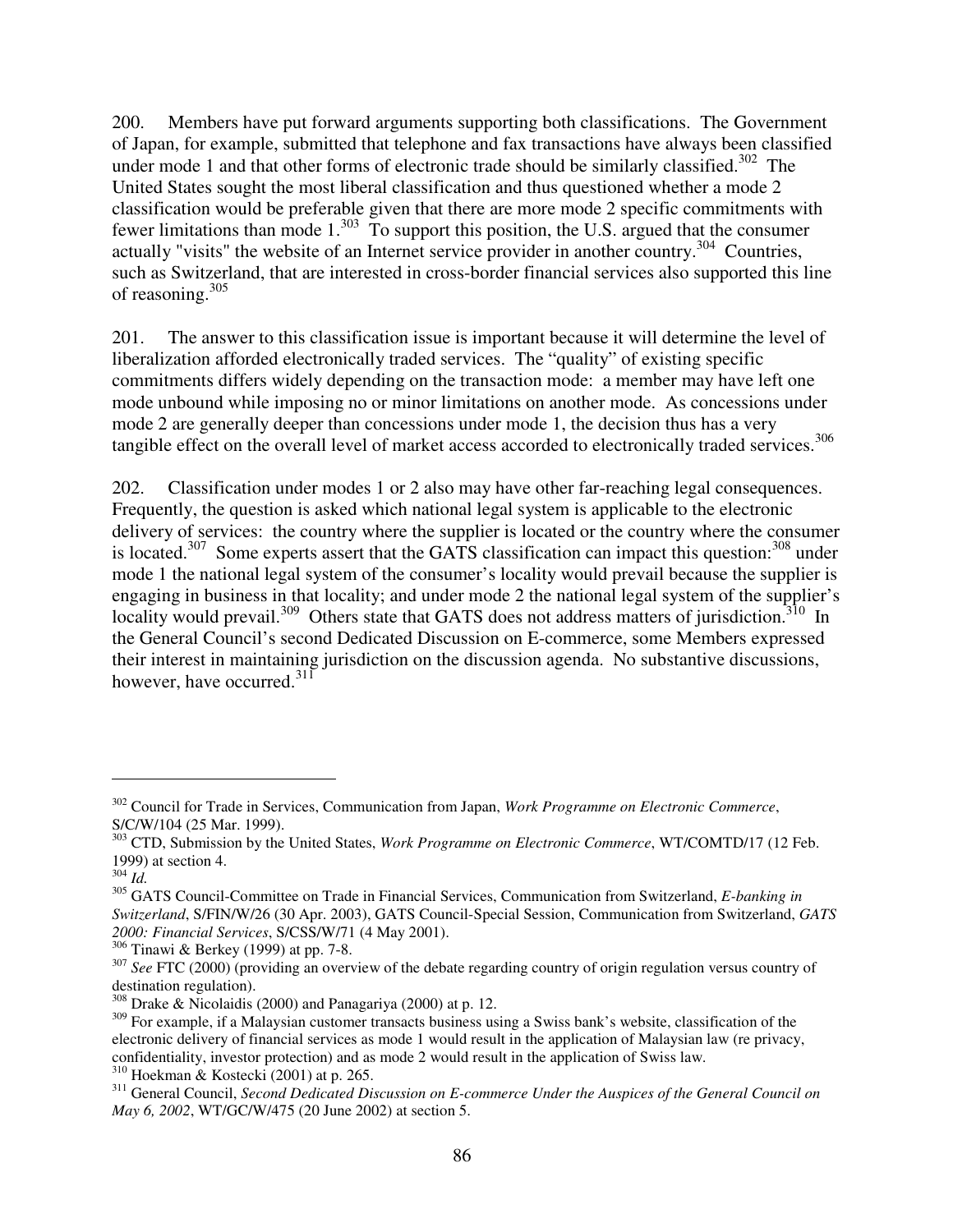203. The decision to classify the electronic delivery of services may be addressed in the services negotiations in two ways. First, Members may use the bilateral request-offer process to obtain equivalent commitments under mode 1 and mode 2 so it matters not how electronically traded services are classified.<sup>312</sup> Second, Members may explore this question using the concrete examples provided in their bilateral request-offer negotiations and use the information provided to develop a consensus within the Special Session of the GATS Council on how electronicallytraded services are classified. This consensus could then be reflected in a Chairman's note. Alternatively, Members may address this issue as it arises through the dispute settlement process.

### **3. Likeness**

204. The general MFN obligation and specific national treatment commitments apply only to the extent that a foreign service or service supplier is "like" a domestic service or service supplier. Therefore, under the Work Programme, the GATS Council considered the extent to which electronically traded services may be "like" services delivered by other methods. According to the GATS Council report to the General Council, only "[s]ome Members" agreed that "likeness would not depend on whether a service was delivered electronically or otherwise."<sup>313</sup>

205. Questions regarding the meaning of "likeness" under the GATS exist independent of ecommerce.<sup>314</sup> The GATS does not provide guidance on when services must be considered "like" other services and this issue remains largely untested in dispute settlement.<sup>315</sup> The increase in the tradability of services, stimulated by the increased use of IT and e-commerce, adds urgency to the need to develop a test for likeness, including the circumstances under which electronically supplied services are like services supplied otherwise.

206. The task of bringing more legal certainty to the concept of likeness under the GATS is not part of the Doha mandate. Nevertheless, GATS negotiators are aware that the value of the general MFN obligation and specific national treatments commitments is related to "likeness" and thus may want to seek some understanding in the negotiations regarding the relevance of electronic delivery to the likeness determination.

<sup>&</sup>lt;sup>312</sup> It is unlikely, however, that all WTO Members would be willing to adopt uniform mode 1 and mode 2 commitments in all sectors, particularly for sectors like financial services where they have extensive regulatory considerations and thus take a restrictive approach to mode 1 trade.

<sup>313</sup> *GATS Council E-commerce Report*, S/L/74 at para. 8.

 $314$  Wunsch-Vincent (2002) at p. 32.

<sup>315</sup> *See* Arkell (2002) at p. 5 (explaining that the GATS concept of likeness has not been subject to significant panel interpretations and that the advent of the Internet will constitute a severe test of the bounds of likeness).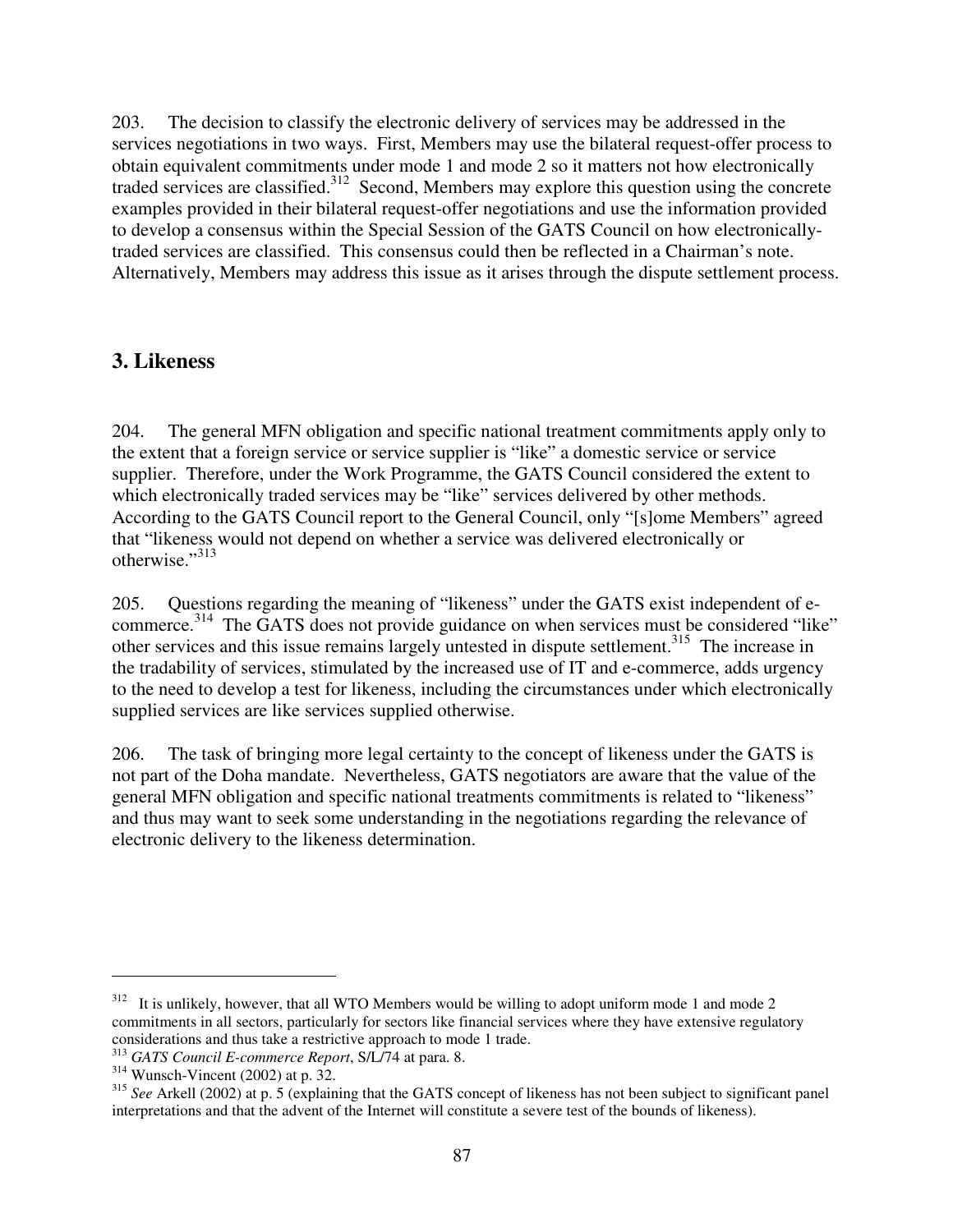## **4. Increasing the Participation of Developing Countries in E-commerce/World Services Trade**

207. The GATS Council under the Work Programme on E-commerce reached a common understanding that "the participation of developing countries in electronic commerce should be enhanced *inter alia* by the implementation of Article IV of the GATS through the liberalization of market access in areas of export interest to them, and through better access to technology, including technology relating to encryption and security of transactions and to efficient telecommunication services."<sup>316</sup> The services negotiations certainly may help to achieve these goals by providing the mechanism for developed countries to make specific commitments to liberalize services that are of export interest to developing countries.

# **5. Regulations Affecting E-commerce**

208. The purpose of GATS Article VI is to recognize the right of WTO members to regulate services while at the same time ensuring that such regulations do not constitute an unnecessary barrier to trade. During the WTO's Work Programme on E-commerce, it was the general view of the GATS Council that "provisions concerning domestic regulation in Article VI of the GATS apply to the supply of services through electronic means."317

209. The GATS Council, however, did not articulate how to apply GATS Article VI to ecommerce and there are a number of open issues regarding: (1) the desirable level of regulation affecting e-commerce; (2) a specific Article VI discipline on regulations affecting e-commerce; and (3) the relationship between Article VI and Article XIV with respect to e-commerce.

• Level of Regulation

Throughout the Work Programme, a number of Members advocated that the field of e-commerce regulations should be kept to a minimum to favor further growth.<sup>318</sup> Others focused more on the need to maintain a balance between the right of Members to regulate e-commerce and the need to ensure that domestic regulatory measures do not constitute unnecessary barriers to trade.<sup>319</sup>

<sup>316</sup> *GATS Council E-commerce Report*, S/L/74 at para. 10.

<sup>317</sup> *Id.* at para. 11.

<sup>&</sup>lt;sup>318</sup> The passage of time calls into question the number of Members who would maintain their support for a formal and binding commitment to minimize regulation of e-commerce as governments have significantly increased their interest in exercising regulatory scrutiny over e-commerce and the Internet since 1998 (the year the WTO's Work Programme on E-commerce began).

<sup>319</sup> *GATS Council E-commerce Report,* S/L/74 at para. 11.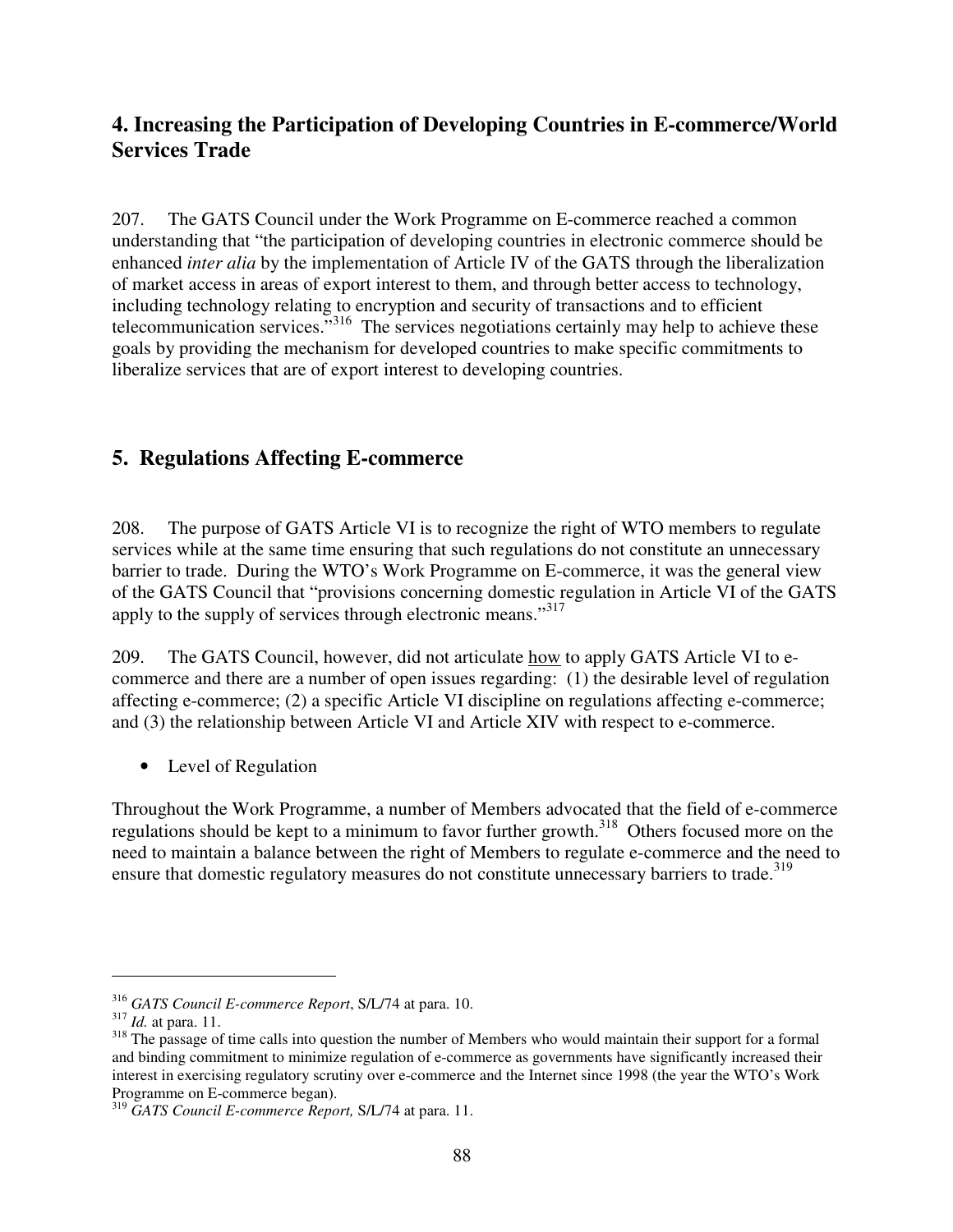• E-commerce-Specific Article VI Discipline

210. There was disagreement during the Work Programme on how the development of new disciplines on domestic regulation under GATS Article VI should address e-commerce. GATS Article VI consists of two parts. One part currently imposes regulatory disciplines on Members with respect to sectors for which they have undertaken specific commitments. The second part mandates the development of further GATS regulatory disciplines. (*See* Table 17 below illustrating the two parts of GATS Article XVI). WTO Members have been struggling for more than seven years to develop further regulatory disciplines that would govern the Article VI general obligation that Members not implement or administer regulations that constitute "'unnecessary barriers to trade" or are "more burdensome than necessary to ensure the quality of the service." $320$ 

#### Table 17: **Current and Future Disciplines on Domestic Regulations**

| Excerpts from GATS                                     | Article VI                                                                                                                                                                                                                                                                                                                                                                                                                                                                                                                                                                                                                                                                                                                                |
|--------------------------------------------------------|-------------------------------------------------------------------------------------------------------------------------------------------------------------------------------------------------------------------------------------------------------------------------------------------------------------------------------------------------------------------------------------------------------------------------------------------------------------------------------------------------------------------------------------------------------------------------------------------------------------------------------------------------------------------------------------------------------------------------------------------|
| <b>Current Disciplines</b>                             | 1. In sectors where specific commitments are undertaken, each Member shall ensure that all<br>measures of general application affecting trade in services are administered in a reasonable,<br>objective and impartial manner.                                                                                                                                                                                                                                                                                                                                                                                                                                                                                                            |
|                                                        | 5. (a) In sectors in which a Member has undertaken specific commitments, pending the entry into<br>force of disciplines developed in these sectors pursuant to paragraph 4, the Member shall not apply<br>licensing and qualification requirements and technical standards that nullify or impair such specific<br>commitments                                                                                                                                                                                                                                                                                                                                                                                                            |
|                                                        | 6. In sectors where specific commitments regarding professional services are undertaken, each<br>Member shall provide for adequate procedures to verify the competence of professionals of any<br>other Member                                                                                                                                                                                                                                                                                                                                                                                                                                                                                                                            |
| Future Disciplines ( <i>i.e.</i> ,<br>Built-in Agenda) | 4. With a view to ensuring that measures relating to qualification requirements and procedures,<br>technical standards and licensing requirements do not constitute unnecessary barriers to trade in<br>services, the Council for Trade in Services shall, through appropriate bodies it may establish,<br>develop any necessary disciplines. Such disciplines shall aim to ensure that such requirements are,<br><i>inter alia:</i> (a) based on objective and transparent criteria, such as competence and the ability to<br>supply the service; (b) not more burdensome than necessary to ensure the quality of the service; (c)<br>in the case of licensing procedures, not in themselves a restriction on the supply of the service. |

Source: GATS Art. VI.

211. During the Work Programme, some Members thought the GATS Council should develop an e-commerce specific discipline under GATS Article VI:4 while others thought that a general purpose GATS regulatory discipline would adequately address e-commerce considerations or that such a discipline may infringe on Members rights under GATS Article XIV regarding General Exceptions. (*See* next paragraph for more on Article XIV). The Reference Paper for

<sup>320</sup> *See e.g.,* GATS Council-Working Party on Domestic Regulation Domestic Regulation, Communication From The European Communities and Their Member States, *Necessity and Transparency*, S/WPDR/W/14 (1 May 2001) (proposing how these provisions could be implemented with a "necessity test").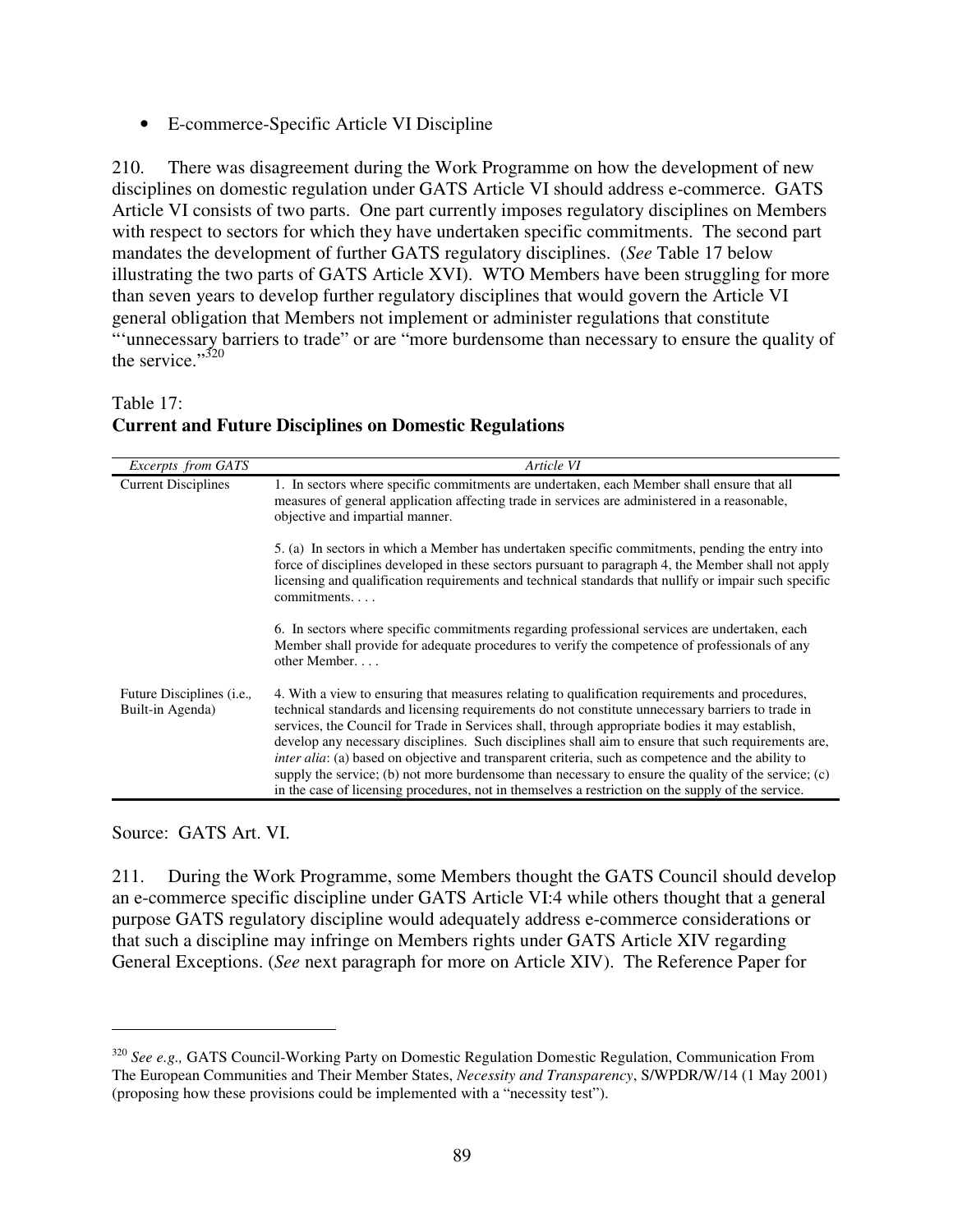basic telecommunications services was used as an example of the types of regulatory principles that could be developed for e-commerce.<sup>321</sup>

• Article XIV Exceptions to Article VI

212. In reaction to the interest in creating an e-commerce specific discipline on domestic regulations, some WTO Members during the Work Programme emphasized the importance of distinguishing between disciplines under GATS Article VI (Domestic Regulation) and GATS Article XIV (General Exceptions).<sup>322</sup> Article XIV defines several different types of measures that may be applied by a Member, regardless of the GATS general obligations or specific commitments that a Member has made, provided that the measures meet certain criteria. For example, Members may maintain measures to protect public morals or to protect the privacy of individuals so long as they do not constitute: (1) an arbitrary or unjustifiable discrimination between countries; or  $(2)$  disguised restriction on trade; and  $(3)$  are necessary.<sup>323</sup> Several of the types of measures permitted under Article XIV are pertinent to e-commerce.

213. In the discussions about GATS Articles VI and XIV in the Work Programme on Ecommerce, some Members favored an e-commerce specific discipline that would specify the types of regulatory restrictions that a Member could impose on e-commerce-related activities in order to protect public morals, privacy, and other values with a view to minimizing unnecessary barriers to trade while others were seeking a "safe harbor" for such measures so that they would not be challenged through dispute settlement.<sup>324</sup> Members acknowledged that Article XIV, as an exception provision, had to be interpreted narrowly, and its scope could not be expanded to cover regulatory objectives other than those listed in the Article. But, they could not agree further on whether and how to address domestic regulation of e-commerce.

214. Services submissions in the Doha negotiations have not addressed GATS Articles VI and XIV and their application to e-commerce.<sup>325</sup> Nevertheless, it is within the mandate of the

<sup>321</sup> GATS Council, Interim Report to the General Council, *Work Program on E-commerce*, S/C/8 (31 Mar. 1999). <sup>322</sup> *GATS Council E-commerce Report*, S/L/74 at para. 11.

<sup>&</sup>lt;sup>323</sup> GATS Art. XIV General Exceptions: "Subject to the requirement that such measures are not applied in a manner which would constitute a means of arbitrary or unjustifiable discrimination between countries where like conditions prevail, or a disguised restriction on trade in services, nothing in this Agreement shall be construed to prevent the adoption or enforcement by any Member of measures: (a) necessary to protect public morals or to maintain public order  $\dots$ ; (b) necessary to protect human, animal or plant life or health; (c) necessary to secure compliance with laws or regulations which are not inconsistent with the provisions of this Agreement including those relating to: (i) the prevention of deceptive and fraudulent practices or to deal with the effects of a default on services contracts; (ii) the protection of the privacy of individuals in relation to the processing and dissemination of personal data and the protection of confidentiality of individual records and accounts; (iii) safety . . . ."

<sup>324</sup> GATS Council, Communication From The European Communities and Their Member States, *Work Programme on Electronic Commerce,* S/C/W/98 (23 Feb. 1999). In this communication, the EC submits: "In particular, we believe it would be worth discussing whether a list of regulatory objectives – for example, consumers' protection, universal service, and security of the transactions, as well as those covered by Article XIV of the GATS, among others - could be established. Those public policy objectives could justify imposing 'specific' domestic regulation on services provided electronically. In any case, such regulation would need to be itself reasonable, objective and impartial in accordance with Article VI.1."

<sup>&</sup>lt;sup>325</sup> The United States in a submission prepared for the Cancun Ministerial did address this topic, however. The U.S. submission states that "recognizing that where legitimate policy objectives require domestic regulations that affect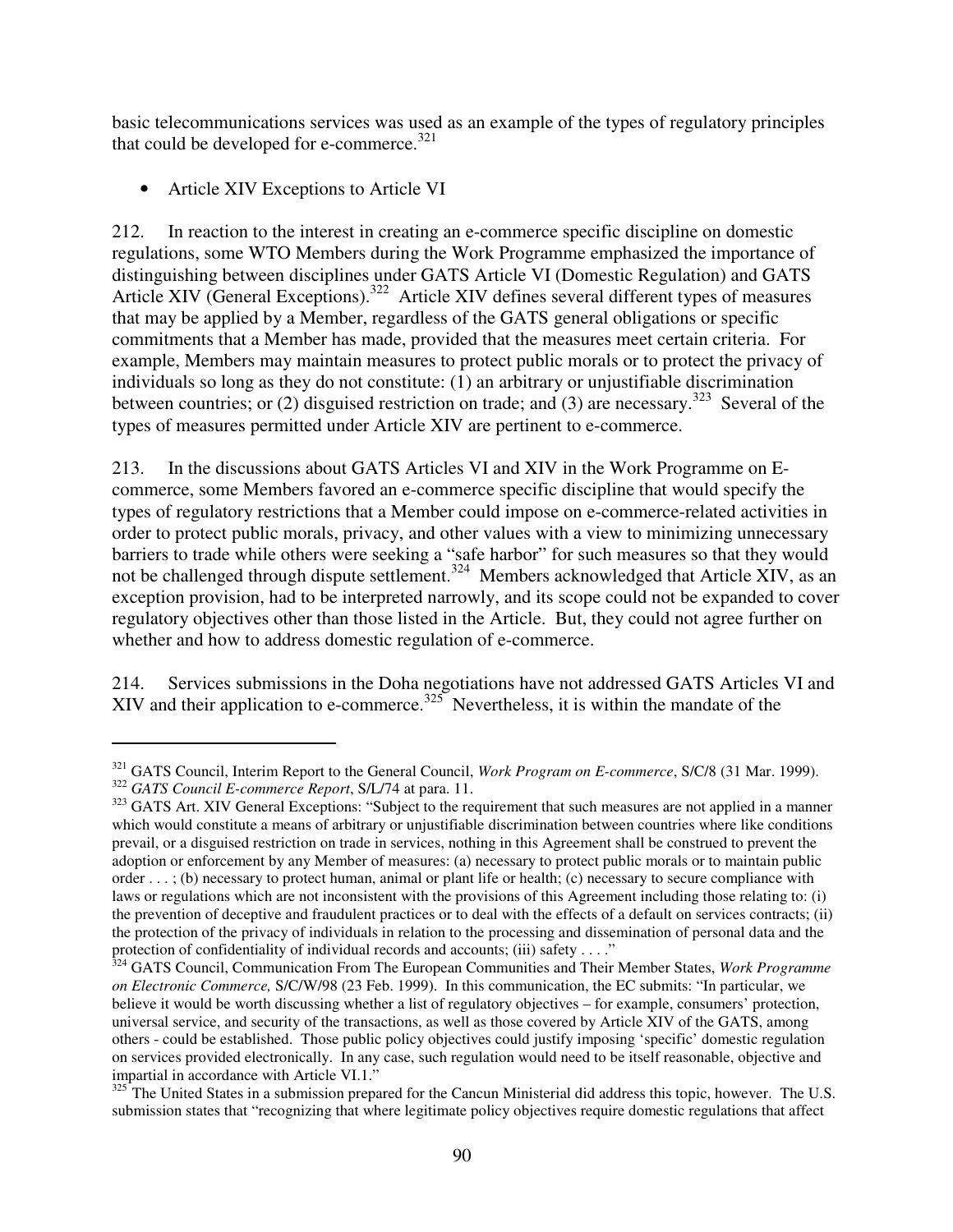services negotiations for WTO Members to develop further regulatory disciplines pursuant to Article VI that could specifically or generally address domestic regulations affecting electronically traded services. Hence, the lack of progress on the rule-making side of the services negotiations does have consequences for e-commerce.<sup>326</sup>

## **6. Customs Duties**

215. Virtually no customs duties are applied today to electronically traded services. $327$ Nonetheless, under the Work Programme, the GATS Council did explore—without reaching any conclusions—the question of how customs duties could affect electronic commerce and the electronic supply of services.<sup>328</sup>

216. The WTO Secretariat has noted that there is no reason in principle why customs duties could not be applied to services, whether delivered electronically or otherwise.<sup>329</sup> During the WTO Work Programme on E-commerce, some Members argued that the concept of customs duties is alien to the GATS, others agreed with the Secretariat that duties theoretically could be applied to services, but wanted further discussion about the implications of applying customs duties to electronic transmissions, and others linked the question of renewing the moratorium on the application of customs duties to electronic transmissions to the resolution of the classification debate. 330

217. At the Cancun Ministerial, the Ministers failed to affirmatively extend the duty-free moratorium on electronic transmissions. Consequently, Members' formal pledge not to impose customs duties on electronic transmissions has lapsed.

218. As an alternative to relying on the moratorium to prevent the levying of customs duties on electronically traded services, Members could seek national treatment commitments in the Doha services negotiations. Members who have not made national treatment commitments are free to impose discriminatory measures such as tariffs or internal taxes on services and service

<u> 2008 - Andrea Station Barbara, actor a component de la contrada de la contrada de la contrada de la contrada</u>

trade in products and services using electronic networks, such regulations should be transparent, and nondiscriminatory, and their purpose should not serve as a restriction on trade." The submission also stresses that regulations should not act as an intended, protectionist barrier to trade and that measures taken consistent with GATS Art. XIV should not constitute a means of arbitrary or unjustifiable discrimination between countries or serve as a disguised restriction on trade. GATS Council, Submission from the United States, *Work Programme on Electronic Commerce*, WT/GC/W/493/Rev. 1 (8 July 2003) at paras. 3, 17-18.

<sup>326</sup> *See* Trade Negotiations Committee, *Report by the Chairman of the Trade Negotiations Committee to the General Council*, TN/C/3 (23 July 2003) at para. 25.

<sup>327</sup> GATS Council, Note by the Secretariat, *Work Programme on Electronic Commerce*, S/C/W/68 (16 Nov. 1998) at para 32.

<sup>328</sup> *GATS Council E-commerce Report*, S/L/74 at paras. 22-23.

<sup>329</sup> GATS Council, Note by the Secretariat, *Work Programme on Electronic Commerce*, S/C/W/68 (16 Nov. 1998) at para. 32.

<sup>330</sup> *GATS Council E-commerce Report*, S/L/74 at paras. 22-23.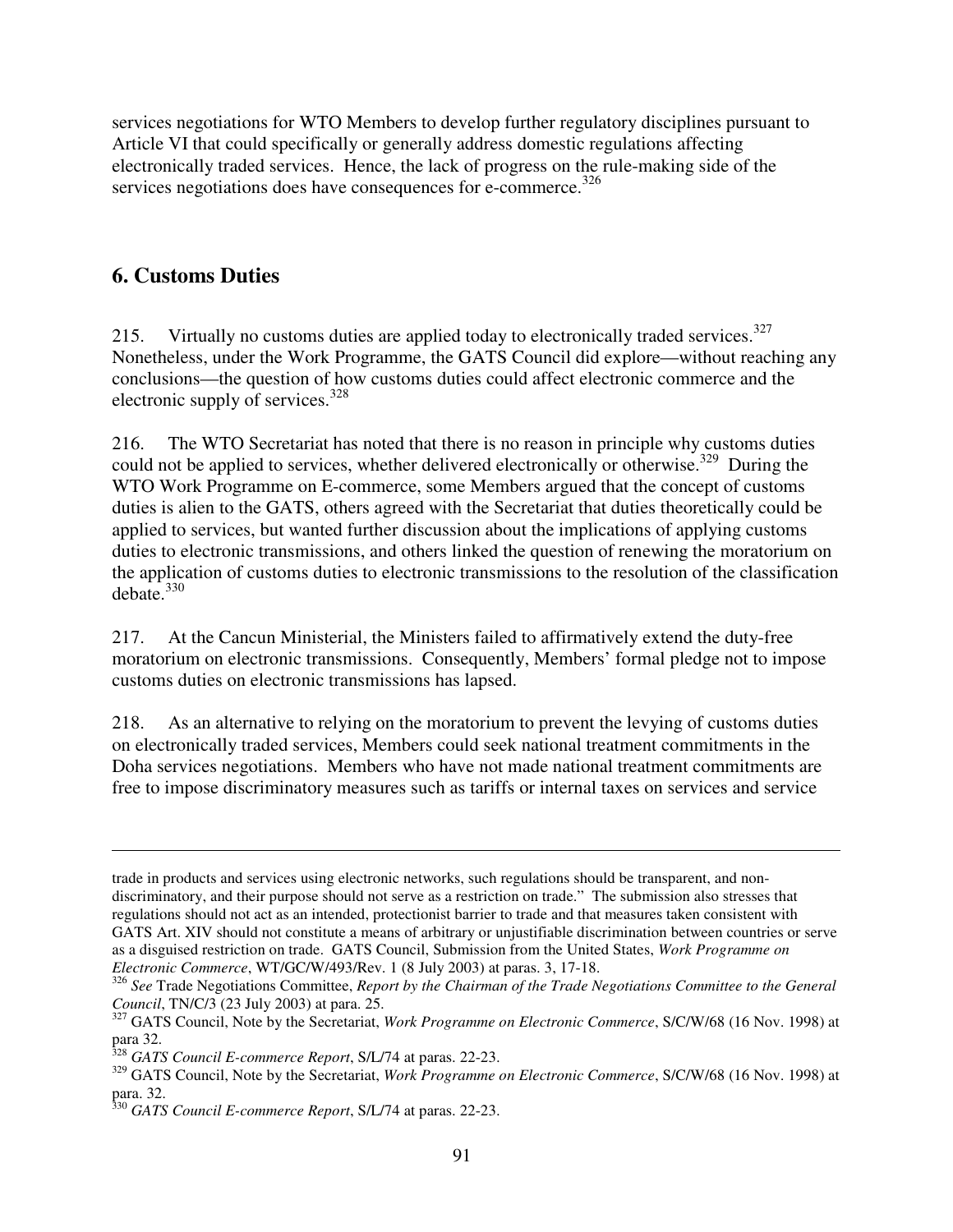suppliers of other Members.<sup>331</sup> Note, however, that neither a moratorium nor a fully bound national treatment commitment would affect a Member's freedom to impose taxation on a nondiscriminatory basis (i.e., value-added taxes).

## **7. New Services**

219. The GATS Council during the Work Programme on E-commerce took the "general view that electronic delivery has given rise to very few new services, if any, but that further work is needed to identify any such services and decide how they should be classified."<sup>332</sup> Examples of such new services in the area of computer and telecommunication services include application service providers (ASP), data warehousing, on-line shopping, web-site hosting, and especially multimedia services). (*See* Section VI below).

220. Although it is not the role of the GATS market access negotiations to discuss classification issues—this role is traditionally taken on the by the Committee on Specific Commitments—the ongoing negotiations certainly provide an opportunity to make commitments for so-called new services or to clarify that these are covered by existing commitments. Failure to do so would mean that uncertainty as to their coverage by current or even future commitments could be detrimental to business development.

# **D. Conclusion**

221. The Doha negotiations provide WTO Members with the opportunity to make services commitments that would facilitate e-commerce and to address some of the difficult questions identified during the Work Programme regarding the application of the GATS to e-commerce. It is too early in the negotiating process, however, to determine how much progress will be made. To maximize certainty regarding the scope of specific commitments on services that can be traded electronically, Members should use the Doha negotiations to clarify the classification of electronically delivered services as mode 1 or 2, likeness of services that are traded electronically pr by other means, restraints on the regulation of e-commerce, the applicability of customs duties to electronic transmissions, and the classification of new electronically traded services.

 $331$  The EC, for example, has argued that instead of agreeing on a generic moratorium, it may be more practicable use the negotiations to prevent the appearance of customs duties as a scheduled limitation to national treatment obligations. *EC Discussion Paper on Electronic Commerce and the WTO*, (10 May 2000) at p. 10, europa.eu.int/comm/trade/issues/sectoral/services/docs/elcomwto.pdf (visited in August 2003).

<sup>332</sup> *GATS Council E-commerce Report*, S/L/74 at para. 26.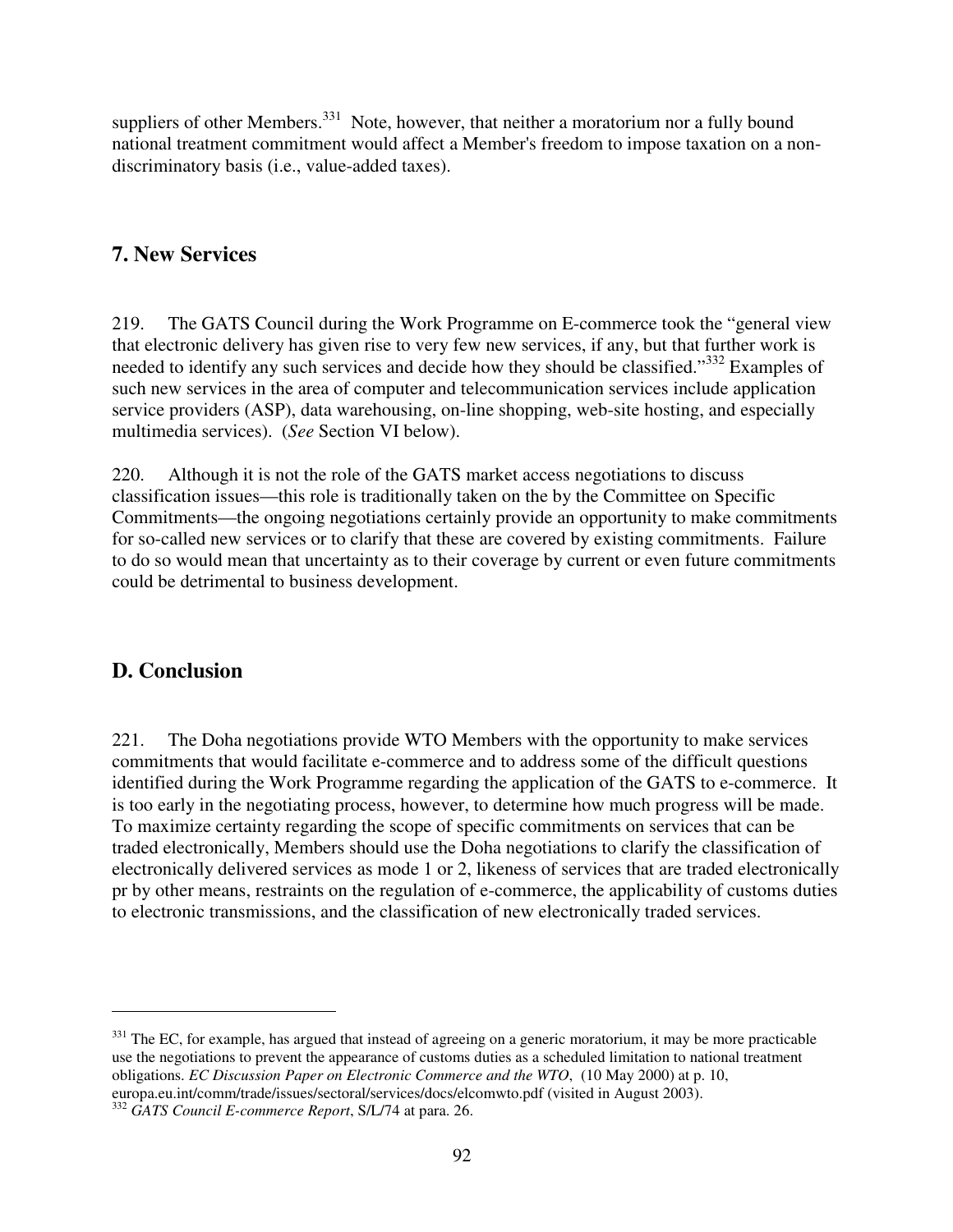## **VI. Internet Infrastructure Services – Basket II**

222. A number of WTO members are seeking further liberalization of telecommunications services (basic and value added) and computer services (e.g.*,* online information or data base retrieval) in the Doha negotiations. These services provide the infrastructure for the Internet/intranets through which e-commerce is conducted. Globally linked electronic networks are becoming the primary medium for commercial transactions.<sup>333</sup> Two phenomena—falling communication costs and increasing bandwidth—are catalysts for the affordable, high-quality connectivity that is responsible for the proliferation of electronic networks. Telecommunications and computer services provide the infrastructure for e-commerce, and are themselves a significant and rising share of total cross-border trade in services. These services not only create new trading opportunities but also pose significant challenges to the ongoing negotiations.

223. The purpose of this section is to identify and explain the most significant issues regarding telecommunications and computer services that will arise in the Doha negotiations: (1) improvements in specific commitments to liberalize trade in these services; (2) clarification of the scope and coverage of specific commitments given the convergence of and development of new high tech services; (3) development of disciplines on the regulation of telecommunications and computer services; and (4) development-related issues.

224. Despite the increasing convergence of these two sectors, they continue to be addressed separately by the WTO in the Doha negotiations. For this reason, and because of their distinct negotiating histories in the Uruguay Round, these services are addressed separately in this paper. (*See* Section VI.A regarding telecommunications services and Section VI.B regarding computer and related services).

# **A. Telecommunication Services**

225. The General Agreement on Trade in Services is the WTO instrument governing trade in telecommunications services. Accordingly, all WTO Members must assume the general obligations under GATS Part II (e.g.*,* MFN and transparency) for *all* telecommunications services and may volunteer under GATS Part III to undertake specific commitments for *selected* telecommunications services.

<sup>333</sup> GATS Council-Special Session, Communication from the United States, *Market Access in Telecommunications and Complementary Services: Market Access in Telecommunications and Complementary Services: The WTO's Role in Accelerating the Development of a Globally Networked Economy,* S/CSS/W/30 (18 Dec. 2000).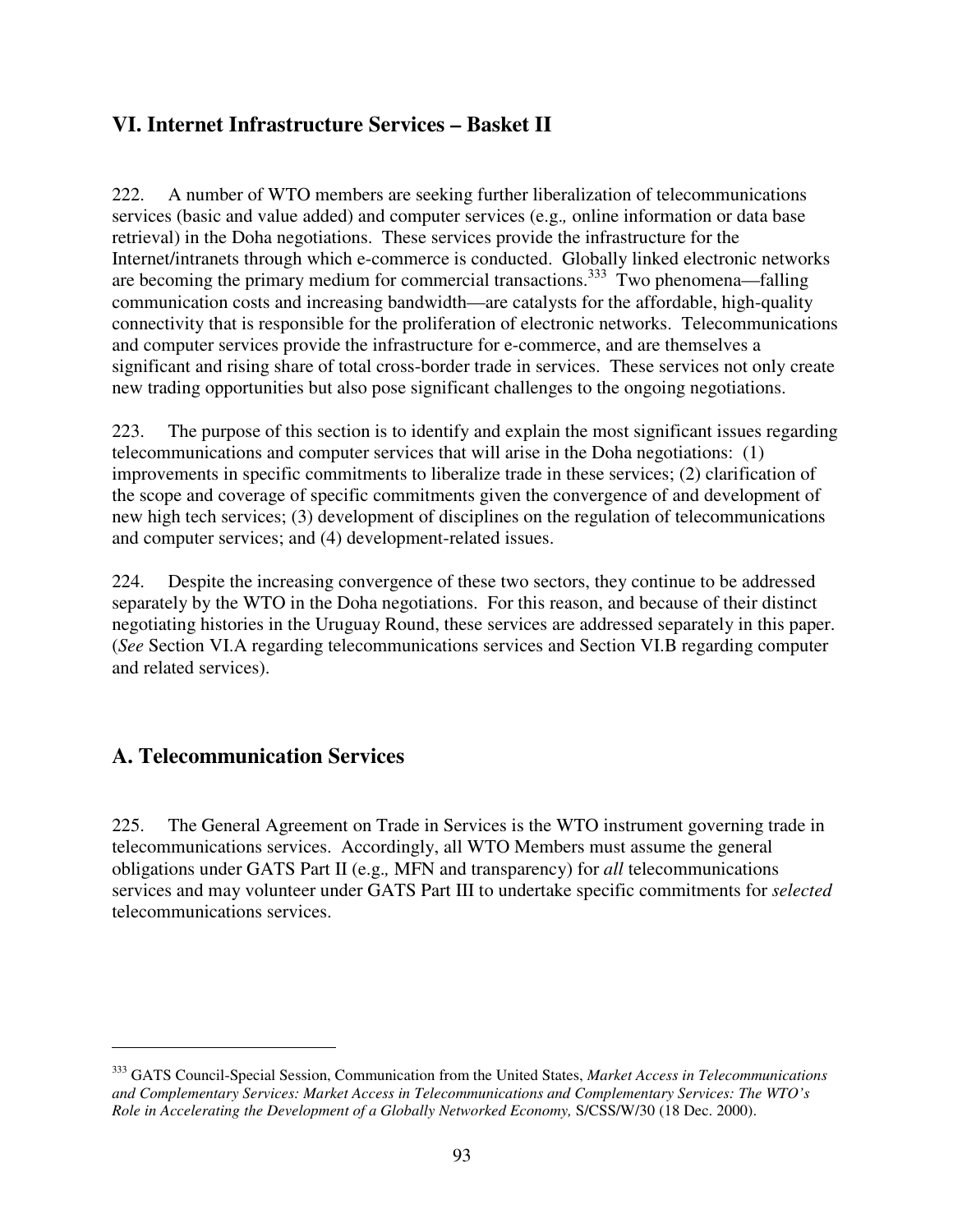#### **1. Scheduling Telecommunications Services**

226. During the Uruguay Round, the negotiators used the Services Sectoral Classification List, or W/120, to develop their offers and requests for services, including telecommunications services. (*See* Section V.A above regarding scheduling of services). "Communications" is one of the twelve services sectors listed in W/120 and this sector is further subdivided into five subsectors: Postal Services, Courier Services, Telecommunications Services, Audiovisual Services, and Other. (*See* Table 10 above). "Telecommunications services" are further subdivided into fourteen subsectors. (*See* Table 18 below). 334 The same classifications are being used in the Doha negotiations.

#### Table18: **Classification of Telecommunications Services**

| <b>Telecommunications Services</b> |    |                                                                                                                                                                                                                                                                                                                                                                  |
|------------------------------------|----|------------------------------------------------------------------------------------------------------------------------------------------------------------------------------------------------------------------------------------------------------------------------------------------------------------------------------------------------------------------|
| Basic                              | a. | Voice telephone services                                                                                                                                                                                                                                                                                                                                         |
|                                    | b. | Packet-switched data transmission services                                                                                                                                                                                                                                                                                                                       |
|                                    | c. | Circuit-switched data transmission services                                                                                                                                                                                                                                                                                                                      |
|                                    | d. | Telex services                                                                                                                                                                                                                                                                                                                                                   |
|                                    | e. | Telegraph services                                                                                                                                                                                                                                                                                                                                               |
|                                    | f. | Facsimile services                                                                                                                                                                                                                                                                                                                                               |
|                                    | g. | Private leased circuit services                                                                                                                                                                                                                                                                                                                                  |
| Value-Added                        | h. | Electronic mail                                                                                                                                                                                                                                                                                                                                                  |
|                                    | 1. | Voice mail                                                                                                                                                                                                                                                                                                                                                       |
|                                    | 1. | On-line information and data base retrieval                                                                                                                                                                                                                                                                                                                      |
|                                    | k. | Electronic data interchanged (EDI)                                                                                                                                                                                                                                                                                                                               |
|                                    | 1. | Enhanced/value-added facsimile services, incl. store and forward, store and retrieve                                                                                                                                                                                                                                                                             |
|                                    | m. | Code and protocol conversion                                                                                                                                                                                                                                                                                                                                     |
|                                    | n. | On-line information and/or data processing (incl. transaction processing)                                                                                                                                                                                                                                                                                        |
| Other                              | 0. | Other (e.g., analog/digital cellular/mobile telephone services; mobile data services; paging;<br>personal communications services; satellite-based mobile services (e.g., telephony, data, paging,<br>and/or PCS); fixed satellite services; VSAT services; gateway earthstation services;<br>teleconferencing; video transport; trunked radio system services). |

Source: Services Sectoral Classification List, MTN.GNS/W/120. The list of services included at "o" can be found on the WTO website in the section explaining telecommunications services, www/wto/org/english/tratop\_e/serv\_e/telecom\_e/telecom\_e.htm (visited 18 Sept. 2003).

<sup>334</sup> *See* www.wto.org/english/tratop\_e/serv\_e/telecom\_e/telecom\_e.htm (visited 18 Sept. 2003);

www.wto.org/english/tratop\_e/serv\_e/telecom\_e/telecom\_history\_e.htm (visited 18 Sept. 2003); and GATS Council, Background Note by the Secretariat, *Telecommunication Services*, S/C/W/74 (8 Dec. 1998) [*Secretariat Note on Telecomunications Services*]. *See also* Bronckers & Larouche (1997), Guermazi (2001), and Hufbauer & Wada (1997) for essential background to the GATS negotiations on telecommunications services.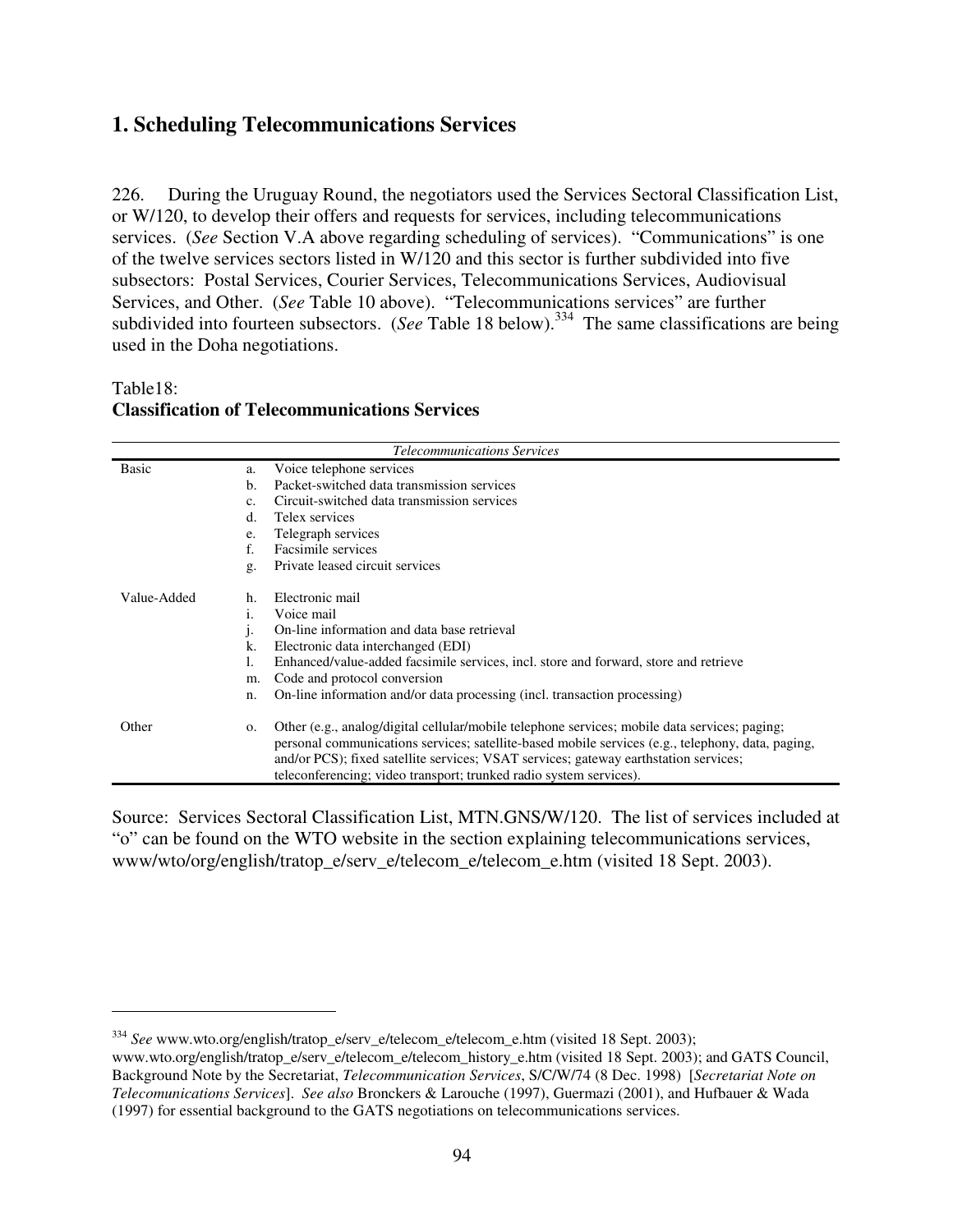227. Although the W/120 list of telecommunications services does not distinguish between "basic" and "valued-added" telecommunications services, the negotiators grouped services a-g and o together as basic telecom services and h-n as value-added.<sup>335</sup>

228. According to the WTO's website, "basic telecommunications services" include "all telecommunications services, both public and private that involve end-to-end transmission of customer supplier information<sup> $1336$ </sup> on a real time basis.<sup>337</sup> In comparison, "value-added" telecommunications services" are "telecommunications for which suppliers 'add value' to the customer's information by enhancing its form or content or by providing for its storage and retrieval (i.e., on-line data processing, email, on-line data base storage and retrieval).<sup>338</sup> Telecommunications services are generally supplied on a cross-border (mode 1) basis or through a commercial presence (mode 3).<sup>339</sup>

229. During the Uruguay Round, the negotiators developed four "categories" of services to further define their basic telecom commitments: geography (local, long distance, and international); technology (wire-based or radio-based, including satellite); delivery (facilitiesbased or on a resale basis); and clientele (for public use or non-public use (closed user groups)).<sup>340</sup> Unless otherwise specified, a specific commitment for any of the telecommunications subsectors includes all four categories.<sup>341</sup> For example, a mode 1 commitment on "voice telephone services" includes local, long distance, and international service.

# **2. Uruguay Round Negotiations and Telecommunications Services**

230. During the Uruguay Round negotiations, Members agreed to include the Annex on Telecommunications as part of the GATS, and forty-eight Members (counting the Member States and European Communities as one) submitted schedules offering specific commitments to liberalize trade in telecommunications services. Most of these schedules included commitments for value-added telecommunications services, but only twenty-two made specific commitments

<sup>335</sup> *Secretariat Note on Telecommunications Services*, S/C/W/74 at para. 7

<sup>336</sup> WTO, Telecommunications Services: Coverage,

www.wto.org/english/tratop\_e/serv\_e/telecom\_e/telecom\_coverage\_e.htm (visited 18 Sept. 2003).

<sup>337</sup> *Secretariat Note on Telecommunications Services*, S/C/W/74 at para. 7.

<sup>338</sup> WTO, *Telecommunications Services: Coverage,*

www.wto.org/english/tratop\_e/serv\_e/telecom\_e/telecom\_coverage\_e.htm (visited 18 Sept. 2003). 339 *Id.*

<sup>340</sup> *Id.; Secretariat Note on Telecommunications Services*, S/W/C/74 at para. 10.

<sup>341</sup> Group on Basic Telecommunications, Note by the Chairman, *Notes for Scheduling Basic Telecom Services Commitments*, S/GBT/W/2/Rev. 1 (16 Jan. 1997), attached to group on Basic Telecommunications, *Report of the Group on Basic Telecommunications*, S/GBT/14 (15 Feb. 1997).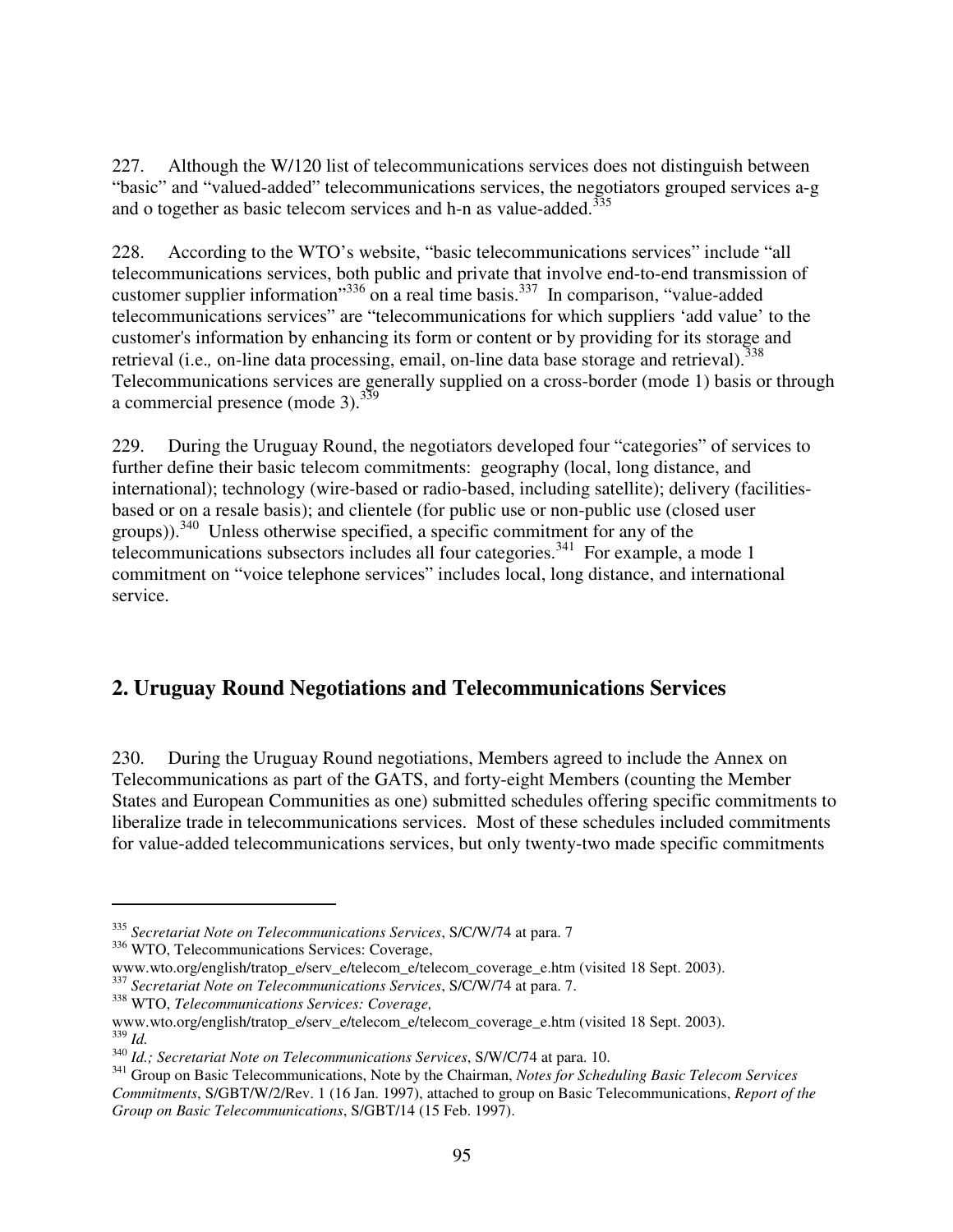for basic telecommunications services and many of those commitments were of a very limited nature. 342

231. Negotiations on the Annex on Telecommunications and the specific commitments on value-added services were completed in December 1993 and entered into force on 1 January 1995 at the same time as the rest of the GATS. (*See* Table 19 below regarding the Annex on Telecommunications). Negotiations on basic telecommunications services did not conclude until 15 February 1997 and did not enter into force until 5 February 1998.

#### Table 19: **GATS Annex on Telecommunications**

| <b>Annex on Telecommunications</b> |                                                                                                                                                                                                                                                                                                                                                                                                                                                                                                                                                                                                                          |  |
|------------------------------------|--------------------------------------------------------------------------------------------------------------------------------------------------------------------------------------------------------------------------------------------------------------------------------------------------------------------------------------------------------------------------------------------------------------------------------------------------------------------------------------------------------------------------------------------------------------------------------------------------------------------------|--|
| Purpose                            | The GATS Annex on Telecommunications ensures non-discriminatory access to the public<br>telecommunications networks and services for service suppliers who rely on those networks and<br>services to do business. <sup>343</sup>                                                                                                                                                                                                                                                                                                                                                                                         |  |
| Applicability                      | All WTO Members must comply with the Annex on Telecommunications, whether or not they have<br>made specific commitments to liberalize trade in telecommunications services.                                                                                                                                                                                                                                                                                                                                                                                                                                              |  |
| Impact                             | Foreign service suppliers such as banks are guaranteed reasonable access to public<br>telecommunication networks to run data transfers, intra-corporate communications, data bases, etc.                                                                                                                                                                                                                                                                                                                                                                                                                                 |  |
| <b>General Provisions</b>          | The Annex states that "each Member shall ensure that any service supplier of any other Member is<br>accorded access to and use of public telecommunications transport networks and services on<br>reasonable and non-discriminatory terms and conditions, for the supply of a service included in its<br>Schedule. $\frac{1}{344}$                                                                                                                                                                                                                                                                                       |  |
| Specific Provisions                | Through the Annex, service suppliers in sectors that are covered by a WTO Member's specific<br>commitments are permitted, <i>inter alia</i> : (1) to purchase or lease and attach terminal or other<br>equipment which interfaces with the network; (2) to interconnect private leased or owned circuits<br>with public telecommunications transport networks; and, (3) to use operating protocols of the<br>service supplier's choice in the supply of any service, other than as necessary to ensure the<br>availability of telecommunications transport networks and services to the public generally. <sup>345</sup> |  |

<sup>342</sup> WTO Press Release, *Background Note on the WTO Negotiations on Basic Telecommunications* (22 Feb. 1996), www.wto.org/english/news\_e/pres96\_e/ta3-tel.htm (visited 18 Sept. 2003).

<sup>&</sup>lt;sup>343</sup> This means that Country A must provide access to public telecom networks and services for service suppliers of all other WTO Members for each service that Country A has made a specific commitment to liberalize. *See* www.wto.org/english/tratop\_e/serv\_e/telecom\_e/tel12\_e.htm (visited 18 Sept. 2003).

<sup>&</sup>lt;sup>344</sup> Annex on Telecommunications at para. 5(a). The term "non-discriminatory" refers to "most-favored-nation and national treatment as used in [the General] Agreement [on Trade in Services], as well as to reflect sector-specific usage of the term to mean 'terms and conditions no less favorable that those accorded to any other user of like public telecommunications transport networks or services under like circumstances.'" *Id.* at n. 15. The term "Public telecommunications transport network" means "the public telecommunications infrastructure which permits telecommunications between and among defined network termination points." *Id.* at para. 3(c). Thus a country's telephone system, including local loops, exchanges, trunks, and international links for providing telephone service to the general public is covered by this definition. *See* www.wto.org/english/tratop\_e/serv\_e/12-tel\_e.htm (visited 18 Sept. 2003) for the text of the Annex and

www.wto.org/english/tratop\_e/serv\_e/telecom\_e/telecom\_annex\_expl\_e.htm (visited 18 Sept. 2003) for a brief explanation of the Annex.

 $345$  Annex on Telecommunications at para. 5(b). By permitting services suppliers to select the operating protocol of their choice, the Annex provides for "technology neutrality," a very important concept for establishing competitive services. *See id.* at para. 5(c)(iii).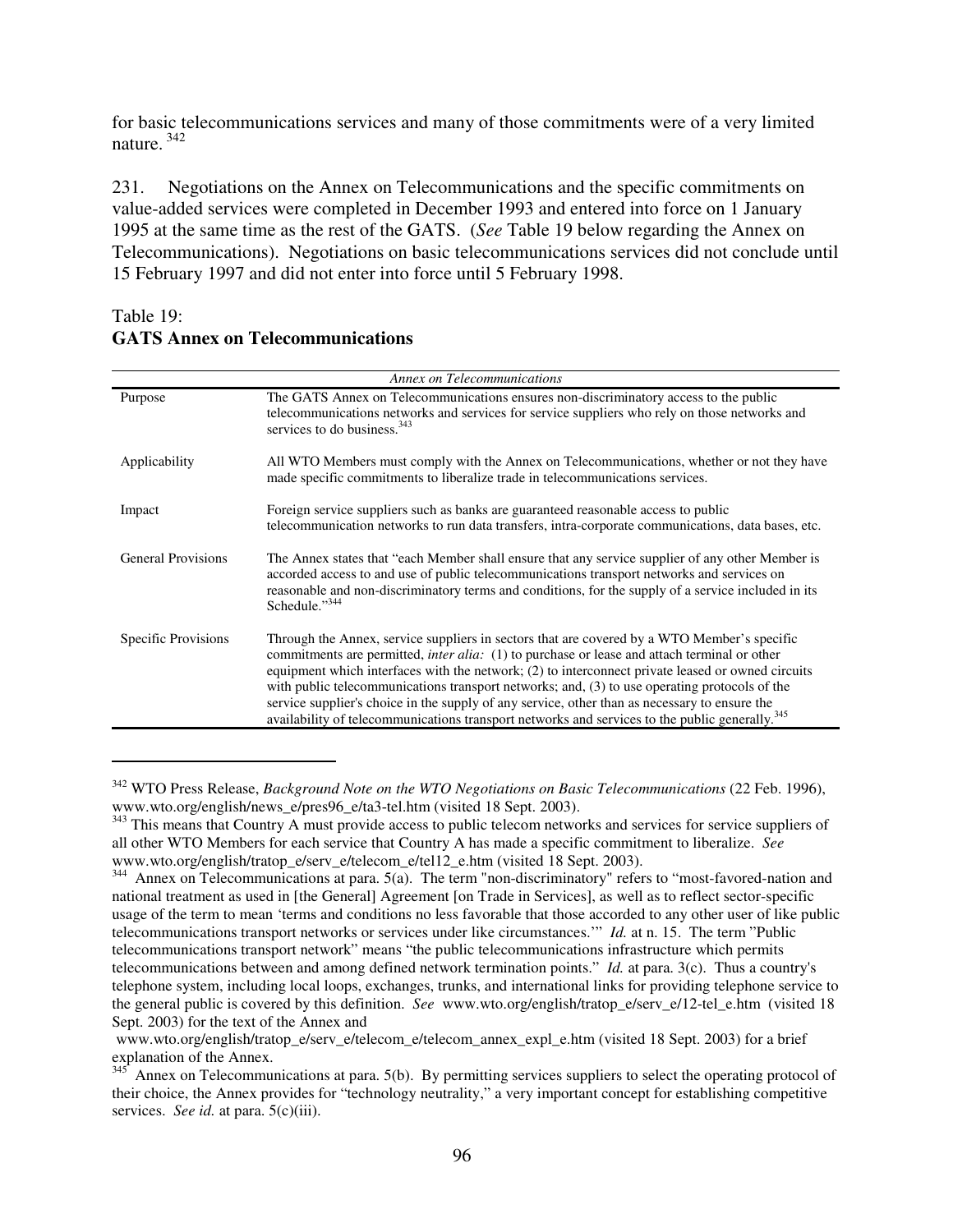232. At the close of the Uruguay Round, the few countries that had offered to make "full" commitments to liberalize basic telecommunications services were concerned about free-riders (i.e.*,* countries that had not made specific commitments to liberalize basic telecommunications services but would benefit from those that had via the GATS Article II MFN obligation), and withdrew their offers. At the Ministerial Meeting in Marrakech in April 1994, the Ministers agreed to continue negotiations on basic telecommunications under the auspices of the negotiating Group on Basic Telecommunications (NGBT) beginning May 1994 and concluding April 1996. 346

233. As of April 1996, forty-seven countries had submitted offers, but only eleven had made "full" commitments (i.e.*,* market access and national treatment for all domestic and international services and facilities, 100 percent foreign investment, and the additional commitments embodied in the Reference Paper). The Members agreed to extend the negotiations until 15 February 1997. As a result of the extended negotiations, sixty-nine countries (counting the Member States and the European Communities separately) made specific commitments to liberalize trade in telecommunications services and fifty-five adopted the specific commitments in the Reference Paper. 347 (*See* Table 20 below regarding the Reference Paper).

#### Table 20: **Reference Paper on Basic Telecommunications**

|                       | Reference Paper                                                                                                                                                                                                                                                                                                                                                                                                                                                                                                                                                                                                |  |  |  |  |
|-----------------------|----------------------------------------------------------------------------------------------------------------------------------------------------------------------------------------------------------------------------------------------------------------------------------------------------------------------------------------------------------------------------------------------------------------------------------------------------------------------------------------------------------------------------------------------------------------------------------------------------------------|--|--|--|--|
| Purpose               | The Reference Paper establishes a set of pro-competitive regulatory principles to safeguard foreign<br>services and service suppliers from monopoly or dominant suppliers of basic telecommunications<br>services.                                                                                                                                                                                                                                                                                                                                                                                             |  |  |  |  |
| Applicability         | The Reference Paper applies only to the extent that WTO Members incorporate it in column 4,<br>"additional commitments," of their schedules of specific commitments for basic telecommunications<br>services. $348$                                                                                                                                                                                                                                                                                                                                                                                            |  |  |  |  |
| Impact                | The Reference Paper is the first legally enforceable, multilateral trade instrument establishing<br>standards to safeguard competition, provide transparent licensing procedures, and require<br>independent regulators. It provides policymakers with a valuable road map for introducing<br>competition into monopolized sectors and establishing regulatory frameworks. <sup>349</sup>                                                                                                                                                                                                                      |  |  |  |  |
| <b>Key Provisions</b> | The Reference Paper requires Members to: prevent anti-competitive practices such as cross-<br>subsidization; ensure interconnection at any technically feasible point in the network under non-<br>discriminatory terms, conditions, and rates; administer universal service obligations in a transparent,<br>non-discriminatory, and competitively neutral manner; make licensing criteria publicly available;<br>establish a regulator that is separate from and not accountable to any supplier of basic<br>telecommunications services (but not necessarily independent of all government ministries); and |  |  |  |  |

<sup>&</sup>lt;sup>346</sup> In the 1994 Ministerial Decision on Negotiations of Basic Telecommunications, the Ministers agreed that "Negotiations shall be entered into on a voluntary basis with a view to the progressive liberalization of . . . 'basic telecommunications' . . . within the framework of the General Agreement on Trade in Services." The Ministers also agreed to extend negotiations on three other aspects of the services negotiations: financial services, maritime services, and movement of natural persons. *See* Hufbauer & Wada (1997) (providing background on the Basic Telecommunications Agreement).

<sup>347</sup> Sherman (1998) at pp. 88-90 and 97-99. For further information about the Reference Paper, *see* Bronckers &

Larouche (1997) and Guermazi (2001). 348 *See* Table 12 above for a sample schedule showing column 4.

<sup>349</sup> Guermazi (2001).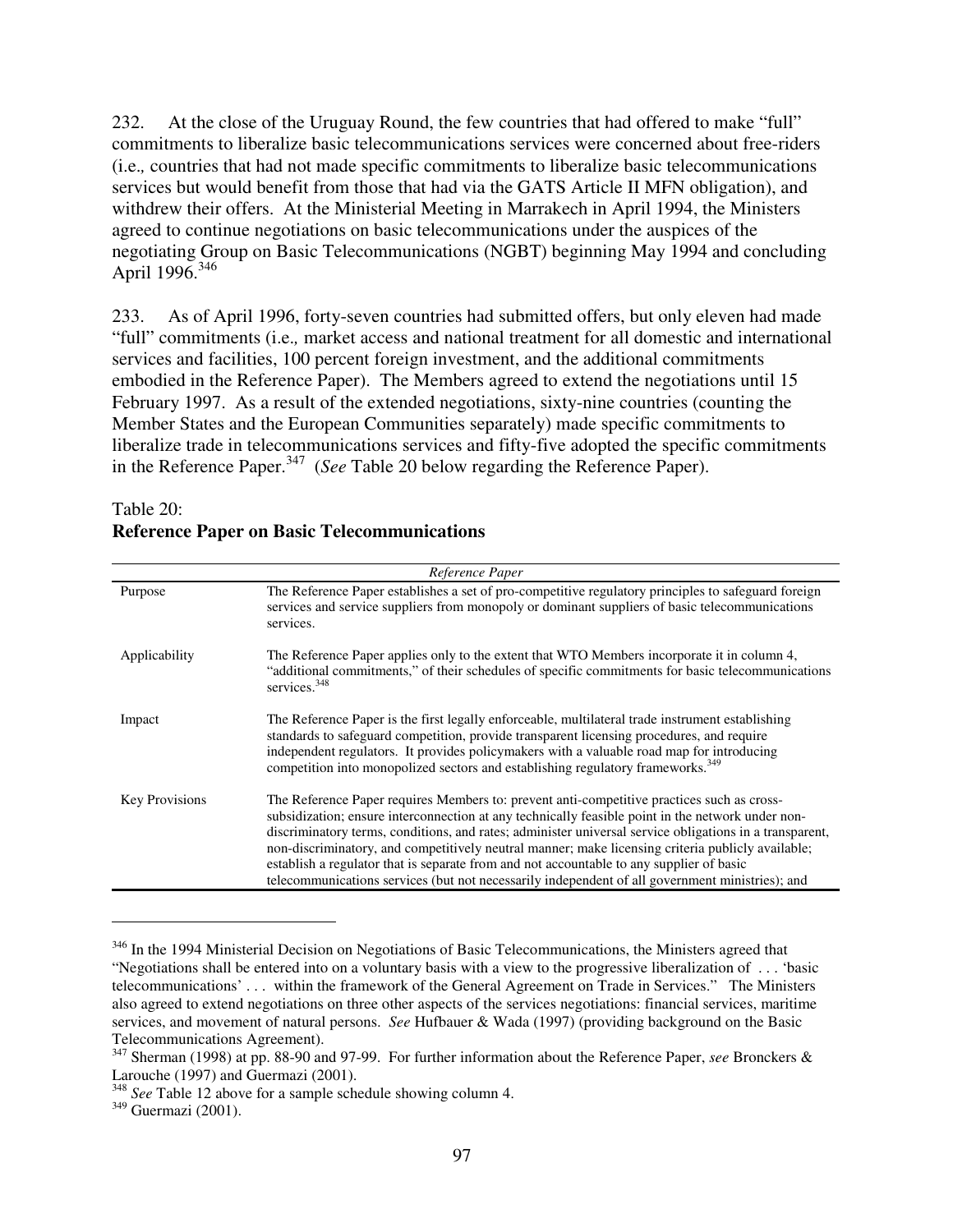# **3. Doha Development Agenda and Telecommunications Services**

234. Both the Uruguay Round and post-Uruguay Round negotiations on telecommunications services achieved remarkable results for the liberalization of value-added and basic telecommunications services as well as access to telecommunications networks for other services. In the Doha negotiations, Members are hard at work to achieve progressively higher levels of liberalization as called for in GATS Article XIX.

235. Since 2000, nine WTO Members have made specific submissions regarding further liberalization of telecommunications services.<sup>350</sup> Three additional Members address liberalization of telecommunications services in their general GATS submissions.<sup>351</sup> Members have filed initial requests and offers on telecommunications services as well. These documents indicate that the primary focus of the services negotiations will be on: (1) improving specific commitments to liberalize telecommunications services; (2) clarifying the scope and coverage of specific commitments on telecommunications services given the convergence of and development of new high tech services; (3) developing disciplines on the regulation of telecommunications services; and (4) development-related issues. Each of these issues is addressed below.

#### **a. Improving Specific Commitments**

<sup>350</sup> GATS Council, Communication from Cuba, *Negotiating Proposal on Telecommunications Services*, TN/S/W/2 (30 May 2002); GATS Council-Special Session, Communication from Colombia, *Telecommunications Services,* S/CSS/W/119 (27 Nov. 2001); GATS Council-Special Session, Communication from Mexico, *Telecommunications Services,* S/CSS/W/101 (10 July 2001); GATS Council-Special Session, Communication from Korea, *Negotiating Proposal for Telecommunication Services,* S/CSS/W/83 (11 May 2001); GATS Council-Special Session, Communication from Switzerland, *GATS 2000: Telecommunications,* S/CSS/W/72 (4 May 2001); GATS Council-Special Session, Communication from Canada, *Initial Negotiating Proposal on Telecommunication Services,* S/CSS/W/53 (14 Mar. 2001); GATS Council-Special Session, Communication from the EC and their Member States, *GATS 2000: Telecommunications Services,* S/CSS/W/35 (22 Dec. 2000); GATS Council-Special Session, Communication from the United States, *Market Access in Telecommunications and Complementary Services: The WTO's Role in Accelerating the Development of a Globally Networked Economy,* S/CSS/W/30 (18 Dec. 2000); GATS Council-Special Session, Communication from Australia, *Negotiating Proposal on Telecommunication Services,* S/CSS/W/17 (5 Dec. 2000).

<sup>351</sup> GATS Council-Special Session, Communication from Japan, *The Negotiations on Trade in Services*, S/CSS/W/42 (22 Dec. 2000); GATS Council-Special Session, Communication from Chile, *The Negotiations on Trade in Services*, S/CSS/W/88 (14 May 2001); GATS Council-Special Session, Communication from Norway, *The Negotiations on Trade in Services*, S/CSS/W/59 (21 Mar. 2001).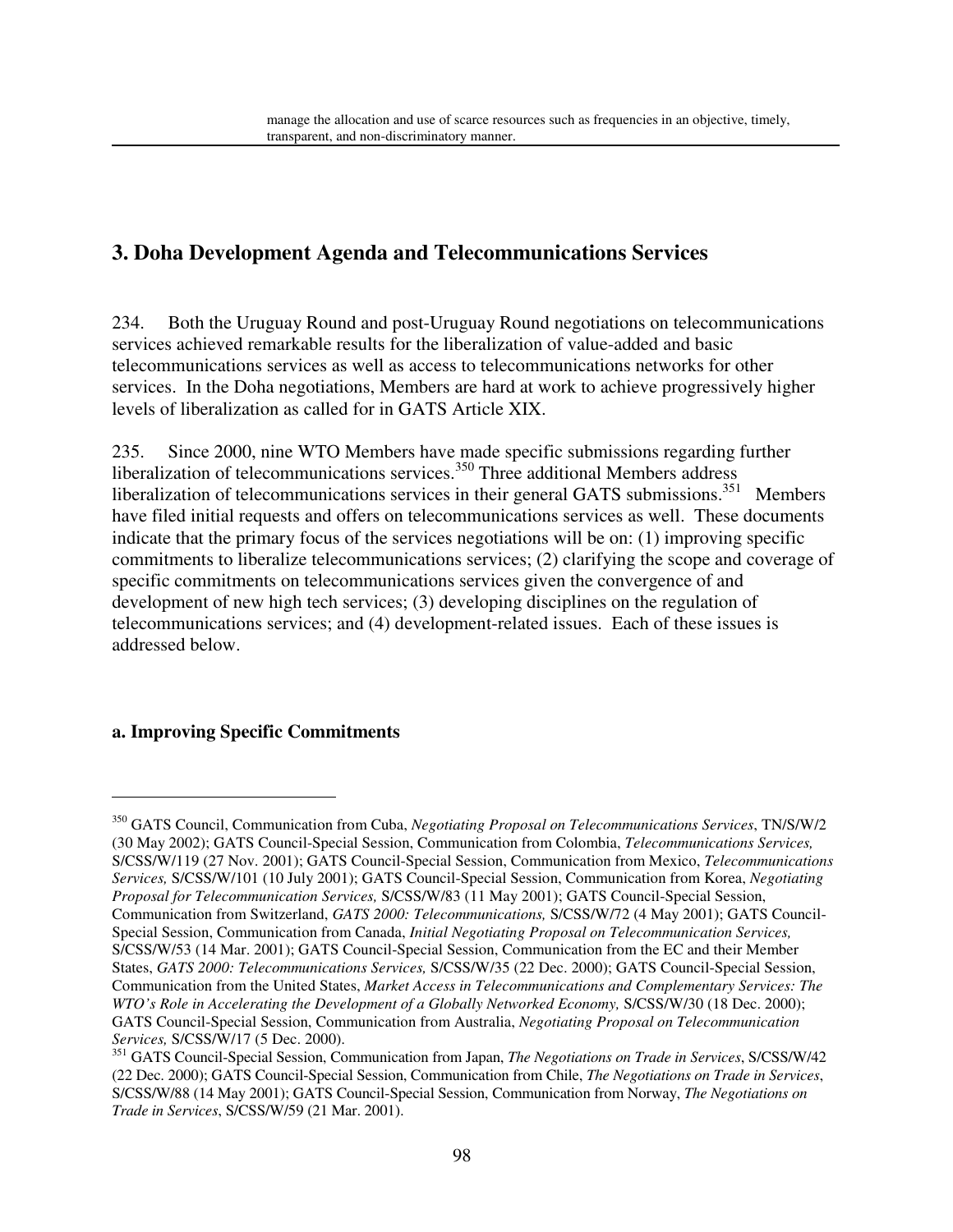236. Although the Uruguay Round and post-Uruguay Round negotiations on telecommunications were very successful, there is plenty of room to achieve progressively higher levels of liberalization in the Doha negotiations by expanding the number and scope of commitments and removing existing limitations.

237. As of 1999, the most recent year for which the WTO Secretariat had prepared an analysis of GATS specific commitments, less than one-half of WTO Members had made any commitments on key basic telecommunications and value-added telecommunications services (i.e.*,* voice telephone services, private leased circuit services, electronic mail, and online information and data base retrieval). <sup>352</sup> More Members made commitments on basic telecommunications services than on value-added network services (e.g.*,* seventy-six for voice telephone service versus sixty-five for online information and data base retrieval).<sup>353</sup> Of those Members making telecommunications commitments, the vast majority had made partial commitments versus full commitments, and those making full commitments tended to do so more frequently for mode 2 (consumption abroad) than for mode 1 (cross-border) or mode 3 (commercial presence). 354 (*See* Table 21 below for data analyzing WTO Members' telecommunications commitments).

| Table 21: |                                                             |
|-----------|-------------------------------------------------------------|
|           | <b>Commitments for Selected Telecommunications Services</b> |

| <b>Telecommunication Services</b> |       |             |               |            |                    |             |                |  |
|-----------------------------------|-------|-------------|---------------|------------|--------------------|-------------|----------------|--|
|                                   | Total |             | Market Access |            | National Treatment |             |                |  |
|                                   |       | Full        | Partial       | Unbound    | Full               | Partial     | <b>Unbound</b> |  |
| Voice telephone                   | 76    | $M1-08%$    | $M1 - 84\%$   | $M1-08%$   | $M1-20%$           | $M1-70%$    | $M1-11%$       |  |
| services                          |       | $M2 - 38\%$ | $M2 - 53\%$   | $M2-09\%$  | $M2-22%$           | $M2-68%$    | $M2-09\%$      |  |
|                                   |       | $M3-0.5\%$  | $M3-93%$      | $M3-01\%$  | $M3-13%$           | M3-82%      | $M3-0.5\%$     |  |
| Private leased circuit            | 66    | $M1-09\%$   | M1-88%        | $M1-0.3\%$ | $M1 - 30\%$        | $M1-64%$    | $M1-06%$       |  |
| services                          |       | M2-47%      | $M2 - 50\%$   | $M2-03%$   | $M2 - 33%$         | $M2 - 62\%$ | $M2-0.5\%$     |  |
|                                   |       | $M3-03%$    | M3-97%        | $M3-00\%$  | $M3-23%$           | $M3-71%$    | M3-06%         |  |
| Electronic mail                   | 63    | $M1-24%$    | $M1-71%$      | $M1-05%$   | $M1-41%$           | M1-54%      | $M1-05%$       |  |
|                                   |       | $M2 - 33\%$ | $M2 - 57\%$   | $M2-10%$   | M2-37%             | $M2 - 51\%$ | $M2-13%$       |  |
|                                   |       | $M3-06%$    | M3-90%        | $M3-03%$   | M3-37%             | M3-59%      | $M3-05%$       |  |
| Online info $\&$ data             | 65    | $M1-22%$    | $M1-72%$      | M1-06%     | $M1-43%$           | $M1-51%$    | $M1-06%$       |  |
| base retrieval                    |       | $M2-31%$    | M2-58%        | $M2-11%$   | $M2-40%$           | $M2-46%$    | $M2-14%$       |  |
|                                   |       | M3-06%      | M3-89%        | $M3-05%$   | M3-37%             | M3-57%      | $M3-06%$       |  |

Source: GATS Council, Background Note by the Secretariat, *Structure of Commitments for Modes 1,2, and 3*, S/C/W/99 (3 Mar. 1999) at Table A1-A3. "Total" refers to the number of members making commitments in modes 1, 2, and 3. "M1" refers to mode 1 (cross-border), "to mode 2 (consumption abroad), and "M3" to mode 3 (commercial presence). "Partial" refers to

<sup>352</sup> GATS Council, Background Note by the Secretariat, *Structure of Commitments for Modes 1, 2, and 3,* S/C/W/99 (3 Mar. 1999) at Table A1-A3. Since 1999, all newly acceding WTO Member have undertaken specific commitments for telecommunications services, thereby increasing the number of WTO Members that have committed to provide market access and national treatment to at least some telecommunications services. 353 *Id.*

<sup>354</sup> *Id.*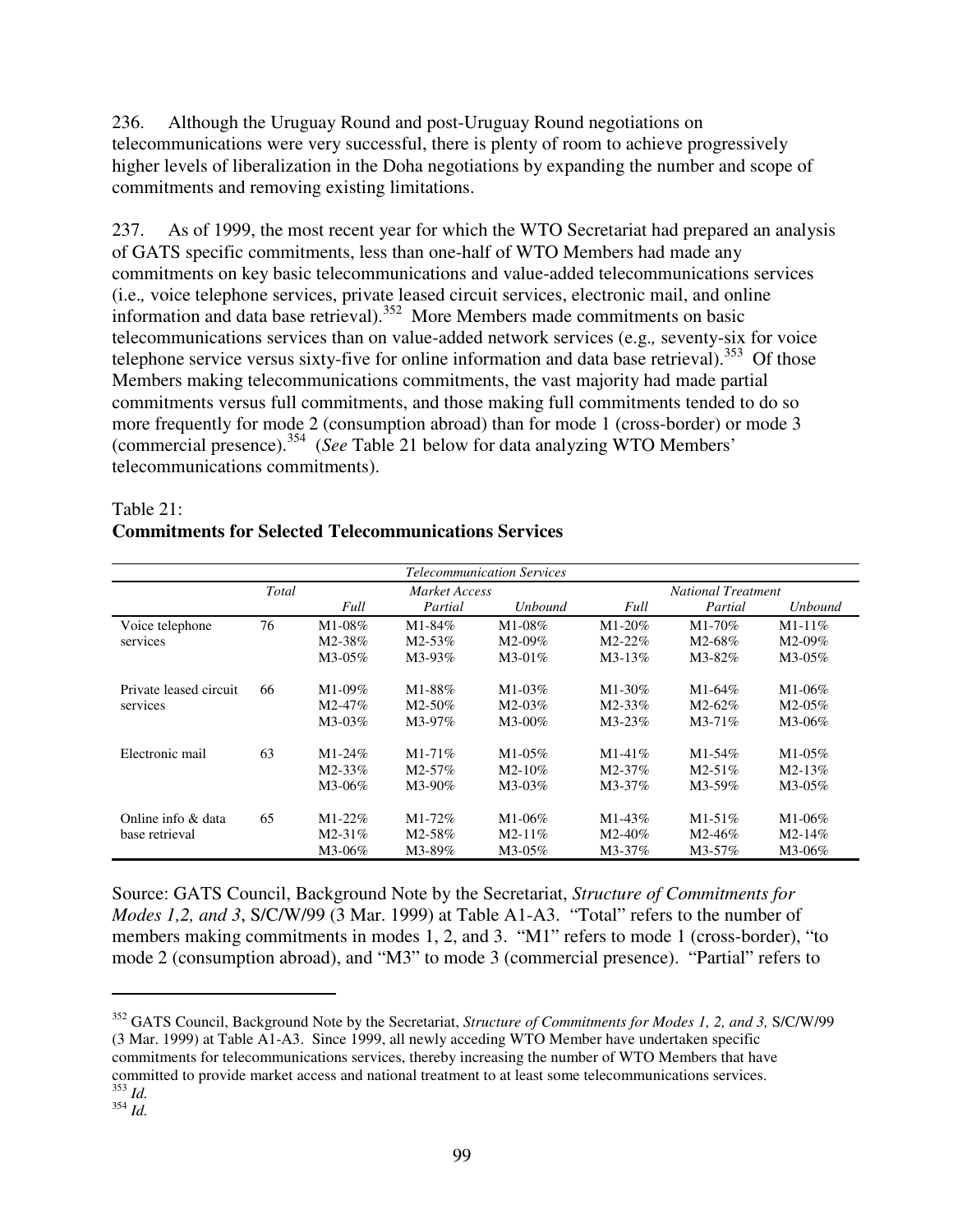partial commitments and includes not only sector-specific limitations but also horizontal limitations.

238. As can be seen in Table 21, for the cross-border supply of voice telephone services, only 8 percent of market access commitments and 20 percent of national treatment commitments were full commitments (i.e., without limitation). The percentages are even less for commercial presence where only 5 percent of market access and 13 percent of national treatment commitments are without limitations.

239. The percentages are somewhat better for value-added network services. For the cross border supply of electronic mail, 22 percent of market access and 43 percent of national treatment commitments were without limitations. For commercial presence, 6 percent of market access and 37 percent of national treatment commitments were without limitations.

240. During the Doha negotiations, a number of WTO Members would like to see improvements in their trading partners' specific commitments to liberalize telecommunications services. Their submissions indicate that the they will seek to accomplish this goal by: (1) increasing the number and scope of specific commitments; (2) removing limitations on existing commitments, including phase-in periods; (3) expanding the number of Members that have made additional commitments to implement the Reference Paper; and (4) eliminating MFN exemptions (e.g.*,* one-way satellite transmission of DTH and DBS television services/digital audio services, and accounting rates). 355

241. For example, the European Communities would like WTO Members to make specific commitments for all telecom sub-sectors for all modes of supply without limitations (i.e.*,* schedules should read "none" for market access and national treatment).<sup>356</sup> Others are requesting liberalization of selected modes or subsectors (e.g.*,* data and message transmission services, mobile voice services, or direct-to-home (DTH) satellite video and audio services, which are excluded from current GATS schedules). Some Members may seek technological neutrality (e.g.*,* expansion of commitments to include wireline as well as wireless service), or liberalization of all delivery technologies (e.g.*,* expansion of commitments to include cable and satellite). 357

242. Examples of the types of limitations that Members may be asked to eliminate during the negotiations include:

• For mode 1 (cross border), requirements to: route traffic through a specific gateway; establish a branch or representative office or set up joint ventures; solicit permits from a government agency to establish private networks or provide other unregulated services; or locate equipment used in the provision of value-added services in a foreign country.

<sup>355</sup> GATS Council-Special Session, Communication from the EC and their Member States, *GATS 2000: Telecommunications Services,* S/CSS/W/35 (22 Dec. 2000).

<sup>356</sup> GATS Council, Communication from the EC and their Member States, *GATS 2000: Telecommunications Services,* S/CSS/W/35 (22 Dec. 2000).

<sup>357</sup> *See e.g., Australia's Telecom Submission,* S/CSS/W/17 (regarding the limitations placed on satellite operators).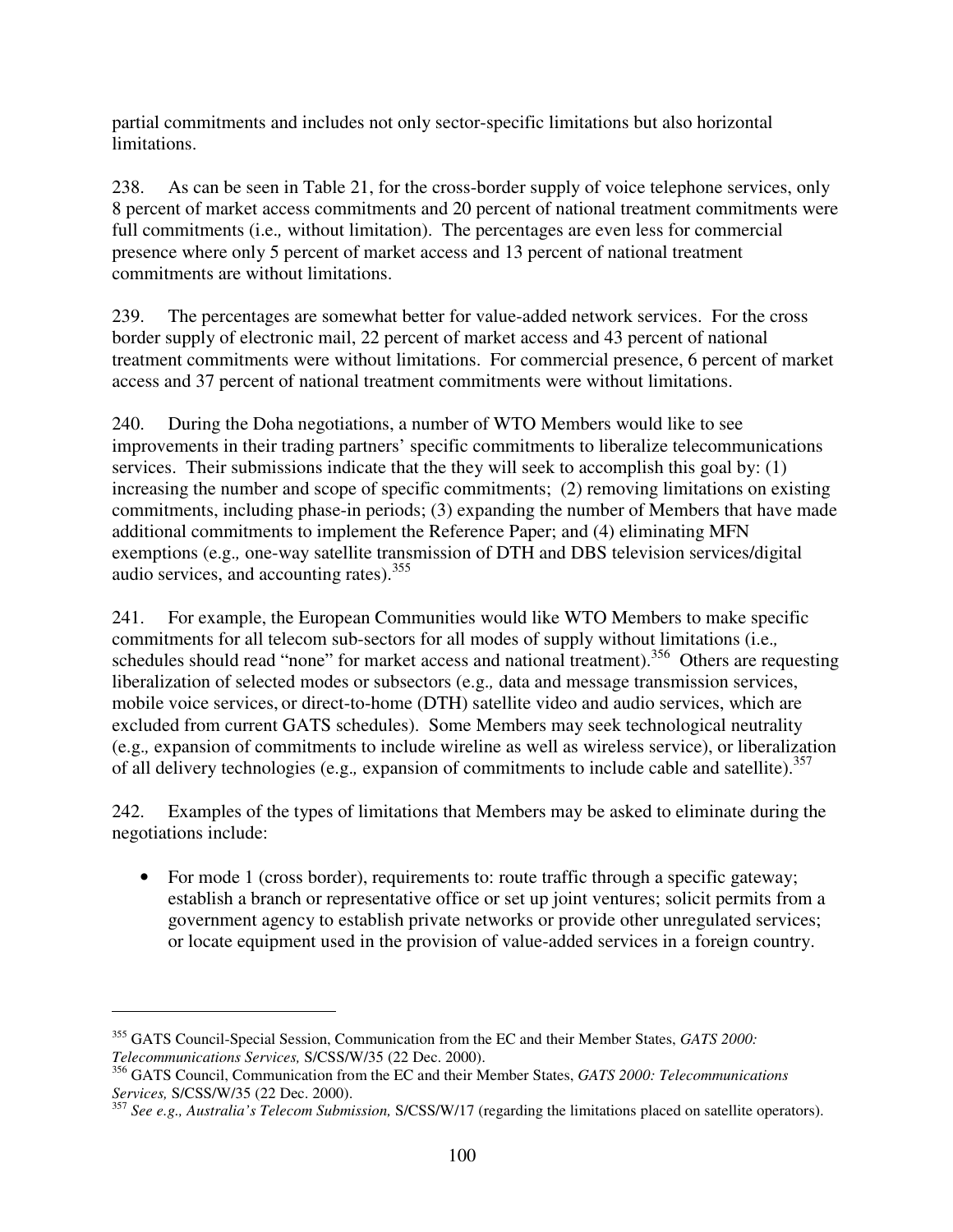• For mode 3 (commercial presence), restrictions on: the number of operators; unreasonably high licensing charges; types of legal entity; monopoly of business by state owned enterprises, level of direct and foreign ownership (e.g.*,* equity caps on foreign investment); ownership of property or lands; nationality and residency requirements for board members or other management personnel; and ownership of radio licenses. 358

243. Some Members also will ask their trading partners to remove phase-in periods for their specific commitments. 359

244. Sixty-six Members have adopted the Reference Paper for Basic Telecommunications Services in whole or in part.<sup>360</sup> That is less than half of the current WTO Membership. Therefore, a number of Members will use the Doha negotiations to expand the number of countries that have undertaken additional commitments to implement the Reference Paper, as well as to revise those commitments that deviate from the Reference Paper as drafted,<sup>361</sup> and to address problems that may have arisen in the implementation of existing Reference Paper commitments.

245. The Reference Paper provisions on interconnection are particularly important to the development of e-commerce because WTO Members can use these provisions to set standards for interconnection that will result in more affordable service for ISPs that can be in turn passed on to end-users. 362

<sup>358</sup> GATS Council, Background Note by the Secretariat, *Telecommunication Services*, S/C/W/74 (8 Dec. 1998) at para. 25; Tuthill (2002, 2003); GATS Council, Communication from the EC and their Member States, *GATS 2000: Telecommunications Services,* S/CSS/W/35 (22 Dec. 2000); and GATS Council-Special Session, Communication from Japan, *The Negotiations on Trade in Services*, S/CSS/W/42 (22 Dec. 2000). Some of the limitations noted for mode 3 also would affect mode 1.

<sup>359</sup> *See e.g.,* GATS Council-Special Session, Communication from Canada, *Initial Negotiating Proposal on Telecommunication Services,* S/CSS/W/53 (14 Mar. 2001); GATS Council-Special Session, Communication from the EC and their Member States, *GATS 2000: Telecommunications Services,* S/CSS/W/35 (22 Dec. 2000); GATS Council-Special Session, Communication from Norway, *The Negotiations on Trade in Services*, S/CSS/W/59 (21 Mar. 2001).

<sup>360</sup> GATS Council-Special Session, Communication from the EC and their Member States, *GATS 2000: Telecommunications Services,* S/CSS/W/35 (22 Dec. 2000); and *Secretariat Note on Telecommunication Services*,

S/C/W/74 at para. 25. 361 *See e.g.,* GATS Council, Communication from Switzerland, *GATS 2000: Telecommunications,* S/CSS/W/72 (4 May 2001); GATS Council-Special Session, Communication from Japan, *The Negotiations on Trade in Services*, S/CSS/W/42 (22 Dec. 2000); GATS Council-Special Session, Communication from Norway, *The Negotiations on Trade in Services*, S/CSS/W/59 (21 Mar. 2001); GATS Council-Special Session, Communication from the EC and their Member States, *GATS 2000: Telecommunications Services,* S/CSS/W/35 (22 Dec. 2000); GATS Council-Special Session, Communication from Australia, *Negotiating Proposal on Telecommunication Services,* S/CSS/W/17 (5 Dec. 2000); GATS Council-Special Session, Communication from Colombia, *Telecommunications*

*Services,* S/CSS/W/119 (27 Nov. 2001) (noting that the additional Reference Paper commitments undertaken by a large number of Members represent a very important advance in developing binding disciplines for telecommunications services).

<sup>362</sup> *See* GATS Council, Communication from United States, *Work Programme on Electronic Commerce*, S/C/7 (12 Feb. 1999).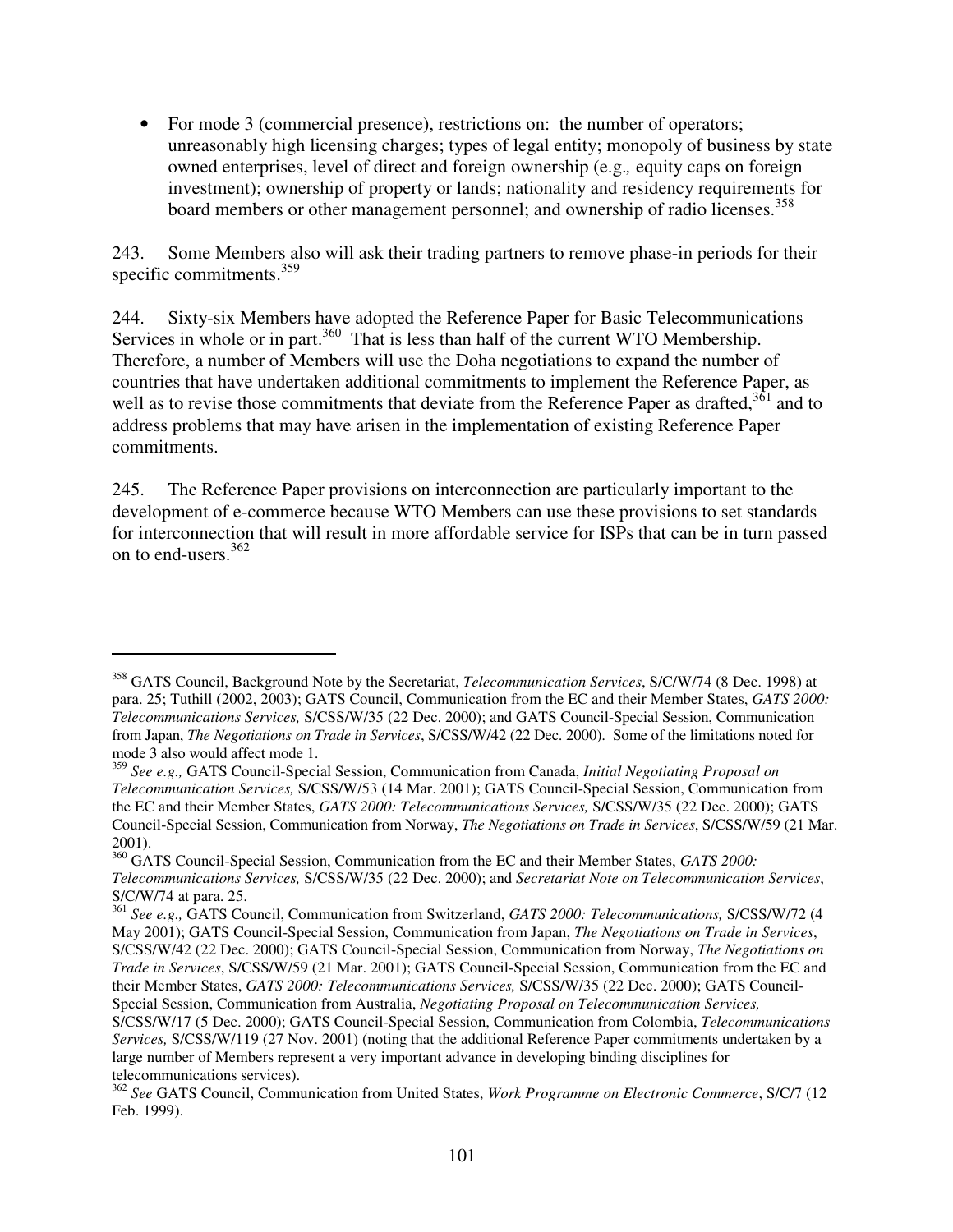#### **b. Clarifying the Scope and Coverage of Telecommunications Services Commitments**

246. There are three classification issues that may be addressed in the Doha negotiations on telecommunications: (1) the adequacy of the existing classifications in  $W/120$  given the convergence of telecommunications services; (2) coverage of new telecommunications services by existing commitments; and (3) classification of "Internet access services" as basic or valueadded telecommunications services.<sup>363</sup>

• Convergence of Telecommunications Services

247. The first classification issue that may be addressed in the Doha negotiations is the impact of technological convergence on the classification of telecommunications services in W/120.<sup>364</sup> (*See* Table 18 above for a list of telecommunications services found in W/120). In the modern economy, firms increasingly invest in networks seeking to provide a broad range of integrated services (voice, data, and video) through a variety of technologies using wireless (fixed, mobile, terrestrial, and satellite) and wireline platforms. 365 Fixed and mobile services, for example, are being combined, voice-telephone services are being delivered via the Internet (IP-telephony), and new satellite-based communication systems are being deployed. Distinctions between basic and value-added services as well as distinctions among the specific types of basic and valueadded services are becoming increasingly difficult to maintain.<sup>366</sup>

248. The WTO Secretariat warned members about the blurring of telecom subsectors in a 1998 report:

Another difficulty with the GATS list of telecom services is that the distinction between many of its subsectors has blurred with the adoption of new transmission technologies, the enhanced ability to integrate different technologies, and the advent of service suppliers who distinguish themselves not by specializing in particular telecom services, but rather by the market segments that they seek to

<sup>363</sup> *See* WTO Conference, "Telecommunications and Audio-visual Services in the Context of the WTO: Today and Tomorrow," held on November 21-22, 2001. The proceedings of this conference are soon to be published by Oxford University Press.

<sup>364</sup> *Secretariat Note on Telecommunication Services*, S/C/W/74 at paras. 8-10 and 33. *See also* GATS Council-Special Session, Communication from Canada, *Initial Negotiating Proposal on Telecommunication Services,* S/CSS/W/53 (14 Mar. 2001) and GATS Council-Special Session, Communication from Chile, *The Negotiations on Trade in Services*, S/CSS/W/88 (14 May 2001) (both regarding the overlap between telecommunication and computer services).

<sup>365</sup> GATS Council-Special Session, Communication from the United States, *Market Access in Telecommunications and Complementary Services: The WTO's Role in Accelerating the Development of a Globally Networked Economy*, S/CSS/W/30 (18 Dec. 2000).

<sup>366</sup> *See* Bronckers & Larouche (noting the difficulty in maintaining these distinctions even at their inception).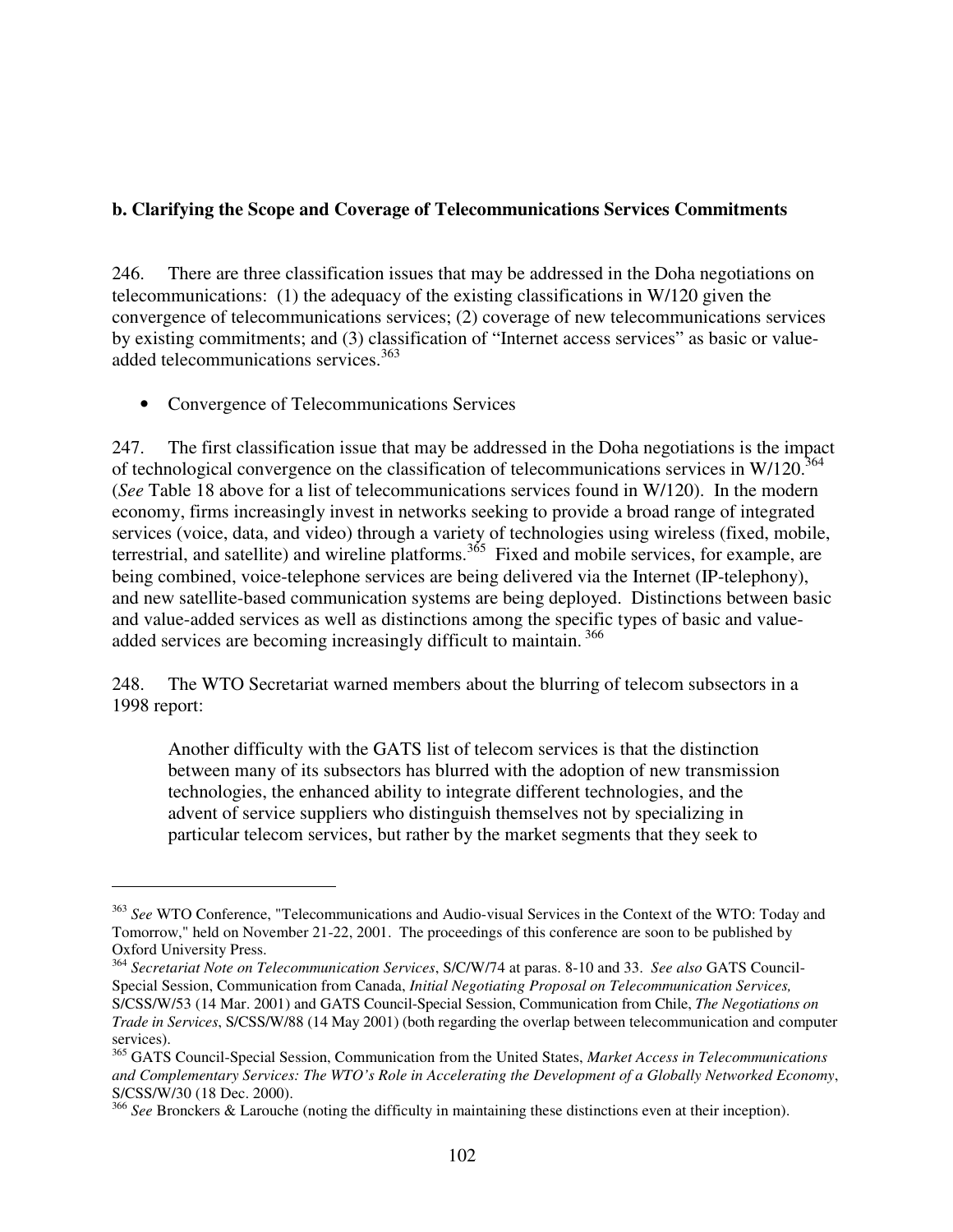serve. Voice, data, fax, and a full range of value-added telecom services can and are being carried indiscriminately as digitalized information flows over telephony networks or leased lines of just about any supplier. . . . Market forces are giving rise to telecom services suppliers that may more accurately break down into categories characterized as wholesale versus retail, infrastructure owners versus resellers, or international versus national service providers than into categories based on supply of voice versus data.<sup>367</sup>

249. Notwithstanding this early warning, the GATS Council has not seriously addressed the classification issue for telecommunications services. The difficulty in distinguishing among different telecom subsectors is compounded by the convergence of telecom services with computer services and audiovisual services.<sup>368</sup> Web-hosting and application service providers (ASPs) are, for example, a combination of various sub-sectors of computer and related services and telecommunication services.<sup>369</sup> Video on demand over the Internet is a combination of telecommunications and audio-visual services. The distinction between content and delivery is one that negotiators have been struggling with since the Uruguay Round<sup>370</sup> and continues to evoke strong positions, particularly among Members with cultural sensitivities. 371

• Development of "New" Telecommunication Services

250. The second classification issue that may be addressed in the Doha negotiations is whether "new" services—web-hosting services, online chat rooms, messenger services, electronic authentication services or data "push" and other Internet services—are captured by existing commitments.<sup>372</sup> Some Members have argued that these new services are not covered by

<sup>367</sup> *Secretariat Note on Telecommunication Services*, S/C/W/74 at paras. 9-10.

<sup>368</sup> *Id.* at para. 11

<sup>369</sup> GATS Council, Communication from the EC*, Negotiating Proposal on Computer and Related Services*, S/CSC/W/35 (24 Oct. 2002).

<sup>370</sup> GATS Council, *Background Note on Audiovisual Services*, S/C/W/40 (15 June 1998) (explaining that "Especially for the sub-category of Radio and television transmission services (CPC 7524), it sometimes becomes difficult to determine exactly the boundary between services classified under telecommunications and those classified under audiovisual services.")

<sup>&</sup>lt;sup>371</sup> The European Communities, for example, has argued that: "Telecommunications services are the transport of electro-magnetic signals - sound, data image and any combinations thereof, excluding broadcasting. Therefore, commitments in this schedule do not cover the economic activity consisting of content provision which require telecommunications services for its transport. The provision of that content, transported via a telecommunications service, is subject to the specific commitments undertaken by the European Communities and their Member States in other relevant sectors." GATS Council-Special Session, Communication from the EC and their Member State*s*, *GATS 2000: Telecommunications Services,* S/CSS/W/35 (22 Dec. 2000*). See also* GATS Council-Special Session, Communication from Norway, *The Negotiations on Trade in Services,* S/CSS/W/59 (21 Mar. 2001); GATS Council-Special Session, Communication from Canada, *Initial Negotiating Proposal on Telecommunication Services,* S/CSS/W/53 (14 Mar. 2001); and GATS Council, Communication from Australia, *Work Programme on Electronic Commerce*, S/C/W/108 (18 May 1999). But other Members, like the United States, do not agree that a clear distinction between telecommunications and content is appropriate in the digital world. *See* Nihoul (2001)

<sup>(</sup>regarding US-EC positions on audiovisual and telecommunication services).<br><sup>372</sup> See e.g., GATS Council, Communication from United States, Work Programme on Electronic Commerce, S/C/7 (12 Feb. 1999).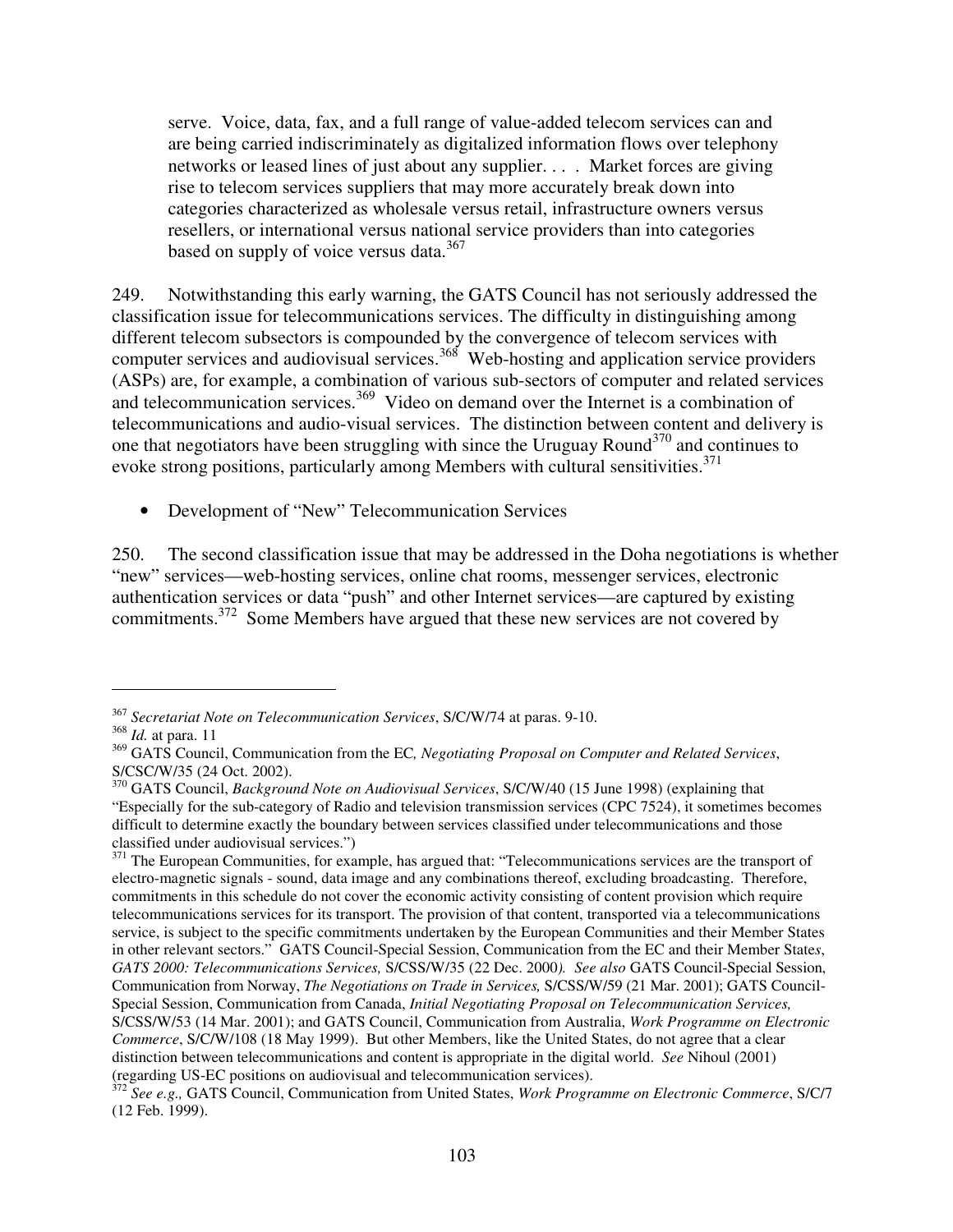existing specific commitments and others have taken the opposing position that existing commitments should be interpreted expansively to incorporate technological developments. 373

• Improving Classification of Telecommunication Services

251. Both classification issues—convergence and new services—raise questions about the scope of commitments and diminish the value and predictability of those commitments. There are several ways to improve the classification/scheduling of telecom services to better reflect the current organization of the industry and ways in which telecom services are traded. These include:

(1) Updating W/120. The Services Sectoral Classification List, or W/120, is based on the Provisional Central Product Classification (CPC).<sup>374</sup> The Provisional CPC has been updated two times since the GATS commitments were made using  $W/120$ .<sup>375</sup> One way to modernize the classification of telecom commitments would be to use the current version, CPC 1.1, as the basis for scheduling commitments during the Doha negotiations. (*See* Table 22 below comparing the classification of telecom services under W/120, the Provisional CPC, and CPC 1.1). As Table 22 illustrates, CPC 1.1 provides a more up-todate classification of telecom services and could provide greater clarity regarding the scope of telecom commitments. A switch to CPC 1.1 for new commitments, however, may generate uncertainty as to the scope of existing commitments. And, CPC 1.1—like W/120—will become outdated in the future. <sup>376</sup>

(2) Using a "negative list" approach (versus a positive list approach). Under this approach, all telecom services would be subject to market access and national treatment commitments, except for those services that are specifically listed as *not* being subject to specific commitments. A negative list approach has been used in some bilateral and

<sup>373</sup> *See e.g.,* GATS Council-Special Session, Communication from the United States, *Market Access in Telecommunications and Complementary Services: The WTO's Role in Accelerating the Development of a Globally Networked Economy*, S/CSS/W/30 (18 Dec. 2000); GATS Council-Special Session, Communication from Switzerland, *GATS 2000: Telecommunications*, S/CSS/W/72 (4 May 2001).

<sup>374</sup> *See* United Nations Statistical Commission, *Central Product Classification List Version 1.1,* DRAFT ESA/STAT/SER.M/77/Ver.1.1 (updated 21 Feb. 2002) at p. viii (explaining that: "The Central Product Classification (CPC) constitutes a complete product classification covering goods and services. It was intended to serve as an international standard for assembling and tabulating all kinds of data requiring product detail including industrial production, national accounts, service industries, domestic and foreign commodity trade, international trade in services, balance of payments, consumption and price statistics. Other basic aims were to provide a framework for international comparison and promote harmonization of various types of statistics dealing with goods and services.")

<sup>&</sup>lt;sup>375</sup> *Id.* (explaining that: "The first version of the ... CPC, the Provisional Central Product Classification was published in 1990. This version was superseded by the Central Product Classification Version 1.0, published in 1998. Then, particular attention was paid to the elaboration of the services part of the classification. This newly revised Central Product Classification Version 1.1 represents a further update to the CPC. The development of this new version is intended to incorporate modifications due to recent changes in economies worldwide and sustained technological advancement in the period since the development of CPC Version 1.0).

<sup>376</sup> *See Secretariat Note on Telecommunications Services*, S/C/W/74 at para. 10 (noting that "rapid changes in the sector mean not only that the existing GATS classification of telecom services is inadequate, but also that any other list that might be devised could become quickly our of date.")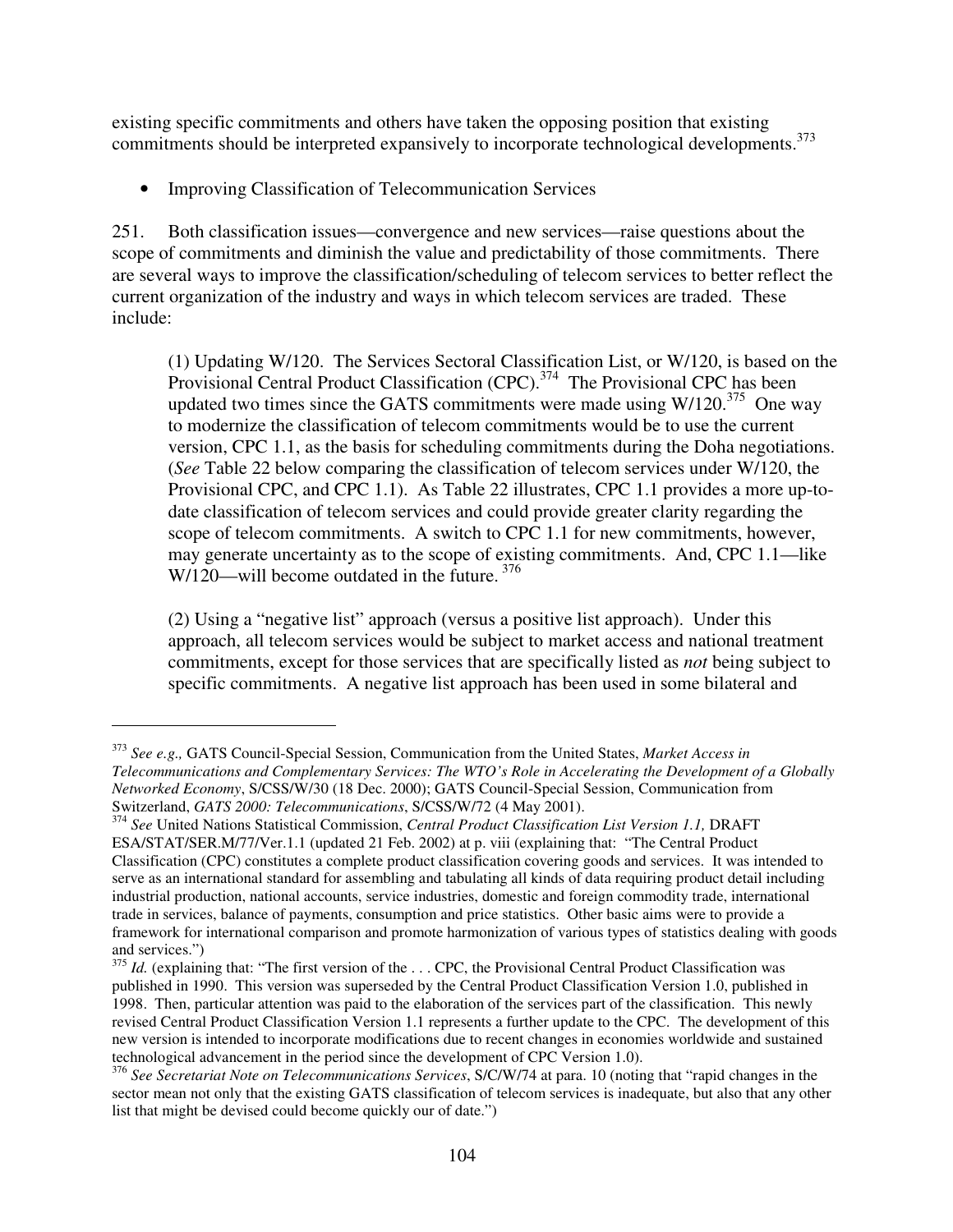regional free trade agreements covering services and would prevent Members' schedules from becoming outdated. However, a negative list approach was not used in the Uruguay Round and has been rejected as an approach for the Doha negotiations.<sup>377</sup>

(3) Making full commitments and reading commitments flexibly. By making full commitments for all services subsectors included in W/120 and reading commitments in a manner that incorporates technological change, Members can maintain full coverage of telecom services as technological developments lead to new services. 378

(4) Codifying understandings on scope through the negotiations. It also may be possible for Members, through the course of their bilateral request/offer process and their work as a whole in the GATS Committee meeting in Special Session, to establish understandings on the scope of existing and newly-made commitments on telecommunications services. These understandings could then be "codified" through a Chairman's note or similar vehicle, as was done during the negotiations on basic telecommunications. 379

• Classification of Internet Access Services

252. A third classification issue that could be addressed in the negotiations is the classification of "Internet access services" as a basic or value added service.<sup>380</sup> In the WTO Work Programme on E-commerce, Members addressed questions regarding whether and where Internet access services are included in telecom commitments. These questions remain unanswered.

253. According to the WTO Secretariat, ten Members made explicit commitments to liberalize "Internet access services" in the Uruguay Round and post-Uruguay Round negotiations on

<sup>377</sup> The *Services Negotiations Guidelines* specify that the negotiations shall take place within and shall respect the existing structure and principle of the GATS, including the right to specify sectors in which commitments will be undertaken and the four modes of supply." Para 4.

<sup>378</sup> *See* GATS Council-Special Session, Communication from the United States, *Market Access in Telecommunications and Complementary Services: the WTO's Role in Accelerating the Development of A Globally Networked Economy,"* S/CSS/W/30 (18 Dec. 2000) at para. 14 (proposing that current services classification categories "adequately [capture] Internet-based services" and "obviates the need for Members to constantly update the nomenclature to take into account the rapid evolution of services that appear new").

<sup>379</sup> Group on Basic Telecommunications, Note by the Chairman, *Notes for Scheduling Basic Telecom Services Commitments,* S/GBT/W/2/Rev.1 (16 Jan. 1997) (explaining the negotiators' understanding that "Unless otherwise indicated in the sector column, any basic telecom service listed in the sector column: (a) encompasses local, long distance and international services for public and non-public use; (b) may be provided on a facilities-basis or by resale; and (c) may be provided through any means of technology (e.g., cable, . . . wireless, satellites)." *See also* Group on Basic Telecommunications, Chairman's Note, *Market Access Limitations on Spectrum Availability*, S/GBT/W/3 (3 Feb. 1997) (confirming each Members' right to exercise spectrum/frequency management whether or not specified in the market access column (column 2) of their schedules).

<sup>&</sup>lt;sup>380</sup> The term "Internet access services" in this papers refers to both retail and wholesale services. At the retail level, a variety of local "mom n' pop," regional, or national service suppliers provide Internet connectivity to individuals and enterprises. At the wholesale level, the suppliers are large regional, national, and international companies that trade and interconnect Internet traffic among themselves. The largest of these wholesale Internet access providers are sometimes referred to as "Tier 1" or "backbone" providers.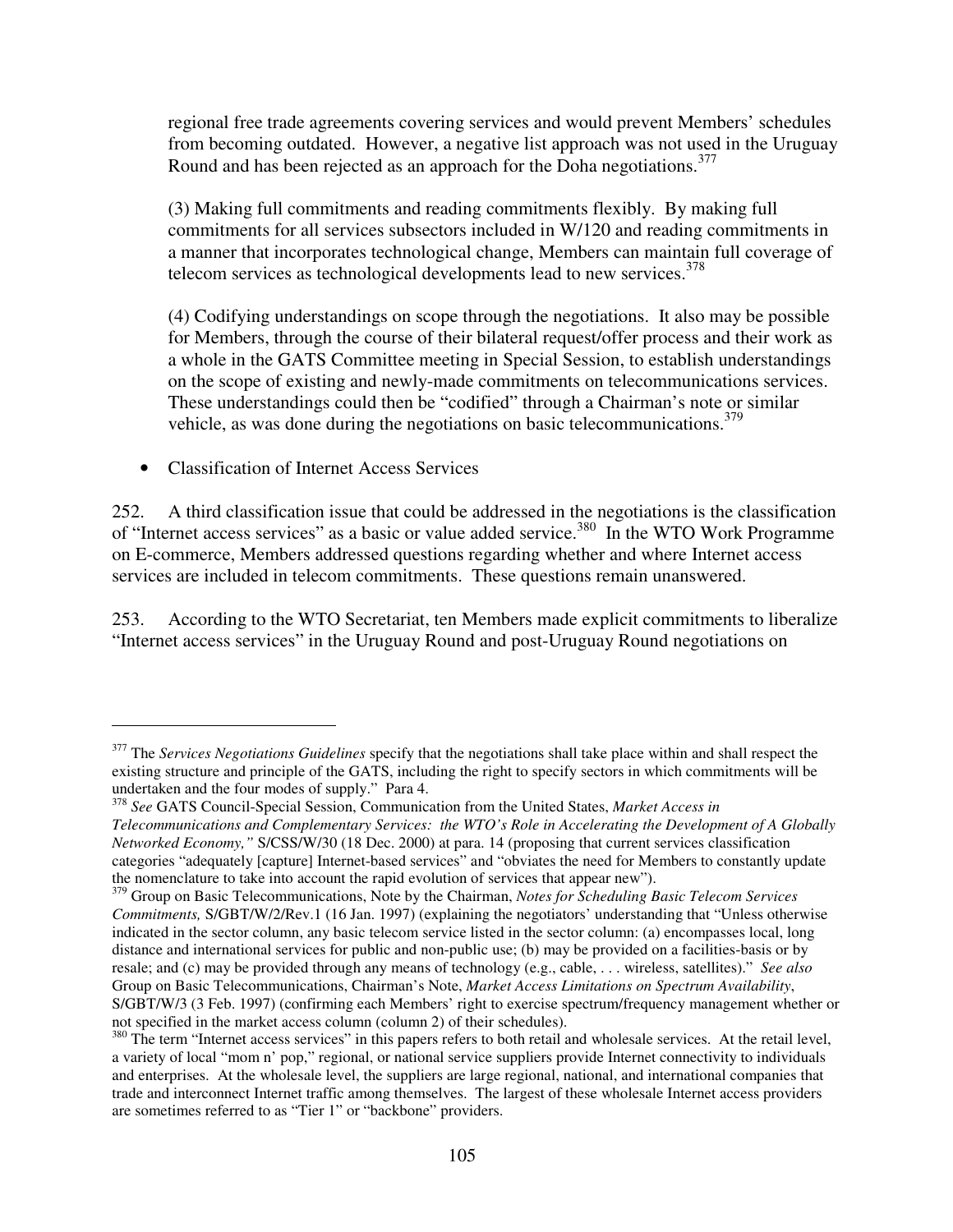telecommunications services.<sup>381</sup> In the Secretariat's opinion, Internet access services would be liberalized in markets where Members have made full telecom commitments even if "Internet access services" are not specified in the Members' schedules.<sup>382</sup> However, "explicit commitments are clearly necessary where monopoly or other access limitations apply to most telecom services." 383 The Secretariat recommended, therefore, that "Members may wish to consider whether, possibly in the context of the next Round, it would be desirable to make more explicit commitments on Internet access."

<sup>381</sup> GATS Council, Note by the Secretariat, *The Work Programme on Electronic Commerce*, S/C/W/68 (16 Nov. 1998) at para. 28. 382 *Id.*

<sup>383</sup> *Id.*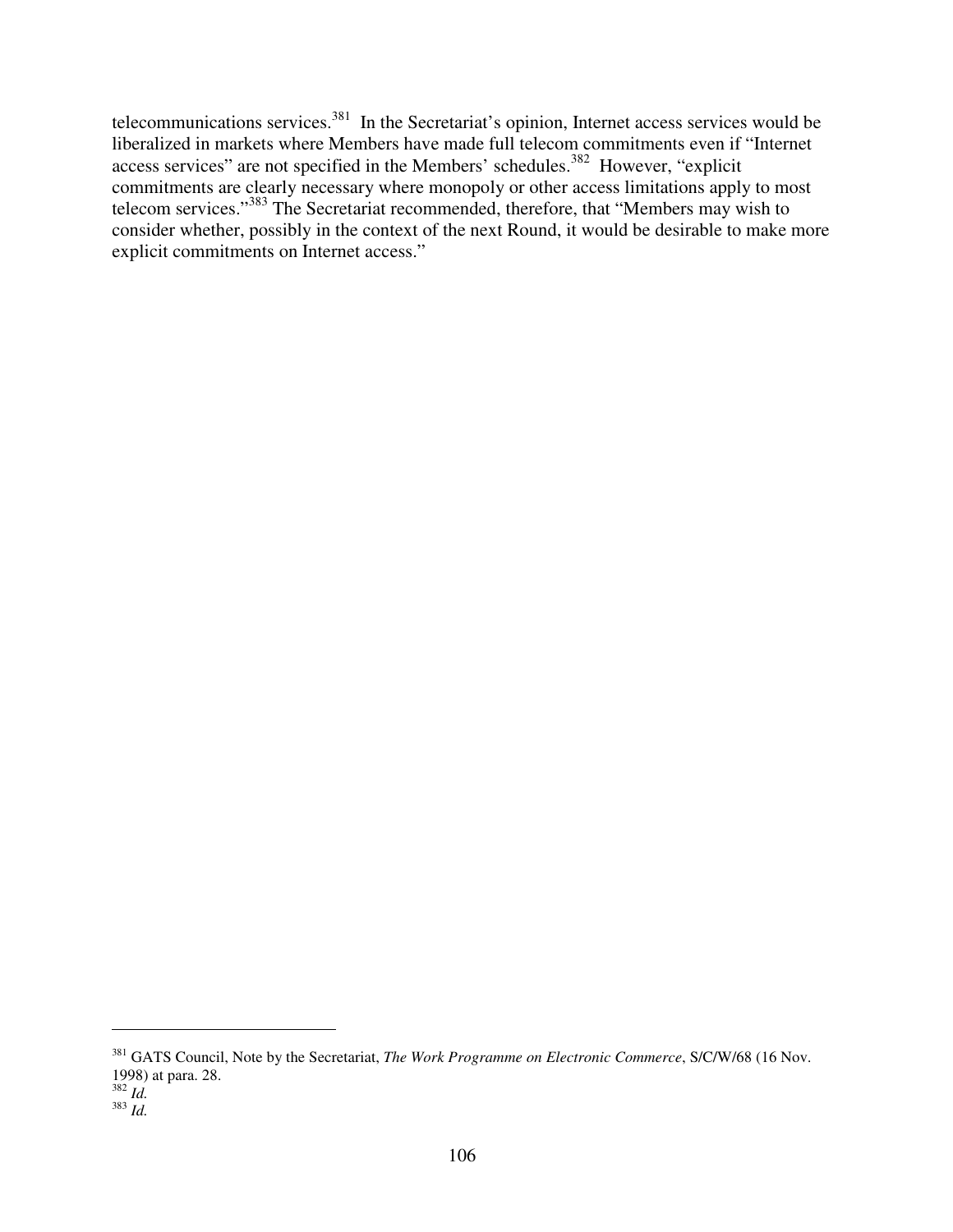| W/120                                                                                                | PROVISIONAL CPC                                                      | CPC1.1                                                                                   |  |  |
|------------------------------------------------------------------------------------------------------|----------------------------------------------------------------------|------------------------------------------------------------------------------------------|--|--|
| C. Telecommunication Services                                                                        | Division 75<br>Post and Telecommunication Services                   | Division 84<br>Telecommunications services;<br>information retrieval and supply services |  |  |
| a. Voice telephone services 7521                                                                     | 752 Telecommunications services                                      | 841 Telecommunications and program<br>distribution services                              |  |  |
| b. Packet-switched data<br>transmission services7523**                                               | 7521 Public telephone services                                       | 8411 Carrier services                                                                    |  |  |
| c. Circuit-switched data<br>transmission services7523**                                              | 75211 Public local telephone services                                | 8412 Fixed telephony services                                                            |  |  |
| d. Telex services 7523**                                                                             | 75212 Public long distance telephone<br>services                     | 84121 Fixed telephony services - Access<br>and use                                       |  |  |
| e. Telegraph services 7522                                                                           | 75213 Mobile telephone services                                      | 84122 Fixed telephony services - Calling<br>features                                     |  |  |
| f. Facsimile services7521**+<br>7529**                                                               | 7522 Business network services                                       | 8413 Mobile telecommunications<br>services                                               |  |  |
| g. Private leased circuit services<br>7522**+7523**                                                  | 75221 Shared network services                                        | 84131 Mobile telecommunications<br>services—Access and use                               |  |  |
| h. Electronic mail 7523**                                                                            | 75222 Dedicated network services                                     | 84132 Mobile Telecommunications<br>services-Calling features                             |  |  |
| i. Voice mail $7523**$                                                                               | 7529 Other telecommunications services                               | 8414 Private network services                                                            |  |  |
| j. On-line information and data<br>base retrieval 7523**                                             | 75291 Paging services                                                | 8415 Data transmission services                                                          |  |  |
| k. Electronic data interchange<br>(EDI) 7523**                                                       | 75292 Teleconferencing services                                      | 8416 All other telecommunications<br>services                                            |  |  |
| l. Enhanced/value-added facsimile<br>services, incl. store and forward,<br>store and retrieve 7523** | 75299 Other telecommunications services<br>not elsewhere classified. | 8417 Program distribution services                                                       |  |  |
| m. Code and protocol                                                                                 |                                                                      |                                                                                          |  |  |
| n. Online information and/or data<br>processing (incl. transaction<br>processing)                    |                                                                      |                                                                                          |  |  |
| o. Other                                                                                             | 7523 Data and message transmission<br>services                       | 842 Internet telecommunications services                                                 |  |  |
|                                                                                                      | 75231 Data network services                                          | 8421 Internet backbone services                                                          |  |  |
|                                                                                                      | 75232 Electronic message and information<br>services                 |                                                                                          |  |  |
|                                                                                                      |                                                                      | 843 Data processing services                                                             |  |  |

### Table 22: **Comparison of W/120 and Central Product Classification Lists**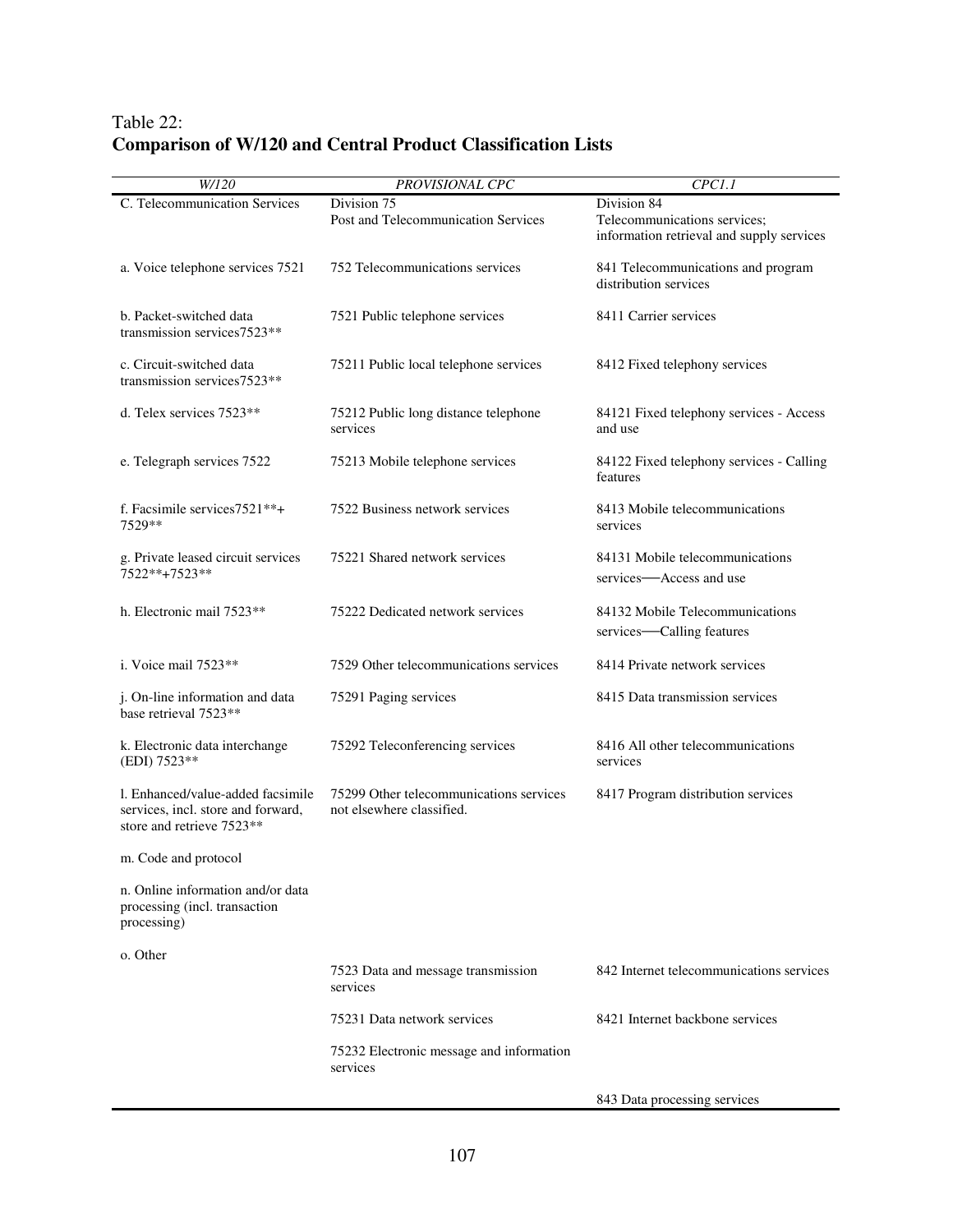Source: *Services Sectoral Classification List*, MTN.GNS/W/120 at pp. 3-4; United Nations, Department of International Economic and Social Affairs, *Provisional Central Product Classification List*, ST/ESA/STAT/SER.M/77 (1991); United Nations Statistical Commission, *Central Product Classification List Version 1.1,* DRAFT ESA/STAT/SER.M/77/Ver.1.1 (updated 21 Feb. 2002).

254. In the WTO's Work Programme on E-commerce, Members disagreed on whether Internet access services should be classified as basic or value-added telecommunications services.<sup>384</sup> The distinction is important to understand how Internet access services are affected by the Reference Paper and Annex on Telecommunications.

255. The Reference Paper applies to Internet access or other Internet-related services only if they are basic telecommunications services. If Internet access services are classified as basic telecommunications services, a Member who has adopted the Reference Paper would have to maintain appropriate measures to ensure that Internet access providers do not act in an anticompetitive manner, including, for example, ensuring interconnection between smaller ISPs to larger ISPs who could be classified as "major suppliers" at any technically feasible point in the network under non-discriminatory terms, conditions and rates. 385

256. The Annex on Telecommunications guarantees access to a Member's public telecommunications network for those services that the Member has made a commitment to liberalize. Thus, it is important to know whether "Internet access services" could be considered: (1) a public telecommunications network to which members must provide non-discriminatory access pursuant to the Annex regardless of whether they have scheduled any specific commitment covering "Internet access services;" or (2) a service for which a specific commitment must be made to take advantage of the obligations under the Annex.<sup>386</sup>

257. Some Members (e.g.*,* Australia and the EC) have indicated that Internet access services are basic telecommunication services, which means that the Reference Paper would impose obligations on Members to provide access to those services.<sup>387</sup> In contrast, the United States

<sup>384</sup> *See* GATS Council, Interim Report to the General Council, *Work Programme on Electronic Commerce*, S/C/8

<sup>(31</sup> Mar. 1999) at pp. 8-9. 385 *See* Reference Paper at para. 2.2. Several developing countries have raised the cost of interconnection among Internet service providers as an issue they would like to address in the negotiations. *See e.g.,* GATS Council-Special Session, Communication from Colombia, *Telecommunications Services*, S/CSS/W/119 (27 Nov. 2001) at para. 6 (explaining that "the barriers of access to the Internet should be eliminated, including the high costs incurred by national Internet Service Providers for connection to the international networks"); and GATS Council-Special Session, Communication from Mexico, *Telecommunications Services,* S/CSS/W/101 (10 July 2001) at para. 8(v) (proposing that "Members will have to devise principles for developing international Internet networks . . such as the APEC principles on "International Charging Arrangements for Internet Services").

<sup>386</sup> GATS Council, Interim Report to the General Council, *Work Programme on Electronic Commerce*, S/C/8 (31 Mar. 1999); GATS Council, *Progress Report to the General Council, Work Programme on Electronic Commerce*, S/L/74 (27 July 1999); GATS Council, Interim Report to t*he General Council,* Work Programme on Electronic Commerce, S/C/8 (31 Mar. 1999).

<sup>387</sup> *See e.g.,* GATS Council, Communication from Australia, *Work Programme on Electronic Commerce,* S/C/W/108 (18 May 1999) at para. 18; GATS Council, Communication from the European Communities and Their Member States, *Electronic Commerce Work Programme,* S/C/W/183 (30 Nov. 2000) at para. 6(b); GATS Council-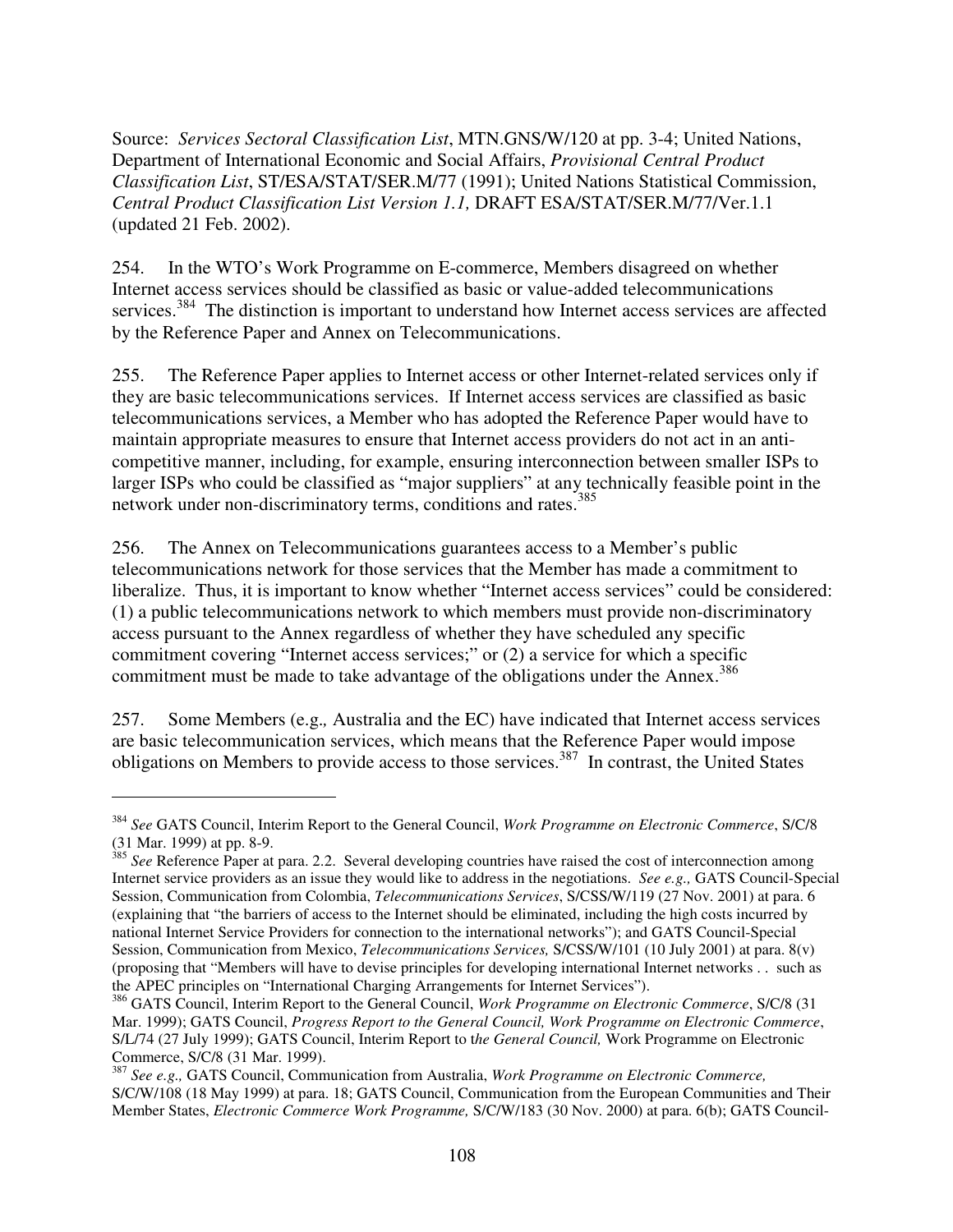would prefer to classify Internet access services as value-added because it views "the general non-regulatory approach to the Internet and other value-added services in most countries [as] ... a boon to their responsiveness and growth."<sup>388</sup> Whereas the United States government and industry do see the need to protect Internet service providers from dominant operators via fair and non-discriminatory access to the underlying telecommunications infrastructure, they do not see the need to extend the provisions of the Reference Paper on interconnection to the Internet or to major suppliers of Internet access and network services. Rather they suspect that WTO Members that argue in favour for the basic telecommunication classification are interested in increasing regulation of the "Internet backbone."<sup>389</sup>

258. Members concluded in the WTO Work Programme on E-commerce that the Annex on Telecommunications "applies to access to and use of the Internet network when it is defined in a Member's regulatory system as a public telecommunications transport services and/or network."<sup>390</sup> When it is not so defined, Members did not agree whether the Annex guarantees access to Internet service providers' networks and services to other service types of service suppliers. A key question in resolving this issue is whether Internet networks and services can be considered "public" networks where the Internet is literally a network of both public and private networks. 391

259. Underlying these questions of whether and how to classify Internet access services—as basic or value-added services—is the question of what types of competitive safeguards should apply to Internet access services in order to promote e-commerce. The Doha negotiations provide the opportunity to address this issue, either within the context of the existing Annex and Reference Paper, or possibly through some other instruments.

#### **c. Developing Disciplines on the Regulation of Telecommunications Services**

260. There are several GATS mechanisms that directly influence members' regulation of the telecommunications sector: (1) GATS Article VI, a general obligation regarding domestic regulation; (2) the Annex on Telecommunications, a general obligation regarding access to public telecommunications networks; (3) specific commitments to provide market access (Art. XIV) and national treatment (Art. XVII); and (4) the Reference Paper, specific commitments to be applied to major suppliers of basic telecommunications services. Several delegations have

<u> 2008 - Andrea Station Barbara, actor a component de la contrada de la contrada de la contrada de la contrada</u>

Special Session, Communication from Australia, *Negotiating Proposal on Telecommunication Services,* S/CSS/W/17 (5 Dec. 2000) at para. 12.

<sup>388</sup> GATS Council-Special Session, Communication from the United States, *Market Access in Telecommunications and Complementary Services: The WTO's Role in Accelerating the Development of a Globally Networked Economy*, S/CSS/W/30 (18 Dec. 2000) at para. 13.

<sup>&</sup>lt;sup>389</sup> Harris (1999).

<sup>390</sup> GATS Council, Progress Report to the General Council, *Work Programme on Electronic Commerce*, S/L/74 (27 July 1999) at para. 19.

<sup>391</sup> *Id.* at paras. 20-21.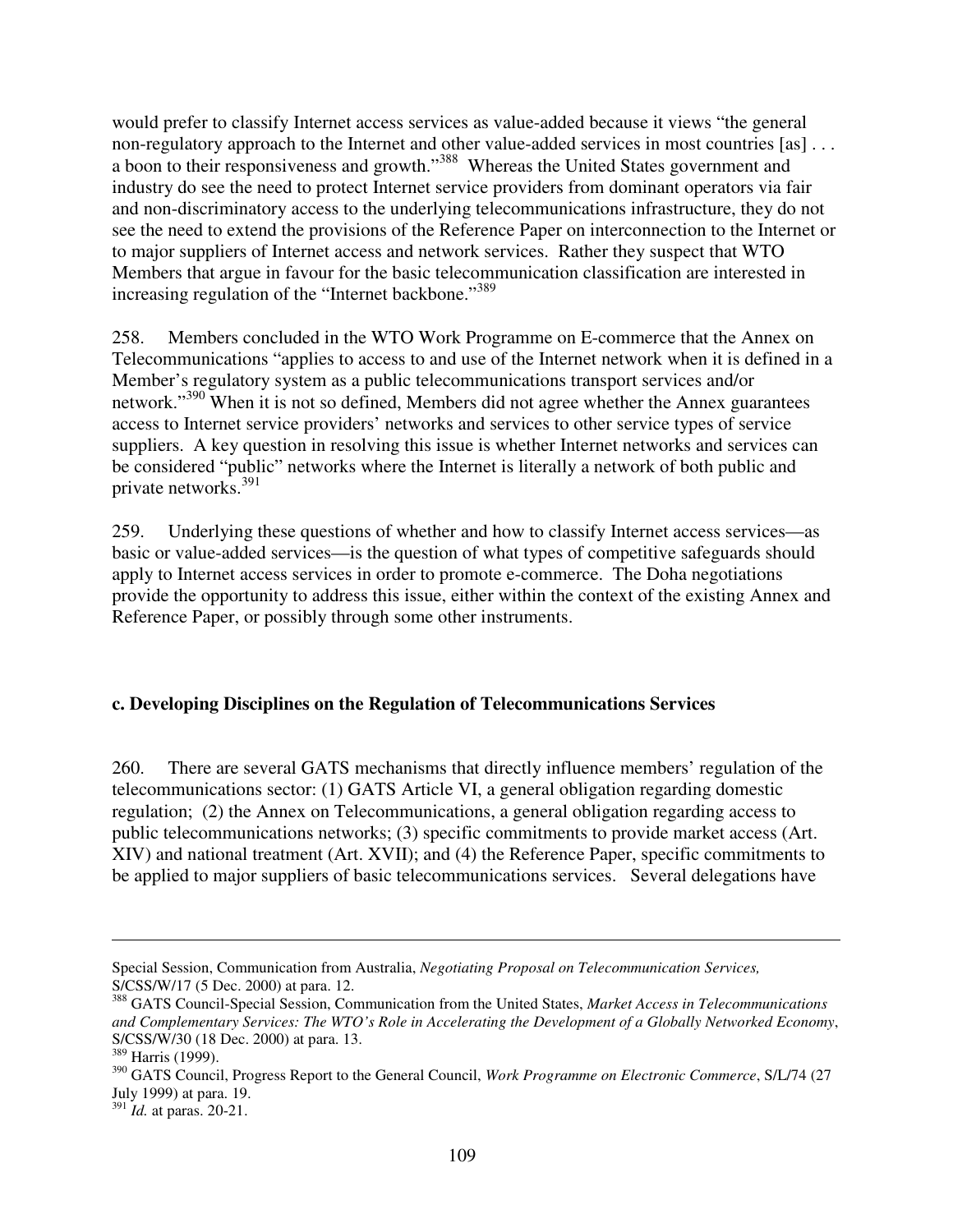made proposals introducing the idea of using or amending these mechanisms to further develop the regulatory framework in which telecommunications commitments are made.

- Article VI Australia has proposed the development of rules under GATS Article VI governing licensing requirements and technical standards that would apply to the telecom  $\frac{392}{2}$  The United States has stressed that Members should avoid unnecessary restrictions on services offered by value-added services suppliers, consistent with GATS Article VI. 393
- Annex on Telecommunications Colombia has proposed that some principles in the Reference Paper, such as competition safeguards, universal service, the public availability of the procedures for interconnections negotiation, transparency of the interconnection arrangements, the public availability of licensing criteria, and the allocation and use of scarce resources, be included in the Annex on Telecommunications.<sup>394</sup>
- Reference Paper Australia has proposed that the Reference Paper be strengthened by clarifying of its provisions on competitive safeguards (Article 1), interconnection (Article 2), transparency (Articles 2 and 4), the independence of regulators (Article 5), and the allocation of scarce resources (Article  $6$ ).<sup>395</sup>

261. The United States' initial offer<sup>396</sup> proposes that the U.S. is willing to commit to several regulatory principles that exceed its current specific commitments under the Reference Paper, provided that other Members undertake equivalent obligations to:

- Maintain an absence of national government ownership in public telecommunications service suppliers;<sup>397</sup>
- Maintain a national telecommunications regulatory body independent of executive and legislative branches, which is required to employ transparent procedures in developing rules (including notice and comment) and is empowered to enforce regulations through sanctions, including fines and revocation of licenses; and permit licensed suppliers of

<sup>392</sup> GATS Council-Special Session, Communication from Australia, *Negotiating Proposal on Telecommunication Services*, S/CSS/W/17 (5 Dec. 2000) at para. 16.

<sup>393</sup> GATS Council-Special Session, Communication from the United States, *Market Access in Telecommunications and Complementary Services: The WTO's Role in Accelerating the Development of a Globally Networked Economy*, S/CSS/W/30 (18 Dec. 2000) at para. 1.

<sup>394</sup> GATS Council-Special Session, Communication from Colombia, *Telecommunications Services,* S/CSS/W/119 (27 Nov. 2001) at para. 8.

<sup>395</sup> GATS Council-Special Session, Communication from Australia, *Negotiating Proposal on Telecommunication Services,* S/CSS/W/17 (5 Dec. 2000) at paras. 2-7. Australia has not specified how the Reference Paper should be clarified and has been careful to say that it does not want to re-open the Reference Paper. *See* Bronckers & Larouche (1997).

<sup>396</sup> *See* United States*, Initial Offer* at pp. 47-49, www.ustr.gov/sectors/services/2003-03-31-consolidated\_offer.pdf

<sup>(</sup>visited 19 Sept. 2003). 397 *See* GATS Council-Special Session, Communication from the United States, *Market Access in Telecommunications and Complementary Services: The WTO's Role in Accelerating the Development of a Globally Networked Economy,* S/CSS/W/30 (18 Dec. 2000).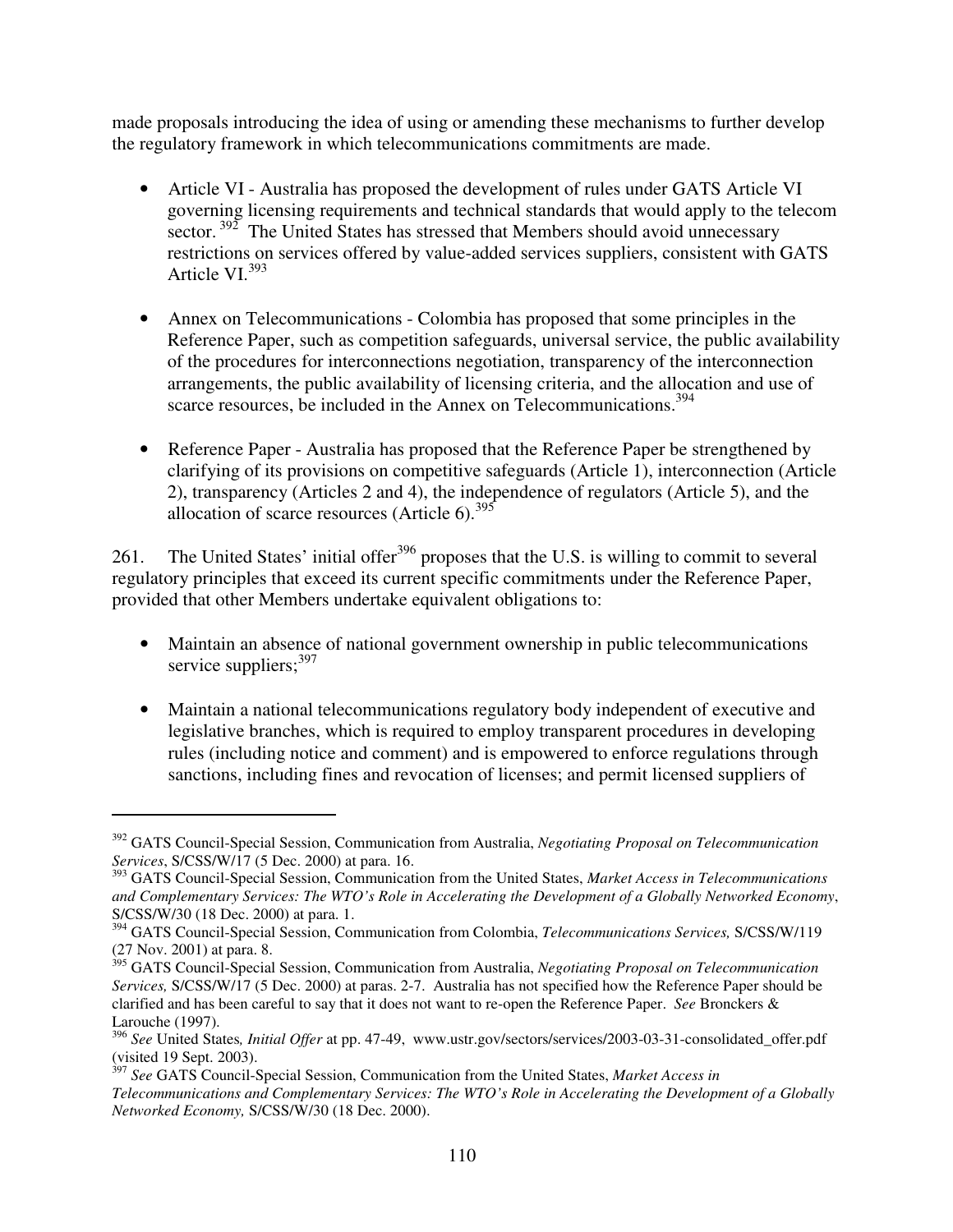basic telecommunications services choice of technology used in the supply of services, subject to requirements necessary to fulfill legitimate public policy objectives.

- Require local exchange carriers, under certain circumstances, to provide dialing parity;
- Maintain measures prohibiting local exchange carriers from imposing unreasonable or discriminatory conditions or limitations on the resale of public telecommunications services;
- Ensure that local exchange carriers provide number portability where technically feasible; and
- Ensure that local exchange carriers provide access to poles, ducts, conduits and rights of way at just and reasonable rates and on non-discriminatory terms and conditions to competing basic public telecommunications service suppliers.

262. This U.S. offer is conditioned on other WTO Members entering into similar commitments and will, no doubt, be discussed during the bilateral request/offer process as well telecom-related discussions in the Council for Trade in Services.

#### **d. Development-Related Negotiations Issues**

263. Some Members' services negotiating submissions have addressed development-related issues directly related to the liberalization of telecommunication services.

264. For example, Cuba calls for "an assessment of the impact of the GATS in strengthening the capacity of developing countries to provide telecommunications services through better access to technology, distribution channels and information networks." Cuba contends that telecom liberalization has failed to resolve the telecommunications needs of many developing countries. Cuba focuses specifically on the need to regulate the telecom sector once privatized to "ensure harmonious national development" and to maintain the GATS understanding that accounting rates are not subject to MFN challenge. <sup>398</sup> Mexico joins Cuba in linking the assessment on trade in services to the negotiations on specific commitments so that developing countries can make informed decisions about their market access opportunities and national development needs and considering the understanding on accounting rates to be in force.<sup>399</sup>

265. Colombia points out that more developing countries would improve market access for telecommunications services if they received improved market access for sectors of interest to

<sup>398</sup> GATS Council, Communication from Cuba, *Negotiating Proposal on Telecommunications Services*, TN/S/W/2 (30 May 2002) at paras. 3, 7, 9-10.

<sup>399</sup> GATS Council-Special Session, Communication from Mexico, *Telecommunications Services,* S/CSS/W/101 (10 July 2001) at paras. 8(ii) and (iii).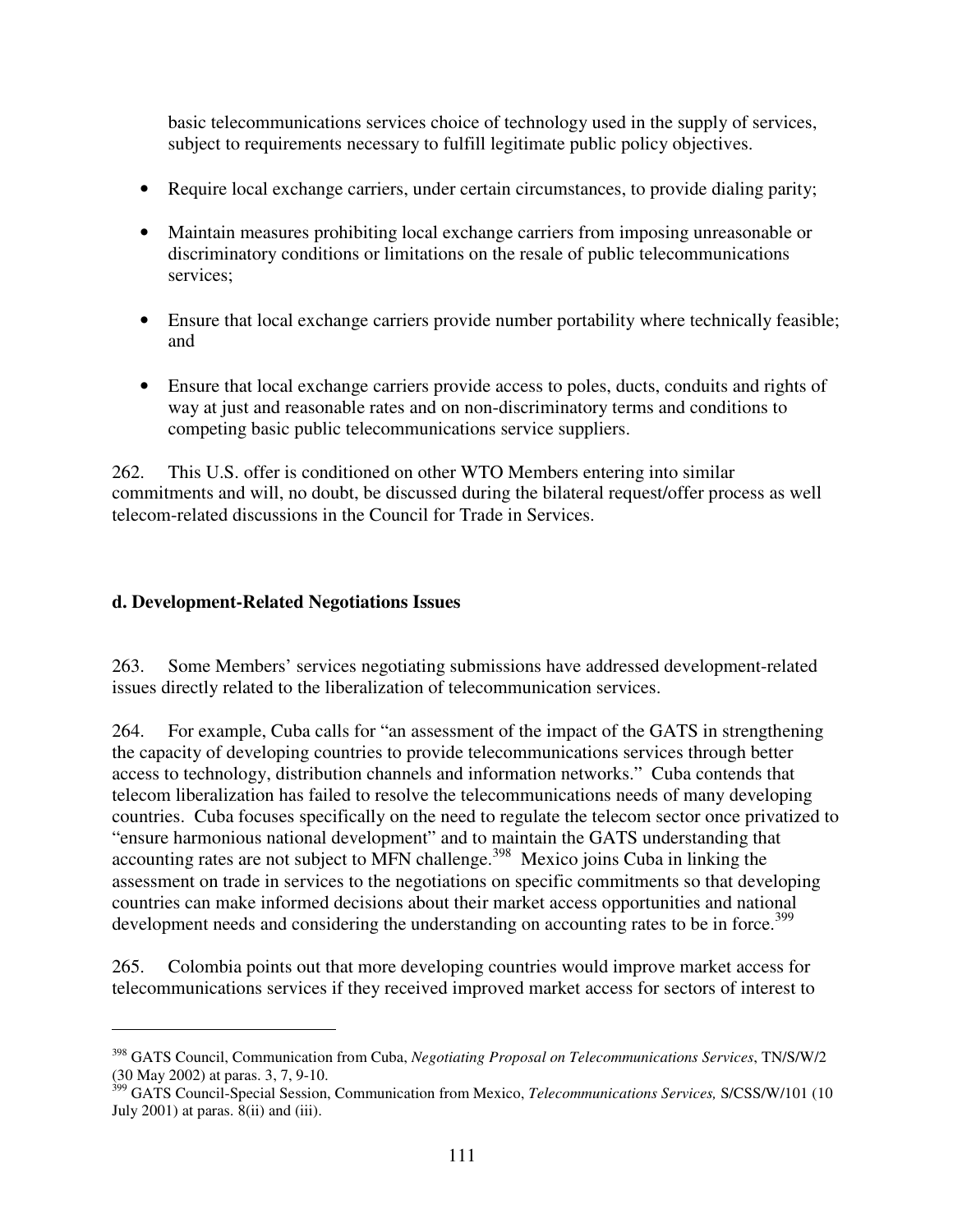them. Columbia also calls for the elimination of barriers to Internet access, including the high interconnection charges that Internet service providers charge for connection to international networks. 400 Similarly, Mexico calls for the development of principles, including Internet interconnection principles (i.e.*,* "International Charging Arrangements for Internet Services"), to facilitate the use of Internet networks for economic development. 401

### **B. Conclusion**

266. The Doha negotiations provide the opportunity to: (1) improve specific commitments to liberalize trade in telecommunications services; (2) clarify the scope and coverage of specific commitments given the convergence of and development of new telecom services with computer and related services as well as audio-visual services; (3) further develop disciplines embodied in the Annex on Telecommunications and the Reference Paper on pro-competitive regulation of telecom services; (4) develop disciplines under GATS Article VI on other forms of domestic regulation of telecom services; and (4) address development-related issues such as linking the assessment on trade in services to the negotiation of specific commitments that would assist developing countries in benefiting from telecom liberalization. Although it is too early in the negotiating process to determine how much progress may be made on these issues, it is certainly not too early for WTO Members to recognize the opportunity that the Doha negotiations present and too work towards their resolution in the bilateral request/offer process as well as broader work in the Committee on Trade in Services.

<sup>400</sup> GATS Council-Special Session, Communication from Colombia, *Telecommunications Services*, S/CSS/W/119 (27 Nov. 2001) at paras. 5-6.

<sup>401</sup> GATS Council-Special Session, Communication from Mexico, *Telecommunications Services,* S/CSS/W/101 (10 July 2001) at para.  $8(v)$ .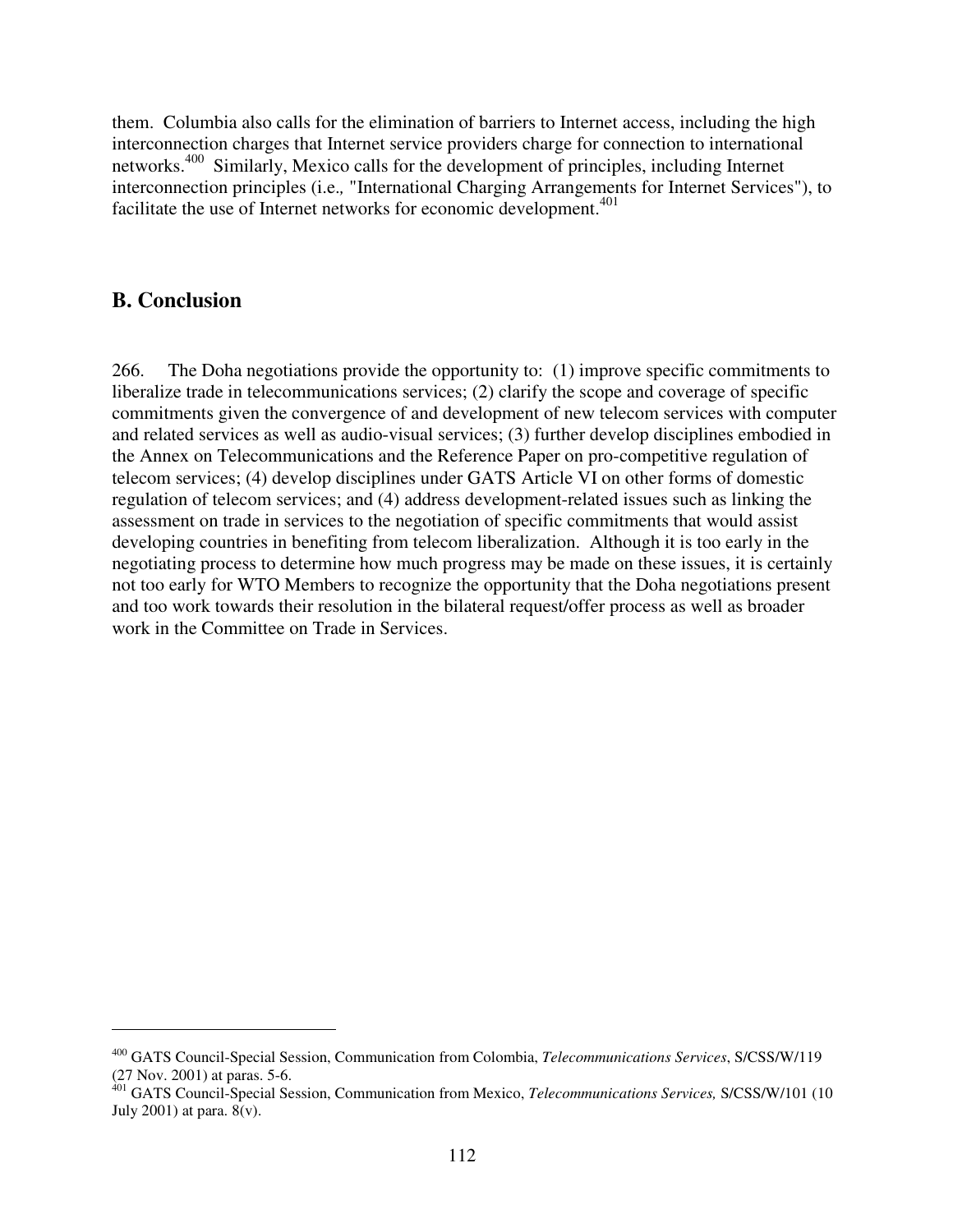# **C. Computer and Related Services**

267. As with telecommunications services, the General Agreement on Trade in Services is the WTO instrument governing trade in computer and related services. Accordingly, all WTO Members must assume the general obligations under GATS Part II (e.g.*,* MFN and transparency) for *all* computer and related services and may volunteer under GATS Part III to undertake specific commitments for *selecte*d services.

# **1. Uruguay Round Negotiations on Computer and Related Services**

268. During the Uruguay Round, the negotiators used the Services Sectoral Classification List, or W/120, to develop their offers and requests for computer and related services. (*See* Section V.A above regarding scheduling of services). "Business Services" is one of the twelve services sectors listed in W/120 and this sector is further subdivided into six subsectors: Professional Services, Computer and Related Services, Research and Development Services, Real Estate Services, Rental/Leasing Services without Operators, and Other Business Services. (*See* Table 10 above). "Computer and Related Services" is further subdivided into five subsectors. (*See* Table 23 below). The same classifications are being used in the Doha negotiations.

269. In contrast to the negotiations on telecommunications, the negotiations on computer and related services were completed during the Uruguay Round (except for subsequently acceding Members) and did not generate either a sector-specific annex or specific commitments. This is because computer services, at the time of the negotiations, generally operated in a lowregulation/low-trade barrier environment with no state-sponsored or government-owned monopolies. 402

<sup>&</sup>lt;sup>402</sup> According to the WTO Secretariat, "The fact that computer and related services face little or no sector-specific regulation, does not mean that government policies and practices lack significance for the sector. On the contrary, a variety of government measures have an effect on the growth and development of these services . . . [including] labour policies (work permits/visas, education and training), research and development support, protection of intellectual property rights to address software piracy, technical standards, tariffs on computer equipment, and government procurement of information services. . . . It is probably true that efforts to improve global market access for computer and related services will hinge less on traditional or regulatory barriers, than on consideration of a diverse range of public policy issues." GATS Council, Background Note by the Secretariat, *Computer and Related Services*, S/C/W/45 (14 July 1998) at para. 27 [*Secretariat Note on Computer Services]*.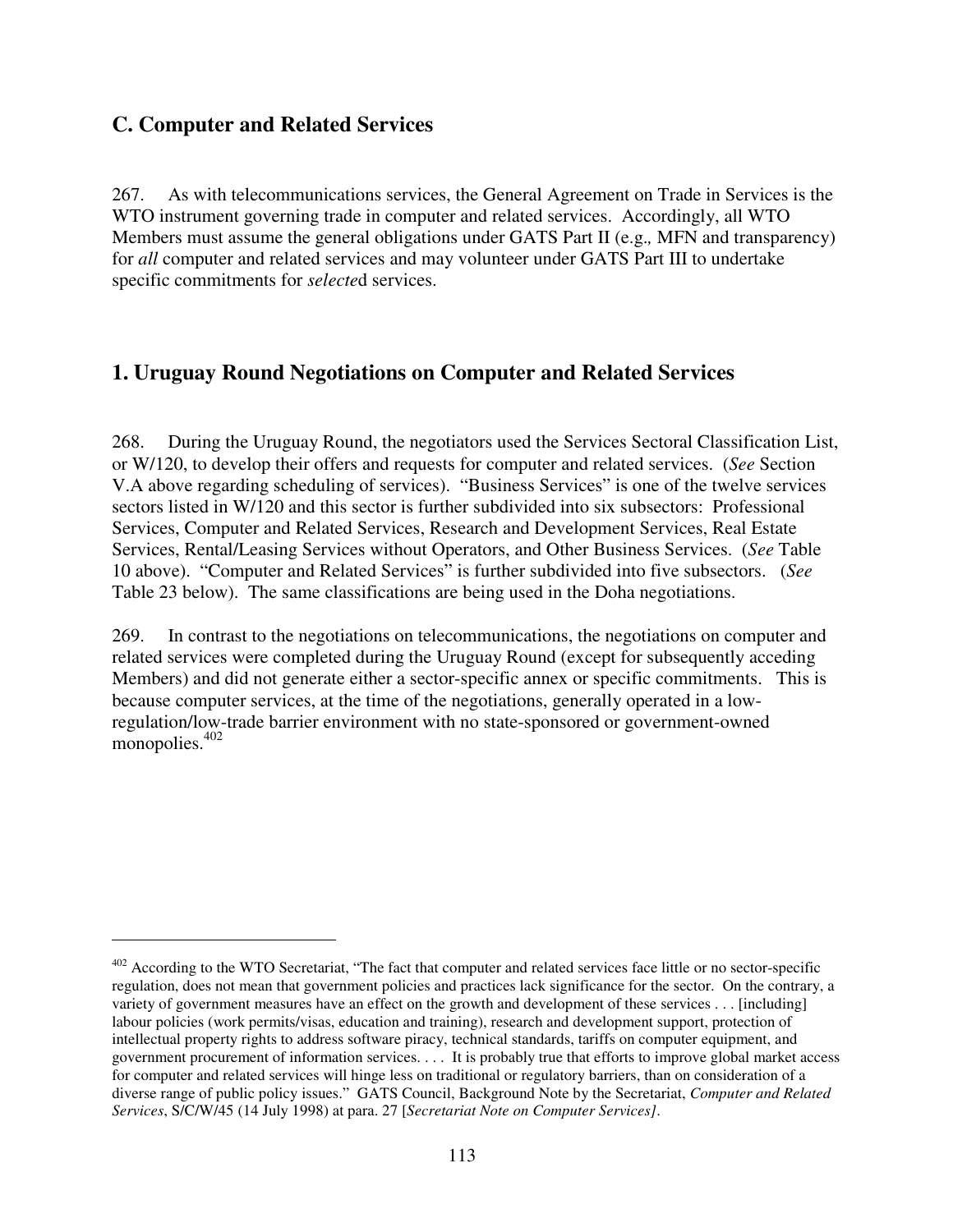# **2. The Doha Development Agenda and Computer and Related Services**

270. WTO Members have filed a number of submissions regarding the classification of computer and related services and their further liberalization.<sup>403</sup> Five members have filed submissions dedicated to computer and related services as part of the Doha negotiations, <sup>404</sup> two have filed submissions in the GATS Council Committee on Specific Commitments,<sup>405</sup> and others have filed submissions as part of the GATS Council's "Information Exchange Programme" related to the Council's assessment of trade in services.<sup>406</sup> These submissions indicate the primary focus of the services negotiations will be on: (1) improving specific commitments to further liberalize computer and related services; (2) classification of these services; and (3) development-related issues.

<sup>404</sup> GATS Council—Special Session, Communication from Canada, *Initial Negotiating Proposal on Computer and Related Services*, S/CSS/W/56 (14 Mar. 2001); GATS Council–Special Session, Communication from MERCOSUR, *Computer and Related Services*, S/CSS/W/95 (9 July 2001); GATS Council–Special Session, Communication from Costa Rica, *Computer and Related Services*, S/CSS/W/129 (30 Nov. 2001); GATS Council– Special Session, Communication from India, *Negotiating Proposal on Computer and Related Services*, S/CSS/W/141 (22 Mar. 2002); and GATS Council–Special Session, Communication from the EC and Their Member States, *GATS 2000: Computer and Related Services (CPC 84) – Addendum*, S/CSS/W/34/Add.1 (15 July 2002). Other Members have included computer and related services in general services submissions. *See e.g.,* GATS Council–Special Session, Communication from Japan, *The Negotiations on Trade in Services*, S/CSS/W/42 (22 Dec. 2000) at paras. 30-31; GATS Council–Special Session, Communication from Norway, *The Negotiations on Trade in Services*, S/CSS/W/59 (21 Mar. 2001) at paras. 17-21; and GATS Council–Special Session, Communication from Colombia, *Proposal for the Negotiations on the Provisions of Services Through Movement of*

<sup>&</sup>lt;sup>403</sup> The great interest in computer services is corroborated by the existence of a Geneva-based "Friends Group" that meets periodically in Geneva to discuss trade issues related to this sector.

*Natural Persons*, S/CSS/W/97 (9 July 2001) at para. 6.

<sup>405</sup> GATS Council-Committee on Specific Commitments, Communication from the Separate Customs Territory of Taiwan, Penghu, Kinmen and Matsu, *Computer and Related Services*, S/CSC/W/37 (8 Jan. 2003); and GATS Council-Committee on Specific Commitments, Communication from the EC and their Member States*, Computer and Related Services*, S/CSC/W/35 (24 Oct. 2002).

<sup>406</sup> *See e.g.,* GATS Council, Communication from the United States, *Computer and Related Services*, S/C/W/81 (9 Dec. 1998). The United States also addresses computer and related services in its negotiating submission on telecommunications. *See* GATS Council–Special Session, Communication from the United States, *Market Access in Telecommunications and Complementary Services: Market Access in Telecommunications and Complementary Services: The WTO's Role in Accelerating the Development of a Globally Networked Economy,* S/CSS/W/30 (18 Dec. 2000).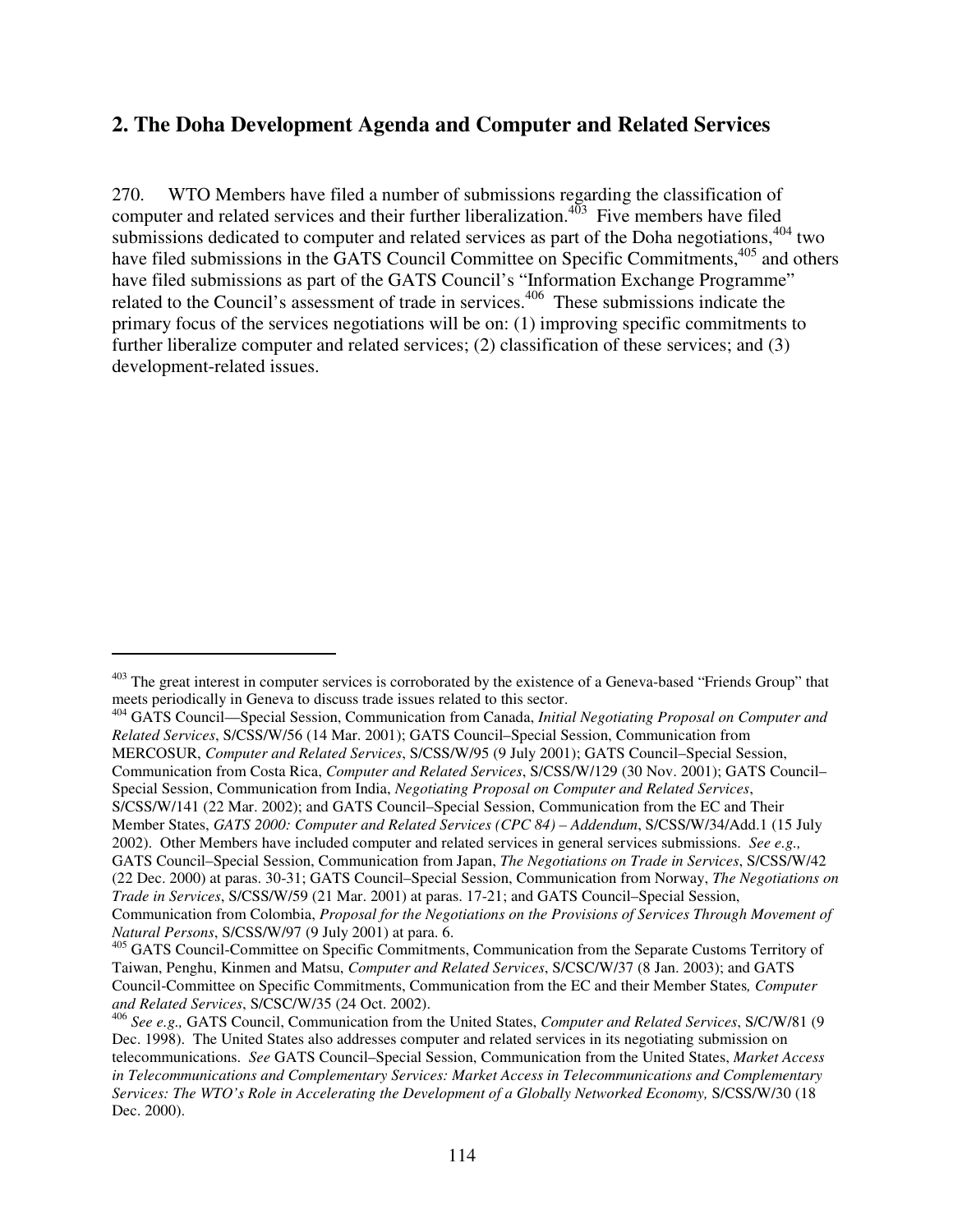### Table 23: **W/120 Classification of Computer and Related Services**

| W/120                                                         | <b>UNCPC</b> Description-Division 84 Computer and Related Services                                                                                                                                                                                                                                                                                                                                                                                                                                                                                                                                                                                                                                                                                                                                                                                                                                                                                                                                                                                                                                                                                                                                                                                                                                                                                                                              |
|---------------------------------------------------------------|-------------------------------------------------------------------------------------------------------------------------------------------------------------------------------------------------------------------------------------------------------------------------------------------------------------------------------------------------------------------------------------------------------------------------------------------------------------------------------------------------------------------------------------------------------------------------------------------------------------------------------------------------------------------------------------------------------------------------------------------------------------------------------------------------------------------------------------------------------------------------------------------------------------------------------------------------------------------------------------------------------------------------------------------------------------------------------------------------------------------------------------------------------------------------------------------------------------------------------------------------------------------------------------------------------------------------------------------------------------------------------------------------|
| 1. Business Services                                          | Section 8—Business Services                                                                                                                                                                                                                                                                                                                                                                                                                                                                                                                                                                                                                                                                                                                                                                                                                                                                                                                                                                                                                                                                                                                                                                                                                                                                                                                                                                     |
| B. Computer and<br><b>Related Services</b>                    | Division 84-Computer and Related Services                                                                                                                                                                                                                                                                                                                                                                                                                                                                                                                                                                                                                                                                                                                                                                                                                                                                                                                                                                                                                                                                                                                                                                                                                                                                                                                                                       |
| a. Consultancy<br>installation of<br>computer hardware<br>841 | 841 Consultancy services related to the installation of computer hardware: Assistance services to clients<br>services related to the in the installation of computer hardware (i.e. physical equipment) and computer networks.                                                                                                                                                                                                                                                                                                                                                                                                                                                                                                                                                                                                                                                                                                                                                                                                                                                                                                                                                                                                                                                                                                                                                                  |
| b. Software<br>implementation<br>services 842                 | 842 Software implementation services: All services involving consultancy services on, development and<br>implementation of "software," defined as "the sets of instructions required to make computers work and<br>communicate" and includes application software, packaged software, and customized software.<br>8421 Systems and software consulting services: Services of a general nature prior to the development of<br>data processing systems and applications, including management services, project planning services, etc.<br>8422 Systems analysis services: Includes analysis of clients' needs, defining functional specifications,<br>setting up the team, project management, technical coordination and integration, and definition of systems<br>architecture.<br>8423 Systems design services: Includes technical solutions, with respect to the methodology, quality-<br>assessment, choice of equipment software packages, or new technologies, etc.<br>8424 Programming services: Includes the implementation phase, i.e. writing and debugging, conducting<br>tests, and editing documentation.<br>8425 Systems maintenance services: Includes consulting and technical assistance services of software<br>use, rewriting or changing existing programmes or systems, and maintaining up-to-date documentation<br>and manuals, and specialists work on conversions, etc. |
| c. Data processing<br>services 843                            | 843 Data processing services:<br>8431 Input preparation services: Data recording services such as key punching, optical scanning, or other<br>methods for data entry.<br>8432 Data-processing and tabulation services: Includes data processing and tabulation services, computer<br>calculating services, and rental of computer time.<br>8433 Time-sharing services: Same type of services as 8432.<br>8439 Other data processing services: Services which manage the full operations of a customer's facilities<br>under contract: computer-room environmental quality control services; management services of in-place<br>computer equipment combinations; and management services of computer work flows and distributions.<br>d. Data base services 844 Data base services: All services provided from primarily structured databases through a                                                                                                                                                                                                                                                                                                                                                                                                                                                                                                                                          |
| 844                                                           | communication network, excluding "data and message transmission services" (e.g. network operation<br>services added to network services which it classifies under telecommunications services) classified as<br>Provisional CPC 7523 and documentation services (consisting of information retrieval from databases<br>classified as "library services" under Provisional CPC 96311).                                                                                                                                                                                                                                                                                                                                                                                                                                                                                                                                                                                                                                                                                                                                                                                                                                                                                                                                                                                                           |
| e. Other 845+849                                              | 845 Maintenance and repair services of office machinery and equipment, including computers:<br>Other computer services:<br>Data preparation services: Data preparation services for clients not involving data processing services.<br>Other computer services not elsewhere classified: Includes training services for staff of clients and other<br>professional computer services.                                                                                                                                                                                                                                                                                                                                                                                                                                                                                                                                                                                                                                                                                                                                                                                                                                                                                                                                                                                                           |

Source: *Secretariat Note on Computer and Related Services*, S/C/W/45 at Fig. 1; *Services Sectoral Classification List*, MTN.GNS/W/120 at p. 1; *Detailed Structure and Explanatory Notes for Provisional CPC 84,* http://unstats.un.org/unsd/cr/registry/regcs.asp?Cl=9&Lg=1&Co=84. The numbers in column one correspond to the Provisional CPC.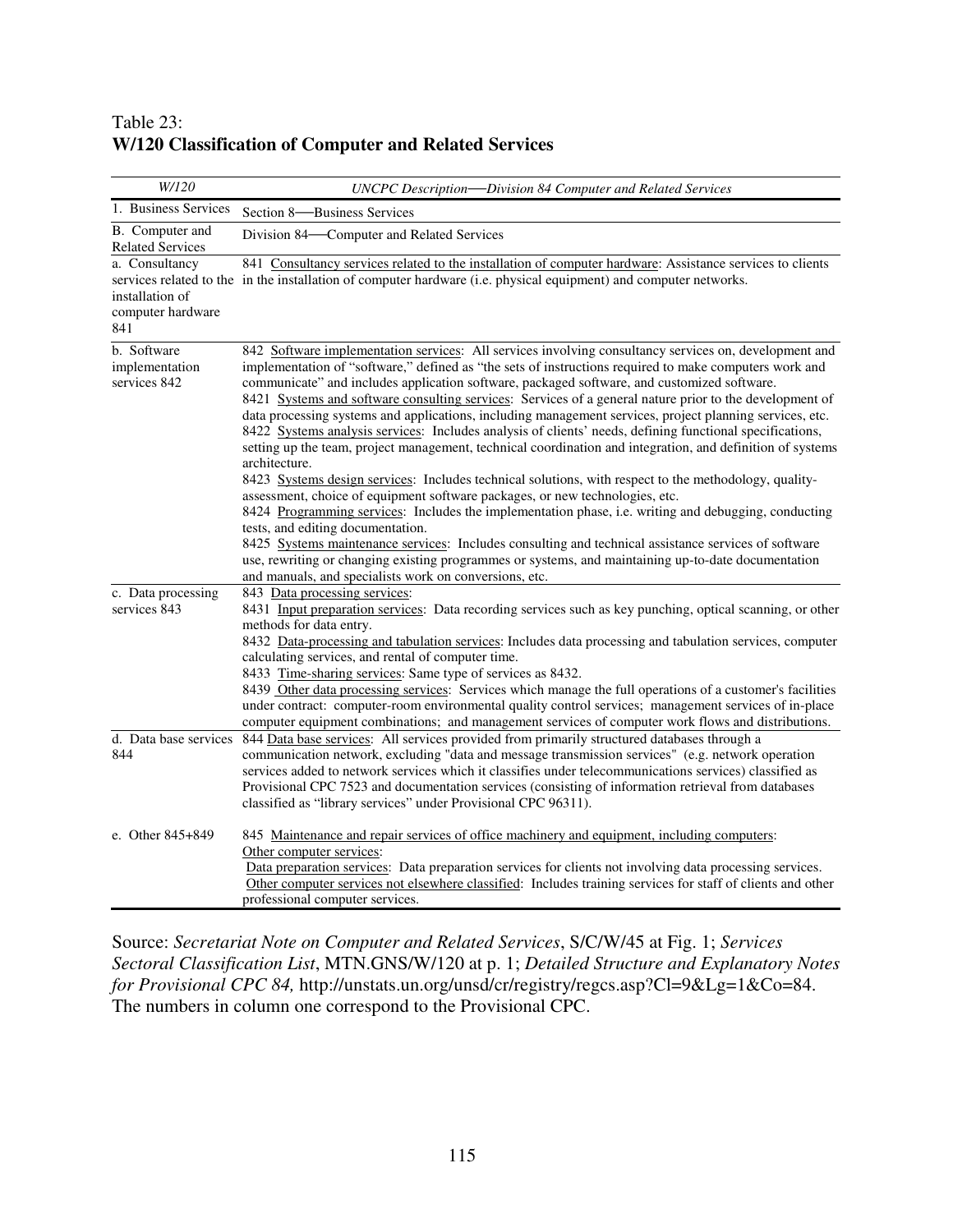#### **a. Improving Specific Commitments**

271. The WTO Secretariat analysis of Uruguay Round commitments on computer and related services found that sixty-two schedules (counting the EC and its members States as one) contained specific commitments on computer and related services.<sup>407</sup> The percentage of full mode 1 commitments is relatively high at 60-63 percent and higher still for consumption abroad at 70-76 percent.<sup>408</sup> The level of commitments for commercial presence and movement of natural persons are less liberal. Although the percentage of full commitments for commercial presence is 68-77 percent, this falls to 29-33 percent when horizontal limitations on mode 3 are taken into account (e.g.*,* restrictions on the level of participation of foreign equity and limitations on the type of legal entity required).<sup>409</sup> The percentage of full commitments on market access for presence of natural persons—mode 4—is very low at 4-7 percent, falling to 2 percent when horizontal exemptions are factored in. 410 (*See* Table 24 below analyzing the structure of WTO Members' computer and related services commitments).

272. For modes 1, 2, and 3, developing countries have far fewer commitments than developed countries. Developed country WTO Members generally have committed the sector to its fullest extent (with the exception of the category "e. Other computer and related services"). Developing countries have tended to enter partial commitments or leave the sector unbound. 411

273. The current commitment level shows that there is still room for progressively higher levels of liberalization in the computer and related services sector, particularly mode 4. And all submissions - from both developing and developed WTO Members - stress the importance of further liberalization in this sector. Canada, for example, seeks new commitments on computer and related services and the elimination of existing limitations on cross-border supply and commercial presence.<sup>412</sup> Costa Rica seeks specific commitments for all modes of supply, including movement of natural persons, and the removal of all limitations, including three specific types of restrictions that its software producers face: discriminatory tax treatment for foreigners; excessive capital transfer or repatriation taxes; and restrictions or excessive requirements for temporary entry and exit of specialized personnel.<sup>413</sup> The European Commission is proposing that Members make commitments at the two-digit level of the CPC

<sup>407</sup> *Secretariat Note on Computer Services,* S/C/W/45 at para. 34.

<sup>&</sup>lt;sup>408</sup> *Id.* at para. 34 and Table 5. The fact that the percentage of full mode 2 commitments does not significantly outweigh the percentage of full mode 1 commitments suggests that the mode 1 versus mode 2 classification issue is not too relevant for this sector.

<sup>409</sup> *Id.* at paras. 34-35.

<sup>410</sup> *Id.*

<sup>&</sup>lt;sup>411</sup> OECD (2000a). Countries that have left the computer and related services sector unbound include: Brazil, Chile, India, Egypt, Thailand, Morocco.

<sup>412</sup> GATS Council–Special Session, Communication from Canada, *Initial Negotiating Proposal on Computer and Related Services*, S/CSS/W/56 (14 Mar. 2001).

<sup>413</sup> GATS Council–Special Session, Communication from Costa Rica*, Computer and Related Services*, S/CSS/W/129 (30 Nov. 2001).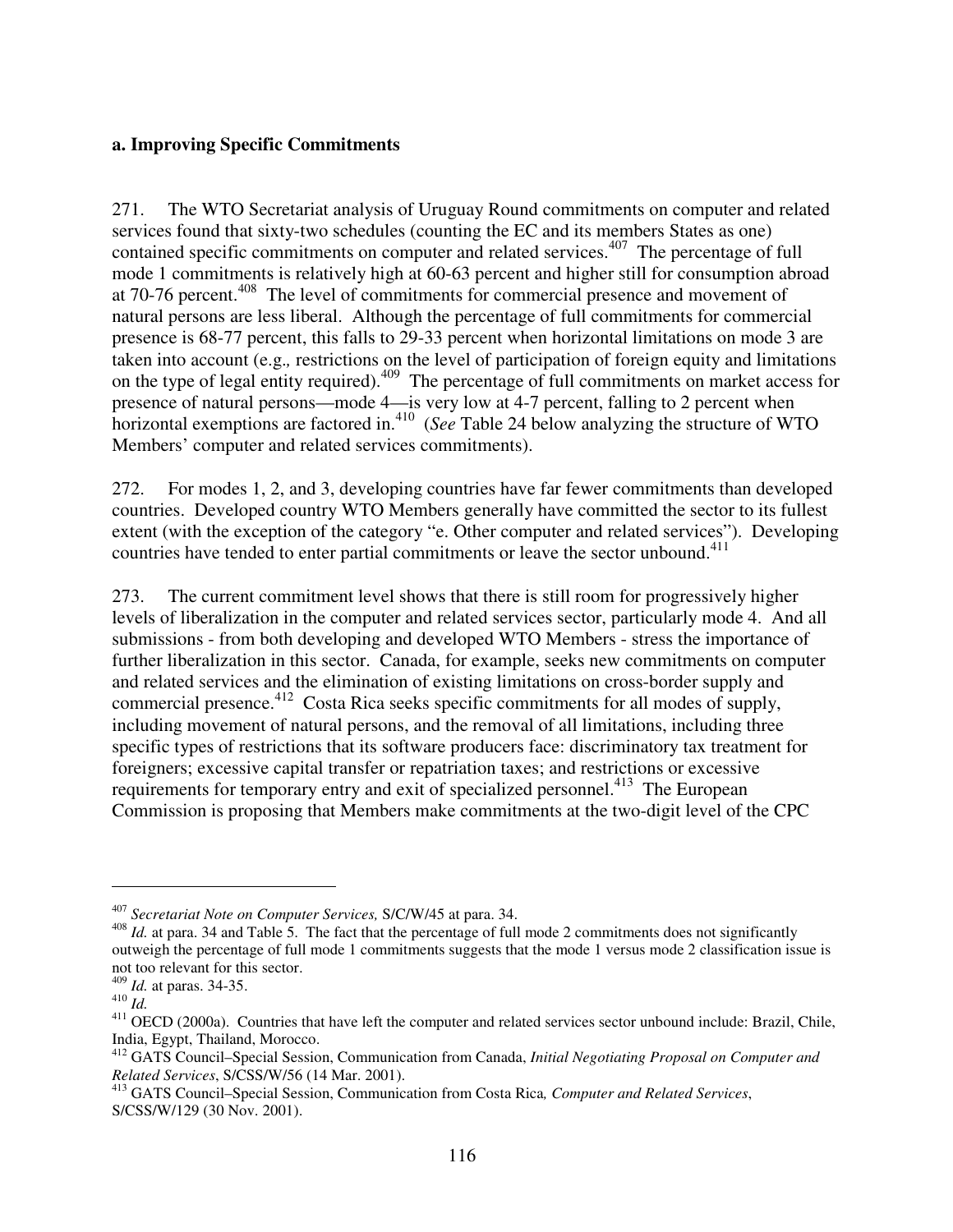and for both modes 1 and 2 to ensure full coverage of the sector.<sup>414</sup> MERCOSUR also raises concerns about qualification requirements and procedures, licensing requirements, and technical standards that can constitute significant barriers to trade, particularly in modes 3 and 4.<sup>415</sup>

|                                                     |       | <b>Computer and Related Services</b> |               |                |
|-----------------------------------------------------|-------|--------------------------------------|---------------|----------------|
|                                                     | Total |                                      | Market Access |                |
|                                                     |       | Full                                 | Partial       | <b>Unbound</b> |
| Consultancy related to the installation of computer | 52    | M1-63%                               | $M1-13%$      | $M1-23%$       |
| hardware                                            |       | M2-73%                               | $M2-12%$      | $M2-15%$       |
|                                                     |       | M3-77%                               | $M3-21%$      | $M3-02\%$      |
| Software implementation services                    | 57    | $M1-60%$                             | $M1-21%$      | $M1-19%$       |
|                                                     |       | M2-70%                               | $M2-19%$      | $M2-11%$       |
|                                                     |       | M3-68%                               | $M3-11%$      | $M3-02\%$      |
| Data processing services                            | 55    | $M1-60%$                             | $M1-20%$      | $M1-20%$       |
|                                                     |       | $M2-71%$                             | M2-18%        | $M2-11%$       |
|                                                     |       | $M3-69\%$                            | $M3-29%$      | $M3-02\%$      |
| Data base services                                  | 49    | $M1-63%$                             | $M1-14%$      | $M1-22%$       |
|                                                     |       | $M2-76%$                             | $M2-14%$      | $M2-10\%$      |
|                                                     |       | $M3-71%$                             | M3-27%        | $M3-02\%$      |
| Other                                               | 30    | $M1-53%$                             | $M1-40%$      | $M1-07\%$      |
|                                                     |       | $M2 - 57\%$                          | M2-37%        | $M2-07\%$      |
|                                                     |       | $M3-53%$                             | M3-47%        | $M3-00\%$      |

#### Table 24:

# **Commitments for Computer and Related Services**

Source: *Secretariat Note on Computer and Related Services*, S/C/W/45 at Table 5. "Total" refers to the number of members making commitments in modes 1, 2, and 3. "M1" refers to mode 1 (cross-border), "M2" to mode 2 (consumption abroad), and "M3" to mode 3 (commercial presence). "Partial" refers to partial commitments and includes not only sectorspecific limitations but also horizontal limitations.

#### **b. Classification of Computer and Related Services**

274. Members have been discussing whether and how to improve the classification of computer and related services almost since the entry into force of their Uruguay Round commitments. In 1996, the GATS Council Committee on Specific Commitments asked the

<sup>414</sup> GATS Council–Special Session, Communication from the EC and Their Member States*, GATS 2000: Computer and Related Services (CPC 84) – Addendum*, S/CSS/W/34/Add.1 (15 July 2002).

<sup>415</sup> GATS Council–Special Session, Communication from MERCOSUR, *Computer and Related Services*, S/CSS/W/95 (9 July 2001) at para. 7.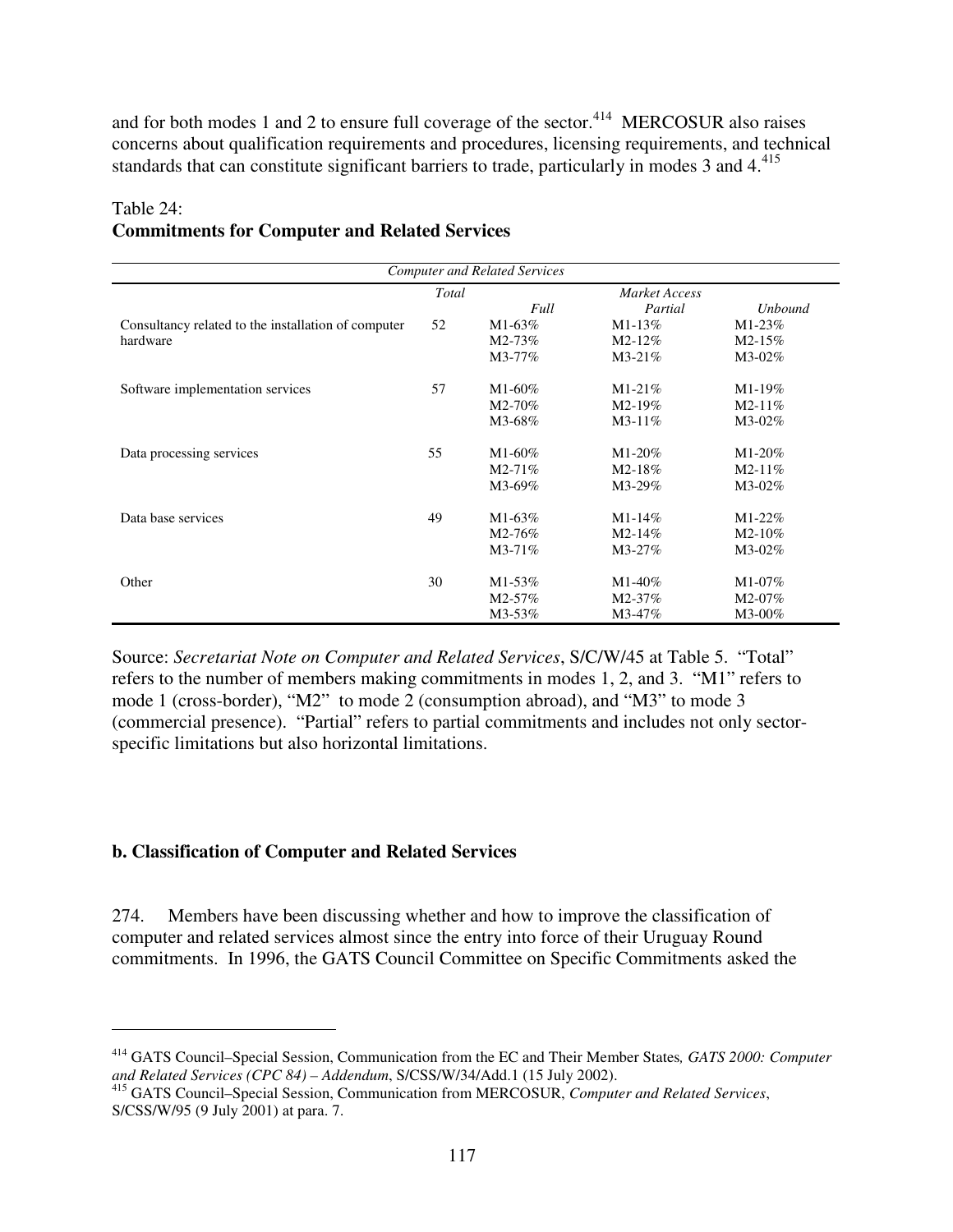Secretariat to analyze changes in the CPC.<sup>416</sup> The Secretariat reported back in 1998 with a detailed comparison of the Provisional CPC on which W/120 was based and the newly adopted revised CPC, version 1.1. 417

275. That same year, in a background note prepared on computer and related services for the Information Exchange Programme, the Secretariat explained that there are two issues with respect to classification worth noting: "the relationship of activities under this sub-sector to telecommunications services and their relationship to the creation and supply of computer software."<sup>418</sup> In addressing these questions, the Secretariat proposed that there was "considerable overlap" between computer services and telecommunications services and that computer software was not covered in the existing classification scheme.<sup>419</sup>

276. The United States then submitted a paper for the Information Exchange Programme discussing the growth, outlook, and benefits and computer services liberalization.<sup>420</sup> The U.S. disagreed with the Secretariat's conclusion on coverage of computer software and proposed that: "The coverage of W/120 with respect to computer and related services should be further examined and discussed to see whether and what changes are necessary to reflect the current nature of business activity in the sector, while not diminishing the value of any commitments already made by WTO Members."<sup>421</sup>

277. Several Members that have submitted sector-specific negotiating proposals on computer and related services have indicated the need to address classification issues arising because of: (1) the convergence of telecommunications, computer, and audiovisual services; (2) the development of new services; and (3) coverage of software itself. 422 (*See* Section VIII below for

<sup>416</sup> GATS Council–Committee on Specific Commitments, Note by the Secretariat, *A Detailed Analysis of the Modifications Brought About by the Revision of the Central Product Classification,* S/CSC/W/6/Add.9 (27 Mar. 1998) at para. 1 (referring to the October 1996 request of the Committee to inform it "in the near future of any proposed changes to the CPC which could be of interest in the Committee's deliberations"). The Committee on Specific Commitments is a "subsidiary body" to the GATS Council and is responsible for addressing questions relating to the scheduling of specific commitments and classification of services.

<sup>&</sup>lt;sup>417</sup> *Id.* In CPC 1.1, Division 84 has completely disappeared and its content redistributed into several new divisions: 83 "Other professional, scientific and technical services;" 84 "Telecommunications services; Information retrieval and supply services;" 85 "Support services;" 87 "Production services, on a fee or contract basis." United Nations Statistical Commission, *Central Product Classification List Version 1.1,* DRAFT ESA/STAT/SER.M/77/Ver.1.1

<sup>(</sup>updated 21 Feb. 2002). 418 *Secretariat Note on Computer and Related Services*, S/C/W/45 at para. 7.

<sup>419</sup> *Id.* at paras. 8-9.

<sup>420</sup> GATS Council, Communication from the United States, *Computer and Related Services*, S/C/W/81 (9 Dec. 1998).

 $421$  *Id.* at paras. 4 and 7.

<sup>422</sup> GATS Council-Special Session, Communication from Canada, *Initial Negotiating Proposal on Computer and Related Services*, S/CSS/W/56 (14 Mar. 2001) at para. 5 (proposing that WTO Members "examine how we can achieve greater clarity . . . for example with respect to whether certain electronically-delivered services should fall under computer and related services or telecommunications services"); GATS Council–Special Session, Communication from Costa Rica, *Computer and Related Services,* S/CSS/W/120 (30 Nov. 2001) at para. 11 (proposing that "[I]n the course of negotiations, the classification should be reviewed in order to determine whether it corresponds to the progress made in the sector"); and GATS Council–Special Session, Communication from the European Communities and Their Member States, *GATS 2000: Computer and Related Services (CPC 84): Addendum*, S/CSS/W/34/Add.1 (15 July 2002) at paras. 6-11 (noting the need to address "so-called" new services).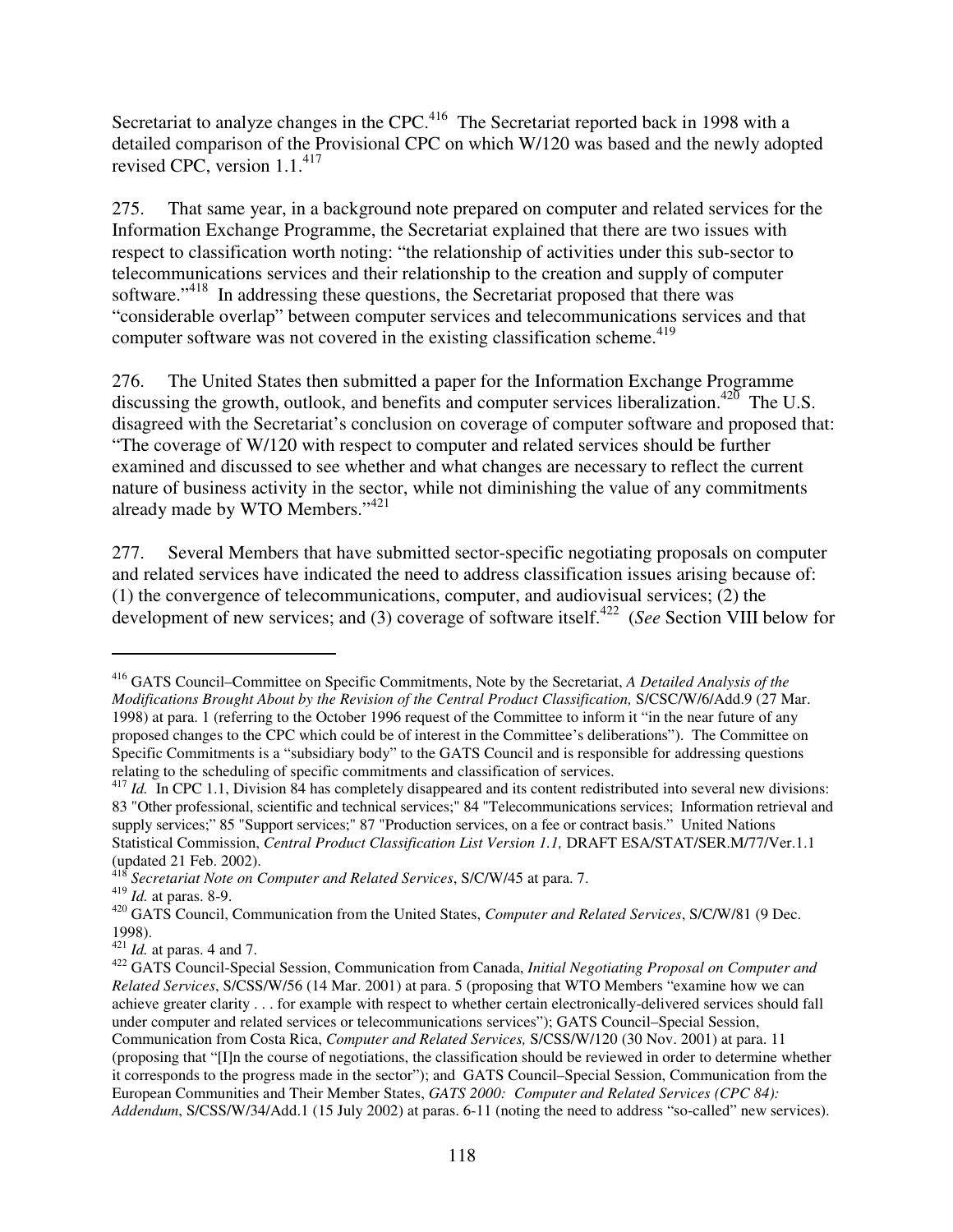a discussion of software). Notably, Members have stressed that this work should be done without diminishing the value of any existing commitments.<sup>423</sup>

278. The Committee on Specific Commitments has discussed the classification of computer services in response to submissions from the European Communications and Taiwan.<sup>424</sup>

279. The EC submission was prompted by the "speed of technological development" which makes it increasingly difficult to distinguish between those services that are covered by CPC 84 and those that are not. The EC seeks to distinguish between those computer services that "enable" other services (e.g.*,* web hosting or application hosting), and hence should be covered by CPC 84 commitments, and those that are "the content or core service" (e.g.*,* banking) that is being delivered electronically and are covered by other commitments. The EC is not seeking a new list of services that elaborates on CPC 84, but rather a "functional" definition, embodied in an "Understanding" inscribed in Members' schedules. 425 (*See* Table 25 below for a draft of the Understanding). Some WTO Members have difficulty with this proposal because of the limited number of and significant limitations on specific commitments for core services such as audiovisual services.

280. The Taiwanese submission addresses the related concern of the "broad" and "overlapping" coverage of CPC 84. To ensure that the broad array of services that CPC 84 covers are in fact liberalized, Taiwan proposes that computer services be classified at the two digit versus three digit level. To address the overlap between CPC 84 and other services commitments, Taiwan proposes a "value chain" that distinguishes between services at four stages: the pre-implementation stage, the implementation stage, the operations stage, and the maintenance and support stage. The outsourcing of services at any stage would be covered by CPC 84, but not self-provisioning. Taiwan also proposes that certain convergence services (e.g.*,* internet-based telecom services and the delivery of multimedia content) should be covered by the telecom and audio-visual sectors, not computer services. (*See* Table 26 below for a summary of the value chain). $426$ 

281. At this point in the GATS Council's work on classification of computer and related services, there is basically a consensus that there needs to be a common understanding on the scope of definition of computer and related services is needed. This could occur either through the work of the Committee on Specific Commitments or through the GATS Council meeting in Special Session for the negotiations and, in either case, will be influenced by Members' negotiations. In the interim, there could also be a dispute settlement case that tests the scope of CPC 84.

<sup>423</sup> *See e.g*., *id.* at para. 7.

<sup>&</sup>lt;sup>424</sup> GATS Council-Committee on Specific Commitments, Communication from the Separate Customs Territory of Taiwan, Penghu, Kinmen, and Matsu, *Computer and Related Services*, S/CSC/W/37 (8 Jan. 2003).

<sup>&</sup>lt;sup>425</sup> GATS Council–Committee on Specific Commitments, Communication from the European Communities and Their Member States*, GATS 2000: Computer and Related Services*, S/CSS/W/35 (24 Oct. 2002).

<sup>426</sup> GATS Council-Committee on Specific Commitments, Communication from the Separate Customs Territory of Taiwan, Penghu, Kinmen, and Matsu, *Computer and Related Services*, S/CSC/W/37 (8 Jan. 2003).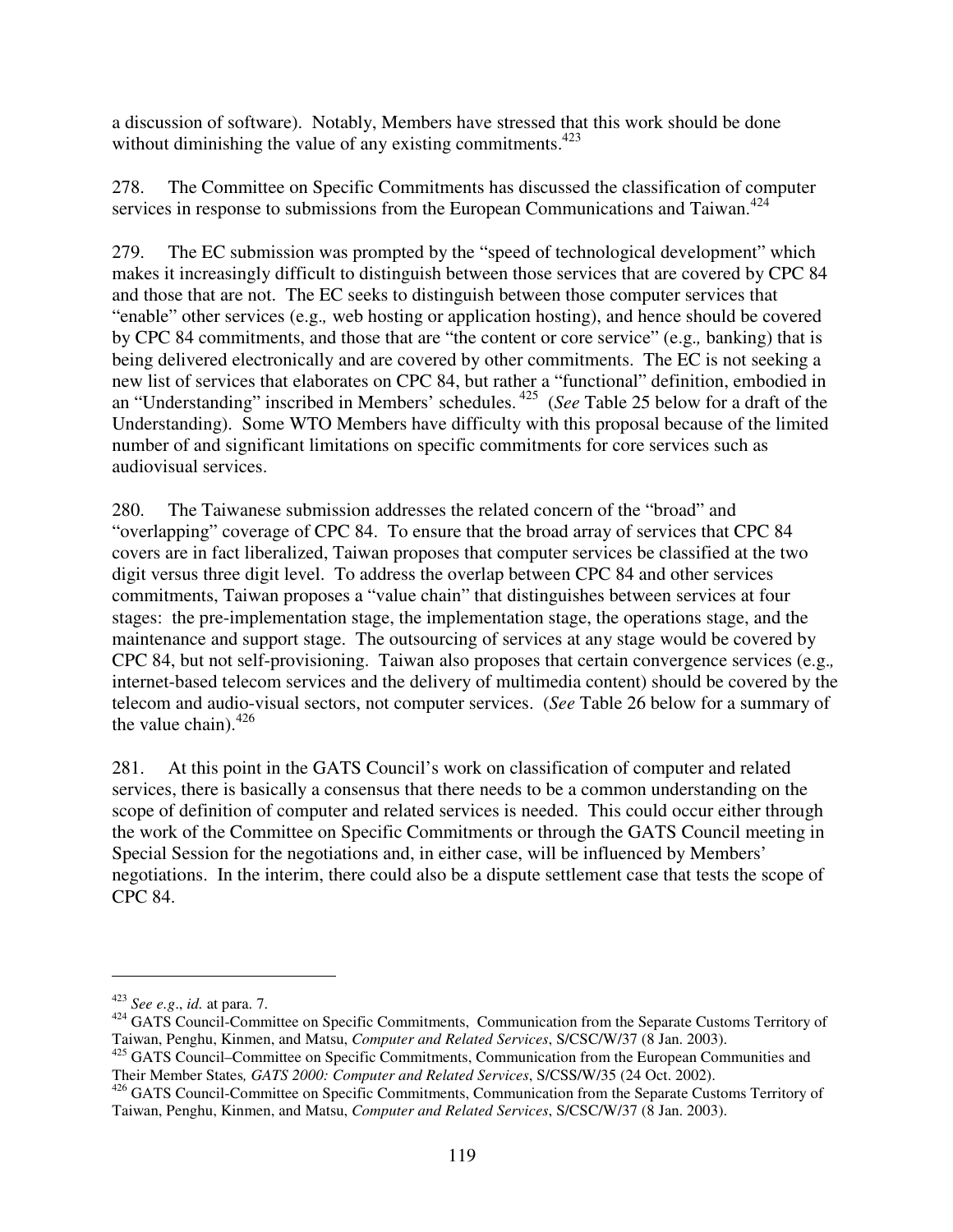#### Table 25: **EC Proposal for An "Understanding" on the Scope of CPC 84**

|                           | EC Draft Understanding on CPC 84                                                                                                                                                                                                                                                                                                                                                                                                                                                                                                                                                                                                                                                                                                                                                                                                                                                                                                                                                                                                                                                                                                        |
|---------------------------|-----------------------------------------------------------------------------------------------------------------------------------------------------------------------------------------------------------------------------------------------------------------------------------------------------------------------------------------------------------------------------------------------------------------------------------------------------------------------------------------------------------------------------------------------------------------------------------------------------------------------------------------------------------------------------------------------------------------------------------------------------------------------------------------------------------------------------------------------------------------------------------------------------------------------------------------------------------------------------------------------------------------------------------------------------------------------------------------------------------------------------------------|
| Functional<br>Description | CPC 84 covers the basic functions used to provide all computer and related services: computer<br>programs defined as the sets of instructions required to make computers work and communicate<br>(including their development and implementation), data processing and storage, and related services,<br>such as consultancy and training services for staff of clients. Technological developments have led to<br>the increased offering of these services as a bundle or package of related services that can include<br>some or all of these basic functions. For example, services such as web or domain hosting, data<br>mining services and grid computing each consist of a combination of basic computer services<br>functions.                                                                                                                                                                                                                                                                                                                                                                                                 |
| Services Covered          | Computer and related services, regardless of whether they are delivered via a network, including the<br>Internet, include all services that provide: consulting, strategy, analysis, planning, specification,<br>design, development, installation, implementation, integration, testing, debugging, updating, support,<br>technical assistance, or management of or for computers or computer systems; or computer programs<br>defined as the sets of instructions required to make computers work and communicate (in and of<br>themselves), plus consulting, strategy, analysis, planning, specification, design, development,<br>installation, implementation, integration, testing, debugging, updating, adaptation, maintenance,<br>support, technical assistance, management or use of or for computer programs; or data processing, data<br>storage, data hosting or database services; or maintenance and repair services for office machinery and<br>equipment, including computers; or training services for staff of clients, related to computer programs,<br>computers or computer systems, and not elsewhere classified. |
| Services Not<br>Covered   | Computer and related services enable the provision of other services (e.g., banking) by both electronic<br>and other means. However, there is an important distinction between the enabling service (e.g., web-<br>hosting or application hosting) and the content or core service that is being delivered electronically<br>(e.g., banking). In such cases, the content or core service is not covered by CPC 84.                                                                                                                                                                                                                                                                                                                                                                                                                                                                                                                                                                                                                                                                                                                      |

Source: GATS Council—Committee on Specific Commitments, Communication from the European Communities and Their Member States*, GATS 2000: Computer and Related Services*, S/CSS/W/35 (24 Oct. 2002) at paras. 7-9.

### Table 26: **Taiwan's Proposal for a "Value Chain"**

|                                                        | Computer Services Value Chain Stages                                                                                                                                                                                                                                                                                                                                                                                                                                                                                                                                                                                                                                                                                                                                                                                                                                                                     |  |  |  |  |
|--------------------------------------------------------|----------------------------------------------------------------------------------------------------------------------------------------------------------------------------------------------------------------------------------------------------------------------------------------------------------------------------------------------------------------------------------------------------------------------------------------------------------------------------------------------------------------------------------------------------------------------------------------------------------------------------------------------------------------------------------------------------------------------------------------------------------------------------------------------------------------------------------------------------------------------------------------------------------|--|--|--|--|
| Pre-Implementation<br>Stage                            | The services provided in this stage mainly include consultancy services that can be classified<br>within the scope of $W/120$ 1.B.a and 1.B.b. (CPC 841+842). Even though it is necessary to<br>perform some management consulting services at the same time, the core services undoubtedly<br>belong to IT consulting services.                                                                                                                                                                                                                                                                                                                                                                                                                                                                                                                                                                         |  |  |  |  |
| <b>Implementation Stage</b><br><b>Operations Stage</b> | The current W/120/1.B.b. (CPC 842) classification already accommodates activities in this stage.<br>In-house services provided by businesses' own functional departments require no additional<br>classification. In the case of outsourcing services, as more and more companies are outsourcing<br>some IT-intensive business processes (which do not affect their "core competencies") to third-<br>party services providers, it is widely accepted by the industry that these service s are classified<br>within the scope of Computer and Related Services. In addition, these services are usually<br>"bundled" together and could cover the whole range of services under CPC 84 (W/120 1.B),<br>sometimes overlapping with other services sectors. We must emphasize that in spite of this<br>overlap, their core services still have the main characteristics of Computer and Related Services. |  |  |  |  |
| Maintenance and<br>Support Stage/Others                | This includes training services for staff of clients, and services that are not classified elsewhere.<br>They can be accommodated by W/120 1.B.e.(CPC 845+849)                                                                                                                                                                                                                                                                                                                                                                                                                                                                                                                                                                                                                                                                                                                                           |  |  |  |  |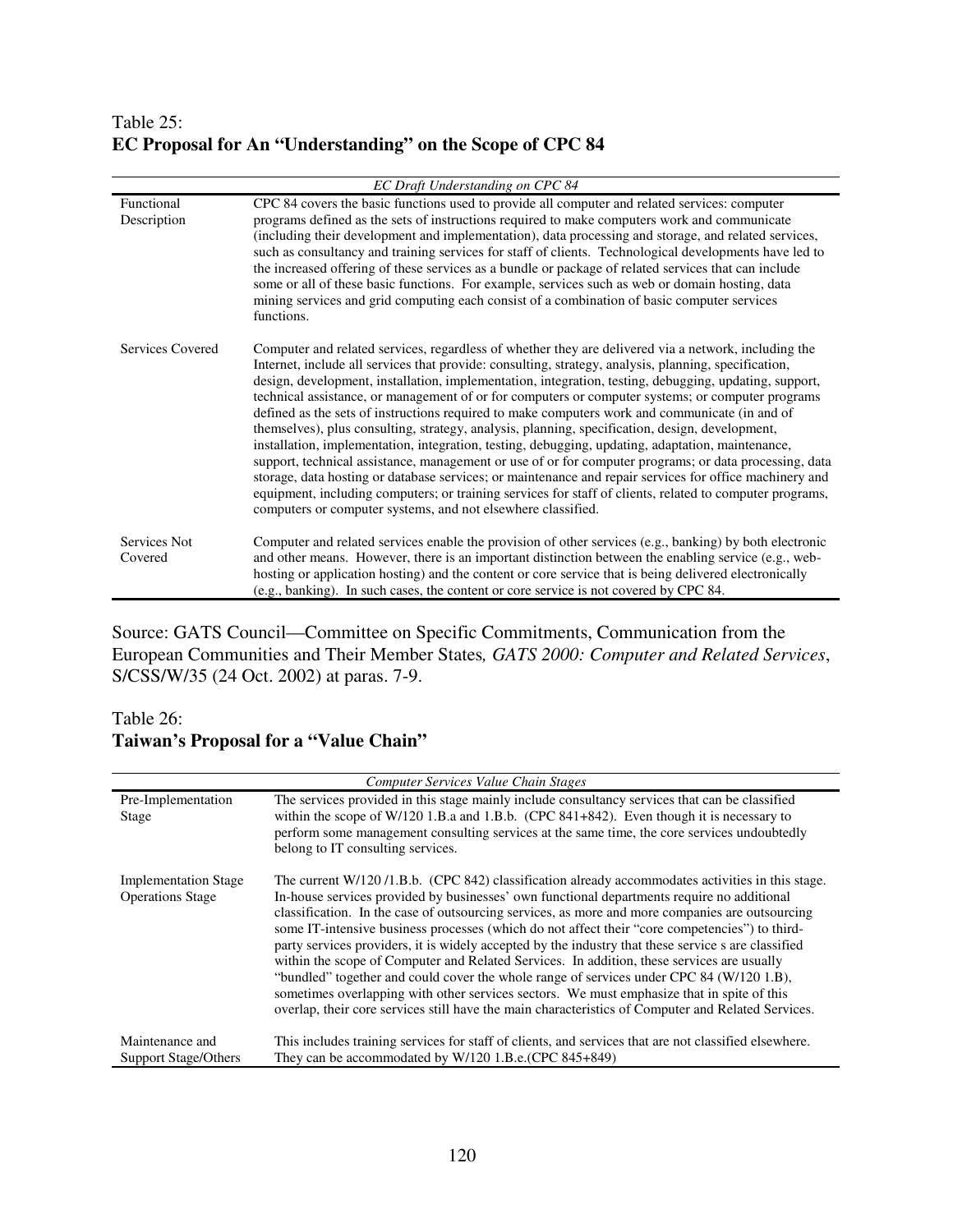Source: GATS Council-Committee on Specific Commitments, Communication from the Separate Customs Territory of Taiwan, Penghu, Kinmen, and Matsu*, Computer and Related Services*, S/CSC/W/37 (8 Jan. 2003).

#### **c. Development-related Issues**

282. In recent years, a number of developing country WTO Members have capitalized on their qualified IT professionals to achieve high growth and export rates in the computer and related services sector.<sup>427</sup> And not surprisingly, several of these Members also have manifested a keen interest in several issues affecting computer services trade, including:

- Improvements in mode 4 commitments.<sup>428</sup> India has proposed that Members: replace their horizontal mode 4 commitments—which have achieved very little—with sector specific commitments; remove numerical limitations on the entry of professionals; grant short-term visas on a just in time basis; and provide greater transparency, simplicity, and certainty in visa regimes.
- Elimination of other trade barriers.<sup>429</sup> According to Costa Rica, restrictions on or excessive requirements for temporary entry and exit of specialized technical personnel, discriminatory tax treatment for foreigners, and excessive capital transfer and/or repatriation taxes act as substantial market access barrier to their exports. 430 MERCOSUR has raised concerns about qualification requirements and procedures, licensing requirements, and technical standards that can act as trade barriers.<sup>431</sup>

<sup>427</sup> *See Secretariat Note on Computer and Related Services*, S/C/W/45 at para. 19 (explaining that "The rapid market growth of the IT sector has led it to be a substantial generator of new employment, and of skilled, well-paying jobs

in particular, not only in industrialized markets but in emerging markets as well.")<br><sup>428</sup> See e.g., GATS Council–Special Session, Communication from MECOSUR, Computer and Related Services, S/CSS/W/95 (9 July 2001) at para. 7; GATS Council–Special Session, Communication from Costa Rica, *Computer and Related Services*, S/CSS/W/129 (30 Nov. 2001) at para. 6; and GATS Council–Special Session, Communication from India, *Negotiating Proposal on Computer and Related Services*, S/CSS/W/141 (22 Mar. 2002).

<sup>429</sup> *See e.g.,* GATS Council–Special Session, Communication from MECOSUR, *Computer and Related Services,* S/CSS/W/95 (9 July 2001) at para. 7; and GATS Council–Special Session, Communication from Costa Rica*, Computer and Related Services*, S/CSS/W/129 (30 Nov. 2001) at para.5.

<sup>430</sup> GATS Council–Special Session, Communication from Costa Rica, *Computer and Related Services*, S/CSS/W/129 (30 Nov. 2001) at para. 5.

<sup>431</sup> GATS Council–Special Session, Communication from MERCOSUR, *Computer and Related Services,* S/CSC/W/95 (9 July 2001).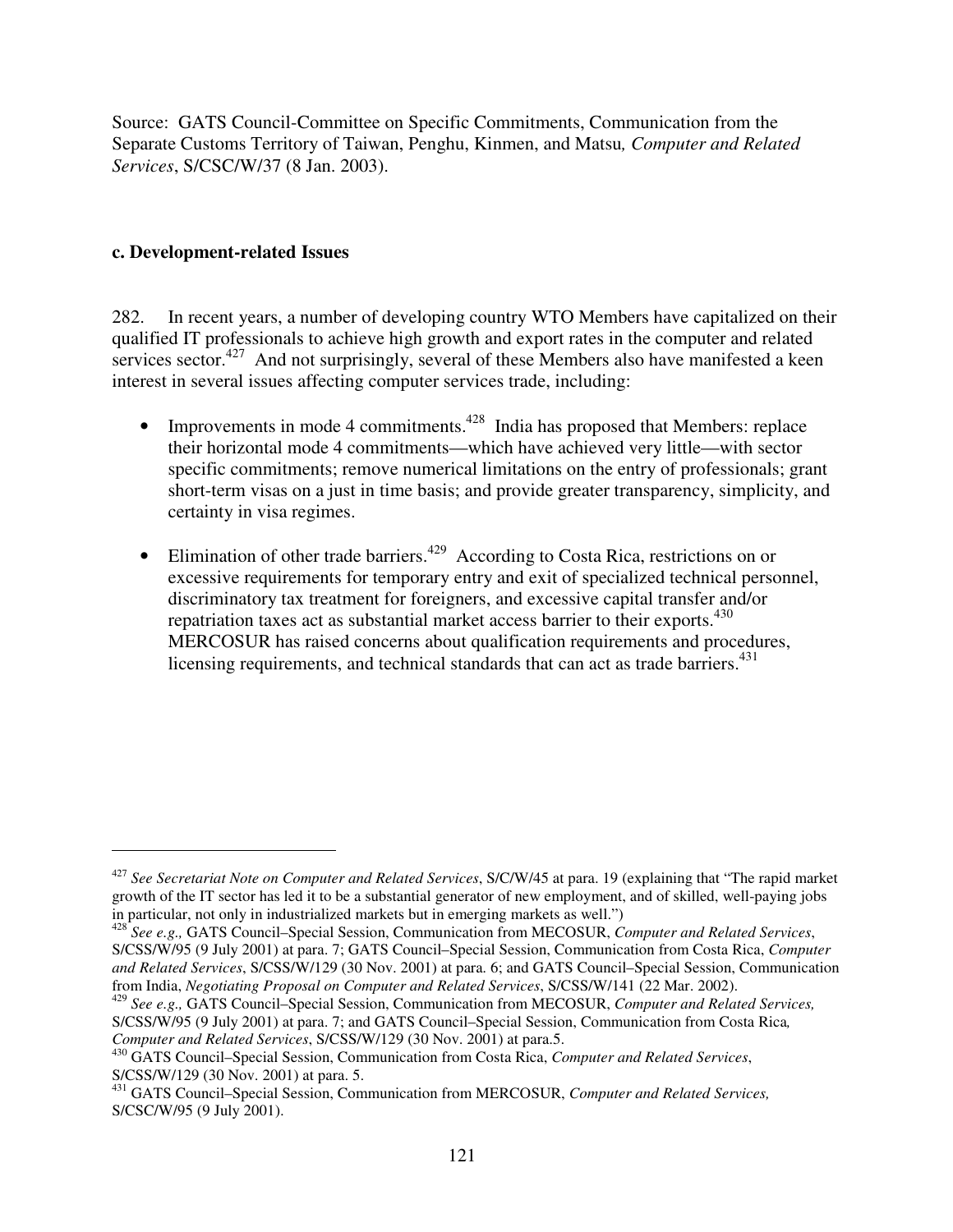# **D. Conclusion**

283. As with telecommunications, the Doha negotiations provide the opportunity to: (1) improve specific commitments to liberalize trade in computer and related services; (2) clarify the scope and coverage of specific commitments given the convergence of and development of new telecom services with computer and related services as well as audio-visual services; and (3) address development-related issues such as improved mode 1, 2, and 4 commitments to facilitate exports of computer and related services from developing countries to developed. At this juncture, there appears to be strong interest among Members in improving the classification and scheduling of computer services and this may be one issue successfully addressed through the Doha negotiations.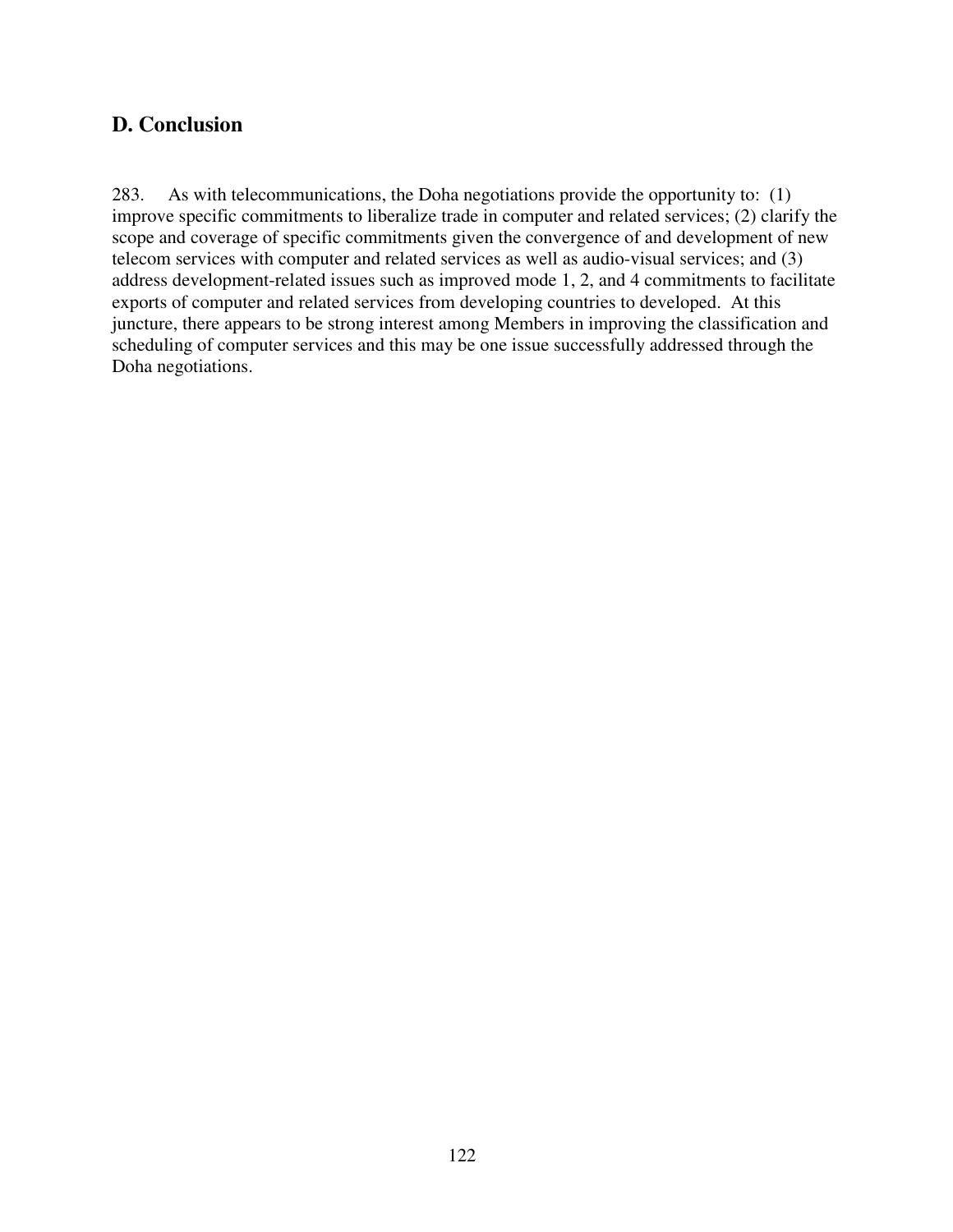### **VII. Electronically Traded Services - Basket III**

284. As previously explained in Section V of this paper, a number of WTO members are seeking further liberalization of services in the Doha negotiations. One key factor driving their interest in the services component of the Doha negotiations is the increasing number of services that can be traded electronically without having to establish a physical presence in the importing country. Interest in the services negotiations is shared by both developed and developing country Members, as both see new trade opportunities resulting from e-commerce, including for business process outsourcing services (BPOs). <sup>432</sup> The principal purpose of this section is to analyse the status of existing commitments for services that are traded electronically (*see* Section VII.A below) and to explain how the Doha services negotiations can result in further liberalization of trade in BPO services (*see* Section VII.B below).

### **A. Negotiations on Electronically Traded Services**

285. During the Uruguay Round, Members used the Services Sectoral Classification List, or W/120, to develop their specific commitments for liberalizing trade in services. As shown in Table 10 above, W/120 divides the services sector into twelve subsectors.<sup>433</sup> The majority of the W/120 services subsectors could be traded electronically without a commercial presence in some fashion and that is constantly increasing due to technological developments<sup>434</sup> and regulatory reform.<sup>435</sup> Whereas certain services are more amendable to electronic delivery than others, the distinction between the two is evaporating—what was un-tradable today without a commercial presence will not be tomorrow.

286. As Tables 27 and Table 28 below illustrate, there is much room for Members to use the Doha negotiations to increase the number of specific commitments on electronically traded services. These tables focus on mode 1 commitments for a select group of W/120 subsectors to illustrate the existing level of Uruguay Round commitments on those services that are frequently traded electronically today. 436

 $432$  OECD (2004) at Chapter 2.

<sup>&</sup>lt;sup>433</sup> The twelve subsectors are: business services; communication services; construction and related engineering services; distribution services; education services; environmental services; financial services; health related and social services; tourism and travel related services; recreational, cultural, and sporting services; transport services; and other services not included elsewhere.

<sup>434</sup> UNCTAD (1998a, 199b).

<sup>435</sup> WTO (2003) at p. 35.9

<sup>&</sup>lt;sup>436</sup> Although Table 27 focuses on Mode 1, it should be noted that the electronic delivery of services could be classified as being supplied either through mode 1 (on a cross-border basis where the service is delivered to the consumer in the country making the specific commitment) or mode 2 (on a consumption abroad basis where the service is delivered to the consumer outside of the country making the specific commitment).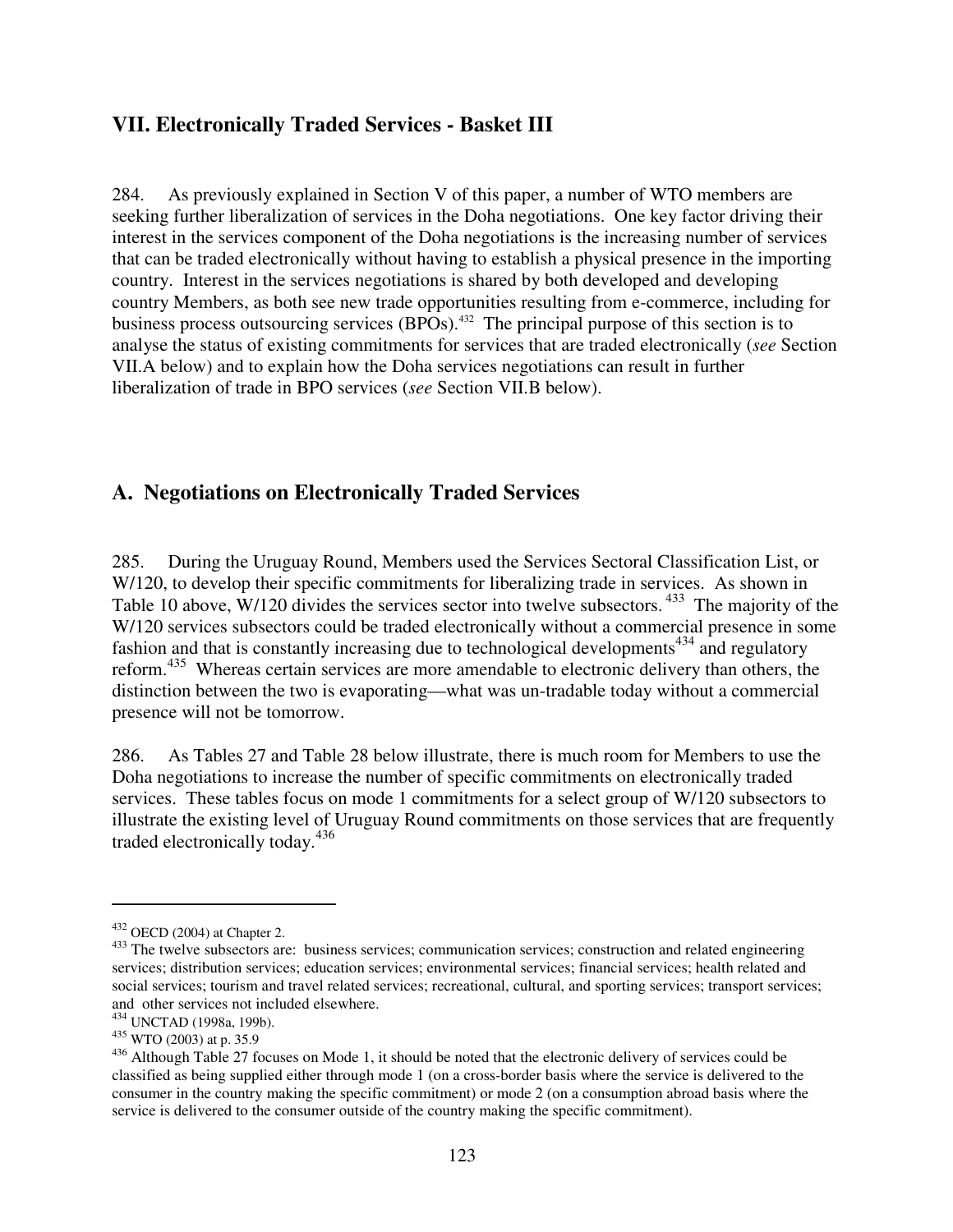## Table 27: **Mode 1 Commitments on Selected Electronically Traded Services**

| <b>Sector</b>                                     | Total |      | <b>Market Access</b> |         | <b>National Treatment</b> |         |                |
|---------------------------------------------------|-------|------|----------------------|---------|---------------------------|---------|----------------|
|                                                   |       | Full | Partial              | Unbound | Full                      | Partial | <b>Unbound</b> |
| <b>BUSINESS SERVICES</b>                          |       |      |                      |         |                           |         |                |
| <b>Professional Services</b>                      |       |      |                      |         |                           |         |                |
| Legal                                             | 59    | 20%  | 60%                  | 10%     | 20%                       | 60%     | 14%            |
| Accounting/auditing/bookkeeping                   | 70    | 34%  | 41%                  | 24%     | 37%                       | 39%     | 24%            |
| Architectural                                     | 64    | 58%  | 25%                  | 17%     | 55%                       | 31%     | 14%            |
| Medical & dental                                  | 51    | 37%  | 27%                  | 35%     | 47%                       | 20%     | 33%            |
| <b>R&amp;D</b> Services                           |       |      |                      |         |                           |         |                |
| Natural sciences                                  | 31    | 65%  | 16%                  | 19%     | 65%                       | 19%     | 16%            |
| <b>Other Business Services</b>                    |       |      |                      |         |                           |         |                |
| Advertising                                       | 54    | 57%  | 31%                  | 11%     | 57%                       | 24%     | 19%            |
| Market research                                   | 52    | 69%  | 19%                  | 12%     | 77%                       | 15%     | 8%             |
| Placement/supply of personnel                     | 22    | 50%  | 18%                  | 32%     | 59%                       | $9\%$   | 32%            |
| Other <sup>437</sup>                              | 31    | 16%  | 68%                  | 16%     | 16%                       | 68%     | 16%            |
| <b>COMMUNICATION SERVICES</b>                     |       |      |                      |         |                           |         |                |
| <b>Audiovisual Services</b>                       |       |      |                      |         |                           |         |                |
| Radio and Television                              | 9     | 33%  | 44%                  | 22%     | 67%                       | 25%     | 8%             |
| <b>DISRIBUTION SERVICES</b>                       |       |      |                      |         |                           |         |                |
| <b>Retailing Services</b>                         | 47    | 30%  | 53%                  | 17%     | 28%                       | 55%     | 17%            |
| <b>EDUCATIONAL SERVICES</b>                       |       |      |                      |         |                           |         |                |
| <b>Higher Education Services</b>                  | 35    | 63%  | 29%                  | $9\%$   | 51%                       | 40%     | 9%             |
| <b>Adult Education Services</b>                   | 34    | 53%  | 41%                  | 6%      | 50%                       | 44%     | 6%             |
| <b>FINANCIAL SERVICES</b>                         |       |      |                      |         |                           |         |                |
| <b>Insurance &amp; Insurance-related Services</b> |       |      |                      |         |                           |         |                |
| Insurance intermediation                          | 61    | 18%  | 52%                  | 30%     | 45%                       | 20%     | 35%            |
| <b>Banking &amp; Other Financial Services</b>     |       |      |                      |         |                           |         |                |
| Lending of all types                              | 93    | 24%  | 35%                  | 41%     | 42%                       | 18%     | 40%            |
| <b>TOURISM &amp; TRAVEL RELATED</b>               |       |      |                      |         |                           |         |                |
| <b>SERVICES</b>                                   |       |      |                      |         |                           |         |                |
| Travel agencies & Tour Operators                  | 103   | 54%  | 18%                  | 27%     | 59%                       | 15%     | 26%            |
| RECREATIONAL, CULTURAL &                          |       |      |                      |         |                           |         |                |
| <b>SPORTING SERVICES</b>                          |       |      |                      |         |                           |         |                |
| <b>News Agency Services</b>                       | 24    | 71%  | 21%                  | 8%      | 63%                       | 33%     | 40%            |

Source: GATS Council, Background Note by the Secretariat, *Structure of Commitments for Modes 1, 2, and* 3, S/C/W/99 (3 Mar. 1999), updated with data for specific subsectors by the WTO Secretariat (GATS Commitment Database, figures provided by Aaditya Mattoo). The numbers in the "Total" column indicate the total number of Members making mode 1 commitments for the specific service. The percentages in the "partial" columns include both sector-specific and horizontal limitations.

<sup>&</sup>lt;sup>437</sup> Includes Telephone answering services, Collection agency services, Duplicating services, Translation and interpretation services, Mailing list compilation and mailing services.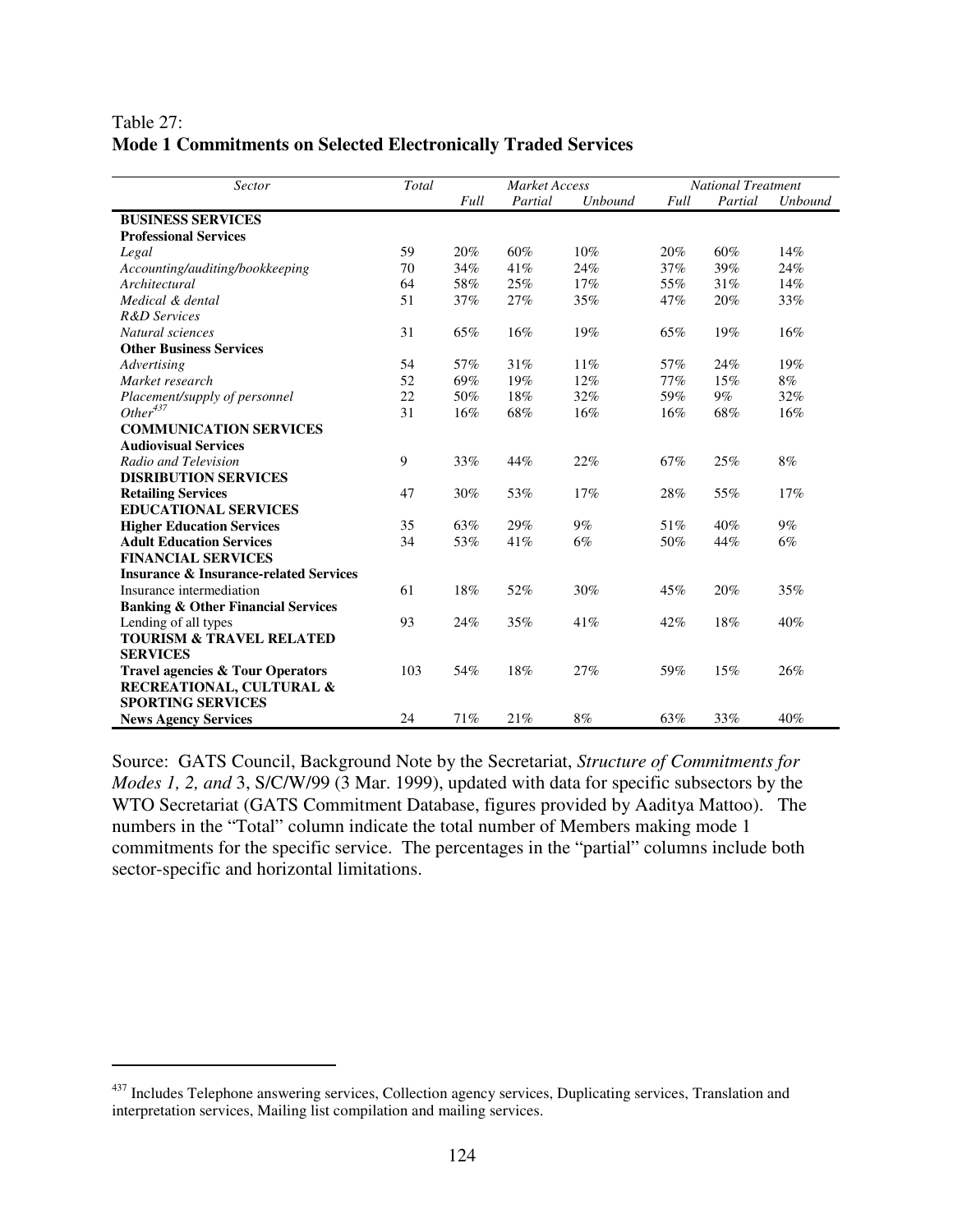# Table 28: **Distribution of Commitments on Selected Electronically Traded Services**



Source: Based on Table 27.

287. Members also may use the Doha negotiations to remove limitations in existing schedules. (*See* Table 29 below showing the percentage of full commitments, i.e.*,* without limitation). The types of limitations include: nationality, residency, commercial presence, authorization, licensing and local authentication requirements.<sup>438</sup> Notably, even though business services are generally thought to be well covered by GATS commitments,<sup>439</sup> the data indicates a more nuanced picture. Only seventy out of 146 WTO Members have made commitments for "Accounting, auditing and bookkeeping" and the majority of those maintain some limitations on market access and national treatment. For "Other business services," which includes telephone answering services, collection agency services, duplicating services, translation and interpretation services, mailing list compilation and mailing services, only thirty-one Members have made specific commitments and only a fraction of those made full commitments.

 $438$  OECD (2000a) at pp. 6 ff (listing the limitations and commenting that their purpose may be to heavily restrict, if not outright prohibit, the cross-border supply of services).

<sup>439</sup> GATS Council, Background Note by the Secretariat, *Computer and Related Services*, S/C/W/45 (14 July 1998).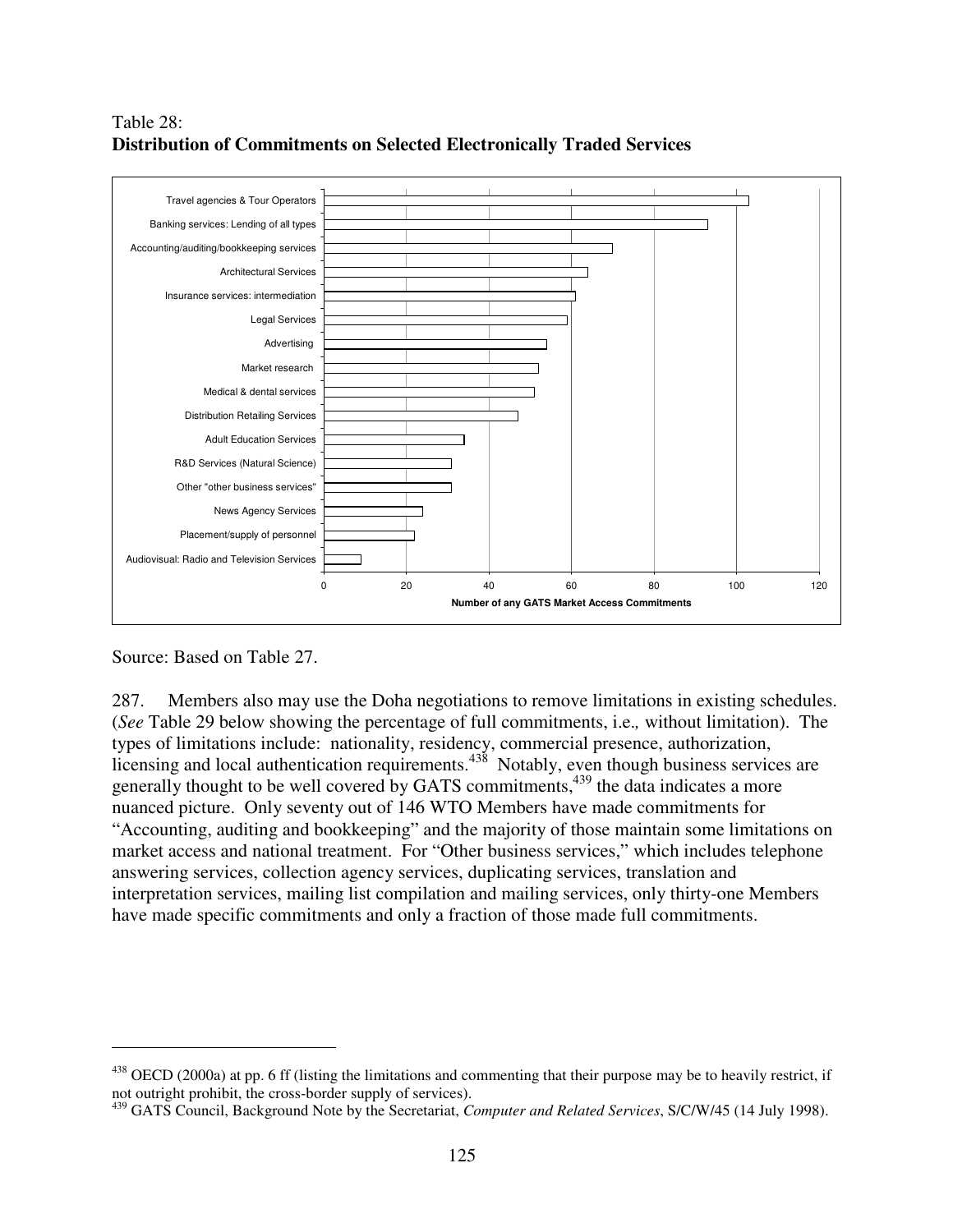

### Table 29: **Full Market Access Commitments on Selected Electronically Traded Services**

Source: Based on Table 27.

288. The Doha negotiations could provide an important opportunity not only for developed countries but also developing countries to achieve progressively higher levels of liberalization for electronically traded services that are important to their economies. Some developing country Members, including India, Peru, Romania, Nicaragua, already have large and fastgrowing services sectors,<sup>440</sup> a relatively high degree of specialization,<sup>441</sup> (particularly for longdistance, labor-intensive services), and a growing share of the global services trade.<sup>442</sup> Their services exports yield direct benefits that can be measured in terms of economic growth and employment. In addition, there are more development-related benefits to be reaped from knowledge transfer, infrastructure investments, and regulatory reform. It is clearly in their interest to participate in the Doha negotiations request/offer process to secure commitments not only from developed countries in the North with an established and growing demand for electronically traded services, but also from their neighbors who will increasingly utilize these services. The following section on business process outsourcing services explains this point.

<sup>440</sup> GATS Council, Communication from the People's Republic of China, *Assessment of Trade in Services*, TN/S/W/9 (19 Dec. 2002).

<sup>441</sup> Karsenty (2000); GATS Council-Committee on Specific Commitments, Communication from Costa Rica*, Computer and Related Services*, S/CSC/W/129 (30 Nov. 2001); GATS Council-Committee on Specific Commitments, Communication from India*, Negotiating Proposal on Computer and Related Services*, S/CSC/W/141 (22 Mar. 2002).

 $442$  WTO (2003) at p. 35.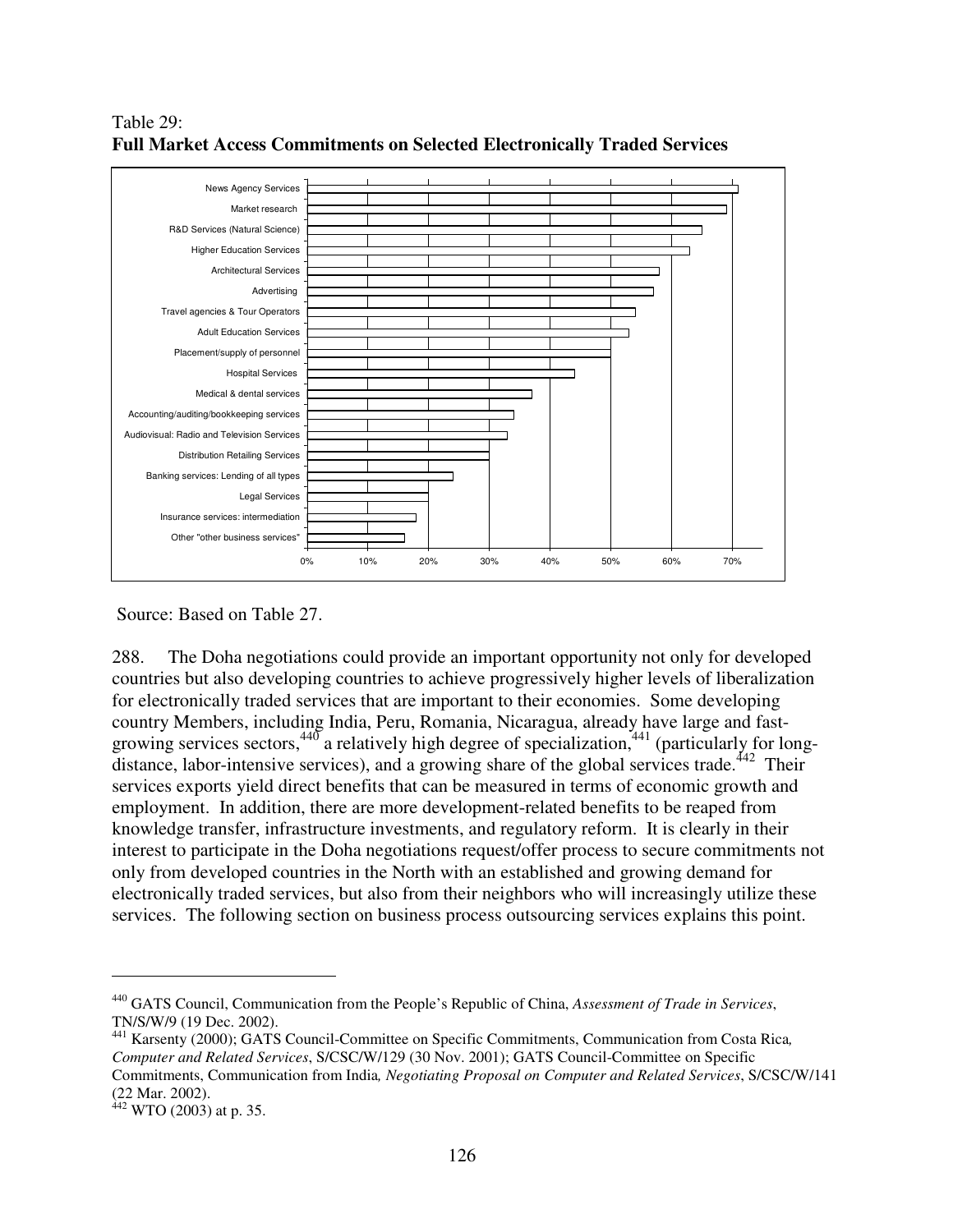# **B. Business Process Outsourcing (BPO) Services 443**

# **1. Understanding BPO Services**

289. At that time of the Uruguay Round negotiations (1988 through 1993), the number of services that could be traded electronically on a competitive basis was limited by, *inter alia*, the cost of telecommunications and computer services and equipment. The ballooning number of high-speed, global communications networks and falling prices of high tech equipment have created new incentives and opportunities for companies to outsource not only back office operations (e.g., payroll) but also core operations (e.g., financial analysis) to skilled, but lower cost services suppliers in other countries.

290. This phenomenon is referred to as "business process outsourcing" (BPO), which is the delegation of one or more IT-intensive business processes to an external provider that in turn owns, administers and manages the selected process(es) based on defined and measurable performance criteria."<sup>444</sup> A prime example of this phenomenon is the decision by a multinational corporation headquartered in Canada to develop a call center in India that will respond to all customer inquiries regarding use, warranty, service, and replacement of the corporation's products. Another example is the decision by a large hospital in Europe to use technicians in India to transcribe doctors' taped notes on patient medical histories and examinations into text records.

291. There is a virtually infinite list of business process services that can be outsourced, including: customer interaction, administration (e.g., back office operations and human resources), sales, operations (e.g., logistics and procurement), and professional and business services. (*See* Table 30 below for a list of IT and BPO services that are increasingly outsourced.)

<sup>&</sup>lt;sup>443</sup> This section draws heavily on Mattoo & Wunsch-Vincent (2004) and the author is indebted to Aaditya Mattoo for his input on the subject of BPOs and the WTO. See also OECD (2004), at chapters 2, 3 and 6.

<sup>444</sup> Gartner Group, *Worldwide IT Service Market Definitions Guide* (2003), www.gartner.com/search (visited 20 Nov. 2003).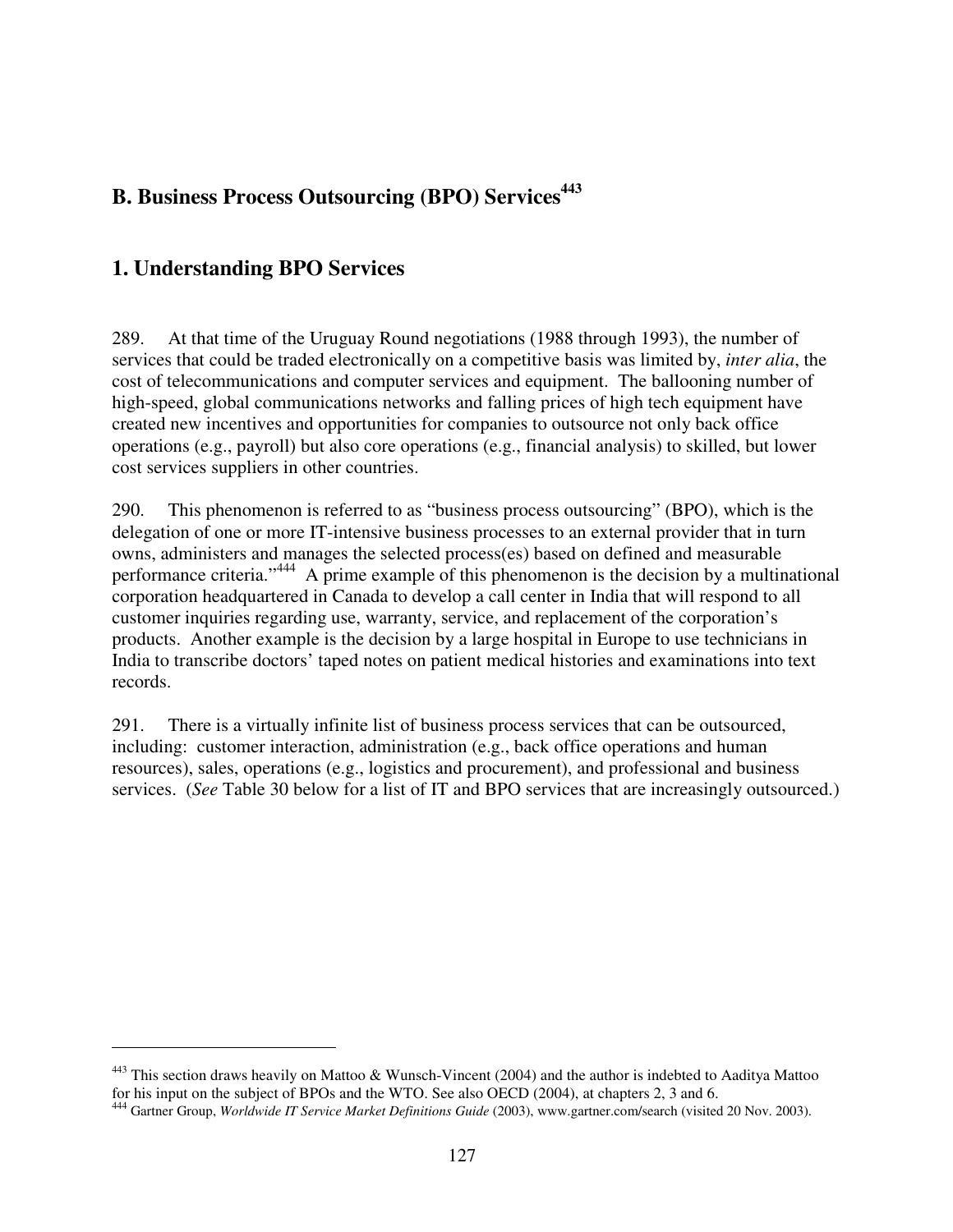#### Table 30: **Information Technology and Business Process Outsourcing Services**

#### 1. Information Technology Services

Software Development and Implementation Services, Data processing and Database Services, IT Support Services, Application Development & Maintenance, Business Intelligence & Data Warehousing, Content Management, Enterprise Security, Package Implementation, System Integration, SCM, Enterprise Application Integration, Total Infrastructure Outsourcing, Web Services (Internet Content Preparation, etc.), Web-hosting and Application Service Providers (ASPs)

#### 2. Business Process Outsourcing Services

| <b>Customer Interaction</b><br><b>Services</b> | Reservations and Ticketing, Customer Services Helpline, Technical Support, Membership<br>Management, Subscription Renewal                                                       |
|------------------------------------------------|---------------------------------------------------------------------------------------------------------------------------------------------------------------------------------|
| <b>Administrative Services</b>                 | Back Office Operations: Data Entry and Handling, Data Processing and Database Services, Payment<br>Services, Financial Information Processing, Asset and Real Estate Management |
|                                                | Human Resource Services: Payroll, Benefit Enrollment and Management, Compensation Planning<br>and Strategy, Employee Training                                                   |
|                                                | Finance and Accounting: Accounts Payable (employee travel and expenses), Accounts Receivable,<br>Billing, Tax Management, Electronic Payments                                   |
| Sales                                          | Sales Support, Telemarketing, Marketing Research Services                                                                                                                       |
| Operations                                     | Warehousing, Logistics, Inventory, Supply Chain Services, E-procurement, B2B Marketplaces                                                                                       |
| Professional and Business<br><b>Services</b>   | Financial: Insurance Claims Processing, Mortgage Processing, Check Processing, Credit Card<br>Processing                                                                        |
|                                                | Accounting: Auditing, Bookkeeping, Taxation                                                                                                                                     |
|                                                | Marketing: Product Design and Development                                                                                                                                       |
|                                                | Healthcare: Patient Data Management, Medical Transcription, Medical Coding, Clinical Trials                                                                                     |
|                                                | Translation and Interpretation.                                                                                                                                                 |

Source: Mattoo & Wunsch-Vincent (2004); WIPRO Technologies, www.wipro.com (visited 20 Nov. 2003); and Gartner, www4.gartner.com/displayDocument?id+406164&ref=g\_search (visited 20 Nov. 2003). The list of activities is not exhaustive nor are the categories mutually exclusive.

# **2. The BPO Phenomenon**

292. The BPO phenomenon is having a profound impact on the global economy. In developed countries, companies are using BPO to reduce costs, improve efficiency, and maximize innovation by tapping into new sources of expertise. A number of developing countries are supplying BPO services and their share of this worldwide market is growing rapidly. The services outsourcing phenomenon offers a new opportunity to integrate developing countries into the global trading system.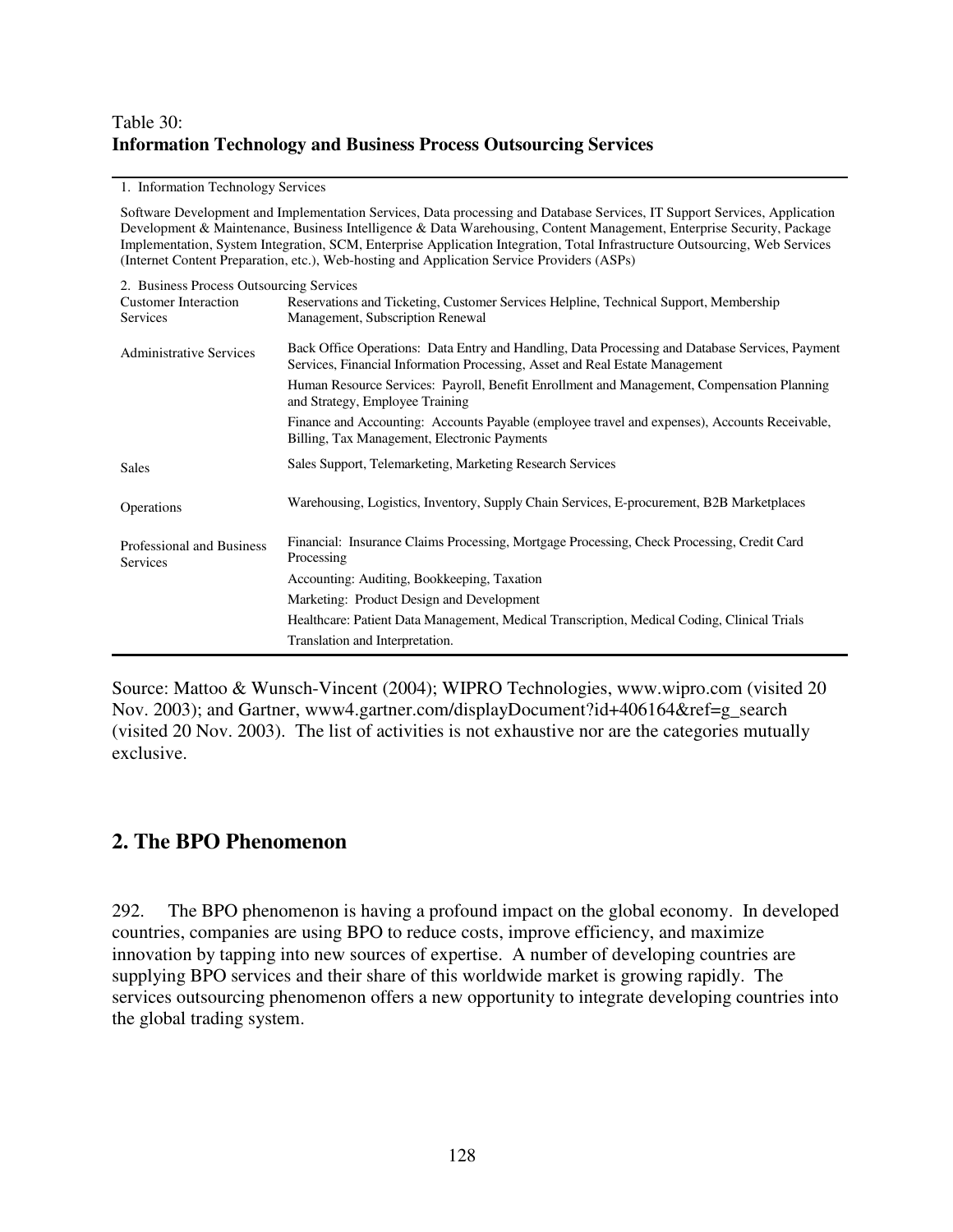293. The largest markets for BPO services are in OECD countries<sup>445</sup> and the bulk of BPO exports still originate in OECD countries. (*See* Table 31 below for information on the regional distribution of BPO and other services exports). Outsourcing can improve competitiveness by achieving cost savings and productivity gains.<sup>446</sup> It is becoming a critical success factor for multinational firms (and increasingly for smaller enterprises) as they strive to compete in markets that have been opened to other domestic and foreign firms and that can be served electronically. 447





Source: IMF, *Balance of Payment Statistics*.Here the "BPO and Other Services" category includes Total Services in the IMF statistics minus Transportation, Travel and Government Services. Communication, construction, insurance, Computer and Information, Other Business, Personal, Cultural and Recreational, as well as Royalties and License Fees.

<sup>&</sup>lt;sup>445</sup> "BPO Market to Reach \$122B in 2003," CyberAtlas (11 June 2003),

*cyberatlas.internet.com/markets/b2b/article/0,,10091\_220371,00.html* (visited 20 Nov. 2003). Citing research from Gartner Inc., the Aberdeen group, and META Group Inc., this article reports that North America will account for 57 percent of the total BPO market in 2003, Western Europe will account for 22 percent, and Asia Pacific will account for 7 percent. <sup>446</sup> Mattoo & Wunsch-Vincent (2004) and "Offshoring Opens Gap in Financial Services Race," Financial Times (29 June 2004).

<sup>&</sup>lt;sup>447</sup> "Indian outsourcing cuts costs," *vnunet.com* (1 Jan. 2003); "U.S. gained \$17b from outsourcing to India," *Deccan Chronicle* (7 July 2003); "The case for, and against, shifting backoffice operations overseas," *Wharton Papers* (9 Oct. 2002); and "U.S. firms move IT overseas," *CNET News.com* (11 Dec. 2002).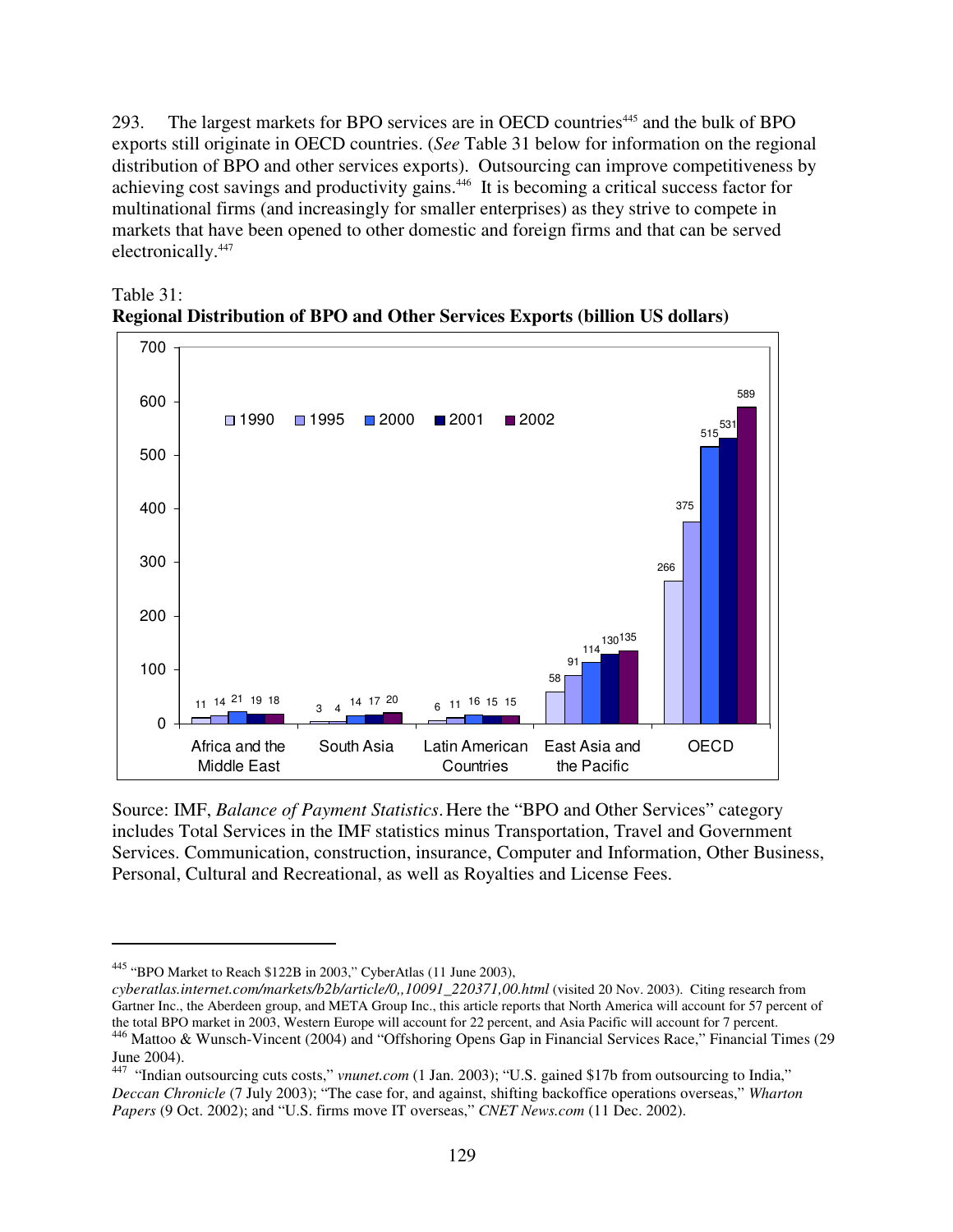294. The financial services sector, for example, is a leader in using BPO to maintain or expand its competitive edge.

- Prudential, the British insurance company, plans to save \$26.2M by creating 1000 customer-service jobs in India. 448
- The U.S. banking industry saved as much as \$8B in the last four years through outsourcing. 449
- The world's top financial institutions are expected to save \$138B annually using BPO.<sup>450</sup>
- The world's 100 largest financial services firms expect to transfer \$350B billion of their cost bases abroad by 2008. 451

295. It is estimated that only 5 percent of U.S. firms with revenues from \$100 million to 4 billion have started to outsource.<sup>452</sup> Accordingly, the continued growth in BPO exports should be robust given the many firms in the U.S., as well as other countries, that have not yet started to outsource.

296. Given the enormous size and rapid growth of the BPO market, the economic implications for developing countries are enormous.<sup>453</sup> Developing countries are literally topping the charts in growth rates for the export of BPO services. (*See* Table 32 below showing BPO export growth rates). While exports from the European Union and the United States have grown 3.5 and 11.2 percent per annum since 1995, exports from countries like India, Peru, Israel, Romania and Brazil have grown at rates exceeding 30 percent per annum. And, many other developing countries—including Nicaragua, Argentina, Jamaica, China and Barbados—have witnessed high rates of growth.

<sup>448</sup> "India fears impact of bid to curb jobs exports," *Financial Times* (4 June 2003).

<sup>449</sup> "US firms saved \$8bn via local outsourcing," *Business Standard* (16 Apr. 2003).

<sup>450</sup> "Looking for savings on distant horizons," *Financial Times* (2 July 2003).

<sup>&</sup>lt;sup>451</sup> Chris Gentle, "The Cusp Of A Revolution – How Off-shoring Will Transform The Financial Services Industry," *Deloitte Research* (Mar. 2003).

 $452$  Mattoo & Wunsch-Vincent (2004).

<sup>453</sup> *See* "The New Global Job Shift: The next round of globalization is sending upscale jobs offshore,"*Business Week* (3 Feb. 2003); "Call Centers: The Revolution Revs Up," *Financial Times* (10 Mar. 2003); U.S. firms move IT overseas," *CNET News.com* (11 Dec. 2002); Chris Gentle, Deloitte Research, "The Cusp Of A Revolution – How Off-shoring Will Transform The Financial Services Industry," (Mar. 2003).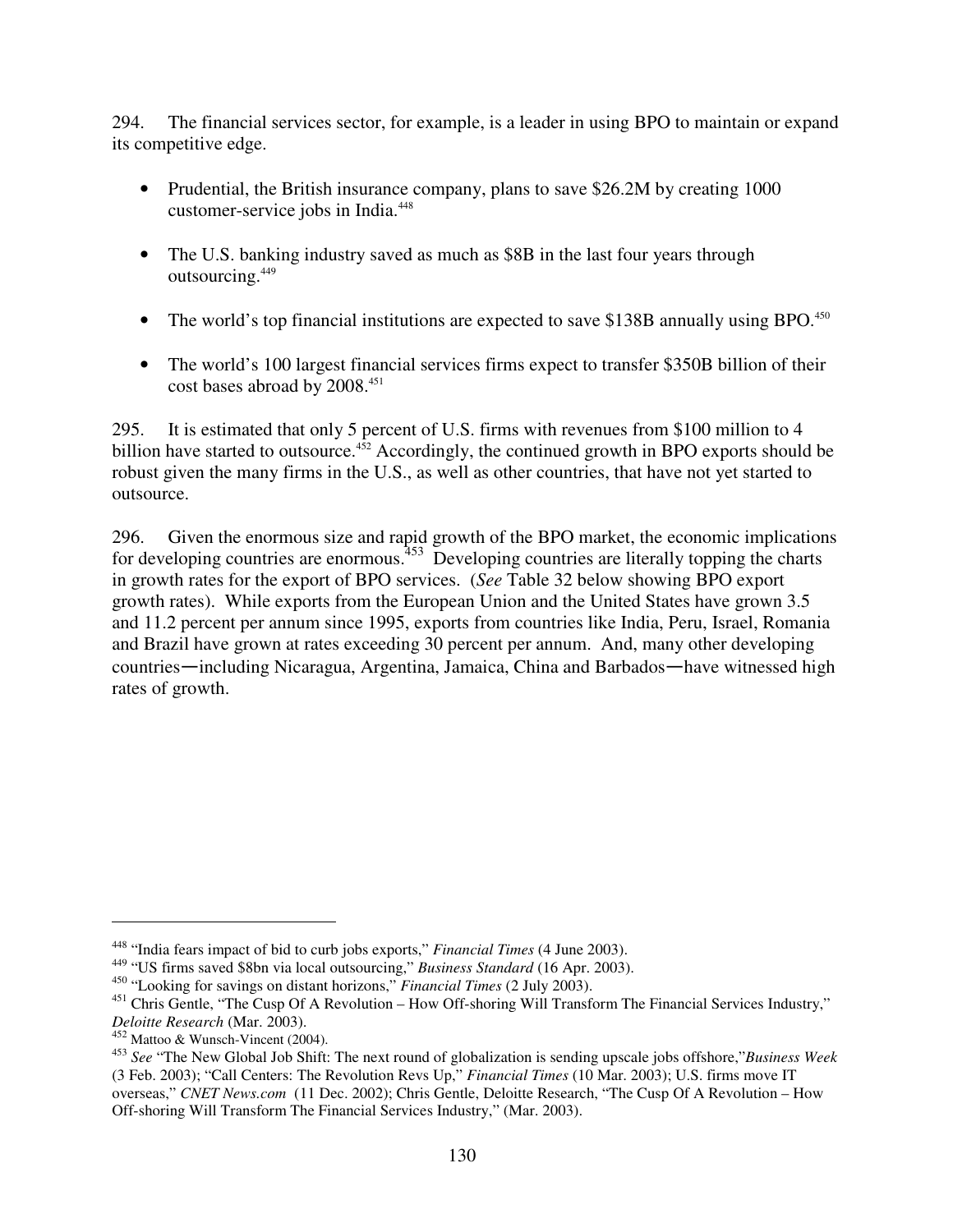Table 32:





Source: IMF, *Balance of Payment Statistics.* For included service see source note under Table 31.

297. India is the undisputed developing country leader in exporting BPO services, first developing a reputation as a premier location for software development and now moving into many other types of BPO services. While classical IT service exports, such as software development, grew last year by a "mere" 22 percent, IT-enabled services such as outsourcing expanded by 65 percent.<sup>454</sup> The latter typically involve India-based service operations providing an input or support service to a core activity/organizational function of the importing company (e.g.*,* WIPRO provides payroll and customer care functions to a client, headquarters, or affiliate).

298. Other developing countries with well-educated workforces, inexpensive labor pools, and sufficient telecom reform to provide affordable, abundant connectivity can participate in the BPO phenomenon. A study by A.T. Kearney compared the attractiveness of different countries

 $454$  Mattoo & Wunsch-Vincent (2004).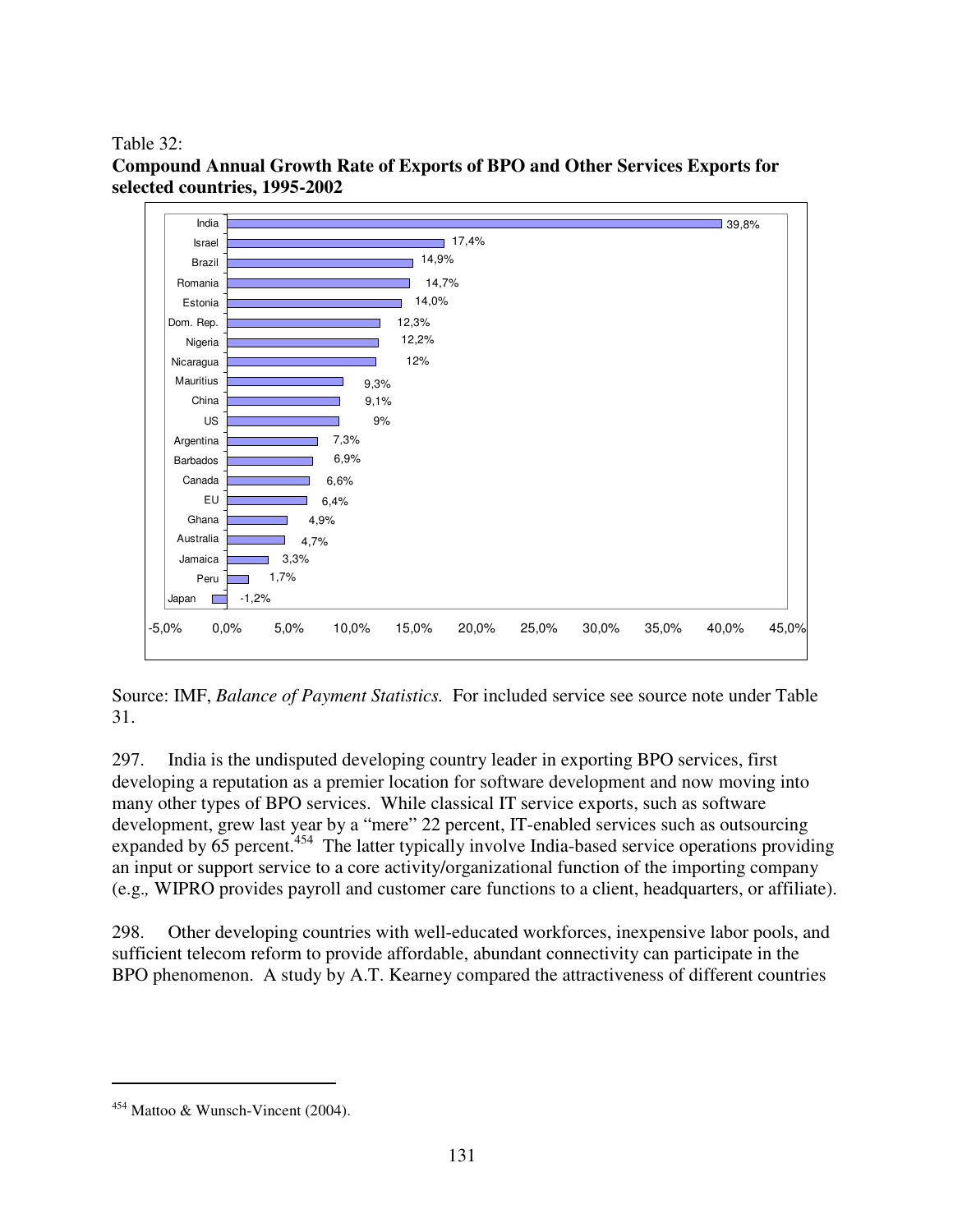as outsourcing locations and found that Brazil, Mexico, the Philippines, Hungary, Russia and China to be very close competitors to India. 455

299. But there is a possibility that protectionism can thwart growth in BPO exports and the ability of developing countries to use BPO as a complement or alternative to manufacturingbased development. Whereas the increasing reliance on BPO looks like healthy job creation in developing countries, it appears to be unhealthy "white collar job outflow" to some unions and politicians in industrialized countries. 456

300. For example, in the United States, concerns about the jobless recovery have spawned both federal and state legislation to stop the export of service jobs. The U.S Congress passed an appropriations bill in January 2004 that includes a provision prohibiting a private firm that beats out a federal agency for a contract from performing the work overseas.<sup>457</sup> The measure expires in September 2004 and is, therefore, very limited in both its term and scope. <sup>458</sup> Several state legislatures, however, are considering measures with potentially broader impacts. According to the National Conference of State Legislatures, eight states have considered legislation that would prohibit public contracts from being performed overseas (e.g.*,* welfare or unemployment hotline being served by a call center in India), including Indiana, Maryland, and New Jersey.<sup>459</sup> Although no state legislation has been passed, this could become a new form of trade protectionism and impact not only BPO exports but also their potential to spread economic development.

301. Regulatory measures in the field of data protection, technical standards, qualification requirements, labor regulations, etc. also can act as non-tariff trade barriers that negatively impact BPO exports but that are neither disciplined by GATS market access and national treatment commitments nor by the lacking GATS regulatory discipline under GATS Art. VI:4.

302. Given the growing importance of BPO services to both developed and developing countries and the potential for both explicit or implicit protectionism, WTO Members should want to apply the rules-based trading system to these services by including BPOs services in their GATS schedules. The current status of commitments covering BPO services and the difficulties confronting Members who would like to ensure GATS coverage of these services is discussed in the next section.

<sup>455</sup> A.T. Kearney, "*Selecting a Country for Offshore Business Processing: Where to Locate*" (2003), www.atkearney.com/shared\_res/pdf/Where\_to\_Locate\_S.pdf (visited 23 Sept. 2003). The study uses three broad indicators: costs (labor costs, taxes, etc.), environment (country infrastructure, cultural compatibility, etc.) and people (education level and language barriers) to assess outsourcing attractiveness and is validated by business

questionnaires. 456 *See* "The New Global Job Shift: The next round of globalization is sending upscale jobs offshore," *Business Week* (3 Feb. 2003); "Call Centers: The Revolution Revs Up," *Financial Times* (10 Mar. 2003); "Services Go East," *Financial Times* (7 Aug. 2003). *457* "Anxious About Outsourcing: States Try to Stop U.S. Firms from Sending High-Tech Workers Overseas," Washington Post

<sup>(31</sup> Jan. 2004). 458 Id.

*<sup>459</sup>* Id.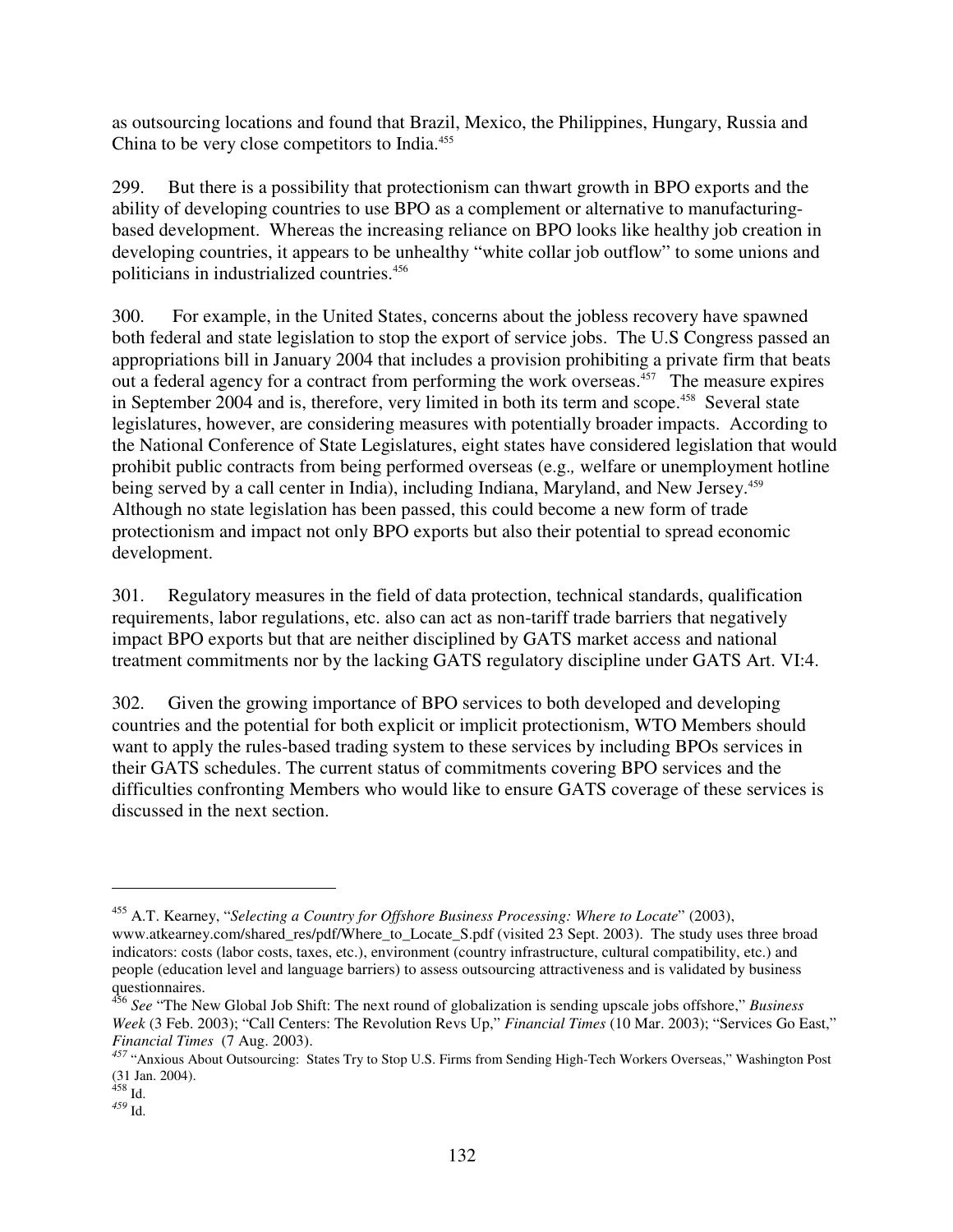# **3. Scheduling BPO Service Commitments**

303. As shown in Table 30 above, there are a wide variety of services that could be categorized as "business process outsourcing" services. For those WTO Members that are interested in exporting BPO services and who want to maximize the commitments that other Members make to provide market access and national treatment for these services, it is very difficult to know what commitments already exist and what commitments to seek. This difficulty is the result of the disconnect between: (1) the marketplace where BPOs are traded; and (2) the UN Provisional Central Product Classification (CPC) and Services Sectoral Classification List (W/120) that Members use to schedule GATS commitments. The disconnect may take one of several forms.

- W/120 classifications may be broader than the BPO services sold in the marketplace. This disconnect is most likely to impact the negotiating process for new commitments where a Member may be willing to make a commitment for a specific BPO service, but not for a broader category of services.
- W/120 classifications may be narrower than the BPO services sold in the marketplace. This disconnect affects both existing and new commitments by creating uncertainty as to what combination of commitments is needed to cover a specific BPO service.
- There may be no W/120 classification that readily corresponds to the BPO services sold in the marketplace. Examples of BPO services lacking obvious W/120 classifications include: call centers, medical transcription, insurance claims adjudication, web-enabled technical support services for electronic equipment, and payroll services.

304. These disconnects do not mean that W/120 or existing GATS commitments do not cover BPO services. Rather they require WTO Members to take advantage of the opportunity presented by the Doha negotiations to clarify the scope of the commitments pertaining to BPO services.

305. Some developing countries, such as India and Costa Rica, already have requested more commitments for BPO services in the Doha negotiations.<sup>460</sup> Other developing countries who are exporting BPO services, or have the potential to do so, including China, Central and Eastern European countries, Morocco, Philippines, and Vietnam, may make such requests as the negotiations progress. But no country or group of countries has yet tabled a negotiating strategy for scheduling BPO services commitments.

306. There are several steps that Members could take during the Doha negotiations to ensure adequate coverage of BPO services. First, Members could make full commitments in a number

<sup>460</sup> "India Urges U.S. Concessions on Temporary Work, Outsourcing," *Inside US Trade* (20 June 2003)**.**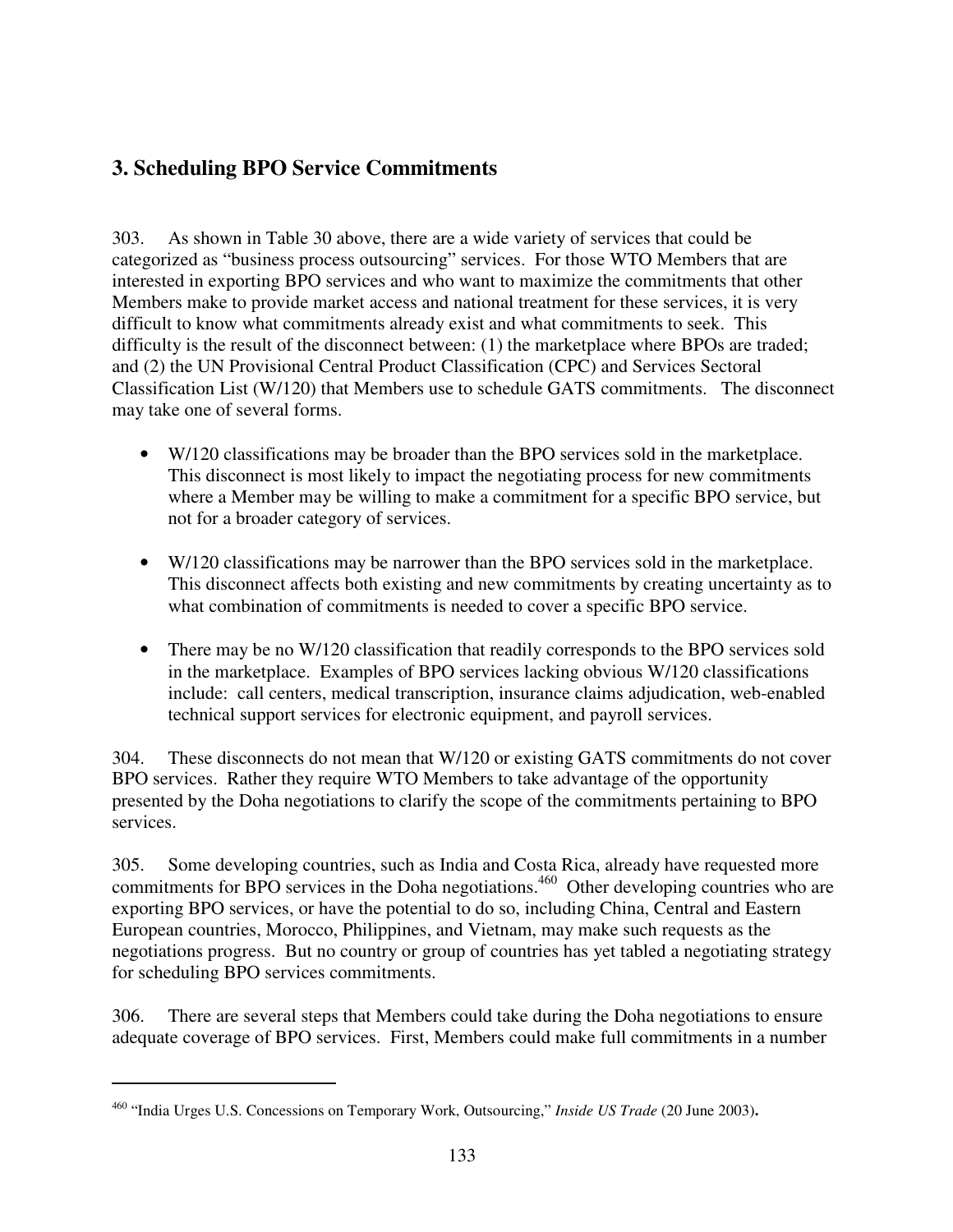of services sectors that cover BPO services, including: computer and related services, telecommunications services, professional services, business services, educational services, financial services, and library and archival services. A less radical approach would be to make commitments on a number of selected services subsectors, such as those listed in the model schedule at Table 33 below.

307. Another approach would be to use the newest version of the United Nations' Central Product Classification to schedule BPO services in the Doha negotiations,<sup>461</sup> although this approach would certainly raise questions about the scope of existing Uruguay Round commitments. And, the least radical approach would be simply to make commitments under selected sections of CPC 87, "Business Services" as a way of capturing some of the support services that are crucial to providing BPO services. (*See* Table 35 below for a description of the "Business Services" category). In addition to these mechanisms for scheduling BPO services, WTO Members could agree on a Chairman's note, as was done for the Uruguay Round basic telecommunications negotiations, or other device for defining the manner in which services commitments should be read to cover BPO services.

<sup>&</sup>lt;sup>461</sup> CPC 1.1 incorporates a new category called "Support Services" (Division 85) that includes other supporting services like credit reporting services, collection agency services, and a great assortment of telephone-based support services (CPC 1.1 8593) that cover many, if not all, call center services.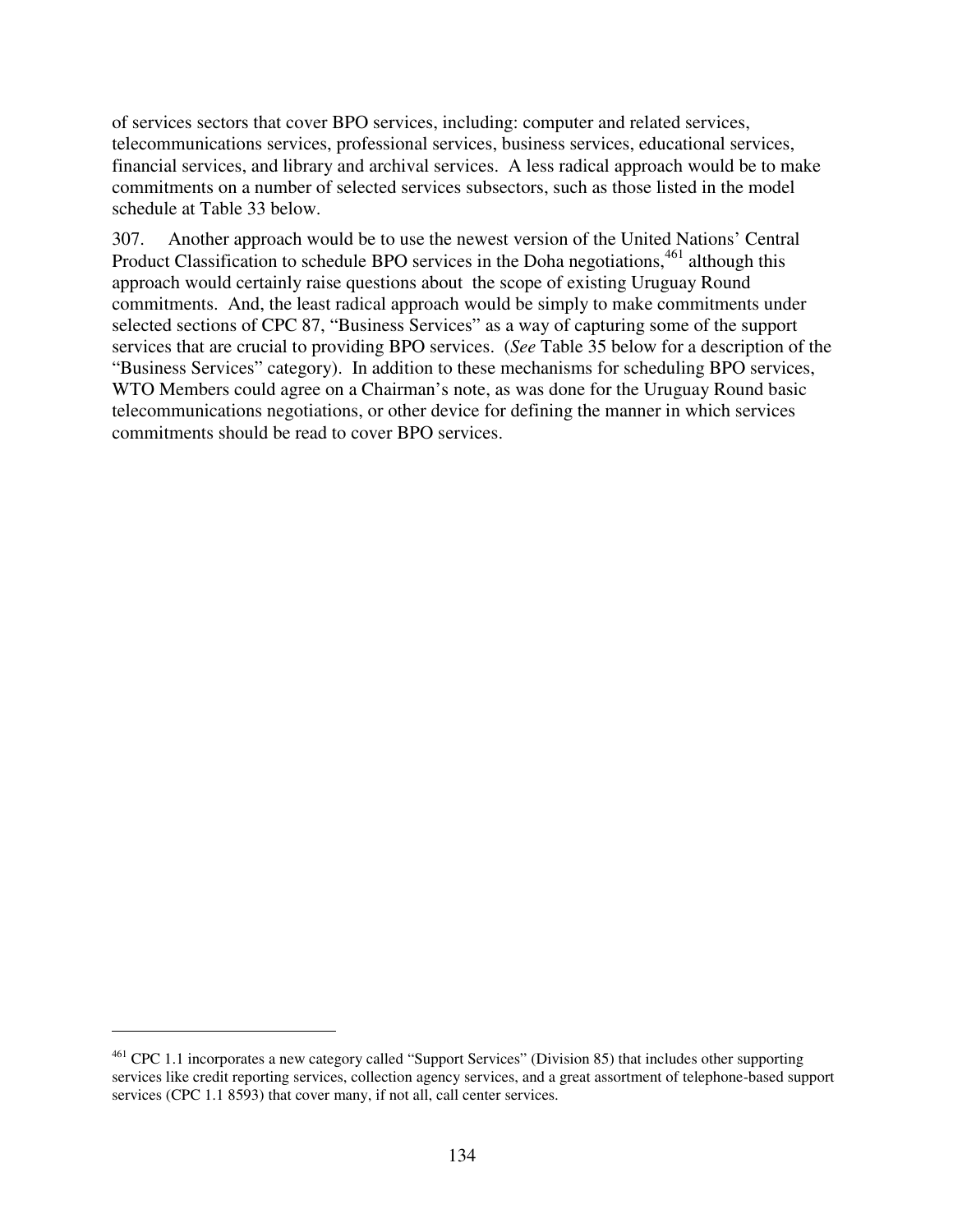#### Table 33: **Model Schedule for Selected IT and BPO Services 462**

| <b>COMMITMENTS</b>                                                              | Limitations on | Limitations on     |
|---------------------------------------------------------------------------------|----------------|--------------------|
| Sector or subsector from W120 (with CPC)                                        | market access  | national treatment |
| <b>INFASTRUCTURE SERVICES</b>                                                   |                |                    |
| Computer and Related Services (84) <sup>463</sup>                               | $(1)+(2)$ None | $(1)+(2)$ None     |
| Telecommunication Services <sup>464</sup>                                       |                |                    |
| On-line information and/or data processing (incl. transaction processing) (843) | $(1)+(2)$ None | $(1)+(2)$ None     |
| <b>ELECTRONICALLY TRADED SERVICES</b>                                           |                |                    |
| Professional Services <sup>465</sup>                                            |                |                    |
| Accounting, auditing and bookkeeping services (862)                             | $(1)+(2)$ None | $(1)+(2)$ None     |
| Taxation Services (863)                                                         | $(1)+(2)$ None | $(1)+(2)$ None     |
| Other Business Services <sup>466</sup>                                          |                |                    |
| Market research / public opinion polling services (864)                         | $(1)+(2)$ None | $(1)+(2)$ None     |
| Management consulting service (865)                                             | $(1)+(2)$ None | $(1)+(2)$ None     |
| Services related to manufacturing consulting (866)                              | $(1)+(2)$ None | $(1)+(2)$ None     |
| Technical testing and analysis services (8676)                                  | $(1)+(2)$ None | $(1)+(2)$ None     |
| Related scientific/technical consulting services (8675)                         | $(1)+(2)$ None | $(1)+(2)$ None     |
| Printing, publishing services (88442)                                           | $(1)+(2)$ None | $(1)+(2)$ None     |
| Other Business Services (8790)                                                  |                |                    |
| Credit reporting services (87901)                                               | $(1)+(2)$ None | $(1)+(2)$ None     |
| Collection Agency Services (87902)                                              | $(1)+(2)$ None | $(1)+(2)$ None     |
| Telephone Answering Services (87903)                                            | $(1)+(2)$ None | $(1)+(2)$ None     |
| Translation and Interpretation Services (87904)                                 | $(1)+(2)$ None | $(1)+(2)$ None     |
| Mailing List Compilation and Mailing Services (87905)                           | $(1)+(2)$ None | $(1)+(2)$ None     |
| Other Business Services n.e.c. (87909)                                          | $(1)+(2)$ None | $(1)+(2)$ None     |
| Educational Services <sup>467</sup>                                             |                |                    |
| Adult education services n.e.c. (924)                                           | $(1)+(2)$ None | $(1)+(2)$ None     |
| Other education services (929)                                                  | $(1)+(2)$ None | $(1)+(2)$ None     |
| Financial Services <sup>468</sup>                                               |                |                    |
| Insurance and insurance-related services                                        |                |                    |
| Services auxiliary to insurance (including broking and agency services)         |                |                    |
| (8140)                                                                          | $(1)+(2)$ None | $(1)+(2)$ None     |
| Banking and other financial services                                            |                |                    |
| Provision and transfer of financial information and financial data processing   |                |                    |
| and related software by providers of other financial services (8131)            |                |                    |
| Other services auxiliary to financial intermediation (8133)                     | $(1)+(2)$ None | $(1)+(2)$ None     |
| Recreational, Cultural and Sporting Services <sup>469</sup>                     | $(1)+(2)$ None | $(1)+(2)$ None     |
| Libraries, Archives, Museums and Other Cultural Services                        |                |                    |
| Library and archive services (9631)                                             | $(1)+(2)$ None | $(1)+(2)$ None     |

<sup>462</sup> A version of this model schedule first appeared in Mattoo and Wunsch-Vincent (2004).

<sup>&</sup>lt;sup>463</sup> The model schedule proposes that WTO Members make mode 1 and 2 commitments for all computer and related services at the two-digit level to cover all such services, even if "new" computer and related services are identified after the completion of the negotiations.

<sup>&</sup>lt;sup>464</sup> The model schedule proposes that WTO Members make mode 1 and 2 commitments only on one type of valueadded telecommunications service—online information and data processing services. It does not call for any commitments on basic telecommunications services or any commitments under mode 3. The editor of this paper notes that in the absence of basic telecom deregulation/competition, it is unlikely that there will be sufficient

competition in the provision of online information and data processing to make the export of BPO services viable.<br><sup>465</sup> The model schedule is very selective with respect to professional services in its proposal that WTO Me and 2 commitments only with respect to accounting, auditing, bookkeeping and taxation services. It does not seek commitments

on other professional services such as architectural, engineering, medical, or dental.<br><sup>466</sup> The model schedule includes the majority – but certainly not all – of the services classified under "Other Business Services" in the CPC. Some of these excluded services are not electronically tradable, such as janitorial services.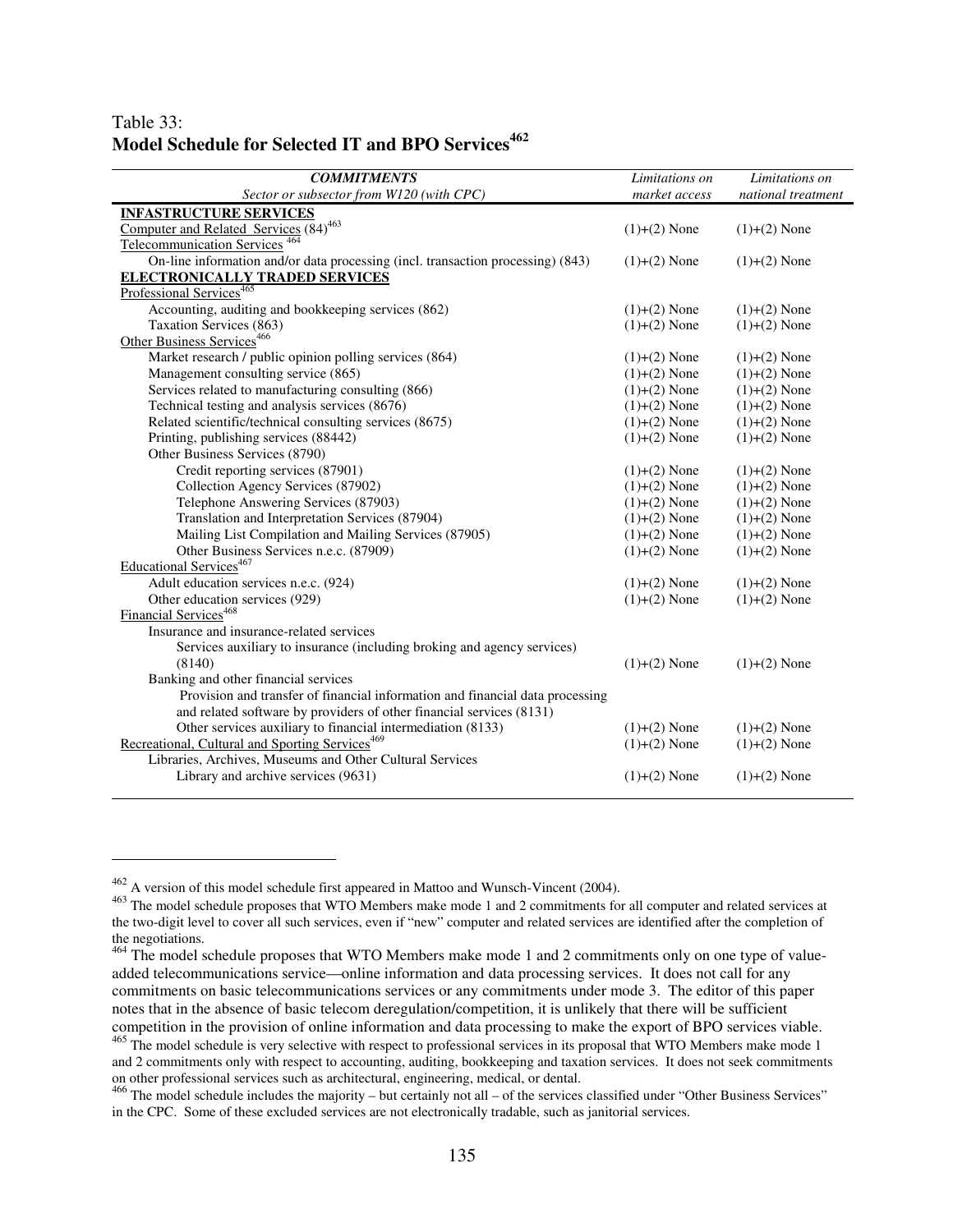Source: Mattoo & Wunsch-Vincent (2004); *Services Sectoral Classification List,* (W/120).

| Table 34:                                                 |  |
|-----------------------------------------------------------|--|
| Selected Sectors and Sub-sectors Relevant to BPO (CPC 87) |  |

|     | <b>Sector</b>                                                                                                                                                                                                                                                                                                                                                                                                                                                                                                                                                                                                                                                                                                                                                                                                                                                                                                                                                                                                                                                                                                                                                                                                                                                                                                                                                                                                                                                                                                                                                                                                                                      |  |  |
|-----|----------------------------------------------------------------------------------------------------------------------------------------------------------------------------------------------------------------------------------------------------------------------------------------------------------------------------------------------------------------------------------------------------------------------------------------------------------------------------------------------------------------------------------------------------------------------------------------------------------------------------------------------------------------------------------------------------------------------------------------------------------------------------------------------------------------------------------------------------------------------------------------------------------------------------------------------------------------------------------------------------------------------------------------------------------------------------------------------------------------------------------------------------------------------------------------------------------------------------------------------------------------------------------------------------------------------------------------------------------------------------------------------------------------------------------------------------------------------------------------------------------------------------------------------------------------------------------------------------------------------------------------------------|--|--|
| 871 | Advertising services                                                                                                                                                                                                                                                                                                                                                                                                                                                                                                                                                                                                                                                                                                                                                                                                                                                                                                                                                                                                                                                                                                                                                                                                                                                                                                                                                                                                                                                                                                                                                                                                                               |  |  |
| 872 | Placement and supply services of personnel, particularly:<br>Supply services of office support personnel - Services consisting in supplying on a fee or<br>87203<br>contract basis to the clients, whether on a temporary or long-term basis, office support personnel<br>hired by the supplier, who pays their emoluments. Included are the provision of personnel such as<br>secretaries, clerks, receptionists, book-keepers, data entry operators, typists and word-processor<br>operators.                                                                                                                                                                                                                                                                                                                                                                                                                                                                                                                                                                                                                                                                                                                                                                                                                                                                                                                                                                                                                                                                                                                                                    |  |  |
| 879 | Other business services, particularly:<br>Credit reporting services - Services consisting in the reporting of credit ratings of persons<br>87901<br>and businesses. This involves the evaluation of the financial status and credit experience of<br>prospective customers, loan applicants, etc.<br>Collection agency services - Services consisting in the collection on a fee or contract basis<br>87902<br>of accounts, cheques, contracts or notes, and remittance of the money to the client. Included are both<br>the collection of regular accounts (e.g. utility bills) and the recovery of delinquent accounts. Also<br>included is the outright purchase of delinquent accounts and debts and subsequent recovery.<br>Telephone answering services - Services consisting in the provision of telephone answering<br>87903<br>services. Included are telephone call forwarding services (excluding paging services), and telephone<br>wake-up services.<br>Translation and interpretation services - Services consisting in the provision of translation<br>87905<br>and interpretation services. Translation services generally relate to the rewriting of texts from one<br>language to another; while interpretation services are generally concerned with stating orally in one<br>language what has been stated orally in another language.<br>87909<br>Other business services n.e.c. - Services generally provided to businesses, not elsewhere<br>classified. Included here are business brokerage services, appraisal services other than for real estate,<br>secretarial services, demonstration and exhibition services, etc. |  |  |

Source: *Services Sectoral Classification List,* (W/120).

<u> 2008 - Andrea Station Barbara, actor a component de la contrada de la contrada de la contrada de la contrada</u>

<sup>&</sup>lt;sup>467</sup> The model schedule proposes that WTO Members make commitments on only two educational services—adult education and other education – to capture the types of education or training that are increasingly provided  $\underline{b}y$  the private sector for the private sector on-line.

<sup>&</sup>lt;sup>468</sup> By including commitments on only one insurance and two banking services, the model schedule proposes that WTO Members make commitments that would ensure the ability of financial institutions to outsource some BPO services (e.g., financial and pension consultancy services, evaluation and adjustment services of insurance claims,

actuarial services) but not require full-fledged financial market liberalization or capital mobility.<br><sup>469</sup> The model schedule includes "library and archive services" to cover documentation services such as the collection, cataloguing, conservation and retrieval of documents that are likely to be involved with some BPO services.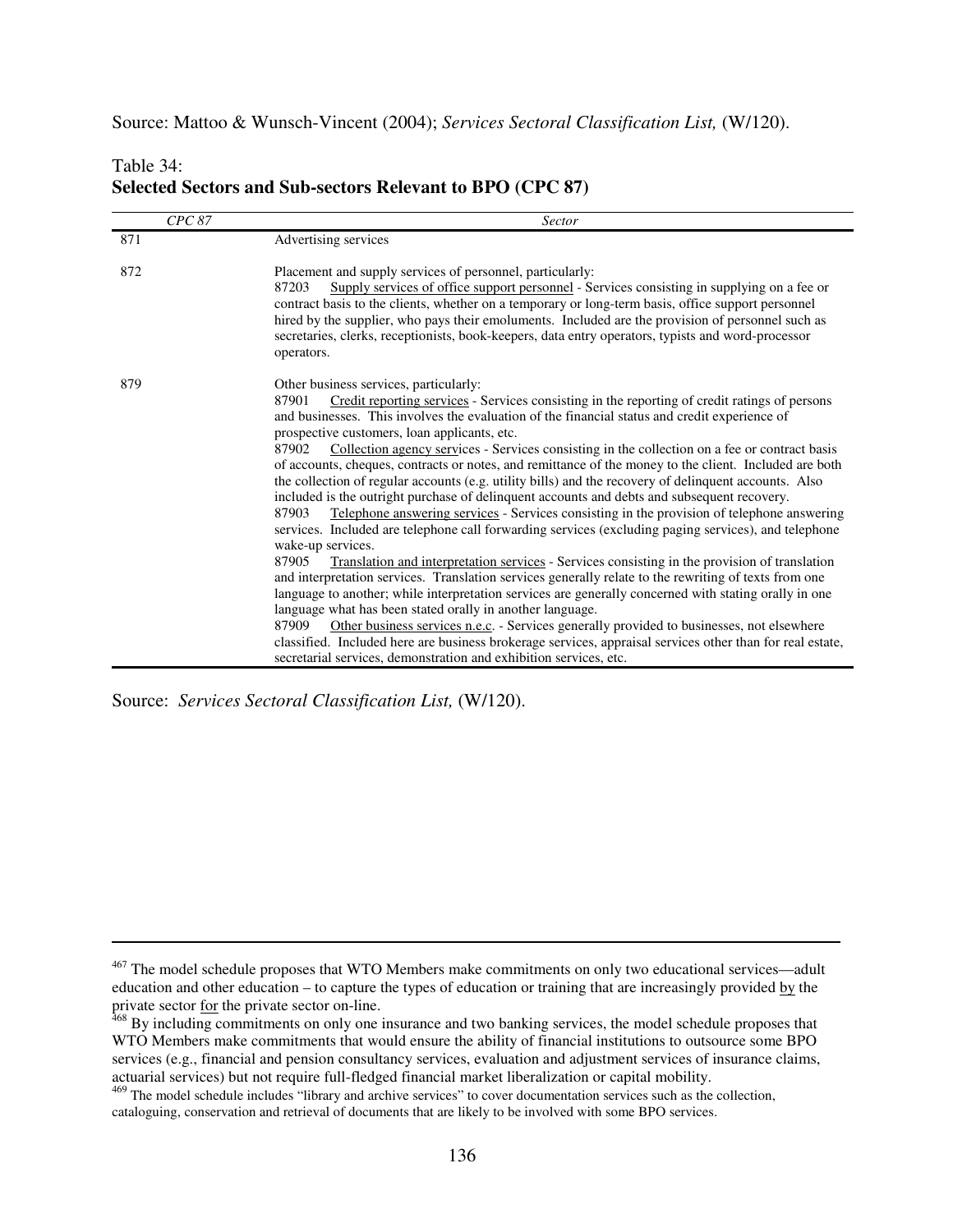# **C. Conclusion**

308. As discussed in this section, the Doha negotiations provide the opportunity to: (1) increase the number of both developed on electronically traded services and developing Members that have made commitments to liberalize services that provide the infrastructure for ecommerce as well services that are traded electronically, particularly BPOs; (2) improve and clarify specific commitments to liberalize electronically traded services; and (3) clarify how the rapidly growing field of Business Process Outsourcing services is covered by GATS commitments.

309. Improvements to the classification system may be necessary to seize the opportunities provided by the Doha negotiations. In times of rapid technological change, the EC proposal to schedule computer service commitments at the two-digit level is very appealing and could serve as an example for other service sectors.

310. The Doha negotiations also provide the opportunity for negotiators to work on GATS rules (e.g.*,* domestic regulation, emergency safeguard measures, government procurement, and subsidies) that could affect e-commerce. Although difficult, the GATS rules work is very important because market access and national treatment commitments alone are not sufficient to liberalize trade in services. Clearly, regulations that impose tough data privacy standards, stringent professional qualification requirements, restrictions on the outsourcing of publicly procured services, and other trade-distorting government procurement and subsidies measures can impact e-commerce.

311. Even though the modalities for services negotiations do not specifically mandate work on classification or rules, this work should proceed in parallel to the Doha negotiations request-offer process. If not, the scope and value of commitments made during the negotiations is uncertain.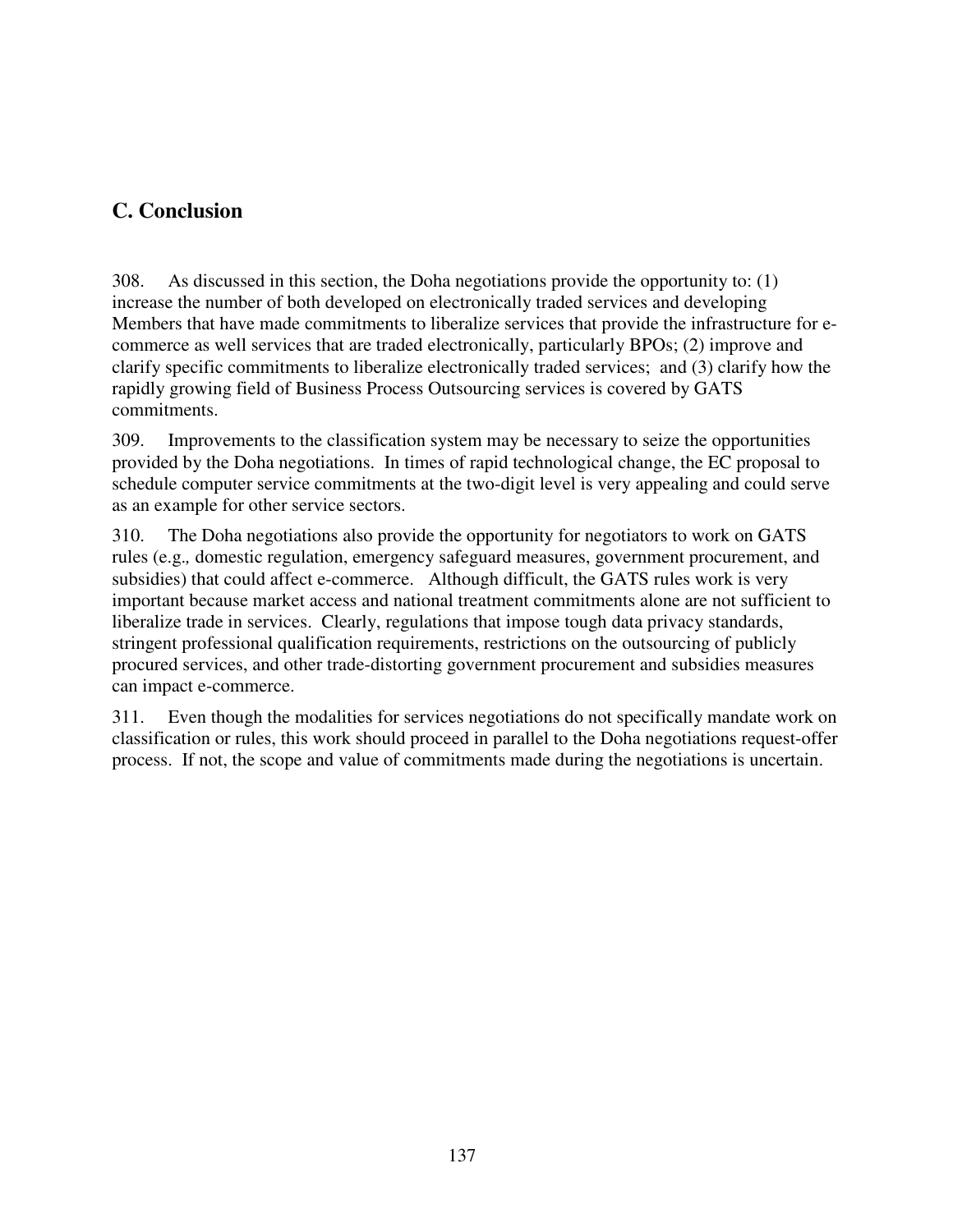### **PART FOUR**

### **VIII. Digital Products – Basket IV**

### **A. Introduction**

312. "Digital products"—the fourth basket of IT goods and services addressed in this paper include software, movies, music, books-on-tape, and games, that can be traded on a physical carrier medium such as a disc, VHS tape, CD, or book or electronically via the Internet.<sup>470</sup> Bandwidth restraints, the hesitancy of the digital products industries to sell their content online, and the lack of business models for the online environment have restrained growth in digital products trade.<sup>471</sup> International trade in digital products, however, is one of the fastest-growing trade flows<sup>472</sup> and WTO Members need to make decisions regarding the application of the rulesbased trading system to digital products.

313. A significant amount of business-to-business trade in software is already conducted over electronic networks. There is also tremendous momentum in the online distribution of music and movies. Since the closure of the original Napster site, a number of file-sharing communities *(*e.g.*,* Kazaa Lite) have arisen that make movies or music available for free. New streaming and copy-protection technologies, faster network connections (e.g.*,* DSL), more portable hardware to store and access downloaded content (e.g.*,* Archos Jukebox), the increasing convergence between television and the Internet, the rise of online entertainment games, and the spread of cable TV with Pay-per-View capability, are rapidly increasing digital product trade. The success of Apple's iTunes Music Store has spurred other companies such as Microsoft to follow suit. 473

314. As technologies converge and content becomes increasingly more portable, the boundaries between "goods" and "services" blur as well as the distinguishing characteristics that have historically separated software, telecommunications services, computer services, and audiovisual services (e.g.*,* multimedia online games). 474 It is within this environment of fast-paced

 $470$  The term "digital products" refers to computer programs, text, video, images, sound recordings and other products that are digitally encoded, regardless of whether they are fixed on a carrier medium or transmitted electronically. The term "product" is not meant to distinguish between goods or services.<br><sup>471</sup> Some large record labels, for example, have agreed on shared electronic platforms to sell their content online.

<sup>472</sup> *See* Mattoo & Schuknecht (2001) for an estimate of the trade potential for digital products. *See* Hauser &

Wunsch-Vincent (2002) at Part 1.3.2 for a discussion of the measurement problems and current trade figures for "digitizeable" media content.

<sup>473</sup> "Apple Unveils Music Store," *CNET News.Com*, (28 Apr. 2003); "Microsoft Considering Music Store," *CNET*

*News.Com* (25 July 2003). 474 If, for example, software is sold online (i.e.*,* anti-virus software or the newest computer game) the question arises if a service or a good has been traded.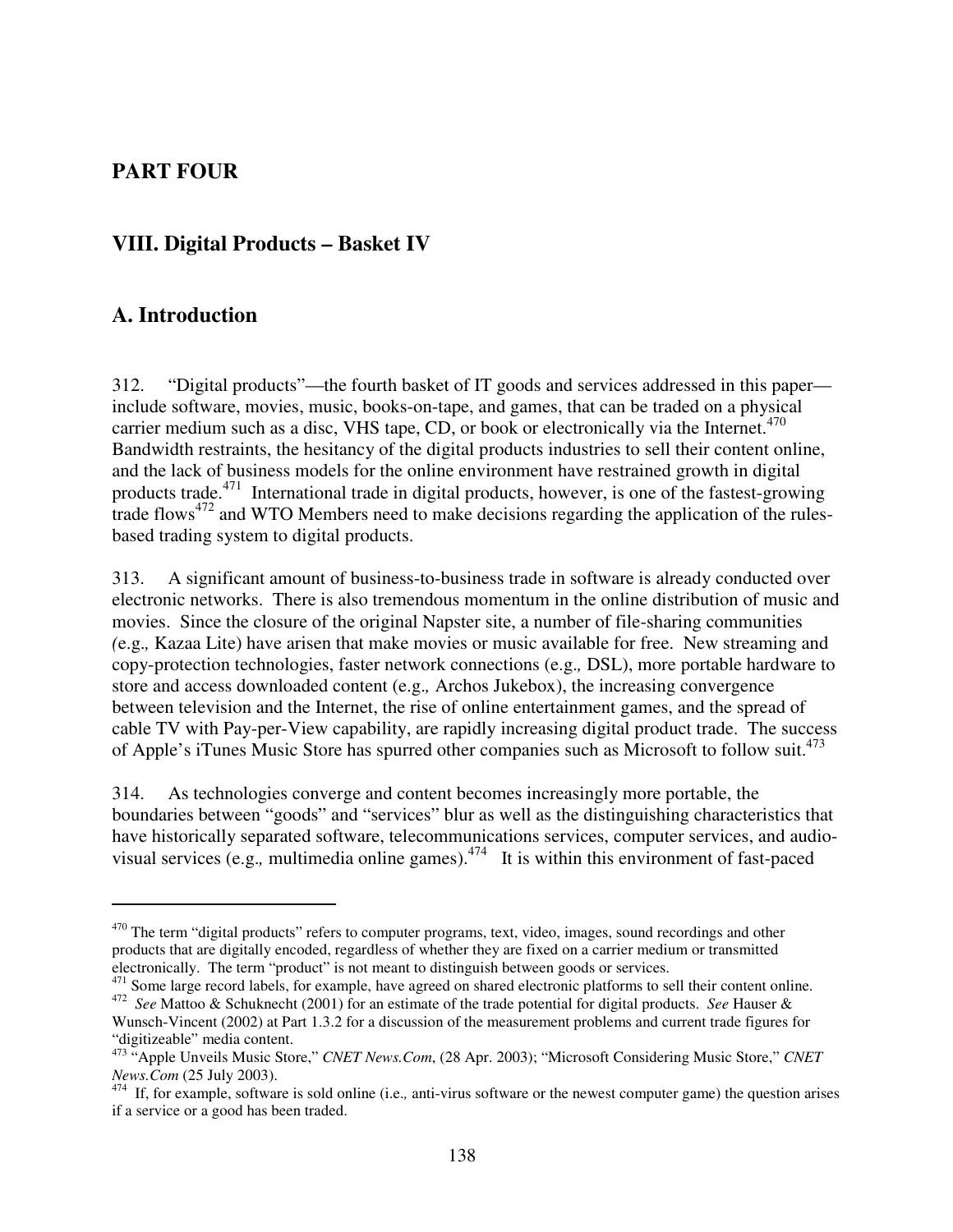technological change and the resulting uncertainty of what/how WTO rules apply to digital products that WTO Members must prepare to make decisions regarding the application of the rules-based trading system to digital products.

- 315. To that end, WTO Members should focus on two issues:
	- Market Access: The electronic trade of digital products does not yet face trade barriers like tariffs, quotas, or discriminatory regulations that hamper other goods and services. WTO Members should decide how to apply the WTO's rules-based trading system to sustain the "free trade" environment that currently benefits electronically traded digital products. There are three preliminary issues that WTO Members must address as part of their deliberations on how best to sustain free market access for digital products:
		- the lack of a permanent duty-free moratorium on electronic transmissions;
		- uncertainty as to the proper customs valuation of digital products; and
		- the unresolved classification debate surrounding digital products.<sup>475</sup>
	- Intellectual Property Protection: WTO Members should decide how to apply the WTO's rules-based trading system to achieve a balanced global copyright framework for electronically traded digital products.

316. Although both topics were covered in the WTO's Work Programme on E-commerce, they have not yet been satisfactorily addressed. (*See* Section II.A above describing these stumbling blocks to the WTO's Work Programme on E-commerce). Section VIII.B below addresses the market access issues and Section VIII.C addresses the copyright issues by explaining how these issues were addressed in the Work Programme, what their significance is to the application of trade measures to digital products, and how they may be addressed in the Doha negotiations.

### **B. Market Access for Digital Products**

317. In comparison to many other tradable goods and services that have to overcome tariffs or discriminatory regulations, the online trade of digital products does not yet face pervasive or systemic trade barriers. In practice, that means that most WTO Members do not apply tariffs, quotas, and other regulatory barriers to digital products. Although some Members do apply

<sup>&</sup>lt;sup>475</sup> Although it is possible that WTO Members could decide to classify digital products as something other than goods or services, this paper focuses on the goods v. services debate given that this is where WTO Members have focused most of their attention. *See* Drake & Nicolaidis (2000) at p. 410 (discussing that some Members have evoked the possibility of creating a new category of hybrids for products that have the properties of both goods and services). *See* General Council, Communication from Indonesia and Singapore, Work Programme on E-commerce, WT/GC/W/247 (9 July 1999) (proposing to classify digital products as intellectual property rather than as a good or a service).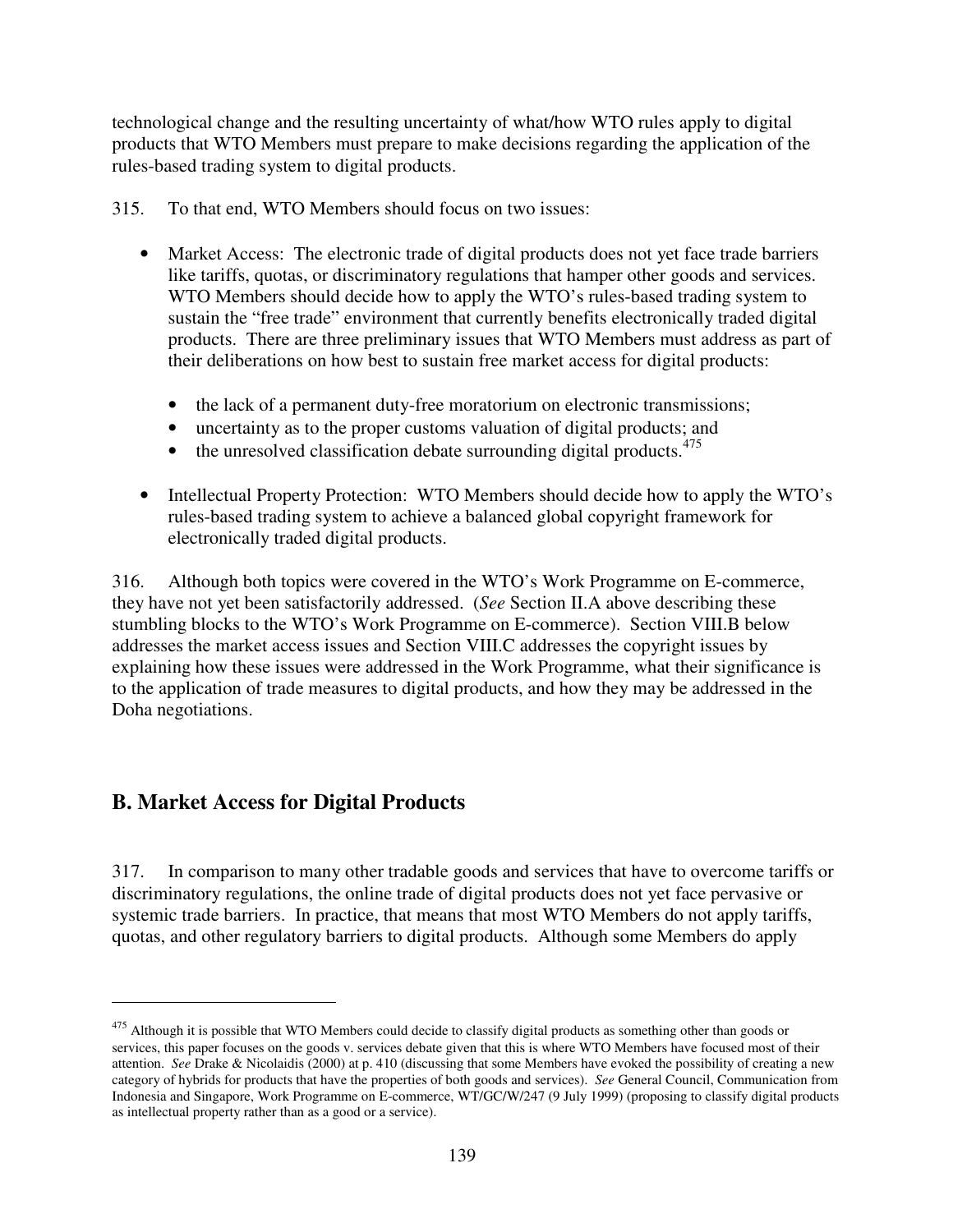discriminatory local content quotas or other audio-visual measures in the offline world *(*i.e.*,* broadcasting quotas), this is not the case in the online world.

318. This free trade environment - so uncommon in other product areas - may change at any time, however, as Members have not reached agreement on how to secure it for digital products. Members have attempted to preserve the duty free treatment of digital products part by agreeing not to impose customs duties on electronic transmissions. For reasons stated below in Section VIII.B.1, this effort to secure free trade for digital products has not been entirely successful. Another avenue for protecting this duty free environment for digital products would be to rely upon existing valuation decisions, the Information Technology Agreement, or services commitments, as discussed in Section VIII.B.2. The success of this avenue, however, ultimately depends on whether digital products are classified as goods or services. The importance and difficulties of the classification decision are discussed in Section VIII.B.3.

# **1. Duty-free Moratorium on Electronic Transmissions**

319. In May 1998, WTO Members issued a declaration agreeing to continue the current practice of not imposing customs duties on electronic transmissions.<sup>476</sup> The moratorium was an important first step in the WTO's consideration of how the rules-based trading system should apply to electronic commerce. But, it did have a number of imperfections.

- First, the moratorium is a political commitment by Members that cannot be legally enforced via the WTO dispute settlement system. Thus, observers have argued that the moratorium is effective only because of the practical difficulties in actually trying to assess duties on electronic transactions.<sup>477</sup>
- Second, there is no clear understanding of what "electronic transmission" means. One meaning is that duties cannot be imposed on the electronic transmissions (the transport service) that support e-commerce. Another is that the moratorium prohibits duties on the content of the transmission, namely digital products and electronically delivered services (e.g., legal services). And another is that products that are duty-free in the offline world remain so in the online world.

<sup>476</sup> *E-commerce Declaration,* WT/MIN(98)/DEC/2 (20 May 1998). The Declaration provides: "We also declare that Members will continue their current practice of not imposing customs duties on electronic transmissions. When reporting to our third session, the General Council will review this declaration, the extension of which will be

decided by consensus, taking account the progress of the work programme." 477 *See* "U.S. looks for WTO Guidelines on E-commerce by Cancun Ministerial," *Inside U.S. Trade* (20 Sept. 2002). According to this argument, the moratorium inhibits governments from doing something that cannot practically/technically do anyway—levy tariffs on e-commerce. Even if customs authorities could trace and value electronic transactions, it is doubtful that the duties would outweigh the costs of this process. *See* General Council, Communication from Australia, *Work Programme on Electronic Commerce*, WT/GC/25 (5 July 1999).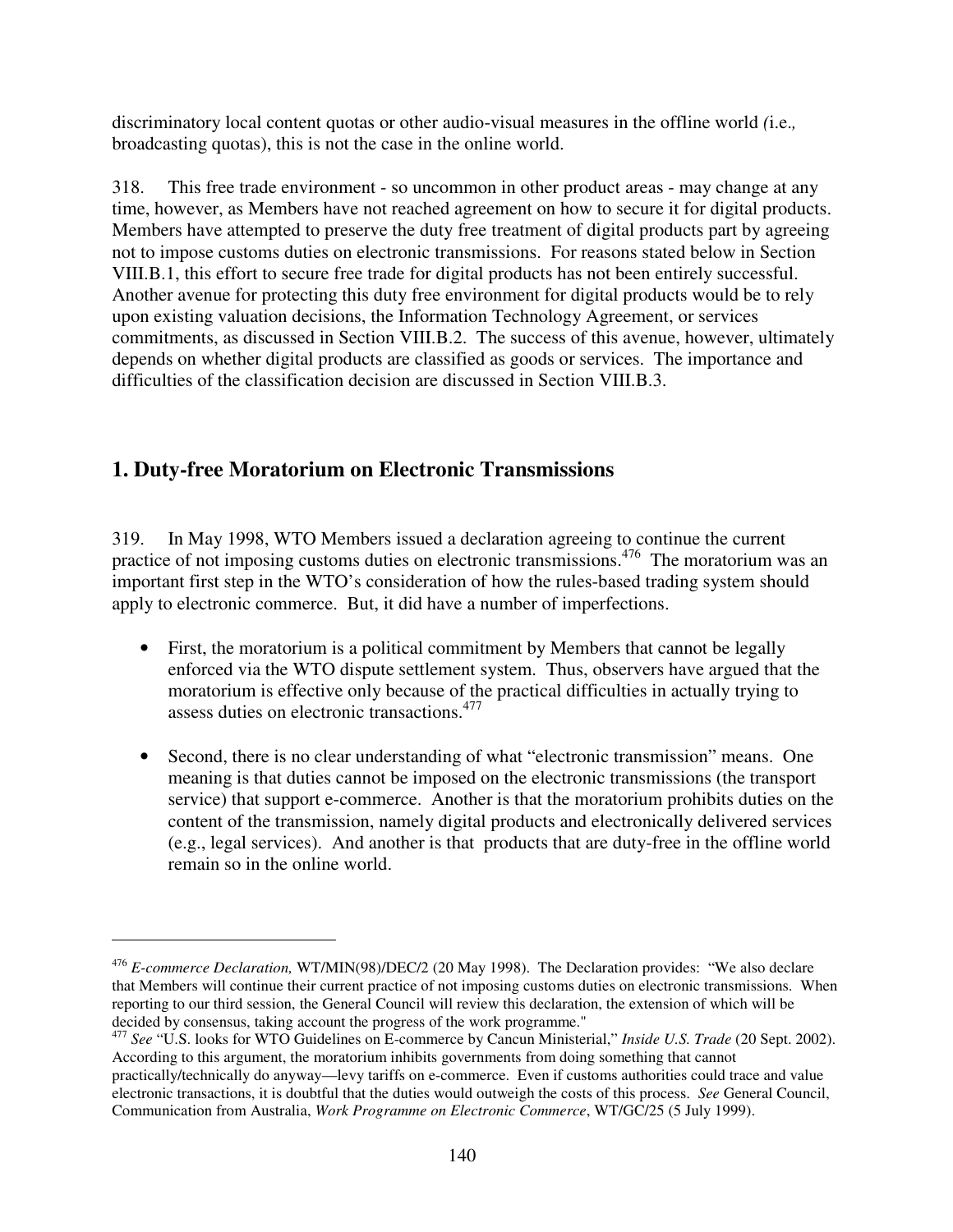- Third, the moratorium is temporary. WTO Members—after five years—have not yet agreed to make the moratorium permanent. Because the moratorium was not explicitly extended at Ministerial Conference in Seattle (1999), its status was uncertain<sup>478</sup> until the Ministers expressly renewed it at the Ministerial Conference in Doha (2001). Its status is once again in question given that it was not expressly renewed at the Ministerial Conference in Cancun (2003). Although many WTO Members endorse the moratorium in principle,<sup>479</sup> they have been unwilling to make it permanent.<sup>480</sup> Some Members will not support permanence before the classification questions have been answered conclusively.<sup>481</sup> Others are still contemplating whether the moratorium is in their longterm fiscal interest. 482
- Fourth, the moratorium is inconsistent with the principle of technological neutrality because products delivered physically could be subject to customs duties but not products delivered electronically. 483
- Fifth, the moratorium does not inhibit taxation of e-commerce.<sup>484</sup> Given that some developing countries rely more heavily on customs duties for revenue than developed

<sup>478</sup> *See e.g.,* "EC Discussion Paper on Electronic Commerce and the WTO," (10 May 2000) at p. 13, europa.eu.int/comm/trade/issues/sectoral/services/docs/elcomwto.pdf (visited Aug. 2003) (providing that "After Seattle, the moratorium has disappeared, as a positive decision was necessary to maintain it.")<br><sup>479</sup> See e.g., General Council, Communication from Australia, *Work Programme on Electronic Commerce*,

WT/GC/25 (5 July 1999).

<sup>&</sup>lt;sup>480</sup> "EC Discussion Paper on Electronic Commerce and the WTO," (10 May 2000) at p. 3-4, 10-11, europa.eu.int/comm/trade/issues/sectoral/services/docs/elcomwto.pdf (visited Aug. 2003) (explaining that the EC would accept re-activation of the moratorium only if further progress was made in the work programme on classification). *See also* "EU says it will not support WTO E-commerce Moratorium," *International Trade Reporter* (14 July 1999).

<sup>481</sup> GATS Council, Progress Report to the General Council, *Work Programme on Electronic Commerce*, S/L/74 (27 July 1999); and GATS Council, Interim Report to the General Council, *Work Programme on Electronic Commerce*, S/C/8 (31 Mar. 1999) at p. 10.

<sup>&</sup>lt;sup>482</sup> Even though the CTD Seminar on "Revenue Implications of E-commerce" illustrated that tariff revenue losses resulting from the moratorium would be small, developing countries continue to worry about foreclosing revenue streams. CTD, *Note on the Meeting of 25 Apr. 2002*, WT/COMTD/M/40 (26 June 2002), Annex II, report by the Chairperson, Seminar on "Revenue Implications of E-commerce." *See* Mattoo, Perez-Esteve, *et al.* (2001) at pp. 10- 11 (estimating that "tariff revenue currently collected from these products represents on average less than 1 per cent of total tariff revenue and a meager 0.03 per cent of total fiscal revenue. Even if such trade were to grow strongly and all such trade moved online, the revenue loss would be small. It would also have to be counted against revenue gains from any positive (and revenue generating) productivity effects.") *See also* Schuknecht & Pérez-Esteve (1999); UNCTAD (2000b); and CTD, Note by the Secretariat, *Bibliography for the Seminar on Revenue Implications of Electronic Commerce,* WT/COMTD/W/98 (12 Apr. 2002).

 $483$  In response to this criticism, at least one WTO Member has suggested that "if equalizing the treatment between physically delivered and electronically delivered products is the goal, instead of trying to impose a duty on the electronically delivered product, a more liberalizing course of action would be to lower a duty, if any, applied on the physically delivered product." General Council, Submission from the United States, *Work Programme on Electronic Commerce*, WT/GC/W/493 (16 Apr. 2003) and WT/GC/W/493/Rev.1 (8 July 2003).

<sup>484</sup> *See* CTD, Fourth Dedicated Discussion on E-commerce, *Note on the Meeting of 25 Apr. 2002*,

WT/COMTD/M/40 (26 June 2002) (regarding the discussion of the EC's interest in requiring foreign service and digital product suppliers to collect European value-added taxes).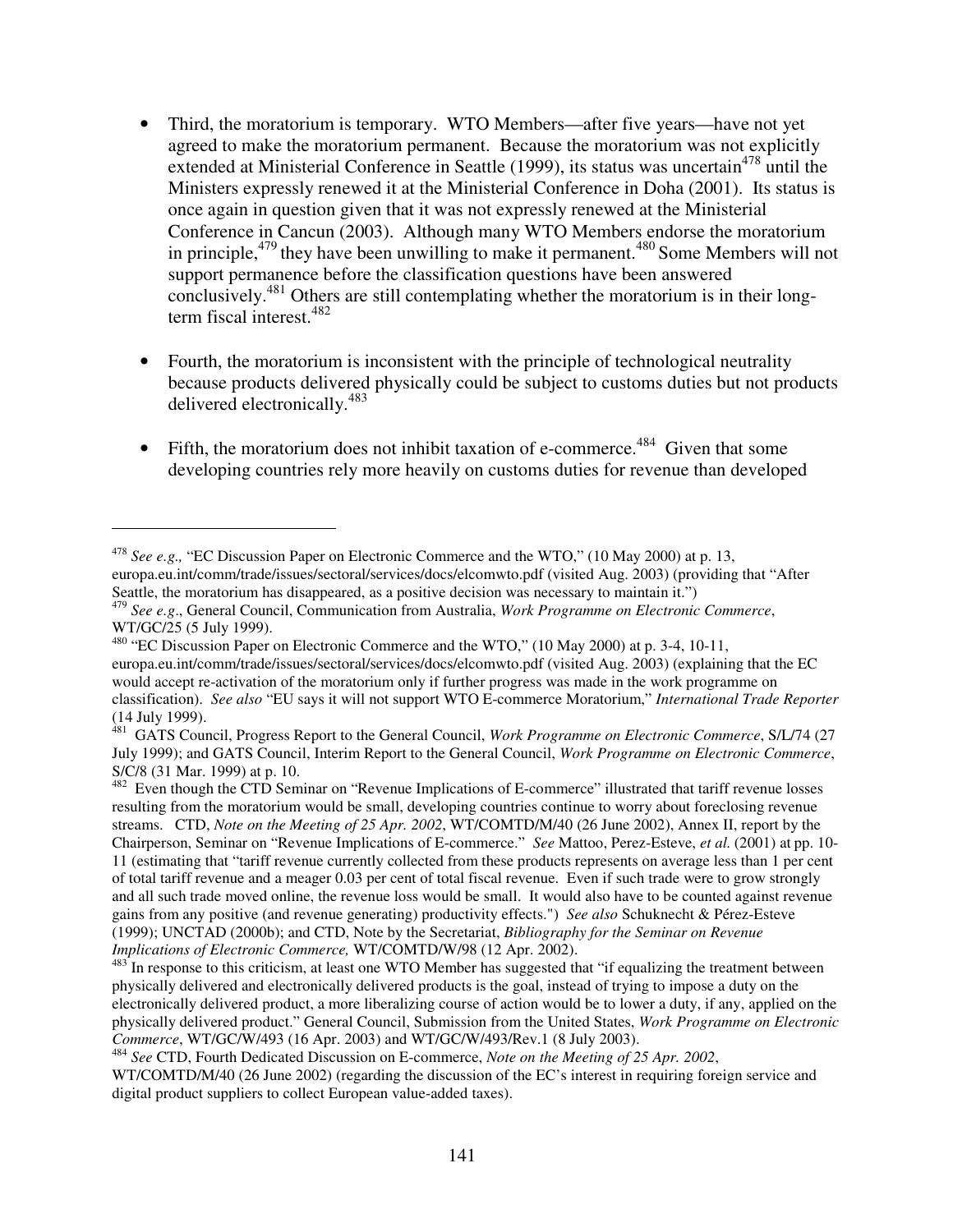countries which tend to rely on taxes, developing countries are hesitant to unilaterally tie their hands by extending the moratorium permanently.

320. As the moratorium is not yet permanent, WTO Members may once again be called to make a decision about it at Sixth Ministerial Conference in 2005. By extending—or making permanent—the moratorium, all WTO Members would effectively "bind" duties on electronic transmissions at zero—a task that the WTO is still trying to achieve with respect to physical goods more than seventy years after the GATT came into being. Depending on how the term "electronic transmission" is defined, this could be a very significant binding.

# **2. Limiting Tariffs on Digital Products**

321. Given that the duty-free moratorium is neither permanent nor binding thus far and applies only to "electronic transmissions," whatever that may be, it is important to consider whether there are other limitations on WTO members' ability to impose customs duties on digital products. The answer is "perhaps." A WTO decision on valuation of software and the Information Technology Agreement both set a precedent for limiting customs duties on digital products. In addition, services commitments under GATS also could prohibit the levying of customs duties. Alternatively, Members could simply agree not to impose customs duties on digital products in the course of the Doha negotiations.

322. Under the GATT 1947, the Committee on Customs Valuation adopted a decision permitting Members to levy duties on imported software for data processing equipment based on either: (1) the cost or value of the carrier medium (e.g.*,* a diskette) itself, which is negligible; or (2) the transaction value (the price paid or payable) for the carrier media and the software*,* which is higher. 485 (*See* Table 35 for the decision). In May 1995, the WTO Committee on Customs Valuation adopted this same decision at its first meeting.<sup>486</sup> At that time, 23 Members were applying the GATT 1947 Decision.<sup>487</sup> Individual WTO Members that decide to use the cost or value of the carrier medium itself must notify their decision to the WTO Committee on Customs Valuation and apply the decision on an MFN basis.

Table 35:

<sup>485</sup> GATT Council, Committee on Customs Valuation, *Decisions Adopted by the Tokyo Round Committee on Customs Valuation*, G/VAL/W/1 (28 Apr. 1995) at section A.4 (reprinting the Decision on the Valuation of Carrier Media Bearing Software for Data Processing Equipment, VAL/8, as adopted by the GATT 1947, Committee on Customs Valuation, *Minutes*, VAL/M/10 (24 Sept. 1984) at para. 7.

<sup>1964)</sup> at paia. T.<br><sup>486</sup> GATT Council, Committee on Customs Valuation, Decisions Concerning the Interpretation and Administration of the Agreement on Implementation of Article VII of the GATT 1994 (Customs Valuation), G/VAL/5 (13 Oct. 1995) at section A.4.

<sup>487</sup> GATT Council, Background Note by the Secretariat, *Work Programme on Electronic Commerce*, G/C/W/128 (5 Nov. 1998) at para 5.1. For a current list of WTO Members applying the Decision, *see* GATT Council, Committee on Customs Valuation, Information on the Application of the Decisions on Interest Charges in the Customs Valuation of Imported Goods and on the *Valuation of Carrier Media Bearing Software for Data Processing Equipment*, G/VA/W/5/Rev.14 (16 Feb. 2004).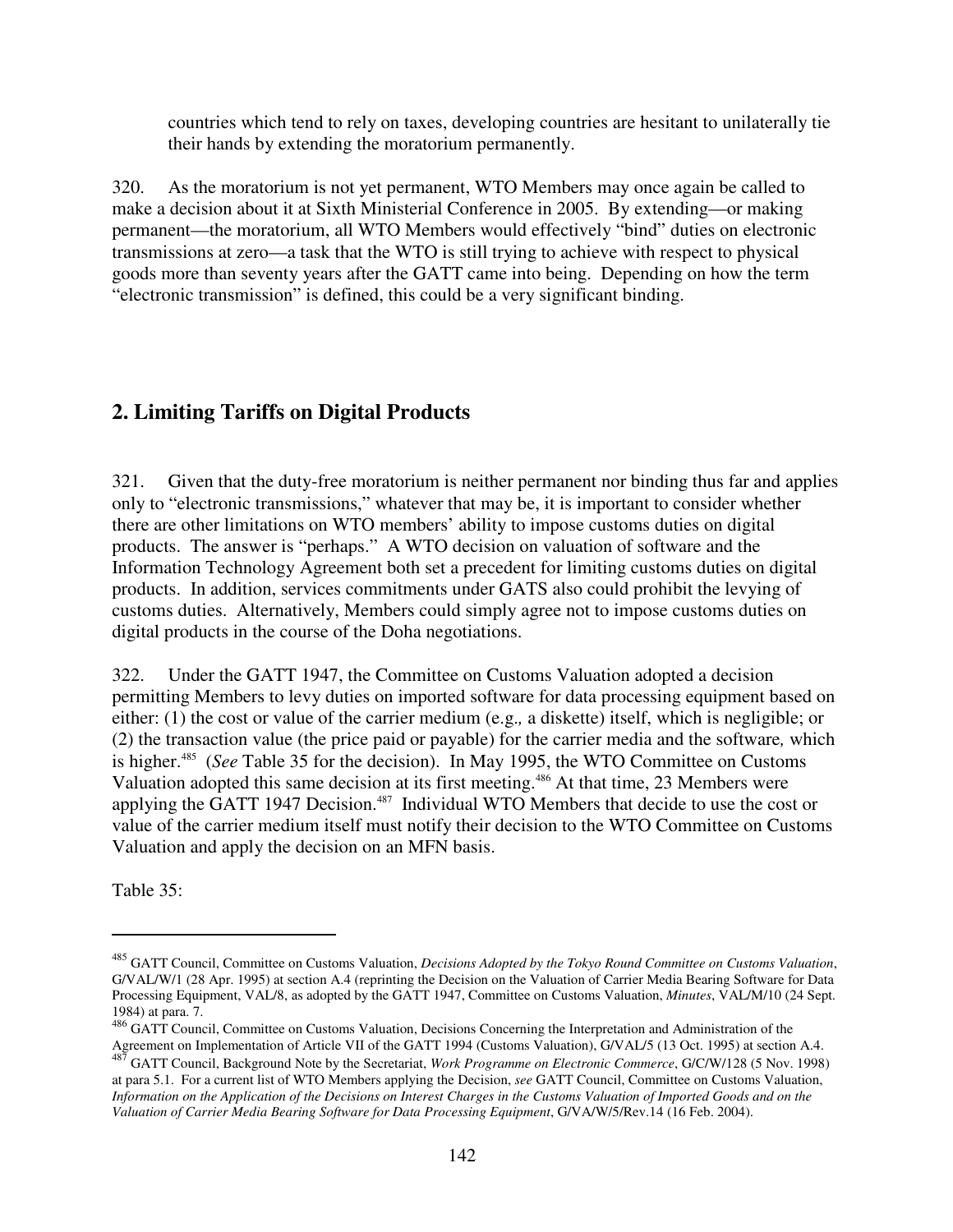#### **Decision on the Valuation of Carrier Media Bearing Software for Data Processing Equipment**

#### *The Valuation Decision reads:*

1. It is reaffirmed that transaction value is the primary basis of valuation under the Agreement on Implementation of Article VII of the GATT and that its application with regard to data or instructions (software) recorded on carrier media for data processing equipment is fully consistent with the Agreement.

2. Given the unique situation with regard to data or instructions (software) recorded on carrier media for data processing equipment, and that some Parties have sought a different approach, it would also be consistent with the Agreement for those Parties which wish to do so to adopt the following practice:

In determining the customs value of imported carrier media bearing data or instructions, only the cost or value of the carrier medium itself shall be taken into account. The customs value shall not, therefore, include the cost or value of the data or instructions, provided that this is distinguished from the cost or the value of the carrier medium.

For purposes of this Decision, the expression "carrier medium" shall not be taken to include integrated circuits, semiconductors, or similar devices or articles incorporating such circuits or devices; the expression "data or instructions" shall not be taken to include sound, cinematic or video recordings.

3. Those Parties adopting the practice referred to in paragraph 2 of this Decision shall notify the Committee of the date of its application.

4. Those Parties adopting the practice in paragraph 2 of this Decision will do so on a most-favoured-nation (m.f.n.) basis, without prejudice to the continued use by any Party of the transaction value practice.

#### Source: GATT Council, Committee on Customs Valuation, *Decisions Adopted by the Tokyo Round Committee on Customs Valuation,* G/VAL/W/1 (28 Apr. 1995) at section A.4.

323. During the WTO Work Programme on E-commerce, the GATT Council considered the impact of the Valuation Decision on e-commerce. <sup>488</sup> Some Members thought that the Decision was of limited relevance because it did not extend to electronically transmitted data, or sound and image recordings. Others thought that the relevance of the Decision should be discussed in the GATS Council—not GATT Council—because only services—not goods—are involved in transactions where there is no carrier media. Others took the position that electronic transmissions could be goods, in which case the Decision would be applicable. And, still others used the Decision to argue that there was no importation of the software itself without a carrier medium, and hence duties should not be levied on software.

324. WTO Members who apply the Valuation Decision must use the low value of the physical carrier media to levy tariffs on software. In an electronic transaction, there is no such media. Thus, the question is whether members who apply the Valuation Decision should be permitted to levy a higher tariff for an electronic transaction using the value of the software? Similarly, should ITA Members who have committed to eliminate duties on selected ITA products including computer software be permitted to levy duties on electronically traded computer software? And, a related question is whether GATS commitments would otherwise prohibit the levying of duties on digital products such as software? (*See* Section IV.A.1 above). Given the WTO's goal of reducing tariffs and other barriers to trade and the relatively barrier-free environment that e-commerce enjoys today, the answer to this question should be no.

<sup>&</sup>lt;sup>488</sup> GATT Council, Communication from the Chairman of the Council for Trade in Goods, Interim Review of Progress in the Implementation of the Work Programme on Electronic Commerce, WT/GC/24 (12 Apr. 1999) at paras. 6.1-6.7.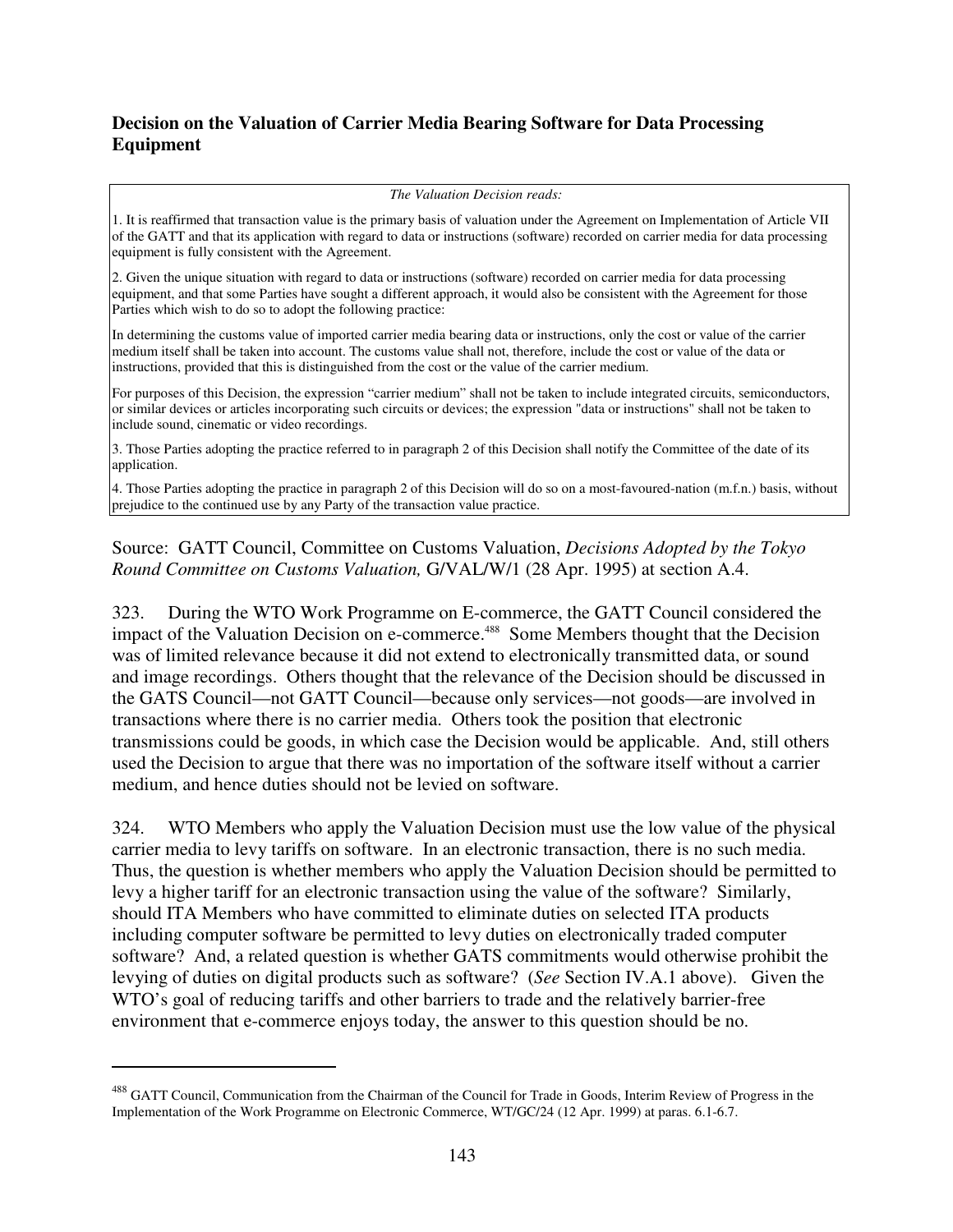325. WTO Members, however, have not answered these questions primarily because of the debate on whether electronically traded digital products are goods or services. Following is a list of the types of issues that must be addressed in answering these questions:

- 1) Whether there is an importation on which a duty may be levied;
- 2) If yes, whether electronically traded software is a good or service;
- 3) If a good,
	- a) whether the Member has notified the Committee on Customs Valuation of its decision to use the value of the physical carrier medium to levy duties on software;
		- i) if yes, whether software traded electronically is "like" software traded on a physical carrier medium;
		- ii) if yes, whether the Member should value electronically traded software no more than it values like physically traded software;
	- b) whether the Member is a member of the ITA and bound duties on computer software at zero;
		- i) if yes, whether software traded electronically is "like" software traded on a physical carrier medium;
		- ii) if yes, whether the Member should apply the ITA tariff binding to electronically traded software.
- 4) If a service,
	- a) whether the Member has made a GATS national treatment commitment on the relevant service that would preclude it from imposing customs duties on the particular software in question;
	- b) if yes, whether electronically traded software from another Member is "like" electronically traded software from the Member; and
	- c) if yes, whether the Member is treating another Member's electronically traded software no less favorably than its own electronically traded software by imposing the duty.
- 5) Whether a binding decision not to impose customs duties on electronic transactions is in effect, and what the definition of "electronic transmission" is.

326. As the above discussion reveal, the analytical process for determining how existing WTO measures may limit the levying of customs duties on electronically traded digital products is very complicated and integrally linked to the classification of these products as goods or services. (*See* Table 36 below further illustrating the relationship between the Customs Moratorium, the Valuation Decision, the ITA, and the classification of electronically traded digital products as goods or services).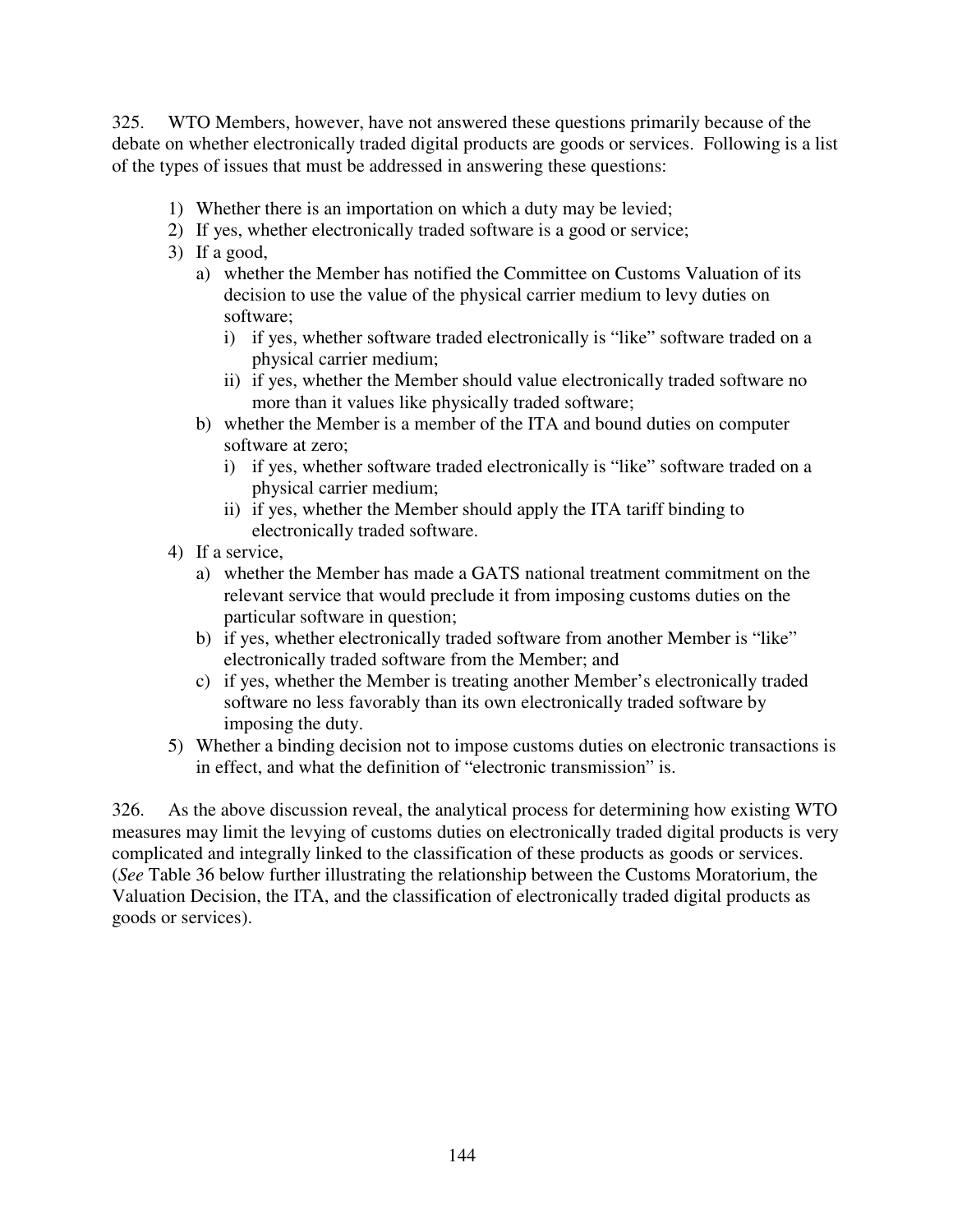### Table 36: **Levying Duties/Customs Valuation in Offline and Online Transactions**

| Transaction involving a                                        | Offline (e.g., software delivered on a disc                                                                                                                                          | Online (e.g., software delivered electronically                                                                                          |                                                                                                                                                                                                                                      |
|----------------------------------------------------------------|--------------------------------------------------------------------------------------------------------------------------------------------------------------------------------------|------------------------------------------------------------------------------------------------------------------------------------------|--------------------------------------------------------------------------------------------------------------------------------------------------------------------------------------------------------------------------------------|
| Digital Product                                                | in a shrink-wrap box)                                                                                                                                                                | via Internet)                                                                                                                            |                                                                                                                                                                                                                                      |
| Classification                                                 | Good                                                                                                                                                                                 | Good                                                                                                                                     | Service                                                                                                                                                                                                                              |
| General Ability to Levy<br>Duties                              | Yes.                                                                                                                                                                                 | Yes, but technically<br>would be very<br>difficult.                                                                                      | Maybe. Members do<br>not generally levy<br>duties on services,<br>could not do so where<br>they have made a<br>national treatment<br>commitment on the<br>service in question, and<br>would have difficulty<br>doing so technically. |
| Impact of Duty-free<br>Moratorium on Ability<br>to Levy Duties | Not applicable.                                                                                                                                                                      | Maybe—depending<br>on interpretation of<br>"electronic<br>transmission."                                                                 | Maybe—depending on<br>interpretation of<br>"electronic<br>transmission."                                                                                                                                                             |
| Impact of 1995<br>Decision on Customs<br>Valuation             | Members may elect to levy duties on the<br>basis of the value of the physical carrier<br>medium or the content. Most Members<br>have made the decision to use the carrier<br>medium. | To be consistent.<br>Members should<br>make the same<br>election for online<br>transactions as they<br>make for offline<br>transactions. | Members would have<br>more leeway to levy the<br>duty on the basis of the<br>content.                                                                                                                                                |
| <b>ITA</b>                                                     | ITA Signatories must bind tariffs to be<br>levied on the basis of the physical carrier<br>medium at zero.                                                                            | To be consistent, ITA<br>Signatories should<br>bind the tariffs to be<br>levied at zero.                                                 | Same as above.                                                                                                                                                                                                                       |

# **3. Classifying Digital Products: Goods or Services?**

327. Most WTO Members agree that the majority of services that are delivered electronically (e.g.*,* financial or professional services) are services and governed by the GATS. But Members do not agree on whether digital products that have traditionally been traded on a physical carrier medium are goods but are now traded electronically governed by GATT, services governed by GATS, or some unique category deserving its own set of trade rules?

328. Why is this question so difficult? Because neither the GATT classification system (Harmonized System) nor GATS classification system (Services Sectoral Classification List,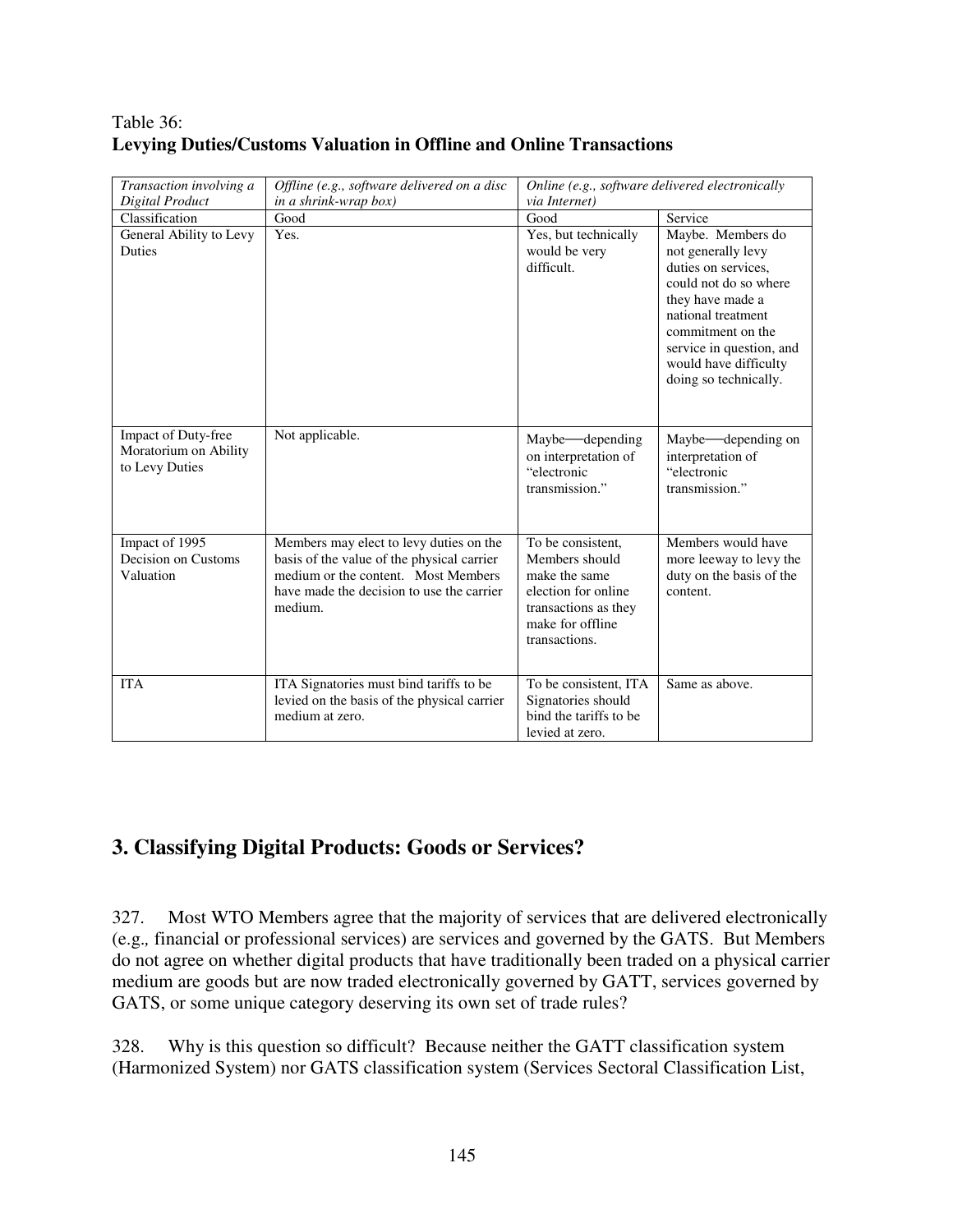W/120) offer an unambiguous way to classify digital products. This point is illustrated by the WTO's treatment of computer software.

- Because software has no physical attributes, there is no classification for it under the Harmonized System. Only certain carrier media on which software is recorded (e.g., laser discs or magnetic tapes) are listed in the Harmonized System. <sup>489</sup> Accordingly, the ITA applies only indirectly to software by binding tariffs at zero for the carrier media.<sup>490</sup>
- The classification of computer software under the GATS is not any easier. The subsector classification for computer services refers only to the "consultancy" services related to "development and implementation" of software—not to the software itself.<sup>491</sup>

329. Movies illustrate the same point that neither GATT nor GATS unambiguously classify digital products. The Harmonized System addresses only the recorded physical carrier media on which movies are distributed—not the content of the movie itself (i.e.*,* 37.06 Cinematographic film, 85.24 Records, tapes and other recorded media for sound or other similarly recorded phenomena). <sup>492</sup> The Services Sectoral Classification System covers "Motion picture and video tape production, projection and distribution services" or "Radio and television services," but does not explicitly address the actual movie content (i.e., Prov. CPC 9611 Motion picture and video tape production and distribution services, Prov. CPC 9612 Motion picture projection service, etc.)**.**

330. Why is this question so important? Because the classification of digital products will determine the level of trade liberalization that exporters of these products can expect from WTO Members and whether Members can maintain cultural protections in the face of ubiquitous electronic distribution of movies, music, and literature.<sup>493</sup>

331. The GATT and GATS trade liberalization levels—both in terms of general obligations and specific commitments—are very different.<sup>494</sup> Physical carrier media classified as goods can be subject to border measures, but these are limited by an established set of obligations and

<sup>489</sup> *See* Task Force on Software Measurement in the National Accounts (2002) at p. 4 ff. (explaining how software is treated under the Harmonized System. Carriers of software, for example, are classified under HS heading 85.24, i.e.*,* packaged sets containing CD-ROMs with stored computer software and/or data developed for general or commercial use.") *See also* GATT Council, Background Note by the Secretariat, *Work Programme on Electronic*

*Commerce*, G/C/W/128 (5 Nov. 1998). 490 *See* WTO Press Brief, "Information Technology Agreement," (27 Mar. 1997)

www.wto.org/english/tratop\_e/inftec\_e/itadec\_e.htm or the (providing the list of ITA products, which does not include software). *See also*, WTO, Press Release, "Ruggiero cites progress in the ITA," (3 Mar. 1997) at www.wto.org/english/news\_e/pres97\_e/pr69\_e.htm. Also note that the ITA commitment lists for the USA and EC do not include "software" individually but rather via the HS classification for carrier media. ITA, US Rev 3 (26 Mar. 1997) and ITA, EC Rev 2 (26 Mar. 1997). ITA schedules can be downloaded from www.wto.org/english/tratop\_e/inftec\_e/itscheds\_e.htm.

<sup>491</sup> GATS Council, Background Note by the Secretariat, *Computer and Related Services*, S/C/W/45 (14 July 1998) at pp. 3-4; and Chadha (1999, 2000).<br><sup>492</sup> See Taltsaber (2002) for the HS also

See Teltscher (2002) for the HS classifications.

<sup>493</sup> *See* Sauvé & Steinfatt (2001) at p. 324.

<sup>494</sup> Panagariya (2000) at p. 4.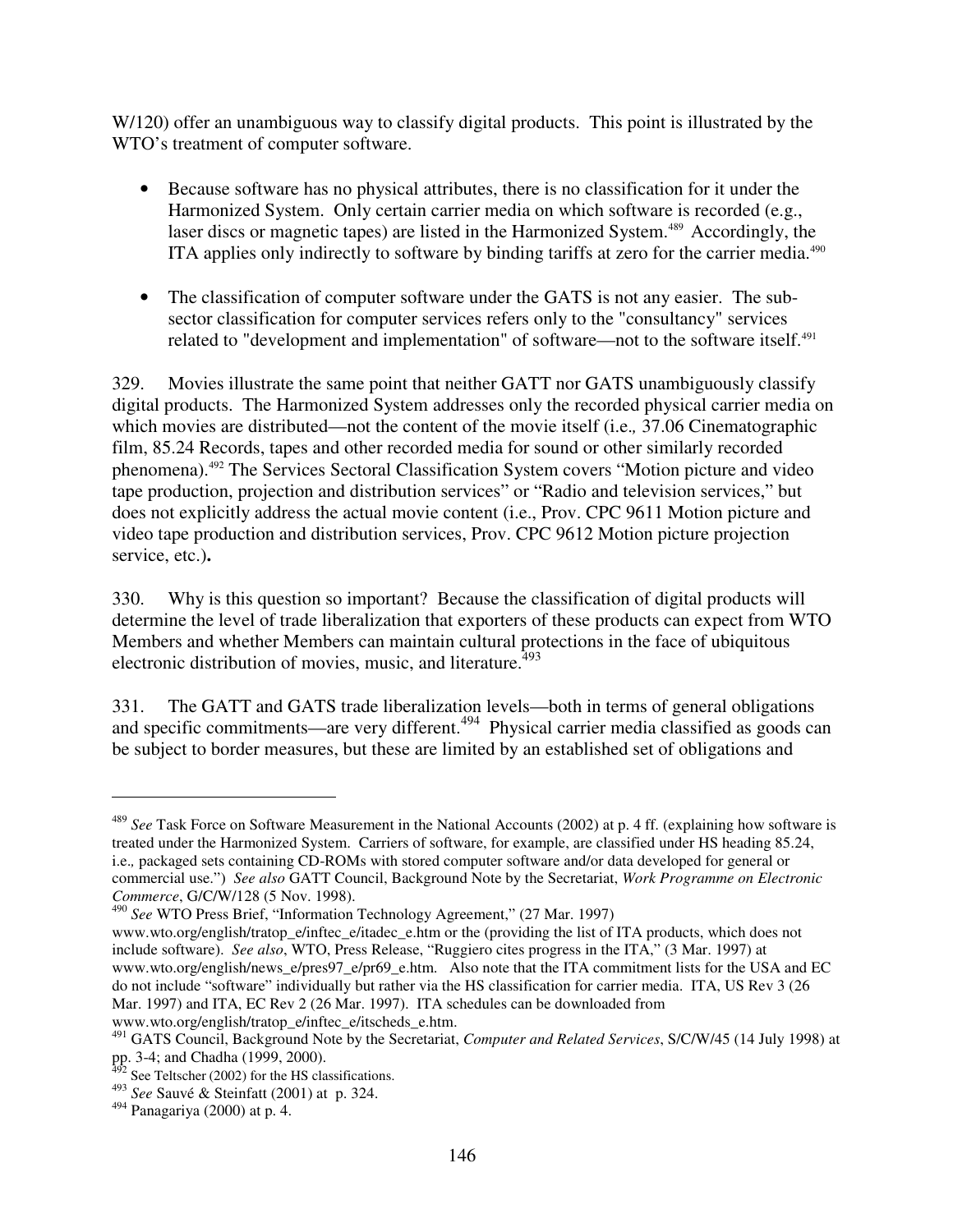agreements governing tariff bindings, national treatment, quotas, subsidies, safeguards as well as the Customs Valuation Decision and the ITA as previously discussed. Under the GATT the range of discriminatory trade treatment that a WTO Member may engage in is limited.

332. In contrast, under the GATS, digital products are guaranteed national treatment or market access only pursuant to a GATS commitment and these commitments may include significant limitations.<sup>495</sup> A threshold—and very difficult—question is, "What GATS commitment applies?"<sup>496</sup> If a Member has not made commitments on a service that captures a specific type of digital product, the Member is free to deny market access or national treatment to those digital products. Even if the Member has made a commitment, the strength of the commitment may be weakened through limitations or circumvented by an MFN exemption. (*See* Table 37 below illustrating the differences between the two WTO Agreements with respect to liberalization of digital products trade). 497

333. Given the discrepancies in the level of trade liberalization that would be accorded digital products today if they were classified as goods rather than services, it is not surprising that some WTO Members are steadfast in their opposition to "re-classifying" digital products under the GATS. The battle lines are further hardened by the "trade and culture" debate.

334. During the Uruguay Round, some WTO Members wanted to exclude audiovisual and other services related to "culture" from the GATS (the so-called "exception culturelle"). In the end, audiovisual services were included under the general GATS obligations, but many WTO Members did not make specific market access or national treatment commitments for audiovisual services. The classification of digital products under the GATT would prevent WTO Members from applying market access or national treatment barriers or quotas to "cultural products." In contrast, a GATS classification would permit Members to extend discriminatory limitations and cultural support measures to audiovisual services that are delivered electronically. As in the Uruguay Round, sensitivities to entertainment/cultural products will play an important role in the Doha negotiations as some Members try to improve and expand commitments covering these products while others resist in the name of culture.

<sup>495</sup> General Council*,* Submission by the United States, *Work Programme on Electronic Commerce*, WT/GC/16 (12 Feb. 1999) at p. 5. *See* Hauser & Wunsch-Vincent (2002) at pp. 74 ff (providing a further discussion of the differences between the GATT and the GATS relevant to e-commerce).

 $496$  This is a difficult question because of the: (1) overlapping classifications under W/120 that make it difficult to know which individual commitment or combination of commitments are necessary to cover a specific digital product; (2) disagreements among Members as to whether the commitment should cover the content, i.e., the movie, or the means of transmission, i.e., television broadcast transmission services; and (3) antiquity of W/120, which does not adequately reflect the types of services that are being traded today, e.g., Pay-TV, or the way that they are being traded, e.g., Internet transmission.

 $497$  Note that some WTO experts would argue that the distinction between the level of trade liberalization afforded to digital products under GATT and GATS is overblown. The GATS, over time, should evolve to be as trade liberalizing as the GATT – if not more so – because it will eventually include the same disciplines as GATT and will cover four modes of supply v. the single, cross-border mode of supply covered by GATT.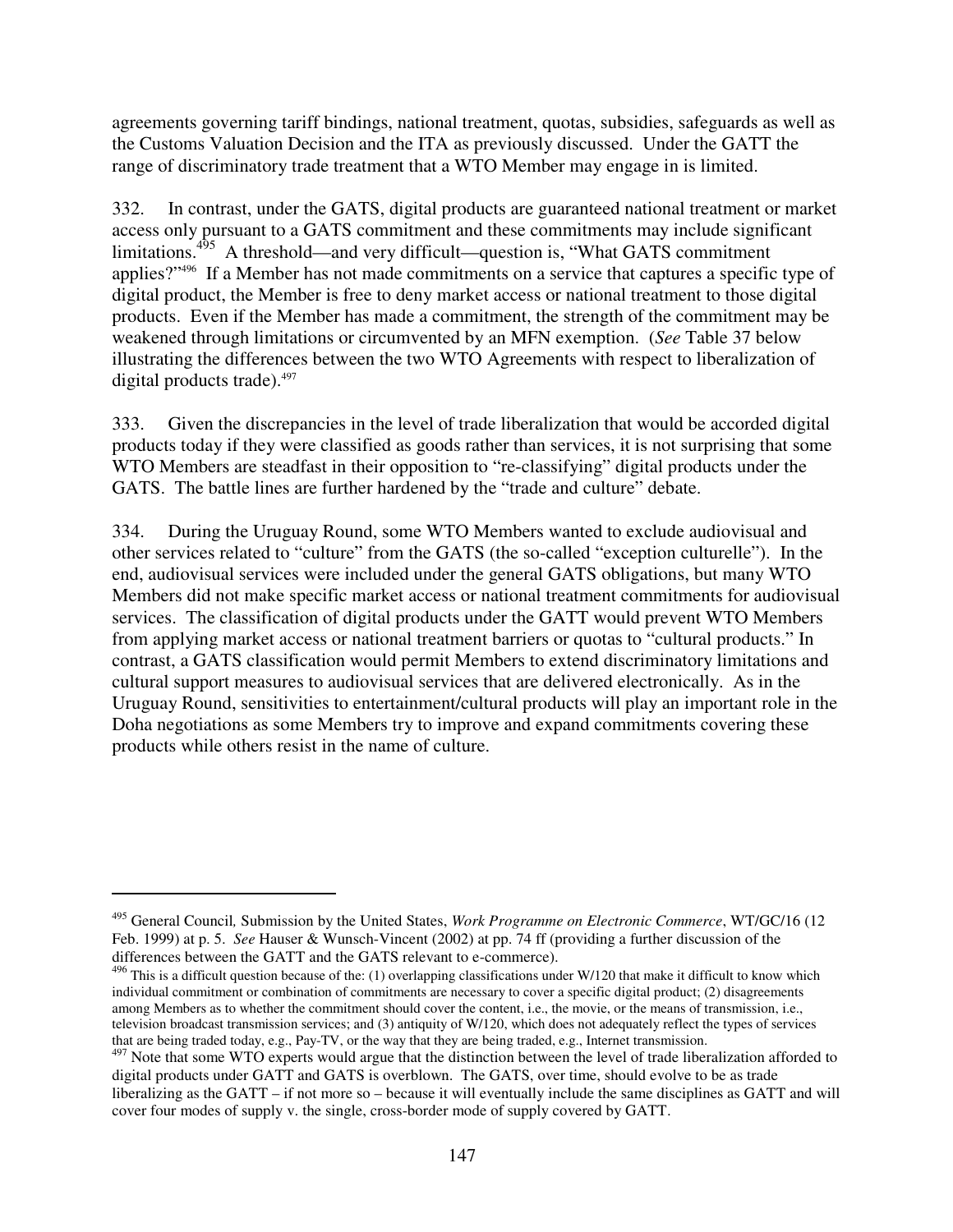#### Table 37: **Comparison of GATT and GATS Agreements**

|                                                       | GATT; (1948 and 1995: 55 years)                                                                                                                                                             | GATS, 1995 (8 years)                                                                                                                                                              |
|-------------------------------------------------------|---------------------------------------------------------------------------------------------------------------------------------------------------------------------------------------------|-----------------------------------------------------------------------------------------------------------------------------------------------------------------------------------|
|                                                       | Many GATT rules are well-developed.                                                                                                                                                         | Many GATS rules are untested or incomplete                                                                                                                                        |
| <b>National Treatment</b>                             | Governed by general obligation for                                                                                                                                                          | Governed by specific commitments made by each                                                                                                                                     |
| Principle                                             | domestic measures with no exceptions for<br>any Member. <sup>498</sup>                                                                                                                      | Member.                                                                                                                                                                           |
| Most-favored-nation<br>status                         | Exemptions granted under limited special<br>circumstances (preferential trade<br>agreements, developing countries, etc.)                                                                    | Time bound country-specific exemptions from MFN<br>permitted.                                                                                                                     |
| Customs duties                                        | Allowed where members have not bound<br>customs duties at zero, which is the case<br>for Members of the ITA.                                                                                | Permitted theoretically, because GATS does not<br>specifically address custom duties. Members with<br>unlimited national treatment commitments, however,<br>cannot impose duties. |
| Quotas                                                | Permitted only in emergency safeguard<br>situations.                                                                                                                                        | Permitted for Members with no, or limited, market<br>access commitments.                                                                                                          |
| Transparency                                          | GATT obligation reinforced by GATT<br>agreements, such as the TBT.                                                                                                                          | GATS obligation less strict than GATT (no consultation<br>requirements, etc.)                                                                                                     |
| Regulatory discipline                                 | Exists for technical standards and sanitary<br>and phytosanitary measures to impede<br>unnecessary trade-restricting regulations<br>and to encourage the use of international<br>standards. | Exists only as an incomplete regulatory discipline and a<br>mandate to develop such a discipline exists (GATS Art.<br>$VI:4$ ).                                                   |
| Preferential treatment<br>for developing<br>countries | Special conditions for developing<br>countries exist.                                                                                                                                       | Special conditions less far-reaching than under<br>GATT. <sup>499</sup>                                                                                                           |
| Subsidies rules                                       | Yes.                                                                                                                                                                                        | No.                                                                                                                                                                               |
| Anti-dumping rules                                    | Yes.                                                                                                                                                                                        | No.                                                                                                                                                                               |
| Emergency safeguard<br>rules                          | Yes.                                                                                                                                                                                        | No.                                                                                                                                                                               |
| Rules of origin                                       | Yes.                                                                                                                                                                                        | No.                                                                                                                                                                               |
| Trade-related<br>investments rules                    | Yes.                                                                                                                                                                                        | No, but market access for physical establishments<br>(investment) is covered by specific commitments under<br>GATS mode 3.                                                        |
| Access for natural<br>persons                         | No.                                                                                                                                                                                         | Yes under GATS mode 4.                                                                                                                                                            |
| Applicability of TRIPS<br>provisions                  | Yes.                                                                                                                                                                                        | Yes                                                                                                                                                                               |

Source: Adapted from Hauser & Wunsch-Vincent (2002) at p. 18.

335. As has been mentioned before, the classification debate dominated the debate in the GATS and GATT Councils<sup>500</sup> and five dedicated discussions under the WTO Work Programme on E-commerce. In the last dedicated discussion, the Chairman stated that "there appeared to be a clear gap in perceptions about exactly how the classification issue could be resolved, in the

<sup>&</sup>lt;sup>498</sup> The procurement division of the public sector is excluded.

<sup>&</sup>lt;sup>499</sup> Senti (2000) at para. 645.

<sup>&</sup>lt;sup>500</sup> The classification debate does not appear to affect the protection of intellectual property embodied in digital products. *See* TRIPS Council, Background Note by the Secretariat, *Work Programme on Electronic Commerce: Addendum*, IP/C/W/128/Add.1 (15 May 2003) at para. 7 (*Second TRIPS Background Note)*.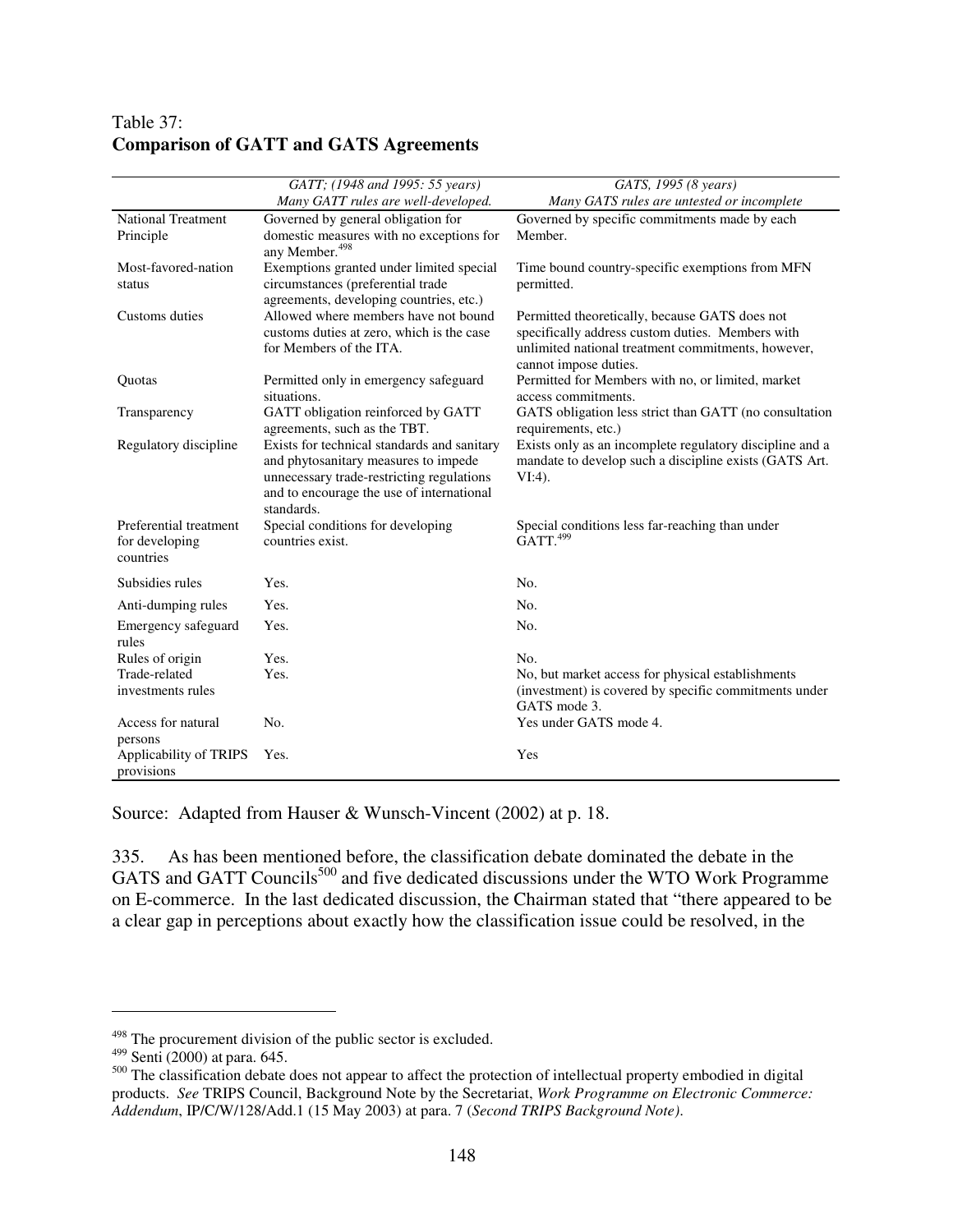context of forwarding recommendations to Ministers in Cancun as part of the Work Programme on E-commerce."<sup>501</sup>

336. Given this clear and persistent gap, Members should perhaps consider alternative mechanisms to secure a free trade environment for digital products. For example, trading partners could simply decide to limit duties on digital products or discrimination against digital products, regardless of whether they are traded electronically or on a physically carrier medium. A number of countries, in fact, are considering such agreements in regional and bilateral free trade agreements. For example, the draft text of the Australia-United States Free Trade Agreement provides that:

A Party shall not impose customs duties or other duties, fees or charges . . . on or in connection with the importation or exportation of digital products, regardless of whether they are fixed on a carrier medium or transmitted electronically.

A Party shall not accord less favourable treatment to some digital products than it accords to other like digital products. . . . 502

337. These provisions achieve duty-free and non-discriminatory treatment of digital products without deciding whether they should be classified as goods or services. The inclusion of such provisions in free trade agreements and ultimately in the WTO would help to sustain the free trade environment for digital products.

# **4. Doha Negotiations**

338. How will the Doha Negotiations take up the market access issues for digital products that have been described above: the duty-free moratorium on electronic transmission, other limitations on the imposition of customs duties, and classification of digital products as goods or services?

339. The un-adopted Conference Draft for the Cancun Ministerial Declaration states that: "We take note of the reports from the General Council and subsidiary bodies on the Work Programme on Electronic Commerce, and agree to continue the examination of issues under that ongoing Work Programme, with the current institutional arrangements. We instruct the General Council

<sup>501</sup> General Council, Summary by the Secretariat of Issues Raised, *Fifth Dedicated Discussion on Electronic Commerce Under the Auspices of the General Council on 16 May and 11 July 2003*, WT/GC/W/509 (31 July 2003).

<sup>502</sup> United States-Australia Free Trade Agreement, Draft Texts, Chapter 16: Electronic Commerce at para. 16.3 - .4 (posted on 1 Mar. 2004 at ustr.gov/new/fta/Australia/text/index.htm).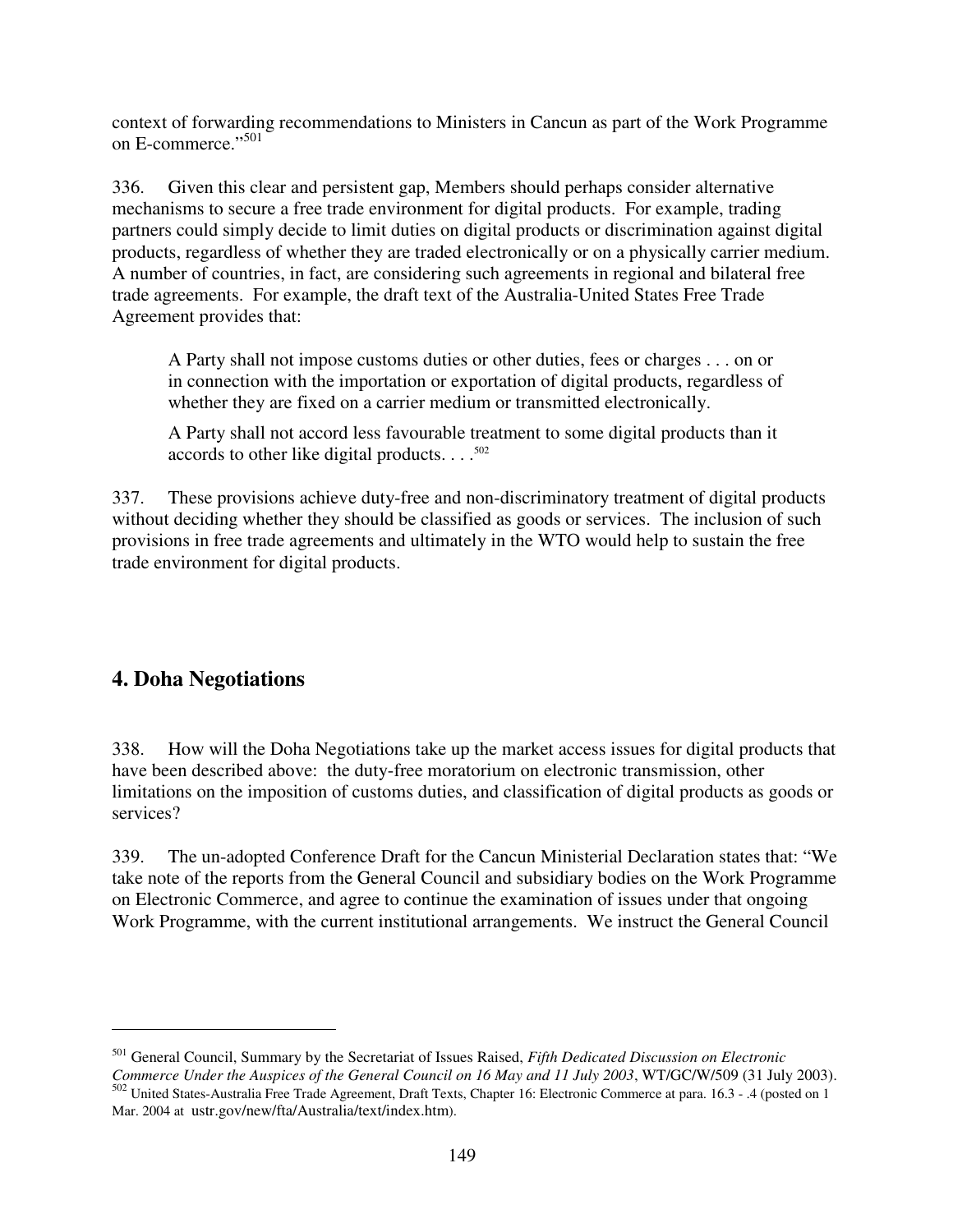to report on further progress to our next Session. We declare that Members will maintain their current practice of not imposing customs duties on electronic transmissions until that Session." 503

340. The lack of ambition in this draft declaration indicates that the Members in Cancun were not prepared to agree on making the moratorium permanent, the classification of digital products, or any other measures to secure the existing free trade environment for digital products. The net result of Cancun is that the status of the moratorium is unclear because the Ministers did not expressly extend it. Nor did the Ministers take any steps towards bridging the gap in the classification debate. The continuation of this debate leaves Members free to chip away at the existing free trade environment for digital products. It also significantly complicates the Doha negotiations with respect to digital products because there will be so much uncertainty about the coverage of digital products in Members' commitments.

<sup>&</sup>lt;sup>503</sup> Preparations for the Fifth Session of the Ministerial Conference Draft Cancun Ministerial Text, JOB(03)/150 (18 July 2003) www.insidetrade.com/secure/pdf4/wto2003\_4910.pdf.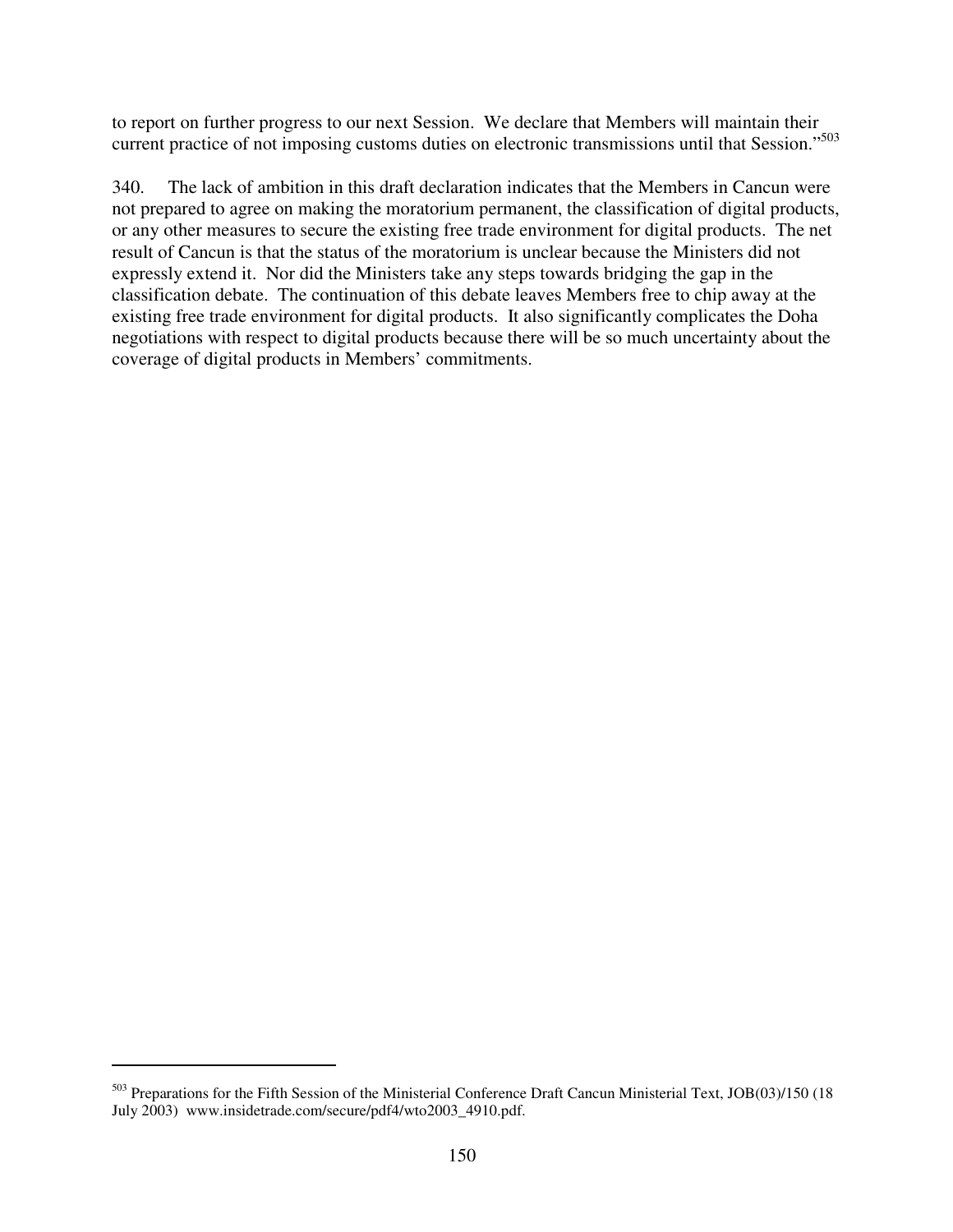### **C. Intellectual Property Right Protection for Digital Products**

341. The most striking development in the field of intellectual property since the entry into force of the WTO TRIPS Agreement in 1995 has been the rapid increase in the use of digital technology in the commercial domain.<sup>504</sup> Through digital technology, works protected by copyright, related rights, or other intellectual property rights ("IPRs") (e.g.*,* sound recordings, audiovisual works, video games, computer software and literary works, etc.) may be copied and distributed at virtually zero marginal cost around the world. Much of what is traded on the Internet are products protected by intellectual property and hence the growth of e-commerce is linked to how IPRs are applied in cyberspace. 505

342. At the outset of the WTO Work Programme on E-commerce, the WTO Secretariat noted that:

Copyright owners will be reluctant to put their protected materials on the net as long as they fear that the Internet may lead to uncontrolled dissemination and copying of phonograms, films, computer programs and other protected materials, which will seriously undermine copyright industries. Also service providers and others involved in the process of making materials available to end users will need clear rules to be able to plane how to develop their services. 506

343. This statement is as true today as it was in 1998. Yet, as discussed below, the WTO has been—and is likely to continue being—a relatively minor forum for the discussion of IPR in cyberspace, notwithstanding the importance to IPR to electronically traded digital products.<sup>507</sup> This may not be a serious problem, however, given the work that the World Intellectual Property Organization (WIPO) is doing.

# **1. The TRIPS Agreement**

344. The objectives of the TRIPS Agreement include: (1) reducing distortions and impediments to international trade; (2) taking into account the need to promote effective and adequate protection of intellectual property rights; and (3) ensuring that measures and procedures

<sup>504</sup> *See* TRIPS Council, Submission from Australia, *Electronic Commerce Work Programme*, IP/C/W/144 (6 July 1999) (*Australia's Submission)*.

<sup>505</sup> General Council, Secretariat Note, WTO Agreements and Electronic Commerce, WT/GC/W/90 (14 July 1998) at paras. 19-

<sup>22.</sup> 506 *Id*. at para. 24.

<sup>&</sup>lt;sup>507</sup> Note that this paper focuses on copyright protection in the digital world as this is most relevant to digital products.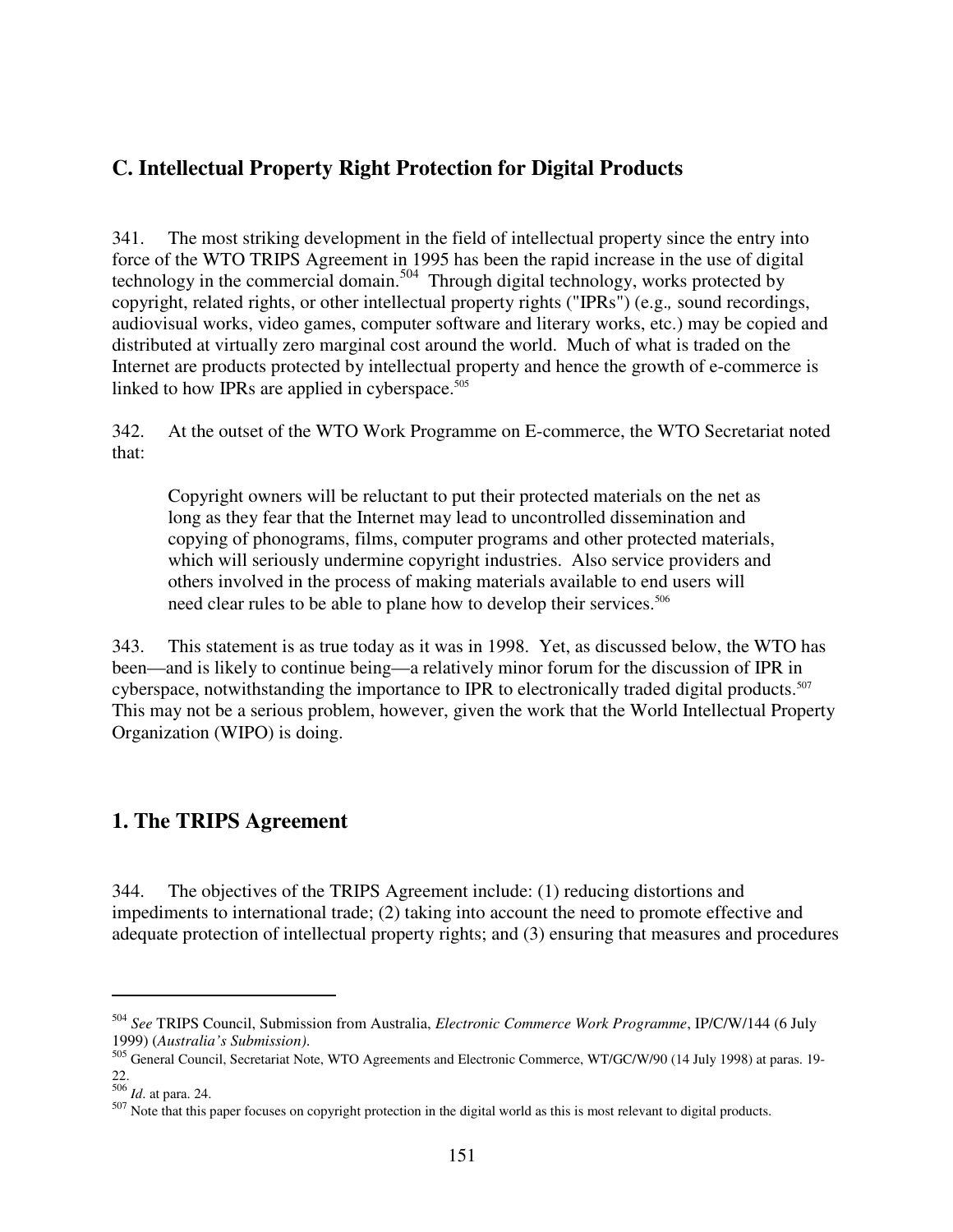to enforce intellectual property rights do not themselves become barriers to legitimate trade.<sup>508</sup> The Agreement recognizes that "the protection and enforcement of intellectual property rights should contribute to the provision of technological innovation and to the transfer and dissemination of technology, the mutual advantage of producers and users of technological knowledge and in a manner conducive to social and economic welfare, and to a balance of rights and obligations." 509

345. The TRIPS Agreement defines minimum standards for the protection of IPRs that Members must respect but leaves them free to provide more extensive protection at the national level or international level in bilateral, regional and multilateral agreements.<sup>510</sup> These standards are actually set forth in WIPO treaties and incorporated by reference into the TRIPS Agreement, making them applicable and enforceable among all WTO Members, even if they are not parties to the WIPO conventions. 511

346. The Uruguay Round negotiations on IPRs were substantively concluded by December 1991 with the publication of the draft agreement in the "Draft Final Act Embodying the Results of the Uruguay Round of Multilateral Trade Negotiations." Even though the Uruguay Round negotiations continued until December 1993, there were no substantive changes to the draft TRIPS Agreement. Given that the TRIPS negotiations significantly pre-dated the Internet revolution, the Members did not consider the implications of global digital networks on the protection and enforcement of IPRs.<sup>512</sup> The WTO Work Programme on E-commerce now provides Members with the opportunity to examine the effectiveness and adequacy of the TRIPS Agreement in protecting IPR in cyberspace.

### **2. WTO Work Programme on Electronic Commerce**

347. In September 1998, the WTO General Council established the WTO Work Programme on Electronic Commerce and asked the TRIPS Council to "examine and report on the intellectual property issues arising in connection with electronic commerce . . . [including]: protection and enforcement of copyright and related rights; protection and enforcement of trademarks; and new

<sup>508</sup> TRIPS Agreement Preamble. *See* www.wto.org/english/tratop\_e/trips\_e/trips\_e.htm (providing a detailed introductions to the TRIPS and direct links to the ongoing WTO activities).

<sup>509</sup> TRIPS Agreement Art. 7.

<sup>510</sup>TRIPS Council, Background Note by the Secretariat, *The Work Programme on Electronic Commerce*, IP/C/W/128 (10 Feb. 1999) at para. 17 (*TRIPS Background Note*).*See* TRIPS Art. 1

<sup>511</sup> *See TRIPS Background Note* at n. 3 (listing four conventions: The Paris Convention for the Protection of Industrial Property, the Stockholm Act of 14 July 1967; the Berne Convention for the Protection of Literary and Artistic Works, the Paris Act of 24 July 1967; the International Convention for the Protection of Performers, Producers of Phonograms and Broadcasting Organizations, adopted at Rome on 26 Oct. 1961 (Rome Convention); and the Treaty on Intellectual Property in Respect of Integrated Circuits, adopted at Washington on 26 May 1989 (the IPIC Treaty)). *See* www.wipo.int/treaties/ip for treaty texts.

<sup>512</sup> *TRIPS Background Note*, IP/C/W/128 (10 Feb. 1999) at para. 14.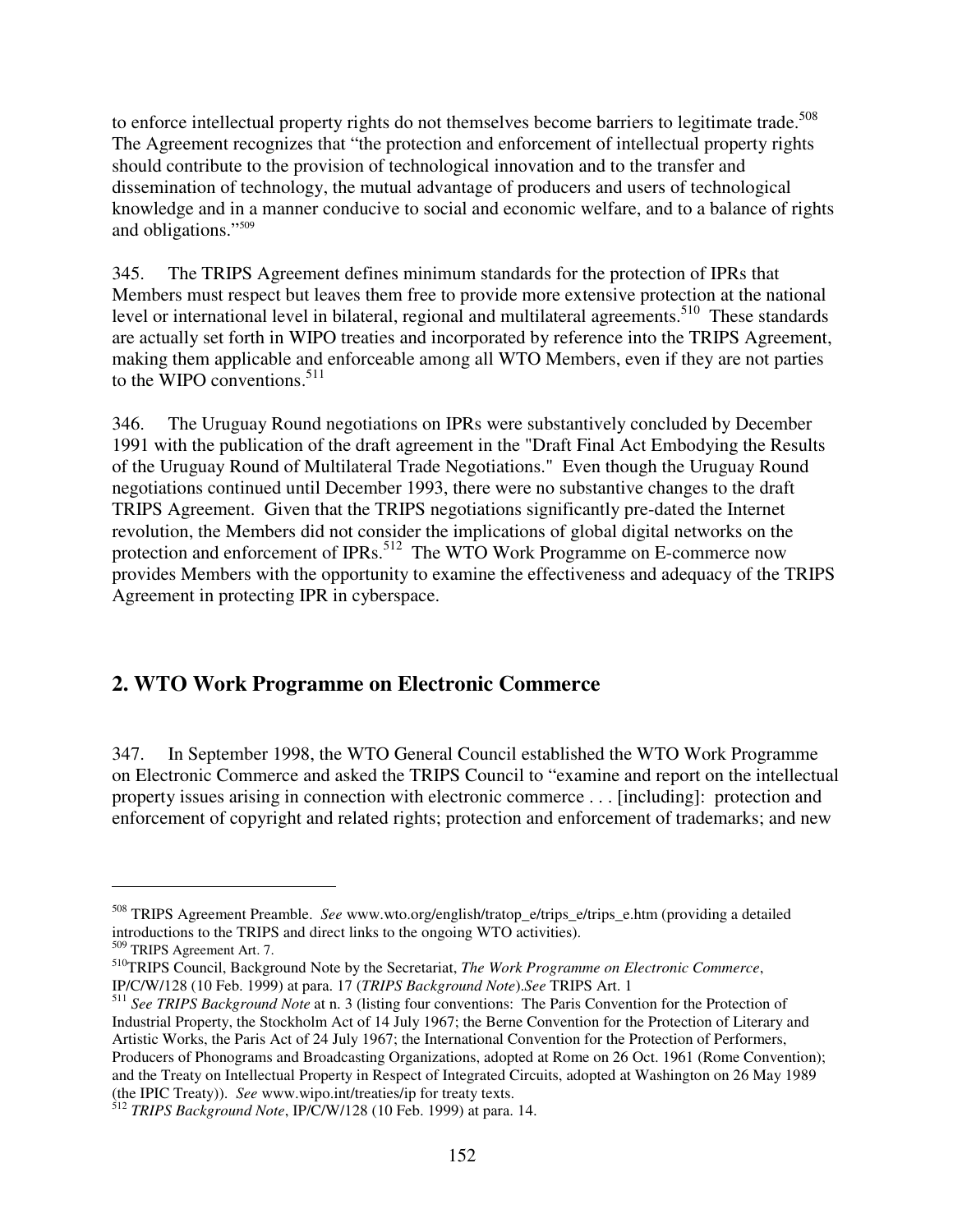technologies and access to technologies." <sup>513</sup> As a result, the issue of e-commerce has been a standing item on the TRIPS Council's beginning with its December 1998 meeting.

348. Over the course of the Work Programme, the TRIPS Council has asked the Secretariat to prepare two Background Notes "examining the provisions of the TRIPS Agreement relevant to the Work Programme." The Secretariat released the first note in 1999 and the second in 2003. 514 Like the other Councils, the TRIPS Council submitted its first Progress Report o the Work Programme to the General Council in July 1999,<sup>515</sup> a second Progress Report in December 2000,<sup>516</sup> and a third report prior to the Cancun Ministerial in July 2003.<sup>517</sup> The Council received a handful of submissions for the Work Programme, including two from developing countries— Cuba and India. 518

349. The focal point of the TRIPS Council's work was "whether the norms contained in the TRIPS Agreement provide "effective and adequate protection of intellectual property rights" in respect of the new forms of exploitation made possible by means of interactive digital networks."<sup>519</sup> The Secretariat concluded that "the TRIPS Agreement would appear to remain valid in cyberspace."<sup>520</sup> The Members agreed on the following general points regarding IPRs in cyberspace:

<sup>517</sup> TRIPS Council, Report to the General Council, Work Programme on Electronic Commerce, IP/C/29 (2 July 2003). <sup>518</sup> TRIPS Council, Submission from Switzerland, *Electronic Commerce Work Programme*, IP/C/W/286 (22 June 2001); TRIPS Council, Communication from Cuba, *Need for Unrestricted Global Electronic Commerce*, IP/C/W/*264* (16 May 2001); TRIPS Council, Submission from Australia, *Electronic Commerce Work Programme*, IP/C/W/233 (7 Dec. 2000); TRIPS Council, Submission from the EC and their Member States, *Electronic Commerce Work Programme*, IP/C/W/224 (17 Nov. 2000); TRIPS Council, Submission from the United States, *Electronic Commerce Work Programme*, IP/C/W/149 (14 July 1999); TRIPS Council, Submission from Japan, *Electronic Commerce Work Programme*, IP/C/W/145 (13 July 1999); TRIPS Council, Submission from India, *Electronic Commerce Work Programme*, IP/C/W/147 (13 July 1999); *Australia's Submission*, IP/C/W/144 (6 July 1999); TRIPS Council, Submission from the United States, *Electronic Commerce Work Programme*, IP/C/16 (12 Feb. 1999).

<sup>&</sup>lt;sup>513</sup> General Council, Work Programme on Electronic Commerce: Adopted by the General Council on 25 September 1998, WT/L/274 (30 Sept. 1998)) at para. 4.1.

<sup>514</sup> *TRIPS Background Note*, IP/C/W/128 (19 Feb. 1999); *Second TRIPS Background Note,* IP/C/W/128/Add.1 (15 May 2003). In the second note, the WTO Secretariat observed that "as far as IPRs are concerned, the classification of digital products in question for the purposes of GATS and GATT would not appear to affect the IP protection that the contents embodied on those products enjoy under the provisions of the TRIPS Agreement." *Id.* at para. 7. This view has not – so far – been contested by any WTO Members and therefore it does not appear that the classification debate will impact the degree of IPR protection afforded to digital products.

<sup>515</sup> TRIPS Council, Progress Report to the General Council, *Work Programme on Electronic Commerce*, IP/C/18 (30 July 1999) (*First TRIPS Progress Report).*

<sup>516</sup> TRIPS Council, Progress Report by the Chairman to the General Council, *Work Programme on Electronic Commerce*, IP/C/20 (4 Dec. 2000) (*Second TRIPS Progress Report).*.

<sup>&</sup>lt;sup>519</sup> TRIPS Background Note, IP/C/W/128 (19 Feb. 1999) at para. 14. The Council also considered the related question of "whether differences in the way in which new forms of exploitation of protected subject-matter in the digital environment are addressed in legislation and case law at the national level may result in increased distortions of and impediments to international trade." *Id*. at para. 15.

<sup>520</sup> *First TRIPS Progress Report,* IP/C/18 (30 July 1999). As Switzerland put it, "what is valid off-line, is valid on-line." TRIPS Council, Submission from Switzerland, *Electronic Commerce Work Programme,* IP/C/W/140 (May 7, 1999) at para. 3. *See* also, TRIPS Council, Submission from the EC and their Member States, *Electronic*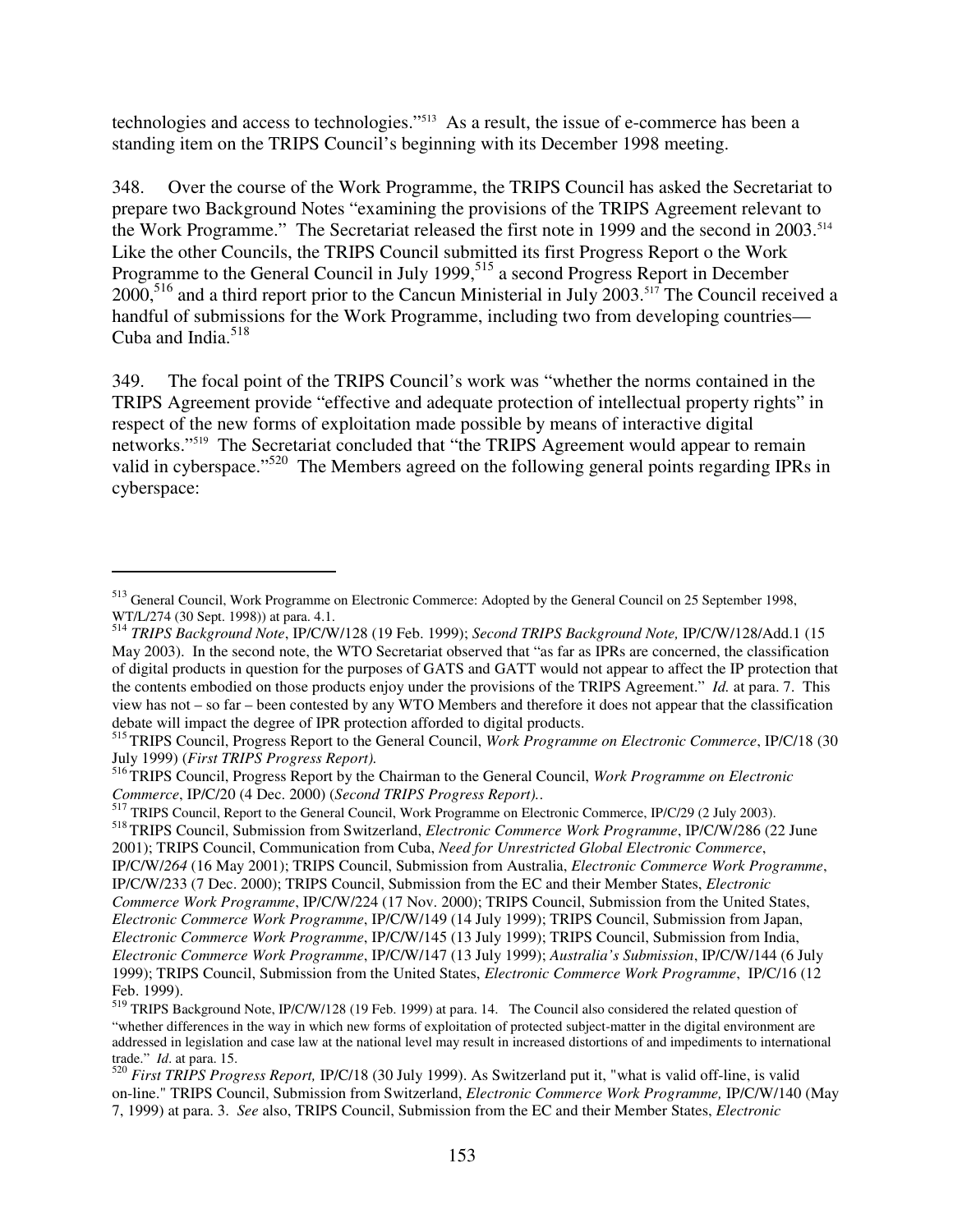- IPRs are important for the development of e-commerce;
- E-commerce has a relatively high degree of intellectual property content;
- A secure and predictable legal environment for IPRs would foster e-commerce;
- It should not be assumed that the benefits of e-commerce would automatically—or equitably—flow to developing countries; and
- Multilateral approaches to IPR issues arising from e-commerce are needed.<sup>521</sup>

350. The Members disagreed, however, on whether the TRIPS Agreement was technologically neutral and whether e-commerce related challenges to IPR could be addressed within the existing international framework.<sup>522</sup> For example, Japan noted that: ". . . the language used in the TRIPS Agreement is generally neutral with regard to technology" and "rights given to the right holder under the rules of the current agreement and the exceptions should continue to be applied under the new digital or network environment."<sup>523</sup> Australia proposed that TRIPS Council agree to a statement regarding the applicability to electronic commerce of the traditional objectives of the intellectual property system, the generally technology-neutral nature of TRIPS provisions, and the relevance of TRIPS provisions in the digital network environment.<sup>524</sup>

351. Other Members, however, questioned the principle of technological neutrality because the TRIPS Agreement had been negotiated before global digital networks and their impact on IPRs had become an issue before the international community. 525 The representative of Korea, for example, urged caution when using the term "technological neutrality" in the TRIPS context and proposed further study of the issue. She recalled that the term had been first used in the basic telecommunications negotiations in 1997 to mean that specific commitments made under the GATS applied to all technological means of supplying a service unless otherwise specified."<sup>526</sup>

352. In summary, the "Members of the Council are of the view that the novelty and complexity of the intellectual property issues arising in connection with electronic commerce are such that further study is required by the international community to better understand the issues

<u> 2008 - Andrea Station Barbara, actor a component de la contrada de la contrada de la contrada de la contrada</u>

*Commerce Work Programme*, IP/C/W/224 (17 Nov. 2000); and TRIPS Council, Submission from the United States, *Electronic Commerce Work Programme*, Submission from the United States, IP/C/W/149 (14 July 1999).

<sup>&</sup>lt;sup>521</sup> First TRIPS Progress Report, IP/C/18 (30 July 1999) at para. 4.

<sup>522</sup> *Id*.

<sup>523</sup> TRIPS Council, Submission from Japan, *Electronic Commerce Work Programme*, IP/C/W/145 (13 July 1999).

<sup>524</sup> *Australia's Submission*, IP/C/W/144 (6 July 1999).

<sup>525</sup> *First TRIPS Progress Report,* IP/C/18 (30 July 1999) at para. 4.

<sup>526</sup> TRIPS Council, *Minutes of Meeting - Held in the Centre William Rappard on 19 and 20 Sept. 2001*, IP/C/M/33 (2 Nov. 2001) at para. 142.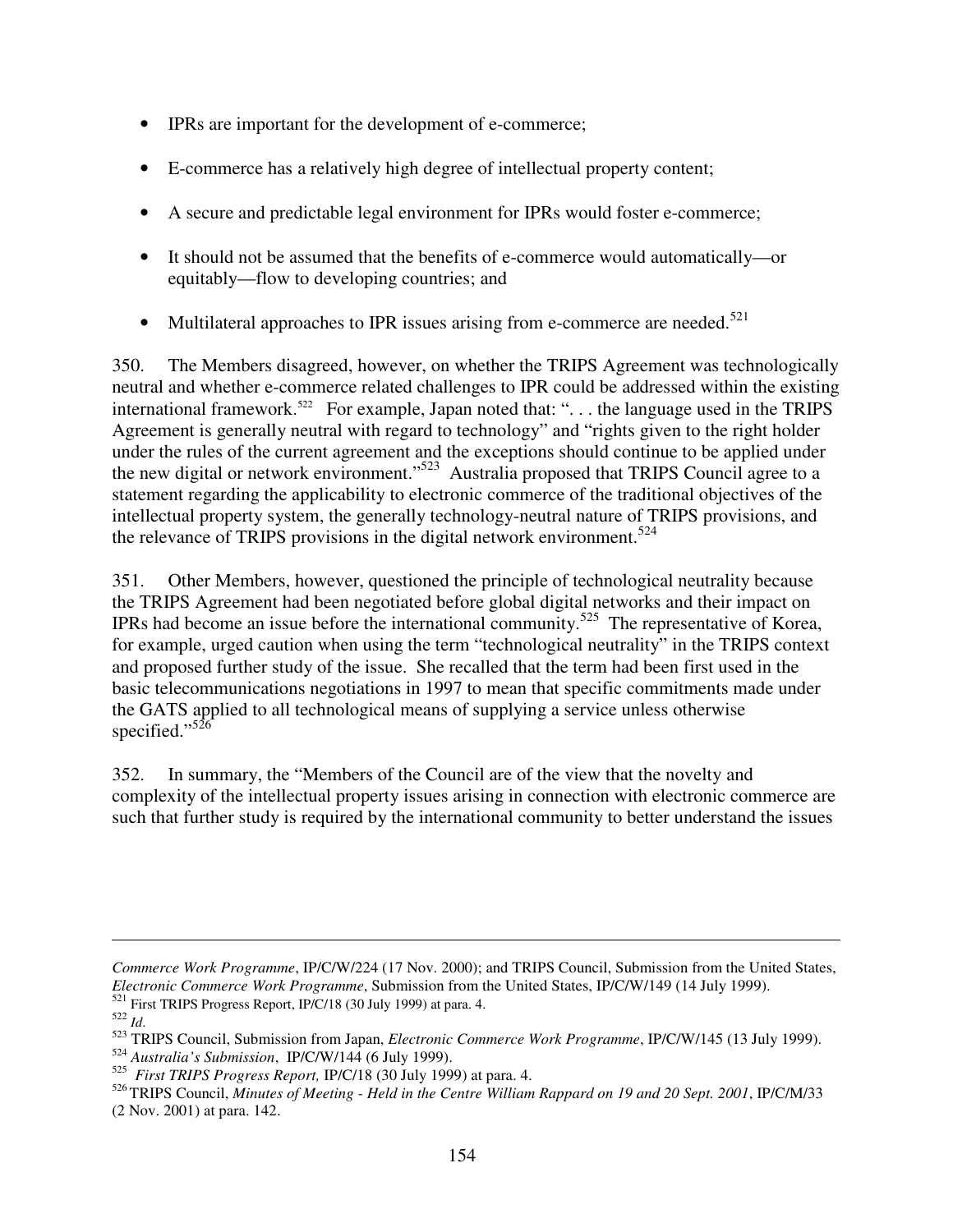involved" and that "the WTO should continue to consider developments in this area, including the further work of WIPO."<sup>527</sup>

353. Since year-end 2001, no WTO Member has submitted a communication to the Council for TRIPS on the matter of e-commerce and IPRs and the minutes of Council meetings for 2002 and 2003 show very limited activity on this topic.<sup>528</sup>

# **3. The Copyright Challenge for Digital Products**

354. Put simply, the primary issue regarding copyright protection in cyberspace is how to prevent unauthorized copying or use of works (e.g., to ensure the payment of royalties). The challenge is significant:

The advent of digital technology, with its ability to create perfect reproductions of works at minimal cost, creates a major challenge for IPR holders. They face an even greater challenge from the networked environment typical of electronic commerce, where IPR protection via control over the media (e.g., a CD) or the player may no longer be possible. If content is freely distributed through an open network and accessible by computers based on open standards, new and unique problems are created. 529

355. WTO Members—including developing country members—will need to determine the extent to which they want to undertake legal obligations to protect copyrights in cyberspace. This understanding requires WTO Members to first take a position on the balance that should be struck between protecting digital products and making them available online. It further requires them to understand their own enforcement capabilities, an important consideration for developing countries with limited enforcement resources.

356. The TRIPS Council's work on e-commerce has started to shape the understanding of Members in this regard. The Secretariat's first Background Note and communications from Members have identified a numbed of issues regarding the implications of e-commerce for the elements relevant to determining the existence and scope of copyrights, including: the definition of "publication" of a work; the notion of country of origin; the right of reproduction; the right of communication; the delimitation of moral rights; the definition of who is a right holder; the

<sup>527</sup> *First TRIPS Progress Report*, IP/C/18 (30 July 1999) at para. 12; S*econd TRIPS Progress Report*, IP/C/20 (4 Dec. 2000) at para. 9.

<sup>528</sup> The records of the discussions can be found in the minutes of the following meetings: 2-5 April 2001, IP/C/M/30; 18-22 June 2001, IP/C/M/32; 19-20 Sept. 2001, IP/C/M/33; 5-7 Mar. 2002, IP/C/M/35; 25-27 June 2002, IP/C/M/36/Add.1; 17-19 Sept. 2002, IP/C/M/37/Add.1; 25-27 and 29 Nov. and 20 Dec. 2002, IP/C/M/38; 18- 19 Feb. 2003, IP/C/M/39; 4-5 June 2003, IP/C/M/40.

<sup>529</sup> TRIPS Council, Submission by the United States, *Work Programme on Electronic Commerce*, IP/C/16 (12 Feb. 1999) at para. 6.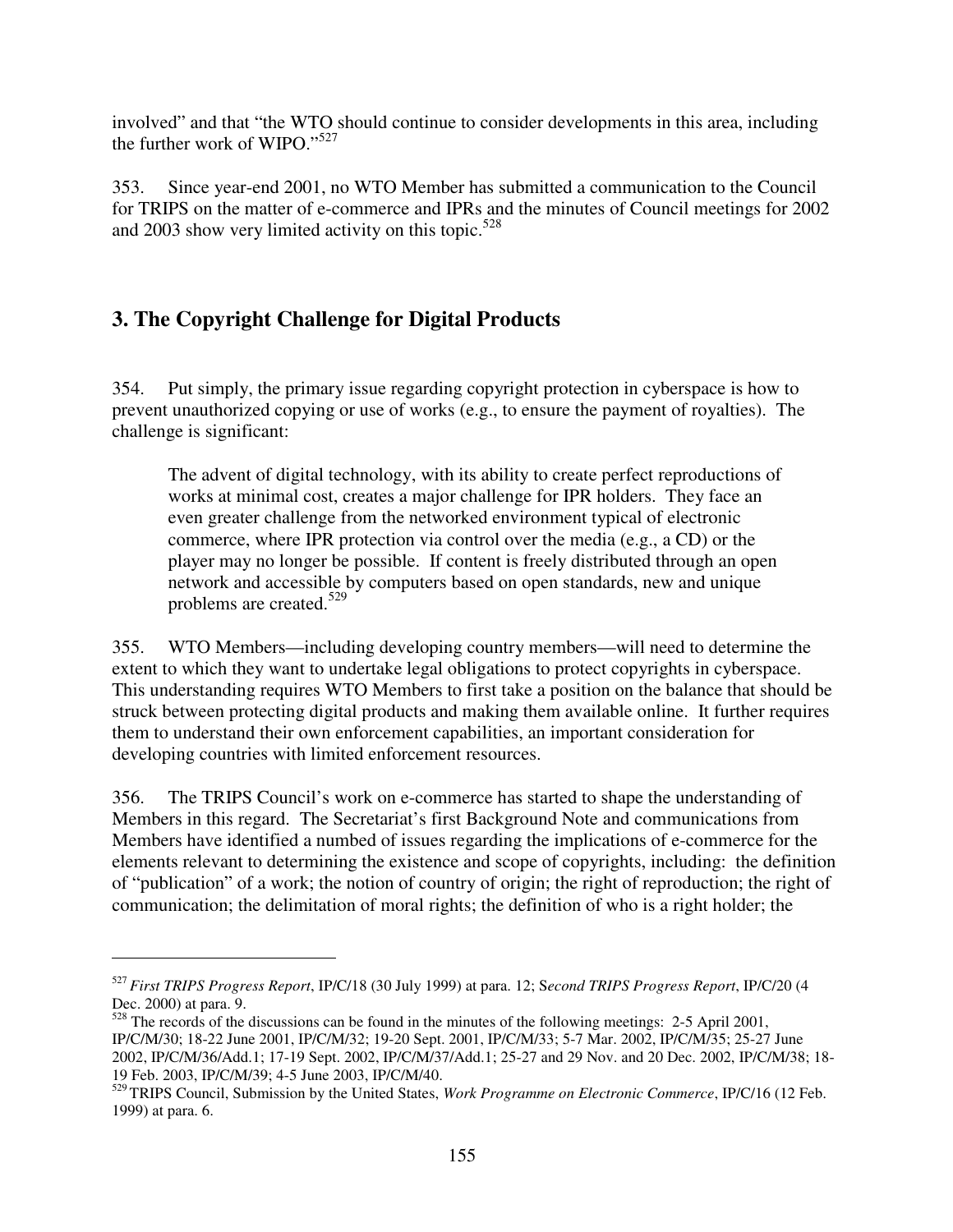decision on what types of work are protected subject-matter (e.g., computer programs and databases; the determination of limitations to copyrights; and collective management of rights (including with respect to folklore and other forms of traditional expression). 530

357. With regard to enforcement issues—traditionally undertaken on a territorial basis—the Secretariat's first Background Paper described a number of issues, arising out of the growing use of global electronic networks, including: appropriate jurisdiction and applicable law; liability of service providers for intellectual property infringements; the role of technological measures for facilitating protection of copyright and related rights; and the role of electronic rights management information.<sup>531</sup>

358. The link between TRIPS and WIPO treaties is particularly interesting for the enforcement of copyright protections for digital products. In 1996, following the entry into force of the Uruguay Round WTO Agreements, WIPO Members adopted two "Internet Treaties:" the WIPO Copyright Treaty (WCT) and the WIPO Performances and Phonograms Treaty (WPPT). These treaties entered into force in 2002 after they had been ratified by 30 countries. 532

359. According to the WTO Secretariat:

These new instruments are self-standing treaties, which build on the Berne and Rome Conventions and the TRIPS Agreement, but in some respects go considerably further. The implementation of these new treaties will facilitate the creation of a secure and predictable legal environment that will foster the development of electronic commerce involving on-line distribution of materials protected by copyright and related rights.

The main improvements that relate to the use of works and phonograms on the Internet and other interactive digital networks concern the right of communication, circumvention of technological measures and integrity of rights management information. 533

360. As part of the Work Programme, Members in the TRIPS Council have considered the relationship between the WIPO Internet Treaties and the TRIPS Agreement and how they might be used further to enhance the relevance of the TRIPS Agreement in the digital environment.

<sup>530</sup> *First TRIPS Progress Report,* IP/C/18 (19 July 1999) at para. 5 (summarizing issues addressed in the *TRIPS Background Note*, IP/C/W/128 (16 Feb. 1999) and Council discussions. 531 *Id.* at para. 6.

<sup>532</sup> *See* U.S. Department of State, "Global Internet Copyright Treaty Enters Into Force," (7 Mar. 2002) usinfo.state.gov/topical/econ/ipr/ipr-wct.htm (visited 12 Aug. 2003). The WIPO Copyright Treaty (WCT) can be found at www.wipo.int/treaties/ip/wct/index.html, and the WIPO Performances and Phonograms Treaty (WPPT) at www.wipo.int/treaties/ip/wppt/index.html. Both constitute a substantial improvement to the older Berne and Rome Conventions. *See* Ficsor (1997) for details on both treaties.

<sup>533</sup> *TRIPS Background Note,* IP/C/W/128 (10 Feb. 1999) at para. 82.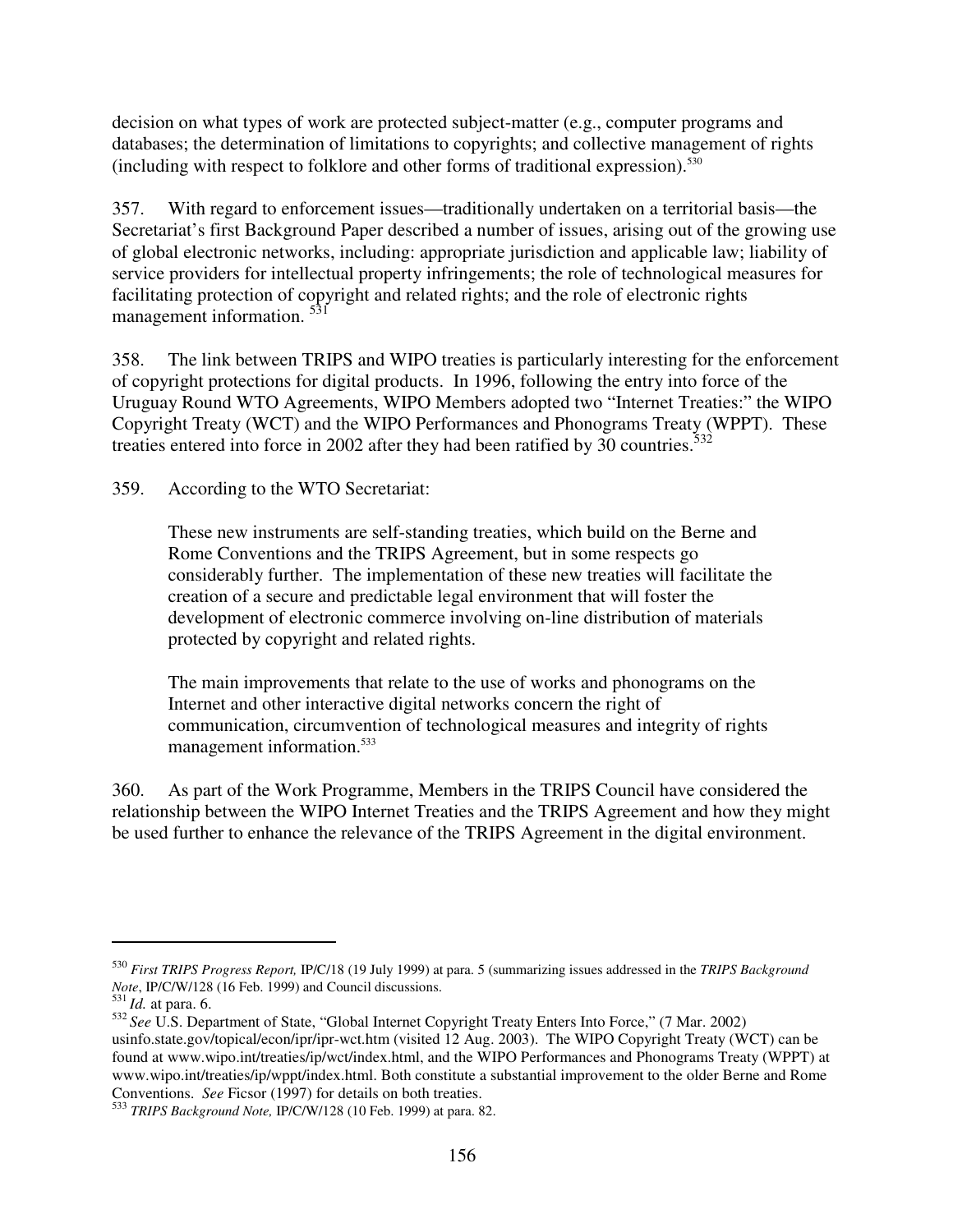There seemed to be consensus that the Council and Members should continue to monitor WIPO's work in this area.<sup>534</sup> Other Members advocated more ambitious action, such as:

- Confirming the existing TRIPS rules are technology neutral;<sup>535</sup>
- Ratifying the WIPO Internet Treaties, independent of the TRIPS Agreement;<sup>536</sup>
- Amending, in the future, the TRIPS Agreement to include the WIPO Internet Treaties or reference to them to provide a sufficient minimal level of copyright protection in the context of the Internet. 537

361. Australia proposed the last—and most far—reaching—suggestion of creating a link between the WIPO Internet Treaties and the TRIPS Agreement. Its submission notes that "Members could consider making one outcome of the Work Programme an encouragement of a continued mutually supporting linkage between TRIPS and the provisions of the WCT and WPPT.... Australia does not at this stage advocate any specific linkage between these instruments, but suggests that it would be appropriate to consider the possibilities." <sup>538</sup> Australia also specified three options for WTO Members to consider:

One option is a statement on the part of the TRIPS Council that recognizes the value of the WCT and WPPT in giving effect to the objectives of TRIPS, and specifically acknowledges the relevance of its provisions to copyright law in the digital environment. Alternatively, relevant parts of the WCT and WPPT could be incorporated into TRIPS by reference. A third option is that Members could use existing WCT provisions as a starting point for the negotiation of new TRIPS provisions." 539

362. The United States<sup>540</sup> supported Australia, and the European Union<sup>541</sup> whereas, for instance, Korea argued in 2001 that it was premature to consider adopting the WCT and WPPT in the context of the TRIPS Agreement.<sup>542</sup>

<sup>534</sup> First TRIPS Progress Report, IP/C/18 (30 July 1999) at para. 12; Second TRIPS Progress Report, IP/C/20 (4 Dec. 2000) at para. 9.

<sup>535</sup> *Australia's Submission,* IP/C/W/144 (6 July 1999) at para. 5.

<sup>536</sup> TRIPS Council, Submission by United States, *Electronic Commerce Work Programme,* IP/C/W/149 (14 July 1999) at para. 3.

<sup>537</sup> *Australia's Submission,* IP/C/W/144 (6 July 1999) at para. 21.

<sup>538</sup> *Id.*

<sup>539</sup> *Id.*

<sup>&</sup>lt;sup>540</sup> TRIPS Council, Minutes of Meeting - Held in the Centre William Rappard on 18 - 19 February 2003, IP/C/M/39 (21 Mar, 2003) at para. 191 (reporting the statement of the U.S. Representative).

<sup>&</sup>lt;sup>541</sup> In its submission, the EC did not make direct reference to the WIPO Treaties but noted that, "At an appropriate time in the future, and taking into account work done in other fora, it might be desirable to adapt or clarify the provisions of the TRIPS Agreement to reflect new technological developments." TRIPS Council, Submission by the EC and Its Member States, *Electronic Commerce Work Programme*, IP/C/W/224 (17 Nov. 2000) at para. 5.

<sup>&</sup>lt;sup>542</sup> TRIPS Council, Minutes of Meeting - Held in the Centre William Rappard on 19 and 20 Sept. 2001, IP/C/M/33 (2 Nov. 2001) at para. 142.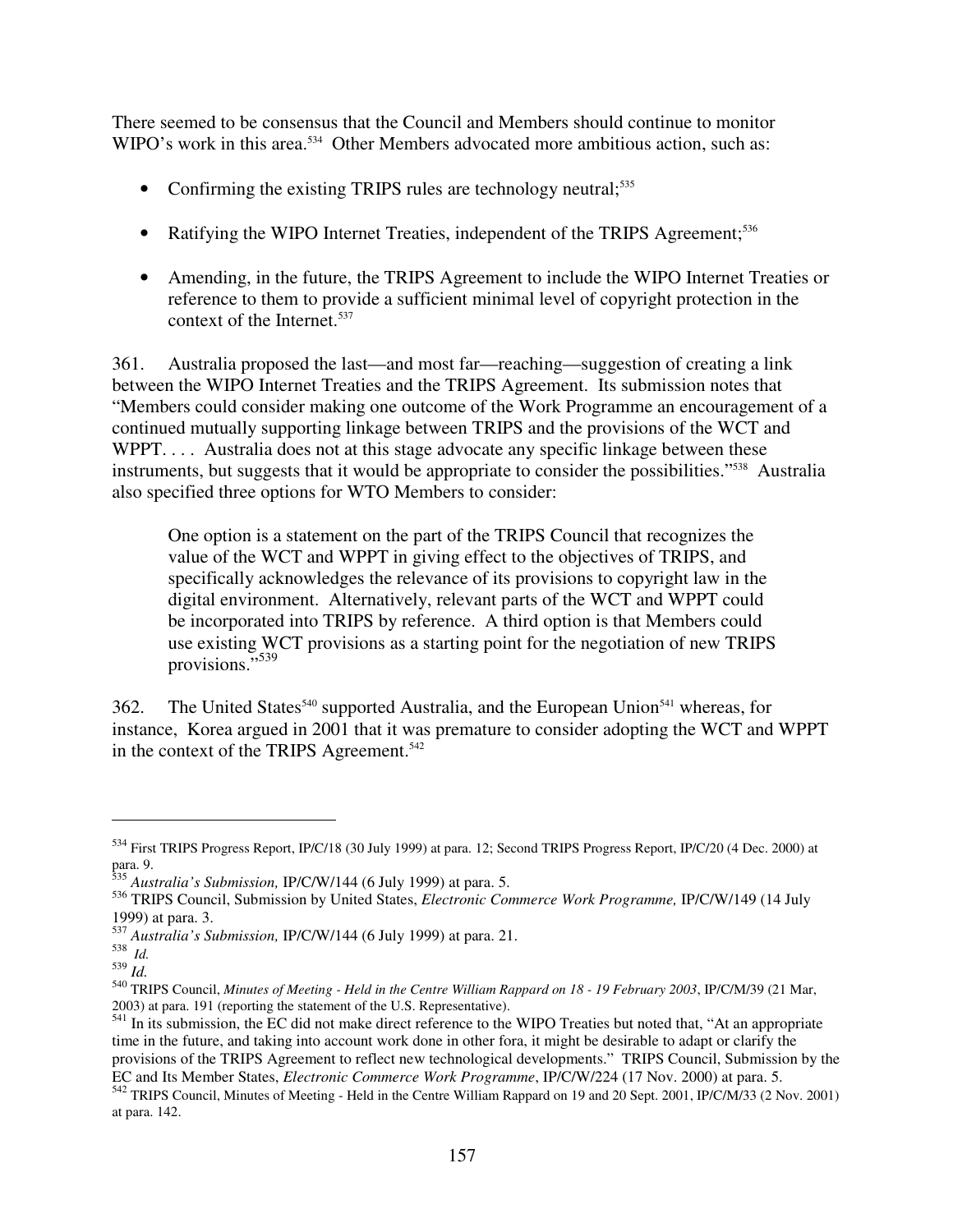### **4. The Doha Negotiations**

363. The Doha Declaration does not provide for IPR negotiations *per se.* It does, however, instruct "the Council for TRIPS, in pursuing its work programme . . . to examine, *inter alia*, . . . other relevant new developments raised by Members pursuant to 71.1. . . ." 543 (*See* Table 38 below providing the text of Article 71 of the TRIPS Agreement.)

### Table 38: **TRIPS Art. 71: Review and Amendment**

*TRIPS Art. 71*

1. The Council for TRIPS shall review the implementation of this Agreement after the expiration of the transitional period referred to in paragraph 2 of Article 65. The Council shall, having regard to the experience gained in its implementation, review it two years after that date, and at identical intervals thereafter. The Council may also undertake reviews in the light of any relevant new developments which might warrant modification or amendment of this Agreement.

2. Amendments merely serving the purpose of adjusting to higher levels of protection of intellectual property rights achieved, and in force, in other multilateral agreements and accepted under those agreements by all Members of the WTO may be referred to the Ministerial Conference for action in accordance with paragraph 6 of Article X of the WTO Agreement on the basis of a consensus proposal from the Council for TRIPS.

364. Australia has in fact proposed modalities for amending the TRIPS Agreement to reflect the WIPO Internet Treaties using the review process set forth in Article  $71.544$  Although Australia notes that it is very unlikely that the exact terms of Article 71:2 will ever be met, it found Article 71 to be a useful starting point because it indicates that the TRIPS Agreement may be amended where new universally accepted international intellectual property standards emerge. 545

365. It is doubtful, however, that the Doha negotiations will lead to action on the WIPO Internet Treaties. Proposals to modernize the TRIPS Agreement for cyberspace—and hence to extend its current rules and obligations—probably is a non-starter during this stage of the Doha Negotiations for several reasons.

• First, only a handful of WTO Members shaped the TRIPS Council e-commerce debate and prospect of updating the TRIPS Agreement to reflect the WIPO Internet Treaties. All of these countries have or will soon implement the WPPT or the WCT. And even

<sup>543</sup> Doha Declaration at para. 19.

<sup>544</sup> TRIPS Council, Submission from Australia, *Electronic Commerce Work Programme*, IP/C/W/233 (7 Dec. 2000) at para. 30.

<sup>545</sup> *Id.*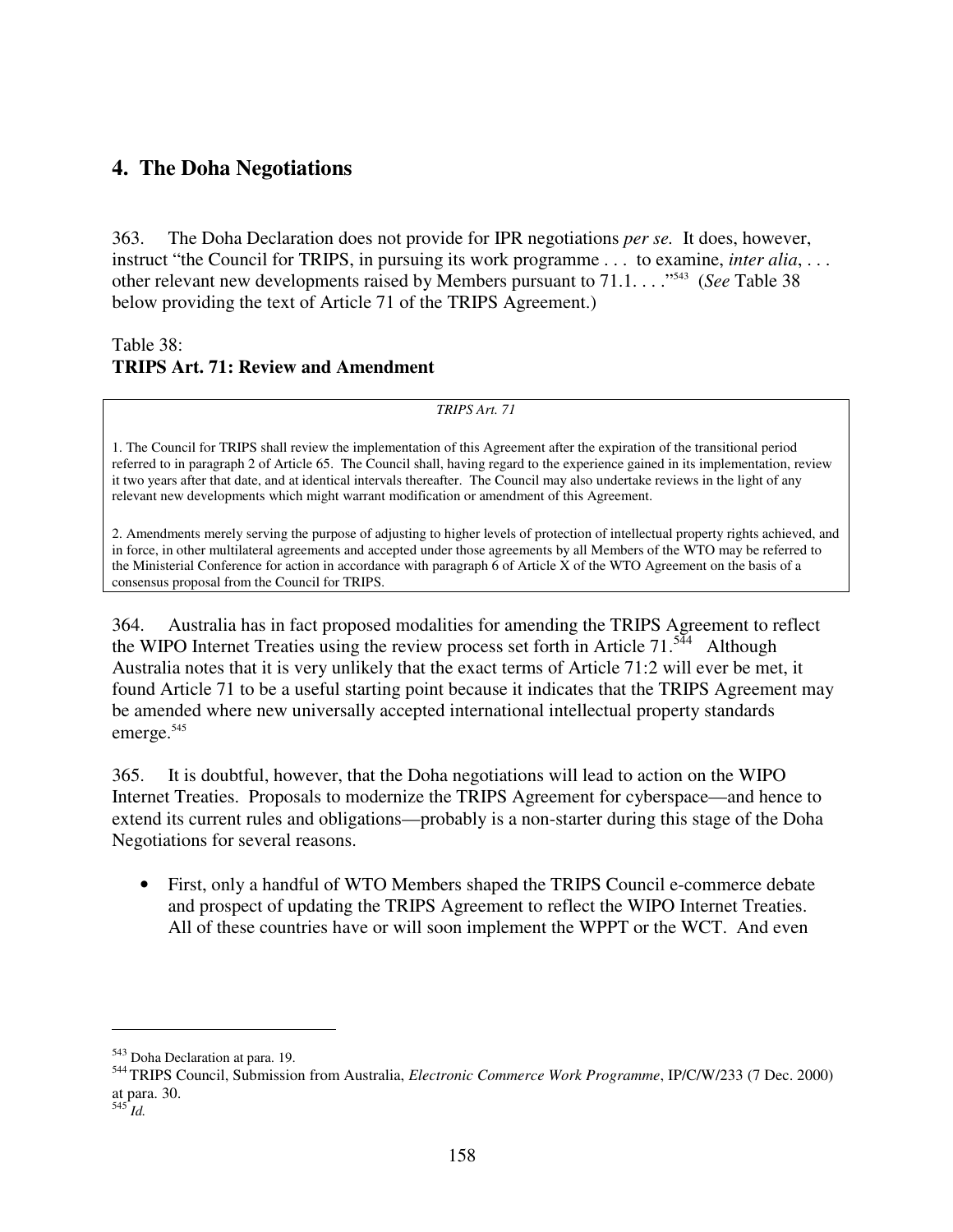these countries have only proposed to "consider" a possible linkage. No WTO Member has—so far—advocated and pushed for more specific steps in that direction.<sup>546</sup>

- Second, the debate on this topic is not a high priority for most WTO Members as evidenced by the time that has passed since the last submission or substantive discussion on this topic in the TRIPS Council.
- Third, a proposal to discuss modernization of the TRIPS Agreement may be seriously out of step with what is currently acceptable to the majority of the WTO Member States.<sup>547</sup> Many developing countries still question the benefits of their TRIPS obligations, particularly with respect to the transfer of technology to developing countries.<sup>548</sup> As submissions of some developing countries indicate there is a widespread feeling that provisions contained in some of the WTO Agreements like the TRIPS hinder rather than help transfer of technology to developing countries.<sup>549</sup> And, many also struggle with the enforcement of current TRIPS obligations.

<sup>546</sup> Even the U.S. that has great interests in the IPR protection of digital products has not moved so far. *See* "U.S. To Raise E-commerce Copyright Issues In WTO TRIPS Talks," *Inside U.S. Trade (*July 19, 2002). According to this source, although the U.S. has begun discussions on strengthening copyright protections on the Internet, it is not yet ready to push for incorporation of the two WIPO treaties in WTO rules.

 $547$  Consider, for example, developing country reactions to Australia's proposal to use Art. 71 in connection with the WIPO Internet Treaties. Peru took the position that e-commerce should not receive disproportionate attention under the Art. 71:1 at the expense of development related subjects, see TRIPS Council, *Minutes of Meeting - Held in the Centre William Rappard from 26 - 29 June 2000*, IP/C/M/27 (14 Aug. 2000) at para. 147. Brazil rejected Art. 71:1 as a venue for amending the TRIPS as the issue had no connection with implementation of the Agreement and therefore fell outside the scope of the review under Article 71:1. TRIPS Council, *Minutes of Meeting - Held in the Centre William Rappard on 21 and 22 September 2000*, IP/C/M/28 (23 Nov. 2000) at para. 185. . Also consider the "Declaration on the TRIPS Agreement and Public Health," reached before the Cancun Ministerial that makes it easier for poorer countries to import certain generic drugs under compulsory licensing if they are unable to manufacture the medicines themselves. WTO, Press Releases, "Intellectual Property: Decision removes final patent obstacle to cheap drug imports," No. 350 (30 Aug. 2003).

<sup>548</sup> Working Group on Trade and Transfer of Technology, Communication from Cuba, India, Indonesia, Kenya, Pakistan, Tanzania and Zimbabwe, *Possible Recommendations on Steps that might be taken within the mandate of the WTO to increase flows of technology to developing countries*, WT/WGTTT/W/6 (7 May 2003). The Members stated, that "though one of the objectives of the Agreement is that protection and enforcement of intellectual property rights (IPRs) should contribute to the technological innovation and to the transfer and dissemination of technology, to the mutual advantage of producers and users of technological knowledge, there is widespread recognition now, that the developing countries are facing more hardships than benefits because of the TRIPS Agreement and that the balance between private profits and public policy objectives has not been properly reached in this Agreement."

<sup>549</sup> Working Group on Trade and Transfer of Technology, Communication from Cuba, India, Indonesia, Kenya, Pakistan, Tanzania and Zimbabwe, *Possible Recommendations on Steps That Might Be Taken Within the Mandate of the WTO To Increase Flows of Technology to Developing Countries*, WT/WGTTT/W/6 (7 May 2003). The Members stated, that "though one of the objectives of the Agreement is that protection and enforcement of intellectual property rights (IPRs) should contribute to the technological innovation and to the transfer and dissemination of technology, to the mutual advantage of producers and users of technological knowledge, there is widespread recognition now, that the developing countries are facing more hardships than benefits because of the TRIPS Agreement and that the balance between private profits and public policy objectives has not been properly reached in this Agreement."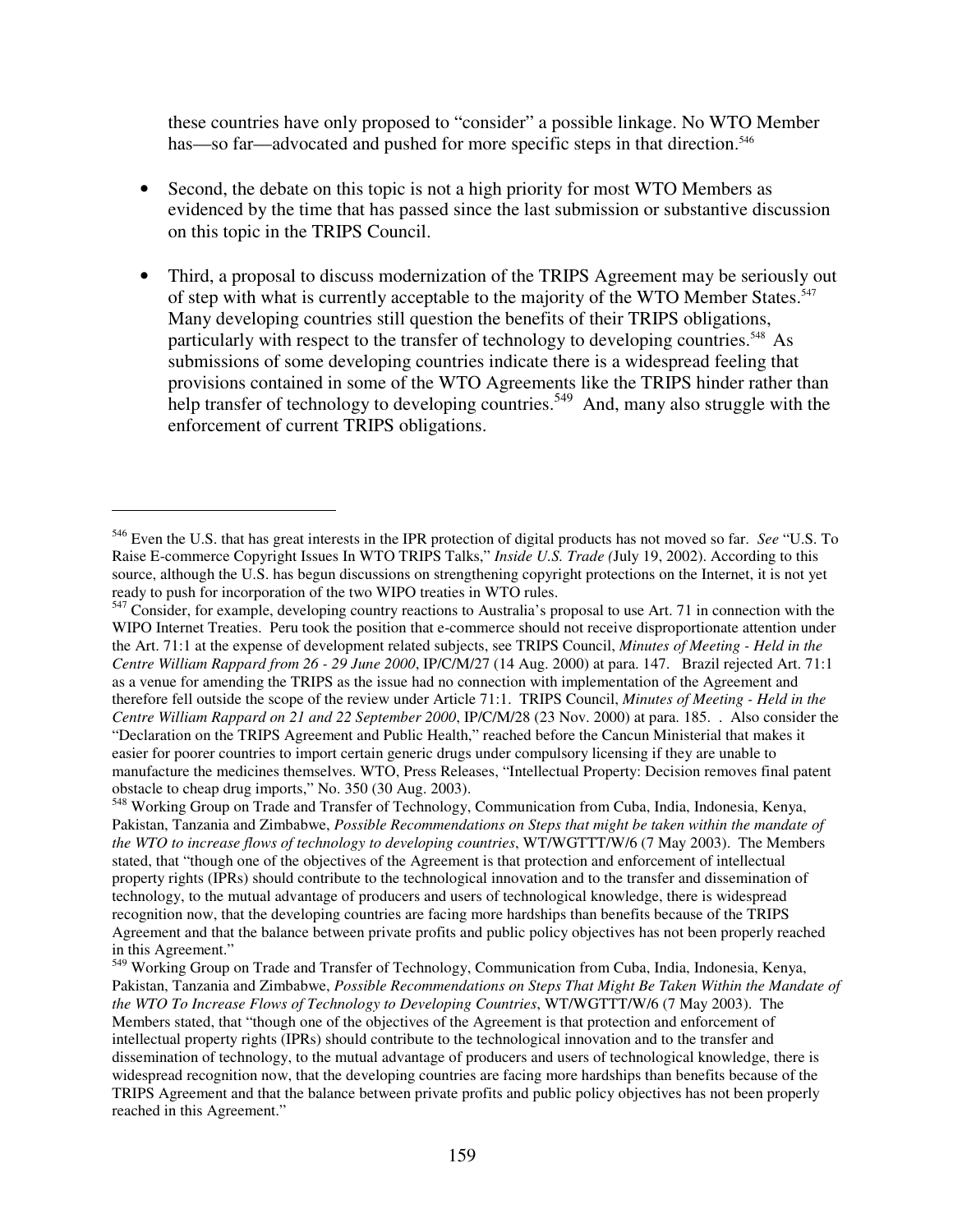• Fourth, the fact that in August 2003 less than one third (WCT: 47 members, WPPT: 43 members) of the WTO Membership had signed and ratified the comparatively new WIPO Internet treaties (see Table 39) points to the fact that treatment of this topic in the WTO may take some more time.<sup>550</sup> Clearly, it will be difficult to hurry Members that are not yet signatories of the WIPO Treaties into related, increased TRIPS commitments. Still, some WTO Members like the U.S. have used the review process under Art. 71 to suggest accession to the new WIPO Internet Treaties. 551

| <b>WIPO INTERNET TREATIES</b>                  |                          |                |                                  |  |
|------------------------------------------------|--------------------------|----------------|----------------------------------|--|
| WIPO Performances and Phonograms Treaty (WPPT) |                          |                | WIPO Copyright Treaty (WCT)      |  |
|                                                | Status on April 15, 2004 |                | Status on April 15, 2004         |  |
| Albania                                        | Latvia                   | Argentina      | Latvia                           |  |
| Argentina                                      | Lithuania                | <b>Belarus</b> | Lithuania                        |  |
| <b>Belarus</b>                                 | Mali                     | Bulgaria       | Mali                             |  |
| Bulgaria                                       | Mexico                   | Burkina Faso   | Mexico                           |  |
| Burkina Faso                                   | Mongolia                 | Chile          | Mongolia                         |  |
| Chile                                          | Nicaragua                | Colombia       | Nicaragua                        |  |
| Colombia                                       | Panama                   | Costa Rica     | Panama                           |  |
| Costa Rica                                     | Paraguay                 | Croatia        | Paraguay                         |  |
| Croatia                                        | Peru                     | Cyprus         | Peru                             |  |
| Czech Republic                                 | Philippines              | Czech Republic | Philippines                      |  |
| Ecuador                                        | Poland                   | Ecuador        | Poland                           |  |
| El Salvador                                    | Republic of Moldova      | El Salvador    | Republic of Korea                |  |
| Gabon                                          | Romania                  | Gabon          | Republic of Moldova              |  |
| Georgia                                        | Saint Lucia              | Georgia        | Romania                          |  |
| Guatemala                                      | Senegal                  | Guatemala      | Saint Lucia                      |  |
| Guinea                                         | Serbia and Montenegro    | Guinea         | Senegal                          |  |
| Honduras                                       | Slovakia                 | Honduras       | Serbia and Montenegro            |  |
| Hungary                                        | Slovenia                 | Hungary        | Slovakia                         |  |
| Jamaica                                        | Togo                     | Indonesia      | Slovenia                         |  |
| Japan                                          | Ukraine                  | Jamaica        | Frmr. Yugoslav Rep. of Macedonia |  |
| Jordan                                         | <b>USA</b>               | Japan          | Togo                             |  |
| Kyrgyzstan                                     |                          | Jordan         | Ukraine                          |  |
|                                                |                          | Kyrgyzstan     | <b>United Arab Emirates</b>      |  |
|                                                |                          |                | United States of America         |  |

#### Table 39: **Status of Accession WIPO Internet Treaties**

Source: www.wipo.int/treaties/documents/english/word/s-wct.doc and www.wipo.int/treaties/documents/english/word/s-wppt.doc.

366. Despite the apparent lack of activity in using the Doha negotiations to modernize the TRIPS Agreement of the Digital Age, legal protection of IPR for digital products is an issue that the WTO Members eventually will need to address. In the interim, developing countries are

<sup>550</sup> In July/August 2003, 42 countries had signed and ratified the WPPT and the WCT. *See*

http://www.wipo.int/treaties/documents/english/word/s-wct.doc (visited 4 Aug. 2003) and WPT link (visited 21 July 2003). Then, WIPO members like the EC had not yet deposited instruments of ratification with WIPO because not all individual EC Member States have yet ratified the implementing legislation. But many other WTO Member

States have no intention to sign and/or ratify the new WIPO Internet Treaties.<br><sup>551</sup> TRIPS Council, *Minutes of Meeting, Held in Centre William Rappard on 4-5 June 2003*, IP/C/M/40 (22 Aug. 2003) at para. 141.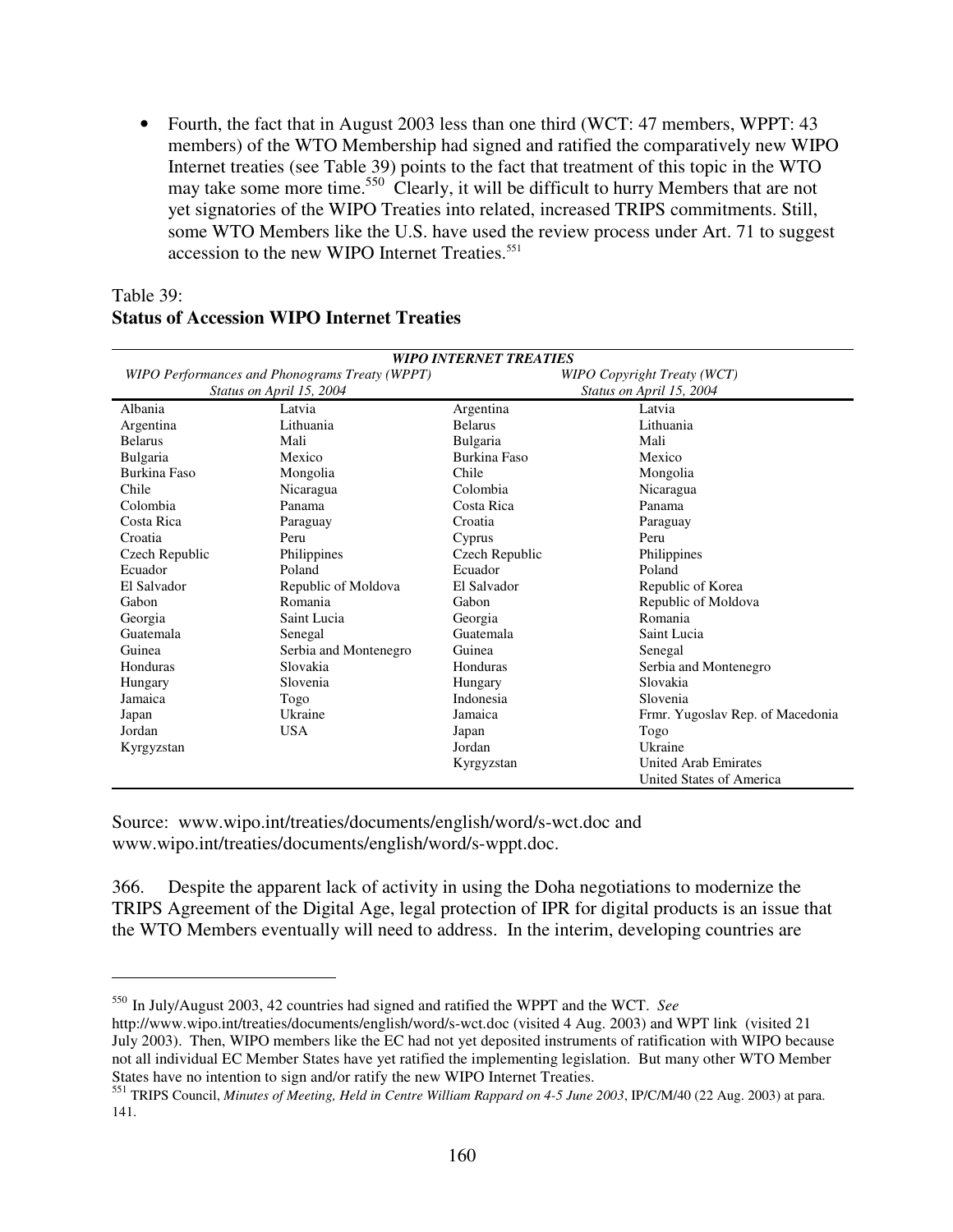reminded by multi-national corporations that functioning intellectual property rights regimes are a key criterion for the assessment of potential foreign direct investment locations. And, a number of trading partners like the United States are addressing the protection of intellectual property in the online environment using bilateral agreements. 552

### **D. Conclusion**

367. This section has shown that neither the existing free trade environment nor intellectual property protection is secured for digital products via the WTO's rules-based trading system. It is important that Members use the Doha negotiations to secure a high level of market access for digital products so that the existing free trade environment does not slip away. It is also important that Members continue monitoring the work of WIPO on Internet-related instruments as well as other developments given the significance of intellectual property to e-commerce.

<sup>552</sup> *See e.g.,* the completed United States -Singapore Free Trade Agreement under www.ustr.gov/new/fta/Singapore/final.htm or the United States-Chile Free Trade Agreement under www.ustr.gov/new/fta/chile.htm.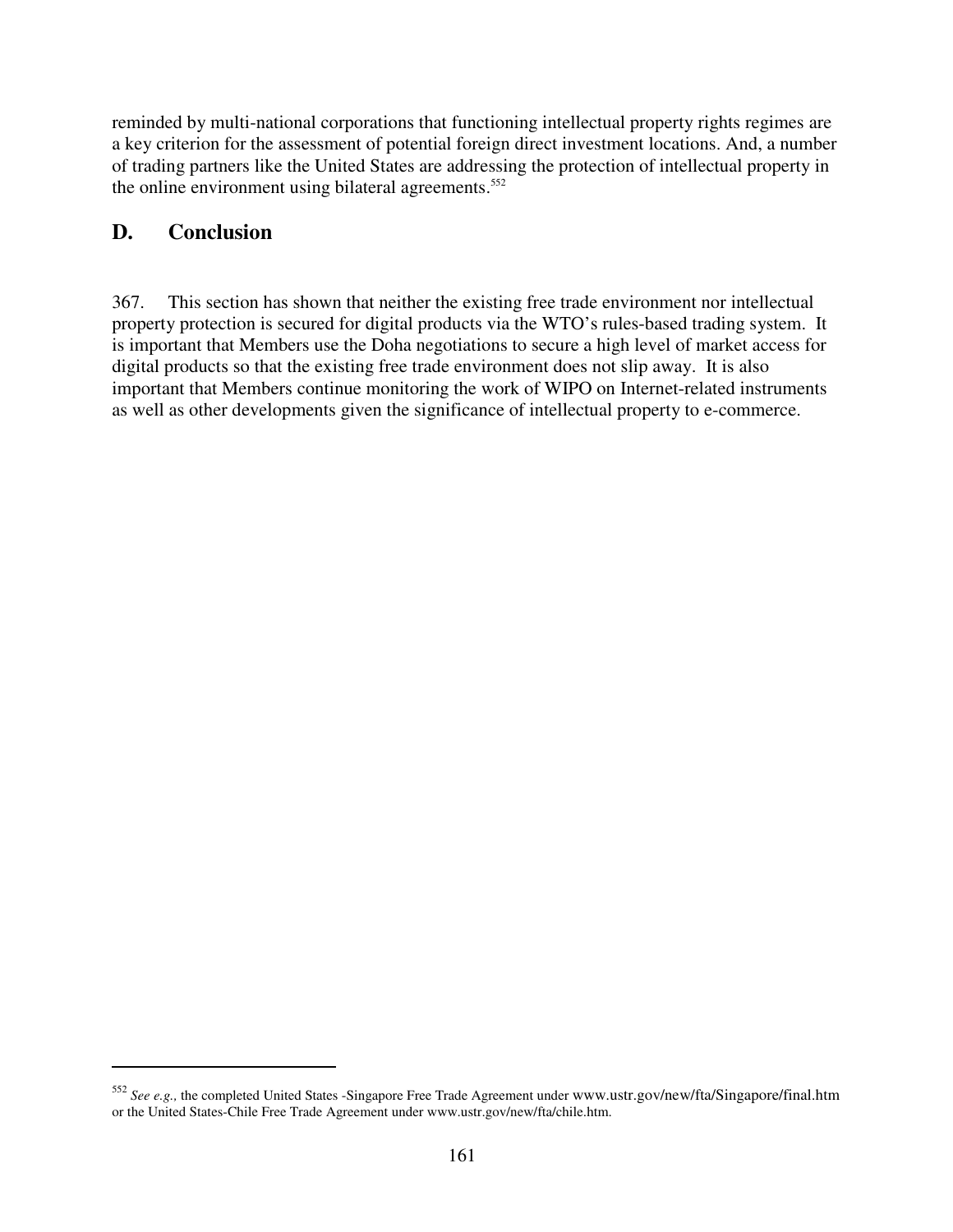# **Concluding Remarks**

368. As this paper has demonstrated, the search for principles and rules concerning IT and ecommerce is ongoing in the WTO and the WTO has a very important role to play in IT/ecommerce governance. The WTO's influence on these matters, however, may not be fully appreciated outside the realm of trade policy experts. The purpose of this paper is to increase not only awareness but also knowledge of the WTO's existing and potential IT/e-commerce agenda.

370. Although the WTO has been an important forum for discussing IT/e-commerce issues, little concrete progress has been made in the Doha negotiations on these issues. The lack of progress can be explained by many factors: the lull in negotiations after the Cancun Ministerial; failure of Doha Declaration to identify IT/e-commerce as a negotiating topic; the dispersion of IT/e-commerce issues in different WTO negotiating groups; threshold negotiating issues that pre-occupy WTO members, such as agriculture; and the relative lack of trade barriers effecting e-commerce today.

372. Because of the inaction on IT/e-commerce in the WTO, negotiations on this important has gravitated to preferential trade agreements. The United States, in particular, has been addressing digital trade in its bilateral and regional trade negotiations. 553

373. The global nature of e-commerce flows and the increasingly globalized nature of the IT and services industries warrant a more concerted approach at the multilateral level. Moreover, there is also a symbolic value in keeping the WTO Agreements in line with the reality of international trade flows. Waiting for next global trade talks to be launched—possibly not before five or more years—is definitely not satisfactory. And it is quasi certain that the complex issues involved cannot be handled by the WTO Members between rounds of global trade talks.

374. When this work was completed in June 2004 new signs of a possible second take-off the Doha Negotiations became visible. Ideally, this analysis of digital trade issues and the proposed solutions will succeed in putting a spotlight on electronic trade and in providing direction.

<sup>553</sup> Wunsch-Vincent (2003).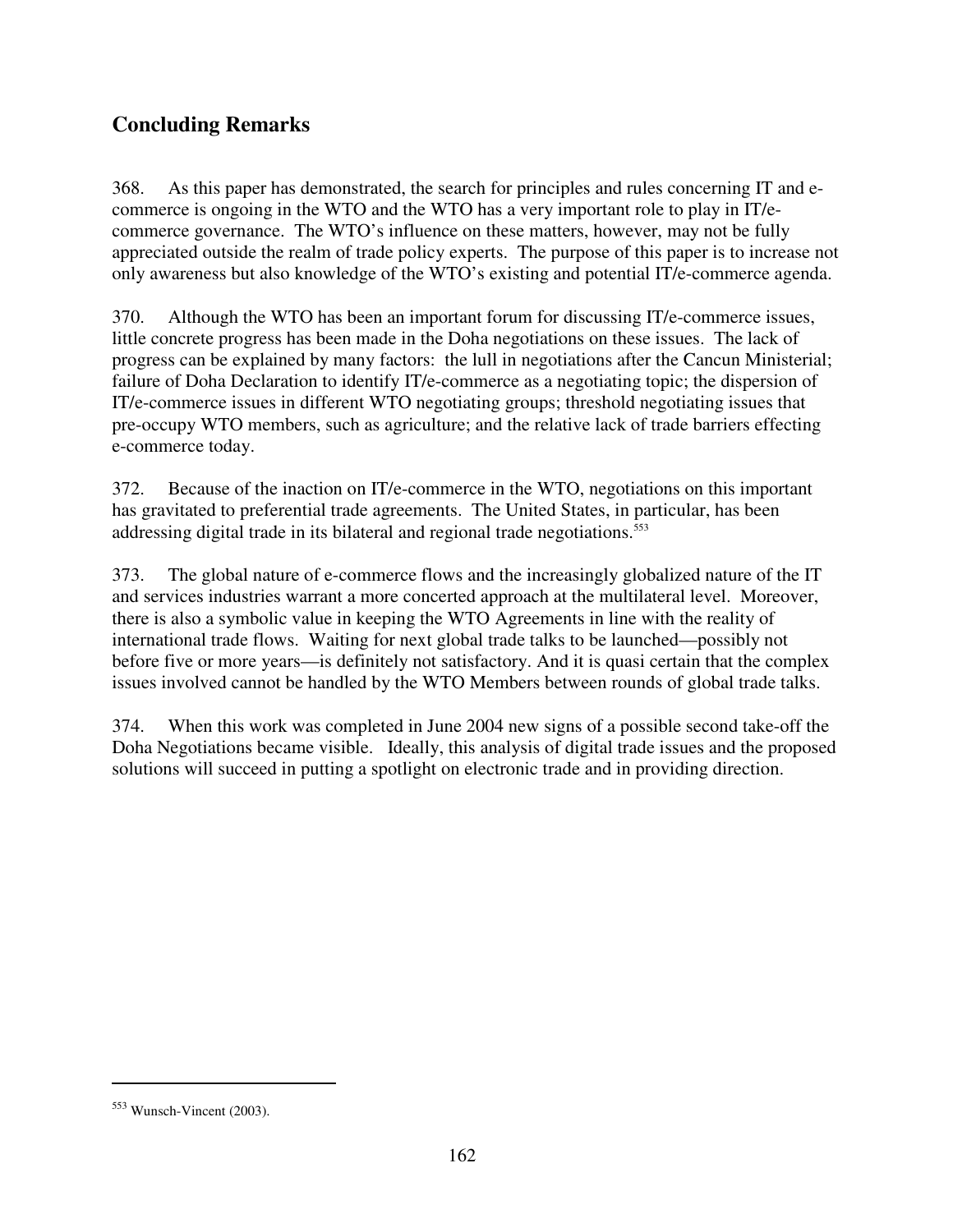# **BIBLIOGRAPHY (By Subject Matter)**

#### **Websites**

The **WTO** website has a section on the WTO Work Programme on E-commerce at: www.wto.org/english/tratop\_e/ecom \_e/ecom\_e.htm.

**UNCTAD** has an E-commerce Branch with interesting documents, notably the *UNCTAD Ecommerce and Development Report 2003*. This work can be found: http://r0.unctad.org/ecommerce/.

The **OECD's Information, Computer and Communications Policy Division** produces studies and suggestions for regulatory frameworks on IT-related issues. The Working Party of the Information Economy (WPIE) and the Information, Computer & Communications Policy Division produce the *OECD Communications Outlook* (last edition in 2003 and next edition in 2005) and the *OECD Information Technology Outlook* (next edition released in September 2004). This work can be found at: www.oecd.org/sti/ict.

The **WIPO** Electronic Commerce and Intellectual Property website can be found under ecommerce.wipo.int/.

The **Harvard Trade Negotiations Homepage** contains a large section with papers on the role of the WTO, international trade and E-commerce. See www.cid.harvard.edu/cidtrade/issues/ ecommercepaper.html. The papers on trade in services can be found at: www.cid.harvard.edu/cidtrade/issues/servicespaper.html.

#### **Trade, the WTO and E-commerce**

ASEM, Issue Paper for the 2nd ASEM Seminar on E-commerce, ASEM E-commerce Officials' Meeting, 24 September, 2002, Helsinki, Finland, at: www.ktm.fi/eng/news/asem2002ecom/Issues\_Paper.doc (last visited June 2003).

Bacchetta, Marc, Patrick Low, Aaditya Mattoo, Ludger Schuknecht, Hannu Wager and Madeöpm Wehrens (1998), Electronic Commerce and the Role of the WTO, WTO Publication, Geneva: World Trade Organization.

Baird, Zoe (2002), Governing the Internet: Engaging Government, Business, and Nonprofits, Foreign Affairs, Vol. 81, No.6, pp. 15-20.

Berkey, Judson O. and Emad Tinawi (1999), E-Services and the WTO: The Adequacy of the GATS Classification Framework, Washington D.C., Institute of International Finance, at: www.oecd.org/dsti/sti/it/ec/act/paris\_ec/pdf/gatsfin.pdf (last visited September 2003).

Berkey, Judson O. (2001), A Framework Agreement for Electronic Commerce Regulation Under the GATS, Washington D.C., Institute of International Finance, December 2001, at: www.cid.harvard.edu/cidtrade/Papers/eserv\_frame.pdf (last visited September 2003).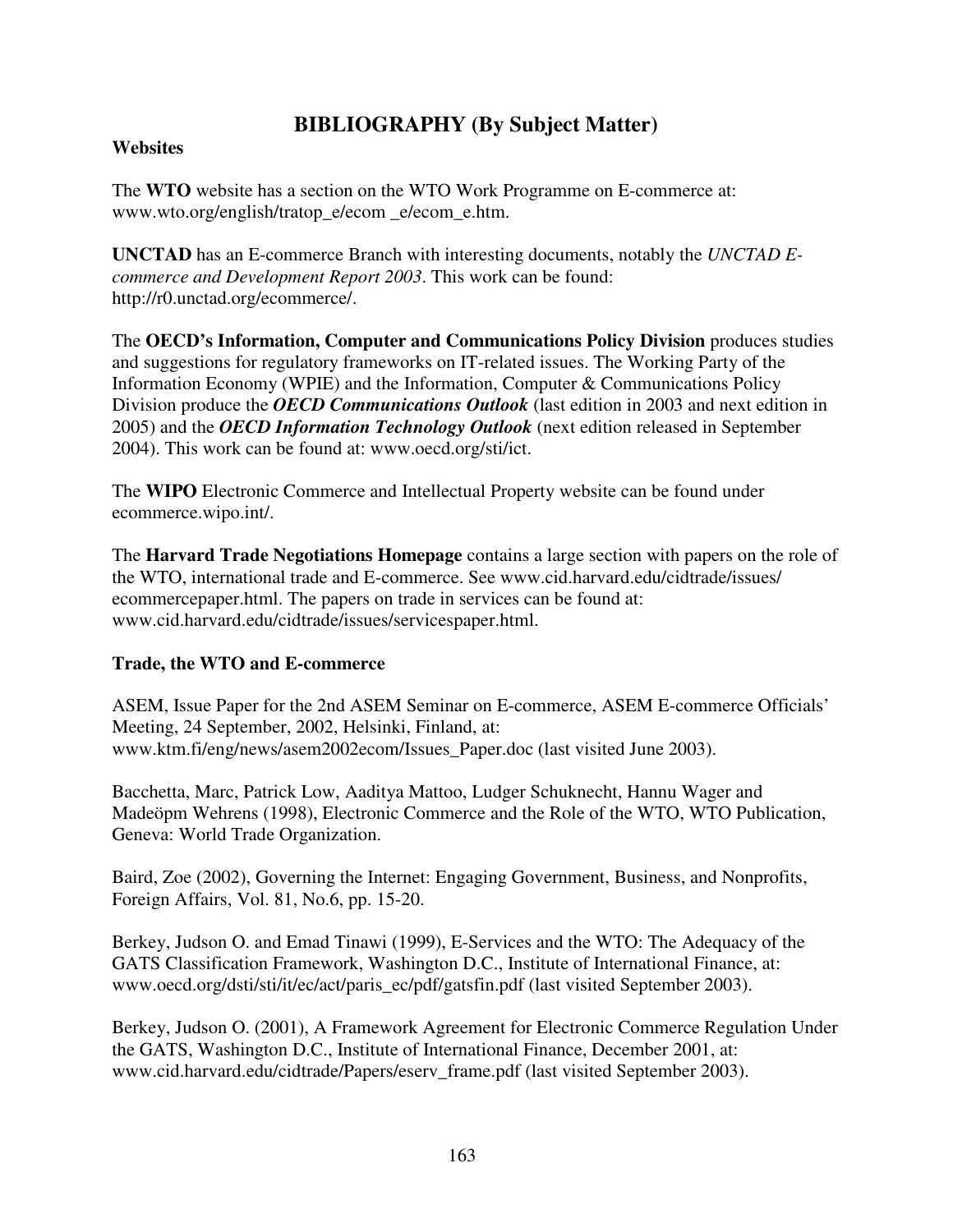Bhatnagar, Pradip (1999), Convergence and the World Trade Organization, Info, Vol. 1, Issue 2, pp. 159-169.

Drake, William and Kalypso Nicolaidis (2000), Global Electronic Commerce and the GATS: The "Millennium Round" and Beyond, in: Sauvé, Pierre and Robert M. Stern (Eds.), GATS 2000: New Directions in Services Trade Liberalisation, Washington D.C.: Brookings Institution Press; chapter 14, pp. 399-437.

Ficsor, M. (1997), Copyright for the Digital Era: The WIPO 'Internet' Treaties, Columbia Journal of Law & Arts, Vol. 21, Issue 3-4 (Spring/Summer 1997).

Freund, Caroline and Diana Weinhold (2000), On the Effect of the Internet on International Trade. International Finance Discussion Papers, Washington D.C.: Board of Governors of the Federal Reserve System, No. 2000-693, December 2000, at: federalreserve.gov/Pubs/ifdp/2000/693/default.htm (last visited September 2003).

FTC (2000), Consumer Protection in the Global Electronic Marketplace – Looking Ahead, Washington D.C.: Federal Trade Commission (Bureau of Consumer Protection), September 2000, at: www.ftc.gov/opa/2000/09/globalecommfin.htm (last visited September 2003).

GBDe (2001), Trade/WTO, at: www.gbde.org/tradewto/01trade.pdf (last visited September 2003).

Harris, Scott Blake (1999), The WTO and the Internet, American Bar Association, Section of International Law and Practice International Communications Committee Newsletter, Fall 1999.

Hauser, Heinz and Sacha Wunsch-Vincent (2001), A Call for a WTO E-commerce Initiative, International Journal of Communications Law and Policy, Issue 6 (Winter 00/01), IJCLP Web-Doc 1-6-2001, at: www.ijclp.org/6\_2001/ijclp\_webdoc\_1\_6\_2001.html (last visited September 2003).

Hauser, Heinz and Sacha Wunsch-Vincent-Vincent (2002), Der grenzüberschreitende Handel mit elektronischen Dienstleistungen - die Rolle der WTO und die Anforderungen an die nationale Politik (The cross-border trade in electronic services: the role of the WTO and the role of national policies), Expert report for the German Parliament, delivered in April 2002, downloadable from www.siaw.unisg.ch

Mann, Catherine (2000), Transatlantic Issues in Electronic Commerce, Institute for International Economics working paper 00-7, at: www.iie.com/CATALOG/WP/2000/00-7.html (last visited June 2003).

Mann, Catherine L. and Sarah C. Knight (2000), Electronic Commerce in the WTO, in: Jeffrey Schott (Ed.), The WTO after Seattle, Washington D.C.: Institute for International Economics, chapter 16, pp. 253-266.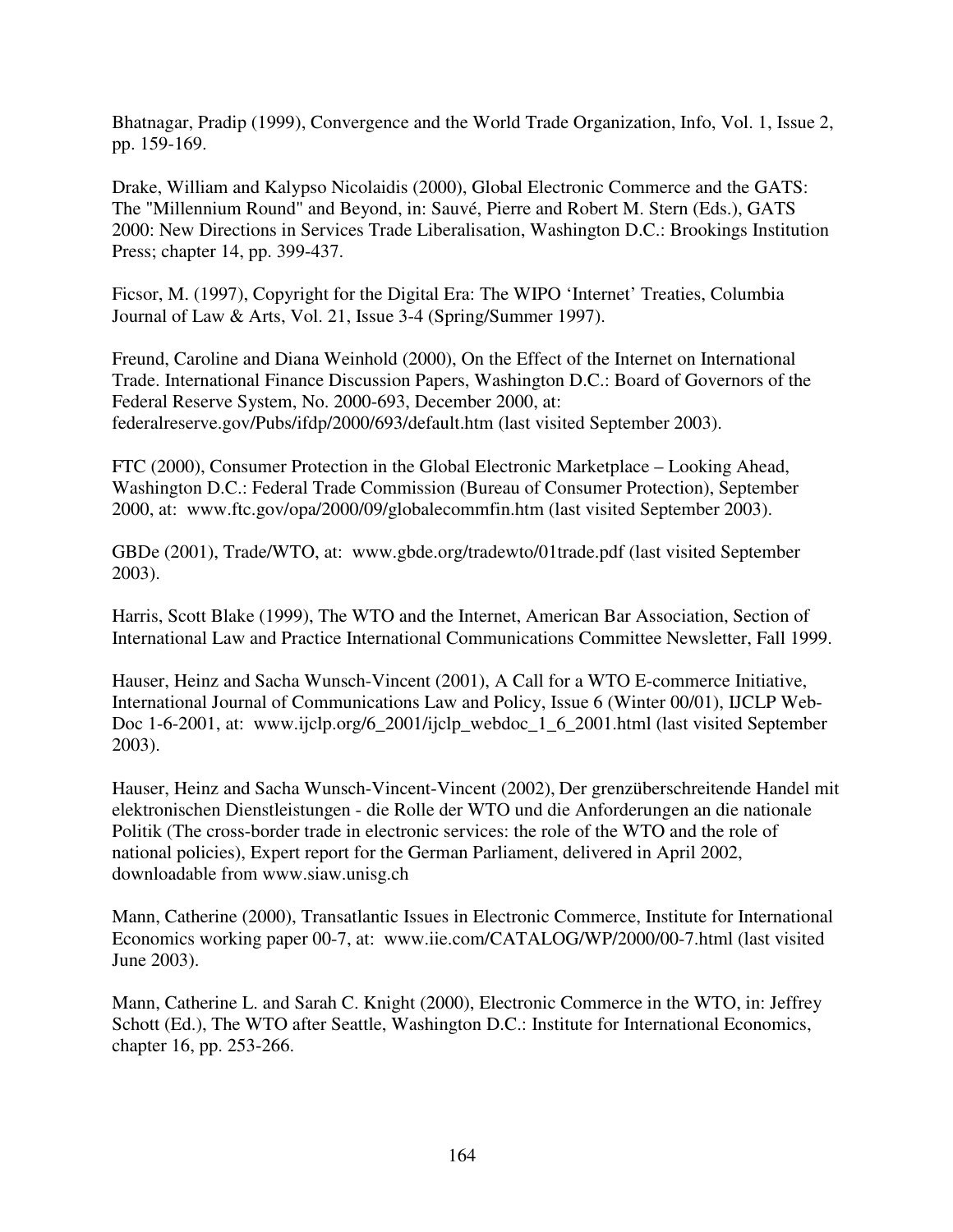Mann, Catherine L., Susan E. Eckert, and Sarah C. Knight (2000), Global Electronic Commerce - A Policy Primer, Washington D.C.: Institute for International Economics.

Mann, Catherine L. (2003), Globalization of Information Technology Firms and the Impact on Economic Performance, with Jacob Kirkegaard, Washington D.C.: Institute for International Economics, mimeo, May 2003.

Mattoo, Aaditya, Rosa Perez-Esteve and Ludger Schuknecht (2001), Electronic Commerce, Trade and Tariff Revenue: A Quantitative Assessment, The World Economy, Vol. 24, Issue 7, pp. 955-970.

Merges, Robert P., Peter S. Menell und Mark A. Lemley (2000), Intellectual Property in the New Technological Age, second edition, New York: Aspen Law and Business

OECD (1997), Dismantling the Barriers to Global Electronic Commerce, at: www.oecd.org//dsti/sti/it/ec/prod/DISMANTL.HTML (last visited June 2002).

OECD (1998a), Measuring Electronic Commerce: International Trade in Software, Paris: Organisation for Economic Cooperation and Development (Directorate for Science, Technology and Industry, Committee for Information, Computer and Communications Policy), Doc. DSTI/ICCP/IE(98)3/FINAL.

OECD (1998b), Content as a New Growth Industry, Working Party on the Information Economy, Paris: Organisation for Economic Cooperation and Development (Directorate for Science, Technology and Industry), Doc. DSTI/ICCP/IE(96)6/FINAL.

OECD (1999a), Policy and Regulation Issues for the Network-Based Content Services, Paris: Organisation for Economic Cooperation and Development (Working Party on the Information Economy), Doc. DSTI/ICCP/IE(96)9/FINAL.

OECD (1999b), OECD Forum on Electronic Commerce- Report on the Forum, Paris: Organisation for Economic Cooperation and Development (Directorate for Science, Technology and Industry), Doc. SG/EC(99)12.

OECD (2000a), Electronic Commerce- Existing GATS Commitments for Online Supply of Services, Paris: Organisation for Economic Cooperation and Development (Trade Directorate), Doc. TD/TC/WP(99)37/Final.

OECD (2000b), Electronic Commerce: Initial Survey Of Unilateral Liberalisation And Facilitation Measures, Paris: Organisation for Economic Cooperation and Development (Trade Directorate), Doc. TD/TC/WP(99)38/Final.

OECD (2001a), Electronic Commerce: A Cluster Approach to the Negotiation of Input Services, Paris: Organisation for Economic Cooperation and Development (Trade Directorate), Doc. TD/TC/WP(2000)33/Final.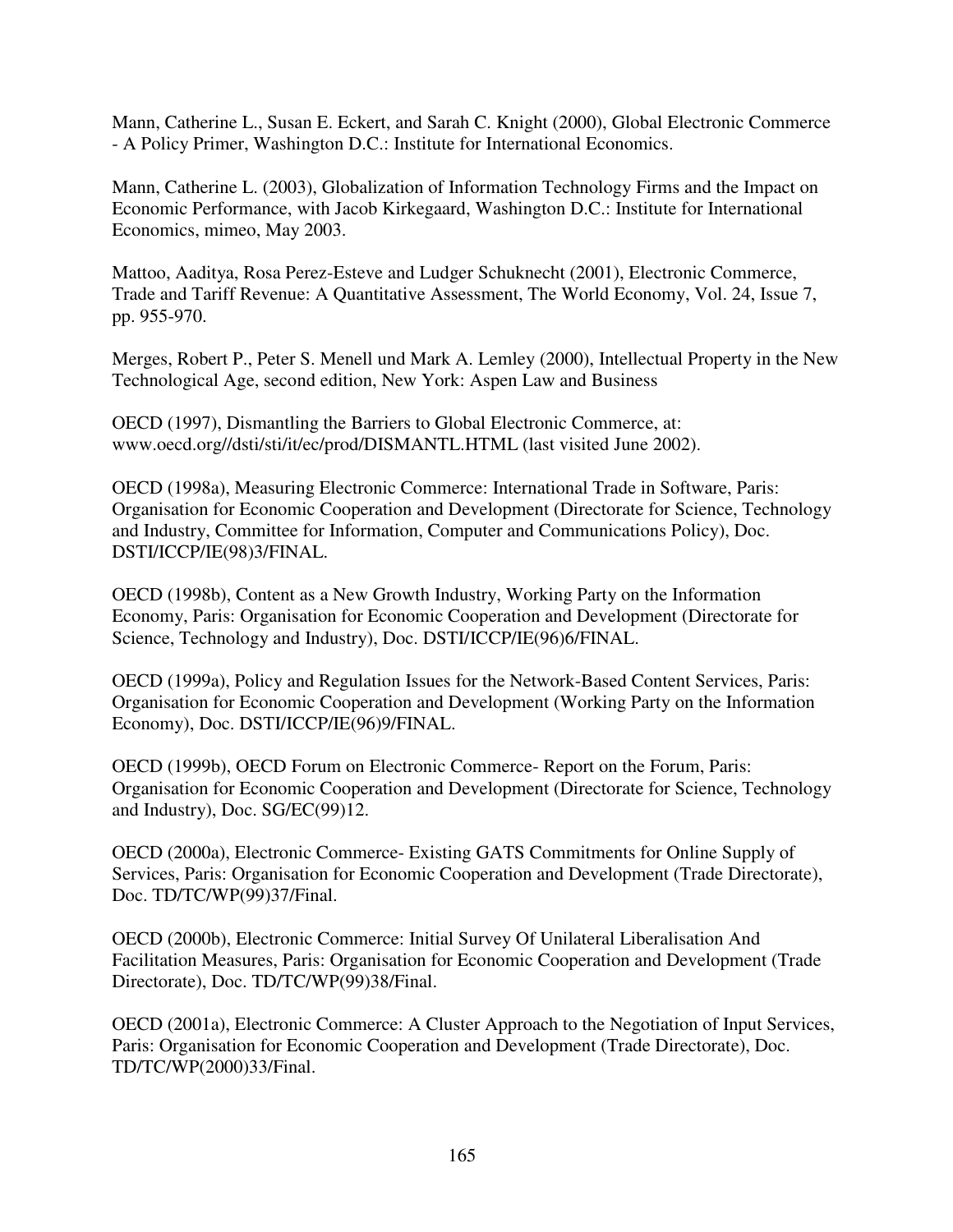OECD (2001b), Revised Report On International And Regional Bodies: Activities And Initiatives In Electronic Commerce, Forum on Electronic Commerce, Paris: Organisation for Economic Cooperation and Development (Directorate for Science, Technology and Industry).

OECD (2004): Information Technology Outlook 2004; Paris: Organisation for Economic Cooperation and Development.

Sauvé, Pierre (2002), The Trade Policy Implications of the New Economy, Paris: Organisation for Economic Cooperation and Development (Trade Directorate), at: www.cid.harvard.edu/cidtrade/Papers/Sauve/sauvetpimp.pdf (last visited August 2003).

Schuknecht, Ludger and Rose Pérez-Esteve (1999), A Quantitative Assessment of Electronic Commerce, at: www.wto.org/english/tratop\_e/ecom\_e/ecom\_e.htm (last visited December 2001).

WIPO (2000), A Primer on Electronic Commerce and Intellectual Property Issues, Geneva, World Intellectual Property Organization, Doc. WIPO/OLOA/EC/PRIMER.

WTO (2002a), International Trade Statistics, Geneva: World Trade Organization.

Wunsch-Vincent, Sacha, (2002a), Outstanding WTO Issues and Deliverables with Respect to the Electronic Cross-border Trade of Digital Products, at: www.cid.harvard.edu/cidtrade/Papers/Wunsch\_WTO.pdf (last visited February 2003).

Wunsch-Vincent, Sacha (2002b), The Trade Act Of 2002: The New Fast-track Authority And Its Implications For The WTO E-commerce Negotiations, at: www.wtoresearch.ch (last visited February 2003).

Wunsch-Vincent, Sacha (2003), The Digital Trade Agenda of the U.S.: Parallel Tracks of Bilateral, Regional and Multilateral Liberalization, Aussenwirtschaft, Vol. 58, Issue 1, pp. 301– 341, at: www.iie.com/publications/papers/wunsch0303.pdf (last visited September 2003).

#### **E-commerce and Development**

Aitic, (1999), Electronic commerce within the framework of the WTO: Implications for the less developed countries, Agency for International Trade Information and Cooperation, at: www.acici.org/aitic/documents/Notes/note5ang.html#3 (last visited June 2003).

Goldstein, Andrea and David O'Connor (2000), E-commerce for Development: Prospects and Policy Issues, Paris: Organisation for Economic Cooperation and Development (OECD Development Centre), September 2000.

ITC (2000), Offshore Back Office Operations: Supplying Support Services to Global Markets, Geneva: International Trade Centre .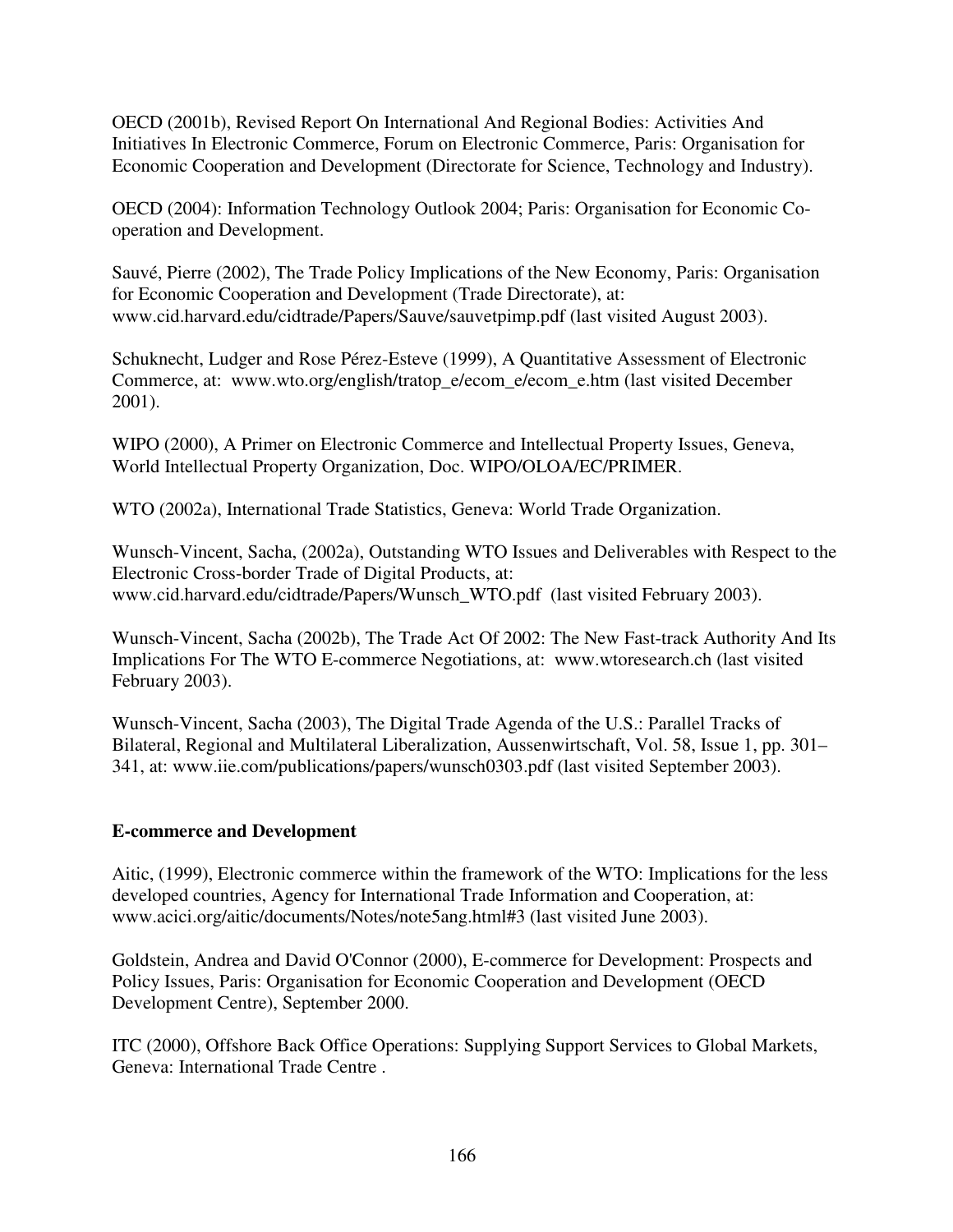Mann, Catherine L (1999), Electronic Commerce in Developing Countries, Washington D.C.: Institute for International Economics.

Panagariya, Arvind (2000), E-commerce, WTO and Developing Countries, United Nations Conference on Trade and Development, U.N. Doc. UNCTAD/ITCD/TAB/3, at: www.unctad.org/en/docs//itcdtab3\_en.pdf (last visited February 2003).

SECO (2002), Rapport sur la politique économique extérieure 2002, Secrétariat d'Etat à l'économie, at: www.seco-admin.ch/publikationen/00002/index.html?lang=fr (last visited September 2003).

Senti, Richard (2000), WTO - System und Funktionsweise der Welthandelsordnung, Zürich: Schulthess Juristische Medien AG.

Singh, Didar (1999), Electronic Commerce: Issues for the South, Organization? Working Paper 4, Geneva: South Centre, October 1999, at: www.southcentre.org/publications/ecommerce/wto4.pdf (last visited May 2003).

Singh, Didar (2002), Electronic Commerce: Issues of Policy and Strategy for India, New Delhi: Indian Council For Research on International Economic Relations, Working Paper 86, September 2002, at: mama.icrier.res.in/public/WP-86.pdf (last visited September 2003).

Task Force on Software Measurement in the National Accounts (2002), Computer Software: International Trade Flows Identifying Imports and Exports of Software Goods and Services, Point 4, Draft paper prepared by Bill Cave, OECD/STD/TIASDRAFT; prepared for the meeting of the OECD-EUROSTAT National Accounts Software Task Force, 22-23 April, 2002.

Teltscher, Susanne (2002), Revenue Implications of E-commerce: The Development Dimension, Address to the Seminar on Revenue Implications of E-commerce, WTO Committee on Trade and Development, at: www.wto.org/english/tratop e/devel e/sem05 e/presentation teltscher. Ppt (22 April, 2002) (last visited February 2003).

UNCTAD (1998a), Scope For Expanding Exports Of Developing Countries In Specific Services Sectors Through All GATS Modes Of Supply, Taking Into Account Their Interrelationship, The Role Of Information Technology And Of New Business Practices, Geneva: United Nations Conference on Trade and Development, U.N. Doc. TD/B/COM.1/21.

UNCTAD (1998b), Implications For Trade And Development Of Recent Proposals To Set Up A Global Framework For Electronic Commerce, Geneva: United Nations Conference on Trade and Development (Trade and Development Board), Doc. TD/B/COM.3/17.

UNCTAD (1998c), Policy Issues Relating To Access To Participation In Electronic Commerce, Geneva: United Nations Conference on Trade and Development (Trade and Development Board), Doc. TD/B/Com.3/16.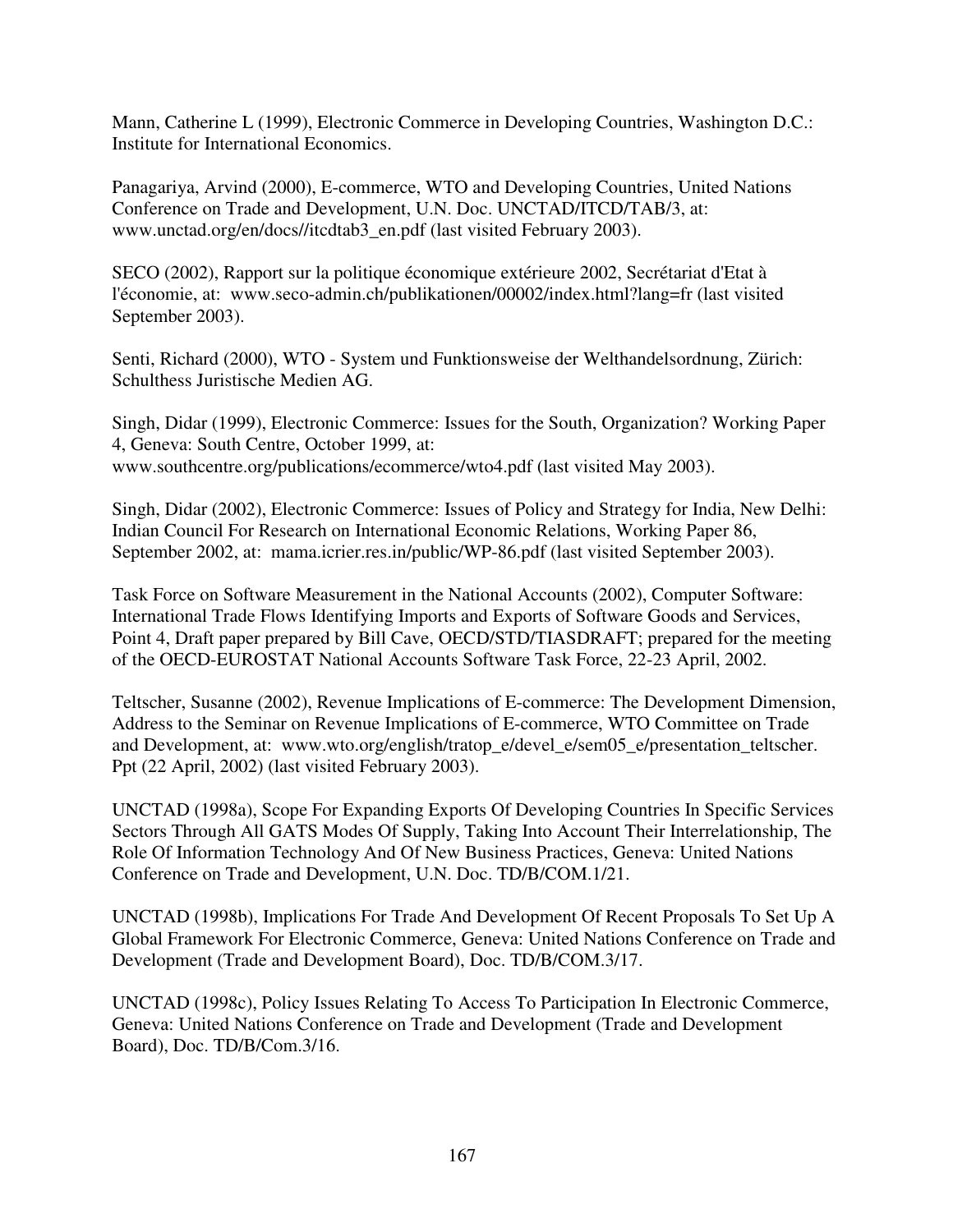UNCTAD (1999a), Legal Dimensions of Electronic Commerce, Geneva: United Nations Conference on Trade and Development, Doc. TD/B/COM.3/EM.8/2, May 4, 1999.

UNCTAD (1999b), Can Electronic Commerce Be An Engine For Global Growth?, Geneva: United Nations Conference on Trade and Development (Trade and Development Board), Doc. TD/B/Com.3/23.

UNCTAD (1999c), Legal Dimensions of Electronic Commerce, Geneva: United Nations Conference on Trade and Development (Trade and Development Board), Doc. TD/B/COM.3/EM.8/2.

UNCTAD (1999d) Report of the Expert Meeting on Capacity-Building in the Area of Electronic Commerce: Legal and Regulatory Dimensions, Geneva: United Nations Conference on Trade and Development, Doc. TD/B/COM.3/28, http://r0.unctad.org/p166/modules2001/mod3/c3em8d3.pdf (last visited September 2003).

UNCTAD (2000a), Building Confidence – Electronic Commerce and Development, Geneva: United Nations Conference on Trade and Development, Doc. UNCTAD/SDTE/MISC.11.

UNCTAD (2000b), Tariffs, Taxes and Electronic Commerce: Revenue Implications for Developing Countries, Policy Issues in International Trade and Commodities, Study Series No. 5, New York and Geneva: United Nations. Doc. UNCTAD/ITCD/TAB/5, at: http://192.91.247.38/tab/pubs/itcdtab5\_en.pdf (last visited September 2003).

Vivas, David Eugui, (2001), Issues on the Relationship between E-commerce and Intellectual Property Rights in the WTO: Implications for Developing Countries, Trade-related Agenda, Development and Equity (T.R.A.D.E), Occasional Papers, No. 5, Geneva: South Centre.

World Bank Group (2000), The Networking Revolution- Opportunities and Challenges for Developing Countries, info Dev working paper, Washington D.C.: World Bank Group.

#### **GATS**

Altinger, L. and A. Enders (1996), The Scope and Depth of GATS Commitments, The World Economy; Vol. May 1996; pp. 315 – 326.

Arkell, Julian (2002), The GATS – Its Innovative Approach to Trade Rules in the New Economy, Address to the 12<sup>th</sup> Annual International Conference of the European Network of Economic and Spatial Service Research, Theme: Services and Innovation, Manchester, paper available from the author at: arkell@infotelecom.es, 26-27 September, 2002.

Arkell, Julian (2003a), Background Paper on GATS Issues, Address to the Symposium on "Trade Policy Challenges in East Asia: the New Regionalism and the WTO", 20, February 2003.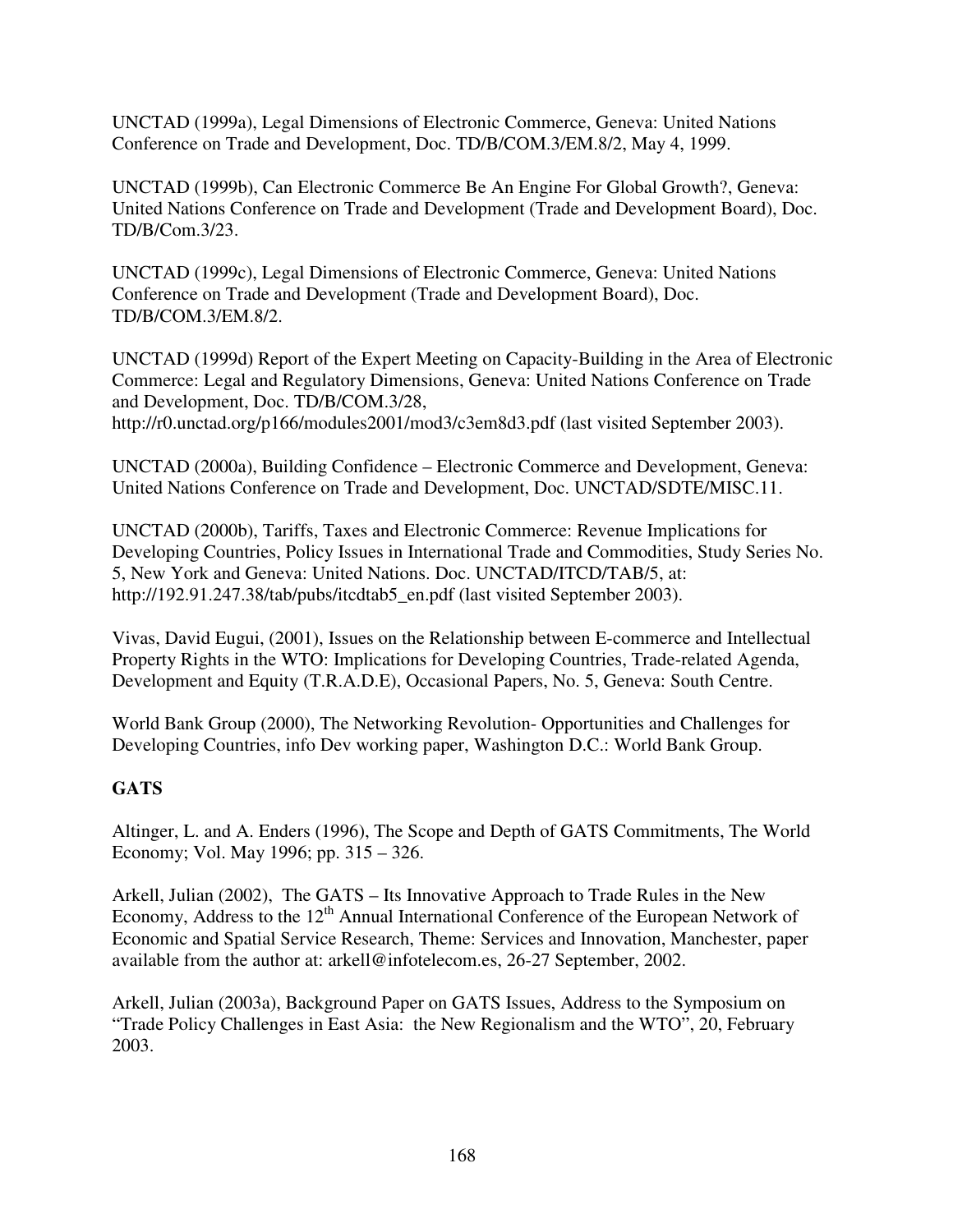Arkell, Julian (2003b), What are the prospects for liberalisation in Services?, Address to the Wilton Park Conference No. 712, The World Trade Negotiations and Prospects for the Cancun Ministerial, 27-30 May, 2003.

Feketekuty, Geza (1998), Setting the Stage for the Next Round of Negotiations on Trade in Services, at: www.commercialdiplomacy.org/articles\_news/trade\_services.htm (last visited October 2002).

Feketekuty, Geza (2000), Regulatory Reform and Trade Liberalisation in Services; in: Sauvé, Pierre and Robert M. Stern (Eds.), GATS 2000: New Directions in Services Trade Liberalisation, Washington D.C.: Brookings Institution Press; chapter 9; pp. 225-240.

Hoekman, Bernard and Pierre Sauvé (1994), Liberalising Trade in Services, Washington D.C.: World Bank, Discussion Paper Series, World Bank Doc. 243.

Hoekman, Bernard (1996), Assessing the General Agreement on Trade in: Services, Martin, W. and L. A. Winters (Eds.), The Uruguay Round and the Developing Countries, Cambridge: Cambridge University Press.

Hoekman, Bernard and Carlos A. Primo Braga (1997), Protection and Trade in Services: A Survey, London: Centre for Economic Policy Research, CEPR Discussion Paper 1705.

Hoekman, Bernard and Patrick Messerlin (1999), Liberalizing Trade In Services: Reciprocal Negotiations And Regulatory Reform, Address to the World Services Congress, Atlanta, November 1-3, at: www.worldservicescongress.com (last visited June 2003).

Hoekman, Bernard M. and Michel M. Kostecki (2001), The Political Economy of the World Trading System - The WTO and Beyond, 2nd edition, Oxford: Oxford University Press.

Hufbauer, Gary and Tony Warren (1999), Globalization of Services: What Has Happened? What Are the Implications? Washington D.C.: Institute for International Economics, October 1999.

ICTSD (2003a), GATS: Development Since the Fourth WTO Ministerial, Doha Round Briefing Series, Vol. 1, No. 3, February 2003, Geneva: The International Centre for Trade and Sustainable Development (ICTSD).

ICTSD (2003b), Trade in Services: Cancun Update, Doha Round Briefing Series, Vol. 2, No. 3, August 2003, Geneva: The International Centre for Trade and Sustainable Development (ICTSD).

Karsenty, Guy (2000), Assessing Trade in Services by Mode of Supply, in: Sauvé, Pierre and Robert M. Stern (Eds.), GATS 2000: New Directions in Services Trade Liberalisation, Washington D.C.: Brookings Institution Press; chapter 2; pp. 33-56.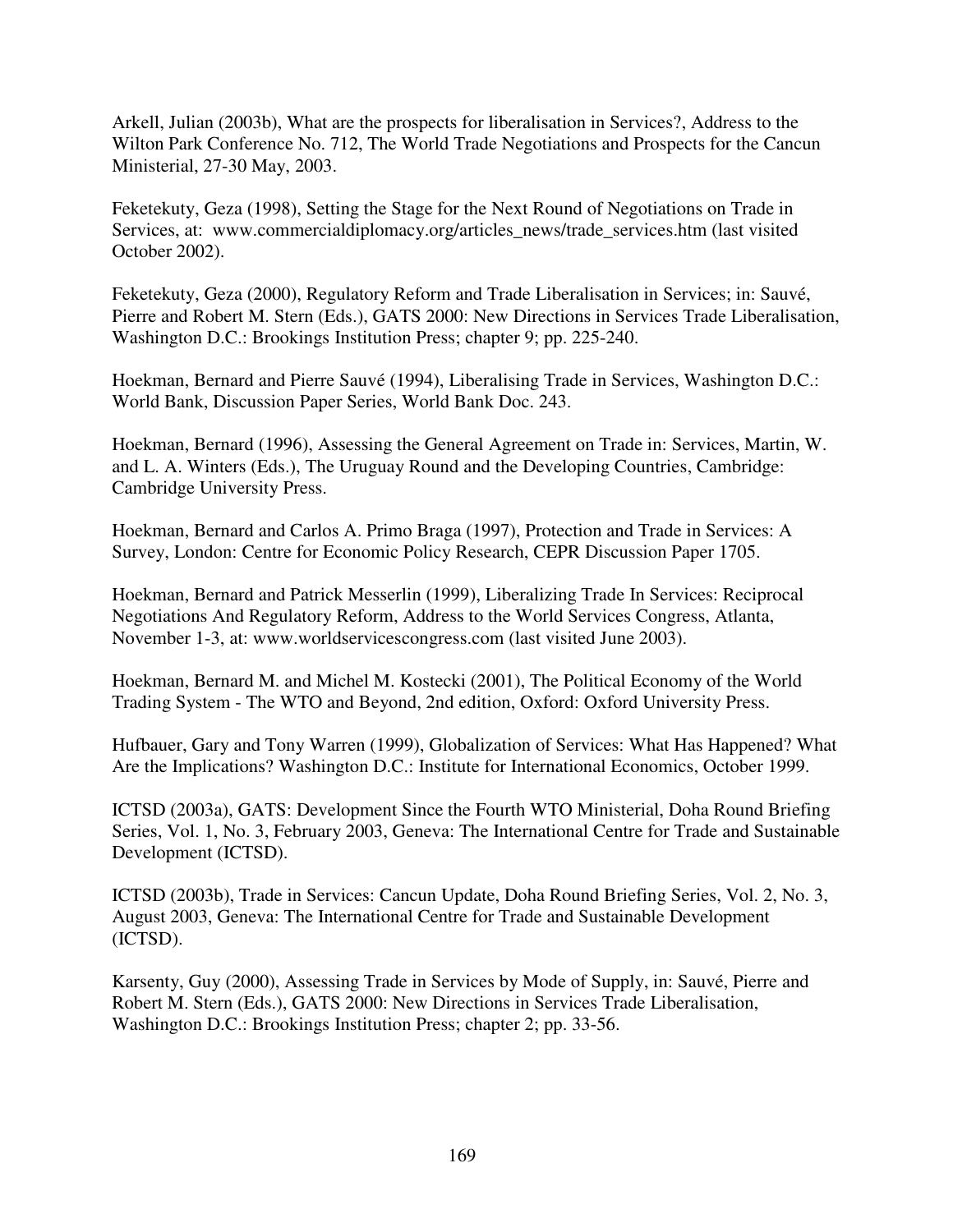Mashayekhi, Mina and Elisabeth Tuerk (2002), The WTO Services Negotiations: Some Strategic Considerations, Trade-related Agenda, Development and Equity (T.R.A.D.E) Working Papers, No. 14, January 2002.

Mattoo, Aaditya and Sacha Wunsch-Vincent (2004): Pre-Empting Protectionism in Services: The WTO and Outsourcing; World Bank Working Paper, No. 3237 (11 Mar. 2004), forthcoming in: *Journal of International Economic Law* (Dec. 2004), pages quoted from the draft available under Internet: www.iie.com (20 June 2004)

OECD (2000c), Quantification Of The Costs To National Welfare Of Barriers To Trade In Services, OECD Working Party of the Trade Committee Scooping Paper, 4-5 December, 2000, Paris: Organisation for Economic Cooperation and Development.

OECD (2000d), Quantification Of Costs To National Welfare From Barriers To Services Trade: A Literature Review, OECD Working Party of the Trade Committee, 18 September 2000, Paris: Organization for Economic Cooperation and Development.

OECD (2002), GATS: The Case for Open Services Markets, Paris: Organization for Economic Cooperation and Development.

Riddle, Dorothy (2000), Business Guide to the General Agreement on Trade in Services, Geneva: International Trade Centre.

Sauvé, Pierre (2002), Completing the GATS Framework: Addressing Uruguay Round Leftovers, Aussenwirtschaft, Vol. 57, Issue 3, pp. 301–341.

Sauvé, Pierre (2003), Trade Rules Behind Borders: Essays on Services, Investment, and the New Trade Agenda, London: Cameron May.

Sauvé, Pierre and Karsten Steinfatt (2000): Towards multilateral rules on trade and culture: protective regulation or efficient protection?; in: Australian Productivity Commission (Ed.), Achieving better regulation of services, Canberra: Australian University, chapter 13, pp. 323- 348.

Semti, Richard (2000), WTO - System und Funktionsweise der Welthandelsordnung, Zürich: Schulthess Juristische Medien AG.

UNCTAD and the World Bank (1994), Liberalizing International Transactions in Services: A Handbook, New York and Geneva: United Nations Conference for Trade and Development.

United Nations (2002), Central Product Classification (CPC): Version 1.1; Department of Economic and Social Affairs, Statistical Papers, Series M No. 77, Ver.1.1, ESA/STAT/SER.M/77/Ver.1.1, New York: United Nations.

U.N. Dep't of Int'l Economics & Social Affairs (2002), Statistical Papers, Central Product Classification Series M No. 77, Ver.1.1 (2002), Geneva: United Nations.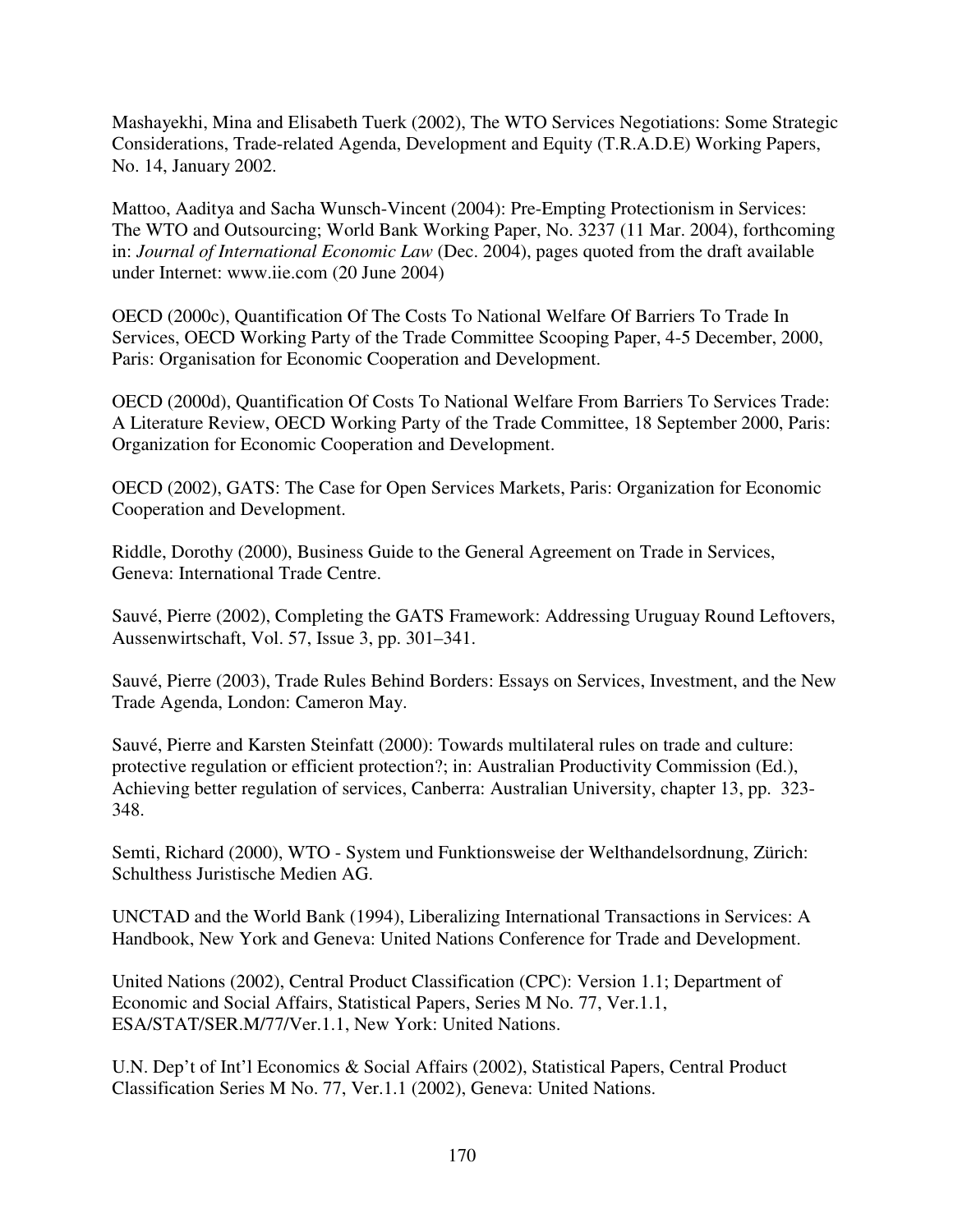World Bank (2002), Global Economic Prospects And The Developing Countries, chapter 3: Trade In Services: Using Openness To Grow, Washington D.C.: World Bank Group.

WTO (2001), Market Access: Unfinished Business – Post Uruguay Round, Inventory and Issues, Geneva: World Trade Organisation (Economic Research and Analysis Division).

WTO (2002b), 2002 Annual Report, Geneva: World Trade Organization.

WTO (2003), 2003 Annual Report, Geneva: World Trade Organization.

## **GATS and Telecom**

Bhatnagar, Pradip (1999), Telecom Reforms in Developing Countries and the Outlook for Electronic Commerce, Journal of International Economic Law, Vol. (2), Issue (4), pp. 695-712, ideas.repec.org/a/oup/jieclw/v2y1999i4p695-712.html (last visited September 2003).

Bronckers, C. E. J. Marco and Pierre Larouche (1997), Telecommunications Services and the WTO, Journal of World Trade, Vol. 31 (June 1997)., pp. 5-48.

Chadha, Rajesh (2000), GATS and Developing Countries: A Case Study of India, Paper commissioned by the World Bank (Washington D.C.), New Delhi: National Council of Applied Economic Research.

Cowhey, Peter and Mikhail Klimenko (2001), The WTO Agreement and Telecommunications Policy Reform, April 2001, Washington D.C.: World Bank.

Drabek, Zdenek (2002), Investment Policies and Telecommunications Regimes, HWWA Discussion Paper, No. 166, at: www.hwwa.de/Publikationen/Discussion\_Paper/2002/166.pdf (last visited August 2003).

Guermazi, Boutheina (2001), Exploring The Reference Paper On Regulatory Principle, Centre For The Study Of Regulated Industries at: www.law.mcgill.ca/institutes/csri/paper-guermazireference.php3 (last visited June 2003).

Hufbauer, Gary C. and E. Wada (1997), Unfinished Business: Telecommunications After The Uruguay Round, Washington D.C.: Institute for International Economics.

Nihoul, Paul (2001), Audiovisual And Telecommunication Services – A Review Of Definitions Under WTO Law, Address to the World Trade Organization's audiovisual conference "Telecommunications and Audio-visual Services in the Context of the WTO: Today and Tomorrow," 21-22 November, 2001, at: www.ulg.ac.be/ieje/nip/ (last visited June 2003).

OECD (1995), International Telecommunications: A Review Of Issues And Developments, Paris: Organisation for Economic Cooperation and Development (Committee for Information, Computer and Communications Policy).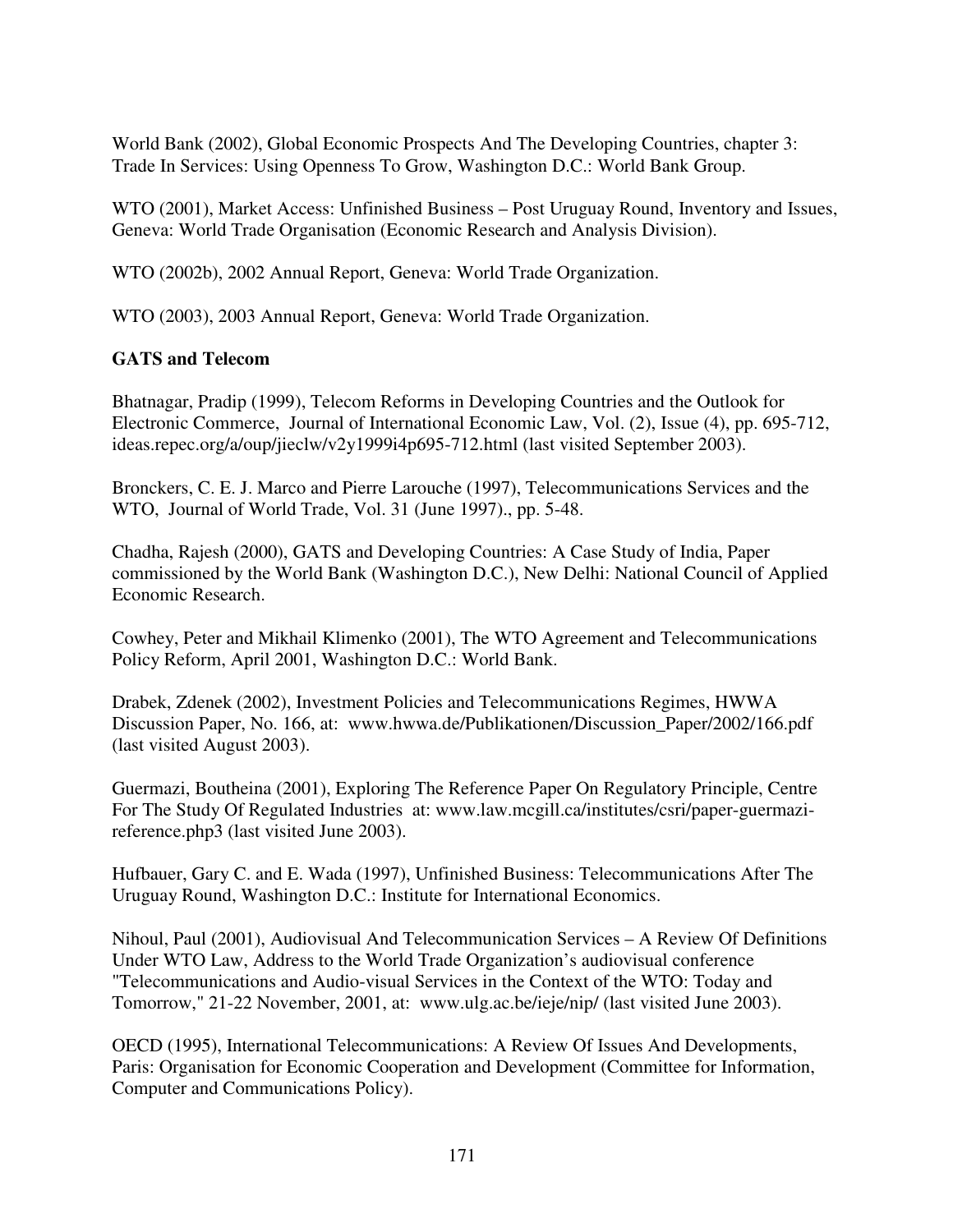OECD (1999c), A review of market openness and trade in telecommunications, Paris: Organisation for Economic Cooperation and Development, OECD Doc. DSTI/ICCP/TISP(99)5/Final.

OECD (2001c), Local Access Pricing and E -commerce, Organisation for Economic Cooperation and Development, OECD Doc. DSTI/ICCP/TISP(2000)1FINAL,DSTI (2000d), at: www.olis.oecd.org/olis/2000doc.nsf/linkto/dsti-iccp-tisp(2000)1-final (last visited June 2003).

Senti, Richard (2001), Die Welthandelsordnung der Telekommunikation, Aussenwirtschaft, Vol. 56; Issue 1, pp. 43-68.

Laura B. Sherman, Wildly Enthusiastic About the First Multilateral Agreement on Trade in Telecommunications Services, Federal Communications Law Journal, Vol. 51 (Dec. 1998).

Tuthill, Lee (2000), Trade In Telecom: The New Round and Beyond, Address at the Asia Pacific Telecommunity, Phuket, Thailand, 15-17 May, 2000, at: www.aptsec.org/seminar/meeting-2001/forum/s1-1.ppt (last visited August 2003).

Tuthill, Lee (2003), Negotiations on Telecom: The Road from Doha, Address to the WTO Workshop, 24 March 2003, APEC TEL 27, at: www.apectel27.org.my/WTO/WTO-09.ppt (last visited June 2003).

## **GATS and Development**

Chadha, Rajesh (1999), GATS And Developing Countries: A Case Study Of India, Address to the World Services Congress, Atlanta, 1-3 November, 1999, at: www.worldservicescongress.com (last visited June 2003).

Chanda, Rupa (2003), Globalization of Services: India's Opportunities and Constraints, Oxford: Oxford University Press.

Findlay, Christopher (2001), Service Sector Reform and Development Strategies: Issues And Research Priorities, Policy Issues In International Trade and Commodities Study Series, No. 8, UNCTAD/ITCD/TAB/9; Geneva: UNCTAD and Australian National University Canberra.

Goh Chien Yen (2003), Developing Countries Cautioned Against Services Liberalization Commitments in GATS/WTO, United Nations Conference on Trade and Development (Commission on Trade).

International South Group Network (2002), Statement Concerning The GATS Request Offer Process And The Developing Countries, 29 May, 2002, Geneva: International South Group Network.

ITC (2000), Offshore Back Office Operations: Supplying Support Services to Global Markets, Geneva: International Trade Centre.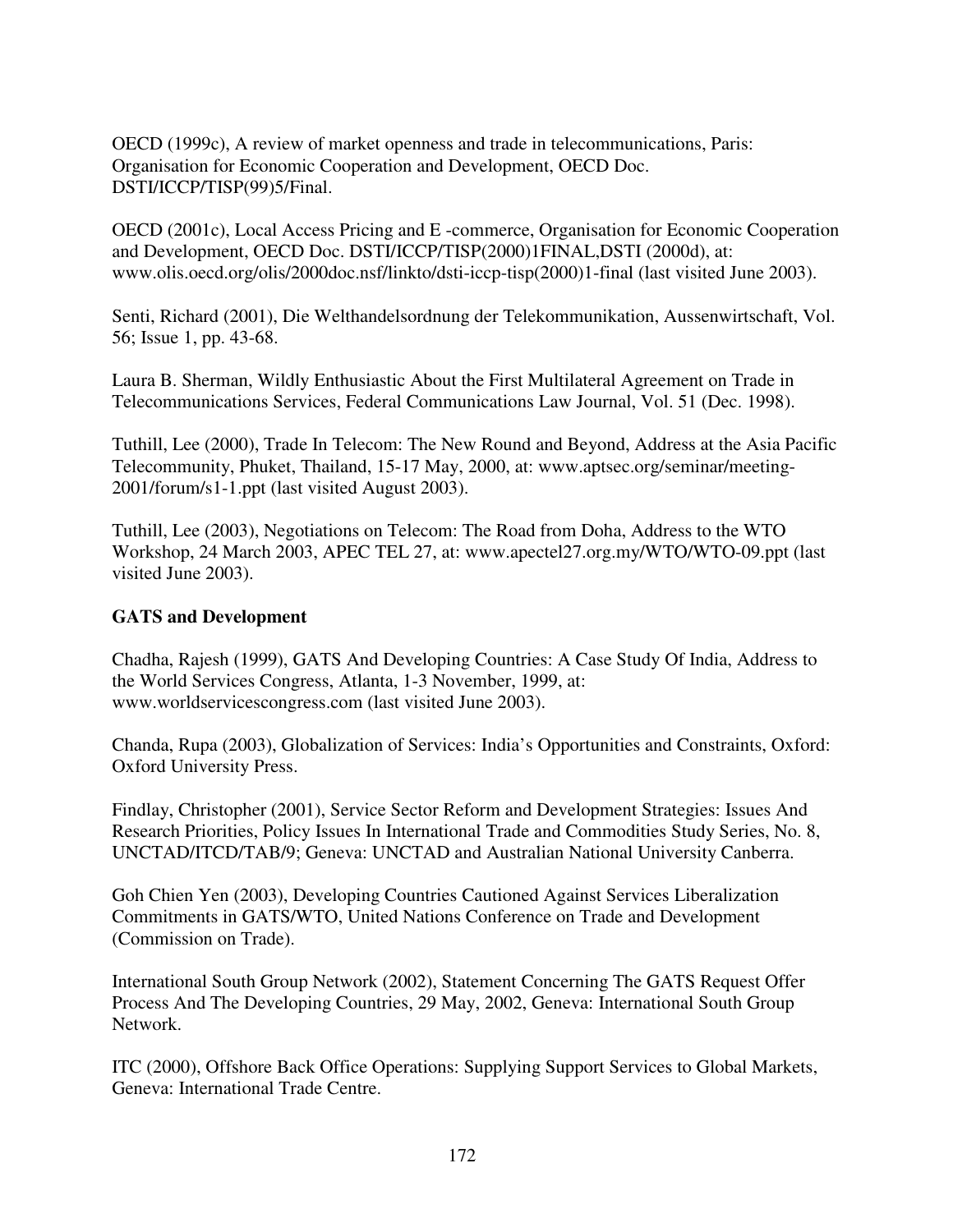Mashayekhi, Mina and Martine Julsaint (2002), Assessment of Trade in Services in the Context of the GATS 2000 Negotiations, Trade-related Agenda, Development and Equity (T.R.A.D.E.) Working Papers, No. 13, December 2002.

Mattoo, Aaditya (2000), Developing Countries in the New Round of GATS Negotiations: Towards a Pro-Active Role, Washington D.C.: World Bank, World Economy, April 2000.

Raghavan, Chakravarthi (1990), Recolonisation: GATT, the Uruguay Round & the Third World, Third World Network, Penang, Malaysia: p. 108.

Raghavan, Chakravarthi (2002), Developing Countries and Service Trade, Geneva: Third World Network.

Sauvé, Pierre (2000), Developing Countries And The GATS 2000 Round, Journal of World Trade Law, April 2000.

UNCTAD (1998d), Scope for expanding exports of developing countries in specific services sectors through all GATS modes of supply, taking into account their interrelationship, the role of information technology and of new business practices, Geneva: United Nations Conference for Trade and Development, TD/B/COM.1/21, July.

UNCTAD (2002), Audiovisual Services: Improving Participation of Developing Countries, Doc.No.TD/B/COM.1/EM.20/2, Note by the United Nations Conference for Trade and Development Secretariat, September 27,2002, at: r0.unctad.org/en/special/ c1em20do.htm (last visited February 2003).

WDM (2002a), GATS: A Disservices To the Poor – the High Costs And Limited Benefits of the General Agreement on Trade in Services For Developing Countries, March 2003, London: World Development Movement.

WDM (2002b), Out of Service: The Development Dangers of the General Agreement on Trade in Services, March 2003, London: World Development Movement.

## **ITA and Non-tariff trade barriers to Information Technology Trade**

CSIS (1999), National Conformity Assessment Schemes: Non-tariff Trade Barriers in Information Technology, Washington D.C.: Center for Strategic and International Studies Publications.

GTW Associates (2001), Potential for International Co-operation and Reduction of Trade Barriers arising from Technical Requirements and Conformity Assessment Procedures in the Telecommunications Sector, at: www.gtwassociates.com/alerts/Feb6OECD.pdf.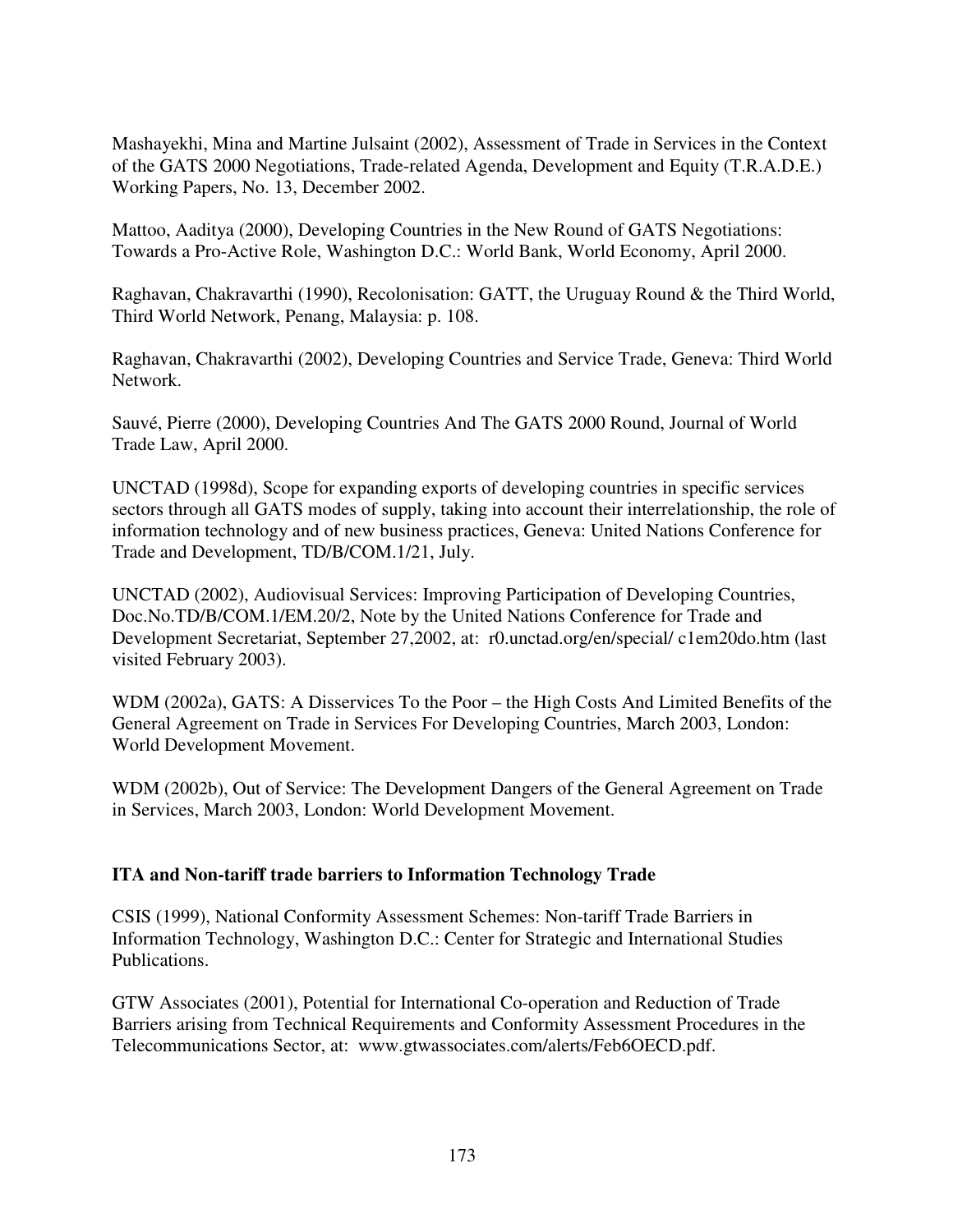ITC (1999), Trade in Information Technology Products and the WTO Agreements: Current Situation and Views of Exporters in Developing Countries, Geneva: International Trade Centre.

OECD (1999d), An Assessment of the Costs for International Trade in Meeting Regulatory Requirements, Organisation for Economic Cooperation and Development (Trade Directorate Working), at: www.olis.oecd.org/olis/1999doc.nsf/linkto/td-tc-wp(99)8-final.

OECD (2001d), Standards-related Barriers and Trade Liberalisation: Telecommunications Sector Study, Interim Report, Organisation for Economic Cooperation and Development (Trade Directorate), Working Paper, at: www.olis.oecd.org/olis/2001doc.nsf/linkto/td-tc-wp(2001)11 rev1 (last visited June 2003).

OECD (2002a), Standards-related Barriers and Trade Liberalization: Telecommunications Sector Study, Paris: Organisation for Economic Cooperation and Development (Trade Directorate), Working Party, OECD Doc. TD/TC/WP (2001)11/Final, March 2002.

OECD (2002b), Tackling Non-Tariff Measures in ICT Sector: Survey of Developed and Developing Countries, Paris: Organisation for Economic Cooperation and Development (Trade Directorate), Working Party, OECD Doc. TD/TC/WP(2001)44/Rev1, June 2002.

OECD (2002c), Non-Tariff Measures in the ICT Sector: A Survey, Paris: Organisation for Economic Cooperation and Development (Trade Directorate), Working Party, OECD Doc. TD/TC/WP(2001)44/FINAL, Sept. 11, 2002.

OECD (2004): Information Technology Outlook 2004; Paris: Organisation for Economic Cooperation and Development.

Sauvé, Pierre and Barbara A. Fliess (1998), Of Chips, Floppy Disks and Great Timing: Assessing the WTO Information Technology Agreement, Les Cahiers de l'IFRI, No. 26, 4ème trimestre 1998, Paris: Institut Français des Relations Internationales.

U.S. International Trade Commission, Global Assessment of Standards Barriers to Trade in the Information Technology Industry, at: www.usitc.gov/wais/reports/arc/w3141.htm (last visited June 2003).

Wasescha, Luzius and Markus Schlagenhof (1998), Information Technology Agreement (ITA) - Towards a New Area of Sectorial Market Liberalisation in WTO, Aussenwirtschaft, Vol. 53, Issue 1, pp. 113-127.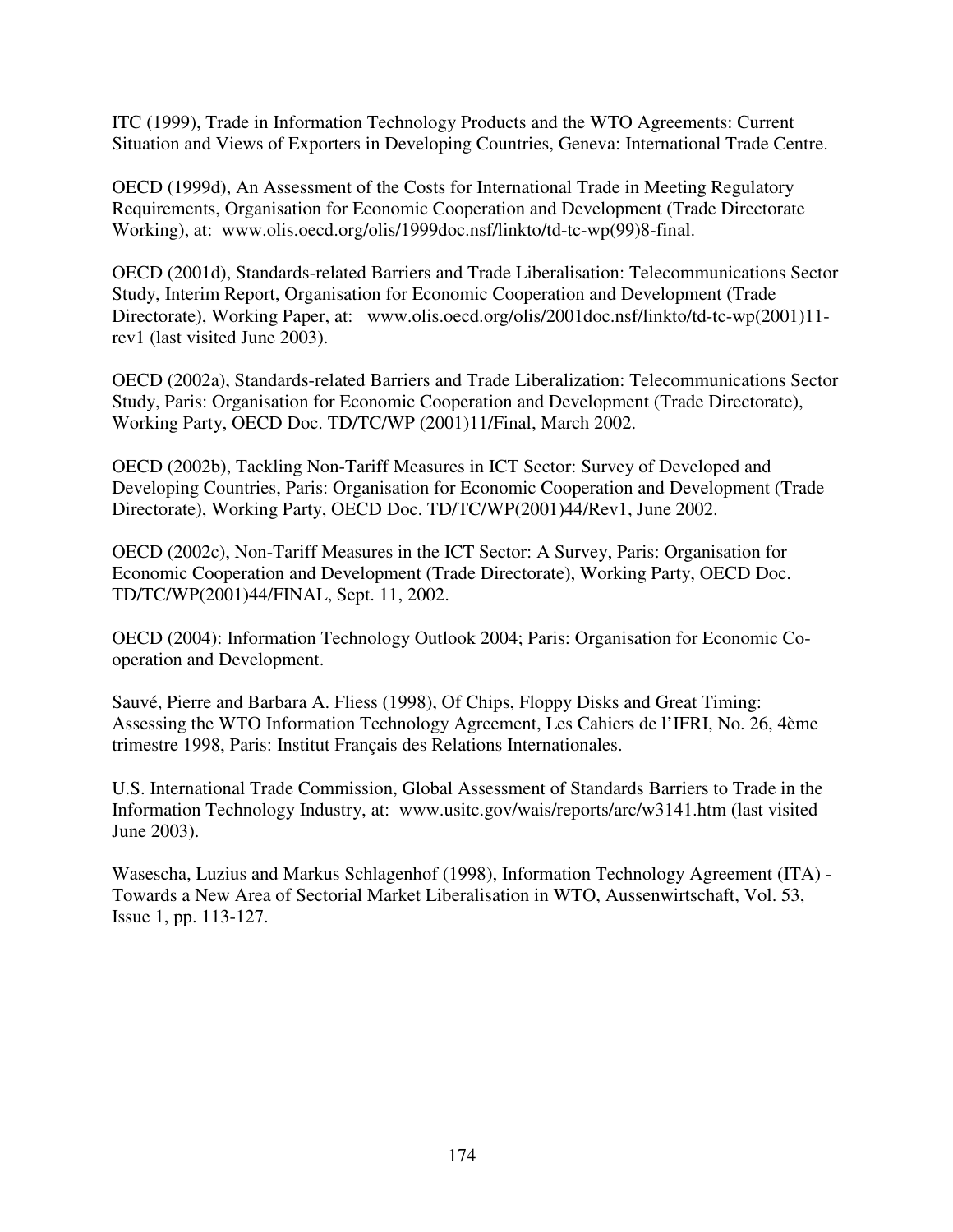## **BIBLIOGRAPHY (In Alpha Order)**

Aitic, (1999), Electronic commerce within the framework of the WTO: Implications for the less developed countries, Agency for International Trade Information and Cooperation, at: www.acici.org/aitic/documents/Notes/note5ang.html#3 (last visited June 2003).

Altinger, L. and A. Enders (1996), The Scope and Depth of GATS Commitments, The World Economy; Vol. May 1996; pp. 315 – 326.

Arkell, Julian (2002), The GATS – Its Innovative Approach to Trade Rules in the New Economy, Address to the 12<sup>th</sup> Annual International Conference of the European Network of Economic and Spatial Service Research, Theme: Services and Innovation, Manchester, paper available from the author at: arkell@infotelecom.es, 26-27 September, 2002.

Arkell, Julian (2003a), Background Paper on GATS Issues, Address to the Symposium on "Trade Policy Challenges in East Asia: the New Regionalism and the WTO", 20, February 2003.

Arkell, Julian (2003b), What are the prospects for liberalisation in Services?, Address to the Wilton Park Conference No. 712, The World Trade Negotiations and Prospects for the Cancun Ministerial, 27-30 May, 2003.

ASEM, Issue Paper for the 2nd ASEM Seminar on e-Commerce, ASEM e-Commerce Officials' Meeting, 24 September, 2002, Helsinki, Finland, at: www.ktm.fi/eng/news/asem2002ecom/Issues\_Paper.doc (last visited June 2003).

Bacchetta, Marc, Patrick Low, Aaditya Mattoo, Ludger Schuknecht, Hannu Wager and Madeöpm Wehrens (1998), Electronic Commerce and the Role of the WTO, WTO Publication, Geneva: World Trade Organization.

Baird, Zoe (2002), Governing the Internet: Engaging Government, Business, and Nonprofits, Foreign Affairs, Vol. 81, No.6, pp. 15-20.

Berkey, Judson O. (2001), A Framework Agreement for Electronic Commerce Regulation Under the GATS, Washington D.C., Institute of International Finance, December 2001, at: www.cid.harvard.edu/cidtrade/Papers/eserv\_frame.pdf (last visited September 2003).

Berkey, Judson O. and Emad Tinawi (1999), E-Services and the WTO: The Adequacy of the GATS Classification Framework, Washington D.C., Institute of International Finance, at: www.oecd.org/dsti/sti/it/ec/act/paris\_ec/pdf/gatsfin.pdf (last visited September 2003).

Bhatnagar, Pradip (1999a), Convergence and the World Trade Organization, Info, Vol. 1, Issue 2, pp. 159-169.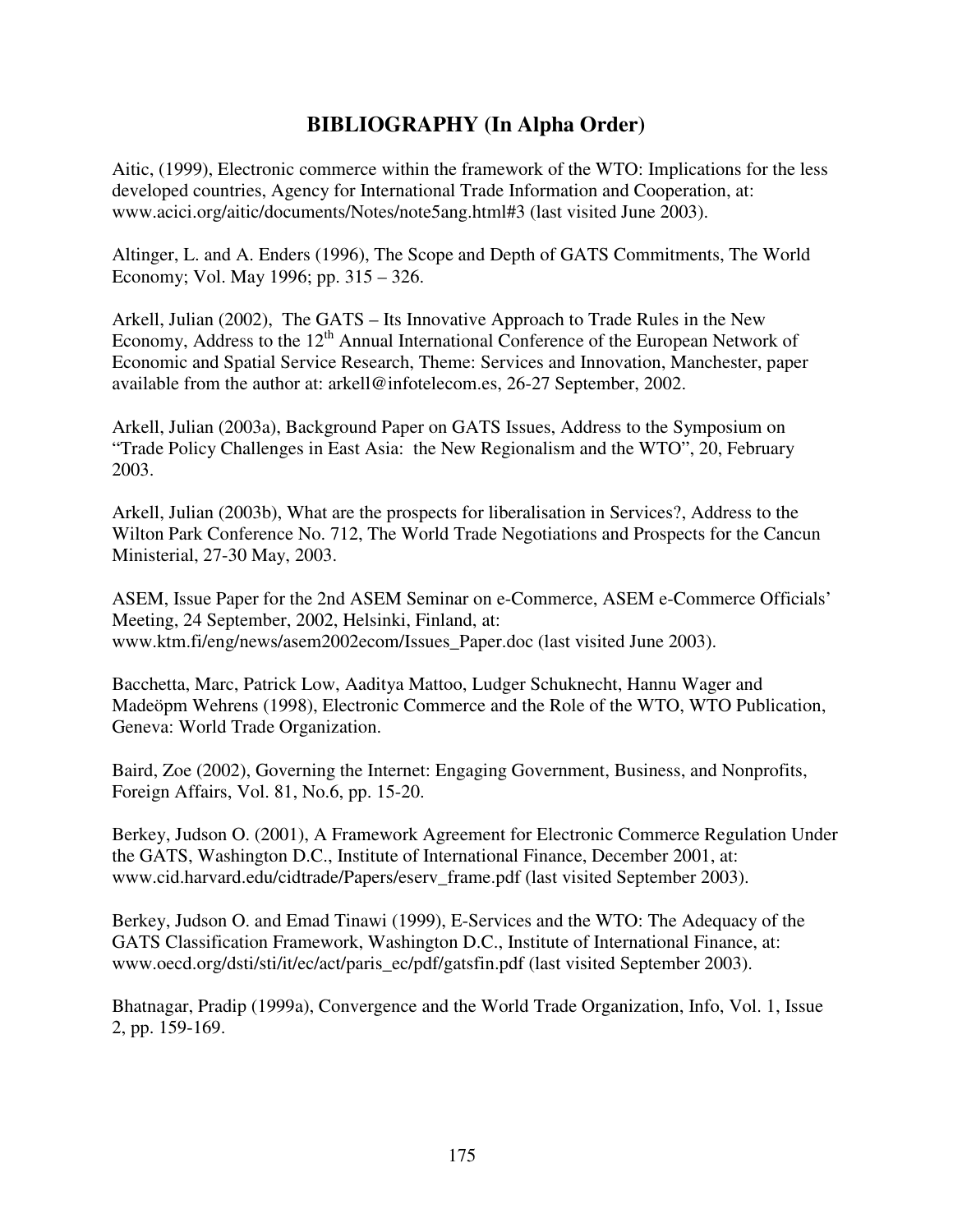Bhatnagar, Pradip (1999b), Telecom Reforms in Developing Countries and the Outlook for Electronic Commerce, Journal of International Economic Law, Vol. (2), Issue (4), pp. 695-712, ideas.repec.org/a/oup/jieclw/v2y1999i4p695-712.html (last visited September 2003).

Bronckers, C. E. J. Marco and Pierre Larouche (1997), Telecommunications Services and the WTO, Journal of World Trade, Vol. 31 (June 1997)., pp. 5-48.

Chadha, Rajesh (1999), GATS And Developing Countries: A Case Study Of India, Address to the World Services Congress, Atlanta, 1-3 November, 1999, at: www.worldservicescongress.com (last visited June 2003).

Chanda, Rupa (2003), Globalization of Services: India's Opportunities and Constraints, Oxford: Oxford University Press.

Cowhey, Peter and Mikhail Klimenko (2001), The WTO Agreement and Telecommunications Policy Reform, April 2001, Washington D.C.: World Bank.

CSIS (1999), National Conformity Assessment Schemes: Non-tariff Trade Barriers in Information Technology, Washington D.C.: Center for Strategic and International Studies Publications.

Drabek, Zdenek (2002), Investment Policies and Telecommunications Regimes, HWWA Discussion Paper, No. 166, at: www.hwwa.de /Publikationen/ Discussion\_Paper /2002/166.pdf (last visited August 2003).

Drake, William and Kalypso Nicolaidis (2000), Global Electronic Commerce and the GATS: The "Millennium Round" and Beyond, in: Sauvé, Pierre and Robert M. Stern (Eds.), GATS 2000: New Directions in Services Trade Liberalisation, Washington D.C.: Brookings Institution Press; chapter 14, pp. 399-437.

Feketekuty, Geza (1998), Setting the Stage for the Next Round of Negotiations on Trade in Services, at: www.commercialdiplomacy.org/articles\_news/trade\_services.htm (last visited October 2002).

Feketekuty, Geza (2000), Regulatory Reform and Trade Liberalisation in Services; in: Sauvé, Pierre and Robert M. Stern (Eds.), GATS 2000: New Directions in Services Trade Liberalisation, Washington D.C.: Brookings Institution Press; chapter 9; pp. 225-240.

FICSOR, M. (1997), Copyright for the Digital Era: The WIPO 'Internet' Treaties, Columbia Journal of Law & Arts, Vol. 21, Issue 3-4 (Spring/Summer 1997).

Findlay, Christopher (2001), Service Sector Reform and Development Strategies: Issues And Research Priorities, Policy Issues In International Trade and Commodities Study Series, No. 8, UNCTAD/ITCD/TAB/9; Geneva: UNCTAD and Australian National University Canberra.

Freund, Caroline and Diana Weinhold (2000), On the Effect of the Internet on International Trade. International Finance Discussion Papers, Washington D.C.: Board of Governors of the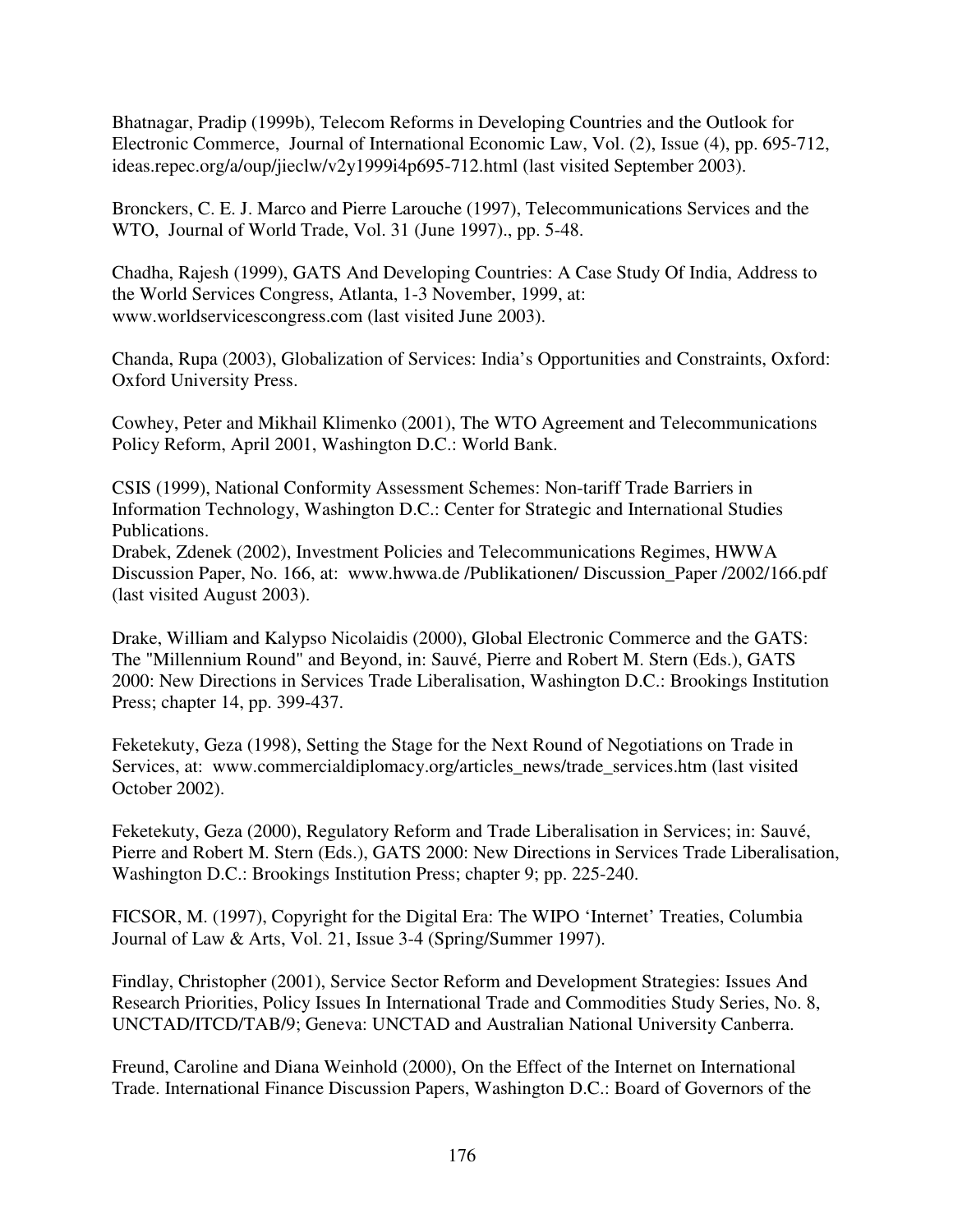Federal Reserve System, No. 2000-693, December 2000, at: http://federalreserve.gov/Pubs/ifdp/2000/693/default.htm (last visited September 2003).

FTC (2000), Consumer Protection in the Global Electronic Marketplace – Looking Ahead, Washington D.C.: Federal Trade Commission (Bureau of Consumer Protection), September 2000, at: www.ftc.gov/opa/2000/09/globalecommfin.htm (last visited September 2003).

GBDe (2001), Trade/WTO, at: www.gbde.org/tradewto/01trade.pdf (last visited September 2003).

Goh Chien Yen (2003), Developing Countries Cautioned Against Services Liberalization Commitments in GATS/WTO, United Nations Conference on Trade and Development (Commission on Trade).

Goldstein, Andrea and David O'Connor (2000), E-commerce for Development: Prospects and Policy Issues, Paris: Organisation for Economic Cooperation and Development (OECD Development Centre), September 2000.

GTW Associates (2001), Potential for International Co-operation and Reduction of Trade Barriers arising from Technical Requirements and Conformity Assessment Procedures in the Telecommunications Sector, at: www.gtwassociates.com/alerts/Feb6OECD.pdf.

Guermazi, Boutheina (2001), Exploring The Reference Paper On Regulatory Principle, Centre For The Study Of Regulated Industries at: www.law.mcgill.ca/institutes/csri/paper-guermazireference.php3 (last visited June 2003).

Harris, Scott Blake (1999), The WTO and the Internet, American Bar Association, Section of International Law and Practice International Communications Committee Newsletter, Fall 1999.

Hauser, Heinz and Sacha Wunsch-Vincent (2001), A Call for a WTO E-commerce Initiative, International Journal of Communications Law and Policy, Issue 6 (Winter 00/01), IJCLP Web-Doc 1-6-2001, at: www.ijclp.org/6\_2001/ ijclp\_webdoc\_1\_6\_2001.html (last visited September 2003).

Hauser, Heinz and Sacha Wunsch-Vincent (2002), Der grenzüberschreitende Handel mit elektronischen Dienstleistungen - die Rolle der WTO und die Anforderungen an die nationale Politik (The cross-border trade in electronic services: the role of the WTO and the role of national policies), Expert report for the German Parliament, delivered in April 2002, downloadable from www.siaw.unisg.ch

Hoekman, Bernard (1996), Assessing the General Agreement on Trade in: Services, Martin, W. and L. A. Winters (Eds.), The Uruguay Round and the Developing Countries, Cambridge: Cambridge University Press.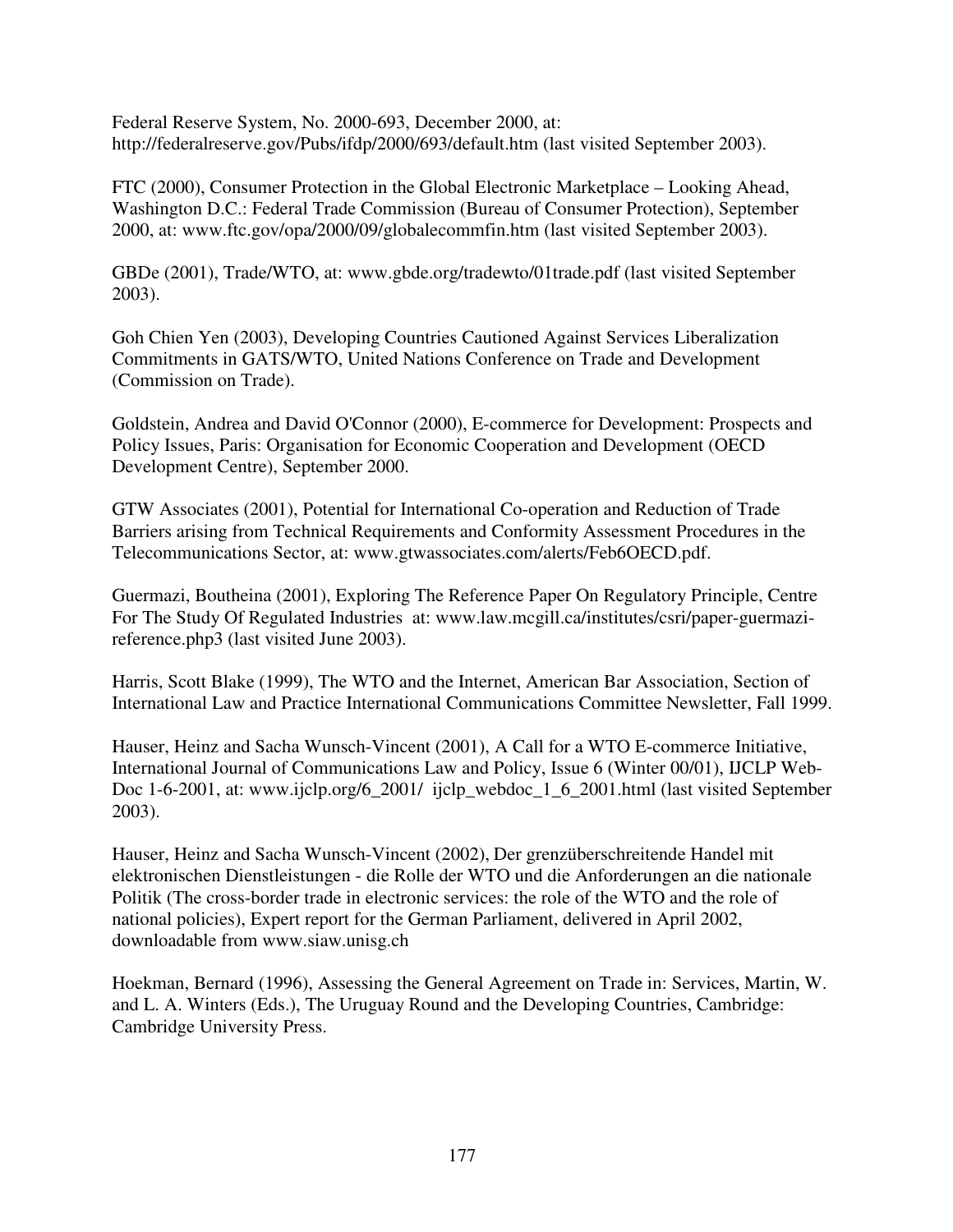Hoekman, Bernard and Carlos A. Primo Braga (1997), Protection and Trade in Services: A Survey, London: Centre for Economic Policy Research, CEPR Discussion Paper 1705.

Hoekman, Bernard and Patrick Messerlin (1999), Liberalizing Trade In Services: Reciprocal Negotiations And Regulatory Reform, Address to the World Services Congress, Atlanta, November 1-3, at: www.worldservicescongress.com (last visited June 2003).

Hoekman, Bernard and Pierre Sauvé (1994), Liberalising Trade in Services, Washington D.C.: World Bank, Discussion Paper Series, World Bank Doc. 243.

Hoekman, Bernard M. and Michel M. Kostecki (2001), The Political Economy of the World Trading System - The WTO and Beyond, 2nd edition, Oxford: Oxford University Press.

Hufbauer, Gary C. and E. Wada (1997), Unfinished Business: Telecommunications After The Uruguay Round, Washington D.C.: Institute for International Economics.

Hufbauer, Gary and Tony Warren (1999), Globalization of Services: What Has Happened? What Are the Implications? Washington D.C.: Institute for International Economics, October 1999.

ICTSD (2003a), GATS: Development Since the Fourth WTO Ministerial, Doha Round Briefing Series, Vol. 1, No. 3, February 2003, Geneva: The International Centre for Trade and Sustainable Development (ICTSD).

ICTSD (2003b), Trade in Services: Cancun Update, Doha Round Briefing Series, Vol. 2, No. 3, August 2003, Geneva: The International Centre for Trade and Sustainable Development (ICTSD).

International South Group Network (2002), Statement Concerning The GATS Request Offer Process And The Developing Countries, 29 May, 2002, Geneva: International South Group Network.

ITC (1999), Trade in Information Technology Products and the WTO Agreements: Current Situation and Views of Exporters in Developing Countries, Geneva: International Trade Centre.

ITC (2000), Offshore Back Office Operations: Supplying Support Services to Global Markets, Geneva: International Trade Centre.

Karsenty, Guy (2000), Assessing Trade in Services by Mode of Supply, in: Sauvé, Pierre and Robert M. Stern (Eds.), GATS 2000: New Directions in Services Trade Liberalisation, Washington D.C.: Brookings Institution Press; chapter 2; pp. 33-56.

Mann, Catherine L (1999), Electronic Commerce in Developing Countries, Washington D.C.: Institute for International Economics.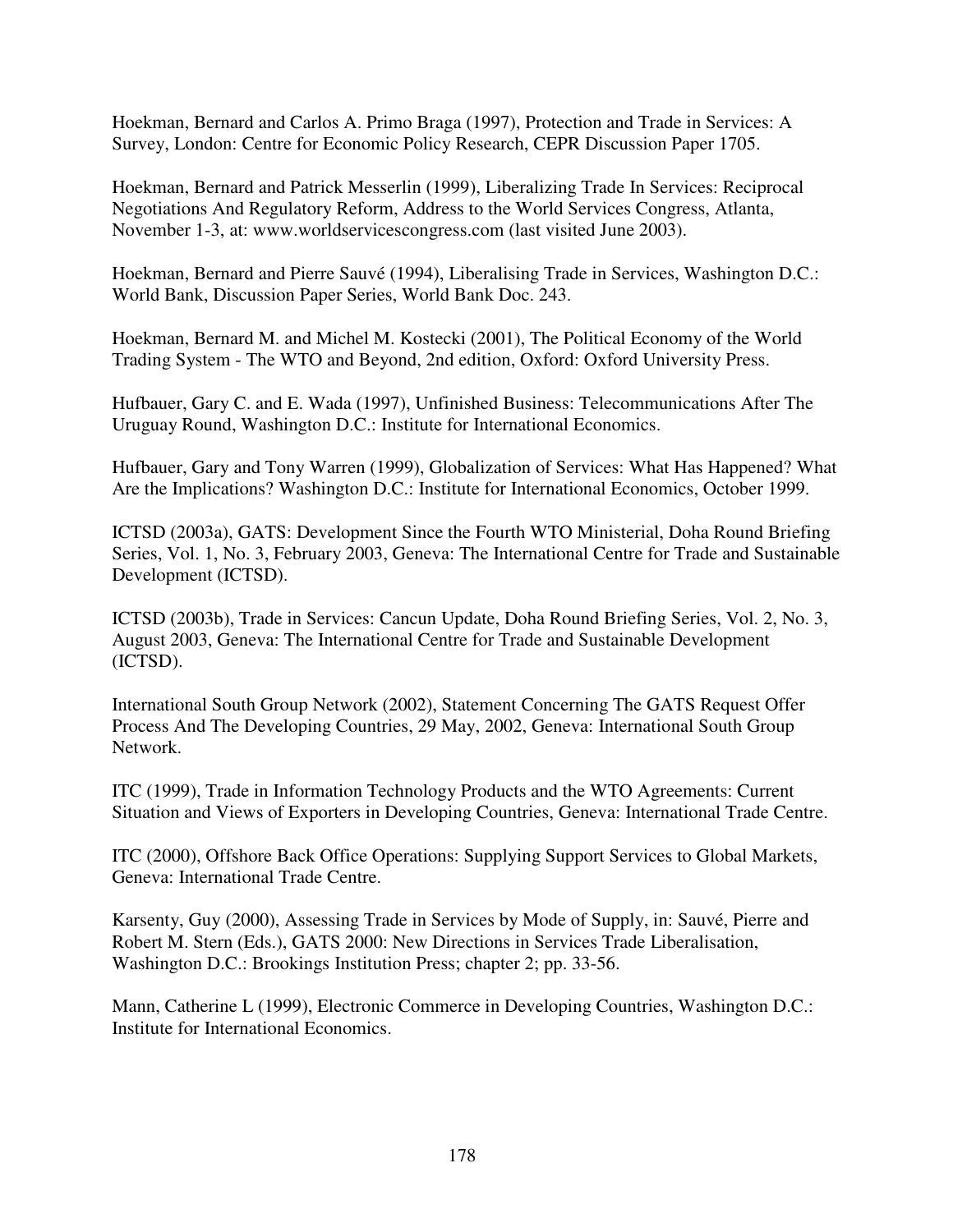Mann, Catherine L. (2000), Transatlantic Issues in Electronic Commerce, Institute for International Economics working paper 00-7, at: www.iie.com/CATALOG/WP/2000/00-7.html (last visited June 2003).

Mann, Catherine L. (2003), Globalization of Information Technology Firms and the Impact on Economic Performance, with Jacob Kirkegaard, Washington D.C.: Institute for International Economics, mimeo, May 2003.

Mann, Catherine L. and Sarah C. Knight (2000), Electronic Commerce in the WTO, in: Jeffrey Schott (Ed.), The WTO after Seattle, Washington D.C.: Institute for International Economics, chapter 16, pp. 253-266.

Mann, Catherine L., Susan E. Eckert, and Sarah C. Knight (2000), Global Electronic Commerce - A Policy Primer, Washington D.C.: Institute for International Economics.

Mashayekhi, Mina and Elisabeth Tuerk (2002), The WTO Services Negotiations: Some Strategic Considerations, Trade-related Agenda, Development and Equity (T.R.A.D.E) Working Papers, No. 14, January 2002.

Mashayekhi, Mina and Martine Julsaint (2002), Assessment of Trade in Services in the Context of the GATS 2000 Negotiations, Trade-related Agenda, Development and Equity (T.R.A.D.E.) Working Papers, No. 13, December 2002.

Mattoo, Aaditya (2000), Developing Countries in the New Round of GATS Negotiations: Towards a Pro-Active Role, Washington D.C.: World Bank, World Economy, April 2000.

Mattoo, Aaditya, Rosa Perez-Esteve and Ludger Schuknecht (2001), Electronic Commerce, Trade and Tariff Revenue: A Quantitative Assessment, The World Economy, Vol. 24, Issue 7, pp. 955-970.

Mattoo, Aaditya and Sacha Wunsch-Vincent (2004): Pre-Empting Protectionism in Services: The WTO and Outsourcing; World Bank Working Paper, No. 3237 (11 Mar. 2004), forthcoming in: *Journal of International Economic Law* (Dec. 2004), pages quoted from the draft available under Internet: www.iie.com (20 June 2004)

Merges, Robert P., Peter S. Menell und Mark A. Lemley (2000), Intellectual Property in the New Technological Age, second edition, New York: Aspen Law and Business

Nihoul, Paul (2001), Audiovisual And Telecommunication Services – A Review Of Definitions Under WTO Law, Address to the World Trade Organization's audiovisual conference "Telecommunications and Audio-visual Services in the Context of the WTO: Today and Tomorrow," 21-22 November, 2001, at: www.ulg.ac.be/ieje/nip/ (last visited June 2003).

OECD (1995), International Telecommunications: A Review Of Issues And Developments, Paris: Organisation for Economic Cooperation and Development (Committee for Information, Computer and Communications Policy).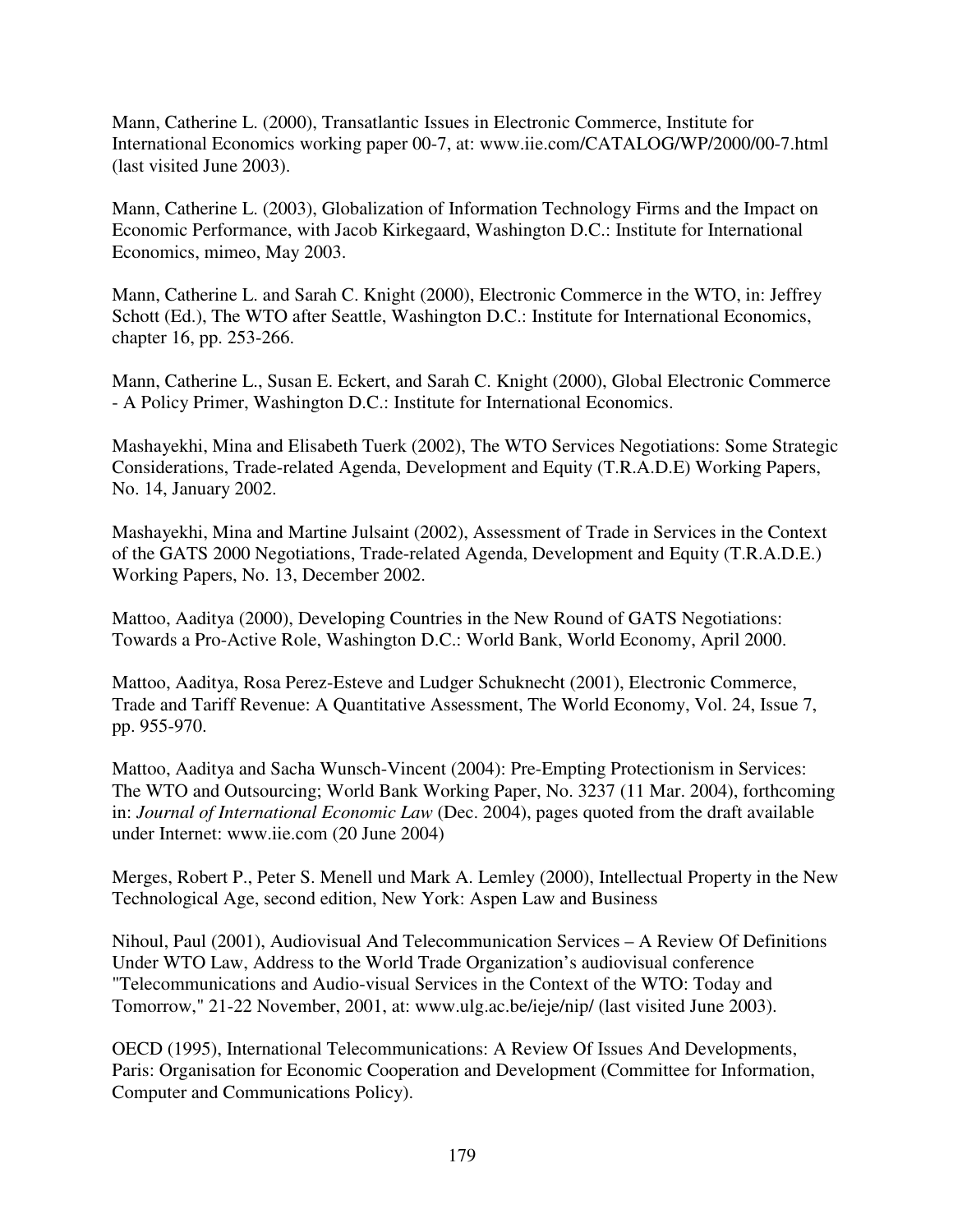OECD (1997), Dismantling the Barriers to Global Electronic Commerce, at: www.oecd.org//dsti/sti/it/ec/prod/DISMANTL.HTML (last visited June 2002).

OECD (1998a), Measuring Electronic Commerce: International Trade in Software, Paris: Organisation for Economic Cooperation and Development (Directorate for Science, Technology and Industry, Committee for Information, Computer and Communications Policy), Doc. DSTI/ICCP/IE(98)3/FINAL.

OECD (1998b), Content as a New Growth Industry, Working Party on the Information Economy, Paris: Organisation for Economic Cooperation and Development (Directorate for Science, Technology and Industry), Doc. DSTI/ICCP/IE(96)6/FINAL.

OECD (1999a), Policy and Regulation Issues for the Network-Based Content Services, Paris: Organisation for Economic Cooperation and Development (Working Party on the Information Economy), Doc. DSTI/ICCP/IE(96)9/FINAL.

OECD (1999b), OECD Forum on Electronic Commerce- Report on the Forum, Paris: Organisation for Economic Cooperation and Development (Directorate for Science, Technology and Industry), Doc. SG/EC(99)12.

OECD (1999c), A review of market openness and trade in telecommunications, Paris: Organisation for Economic Cooperation and Development, OECD Doc. DSTI/ICCP/TISP(99)5/Final.

OECD (1999d), An Assessment of the Costs for International Trade in Meeting Regulatory Requirements, Organisation for Economic Cooperation and Development (Trade Directorate Working), at: www.olis.oecd.org/olis/1999doc.nsf/linkto/td-tc-wp(99)8-final.

OECD (2000a), Electronic Commerce- Existing GATS Commitments for Online Supply of Services, Paris: Organisation for Economic Cooperation and Development (Trade Directorate), Doc. TD/TC/WP(99)37/Final.

OECD (2000b), Electronic Commerce: Initial Survey Of Unilateral Liberalisation And Facilitation Measures, Paris: Organisation for Economic Cooperation and Development (Trade Directorate), Doc. TD/TC/WP(99)38/Final.

OECD (2000c), Quantification Of The Costs To National Welfare Of Barriers To Trade In Services, OECD Working Party of the Trade Committee Scooping Paper, 4-5 December, 2000, Paris: Organisation for Economic Cooperation and Development.

OECD (2000d), Quantification Of Costs To National Welfare From Barriers To Services Trade: A Literature Review, OECD Working Party of the Trade Committee, 18 September 2000, Paris: Organization for Economic Cooperation and Development.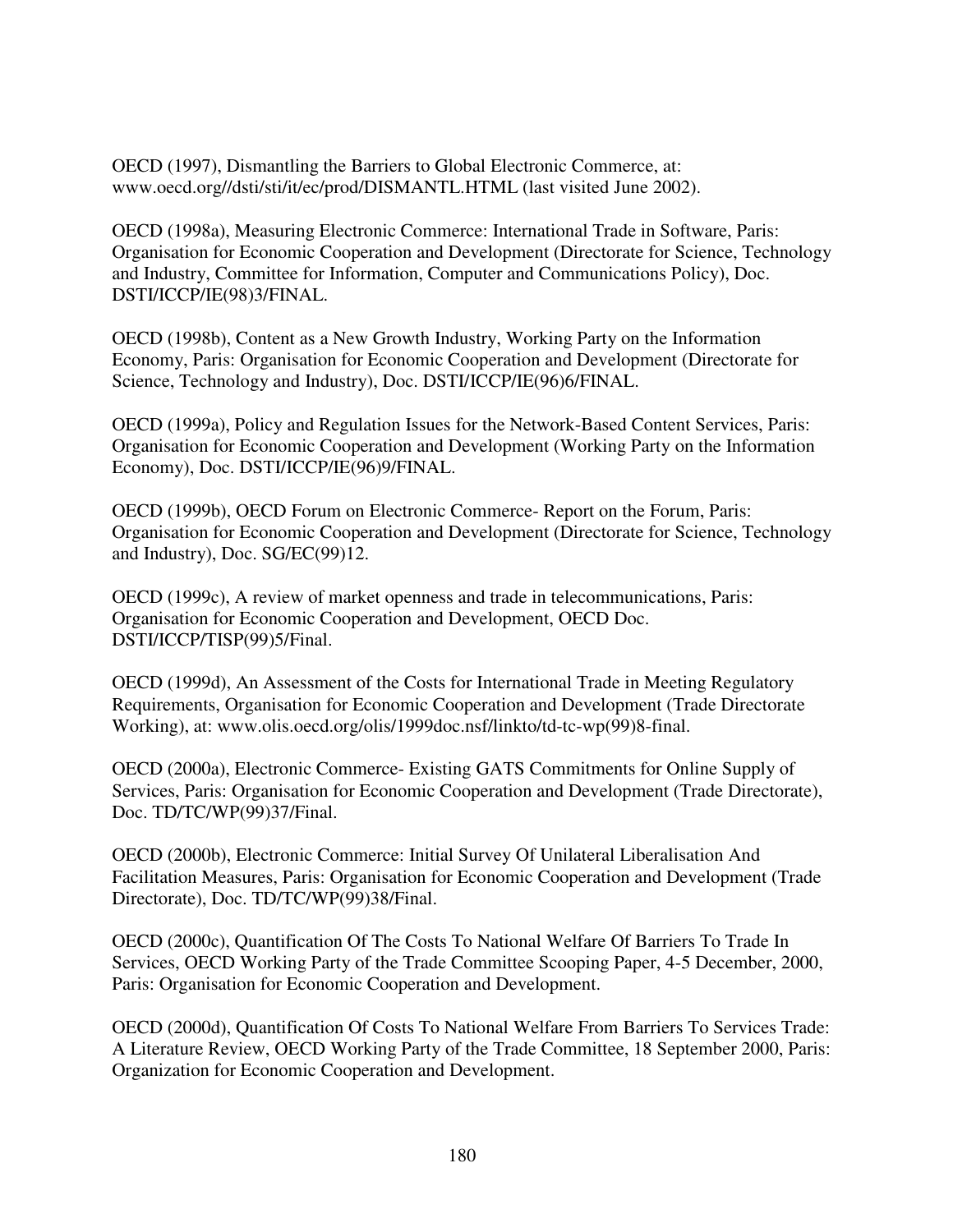OECD (2001a), Electronic Commerce: A Cluster Approach to the Negotiation of Input Services, Paris: Organisation for Economic Cooperation and Development (Trade Directorate), Doc. TD/TC/WP(2000)33/Final.

OECD (2001b), Revised Report On International And Regional Bodies: Activities And Initiatives In Electronic Commerce, Forum on Electronic Commerce, Paris: Organisation for Economic Cooperation and Development (Directorate for Science, Technology and Industry).

OECD (2001c), Local Access Pricing and E -commerce, Organisation for Economic Cooperation and Development, OECD Doc. DSTI/ICCP/TISP(2000)1FINAL,DSTI (2000d), at: www.olis.oecd.org/olis/2000doc.nsf/linkto/dsti-iccp-tisp(2000)1-final (last visited June 2003).

OECD (2001d), Standards-related Barriers and Trade Liberalisation: Telecommunications Sector Study, Interim Report, Organisation for Economic Cooperation and Development (Trade Directorate), Working Paper, at: www.olis.oecd.org/olis/2001doc.nsf/linkto/td-tc-wp(2001)11 rev1 (last visited June 2003).

OECD (2002), GATS: The Case for Open Services Markets, Paris: Organization for Economic Cooperation and Development.

OECD (2002a), Standards-related Barriers and Trade Liberalisation: Telecommunications Sector Study, Paris: Organisation for Economic Cooperation and Development (Trade Directorate), Working Party, OECD Doc. TD/TC/WP (2001)11/Final, March 2002.

OECD (2002b), Tackling Non-Tariff Measures in ICT Sector: Survey of Developed and Developing Countries, Paris: Organisation for Economic Cooperation and Development (Trade Directorate), Working Party, OECD Doc. TD/TC/WP(2001)44/Rev1, June 2002.

OECD (2002c), Non-Tariff Measures in the ICT Sector: A Survey, Paris: Organisation for Economic Cooperation and Development (Trade Directorate), Working Party, OECD Doc. TD/TC/WP(2001)44/FINAL, Sept. 11, 2002.

OECD (2004): Information Technology Outlook 2004; Paris: Organisation for Economic Cooperation and Development.

Panagariya, Arvind (2000), E-commerce, WTO and Developing Countries, United Nations Conference on Trade and Development, U.N. Doc. UNCTAD/ITCD/TAB/3, at: www.unctad.org/en/docs//itcdtab3\_en.pdf (last visited February 2003).

Raghavan, Chakravarthi (1990), Recolonisation: GATT, the Uruguay Round & the Third World, Third World Network, Penang, Malaysia: p. 108.

Raghavan, Chakravarthi (2002), Developing Countries and Service Trade, Geneva: Third World Network.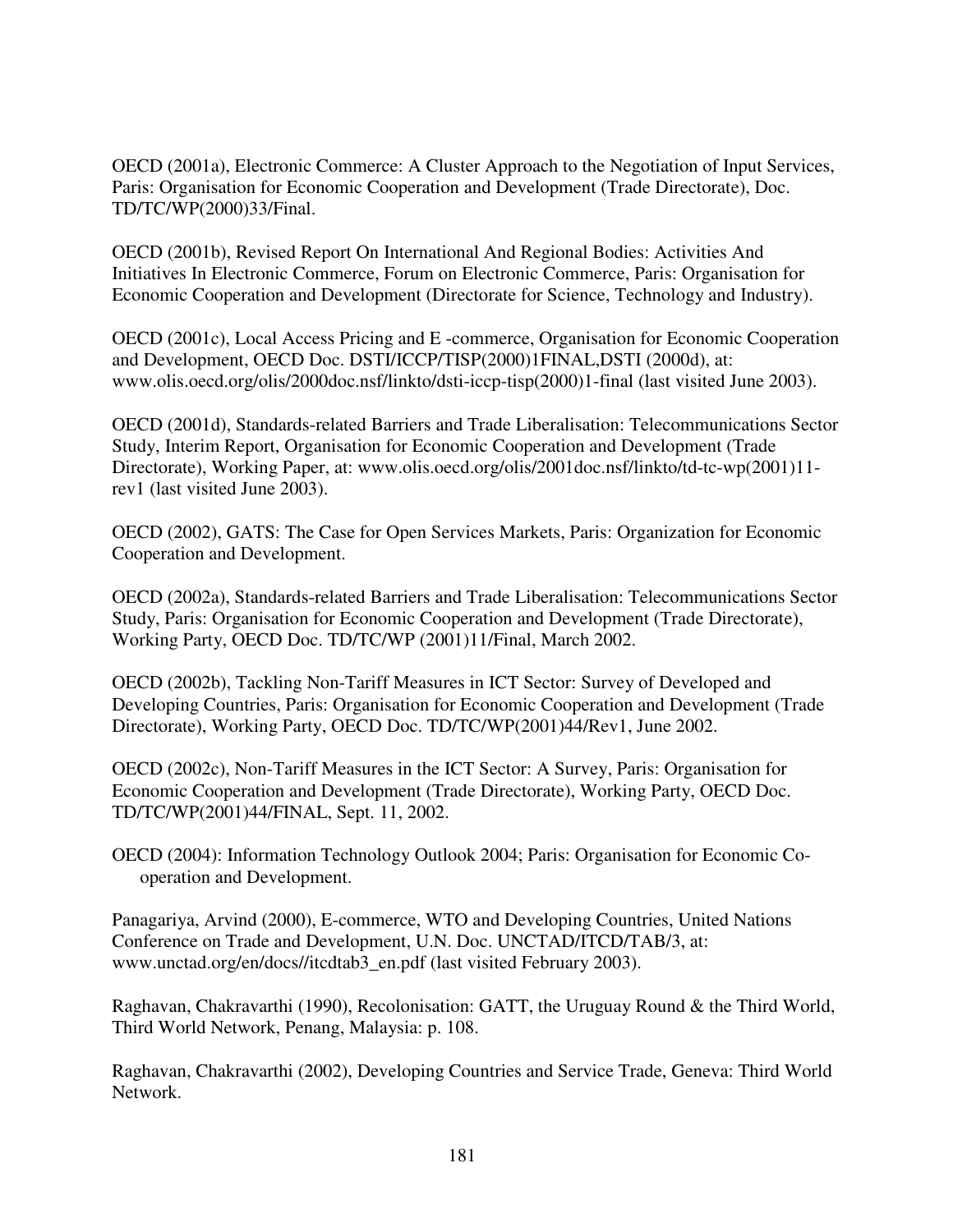Riddle, Dorothy (2000), Business Guide to the General Agreement on Trade in Services, Geneva: International Trade Centre.

Sauvé, Pierre (2000), Developing Countries And The GATS 2000 Round, Journal of World Trade Law, April 2000.

Sauvé, Pierre (2002), Completing the GATS Framework: Addressing Uruguay Round Leftovers, Aussenwirtschaft, Vol. 57, Issue 3, pp. 301–341.

Sauvé, Pierre (2002), The Trade Policy Implications of the New Economy, Paris: Organisation for Economic Cooperation and Development (Trade Directorate), at: www.cid.harvard.edu/cidtrade/Papers/Sauve/sauvetpimp.pdf (last visited August 2003).

Sauvé, Pierre (2003), Trade Rules Behind Borders: Essays on Services, Investment, and the New Trade Agenda, London: Cameron May.

Sauvé, Pierre and Barbara A. Fliess (1998), Of Chips, Floppy Disks and Great Timing: Assessing the WTO Information Technology Agreement, Les Cahiers de l'IFRI, No. 26, 4ème trimestre 1998, Paris: Institut Français des Relations Internationales.

Sauvé, Pierre and Karsten Steinfatt (2000): Towards multilateral rules on trade and culture: protective regulation or efficient protection?; in: Australian Productivity Commission (Ed.), Achieving better regulation of services, Canberra: Australian University, chapter 13, pp. 323- 348.

Schuknecht, Ludger and Rose Pérez-Esteve (1999), A Quantitative Assessment of Electronic Commerce, at: www.wto.org/english/tratop\_e/ecom\_e/ecom\_e.htm (last visited December 2001).

SECO (2002), Rapport sur la politique économique extérieure 2002, Secrétariat d'Etat à l'économie, at: www.seco-admin.ch/publikationen/00002/index.html?lang=fr (last visited September 2003).

Semti, Richard (2000), WTO - System und Funktionsweise der Welthandelsordnung, Zürich: Schulthess Juristische Medien AG.

Senti, Richard (2001), Die Welthandelsordnung der Telekommunikation, Aussenwirtschaft, Vol. 56; Issue 1, pp. 43-68.

Singh, Didar (1999), Electronic Commerce: Issues for the South, Organization?, Working Paper 4, Geneva: South Centre, October 1999, at: www.southcentre.org/publications/ecommerce/wto4.pdf (last visited May 2003).

Singh, Didar (2002), Electronic Commerce: Issues of Policy and Strategy for India, New Delhi: Indian Council For Research on International Economic Relations, Working Paper 86, September 2002, at: http://mama.icrier.res.in/public/WP-86.pdf (last visited September 2003).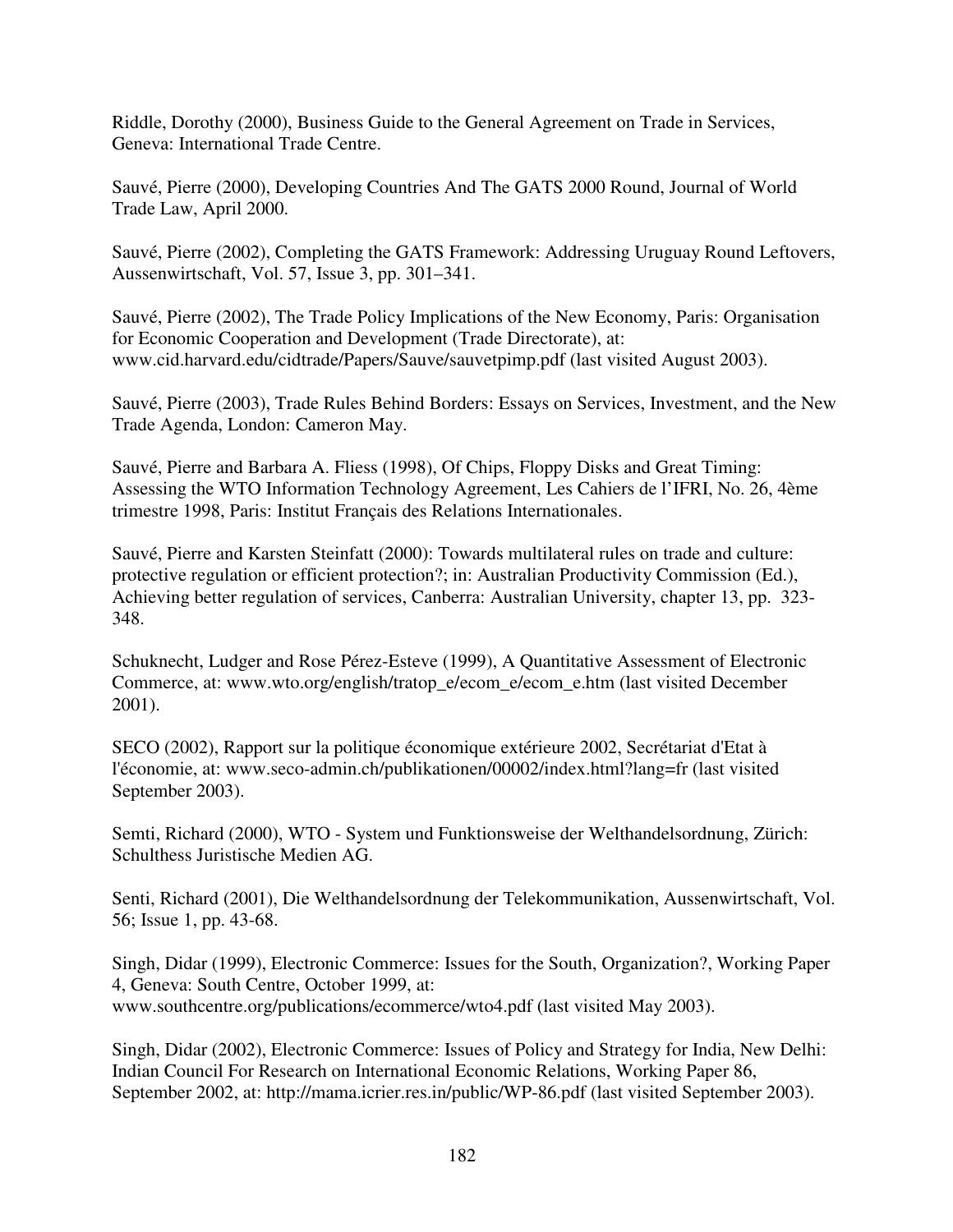Task Force on Software Measurement in the National Accounts (2002), Computer Software: International Trade Flows Identifying Imports and Exports of Software Goods and Services, Point 4, Draft paper prepared by Bill Cave, OECD/STD/TIASDRAFT; prepared for the meeting of the OECD-EUROSTAT National Accounts Software Task Force, 22-23 April, 2002.

Teltscher, Susanne (2002), Revenue Implications of E-commerce: The Development Dimension, Address to the Seminar on Revenue Implications of E-commerce, WTO Committee on Trade and Development, at: www.wto.org/english/tratop\_e/devel\_e/sem05\_e/presentation\_teltscher. Ppt (22 April, 2002) (last visited February 2003).

Tuthill, Lee (2000), Trade In Telecom: The New Round and Beyond, Address at the Asia Pacific Telecommunity, Phuket, Thailand, 15-17 May, 2000, at: www.aptsec.org/seminar/meeting-2001/forum/s1-1.ppt (last visited August 2003).

Tuthill, Lee (2003), Negotiations on Telecom: The Road from Doha, Address to the WTO Workshop, 24 March 2003, APEC TEL 27, at: www.apectel27.org.my/WTO/

WTO-09.ppt (last visited June 2003).

U.N. Department of International Economic and Social Affairs (2002), Statistical Papers, Central Product Classification Series M No. 77, Ver.1.1 (2002), Geneva: United Nations.

U.S. International Trade Commission, Global Assessment of Standards Barriers to Trade in the Information Technology Industry, at: www.usitc.gov/wais/reports/arc/w3141.htm (last visited June 2003).

UNCTAD (1998a), Scope For Expanding Exports Of Developing Countries In Specific Services Sectors Through All GATS Modes Of Supply, Taking Into Account Their Interrelationship, The Role Of Information Technology And Of New Business Practices, Geneva: United Nations Conference on Trade and Development, U.N. Doc. TD/B/COM.1/21.

UNCTAD (1998b), Implications For Trade And Development Of Recent Proposals To Set Up A Global Framework For Electronic Commerce, Geneva: United Nations Conference on Trade and Development (Trade and Development Board), Doc. TD/B/COM.3/17.

UNCTAD (1998c), Policy Issues Relating To Access To Participation In Electronic Commerce, Geneva: United Nations Conference on Trade and Development (Trade and Development Board), Doc. TD/B/Com.3/16.

UNCTAD (1998d), Scope for expanding exports of developing countries in specific services sectors through all GATS modes of supply, taking into account their interrelationship, the role of information technology and of new business practices, Geneva: United Nations Conference for Trade and Development, TD/B/COM.1/21, July.

UNCTAD (1999a), Legal Dimensions of Electronic Commerce, Geneva: United Nations Conference on Trade and Development, Doc. TD/B/COM.3/EM.8/2, May 4, 1999.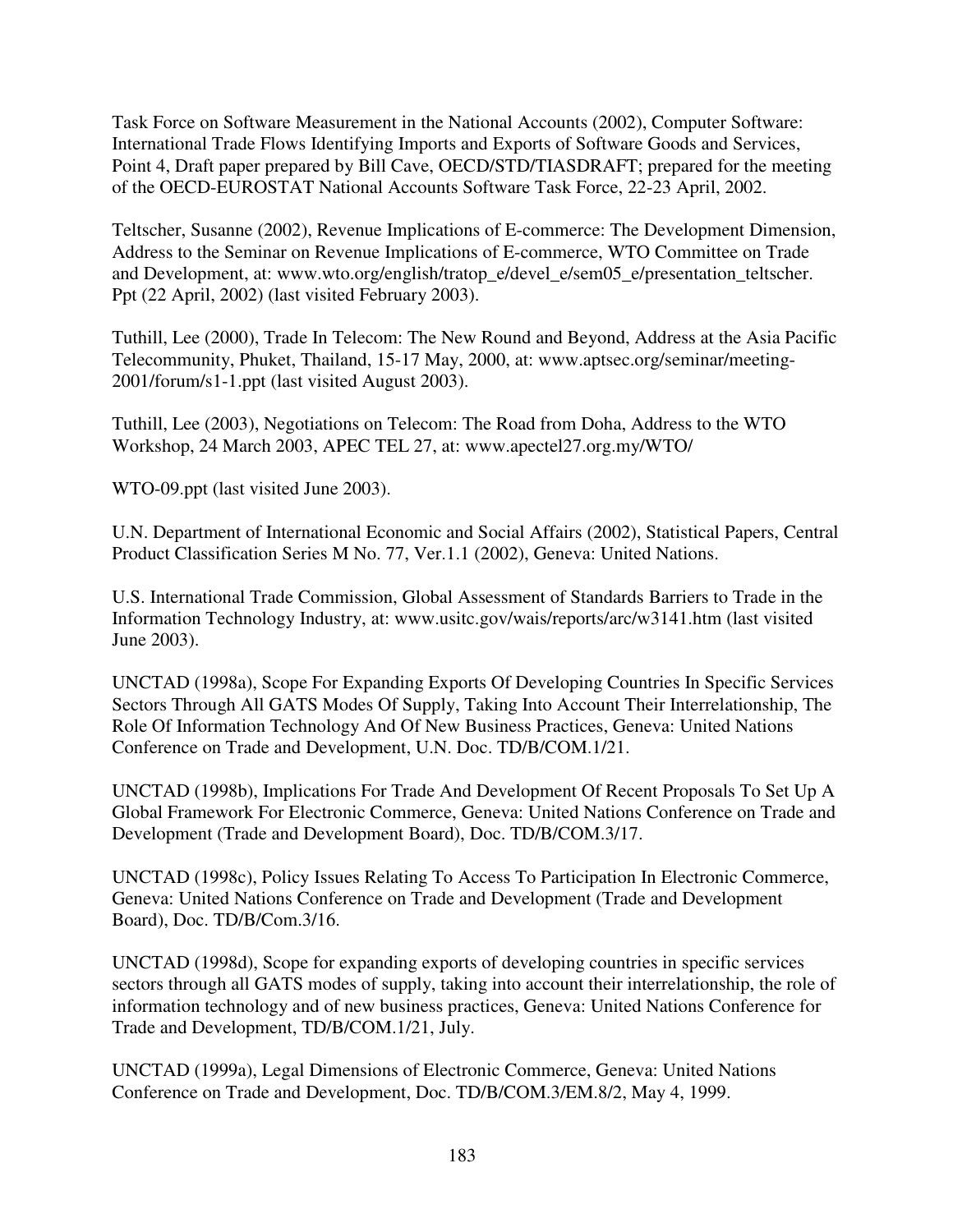UNCTAD (1999b), Can Electronic Commerce Be An Engine For Global Growth?, Geneva: United Nations Conference on Trade and Development (Trade and Development Board), Doc. TD/B/Com.3/23.

UNCTAD (1999c), Legal Dimensions of Electronic Commerce, Geneva: United Nations Conference on Trade and Development (Trade and Development Board), Doc. TD/B/COM.3/EM.8/2.

UNCTAD (1999d) Report of the Expert Meeting on Capacity-Building in the Area of Electronic Commerce: Legal and Regulatory Dimensions, Geneva: United Nations Conference on Trade and Development, Doc. TD/B/COM.3/28, http://r0.unctad.org/p166/modules2001/mod3/c3em8d3.pdf (last visited September 2003).

UNCTAD (2000a), Building Confidence – Electronic Commerce and Development, Geneva: United Nations Conference on Trade and Development, Doc. UNCTAD/SDTE/MISC.11.

UNCTAD (2000b), Tariffs, Taxes and Electronic Commerce: Revenue Implications for Developing Countries, Policy Issues in International Trade and Commodities, Study Series No. 5, New York and Geneva: United Nations. Doc. UNCTAD/ITCD/TAB/5, at: http://192.91.247.38/tab/pubs/itcdtab5\_en.pdf (last visited September 2003).

UNCTAD (2002), Audiovisual Services: Improving Participation of Developing Countries, Doc.No.TD/B/COM.1/EM.20/2, Note by the United Nations Conference for Trade and Development Secretariat, September 27,2002, at: http://r0.unctad.org/en/special/ c1em20do.htm (last visited February 2003).

UNCTAD and the World Bank (1994), Liberalizing International Transactions in Services: A Handbook, New York and Geneva: United Nations Conference for Trade and Development.

United Nations (2002), Central Product Classification (CPC): Version 1.1; Department of Economic and Social Affairs, Statistical Papers, Series M No. 77, Ver.1.1, ESA/STAT/SER.M/77/Ver.1.1, New York: United Nations.

Vivas, David Eugui, (2001), Issues on the Relationship between E-commerce and Intellectual Property Rights in the WTO: Implications for Developing Countries, Trade-related Agenda, Development and Equity (T.R.A.D.E), Occasional Papers, No. 5, Geneva: South Centre.

Wasescha, Luzius and Markus Schlagenhof (1998), Information Technology Agreement (ITA) - Towards a New Area of Sectorial Market Liberalisation in WTO, Aussenwirtschaft, Vol. 53, Issue 1, pp. 113-127.

WDM (2002a), GATS: A Disservices To the Poor – the High Costs And Limited Benefits of the General Agreement on Trade in Services For Developing Countries, March 2003, London: World Development Movement.